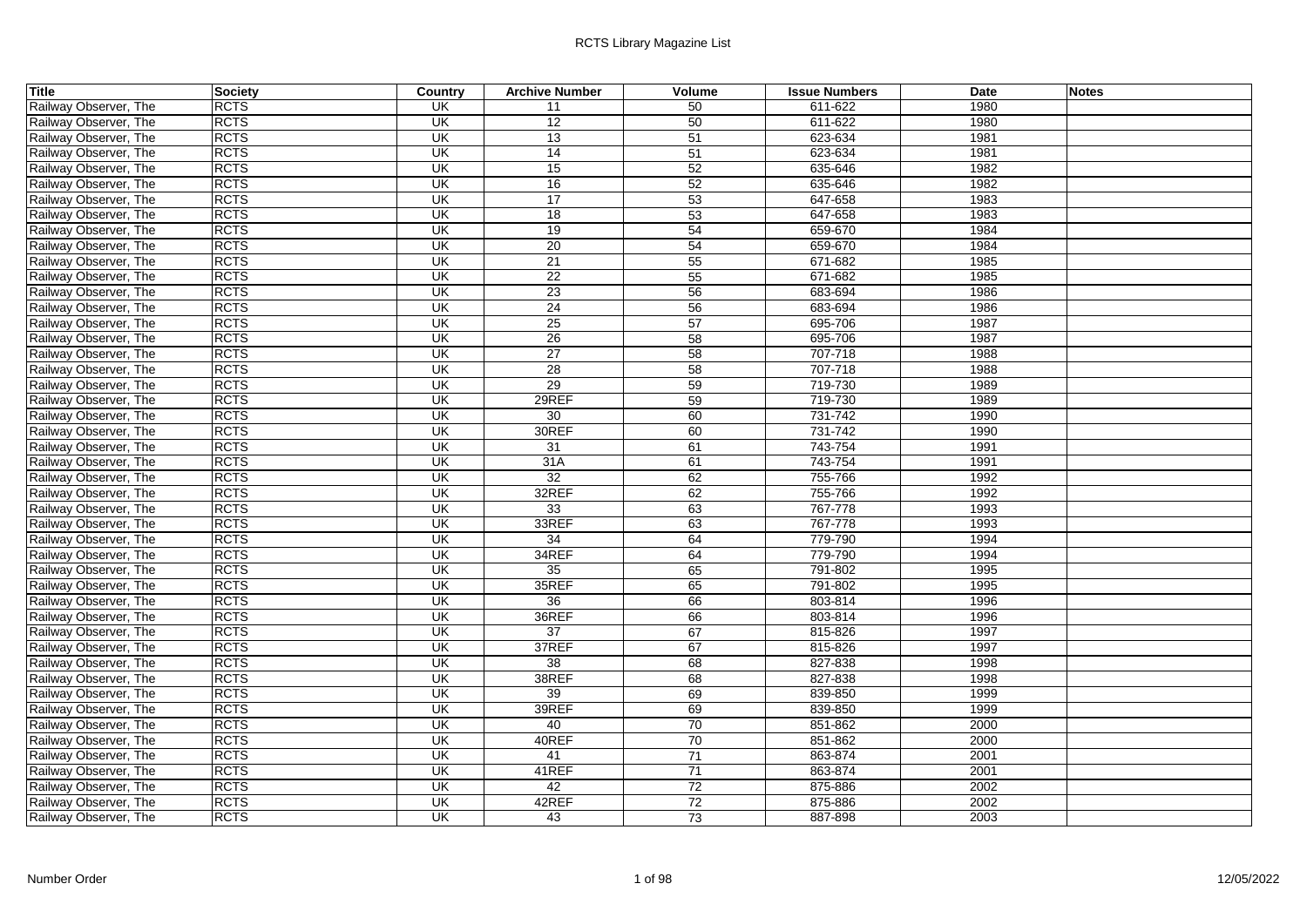| <b>Title</b>          | <b>Society</b> | Country                  | <b>Archive Number</b> | Volume          | <b>Issue Numbers</b> | <b>Date</b> | <b>Notes</b>                                                                                                                 |
|-----------------------|----------------|--------------------------|-----------------------|-----------------|----------------------|-------------|------------------------------------------------------------------------------------------------------------------------------|
| Railway Observer, The | <b>RCTS</b>    | UK                       | 43REF                 | 73              | 887-898              | 2003        |                                                                                                                              |
| Railway Observer, The | <b>RCTS</b>    | UK                       | 44                    | 74              | 899-910              | 2004        |                                                                                                                              |
| Railway Observer, The | <b>RCTS</b>    | UK                       | 44REF                 | 74              | 899-910              | 2004        |                                                                                                                              |
| Railway Observer, The | <b>RCTS</b>    | UK                       | 45                    | 75              | 911-922              | 2005        | Unbound                                                                                                                      |
| Railway Observer, The | <b>RCTS</b>    | UK                       | 45                    | 75              | 911-922              | 2005        | Unbound                                                                                                                      |
| Railway Observer, The | <b>RCTS</b>    | $\overline{\mathsf{CK}}$ | 46                    | 76              | 923-934              | 2006        |                                                                                                                              |
| Railway Observer, The | <b>RCTS</b>    | UK                       |                       | 76              | 923-934              | 2006        | Unbound                                                                                                                      |
| Railway Observer, The | <b>RCTS</b>    | UK                       | 47                    | $\overline{77}$ | 935-946              | 2007        |                                                                                                                              |
| Railway Observer, The | <b>RCTS</b>    | UK                       |                       | 77              | 935-946              | 2007        | Unbound                                                                                                                      |
| Railway Observer, The | <b>RCTS</b>    | UK                       | 48                    | 78              | 947-958              | 2008        |                                                                                                                              |
| Railway Observer, The | <b>RCTS</b>    | $\overline{\mathsf{U}}$  |                       | $\overline{78}$ | 947-958              | 2008        | Unbound                                                                                                                      |
| Railway Observer, The | <b>RCTS</b>    | $\overline{\mathsf{U}}$  | 49                    | 79              | 959-970              | 2009        |                                                                                                                              |
| Railway Observer, The | <b>RCTS</b>    | $\overline{\mathsf{U}}$  | 50                    |                 |                      |             | Missing                                                                                                                      |
| Railway Observer, The | <b>RCTS</b>    | UK                       |                       | 80              | 971-982              | 2010        | Unbound                                                                                                                      |
| Railway Observer, The | <b>RCTS</b>    | UK                       | 51                    | 81              | 983-994              | 2011        |                                                                                                                              |
| Railway Observer, The | <b>RCTS</b>    | $\overline{\mathsf{CK}}$ |                       | 81              | 983-994              | 2011        | Unbound                                                                                                                      |
| Railway Observer, The | <b>RCTS</b>    | $\overline{\mathsf{CK}}$ | 52                    | 82              | 995-1006             | 2012        |                                                                                                                              |
| Railway Observer, The | <b>RCTS</b>    | $\overline{\mathsf{U}}$  |                       | 82              | 995-1006             | 2012        | Unbound                                                                                                                      |
| Railway Observer, The | <b>RCTS</b>    | $\overline{\mathsf{U}}$  | 53                    | 83              | 1007-1018            | 2013        |                                                                                                                              |
| Railway Observer, The | <b>RCTS</b>    | $\overline{\mathsf{CK}}$ |                       | 83              | 1007-1018            | 2013        | Unbound                                                                                                                      |
| Railway Observer, The | <b>RCTS</b>    | UK                       | 54                    | 84              | 1019-1030            | 2014        |                                                                                                                              |
| Railway Observer, The | <b>RCTS</b>    | UK                       |                       | 84              | 1019-1030            | 2014        | Unbound                                                                                                                      |
| Railway Observer, The | <b>RCTS</b>    | UK                       | 55                    | 85              | 1031-1042            | 2015        |                                                                                                                              |
| Railway Observer, The | <b>RCTS</b>    | UK                       |                       | 85              | 1031-1042            | 2015        | Unbound                                                                                                                      |
| Railway Observer, The | <b>RCTS</b>    | UK                       | 56                    | 86              | 1043-1054            | 2016        | Unbound                                                                                                                      |
| Railway Observer, The | <b>RCTS</b>    | UK                       |                       | 86              | 1043-1049, 1053-1054 | 2016        | unbound, missing Aug, Sep, Oct<br>- spare Index x 2, spare 1049,<br>spare MW programme, spare<br>Officers Directory Jul 2016 |
| Railway Observer, The | <b>RCTS</b>    | UK                       |                       | 87              | 1055-1066            | 2017        | Unbound                                                                                                                      |
| Railway Observer, The | <b>RCTS</b>    | UK                       |                       | 87              | 1055-1066            | 2017        | Unbound                                                                                                                      |
| Railway Observer, The | <b>RCTS</b>    | $\overline{\mathsf{U}}$  |                       | 88              | 1067-1078            | 2018        | Unbound                                                                                                                      |
| Railway Observer, The | <b>RCTS</b>    | UK                       |                       | 88              | 1067-1078            | 2018        | Unbound                                                                                                                      |
| Railway Observer, The | <b>RCTS</b>    | UK                       |                       | 89              | 1079-1090            | 2019        | Unbound                                                                                                                      |
| Railway Observer, The | <b>RCTS</b>    | UK                       |                       | 89              | 1079-1090            | 2019        | Unbound                                                                                                                      |
| Railway Observer, The | <b>RCTS</b>    | UK                       |                       | 90              | 1091-1102            | 2020        | Unbound                                                                                                                      |
| Railway Observer, The | <b>RCTS</b>    | UK                       |                       | 90              | 1091-1102            | 2020        | Unbound                                                                                                                      |
| Railway Observer, The | <b>RCTS</b>    | $\overline{\mathsf{CK}}$ |                       | 91              | 1103-1114            | 2021        | Unbound                                                                                                                      |
| Railway Observer, The | <b>RCTS</b>    | UK                       |                       | 91              | 1103-1114            | 2021        | Unbound                                                                                                                      |
| Railway Observer, The | <b>RCTS</b>    | UK                       |                       | 92              | $1115 -$             | 2022        | Unbound                                                                                                                      |
| Railway Observer, The | <b>RCTS</b>    | UK                       |                       | 92              | $1115 -$             | 2022        | Unbound                                                                                                                      |
| <b>Railway News</b>   | <b>RCTS</b>    | UK                       | 99                    | $\overline{1}$  | $1 - 10$             | 1928        |                                                                                                                              |
| <b>Railway News</b>   | <b>RCTS</b>    | $\overline{\mathsf{CK}}$ |                       | $\overline{1}$  | $1 - 10$             | 1928        | Unbound Copies                                                                                                               |
| <b>Railway News</b>   | <b>RCTS</b>    | UK                       | 100                   |                 | $1 - 10$             | 1929        |                                                                                                                              |
| <b>Railway News</b>   |                |                          |                       | $\overline{2}$  | $9 - 10$             |             |                                                                                                                              |
| Railway Observer, The | <b>RCTS</b>    | UK                       | 101                   | $\mathbf 1$     | $1 - 10$             | 1929        |                                                                                                                              |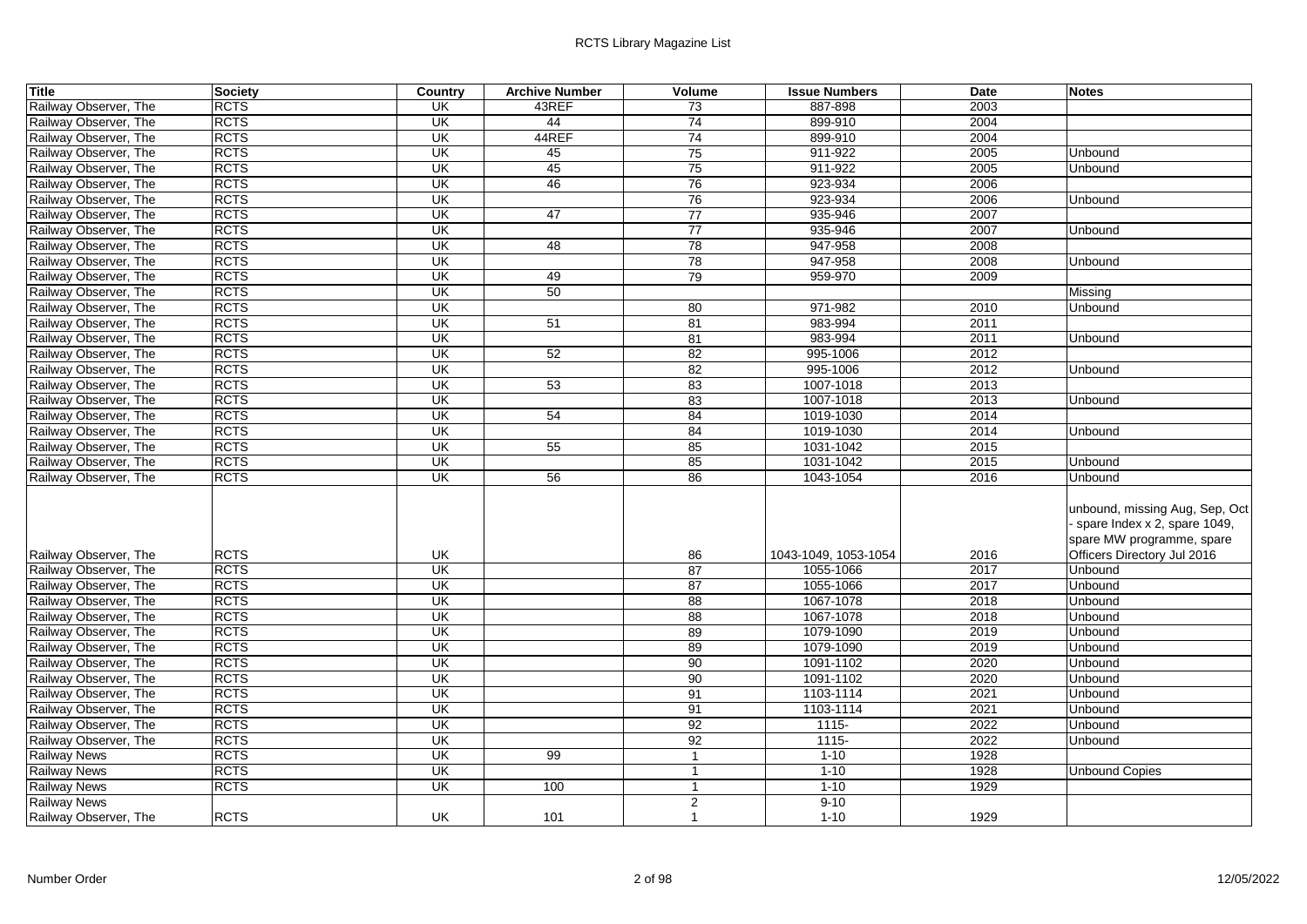| <b>Title</b>          | Society     | <b>Country</b>           | <b>Archive Number</b> | Volume          | <b>Issue Numbers</b> | <b>Date</b> | <b>Notes</b>          |
|-----------------------|-------------|--------------------------|-----------------------|-----------------|----------------------|-------------|-----------------------|
| Railway Observer, The | <b>RCTS</b> | UK                       |                       | $1 - 2$         | $1 - 22$             | 1929-1930   | <b>Unbound Copies</b> |
| Railway Observer, The | <b>RCTS</b> | UK                       | 102                   | $1-2$           | $1 - 22$             | 1929-1930   |                       |
| Railway Observer, The | <b>RCTS</b> | $\overline{\mathsf{CK}}$ | 103                   | $1 - 2$         | $1 - 22$             | 1929-1930   |                       |
| Railway Observer, The | <b>RCTS</b> | UK                       | 104                   | $1-2$           | $1 - 22$             | 1929-1930   |                       |
| Railway Observer, The | <b>RCTS</b> | UK                       | 105                   | 3               | $23 - 34$            | 1931        |                       |
| Railway Observer, The | <b>RCTS</b> | UK                       | 105/1                 | 3               | $23 - 34$            | 1931        |                       |
| Railway Observer, The | <b>RCTS</b> | <b>UK</b>                | 106                   | 3               | 23-34                | 1931        |                       |
| Railway Observer, The | <b>RCTS</b> | UK                       | 107                   | $\overline{4}$  | $35 - 46$            | 1932        |                       |
| Railway Observer, The | <b>RCTS</b> | $\overline{\mathsf{CK}}$ | 108                   | $4-5$           | 35-58                | 1932-1933   | Same book as 110      |
| Railway Observer, The | <b>RCTS</b> | UK                       | 109                   | 5               | 47-58                | 1933        |                       |
| Railway Observer, The | <b>RCTS</b> | $\overline{\mathsf{U}}$  | 109/1                 | 5               | $47 - 58$            | 1933        |                       |
| Railway Observer, The | <b>RCTS</b> | UK                       | 109/2                 | 5               | 47-58                | 1933        |                       |
| Railway Observer, The | <b>RCTS</b> | UK                       | 110                   | $4 - 5$         | $35 - 58$            | 1932-1933   | Same book as 108      |
| Railway Observer, The | <b>RCTS</b> | UK                       | 111                   | 6               | 59-70                | 1934        |                       |
| Railway Observer, The | <b>RCTS</b> | $\overline{\mathsf{CK}}$ | 111/1                 | 6               | $59 - 70$            | 1934        |                       |
| Railway Observer, The | <b>RCTS</b> | UK                       | 111/2                 | 6               | 59-70                | 1934        |                       |
| Railway Observer, The | <b>RCTS</b> | $\overline{\mathsf{U}}$  | 112                   | 6               | $59 - 70$            | 1934        |                       |
| Railway Observer, The | <b>RCTS</b> | UK                       | 113                   | $\overline{7}$  | $71 - 82$            | 1935        |                       |
| Railway Observer, The | <b>RCTS</b> | UK                       | 113/1                 | $\overline{7}$  | $71 - 82$            | 1935        |                       |
| Railway Observer, The | <b>RCTS</b> | UK                       | 114                   | $\overline{7}$  | $71 - 82$            | 1935        |                       |
| Railway Observer, The | <b>RCTS</b> | UK                       | 115                   | 8               | 83-94                | 1936        |                       |
| Railway Observer, The | <b>RCTS</b> | $\overline{\mathsf{U}}$  | 115/1                 | 8               | 83-94                | 1936        |                       |
| Railway Observer, The | <b>RCTS</b> | UK                       | 116                   | 8               | 83-94                | 1936        |                       |
| Railway Observer, The | <b>RCTS</b> | UK                       | 117                   | 9               | 95-106               | 1937        |                       |
| Railway Observer, The | <b>RCTS</b> | UK                       | 117/1                 | 9               | 95-106               | 1937        |                       |
| Railway Observer, The | <b>RCTS</b> | UK                       | 117/2                 | 9               | 95-106               | 1937        |                       |
| Railway Observer, The | <b>RCTS</b> | $\overline{\mathsf{CK}}$ | 118                   | 9               | 95-106               | 1937        |                       |
| Railway Observer, The | <b>RCTS</b> | $\overline{\mathsf{U}}$  | 119                   | 10              | 107-118              | 1938        |                       |
| Railway Observer, The | <b>RCTS</b> | $\overline{\mathsf{CK}}$ | 119/1                 | 10              | 107-118              | 1938        |                       |
| Railway Observer, The | <b>RCTS</b> | <b>UK</b>                | 119/2                 | 10              | 107-118              | 1938        |                       |
| Railway Observer, The | <b>RCTS</b> | UK                       | 120                   | 10              | 107-118              | 1938        |                       |
| Railway Observer, The | <b>RCTS</b> | UK                       | 121                   | 11              | 119-130              | 1939        |                       |
| Railway Observer, The | <b>RCTS</b> | $\overline{\mathsf{U}}$  | 121/1                 | 11              | 119-130              | 1939        |                       |
| Railway Observer, The | <b>RCTS</b> | $\overline{\mathsf{U}}$  | 121/2                 | 11              | 119-130              | 1939        |                       |
| Railway Observer, The | <b>RCTS</b> | UK                       | 122                   | 11              | 119-130              | 1939        |                       |
| Railway Observer, The | <b>RCTS</b> | UK                       | 123                   | 12              | 131-142              | 1940        |                       |
| Railway Observer, The | <b>RCTS</b> | UK                       | 123/1                 | 12              | 131-142              | 1940        |                       |
| Railway Observer, The | <b>RCTS</b> | UK                       | 123/2                 | 12              | 131-142              | 1940        |                       |
| Railway Observer, The | <b>RCTS</b> | $\overline{\mathsf{CK}}$ | 124                   | $\overline{12}$ | 131-142              | 1940        |                       |
| Railway Observer, The | <b>RCTS</b> | $\overline{\mathsf{CK}}$ | 125                   | 13              | 143-154              | 1941        |                       |
| Railway Observer, The | <b>RCTS</b> | $\overline{\mathsf{U}}$  | 125/1                 | 13              | 143-154              | 1941        |                       |
| Railway Observer, The | <b>RCTS</b> | UK                       | 125/2                 | 13              | 143-154              | 1941        |                       |
| Railway Observer, The | <b>RCTS</b> | UK                       | 126                   | 13              | 143-154              | 1941        |                       |
| Railway Observer, The | <b>RCTS</b> | UK                       | 127                   | 14              | 155-178              | 1942-1943   |                       |
| Railway Observer, The | <b>RCTS</b> | $\overline{\mathsf{CK}}$ | 127/1                 | $\overline{14}$ | 155-178              | 1942-1943   |                       |
| Railway Observer, The | <b>RCTS</b> | <b>UK</b>                | 127/2                 | 14              | 155-178              | 1942-1943   |                       |
| Railway Observer, The | <b>RCTS</b> | $\overline{\mathsf{CK}}$ | 128                   | 14              | 155-178              | 1942-1943   |                       |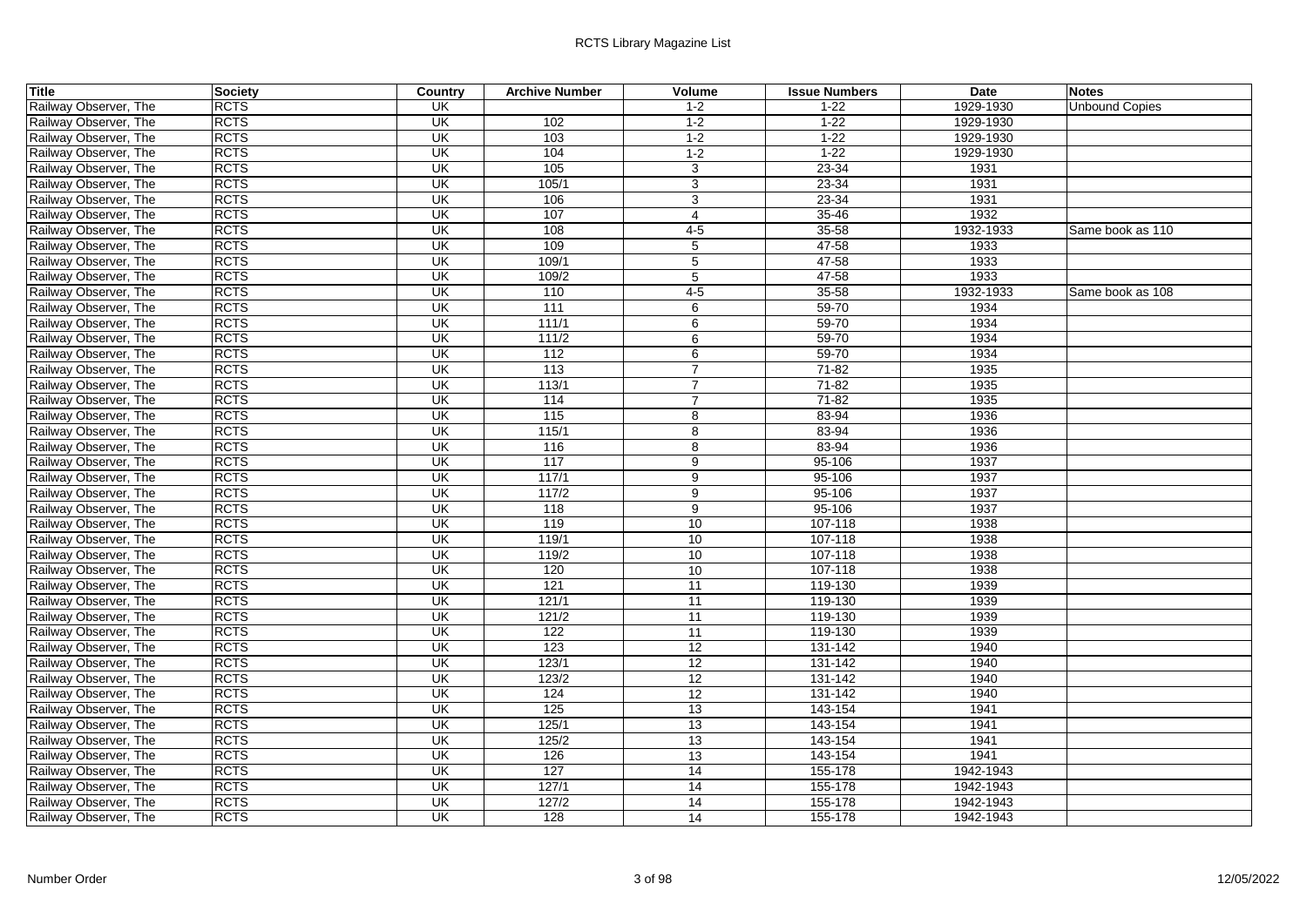| <b>Title</b>          | Society     | <b>Country</b>           | <b>Archive Number</b> | Volume          | <b>Issue Numbers</b> | <b>Date</b> | <b>Notes</b> |
|-----------------------|-------------|--------------------------|-----------------------|-----------------|----------------------|-------------|--------------|
| Railway Observer, The | <b>RCTS</b> | UK                       | 129                   | 15              | 179-202              | 1944-1945   |              |
| Railway Observer, The | <b>RCTS</b> | UK                       | 129/1                 | 15              | 179-202              | 1944-1945   |              |
| Railway Observer, The | <b>RCTS</b> | $\overline{\mathsf{CK}}$ | 129/2                 | 15              | 179-202              | 1944-1945   |              |
| Railway Observer, The | <b>RCTS</b> | UK                       | 130                   | 15              | 179-202              | 1944-1945   |              |
| Railway Observer, The | <b>RCTS</b> | UK                       | 131                   | 16              | 203-214              | 1946        |              |
| Railway Observer, The | <b>RCTS</b> | UK                       | 131/1                 | 16              | 203-214              | 1946        |              |
| Railway Observer, The | <b>RCTS</b> | UK                       | 132                   | 16              | 203-214              | 1946        |              |
| Railway Observer, The | <b>RCTS</b> | UK                       | 133                   | 17              | 215-226              | 1947        |              |
| Railway Observer, The | <b>RCTS</b> | $\overline{\mathsf{CK}}$ | 133/1                 | 17              | 215-226              | 1947        |              |
| Railway Observer, The | <b>RCTS</b> | UK                       | 134                   | $\overline{17}$ | 215-226              | 1947        |              |
| Railway Observer, The | <b>RCTS</b> | $\overline{\mathsf{CK}}$ | $\overline{135}$      | $\overline{18}$ | 227-238              | 1948        |              |
| Railway Observer, The | <b>RCTS</b> | UK                       | 136                   | 18              | 227-238              | 1948        |              |
| Railway Observer, The | <b>RCTS</b> | UK                       | 137                   | 19              | 239-250              | 1949        |              |
| Railway Observer, The | <b>RCTS</b> | UK                       | 137/1                 | 19              | 239-250              | 1949        |              |
| Railway Observer, The | <b>RCTS</b> | $\overline{\mathsf{CK}}$ | 137/2                 | 19              | 239-250              | 1949        |              |
| Railway Observer, The | <b>RCTS</b> | UK                       | 138                   | 19              | 239-250              | 1949        |              |
| Railway Observer, The | <b>RCTS</b> | $\overline{\mathsf{CK}}$ | 139                   | 20              | 251-262              | 1950        |              |
| Railway Observer, The | <b>RCTS</b> | UK                       | 139/1                 | 20              | 251-262              | 1950        |              |
| Railway Observer, The | <b>RCTS</b> | UK                       | 139/2                 | $\overline{20}$ | 251-262              | 1950        |              |
| Railway Observer, The | <b>RCTS</b> | UK                       | 140                   | 20              | 251-262              | 1950        |              |
| Railway Observer, The | <b>RCTS</b> | UK                       | 141                   | $\overline{21}$ | 263-274              | 1951        |              |
| Railway Observer, The | <b>RCTS</b> | $\overline{\mathsf{U}}$  | 141/1                 | $\overline{21}$ | 263-274              | 1951        |              |
| Railway Observer, The | <b>RCTS</b> | UK                       | 142                   | 21              | 263-274              | 1951        |              |
| Railway Observer, The | <b>RCTS</b> | UK                       | 143                   | 22              | 275-286              | 1952        |              |
| Railway Observer, The | <b>RCTS</b> | UK                       | 143/1                 | 22              | 275-286              | 1952        |              |
| Railway Observer, The | <b>RCTS</b> | UK                       | 144                   | 22              | 275-286              | 1952        |              |
| Railway Observer, The | <b>RCTS</b> | $\overline{\mathsf{CK}}$ | 145                   | $\overline{23}$ | 287-298              | 1953        |              |
| Railway Observer, The | <b>RCTS</b> | $\overline{\mathsf{CK}}$ | 145/1                 | 23              | 287-298              | 1953        |              |
| Railway Observer, The | <b>RCTS</b> | $\overline{\mathsf{CK}}$ | 145/2                 | 23              | 287-298              | 1953        |              |
| Railway Observer, The | <b>RCTS</b> | <b>UK</b>                | 146                   | 23              | 287-298              | 1953        |              |
| Railway Observer, The | <b>RCTS</b> | UK                       | 147                   | 24              | 299-310              | 1954        |              |
| Railway Observer, The | <b>RCTS</b> | UK                       | 147/1                 | 24              | 299-310              | 1954        |              |
| Railway Observer, The | <b>RCTS</b> | $\overline{\mathsf{U}}$  | 148                   | 24              | 299-310              | 1954        |              |
| Railway Observer, The | <b>RCTS</b> | $\overline{\mathsf{U}}$  | 149                   | 25              | 311-322              | 1955        |              |
| Railway Observer, The | <b>RCTS</b> | $\overline{\mathsf{CK}}$ | 149/1                 | 25              | 311-322              | 1955        |              |
| Railway Observer, The | <b>RCTS</b> | UK                       | 150                   | 25              | 311-322              | 1955        |              |
| Railway Observer, The | <b>RCTS</b> | UK                       | 151                   | 26              | 323-334              | 1956        |              |
| Railway Observer, The | <b>RCTS</b> | UK                       | 151/1                 | 26              | 323-334              | 1956        |              |
| Railway Observer, The | <b>RCTS</b> | $\overline{\mathsf{CK}}$ | 151/2                 | $\overline{26}$ | 323-334              | 1956        |              |
| Railway Observer, The | <b>RCTS</b> | $\overline{\mathsf{CK}}$ | 152                   | 26              | 323-334              | 1956        |              |
| Railway Observer, The | <b>RCTS</b> | $\overline{\mathsf{U}}$  | 153                   | 27              | 335-346              | 1957        |              |
| Railway Observer, The | <b>RCTS</b> | UK                       | 153/1                 | 27              | 335-346              | 1957        |              |
| Railway Observer, The | <b>RCTS</b> | UK                       | 154                   | 27              | 335-346              | 1957        |              |
| Railway Observer, The | <b>RCTS</b> | <b>UK</b>                | 155                   | 28              | 347-358              | 1958        |              |
| Railway Observer, The | <b>RCTS</b> | $\overline{\mathsf{CK}}$ | 155/1                 | $\overline{28}$ | 347-358              | 1958        |              |
| Railway Observer, The | <b>RCTS</b> | <b>UK</b>                | 156                   | 28              | 347-358              | 1958        |              |
| Railway Observer, The | <b>RCTS</b> | $\overline{\mathsf{CK}}$ | 157/1                 | 29              | 359-370              | 1959        |              |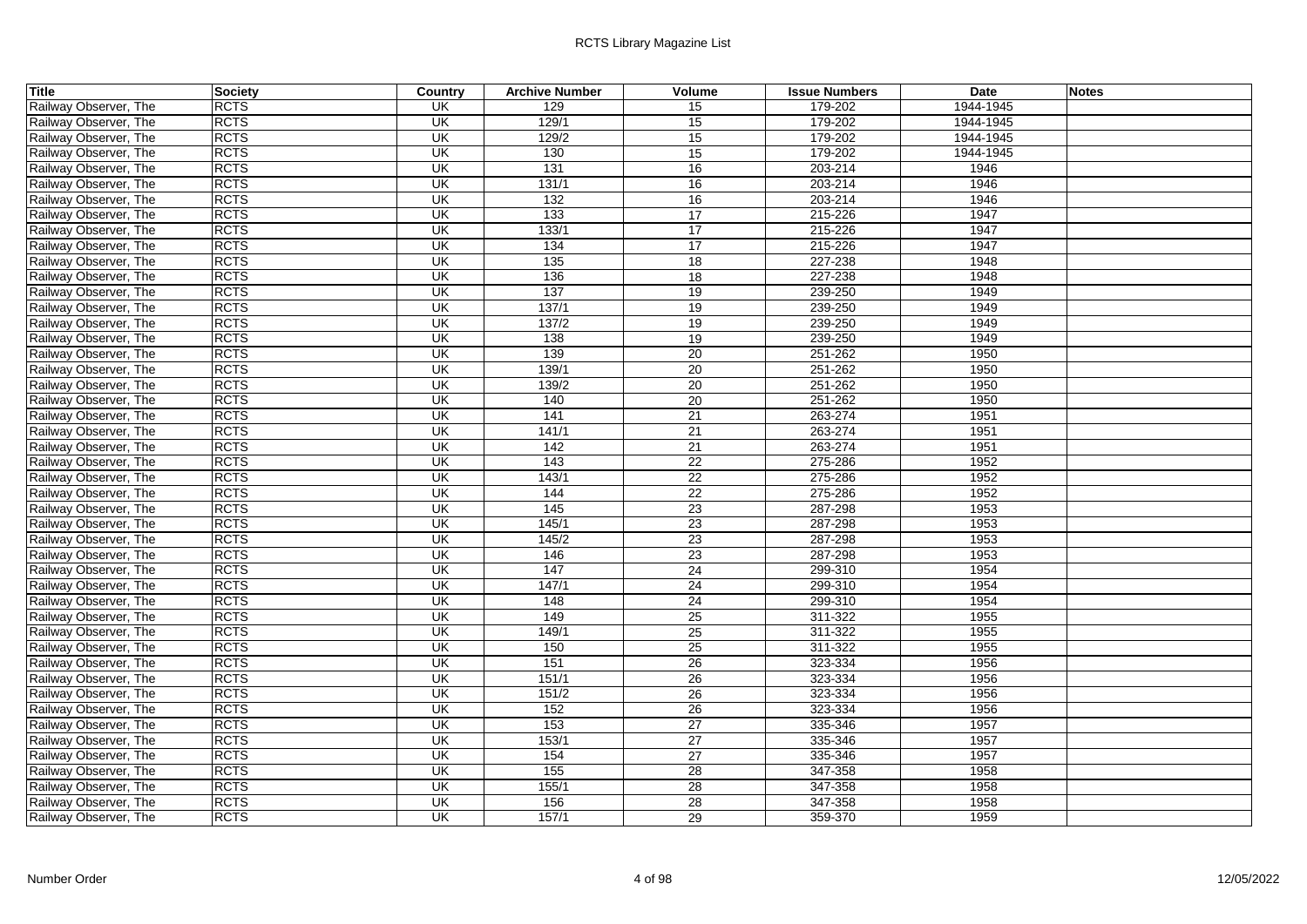| Title                 | <b>Society</b> | Country                   | <b>Archive Number</b> | Volume          | <b>Issue Numbers</b> | <b>Date</b> | <b>Notes</b> |
|-----------------------|----------------|---------------------------|-----------------------|-----------------|----------------------|-------------|--------------|
| Railway Observer, The | <b>RCTS</b>    | UK                        | 157/2                 | 29              | 359-370              | 1959        |              |
| Railway Observer, The | <b>RCTS</b>    | <b>UK</b>                 | 158                   | 29              | 359-370              | 1959        |              |
| Railway Observer, The | <b>RCTS</b>    | $\overline{\mathsf{U}}$   | 159                   | 30              | 371-382              | 1960        |              |
| Railway Observer, The | <b>RCTS</b>    | UK                        | 159/1                 | 30              | 371-382              | 1960        |              |
| Railway Observer, The | <b>RCTS</b>    | <b>UK</b>                 | 160                   | $\overline{30}$ | 371-382              | 1960        |              |
| Railway Observer, The | <b>RCTS</b>    | <b>UK</b>                 | 161/1                 | 31              | 383-394              | 1961        |              |
| Railway Observer, The | <b>RCTS</b>    | UK                        | 161/2                 | 31              | 383-394              | 1961        |              |
| Railway Observer, The | <b>RCTS</b>    | <b>UK</b>                 | 162                   | $\overline{31}$ | 383-394              | 1961        |              |
| Railway Observer, The | <b>RCTS</b>    | UK                        | 163                   | 32              | 395-406              | 1962        |              |
| Railway Observer, The | <b>RCTS</b>    | UK                        | 163/1                 | 32              | 395-406              | 1962        |              |
| Railway Observer, The | <b>RCTS</b>    | $\overline{\mathsf{U}}$   | 164                   | 32              | 395-406              | 1962        |              |
| Railway Observer, The | <b>RCTS</b>    | $\overline{\mathsf{U}}$   | 165                   | 33              | 407-418              | 1963        |              |
| Railway Observer, The | <b>RCTS</b>    | UK                        | 165/1                 | 33              | 407-418              | 1963        |              |
| Railway Observer, The | <b>RCTS</b>    | $\overline{\mathsf{U}}$   | 166                   | 33              | 407-418              | 1963        |              |
| Railway Observer, The | <b>RCTS</b>    | UK                        | 167                   | 34              | 419-430              | 1964        |              |
| Railway Observer, The | <b>RCTS</b>    | UK                        | 167/1                 | 34              | 419-430              | 1964        |              |
| Railway Observer, The | <b>RCTS</b>    | <b>UK</b>                 | 168                   | 34              | 419-430              | 1964        |              |
| Railway Observer, The | <b>RCTS</b>    | UK                        | 169                   | 35              | 431-442              | 1965        |              |
| Railway Observer, The | <b>RCTS</b>    | UK                        | 169/1                 | 35              | 431-442              | 1965        |              |
| Railway Observer, The | <b>RCTS</b>    | $\overline{\mathsf{U}}$   | 170                   | 35              | 431-442              | 1965        |              |
| Railway Observer, The | <b>RCTS</b>    | $\overline{\mathsf{U}}$   | 171                   | 36              | 443-454              | 1966        |              |
| Railway Observer, The | <b>RCTS</b>    | UK                        | 171/1                 | 36              | 443-454              | 1966        |              |
| Railway Observer, The | <b>RCTS</b>    | <b>UK</b>                 | 172                   | 36              | 443-454              | 1966        |              |
| Railway Observer, The | <b>RCTS</b>    | UK                        | 173                   | 37              | 455-466              | 1967        |              |
| Railway Observer, The | <b>RCTS</b>    | UK                        | 173                   | 37              | 455-466              | 1967        |              |
| Railway Observer, The | <b>RCTS</b>    | $\overline{\mathsf{CK}}$  | 174                   | 37              | 455-466              | 1967        |              |
| Railway Observer, The | <b>RCTS</b>    | UK                        | 175                   | 38              | 467-478              | 1968        |              |
| Railway Observer, The | <b>RCTS</b>    | <b>UK</b>                 | 175/1                 | 38              | 467-478              | 1968        |              |
| Railway Observer, The | <b>RCTS</b>    | $\overline{\mathsf{U}}$   | 176                   | 38              | 467-478              | 1968        |              |
| Railway Observer, The | <b>RCTS</b>    | UK                        | 177                   | 39              | 479-490              | 1969        |              |
| Railway Observer, The | <b>RCTS</b>    | <b>UK</b>                 | 178                   | 39              | 479-490              | 1969        |              |
| Railway Observer, The | <b>RCTS</b>    | <b>UK</b>                 | 179                   | 40              | 491-502              | 1970        |              |
| Railway Observer, The | <b>RCTS</b>    | <b>UK</b>                 | 179/1                 | 40              | 491-502              | 1970        |              |
| Railway Observer, The | <b>RCTS</b>    | <b>UK</b>                 | 180                   | 40              | 491-502              | 1970        |              |
| Railway Observer, The | <b>RCTS</b>    | <b>UK</b>                 | 181                   | 41              | 503-514              | 1971        |              |
| Railway Observer, The | <b>RCTS</b>    | UK                        | 182                   | 41              | 503-514              | 1971        |              |
| Railway Observer, The | <b>RCTS</b>    | $\overline{\mathsf{U}}$ K | 183                   | 42              | 515-526              | 1972        |              |
| Railway Observer, The | <b>RCTS</b>    | UK                        | 183/1                 | 42              | 515-526              | 1972        |              |
| Railway Observer, The | <b>RCTS</b>    | $\overline{\mathsf{U}}$   | 184                   | 42              | 515-526              | 1972        |              |
| Railway Observer, The | <b>RCTS</b>    | $\overline{\mathsf{CK}}$  | 185                   | 43              | 527-538              | 1973        |              |
| Railway Observer, The | <b>RCTS</b>    | $\overline{\mathsf{U}}$   | 185/1                 | 43              | 527-538              | 1973        |              |
| Railway Observer, The | <b>RCTS</b>    | UK                        | 186                   | 43              | 527-538              | 1973        |              |
| Railway Observer, The | <b>RCTS</b>    | UK                        | 187                   | 44              | 539-550              | 1974        |              |
| Railway Observer, The | <b>RCTS</b>    | <b>UK</b>                 | 187/1                 | 44              | 539-550              | 1974        |              |
| Railway Observer, The | <b>RCTS</b>    | UK                        | 188                   | 44              | 539-550              | 1974        |              |
| Railway Observer, The | <b>RCTS</b>    | UK                        | 189                   | 45              | 551-562              | 1975        |              |
| Railway Observer, The | <b>RCTS</b>    | <b>UK</b>                 | 190                   | 45              | 551-562              | 1975        |              |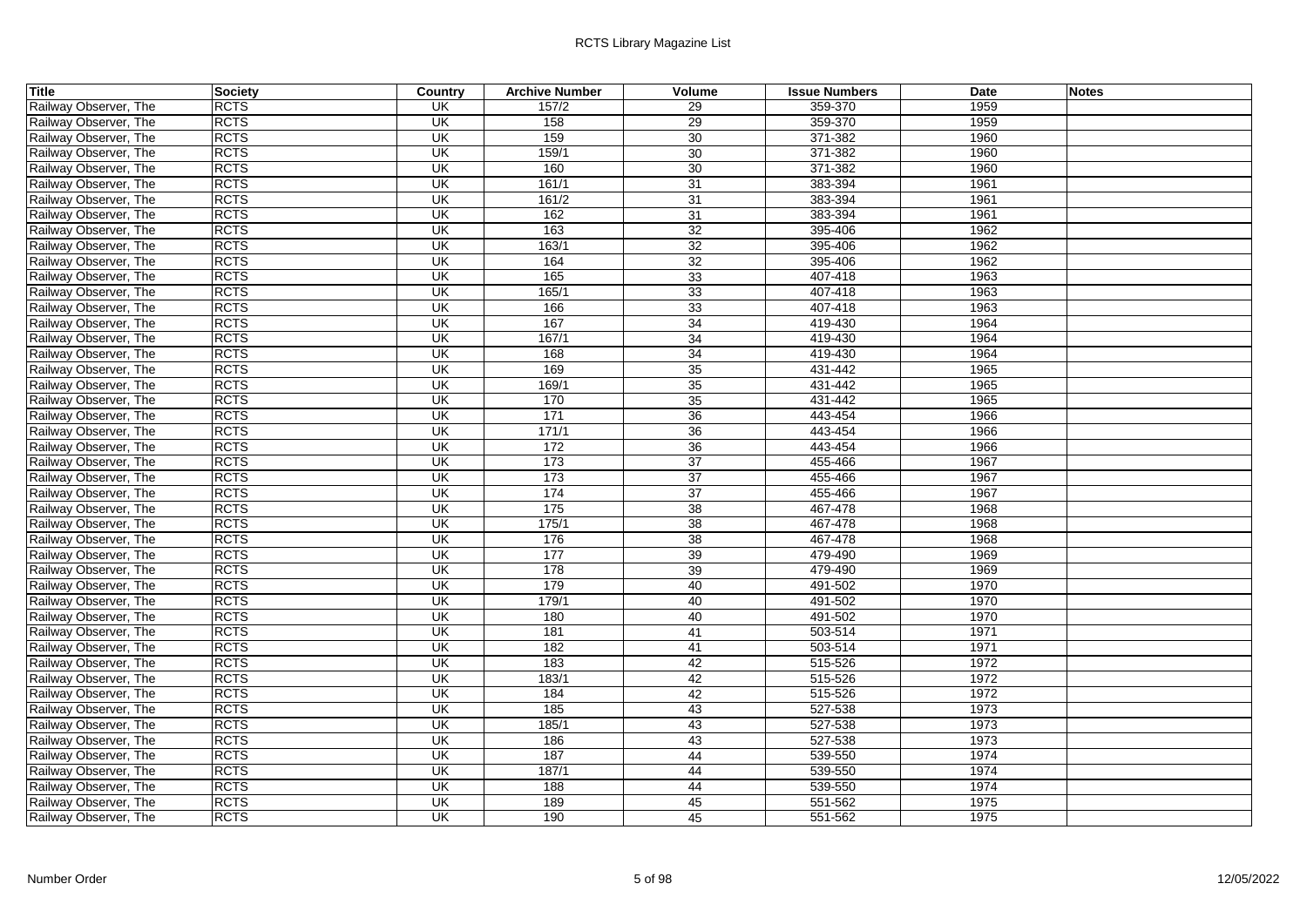| Title                       | <b>Society</b>                        | Country                 | <b>Archive Number</b> | Volume         | <b>Issue Numbers</b> | <b>Date</b>    | <b>Notes</b>                    |
|-----------------------------|---------------------------------------|-------------------------|-----------------------|----------------|----------------------|----------------|---------------------------------|
| Railway Observer, The       | <b>RCTS</b>                           | <b>UK</b>               | 191                   | 46             | 563-574              | 1976           |                                 |
| Railway Observer, The       | <b>RCTS</b>                           | UK                      | 192                   | 46             | 563-574              | 1976           |                                 |
| Railway Observer, The       | <b>RCTS</b>                           | UK                      | 193                   | 47             | 575-586              | 1977           |                                 |
| Railway Observer, The       | <b>RCTS</b>                           | UK                      | 194                   | 47             | 575-586              | 1977           |                                 |
| Railway Observer, The       | <b>RCTS</b>                           | $\overline{\mathsf{U}}$ | 195                   | 48             | 587-598              | 1978           |                                 |
| Railway Observer, The       | <b>RCTS</b>                           | UK                      | 196                   | 48             | 587-598              | 1978           |                                 |
| Railway Observer, The       | <b>RCTS</b>                           | UK                      | 197                   | 49             | 599-610              | 1979           |                                 |
| Railway Observer, The       | <b>RCTS</b>                           | UK                      | 198                   | 49             | 599-610              | 1979           |                                 |
|                             |                                       |                         |                       |                |                      |                | 201, 203 and 205 are bound as   |
| Moores Monthly Magazine     | Moores Monthly Magazine               | UK                      | 201                   | $\mathbf{1}$   | $1 - 12$             | 1896           | one volume                      |
|                             |                                       |                         |                       |                |                      |                | 202 and 204 are bound as one    |
| Moores Monthly Magazine     | Moores Monthly Magazine               | UK                      | 202                   | $\mathbf{1}$   | $1 - 12$             | 1896           | volume                          |
|                             |                                       |                         |                       |                |                      |                | 201, 203 and 205 are bound as   |
| Locomotive Magazine, The    | Locomotive Magazine                   | UK                      | 203                   | 2              | $13 - 24$            | 1897           | one volume                      |
|                             |                                       |                         |                       |                |                      |                | 202 and 204 are bound as one    |
| Locomotive Magazine, The    | Locomotive Magazine                   | UK                      | 204                   | $\overline{2}$ | 13-24                | 1897           | volume                          |
|                             |                                       |                         |                       |                |                      |                | 201, 203 and 205 are bound as   |
|                             | The Locomotive Publishing Co.         |                         |                       |                |                      |                | one volume. 205 is also a stand |
| Locomotive Magazine, The    | Ltd.                                  | UK                      | 205                   | 3              | 25-36                | 1898           | alone volume.                   |
| Locomotive Magazine Special | The Locomotive Publishing Co.         |                         |                       |                |                      |                |                                 |
| Series 1-6                  | Ltd.                                  | UK                      | 205A                  |                |                      | 1898-1900      |                                 |
|                             | The Locomotive Publishing Co.         |                         |                       |                |                      |                |                                 |
| Locomotive Magazine, The    | Ltd.                                  | UK                      | 207                   | 4              |                      | 1899           |                                 |
|                             | The Locomotive Publishing Co.         |                         |                       |                |                      |                |                                 |
| Locomotive Magazine, The    | Ltd.                                  | UK                      | 208                   | $\overline{4}$ |                      | 1899           |                                 |
|                             | The Locomotive Publishing Co.         |                         |                       |                |                      |                |                                 |
| Locomotive Magazine, The    | Ltd.                                  | UK                      | 209                   | 5              |                      | 1900           |                                 |
|                             | The Locomotive Publishing Co.         |                         |                       |                |                      |                |                                 |
| Locomotive Magazine, The    | Ltd.                                  | UK                      | 210                   | 5              |                      | 1900           |                                 |
|                             | The Locomotive Publishing Co.         |                         |                       |                |                      |                |                                 |
| Locomotive Magazine, The    | Ltd.<br>The Locomotive Publishing Co. | UK                      | 211                   | 6              |                      | 1901           |                                 |
| Locomotive Magazine, The    | Ltd.                                  | UK                      | 214                   | $\overline{7}$ |                      | 1902           |                                 |
|                             | The Locomotive Publishing Co.         |                         |                       |                |                      |                |                                 |
| Locomotive Magazine, The    | Ltd.                                  | UK                      | 215                   | 8              | 85-110               | Jan- June 1903 |                                 |
| Locomotive Magazine And     |                                       |                         |                       |                |                      |                |                                 |
| Railway Carriage & Wagon    | The Locomotive Publishing Co.         |                         |                       |                |                      |                |                                 |
| Review, The                 | Ltd.                                  | UK                      | 217                   | 9              | 111-136              | July-Dec 1903  | Includes Index                  |
|                             | The Locomotive Publishing Co.         |                         |                       |                |                      |                |                                 |
| Locomotive Magazine, The    | Ltd.                                  | UK                      | 218                   | 10             | 137-147              | 1904           | Includes Index                  |
|                             | The Locomotive Publishing Co.         |                         |                       |                |                      |                |                                 |
| Locomotive Magazine, The    | Ltd.                                  | UK                      | 221                   | 11             |                      | 1905           |                                 |
|                             | The Locomotive Publishing Co.         |                         |                       |                |                      |                |                                 |
| Locomotive Magazine, The    | Ltd.                                  | UK                      | 223                   | 12             |                      | 1906           |                                 |
|                             | The Locomotive Publishing Co.         |                         |                       |                |                      |                |                                 |
| Locomotive Magazine, The    | Ltd.                                  | <b>UK</b>               | 225                   | 13             |                      | 1907           |                                 |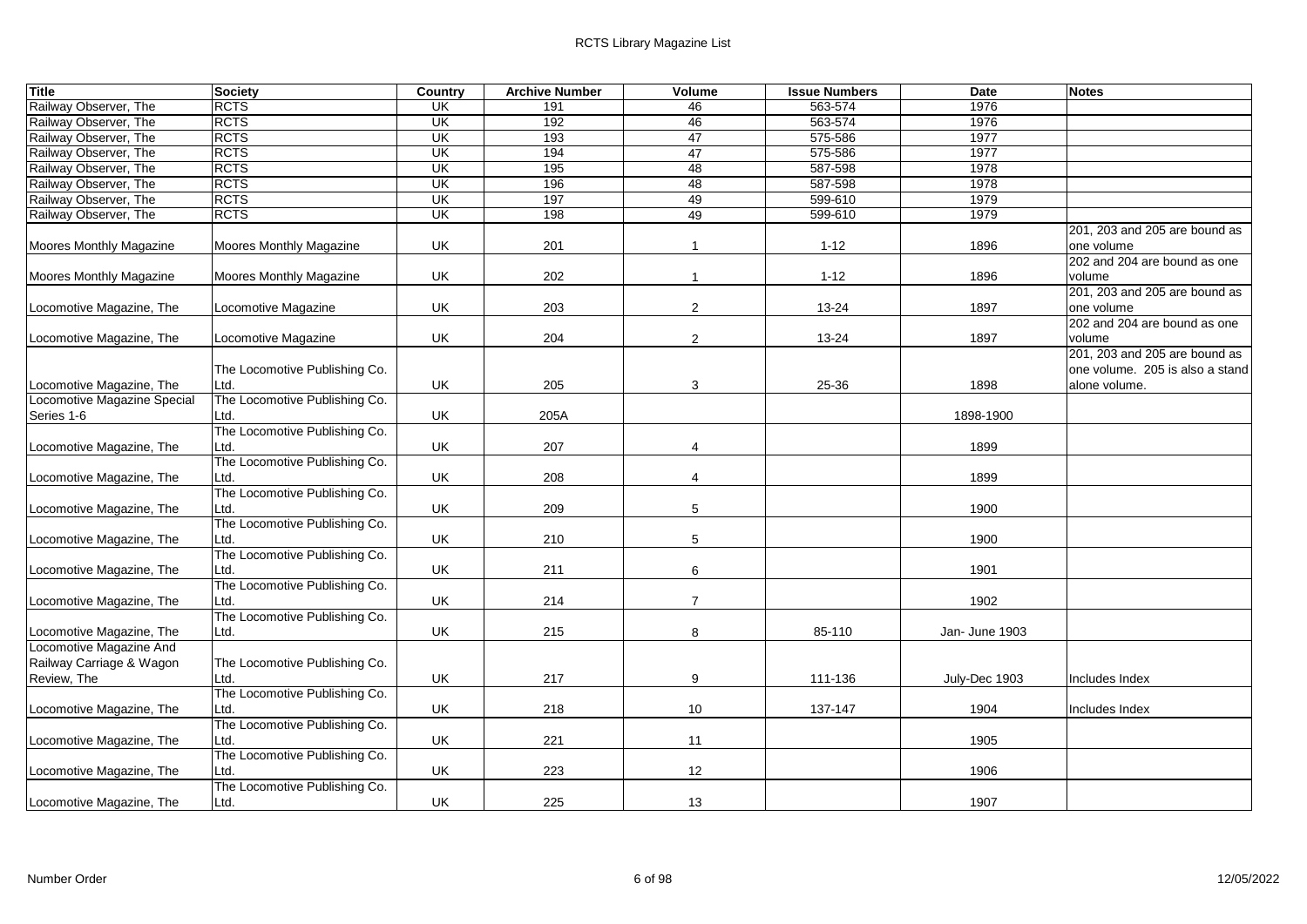| Title                         | <b>Society</b>                | Country                   | <b>Archive Number</b> | <b>Volume</b>   | <b>Issue Numbers</b> | <b>Date</b> | <b>Notes</b> |
|-------------------------------|-------------------------------|---------------------------|-----------------------|-----------------|----------------------|-------------|--------------|
|                               | The Locomotive Publishing Co. |                           |                       |                 |                      |             |              |
| Locomotive Magazine, The      | Ltd.                          | UK                        | 227                   | 14              |                      | 1908        |              |
|                               | The Locomotive Publishing Co. |                           |                       |                 |                      |             |              |
| Locomotive Magazine, The      | Ltd.                          | UK                        | 229                   | 15              |                      | 1909        |              |
|                               | The Locomotive Publishing Co. |                           |                       |                 |                      |             |              |
| Locomotive Magazine, The      | Ltd.                          | UK                        | 231                   | 16              |                      | 1910        |              |
|                               | The Locomotive Publishing Co. |                           |                       |                 |                      |             |              |
| Locomotive Magazine, The      | Ltd.                          | UK                        | 233                   | 17              |                      | 1911        |              |
|                               | The Locomotive Publishing Co. |                           |                       |                 |                      |             |              |
| Locomotive Magazine, The      | Ltd.                          | UK                        | 235                   | 18              |                      | 1912        |              |
|                               | The Locomotive Publishing Co. |                           |                       |                 |                      |             |              |
| Locomotive Magazine, The      | Ltd.                          | UK                        | 237                   | 19              |                      | 1913        |              |
|                               | The Locomotive Publishing Co. |                           |                       |                 |                      |             |              |
| Locomotive Magazine, The      | Ltd.                          | UK                        | 239                   | 20              |                      | 1914        |              |
| ocomotive Magazine, The       | Locomotive Magazine           | UK                        | 241                   | $\overline{21}$ |                      | 1915        |              |
| ocomotive Magazine, The       | Locomotive Magazine           | $\overline{\mathsf{U}}$ K | 243                   | $\overline{22}$ |                      | 1916        |              |
| ocomotive Magazine, The       | Locomotive Magazine           | UK                        | 245                   | 23              |                      | 1917        |              |
| Locomotive Magazine, The      | Locomotive Magazine           | UK                        | 247                   | 24              |                      | 1918        |              |
| Locomotive Railway Carriage & |                               |                           |                       |                 |                      |             |              |
| Wagon Review, The             | Locomotive Magazine           | UK                        | 249                   | 25              |                      | 1919        |              |
| Locomotive Railway Carriage & |                               |                           |                       |                 |                      |             |              |
| Wagon Review, The             | Locomotive Magazine           | UK                        | 251                   | 26              |                      | 1920        |              |
| Locomotive Railway Carriage & |                               |                           |                       |                 |                      |             |              |
| Wagon Review, The             | Locomotive Magazine           | UK                        | 253                   | 27              |                      | 1921        |              |
| Locomotive Railway Carriage & |                               |                           |                       |                 |                      |             |              |
| Wagon Review, The             | Locomotive Magazine           | UK                        | 255                   | 28              |                      | 1922        |              |
| Locomotive Railway Carriage & |                               |                           |                       |                 |                      |             |              |
| Wagon Review, The             | Locomotive Magazine           | UK                        | 257                   | 29              |                      | 1923        |              |
| Locomotive Railway Carriage & |                               |                           |                       |                 |                      |             |              |
| Wagon Review, The             | Locomotive Magazine           | UK                        | 259                   | 30              |                      | 1924        |              |
| Locomotive Railway Carriage & |                               |                           |                       |                 |                      |             |              |
| Wagon Review, The             | Locomotive Magazine           | UK                        | 261                   | 31              |                      | 1925        |              |
| Locomotive Railway Carriage & |                               |                           |                       |                 |                      |             |              |
| Wagon Review, The             | Locomotive Magazine           | UK                        | 263                   | 32              |                      | 1926        |              |
| Locomotive Railway Carriage & |                               |                           |                       |                 |                      |             |              |
| Wagon Review, The             | Locomotive Magazine           | UK                        | 265                   | 33              |                      | 1927        |              |
| Locomotive Railway Carriage & |                               |                           |                       |                 |                      |             |              |
| Wagon Review, The             | Locomotive Magazine           | UK                        | 267                   | 34              |                      | 1928        |              |
| Locomotive Railway Carriage & |                               |                           |                       |                 |                      |             |              |
| Wagon Review, The             | Locomotive Magazine           | UK                        | 269                   | 35              |                      | 1929        |              |
| Locomotive Railway Carriage & |                               |                           |                       |                 |                      |             |              |
| Wagon Review, The             | Locomotive Magazine           | UK                        | 271                   | 36              |                      | 1930        |              |
| Locomotive Railway Carriage & |                               |                           |                       |                 |                      |             |              |
| Wagon Review, The             | Locomotive Magazine           | UK                        | 273                   | 37              |                      | 1931        |              |
| Locomotive Railway Carriage & |                               |                           |                       |                 |                      |             |              |
| Wagon Review, The             | Locomotive Magazine           | UK                        | 275                   | 38              |                      | 1932        |              |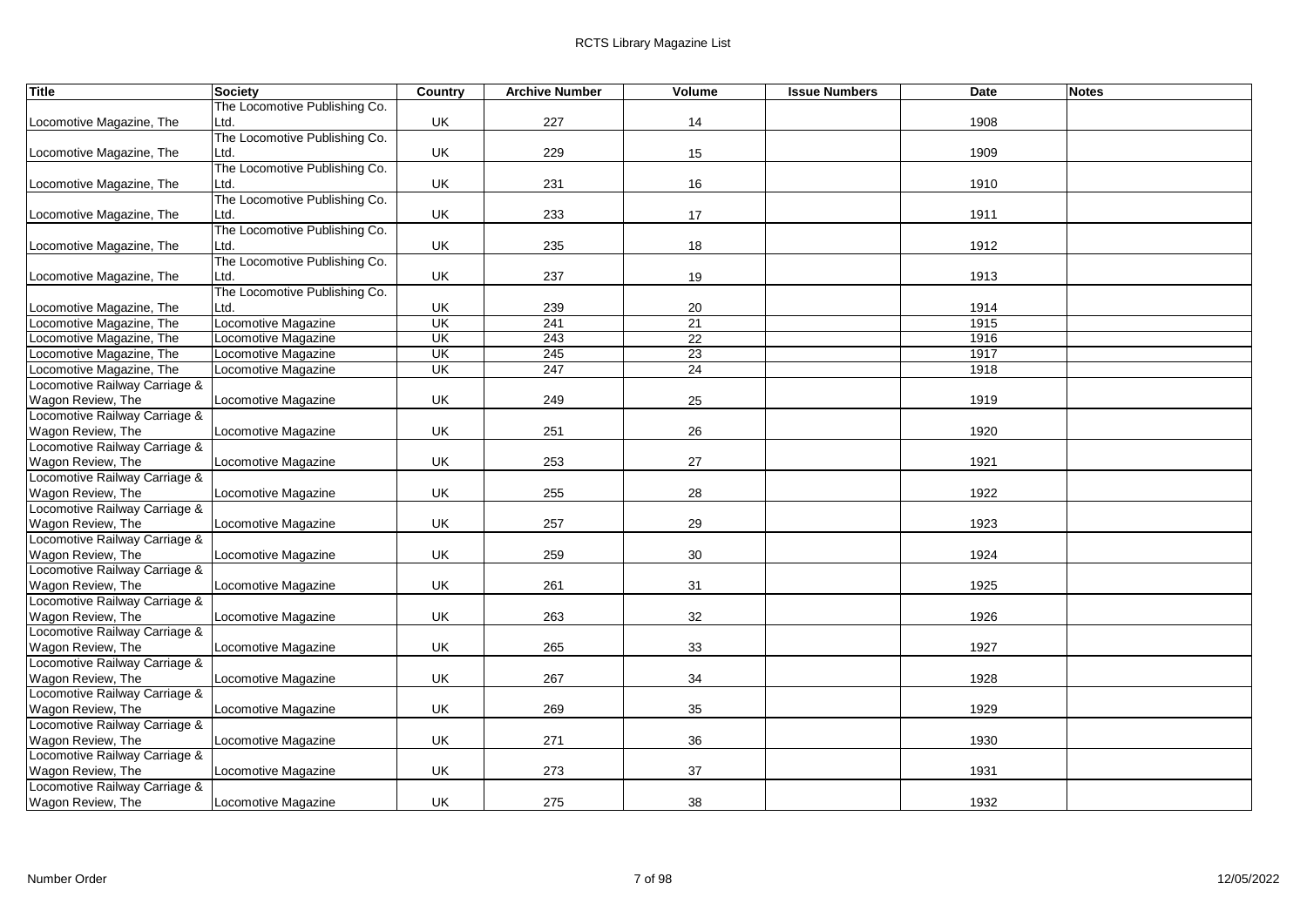| <b>Title</b>                   | <b>Society</b>      | Country                   | <b>Archive Number</b> | Volume       | <b>Issue Numbers</b> | Date        | <b>Notes</b> |
|--------------------------------|---------------------|---------------------------|-----------------------|--------------|----------------------|-------------|--------------|
| Locomotive Railway Carriage &  |                     |                           |                       |              |                      |             |              |
| Wagon Review, The              | Locomotive Magazine | UK                        | 277                   | 39           |                      | 1933        |              |
| Locomotive Railway Carriage &  |                     |                           |                       |              |                      |             |              |
| Wagon Review, The              | Locomotive Magazine | UK                        | 279                   | 40           |                      | 1934        |              |
| Locomotive Railway Carriage &  |                     |                           |                       |              |                      |             |              |
| Wagon Review, The              | Locomotive Magazine | UK                        | 281                   | 41           |                      | 1935        |              |
| Locomotive Railway Carriage &  |                     |                           |                       |              |                      |             |              |
| Wagon Review, The              | Locomotive Magazine | UK                        | 283                   | 42           |                      | 1936        |              |
| Locomotive Railway Carriage &  |                     |                           |                       |              |                      |             |              |
| Wagon Review, The              | Locomotive Magazine | UK                        | 285                   | 43           |                      | 1937        |              |
| Locomotive Railway Carriage &  |                     |                           |                       |              |                      |             |              |
| Wagon Review, The              | Locomotive Magazine | UK                        | 287                   | 44           |                      | 1938        |              |
| Locomotive Railway Carriage &  |                     |                           |                       |              |                      |             |              |
| Wagon Review, The              | Locomotive Magazine | UK                        | 289                   | 45           |                      | 1939        |              |
| Locomotive Railway Carriage &  |                     |                           |                       |              |                      |             |              |
| Wagon Review, The              | Locomotive Magazine | UK                        | 291                   | 46           |                      | 1940        |              |
| Locomotive Railway Carriage &  |                     |                           |                       |              |                      |             |              |
| Wagon Review, The              | Locomotive Magazine | UK                        | 293                   | 47           |                      | 1941        |              |
| Locomotive Railway Carriage &  |                     |                           |                       |              |                      |             |              |
| Wagon Review, The              | Locomotive Magazine | UK                        | 295                   | 48           |                      | 1942        |              |
| Locomotive Railway Carriage &  |                     |                           |                       |              |                      |             |              |
| Wagon Review, The              | Locomotive Magazine | UK                        | 297                   | 49           |                      | 1943        |              |
| Locomotive Railway Carriage &  |                     |                           |                       |              |                      |             |              |
| Wagon Review, The              | Locomotive Magazine | UK                        | 299                   | 50           |                      | 1944        |              |
| Locomotive Railway Carriage &  |                     |                           |                       |              |                      |             |              |
| Wagon Review, The              | Locomotive Magazine | UK                        | 301                   | 51           |                      | 1945        |              |
| Locomotive Railway Carriage &  |                     |                           |                       |              |                      |             |              |
| Wagon Review, The              | Locomotive Magazine | UK                        | 303                   | 52           |                      | 1946        |              |
| Locomotive Railway Carriage &  |                     |                           |                       |              |                      |             |              |
| Wagon Review, The              | Locomotive Magazine | UK                        | 305                   | 53           |                      | 1947        |              |
| Locomotive Railway Carriage &  |                     |                           |                       |              |                      |             |              |
| Wagon Review, The              | Locomotive Magazine | UK                        | 307                   | 54           |                      | 1948        |              |
| Locomotive Railway Carriage &  |                     |                           |                       |              |                      |             |              |
| Wagon Review, The              | Locomotive Magazine | UK                        | 309                   | 55           |                      | 1949        |              |
| Locomotive Railway Carriage &  |                     |                           |                       |              |                      |             |              |
| Wagon Review, The              | Locomotive Magazine | UK                        | $311 + 313$           | $56 + 57$    |                      | 1950 - 1951 |              |
| Locomotive Railway Carriage &  |                     |                           |                       |              |                      |             |              |
| Wagon Review, The              | Locomotive Magazine | UK                        | $315 + 317$           | $58 + 59$    |                      | 1952 - 1953 |              |
| Locomotive Magazine            | Locomotive Magazine | $\overline{\mathsf{U}}$   | 319                   | 60           |                      | 1954        |              |
| Locomotive Magazine            | Locomotive Magazine | $\overline{\mathsf{U}}$ K | 321                   | 61           |                      | 1955        |              |
| Locomotive Magazine            | Locomotive Magazine | <b>UK</b>                 | 323                   | 62           |                      | 1956        |              |
| Locomotive Magazine            | Locomotive Magazine | UK                        | 325                   | 63           |                      | 1957        |              |
| ocomotive Magazine             | Locomotive Magazine | $\overline{\mathsf{U}}$   | 327                   | 64           |                      | 1958        |              |
| Locomotive Magazine            | Locomotive Magazine | UK                        | 329                   | 65           |                      | 1959        |              |
| Railway Pictorial              | Railway Pictorial   |                           | 401                   | $\mathbf{1}$ | $1 - 3$              | 1946-1947   |              |
| Railway Pictorial & Locomotive |                     |                           |                       |              |                      |             |              |
| Review                         | Railway Pictorial   |                           | 401/2A                | $1 - 2$      | $1-6$                | 1949        |              |
|                                |                     |                           |                       |              |                      |             |              |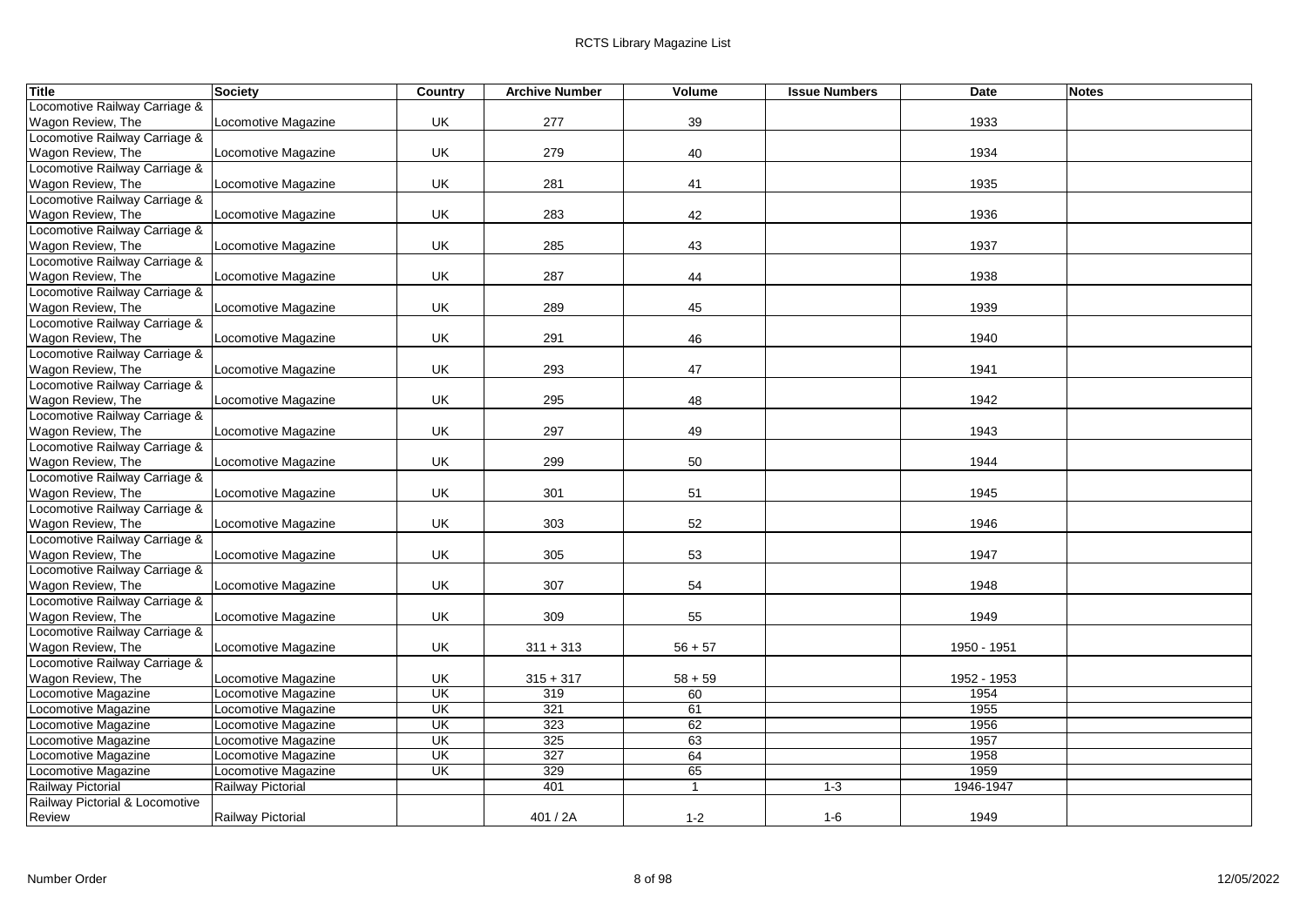| <b>Title</b>                   | <b>Society</b>    | Country                   | <b>Archive Number</b> | Volume          | <b>Issue Numbers</b> | Date                 | <b>Notes</b>                   |
|--------------------------------|-------------------|---------------------------|-----------------------|-----------------|----------------------|----------------------|--------------------------------|
| Railway Pictorial & Locomotive |                   |                           |                       |                 |                      |                      |                                |
| Review                         | Railway Pictorial |                           | 403                   | 3               | $7 - 15/16$          | 1950                 |                                |
| Railway Pictorial & Locomotive |                   |                           |                       |                 |                      |                      |                                |
| Review & Model Railways        |                   |                           |                       |                 | 7-15/16 &            |                      |                                |
| Pictorial                      | Railway Pictorial |                           | 403                   | 3               | $1 - 2$              | 1950                 |                                |
| Railways                       | Railways          |                           | 404                   | $\overline{1}$  |                      | Dec 1939 - June 1940 |                                |
| Railways                       | Railways          |                           | 405                   | $\overline{2}$  |                      | Nov 1940 - Dec 1941  |                                |
| Railways                       | Railways          |                           | 406                   | 3               |                      | 1942                 |                                |
| Railways                       | Railways          |                           | 407                   | $\overline{4}$  |                      | 1943                 |                                |
| Railways                       | Railways          |                           | 408                   | $\overline{5}$  |                      | 1944                 |                                |
| Railways                       | Railways          |                           | 409                   | 6               |                      | 1945                 |                                |
| Railways                       | Railways          |                           | 410                   | $\overline{7}$  |                      | 1946                 |                                |
| Railways                       | Railways          |                           | 410/1                 | $\overline{7}$  |                      | 1946                 |                                |
| Railways                       | Railways          |                           | 411                   | 8               |                      | 1947                 |                                |
| Railways                       | Railways          |                           | 412                   | 9               |                      | 1948                 |                                |
| Railways                       | Railways          |                           | 413                   | 10              |                      | 1949                 |                                |
| Railways                       | Railways          |                           | 414                   | 11              |                      | 1950                 |                                |
| Railways                       | Railways          |                           | 415                   | 12              |                      | 1951                 |                                |
| Railways / Railway World       | Commercial        | UK                        | 416                   | 13              |                      | 1952                 |                                |
| Railway World                  | Commercial        | UK                        | 417                   | 14              |                      | 1953                 |                                |
| Railway World                  | Commercial        | UK                        | 418                   | 15              |                      | 1954                 |                                |
| <b>Railway World</b>           | Commercial        | $\overline{\mathsf{U}}$ K | 419                   | 16              |                      | 1955                 |                                |
| Railway World                  | Commercial        | UK                        | 420                   | 17              |                      | 1956                 |                                |
| <b>Railway World</b>           | Commercial        | UK                        | 421                   | 18              |                      | 1957                 |                                |
| <b>Railway World</b>           | Commercial        | UK                        | 422                   | 19              |                      | 1958                 |                                |
| <b>Railway World</b>           | Commercial        | UK                        | 423                   | $\overline{20}$ |                      | 1959                 |                                |
| <b>Railway World</b>           | Commercial        | UK                        | 424                   | 21              |                      | 1960                 |                                |
| Railway World                  | Commercial        | UK                        | 425                   | 22              |                      | 1961                 |                                |
| <b>Railway World</b>           | Commercial        | UK                        | 426                   | 23              |                      | 1962                 |                                |
| Railway World                  | Commercial        | UK                        | 427                   | 24              |                      | 1963                 |                                |
| <b>Railway World</b>           | Commercial        | UK                        | 428                   | 25              |                      | 1964                 |                                |
| <b>Railway World</b>           | Commercial        | UK                        | 429                   | 26              |                      | 1965                 |                                |
|                                |                   |                           |                       |                 |                      |                      | Replaced with standard binding |
| Railway World                  | Commercial        | UK                        | 430                   | 27              |                      | 1966                 | 18/04/22                       |
|                                |                   |                           |                       |                 |                      |                      | Replaced with standard binding |
| Railway World                  | Commercial        | UK                        | 431                   | 28              |                      | 1967                 | 18/04/22                       |
| <b>Railway World</b>           | Commercial        | <b>UK</b>                 | 432                   | 29              |                      | 1968                 |                                |
|                                |                   |                           |                       |                 |                      |                      | Replaced with standard binding |
| Railway World                  | Commercial        | UK                        | 433                   | 30              |                      | 1969                 | 18/04/22                       |
| Railway World                  | Commercial        | UK                        | 434                   | 31              |                      | 1970                 |                                |
| <b>Railway World</b>           | Commercial        | UK                        | 435                   | 32              |                      | 1971                 |                                |
| <b>Railway World</b>           | Commercial        | UK                        | 436                   | 33              |                      | 1972                 |                                |
| <b>Railway World</b>           | Commercial        | UK                        | 437                   | 34              |                      | 1973                 |                                |
| Railway World                  | Commercial        | UK                        | 438                   | 35              |                      | 1974                 |                                |
| <b>Railway World</b>           | Commercial        | $\overline{\mathsf{U}}$   | 439                   | 36              |                      | 1975                 |                                |
| Railway World                  | Commercial        | UK                        | 440                   | 37              |                      | 1976                 |                                |
| <b>Railway World</b>           | Commercial        | UK.                       | 441                   | $\overline{38}$ |                      | 1977                 |                                |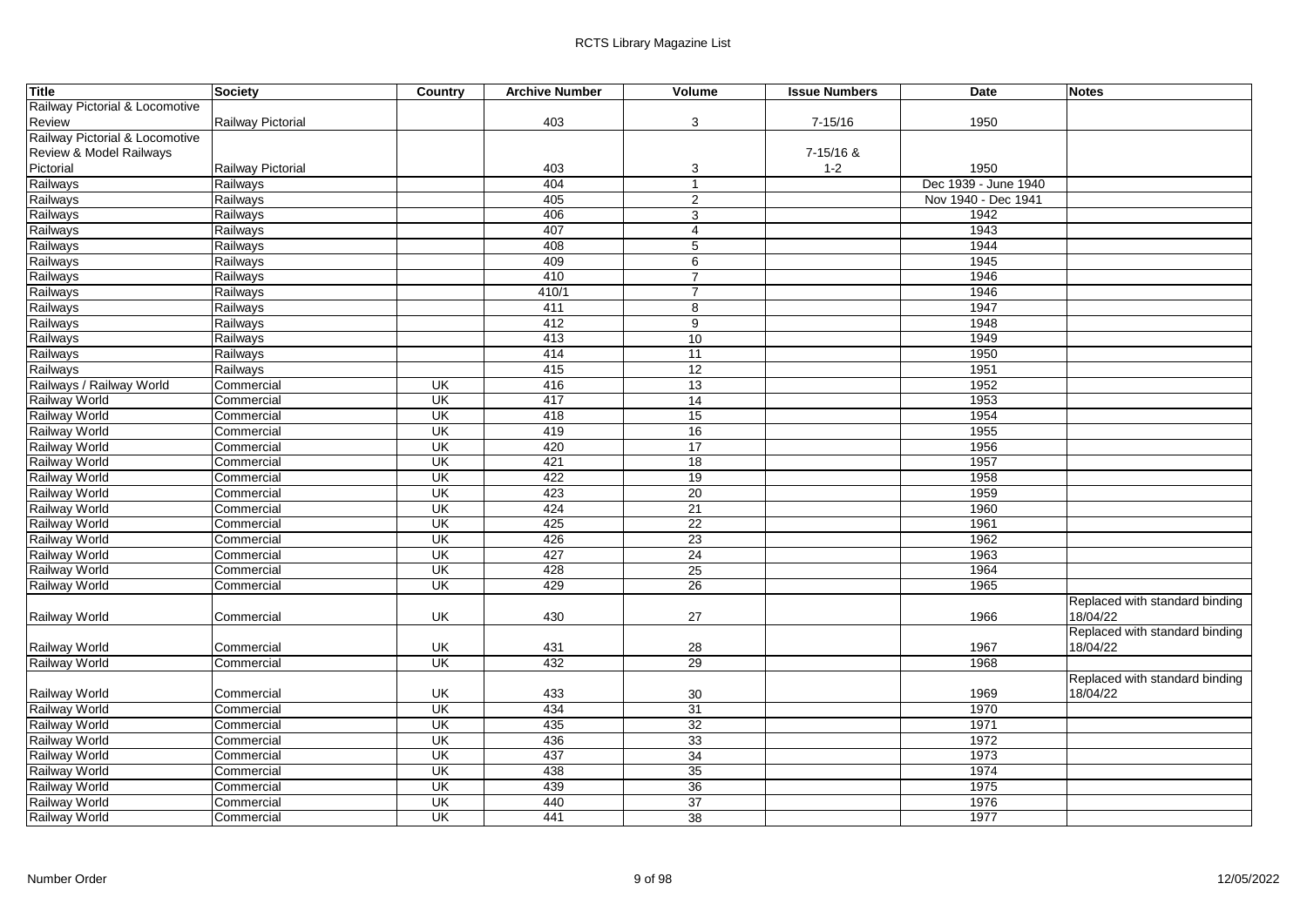| <b>Title</b>         | Society              | <b>Country</b>           | <b>Archive Number</b> | Volume          | <b>Issue Numbers</b> | Date                   | <b>Notes</b> |
|----------------------|----------------------|--------------------------|-----------------------|-----------------|----------------------|------------------------|--------------|
| Railway World        | Commercial           | UK                       | 442                   | 39              |                      | 1978                   |              |
| Railway World        | Commercial           | UK                       | 443                   | 40              |                      | 1979                   |              |
| Railway World        | Commercial           | UK                       | 444                   | 41              |                      | 1980                   |              |
| Railway World        | Commercial           | UK                       | 445                   | 42              |                      | 1981                   |              |
| Railway World        | Commercial           | UK                       | 446                   | 43              |                      | 1982                   |              |
| Railway World        | Commercial           | UK                       | 447                   | 44              |                      | 1983                   |              |
| Railway World        | Commercial           | UK                       | 448                   | 45              |                      | 1984                   |              |
| Railway World        | Commercial           | UK                       | 449                   | 46              |                      | 1985                   |              |
| Railway World        | Commercial           | UK                       | 450                   | 47              |                      | 1986                   |              |
| Railway World        | Commercial           | UK                       | 451                   | 48              |                      | 1987                   |              |
| <b>Railway World</b> | Commercial           | $\overline{\mathsf{CK}}$ | 452                   | 49              |                      | 1988                   |              |
| Railway World        | Commercial           | UK                       | 453                   | 50              |                      | 1989                   |              |
| Railway World        | Commercial           | UK                       | 454                   | 51              |                      | 1990                   |              |
| <b>Railway World</b> | Commercial           | UK                       | 455A                  | 52              |                      | 1991                   |              |
| Railway World        | Commercial           | $\overline{\mathsf{U}}$  | 455B                  | 53              |                      | 1992                   |              |
| Railway World        | Commercial           | UK                       | 455C                  | 54              |                      | 1993                   |              |
| Railway World        | Commercial           | $\overline{\mathsf{CK}}$ | 455D                  | 55              |                      | 1994                   |              |
| Railway World        | Commercial           | UK                       | 455E                  | 56              |                      | 1995                   |              |
| Railway World        | Commercial           | UK                       | 455F                  | 57              |                      | 1996                   |              |
| Railway World        | Commercial           | UK                       | 455G                  | 58              |                      | 1997                   |              |
| Railway World        | Commercial           | UK                       | 455H                  | 59              |                      | 1998                   |              |
| Railway World        | Commercial           | $\overline{\mathsf{CK}}$ | 455J                  | 60              |                      | 1999                   |              |
| Railway World        | Commercial           | UK                       | 455K                  | 61              |                      | 2000                   |              |
| Railway World        | Commercial           | UK                       | 455L                  | 62              |                      | 2001                   |              |
| Railway World        | Commercial           | UK                       | 455M                  | 63              |                      | 2002 - Feb 2003        |              |
| Railways Illustrated | Railways Illustrated |                          | 460A                  | $\mathbf{1}$    |                      | 2003                   |              |
| Railways Illustrated | Railways Illustrated |                          | 460B                  | 2               |                      | 2004                   |              |
| Railway Magazine     | Commercial           | $\overline{\mathsf{U}}$  | 501                   | $\mathbf{1}$    |                      | July - Dec 1897        |              |
| Railway Magazine     | Commercial           | $\overline{\mathsf{U}}$  | 503                   | $\overline{2}$  |                      | Jan - June 1898        |              |
| Railway Magazine     | Commercial           | UK                       | 505                   | 3               |                      | <b>July - Dec 1898</b> |              |
| Railway Magazine     | Commercial           | UK                       | 507                   | 4               |                      | Jan - June 1899        |              |
| Railway Magazine     | Commercial           | UK                       | 509                   | $\overline{5}$  |                      | <b>July - Dec 1899</b> |              |
| Railway Magazine     | Commercial           | $\overline{\mathsf{CK}}$ | 511                   | 6               |                      | Jan - June 1900        |              |
| Railway Magazine     | Commercial           | $\overline{\mathsf{CK}}$ | $\overline{513}$      | $\overline{7}$  |                      | <b>July - Dec 1900</b> |              |
| Railway Magazine     | Commercial           | UK                       | 515                   | 8               |                      | Jan - June 1901        |              |
| Railway Magazine     | Commercial           | UK                       | 517                   | 9               |                      | <b>July - Dec 1901</b> |              |
| Railway Magazine     | Commercial           | UK                       | 520                   | 10              |                      | Jan - June 1902        |              |
| Railway Magazine     | Commercial           | UK                       | 521                   | 11              |                      | <b>July - Dec 1902</b> |              |
| Railway Magazine     | Commercial           | $\overline{\mathsf{U}}$  | 523                   | $\overline{12}$ |                      | Jan - June 1903        |              |
| Railway Magazine     | Commercial           | $\overline{\mathsf{U}}$  | 525                   | 13              |                      | <b>July - Dec 1903</b> |              |
| Railway Magazine     | Commercial           | $\overline{\mathsf{CK}}$ | 527                   | 14              |                      | Jan - June 1904        |              |
| Railway Magazine     | Commercial           | UK                       | 529                   | 15              |                      | July - Dec 1904        |              |
| Railway Magazine     | Commercial           | UK                       | 531                   | 16              |                      | Jan - June 1905        |              |
| Railway Magazine     | Commercial           | UK                       | 532                   | 16              |                      | Jan - June 1905        |              |
| Railway Magazine     | Commercial           | $\overline{\mathsf{U}}$  | 533                   | $\overline{17}$ |                      | <b>July - Dec 1905</b> |              |
| Railway Magazine     | Commercial           | UK                       | 534                   | 17              |                      | <b>July - Dec 1905</b> |              |
| Railway Magazine     | Commercial           | $\overline{\mathsf{U}}$  | 535                   | 18              |                      | Jan - June 1906        |              |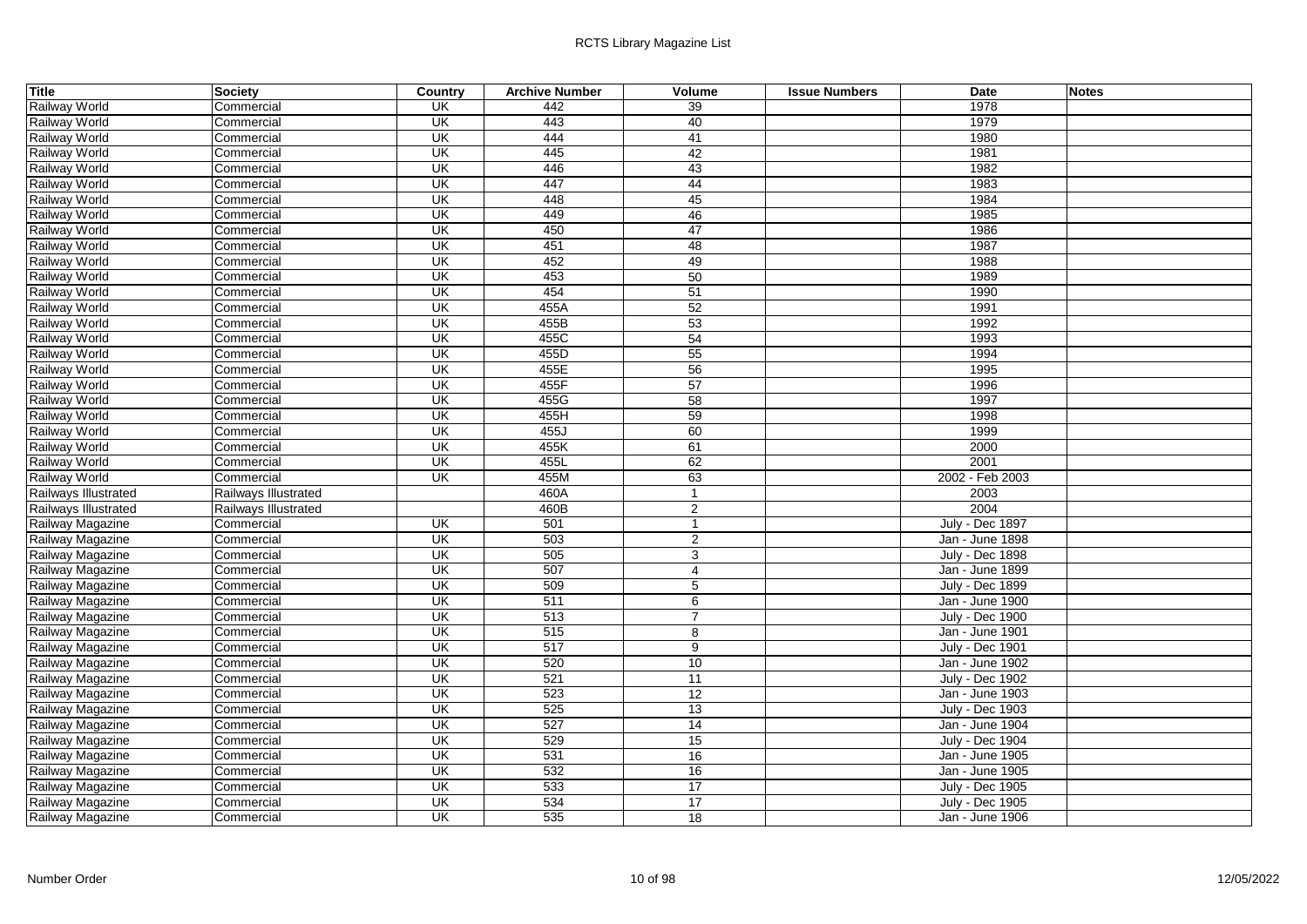| <b>Title</b>     | <b>Society</b> | Country                             | <b>Archive Number</b> | Volume          | <b>Issue Numbers</b> | Date                   | <b>Notes</b> |
|------------------|----------------|-------------------------------------|-----------------------|-----------------|----------------------|------------------------|--------------|
| Railway Magazine | Commercial     | <b>UK</b>                           | 536                   | 18              |                      | Jan - June 1906        |              |
| Railway Magazine | Commercial     | <b>UK</b>                           | 537                   | $\overline{19}$ |                      | <b>July - Dec 1906</b> |              |
| Railway Magazine | Commercial     | $\overline{\mathsf{CK}}$            | 538                   | 19              |                      | <b>July - Dec 1906</b> |              |
| Railway Magazine | Commercial     | $\overline{\mathsf{U}}$             | 539                   | 20              |                      | Jan - June 1907        |              |
| Railway Magazine | Commercial     | UK                                  | 540                   | 20              |                      | Jan - June 1907        |              |
| Railway Magazine | Commercial     | UK                                  | 541                   | 21              |                      | <b>July - Dec 1907</b> |              |
| Railway Magazine | Commercial     | UK                                  | 542                   | 21              |                      | <b>July - Dec 1907</b> |              |
| Railway Magazine | Commercial     | UK                                  | 543                   | $\overline{22}$ |                      | Jan - June 1908        |              |
| Railway Magazine | Commercial     | $\overline{\mathsf{U}}$ K           | 544                   | 22              |                      | Jan - June 1908        |              |
| Railway Magazine | Commercial     | UK                                  | 545                   | 23              |                      | <b>July - Dec 1908</b> |              |
| Railway Magazine | Commercial     | $\overline{\mathsf{U}}$             | 546                   | 23              |                      | <b>July - Dec 1908</b> |              |
| Railway Magazine | Commercial     | $\overline{\mathsf{U}}$             | 547                   | $\overline{24}$ |                      | Jan - June 1909        |              |
| Railway Magazine | Commercial     | $\overline{\mathsf{U}}$             | 548                   | 24              |                      | Jan - June 1909        |              |
| Railway Magazine | Commercial     | UK                                  | 549                   | 25              |                      | <b>July - Dec 1909</b> |              |
| Railway Magazine | Commercial     | $\overline{\mathsf{U}}$             | 550                   | $\overline{25}$ |                      | <b>July - Dec 1909</b> |              |
| Railway Magazine | Commercial     | UK                                  | 551                   | 26              |                      | Jan - June 1910        |              |
| Railway Magazine | Commercial     | <b>UK</b>                           | $552 + 554$           | $26 + 27$       |                      | 1910                   |              |
| Railway Magazine | Commercial     | UK                                  | 553                   | 27              |                      | <b>July - Dec 1910</b> |              |
| Railway Magazine | Commercial     | UK                                  | 555                   | 28              |                      | Jan - June 1911        |              |
| Railway Magazine | Commercial     | $\overline{\mathsf{U}}$             | 556                   | 28              |                      | Jan - June 1911        |              |
| Railway Magazine | Commercial     | $\overline{\mathsf{U}}$             | 557                   | 29              |                      | <b>July - Dec 1911</b> |              |
| Railway Magazine | Commercial     | UK                                  | 558                   | 29              |                      | <b>July - Dec 1911</b> |              |
| Railway Magazine | Commercial     | UK                                  | 559                   | $\overline{30}$ |                      | Jan - June 1912        |              |
| Railway Magazine | Commercial     | UK                                  | $560 + 562$           | $30 + 31$       |                      | 1912                   |              |
| Railway Magazine | Commercial     | UK                                  | 561                   | 31              |                      | <b>July - Dec 1912</b> |              |
| Railway Magazine | Commercial     | $\overline{\mathsf{U}}$             | 563                   | 32              |                      | Jan-June 1913          |              |
| Railway Magazine | Commercial     | UK                                  | 564                   | 32              |                      | Jan-June 1913          |              |
| Railway Magazine | Commercial     | $\overline{\mathsf{U}}$             | 565                   | 33              |                      | July-Dec 1913          |              |
| Railway Magazine | Commercial     | $\overline{\mathsf{U}}$             | 566                   | 33              |                      | July-Dec 1913          |              |
| Railway Magazine | Commercial     | UK                                  | 568                   | 34              |                      | Jan-June 1914          |              |
| Railway Magazine | Commercial     | UK                                  | 569                   | $\overline{35}$ |                      | July-Dec 1914          |              |
| Railway Magazine | Commercial     | UK                                  | 570                   | 35              | 205-210              | July-Dec 1914          |              |
| Railway Magazine | Commercial     | $\overline{\mathsf{U}}$             | 571                   | 36              |                      | Jan-June 1915          |              |
| Railway Magazine | Commercial     | $\overline{\mathsf{U}}$             | 572                   | 36              |                      | Jan-June 1915          |              |
| Railway Magazine | Commercial     | UK                                  | 573                   | 37              |                      | July-Dec 1915          |              |
| Railway Magazine | Commercial     | UK                                  | 574                   | $\overline{37}$ |                      | July-Dec 1915          |              |
| Railway Magazine | Commercial     | $\overline{\overline{\mathsf{CK}}}$ | 575                   | 38              |                      | Jan-June 1916          |              |
| Railway Magazine | Commercial     | UK                                  | 576                   | 38              |                      | Jan-June 1916          |              |
| Railway Magazine | Commercial     | $\overline{\mathsf{U}}$             | 577                   | 39              |                      | July-Dec 1916          |              |
| Railway Magazine | Commercial     | UK                                  | 578                   | 39              |                      | July-Dec 1916          |              |
| Railway Magazine | Commercial     | $\overline{\mathsf{U}}$             | 579                   | 40              |                      | Jan-June 1917          |              |
| Railway Magazine | Commercial     | UK                                  | 580                   | 40              |                      | Jan-June 1917          |              |
| Railway Magazine | Commercial     | UK                                  | 581                   | 41              |                      | July-Dec 1917          |              |
| Railway Magazine | Commercial     | UK                                  | 582                   | 41              |                      | July-Dec 1917          |              |
| Railway Magazine | Commercial     | $\overline{\mathsf{U}}$             | 583                   | 42              |                      | Jan-June 1918          |              |
| Railway Magazine | Commercial     | UK                                  | 584                   | 42              |                      | Jan-June 1918          |              |
| Railway Magazine | Commercial     | $\overline{\mathsf{U}}$             | 585                   | 43              |                      | July-Dec 1918          |              |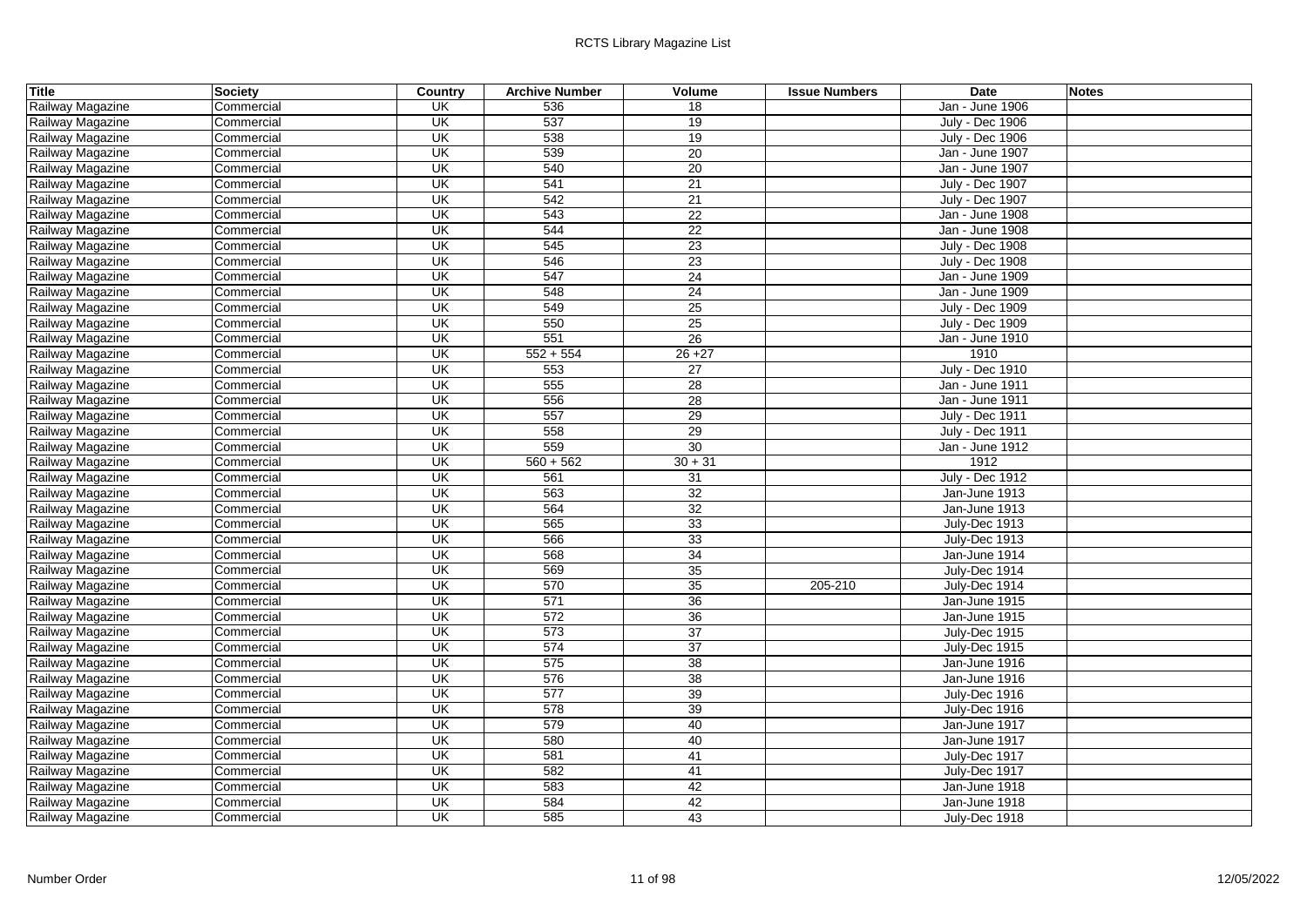| <b>Title</b>     | <b>Society</b> | Country                   | <b>Archive Number</b> | Volume               | <b>Issue Numbers</b> | Date          | <b>Notes</b> |
|------------------|----------------|---------------------------|-----------------------|----------------------|----------------------|---------------|--------------|
| Railway Magazine | Commercial     | UK                        | 586                   | 43                   |                      | July-Dec 1918 |              |
| Railway Magazine | Commercial     | <b>UK</b>                 | 587                   | 44                   |                      | Jan-June 1919 |              |
| Railway Magazine | Commercial     | UK                        | 588                   | 44                   |                      | Jan-June 1919 |              |
| Railway Magazine | Commercial     | UK                        | 589                   | 45                   |                      | July-Dec 1919 |              |
| Railway Magazine | Commercial     | UK                        | 590                   | 45                   |                      | July-Dec 1919 |              |
| Railway Magazine | Commercial     | UK                        | 591                   | 46                   |                      | Jan-June 1920 |              |
| Railway Magazine | Commercial     | UK                        | 593                   | 47                   |                      | July-Dec 1920 |              |
| Railway Magazine | Commercial     | $\overline{\mathsf{U}}$   | 595                   | 48                   |                      | Jan-June 1921 |              |
| Railway Magazine | Commercial     | UK                        | 597                   | 49                   |                      | July-Dec 1921 |              |
| Railway Magazine | Commercial     | UK                        | 599                   | 50                   |                      | Jan-June 1922 |              |
| Railway Magazine | Commercial     | $\overline{\mathsf{U}}$   | 601                   | 51                   |                      | July-Dec 1922 |              |
| Railway Magazine | Commercial     | UK                        | 603                   | 52                   |                      | Jan-June 1923 |              |
| Railway Magazine | Commercial     | $\overline{\mathsf{U}}$   | 605                   | 53                   |                      | July-Dec 1923 |              |
| Railway Magazine | Commercial     | UK                        | 607                   | 54                   |                      | Jan-June 1924 |              |
| Railway Magazine | Commercial     | UK                        | 609                   | 55                   |                      | July-Dec 1924 |              |
| Railway Magazine | Commercial     | UK                        | 611                   | 56                   |                      | Jan-June 1925 |              |
| Railway Magazine | Commercial     | UK                        | 613                   | 57                   |                      | July-Dec 1925 |              |
| Railway Magazine | Commercial     | UK                        | 615                   | 58                   |                      | Jan-June 1926 |              |
| Railway Magazine | Commercial     | UK                        | 617                   | 59                   |                      | July-Dec 1926 |              |
| Railway Magazine | Commercial     | UK                        | 619                   | 60                   |                      | Jan-June 1927 |              |
| Railway Magazine | Commercial     | $\overline{\mathsf{U}}$   | 621                   | 61                   |                      | July-Dec 1927 |              |
| Railway Magazine | Commercial     | $\overline{\mathsf{U}}$   | 623                   | 62                   |                      | Jan-June 1928 |              |
| Railway Magazine | Commercial     | UK                        | 625                   | 63                   |                      | July-Dec 1928 |              |
| Railway Magazine | Commercial     | $\overline{\mathsf{U}}$   | 627                   | 64                   |                      | Jan-June 1929 |              |
| Railway Magazine | Commercial     | $\overline{\mathsf{U}}$   | 629                   | 65                   |                      | July-Dec 1929 |              |
| Railway Magazine | Commercial     | UK                        | 631                   | 66                   |                      | Jan-June 1930 |              |
| Railway Magazine | Commercial     | $\overline{\mathsf{U}}$   | 633                   | 67                   |                      | July-Dec 1930 |              |
| Railway Magazine | Commercial     | UK                        | 635                   | 68                   |                      | Jan-June 1931 |              |
| Railway Magazine | Commercial     | UK                        | 637                   | 69                   |                      | July-Dec 1931 |              |
| Railway Magazine | Commercial     | UK                        | 639                   | 70                   |                      | Jan-June 1932 |              |
| Railway Magazine | Commercial     | UK                        | 642                   | 71                   |                      | July-Dec 1932 |              |
| Railway Magazine | Commercial     | $\overline{\mathsf{U}}$   | 643                   | 72                   |                      | Jan-June 1933 |              |
| Railway Magazine | Commercial     | UK                        | 645                   | $\overline{73}$      |                      | July-Dec 1933 |              |
| Railway Magazine | Commercial     | UK                        | 648                   | 74                   |                      | Jan-June 1934 |              |
| Railway Magazine | Commercial     | UK                        | 649                   | 75                   |                      | July-Dec 1934 |              |
| Railway Magazine | Commercial     | <b>UK</b>                 | 651                   | 76                   |                      | Jan-June 1935 |              |
| Railway Magazine | Commercial     | UK                        | 653                   | $\overline{77}$      |                      | July-Dec 1935 |              |
| Railway Magazine | Commercial     | $\overline{\mathsf{U}}$   | 655                   | 78                   |                      | Jan-June 1936 |              |
| Railway Magazine | Commercial     | UK                        | 657                   | 79                   |                      | July-Dec 1936 |              |
| Railway Magazine | Commercial     | UK                        | 659                   | 80                   |                      | Jan-June 1937 |              |
| Railway Magazine | Commercial     | $\overline{\mathsf{U}}$ K | 661                   | 81                   |                      | July-Dec 1937 |              |
| Railway Magazine | Commercial     | UK                        | 663                   | 82                   |                      | Jan-June 1938 |              |
| Railway Magazine | Commercial     | UK                        | 665                   | 1897;1898-1939(2v/y) |                      | 1941          |              |
| Railway Magazine | Commercial     | UK                        | $667 + 669$           | 85                   |                      | 1939          |              |
| Railway Magazine | Commercial     | UK                        | $668 + 670$           | 85                   |                      | 1939          |              |
| Railway Magazine | Commercial     | UK                        | 671                   | 86                   |                      | 1940          |              |
| Railway Magazine | Commercial     | $\overline{\mathsf{U}}$   | 673                   | 87                   |                      | 1941          |              |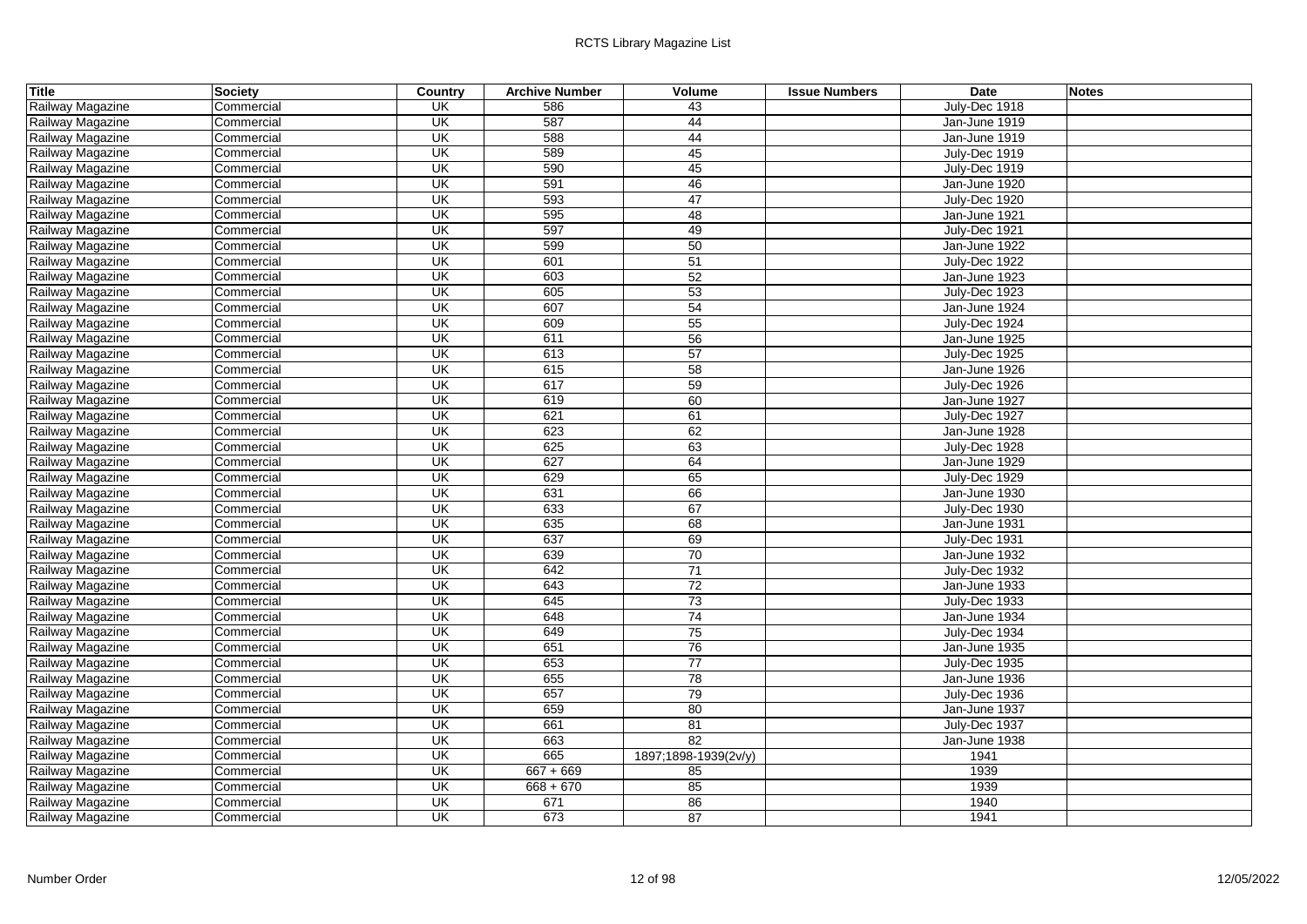| Title            | <b>Society</b>       | Country                  | <b>Archive Number</b> | Volume | <b>Issue Numbers</b> | <b>Date</b>         | <b>Notes</b> |
|------------------|----------------------|--------------------------|-----------------------|--------|----------------------|---------------------|--------------|
| Railway Magazine | Commercial           | <b>UK</b>                | 675                   | 88     |                      | 1942                |              |
| Railway Magazine | Commercial           | $\overline{\mathsf{CK}}$ | 677                   | 89     |                      | 1943                |              |
| Railway Magazine | Commercial           | UK                       | 681                   | 91     |                      | 1945                |              |
| Railway Magazine | Commercial           | UK                       | 683                   | 92     |                      | 1946                |              |
| Railway Magazine | Commercial           | UK                       | 685                   | 93     |                      | 1947                |              |
| Railway Magazine | Commercial           | UK                       | 687                   | 94     |                      | 1948                |              |
| Railway Magazine | Commercial           | UK                       | 689                   | 95     |                      | 1949                |              |
| Railway Magazine | Commercial           | $\overline{\mathsf{CK}}$ | 691                   | 96     |                      | 1950                |              |
| Railway Magazine | Commercial           | UK                       | 693                   | 97     |                      | 1951                |              |
| Railway Magazine | Commercial           | UK                       | 695                   | 98     |                      | 1952                |              |
| Railway Magazine | Commercial           | $\overline{\mathsf{CK}}$ | 696                   | 98     |                      | 1952                |              |
| Railway Magazine | Commercial           | UK                       | 697                   | 99     |                      | 1953                |              |
| Railway Magazine | Commercial           | UK                       | 699                   | 100    |                      | 1954                |              |
| Railway Magazine | Commercial           | UK                       | 701                   | 101    |                      | 1955                |              |
| Railway Magazine | Commercial           | $\overline{\mathsf{CK}}$ | 703                   | 102    |                      | 1956                |              |
| Railway Magazine | Commercial           | UK                       | 705                   | 103    |                      | 1957                |              |
| Railway Magazine | Commercial           | UK                       | 707                   | 104    |                      | 1958                |              |
| Railway Magazine | Commercial           | UK                       | 709                   | 105    |                      | 1959                |              |
| Railway Magazine | Commercial           | UK                       | 711                   | 106    |                      | 1960                |              |
| Railway Magazine | Commercial           | UK                       | 713                   | 107    |                      | 1961                |              |
| Railway Magazine | Commercial           | UK                       | 715                   | 108    |                      | 1962                |              |
| Railway Magazine | Commercial           | UK                       | 717                   | 109    |                      | Jan-Oct 1963        |              |
| Railway Magazine | Commercial           | UK                       | 719                   | 110    |                      | Nov 1963 - Dec 1964 |              |
| Railway Magazine | Commercial           | $\overline{\mathsf{U}}$  | 721                   | 111    |                      | 1965                |              |
| Railway Magazine | Commercial           | UK                       | 723                   | 112    |                      | 1966                |              |
| Railway Magazine | Commercial           | UK                       | 725                   | 113    |                      | 1967                |              |
| Railway Magazine | Commercial           | UK                       | 727                   | 114    |                      | 1968                |              |
| Railway Magazine | Commercial           | UK                       | 729                   | 115    |                      | 1969                |              |
| Railway Magazine | Commercial           | $\overline{\mathsf{CK}}$ | 731                   | 116    |                      | 1970                |              |
| Railway Magazine | Commercial           | UK                       | 735                   | 118    |                      | 1972                |              |
| Railway Magazine | Commercial           | $\overline{\mathsf{CK}}$ | 737                   | 119    |                      | 1973                |              |
| Railway Magazine | Commercial           | $\overline{\mathsf{U}}$  | 739                   | 120    |                      | 1974                |              |
| Railway Magazine | Commercial           | UK                       | 741                   | 121    |                      | 1975                |              |
| Railway Magazine | Commercial           | UK                       | 743                   | 122    |                      | 1976                |              |
| Railway Magazine | Commercial           | UK                       | 745                   | 123    |                      | 1977                |              |
| Railway Magazine | Commercial           | UK                       | 747                   | 124    |                      | 1978                |              |
| Railway Magazine | Commercial           | UK                       | 749                   | 125    | 933-944              | 1979                |              |
| Railway Magazine | Commercial           | UK                       | 751                   | 126    | 945-956              | 1980                |              |
| Railway Magazine | Commercial           | UK                       | 753                   | 127    | 957-968              | 1981                |              |
| Railway Magazine | <b>IPC Magazines</b> | UK                       | 755                   | 128    |                      | 1982                |              |
| Railway Magazine | <b>IPC Magazines</b> | UK                       | 757                   | 129    |                      | 1983                |              |
| Railway Magazine | <b>IPC Magazines</b> | $\overline{\mathsf{CK}}$ | 759                   | 130    |                      | 1984                |              |
| Railway Magazine | <b>IPC Magazines</b> | UK                       | 761                   | 131    |                      | 1985                |              |
| Railway Magazine | <b>IPC Magazines</b> | $\overline{\mathsf{CK}}$ | 763                   | 132    |                      | 1986                |              |
| Railway Magazine | <b>IPC Magazines</b> | $\overline{\mathsf{CK}}$ | 765                   | 133    |                      | 1987                |              |
| Railway Magazine | <b>IPC Magazines</b> | UK                       | 767                   | 134    |                      | 1988                |              |
| Railway Magazine | <b>IPC Magazines</b> | UK                       | 769                   | 135    |                      | 1989                |              |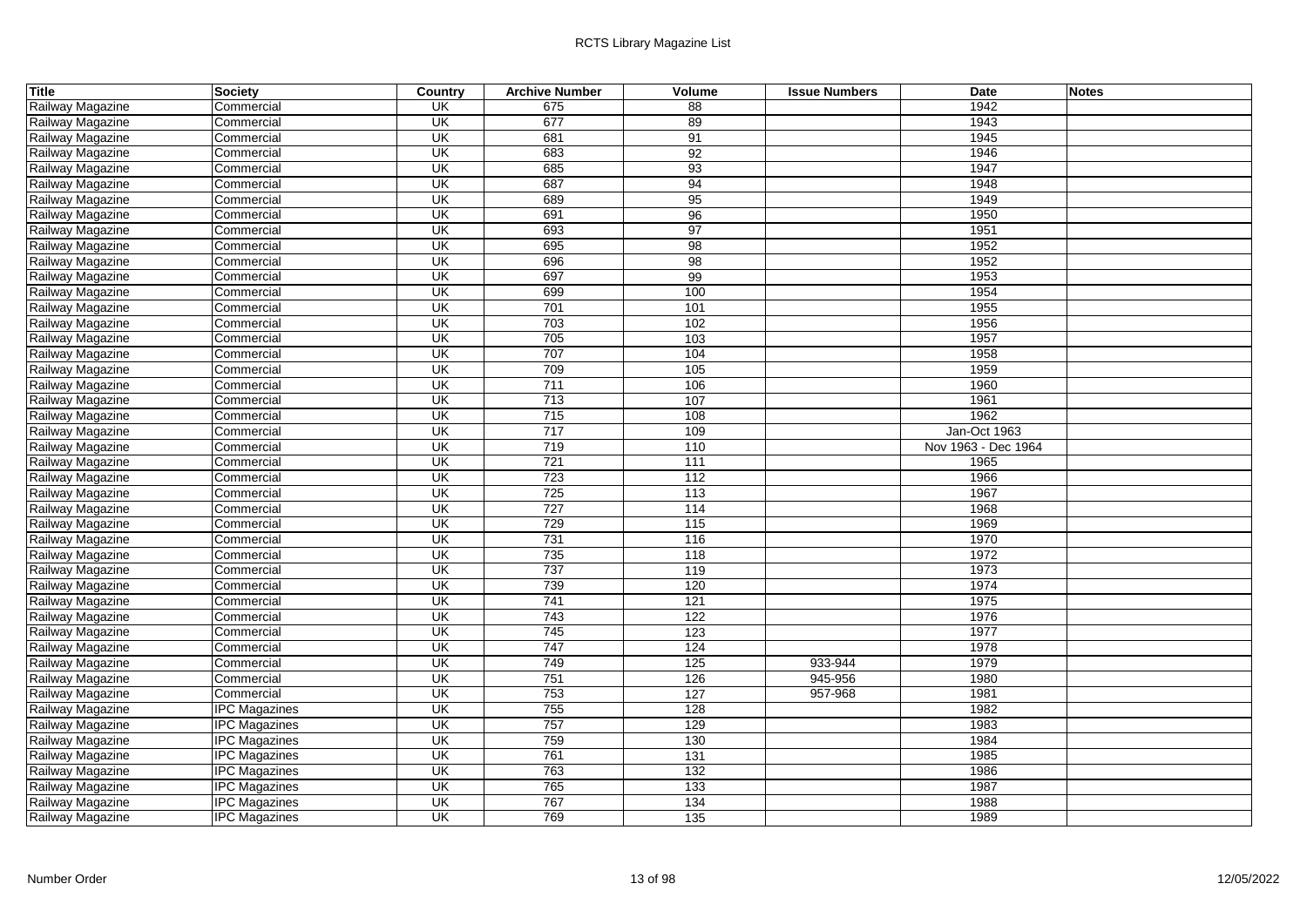| Title                              | <b>Society</b>          | Country                  | <b>Archive Number</b> | Volume         | <b>Issue Numbers</b> | <b>Date</b> | <b>Notes</b>       |
|------------------------------------|-------------------------|--------------------------|-----------------------|----------------|----------------------|-------------|--------------------|
| Railway Magazine                   | <b>IPC Magazines</b>    | UK                       | 771                   | 136            |                      | 1990        |                    |
| Railway Magazine                   | <b>IPC Magazines</b>    | $\overline{\mathsf{CK}}$ | $\overline{772}$      | 137            |                      | 1991        |                    |
| Railway Magazine                   | <b>IPC Magazines</b>    | UK                       | 772A                  | 138            |                      | 1992        |                    |
| Railway Magazine                   | <b>IPC Magazines</b>    | UK                       | 772B                  | 139            |                      | 1993        |                    |
| Railway Magazine                   | <b>IPC Magazines</b>    | UK                       | 772C                  | 140            |                      | 1994        |                    |
| Railway Magazine                   | <b>IPC Magazines</b>    | UK                       | 772D                  | 141            | 1125-1136            | 1995        |                    |
| Railway Magazine                   | <b>IPC Magazines</b>    | UK                       | 772E                  | 142            | 1137-1148            | 1996        |                    |
| Railway Magazine                   | <b>IPC Magazines</b>    | $\overline{\mathsf{U}}$  | 772F                  | 143            | 1149-1160            | 1997        |                    |
| Railway Magazine                   | <b>IPC Magazines</b>    | UK                       | 772G                  | 144            | 1161-1172            | 1998        |                    |
| Railway Magazine                   | <b>IPC Magazines</b>    | UK                       | 772H                  | 145            | 1173-1184            | 1999        |                    |
| Railway Magazine                   | <b>IPC Magazines</b>    | $\overline{\mathsf{U}}$  | 772J                  | 146            | 1185-1196            | 2000        |                    |
| Railway Magazine                   | <b>IPC Magazines</b>    | UK                       | 772K                  | 147            | 1197-1208            | 2001        |                    |
| Railway Magazine                   | <b>IPC Magazines</b>    | UK                       | 772L                  | 148            | 1209-1220            | 2002        |                    |
| Railway Magazine                   | <b>IPC Magazines</b>    | UK                       | 772M                  | 149            | 1221-1232            | 2003        |                    |
| Railway Magazine                   | <b>IPC Magazines</b>    | $\overline{\mathsf{U}}$  | 772N                  | 150            | 1233-1244            | 2004        |                    |
| Railway Magazine                   | <b>IPC Magazines</b>    | UK                       | 772P                  | 151            | 1245-1256            | 2005        |                    |
| Railway Magazine                   | <b>IPC Magazines</b>    | UK                       | 772Q                  | 152            |                      | 2006        |                    |
| Railway Magazine                   | <b>IPC Magazines</b>    | UK                       | 772R                  | 153            |                      | 2007        |                    |
| Railway Magazine                   | <b>IPC Magazines</b>    | UK                       | 772S                  | 154            |                      | 2008        |                    |
| Railway Magazine                   | <b>IPC Magazines</b>    | UK                       | 772T                  | 155            |                      | 2009        |                    |
| Railway Magazine                   | <b>IPC Magazines</b>    | UK                       | 772V                  | 156            |                      | 2010        |                    |
| Railway Magazine                   | Mortons Media Group Ltd | UK                       | 772W                  | 157            |                      | 2011        |                    |
| Railway Magazine                   | Mortons Media Group Ltd | UK                       | 772X                  | 158            |                      | 2012        |                    |
| Railway Magazine                   | Mortons Media Group Ltd | UK                       | 772Y                  | 159            |                      | 2013        |                    |
| Railway Magazine                   | Mortons Media Group Ltd | UK                       | 772Z                  | 160            |                      | 2014        |                    |
| Railway Magazine                   | Mortons Media Group Ltd | UK                       | 773A                  | 161            | 1366-1377            | 2015        |                    |
| Railway Magazine                   | Mortons Media Group Ltd | UK                       | 773B                  | 162            | 1378-1389            | 2016        | Unbound.           |
| Railway Magazine                   | Mortons Media Group Ltd | UK                       | 773C                  | 163            | 1390-1401            | 2017        | Unbound.           |
| Railway Magazine                   | Mortons Media Group Ltd | UK                       | 773D                  | 164            | 1402-1413            | 2018        | Unbound.           |
| Railway Magazine                   | Mortons Media Group Ltd | UK                       | 773E                  | 165            | 1414-1425            | 2019        | Unbound.           |
| Railway Magazine                   | Mortons Media Group Ltd | $\overline{\mathsf{U}}$  | 773F                  | 166            | 1426-1437            | 2020        | Unbound. 1 missing |
| Railway Magazine                   | Mortons Media Group Ltd | $\overline{\mathsf{U}}$  | 773G                  | 167            | 1438-1449            | 2021        | Unbound.           |
| Railway Magazine                   | Mortons Media Group Ltd | UK                       | 773H                  | 168            | $1450 -$             | 2022        | Unbound.           |
| Trains Illustrated series 1        | Commercial              | UK                       | 801                   | $\mathbf{1}$   |                      | 1948        |                    |
| <b>Trains Illustrated series 1</b> | Commercial              | UK                       | 803                   | $2 - 3$        |                      | 1949-1950   |                    |
| <b>Trains Illustrated series 1</b> | Commercial              | UK                       | 805                   | $\overline{4}$ |                      | 1951        |                    |
| <b>Trains Illustrated series 1</b> | Commercial              | UK                       | 806                   | 4              |                      | 1951        |                    |
| <b>Trains Illustrated series 1</b> | Commercial              | UK                       | 807                   | $\overline{5}$ |                      | 1952        |                    |
| <b>Trains Illustrated series 1</b> | Commercial              | UK                       | 809                   | 6              |                      | 1953        |                    |
| <b>Trains Illustrated series 1</b> | Commercial              | UK                       | 810                   | 6              |                      | 1953        |                    |
| <b>Trains Illustrated series 1</b> | Commercial              | UK                       | 811                   | $\overline{7}$ |                      | 1954        |                    |
| <b>Trains Illustrated series 1</b> | Commercial              | $\overline{\mathsf{U}}$  | 813                   | 8              |                      | 1955        |                    |
| Trains Illustrated series 1        | Commercial              | UK                       | 815                   | $\overline{9}$ |                      | 1956        |                    |
| <b>Trains Illustrated series 1</b> | Commercial              | $\overline{\mathsf{CK}}$ | 817                   | 10             |                      | 1957        |                    |
| <b>Trains Illustrated series 1</b> | Commercial              | $\overline{\mathsf{U}}$  | 819                   | 11             |                      | 1958        |                    |
| <b>Trains Illustrated series 1</b> | Commercial              | UK                       | 821                   | 12             |                      | 1959        |                    |
| Trains Illustrated series 1        | Commercial              | UK                       | 823                   | 13             |                      | 1960        |                    |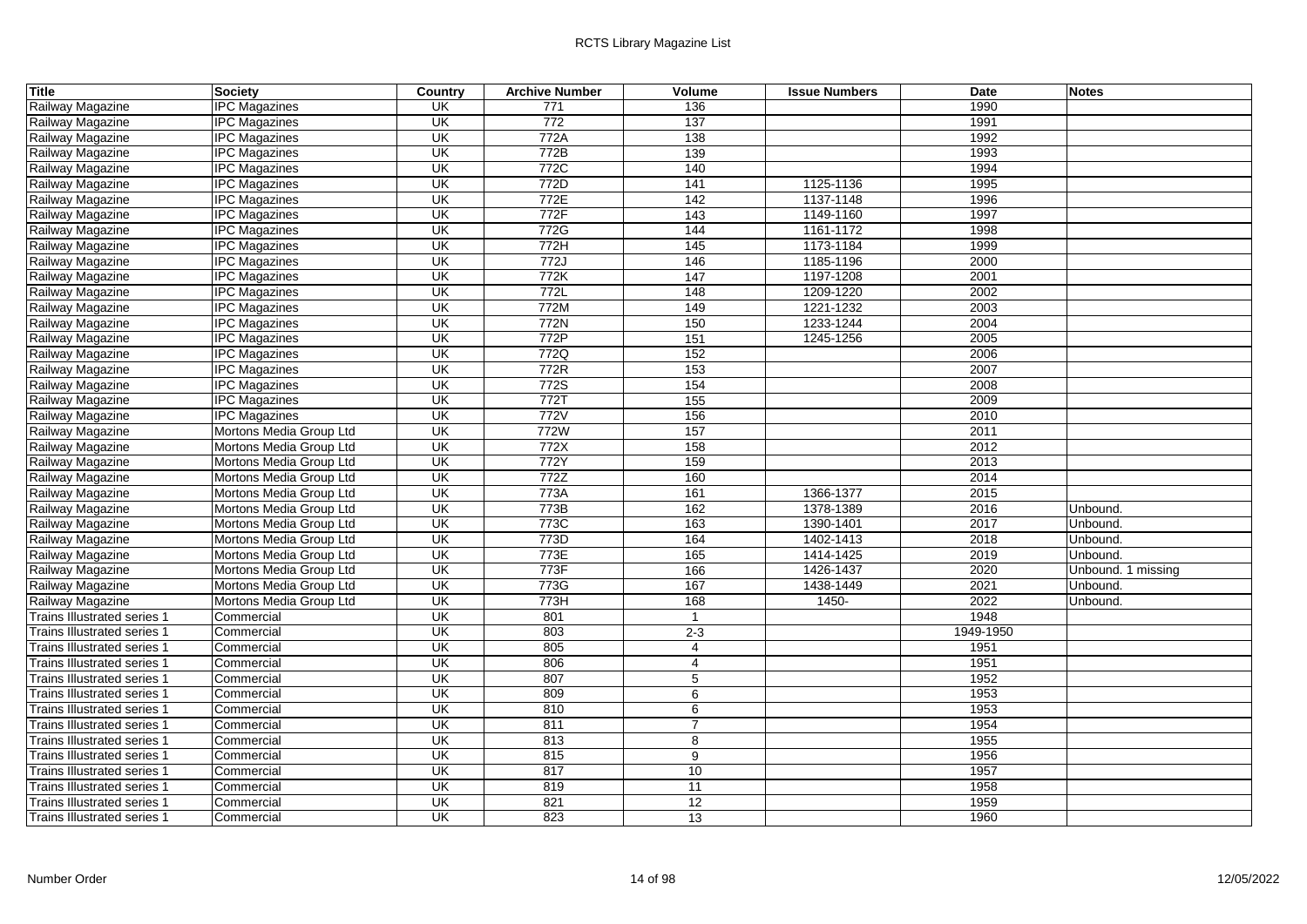| Title                              | <b>Society</b> | Country                             | <b>Archive Number</b> | Volume          | <b>Issue Numbers</b> | <b>Date</b>   | <b>Notes</b> |
|------------------------------------|----------------|-------------------------------------|-----------------------|-----------------|----------------------|---------------|--------------|
| <b>Trains Illustrated series 1</b> | Commercial     | UK                                  | 825                   | 14              |                      | 1961          |              |
| Modern Railways                    | Commercial     | UK                                  | 827                   | 15              |                      | Jan-June 1962 |              |
| Modern Railways                    | Commercial     | $\overline{\mathsf{U}}$             | 829                   | 16              |                      | July-Dec 1962 |              |
| Modern Railways                    | Commercial     | UK                                  | 831                   | 17              |                      | Jan-June 1963 |              |
| Modern Railways                    | Commercial     | $\overline{\mathsf{U}}$             | 833                   | 18              |                      | July-Dec 1963 |              |
| Modern Railways                    | Commercial     | UK                                  | 835                   | 19              |                      | Jan-June 1964 |              |
| <b>Modern Railways</b>             | Commercial     | $\overline{\overline{\mathsf{CK}}}$ | 837                   | 20              |                      | July-Dec 1964 |              |
| <b>Modern Railways</b>             | Commercial     | $\overline{\mathsf{U}}$             | 839                   | 21              |                      | 1965          |              |
| Modern Railways                    | Commercial     | UK                                  | 841                   | 22              |                      | 1966          |              |
| <b>Modern Railways</b>             | Commercial     | $\overline{\mathsf{U}}$             | 843                   | 23              |                      | 1967          |              |
| Modern Railways                    | Commercial     | $\overline{\mathsf{U}}$             | 845                   | 24              |                      | 1968          |              |
| Modern Railways                    | Commercial     | UK                                  | 847                   | 25              |                      | 1969          |              |
| Modern Railways                    | Commercial     | $\overline{\mathsf{U}}$             | 849                   | $\overline{26}$ |                      | 1970          |              |
| Modern Railways                    | Commercial     | UK                                  | 851                   | $27 - 28$       |                      | 1971          |              |
| Modern Railways                    | Commercial     | UK                                  | 853                   | 29              |                      | 1972          |              |
| <b>Modern Railways</b>             | Commercial     | UK                                  | 854                   | 30              |                      | 1973          |              |
| Modern Railways                    | Commercial     | $\overline{\mathsf{U}}$             | 857                   | 31              |                      | 1974          |              |
| Modern Railways                    | lan Allan      | UK                                  | 859                   | 32              |                      | 1975          |              |
| Modern Railways                    | Commercial     | UK                                  | 860                   | 33              |                      | 1976          |              |
| Modern Railways                    | Commercial     | UK                                  | 861                   | 34              | 340-351              | 1977          |              |
| Modern Railways                    | Commercial     | UK                                  | 862                   | 35              | 352-363              | 1978          |              |
| Modern Railways                    | Commercial     | UK                                  | 863                   | 36              | 364-375              | 1979          |              |
| Modern Railways                    | Commercial     | UK                                  | 864                   | 37              |                      | 1980          |              |
| Modern Railways                    | Commercial     | $\overline{\mathsf{U}}$             | 865                   | $\overline{38}$ |                      | 1981          |              |
| <b>Modern Railways</b>             | Commercial     | $\overline{\mathsf{U}}$ K           | 866                   | 39              |                      | 1982          |              |
| Modern Railways                    | Commercial     | UK                                  | 867                   | 40              |                      | 1983          |              |
| <b>Modern Railways</b>             | Commercial     | UK                                  | 868                   | $\overline{41}$ |                      | 1984          |              |
| Modern Railways                    | Commercial     | UK                                  | 869                   | 42              |                      | 1985          |              |
| Modern Railways                    | Commercial     | UK                                  | 870                   | 43              |                      | 1986          |              |
| <b>Modern Railways</b>             | Commercial     | UK                                  | 871                   | 44              |                      | 1987          |              |
| Modern Railways                    | Commercial     | UK                                  | 872                   | 45              |                      | 1988          |              |
| <b>Modern Railways</b>             | Commercial     | UK                                  | 873                   | 46              |                      | 1989          |              |
| Modern Railways                    | Commercial     | UK                                  | 874                   | 47              |                      | 1990          |              |
| Modern Railways                    | Commercial     | $\overline{\mathsf{U}}$             | 875A                  | 48              |                      | 1991          |              |
| <b>Modern Railways</b>             | Commercial     | $\overline{\mathsf{U}}$             | 875B                  | 49              |                      | 1992          |              |
| Modern Railways                    | Commercial     | $\overline{\mathsf{U}}$ K           | 875C                  | 50              |                      | 1993          |              |
| Modern Railways                    | Commercial     | UK                                  | 875D                  | 51              |                      | 1994          |              |
| Modern Railways                    | Commercial     | $\overline{\mathsf{U}}$             | 875E                  | 52              |                      | 1995          |              |
| Modern Railways                    | Commercial     | $\overline{\mathsf{U}}$             | 875F                  | 53              |                      | 1996          |              |
| Modern Railways                    | Commercial     | UK                                  | 875G                  | 54              |                      | 1997          |              |
| <b>Modern Railways</b>             | Commercial     | $\overline{\mathsf{U}}$             | 875H                  | 55              |                      | 1998          |              |
| Modern Railways                    | Commercial     | $\overline{\mathsf{U}}$             | 875J                  | 56              |                      | 1999          |              |
| <b>Modern Railways</b>             | Commercial     | UK                                  | 875K                  | 57              |                      | 2000          |              |
| Modern Railways                    | Commercial     | UK                                  | 875L                  | 58              |                      | 2001          |              |
| Modern Railways                    | Commercial     | UK                                  | 875M                  | 59              |                      | 2002          |              |
| <b>Modern Railways</b>             | Commercial     | UK                                  | 875N                  | 60              |                      | 2003          |              |
| Modern Railways                    | Commercial     | $\overline{\mathsf{U}}$             | 875P                  | 61              |                      | 2004          |              |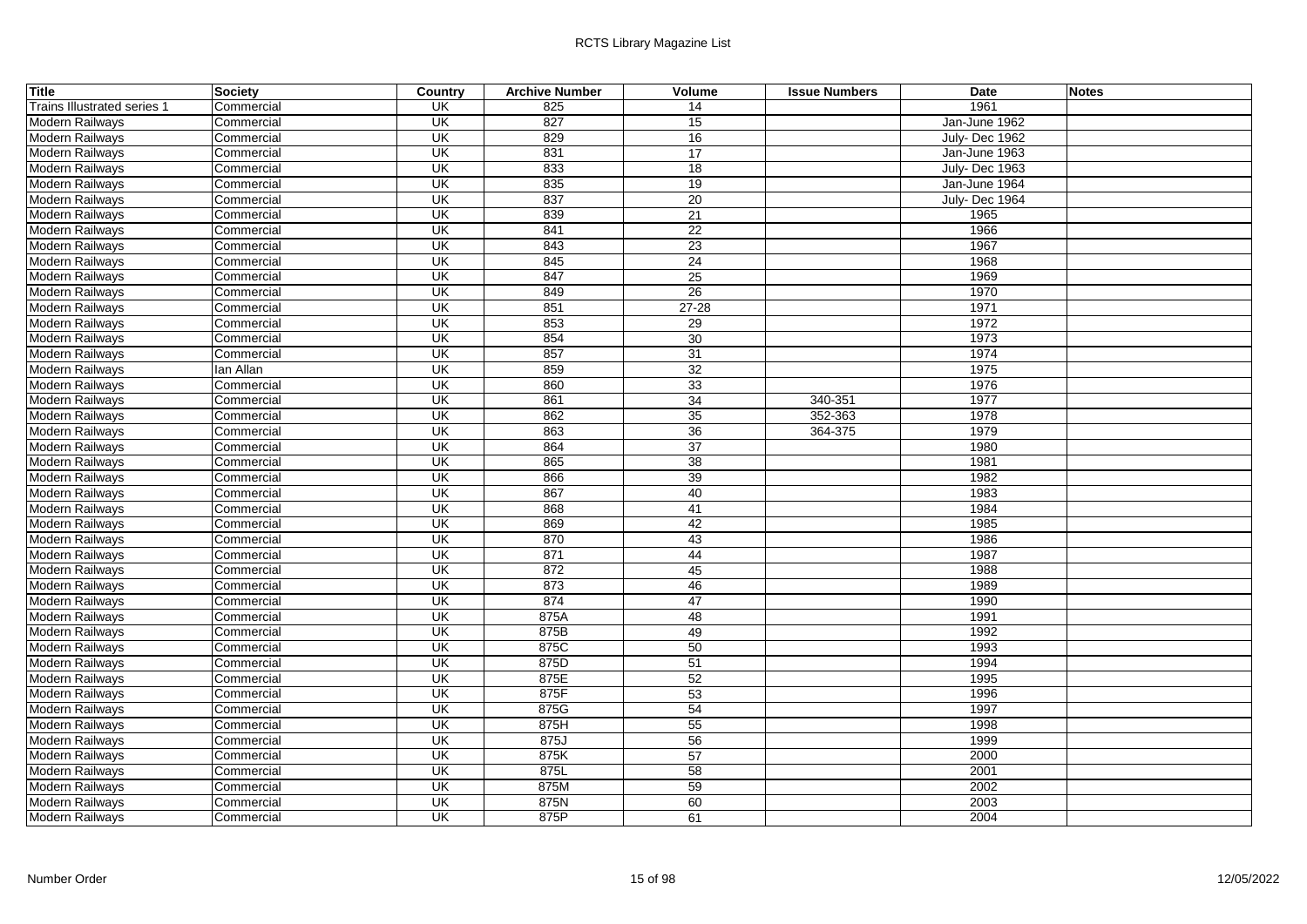| Title                         | Society                       | Country                  | <b>Archive Number</b> | Volume         | <b>Issue Numbers</b> | <b>Date</b>         | <b>Notes</b> |
|-------------------------------|-------------------------------|--------------------------|-----------------------|----------------|----------------------|---------------------|--------------|
| <b>Modern Railways</b>        | Commercial                    | <b>UK</b>                | 875Q                  | 62             |                      | 2005                |              |
| Modern Railways               | Commercial                    | UK                       | 875R                  | 63             | 688-699              | 2006                | Unbound      |
| <b>Modern Railways</b>        | Commercial                    | UK                       | 875S                  | 64             |                      | 2007                |              |
| Modern Railways               | Commercial                    | $\overline{\mathsf{CK}}$ | 875T                  | 65             |                      | 2008                |              |
| Modern Railways               | Commercial                    | UK                       | 875V                  | 66             |                      | 2009                |              |
| Modern Railways               | Commercial                    | <b>UK</b>                | 875W                  | 67             |                      | 2010                |              |
| Modern Railways               | Commercial                    | <b>UK</b>                | 875X                  | 68             |                      | 2011                |              |
| <b>Modern Railways</b>        | Commercial                    | $\overline{\mathsf{CK}}$ | 875Y                  | 69             |                      | 2012                |              |
| <b>Modern Railways</b>        | Commercial                    | <b>UK</b>                | 875Z                  | 70             | 772-783              | 2013                | Unbound      |
| Modern Railways               | Commercial                    | UK                       | 876A                  | 71             | 784-795              | 2014                | Unbound      |
| Modern Railways               | Commercial                    | $\overline{\mathsf{CK}}$ | 876B                  | 72             | 796-807              | 2015                | Unbound      |
| Rail Engineer, The            | Rail Engineer, The            |                          | 881A                  |                | $1 - 14$             | 2004-2005           |              |
| Rail Engineer, The            | Rail Engineer, The            |                          | 881B                  |                | $15 - 26$            | 2006                |              |
| Rail Engineer, The            | Rail Engineer, The            |                          | 881C                  |                | $27 - 38$            | 2007                |              |
| Rail Engineer, The            | Rail Engineer, The            |                          | 881D                  |                | $39 - 50$            | 2008                |              |
| Rail Engineer, The            | Rail Engineer, The            |                          | 881E                  |                | $51 - 62$            | 2009                |              |
| Rail Engineer, The            | Rail Engineer, The            |                          | 881F                  |                | 63-74                | 2010                |              |
| Rail Engineer, The            | Rail Engineer, The            |                          | 881G                  |                | 75-86                | 2011                |              |
| Rail Engineer, The            | Rail Engineer, The            |                          | 881H                  |                | 87-98                | 2012                |              |
| Rail Engineer, The            | Rail Engineer, The            |                          | 881J                  |                | 99-110               | 2013                |              |
| Rail Engineer, The            | Rail Engineer, The            |                          | 881K                  |                | $111 - 112$          | 2014                |              |
| Rail Engineer, The            | Rail Engineer, The            |                          | 881L                  |                | 123-134              | 2015                | Unbound.     |
| Rail Engineer, The            | Rail Engineer, The            |                          | 881M                  |                | 135-146              | 2016                | Unbound.     |
| Railway Club Journal (2nd     | Railway Club Journal (2nd     |                          |                       |                |                      |                     |              |
| series)                       | series)                       |                          | 962A                  | $\overline{1}$ |                      | 1902                |              |
| Railway Club Journal (2nd     | Railway Club Journal (2nd     |                          |                       |                |                      |                     |              |
| series)                       | series)                       |                          | 962B                  | $\overline{2}$ |                      | 1903                |              |
| Railway Club Journal (2nd     | Railway Club Journal (2nd     |                          |                       |                |                      |                     |              |
| series)                       | series)                       |                          | 962C                  | 3              |                      | 1904                |              |
| Railway Club Journal (2nd     | Railway Club Journal (2nd     |                          |                       |                |                      |                     |              |
| series)                       | series)                       |                          | 962G                  | $\overline{7}$ |                      | 1908                |              |
| Railway Club Journal (2nd     | Railway Club Journal (2nd     |                          |                       |                |                      |                     |              |
| series)                       | series)                       |                          | 962H                  | 8              |                      | 1909                |              |
| Railway Club Journal (2nd     | Railway Club Journal (2nd     |                          |                       |                |                      |                     |              |
| series)                       | series)                       |                          | 962J                  | 9              |                      | 1910                |              |
|                               |                               |                          |                       |                |                      | Summer1967 - Winter |              |
| Trains Illustrated series 2   | Commercial                    | UK                       | 971                   |                | $1 - 6$              | 1968/1969           |              |
|                               |                               |                          |                       |                |                      |                     |              |
| Railway Notes (second series) | Railway Notes (second series) |                          | 981                   | $1 - 2$        |                      | 1909-1910           |              |
| Locomotive News & Railway     | Locomotive News & Railway     |                          |                       |                |                      |                     |              |
| Notes                         | <b>Notes</b>                  |                          | 991                   | $1 - 4$        |                      | Mar 1919 - Feb 1920 |              |
| Locomotive News & Railway     | Locomotive News & Railway     |                          |                       |                |                      |                     |              |
| <b>Notes</b>                  | <b>Notes</b>                  |                          | 992                   | $5 - 7$        |                      | Mar - Dec 1920      |              |
| Locomotive News & Railway     | Locomotive News & Railway     |                          |                       |                |                      |                     |              |
| <b>Notes</b>                  | <b>Notes</b>                  |                          | 993                   | $8 - 10$       |                      | 1921                |              |
| Locomotive Notes & Railway    | Locomotive Notes & Rly        |                          |                       |                |                      |                     |              |
| Contract                      | Contract                      |                          | 994                   | $11 - 14$      |                      | 1922-Sept 1923      |              |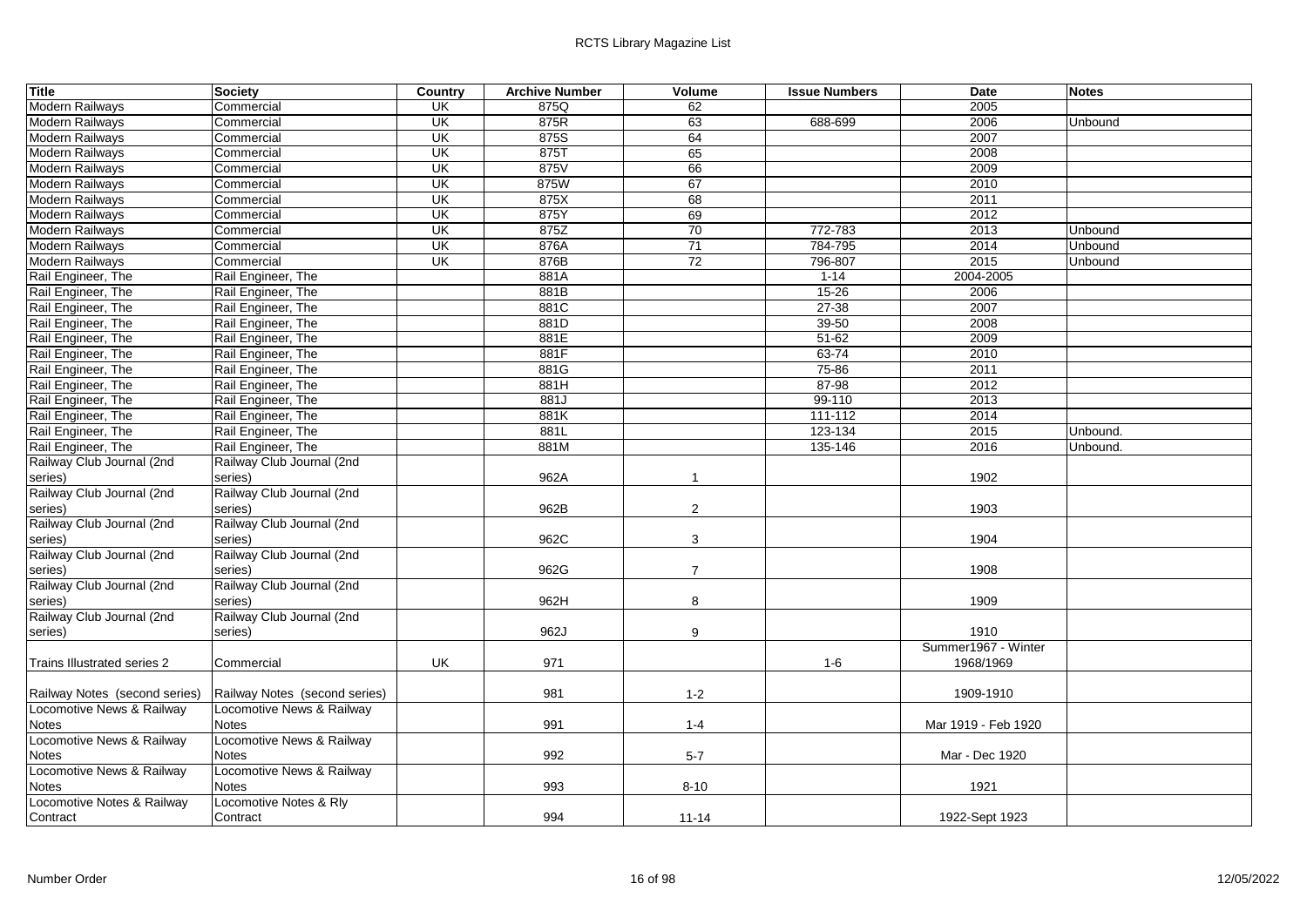| <b>Title</b>                         | <b>Society</b>                       | Country   | <b>Archive Number</b> | Volume         | <b>Issue Numbers</b> | Date      | <b>Notes</b>                   |
|--------------------------------------|--------------------------------------|-----------|-----------------------|----------------|----------------------|-----------|--------------------------------|
|                                      |                                      |           |                       |                |                      |           | 1001, 1003, 1005, 1007, 1009,  |
| Stephenson Locomotive Society        |                                      |           |                       |                |                      |           | 1011 bound as one volume with  |
| Journal                              | Stephenson Locomotive Society        | UK        | 1001                  |                | $1 - XX$             | 1924-1925 | 1004 on the spine.             |
| <b>Stephenson Locomotive Society</b> |                                      |           |                       |                |                      |           |                                |
| Journal                              | <b>Stephenson Locomotive Society</b> | UK        | 1002                  | -1             | $1 - XX$             | 1924-1925 |                                |
|                                      |                                      |           |                       |                |                      |           | 1001, 1003, 1005, 1007, 1009,  |
| Stephenson Locomotive Society        |                                      |           |                       |                |                      |           | 1011 bound as one volume with  |
| Journal                              | Stephenson Locomotive Society        | UK        | 1003                  | 2              |                      | 1926      | 1004 on the spine.             |
| <b>Stephenson Locomotive Society</b> |                                      |           |                       |                |                      |           |                                |
| Journal                              | <b>Stephenson Locomotive Society</b> | <b>UK</b> | 1004                  | $\sqrt{2}$     |                      | 1926      |                                |
|                                      |                                      |           |                       |                |                      |           | 1001, 1003, 1005, 1007, 1009,  |
| <b>Stephenson Locomotive Society</b> |                                      |           |                       |                |                      |           | 1011 bound as one volume with  |
| Journal                              | <b>Stephenson Locomotive Society</b> | UK        | 1005                  | 3              |                      | 1927      | 1004 on the spine.             |
| Stephenson Locomotive Society        |                                      |           |                       |                |                      |           |                                |
| Journal                              | <b>Stephenson Locomotive Society</b> | UK        | 1006                  | 3              |                      | 1927      |                                |
|                                      |                                      |           |                       |                |                      |           | 1001, 1003, 1005, 1007, 1009,  |
| Stephenson Locomotive Society        |                                      |           |                       |                |                      |           | 1011 bound as one volume with  |
| Journal                              | <b>Stephenson Locomotive Society</b> | UK        | 1007                  | 4              |                      | 1928      | 1004 on the spine.             |
| Stephenson Locomotive Society        |                                      |           |                       |                |                      |           |                                |
| Journal                              | <b>Stephenson Locomotive Society</b> | UK        | 1008                  | 4              |                      | 1928      |                                |
|                                      |                                      |           |                       |                |                      |           | 1001, 1003, 1005, 1007, 1009,  |
| Stephenson Locomotive Society        |                                      |           |                       |                |                      |           | 1011 bound as one volume with  |
| Journal                              | <b>Stephenson Locomotive Society</b> | UK        | 1009                  | 5              |                      | 1929      | 1004 on the spine.             |
| <b>Stephenson Locomotive Society</b> |                                      |           |                       |                |                      |           |                                |
| Journal                              | <b>Stephenson Locomotive Society</b> | UK        | 1010                  | 5              |                      | 1929      |                                |
|                                      |                                      |           |                       |                |                      |           | 1001, 1003, 1005, 1007, 1009,  |
| <b>Stephenson Locomotive Society</b> |                                      |           |                       |                |                      |           | 1011 bound as one volume with  |
| Journal                              | <b>Stephenson Locomotive Society</b> | UK        | 1011                  | 6              |                      | 1930      | 1004 on the spine.             |
| <b>Stephenson Locomotive Society</b> |                                      |           |                       |                |                      |           |                                |
| Journal                              | Stephenson Locomotive Society        | UK        | 1012                  | 6              |                      | 1930      |                                |
|                                      |                                      |           |                       |                |                      |           |                                |
| <b>Stephenson Locomotive Society</b> |                                      |           |                       |                |                      |           | 1013, 1015 bound as one        |
| Journal                              | <b>Stephenson Locomotive Society</b> | <b>UK</b> | 1013                  | $\overline{7}$ |                      | 1931      | volume with 1014 on the spine. |
| Stephenson Locomotive Society        |                                      |           |                       |                |                      |           |                                |
| Journal                              | <b>Stephenson Locomotive Society</b> | UK        | 1014                  | $7 - 8$        |                      | 1931-1932 |                                |
| <b>Stephenson Locomotive Society</b> |                                      |           |                       |                |                      |           |                                |
| Journal                              | <b>Stephenson Locomotive Society</b> | UK        | 1015                  | 8              |                      | 1932      |                                |
| <b>Stephenson Locomotive Society</b> |                                      |           |                       |                |                      |           |                                |
| Journal                              | Stephenson Locomotive Society        | UK        | 1016                  | 8              |                      | 1932      |                                |
| <b>Stephenson Locomotive Society</b> |                                      |           |                       |                |                      |           |                                |
| Journal                              | <b>Stephenson Locomotive Society</b> | UK        | 1018                  | 9              |                      | 1933      |                                |
| <b>Stephenson Locomotive Society</b> |                                      |           |                       |                |                      |           |                                |
| Journal                              | <b>Stephenson Locomotive Society</b> | UK        | 1019                  | 9              |                      | 1933      |                                |
| Stephenson Locomotive Society        |                                      |           |                       |                |                      |           |                                |
| Journal                              | <b>Stephenson Locomotive Society</b> | <b>UK</b> | 1020                  | 9              | $95 - xx$            | 1933      |                                |
| Stephenson Locomotive Society        |                                      |           |                       |                |                      |           |                                |
| Journal                              | Stephenson Locomotive Society        | <b>UK</b> | 1021                  | 10             |                      | 1934      |                                |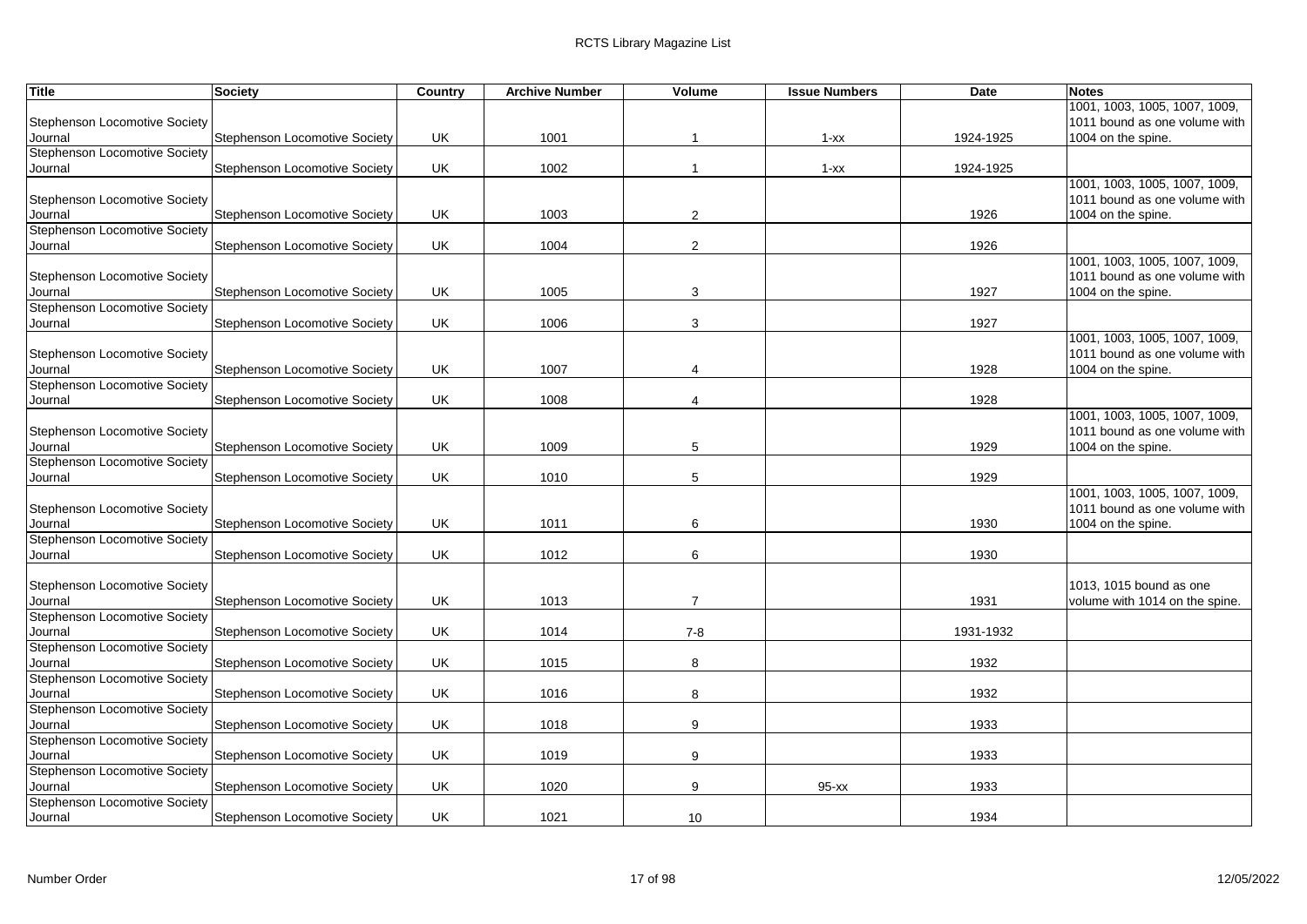| <b>Title</b>                                    | Society                              | Country   | <b>Archive Number</b> | Volume | <b>Issue Numbers</b> | <b>Date</b> | <b>Notes</b>               |
|-------------------------------------------------|--------------------------------------|-----------|-----------------------|--------|----------------------|-------------|----------------------------|
| <b>Stephenson Locomotive Society</b>            |                                      |           |                       |        |                      |             |                            |
| Journal                                         | Stephenson Locomotive Society        | UK        | 1022                  | 10     |                      | 1934        |                            |
| <b>Stephenson Locomotive Society</b>            |                                      |           |                       |        |                      |             |                            |
| Journal                                         | Stephenson Locomotive Society        | UK        | 1023                  | 11     |                      | 1935        |                            |
| <b>Stephenson Locomotive Society</b>            |                                      |           |                       |        |                      |             |                            |
| Journal                                         | <b>Stephenson Locomotive Society</b> | UK        | 1024                  | 11     | xx-130               | 1935        |                            |
| <b>Stephenson Locomotive Society</b>            |                                      |           |                       |        |                      |             |                            |
| Journal                                         | Stephenson Locomotive Society        | UK        | 1025                  | 12     |                      | 1936        |                            |
| Stephenson Locomotive Society                   |                                      |           |                       |        |                      |             |                            |
| Journal                                         | Stephenson Locomotive Society        | UK        | 1026                  | 12     |                      | 1936        |                            |
| <b>Stephenson Locomotive Society</b>            |                                      | UK        |                       |        |                      |             |                            |
| Journal<br><b>Stephenson Locomotive Society</b> | Stephenson Locomotive Society        |           | 1027                  | 13     |                      | 1937        |                            |
| Journal                                         | Stephenson Locomotive Society        | UK.       | 1028                  | 13     |                      | 1937        |                            |
| Stephenson Locomotive Society                   |                                      |           |                       |        |                      |             |                            |
| Journal                                         | <b>Stephenson Locomotive Society</b> | <b>UK</b> | 1029                  | 14     |                      | 1938        |                            |
| <b>Stephenson Locomotive Society</b>            |                                      |           |                       |        |                      |             |                            |
| Journal                                         | Stephenson Locomotive Society        | UK        | 1030                  | 14     |                      | 1938        |                            |
| <b>Stephenson Locomotive Society</b>            |                                      |           |                       |        |                      |             |                            |
| Journal                                         | Stephenson Locomotive Society        | UK        | 1031                  | 15     |                      | 1939        |                            |
| <b>Stephenson Locomotive Society</b>            |                                      |           |                       |        |                      |             |                            |
| Journal                                         | <b>Stephenson Locomotive Society</b> | UK        | 1032                  | 15     |                      | 1939        |                            |
| <b>Stephenson Locomotive Society</b>            |                                      |           |                       |        |                      |             |                            |
| Journal                                         | Stephenson Locomotive Society        | UK        | 1034                  | 16     |                      | 1940        |                            |
| <b>Stephenson Locomotive Society</b>            |                                      |           |                       |        |                      |             |                            |
| Journal                                         | Stephenson Locomotive Society        | UK        | 1036                  | 17     |                      | 1941        |                            |
| <b>Stephenson Locomotive Society</b>            |                                      |           |                       |        |                      |             |                            |
| Journal                                         | Stephenson Locomotive Society        | UK        | 1038                  | 18     |                      | 1942        |                            |
| <b>Stephenson Locomotive Society</b>            |                                      |           |                       |        |                      |             |                            |
| Journal                                         | Stephenson Locomotive Society        | UK.       | 1040                  | 19     |                      | 1943        |                            |
| <b>Stephenson Locomotive Society</b>            |                                      |           |                       |        |                      |             |                            |
| Journal                                         | <b>Stephenson Locomotive Society</b> | UK        | 1041                  | 20     |                      | 1944        |                            |
| <b>Stephenson Locomotive Society</b>            |                                      |           |                       |        |                      |             | 1042 and 1044 are bound as |
| Journal                                         | Stephenson Locomotive Society        | UK        | 1042                  | 20     |                      | 1944        | one volume                 |
| Stephenson Locomotive Society                   |                                      |           |                       |        |                      |             | 1042 and 1044 are bound as |
| Journal<br><b>Stephenson Locomotive Society</b> | Stephenson Locomotive Society        | UK        | 1044                  | 21     |                      | 1945        | one volume                 |
| Journal                                         | Stephenson Locomotive Society        | UK        | 1045                  | 22     |                      | 1946        |                            |
| <b>Stephenson Locomotive Society</b>            |                                      |           |                       |        |                      |             |                            |
| Journal                                         | Stephenson Locomotive Society        | UK        | 1046                  | 22     |                      | 1946        |                            |
| <b>Stephenson Locomotive Society</b>            |                                      |           |                       |        |                      |             |                            |
| Journal                                         | <b>Stephenson Locomotive Society</b> | UK        | 1047                  | 23     |                      | 1947        |                            |
| Stephenson Locomotive Society                   |                                      |           |                       |        |                      |             |                            |
| Journal                                         | Stephenson Locomotive Society        | UK        | 1048                  | 23     |                      | 1947        |                            |
| <b>Stephenson Locomotive Society</b>            |                                      |           |                       |        |                      |             |                            |
| Journal                                         | <b>Stephenson Locomotive Society</b> | <b>UK</b> | 1049                  | 24     |                      | 1948        |                            |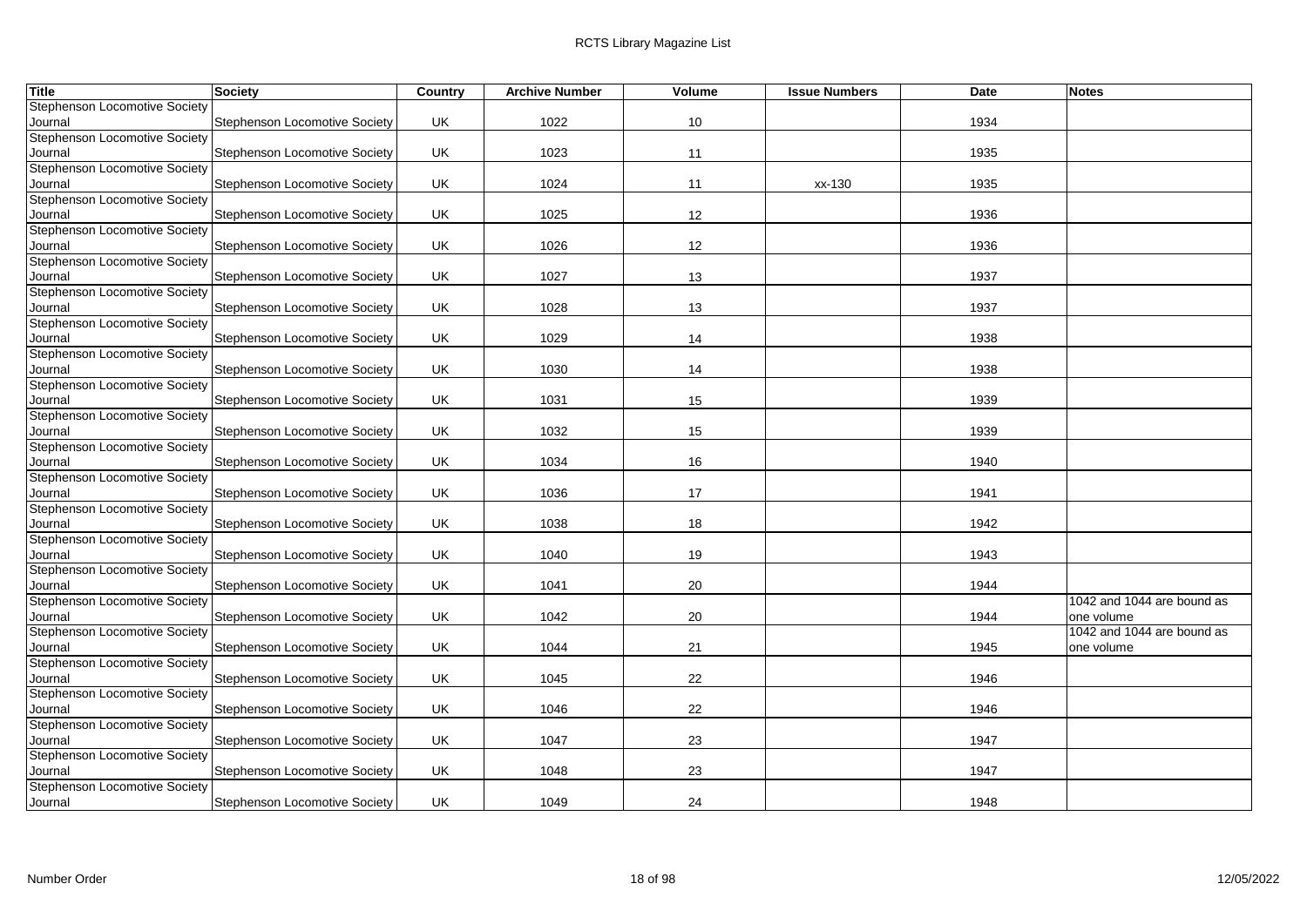| <b>Stephenson Locomotive Society</b><br>Stephenson Locomotive Society<br>UK<br>1050<br>24<br>Journal<br>1948<br>25<br>UK<br>1051<br>1949<br>Journal<br>Stephenson Locomotive Society<br><b>Stephenson Locomotive Society</b><br>25<br><b>Stephenson Locomotive Society</b><br>UK<br>1052<br>1949<br>Journal<br><b>Stephenson Locomotive Society</b><br>Stephenson Locomotive Society<br>UK<br>1054<br>26<br>1950<br>Journal<br>UK<br>Stephenson Locomotive Society<br>1056<br>27<br>1951<br>Journal<br>Stephenson Locomotive Society<br>UK<br>Stephenson Locomotive Society<br>1058<br>28<br>1952<br>Journal<br>Stephenson Locomotive Society<br>UK.<br>1060<br>29<br>1953<br>Journal<br>Stephenson Locomotive Society<br>UK<br>1062<br>30<br><b>Stephenson Locomotive Society</b><br>1954<br>Journal<br>Stephenson Locomotive Society<br>Stephenson Locomotive Society<br>UK<br>Journal<br>1064<br>31<br>1955<br>Stephenson Locomotive Society<br>UK<br>1066<br>32<br>1956<br>Journal<br>Stephenson Locomotive Society<br>UK<br>1067<br>33<br>1957<br>Journal<br>Stephenson Locomotive Society<br>33<br>UK<br>1068<br>1957<br>Journal<br><b>Stephenson Locomotive Society</b><br><b>UK</b><br>1069<br>1958<br>Stephenson Locomotive Society<br>34<br>Journal<br>Stephenson Locomotive Society<br>Stephenson Locomotive Society<br>UK<br>1070<br>1958<br>Journal<br>34<br><b>Stephenson Locomotive Society</b><br>UK.<br>1072<br>35<br>1959<br>Stephenson Locomotive Society<br>Journal<br>1074<br>36<br>Stephenson Locomotive Society<br>UK<br>1960<br>Journal<br><b>Stephenson Locomotive Society</b><br>37<br>UK<br>1076<br>1961<br>Journal<br>Stephenson Locomotive Society<br>Stephenson Locomotive Society<br>UK<br>1078<br>38<br>1962<br>Journal<br>Stephenson Locomotive Society<br>Stephenson Locomotive Society<br>UK<br>1080<br>39<br>1963<br>Journal<br><b>Stephenson Locomotive Society</b><br>Stephenson Locomotive Society<br>UK<br>1082<br>1964<br>Journal<br>40<br>Stephenson Locomotive Society<br>UK<br>1084<br>1965<br>Journal<br>41<br><b>Stephenson Locomotive Society</b><br>42<br>Stephenson Locomotive Society<br>UK<br>1086<br>1966<br>Journal<br>Stephenson Locomotive Society | <b>Title</b> | Society | Country | <b>Archive Number</b> | Volume | <b>Issue Numbers</b> | Date | <b>Notes</b> |
|-----------------------------------------------------------------------------------------------------------------------------------------------------------------------------------------------------------------------------------------------------------------------------------------------------------------------------------------------------------------------------------------------------------------------------------------------------------------------------------------------------------------------------------------------------------------------------------------------------------------------------------------------------------------------------------------------------------------------------------------------------------------------------------------------------------------------------------------------------------------------------------------------------------------------------------------------------------------------------------------------------------------------------------------------------------------------------------------------------------------------------------------------------------------------------------------------------------------------------------------------------------------------------------------------------------------------------------------------------------------------------------------------------------------------------------------------------------------------------------------------------------------------------------------------------------------------------------------------------------------------------------------------------------------------------------------------------------------------------------------------------------------------------------------------------------------------------------------------------------------------------------------------------------------------------------------------------------------------------------------------------------------------------------------------------------------------------------------------------------------------------------------------------------------------------------------------------------|--------------|---------|---------|-----------------------|--------|----------------------|------|--------------|
| <b>Stephenson Locomotive Society</b><br>Stephenson Locomotive Society<br><b>Stephenson Locomotive Society</b><br><b>Stephenson Locomotive Society</b><br><b>Stephenson Locomotive Society</b><br><b>Stephenson Locomotive Society</b><br>Stephenson Locomotive Society<br><b>Stephenson Locomotive Society</b><br><b>Stephenson Locomotive Society</b>                                                                                                                                                                                                                                                                                                                                                                                                                                                                                                                                                                                                                                                                                                                                                                                                                                                                                                                                                                                                                                                                                                                                                                                                                                                                                                                                                                                                                                                                                                                                                                                                                                                                                                                                                                                                                                                    |              |         |         |                       |        |                      |      |              |
|                                                                                                                                                                                                                                                                                                                                                                                                                                                                                                                                                                                                                                                                                                                                                                                                                                                                                                                                                                                                                                                                                                                                                                                                                                                                                                                                                                                                                                                                                                                                                                                                                                                                                                                                                                                                                                                                                                                                                                                                                                                                                                                                                                                                           |              |         |         |                       |        |                      |      |              |
|                                                                                                                                                                                                                                                                                                                                                                                                                                                                                                                                                                                                                                                                                                                                                                                                                                                                                                                                                                                                                                                                                                                                                                                                                                                                                                                                                                                                                                                                                                                                                                                                                                                                                                                                                                                                                                                                                                                                                                                                                                                                                                                                                                                                           |              |         |         |                       |        |                      |      |              |
|                                                                                                                                                                                                                                                                                                                                                                                                                                                                                                                                                                                                                                                                                                                                                                                                                                                                                                                                                                                                                                                                                                                                                                                                                                                                                                                                                                                                                                                                                                                                                                                                                                                                                                                                                                                                                                                                                                                                                                                                                                                                                                                                                                                                           |              |         |         |                       |        |                      |      |              |
|                                                                                                                                                                                                                                                                                                                                                                                                                                                                                                                                                                                                                                                                                                                                                                                                                                                                                                                                                                                                                                                                                                                                                                                                                                                                                                                                                                                                                                                                                                                                                                                                                                                                                                                                                                                                                                                                                                                                                                                                                                                                                                                                                                                                           |              |         |         |                       |        |                      |      |              |
|                                                                                                                                                                                                                                                                                                                                                                                                                                                                                                                                                                                                                                                                                                                                                                                                                                                                                                                                                                                                                                                                                                                                                                                                                                                                                                                                                                                                                                                                                                                                                                                                                                                                                                                                                                                                                                                                                                                                                                                                                                                                                                                                                                                                           |              |         |         |                       |        |                      |      |              |
|                                                                                                                                                                                                                                                                                                                                                                                                                                                                                                                                                                                                                                                                                                                                                                                                                                                                                                                                                                                                                                                                                                                                                                                                                                                                                                                                                                                                                                                                                                                                                                                                                                                                                                                                                                                                                                                                                                                                                                                                                                                                                                                                                                                                           |              |         |         |                       |        |                      |      |              |
|                                                                                                                                                                                                                                                                                                                                                                                                                                                                                                                                                                                                                                                                                                                                                                                                                                                                                                                                                                                                                                                                                                                                                                                                                                                                                                                                                                                                                                                                                                                                                                                                                                                                                                                                                                                                                                                                                                                                                                                                                                                                                                                                                                                                           |              |         |         |                       |        |                      |      |              |
|                                                                                                                                                                                                                                                                                                                                                                                                                                                                                                                                                                                                                                                                                                                                                                                                                                                                                                                                                                                                                                                                                                                                                                                                                                                                                                                                                                                                                                                                                                                                                                                                                                                                                                                                                                                                                                                                                                                                                                                                                                                                                                                                                                                                           |              |         |         |                       |        |                      |      |              |
|                                                                                                                                                                                                                                                                                                                                                                                                                                                                                                                                                                                                                                                                                                                                                                                                                                                                                                                                                                                                                                                                                                                                                                                                                                                                                                                                                                                                                                                                                                                                                                                                                                                                                                                                                                                                                                                                                                                                                                                                                                                                                                                                                                                                           |              |         |         |                       |        |                      |      |              |
|                                                                                                                                                                                                                                                                                                                                                                                                                                                                                                                                                                                                                                                                                                                                                                                                                                                                                                                                                                                                                                                                                                                                                                                                                                                                                                                                                                                                                                                                                                                                                                                                                                                                                                                                                                                                                                                                                                                                                                                                                                                                                                                                                                                                           |              |         |         |                       |        |                      |      |              |
|                                                                                                                                                                                                                                                                                                                                                                                                                                                                                                                                                                                                                                                                                                                                                                                                                                                                                                                                                                                                                                                                                                                                                                                                                                                                                                                                                                                                                                                                                                                                                                                                                                                                                                                                                                                                                                                                                                                                                                                                                                                                                                                                                                                                           |              |         |         |                       |        |                      |      |              |
|                                                                                                                                                                                                                                                                                                                                                                                                                                                                                                                                                                                                                                                                                                                                                                                                                                                                                                                                                                                                                                                                                                                                                                                                                                                                                                                                                                                                                                                                                                                                                                                                                                                                                                                                                                                                                                                                                                                                                                                                                                                                                                                                                                                                           |              |         |         |                       |        |                      |      |              |
|                                                                                                                                                                                                                                                                                                                                                                                                                                                                                                                                                                                                                                                                                                                                                                                                                                                                                                                                                                                                                                                                                                                                                                                                                                                                                                                                                                                                                                                                                                                                                                                                                                                                                                                                                                                                                                                                                                                                                                                                                                                                                                                                                                                                           |              |         |         |                       |        |                      |      |              |
|                                                                                                                                                                                                                                                                                                                                                                                                                                                                                                                                                                                                                                                                                                                                                                                                                                                                                                                                                                                                                                                                                                                                                                                                                                                                                                                                                                                                                                                                                                                                                                                                                                                                                                                                                                                                                                                                                                                                                                                                                                                                                                                                                                                                           |              |         |         |                       |        |                      |      |              |
|                                                                                                                                                                                                                                                                                                                                                                                                                                                                                                                                                                                                                                                                                                                                                                                                                                                                                                                                                                                                                                                                                                                                                                                                                                                                                                                                                                                                                                                                                                                                                                                                                                                                                                                                                                                                                                                                                                                                                                                                                                                                                                                                                                                                           |              |         |         |                       |        |                      |      |              |
|                                                                                                                                                                                                                                                                                                                                                                                                                                                                                                                                                                                                                                                                                                                                                                                                                                                                                                                                                                                                                                                                                                                                                                                                                                                                                                                                                                                                                                                                                                                                                                                                                                                                                                                                                                                                                                                                                                                                                                                                                                                                                                                                                                                                           |              |         |         |                       |        |                      |      |              |
|                                                                                                                                                                                                                                                                                                                                                                                                                                                                                                                                                                                                                                                                                                                                                                                                                                                                                                                                                                                                                                                                                                                                                                                                                                                                                                                                                                                                                                                                                                                                                                                                                                                                                                                                                                                                                                                                                                                                                                                                                                                                                                                                                                                                           |              |         |         |                       |        |                      |      |              |
|                                                                                                                                                                                                                                                                                                                                                                                                                                                                                                                                                                                                                                                                                                                                                                                                                                                                                                                                                                                                                                                                                                                                                                                                                                                                                                                                                                                                                                                                                                                                                                                                                                                                                                                                                                                                                                                                                                                                                                                                                                                                                                                                                                                                           |              |         |         |                       |        |                      |      |              |
|                                                                                                                                                                                                                                                                                                                                                                                                                                                                                                                                                                                                                                                                                                                                                                                                                                                                                                                                                                                                                                                                                                                                                                                                                                                                                                                                                                                                                                                                                                                                                                                                                                                                                                                                                                                                                                                                                                                                                                                                                                                                                                                                                                                                           |              |         |         |                       |        |                      |      |              |
|                                                                                                                                                                                                                                                                                                                                                                                                                                                                                                                                                                                                                                                                                                                                                                                                                                                                                                                                                                                                                                                                                                                                                                                                                                                                                                                                                                                                                                                                                                                                                                                                                                                                                                                                                                                                                                                                                                                                                                                                                                                                                                                                                                                                           |              |         |         |                       |        |                      |      |              |
|                                                                                                                                                                                                                                                                                                                                                                                                                                                                                                                                                                                                                                                                                                                                                                                                                                                                                                                                                                                                                                                                                                                                                                                                                                                                                                                                                                                                                                                                                                                                                                                                                                                                                                                                                                                                                                                                                                                                                                                                                                                                                                                                                                                                           |              |         |         |                       |        |                      |      |              |
|                                                                                                                                                                                                                                                                                                                                                                                                                                                                                                                                                                                                                                                                                                                                                                                                                                                                                                                                                                                                                                                                                                                                                                                                                                                                                                                                                                                                                                                                                                                                                                                                                                                                                                                                                                                                                                                                                                                                                                                                                                                                                                                                                                                                           |              |         |         |                       |        |                      |      |              |
|                                                                                                                                                                                                                                                                                                                                                                                                                                                                                                                                                                                                                                                                                                                                                                                                                                                                                                                                                                                                                                                                                                                                                                                                                                                                                                                                                                                                                                                                                                                                                                                                                                                                                                                                                                                                                                                                                                                                                                                                                                                                                                                                                                                                           |              |         |         |                       |        |                      |      |              |
|                                                                                                                                                                                                                                                                                                                                                                                                                                                                                                                                                                                                                                                                                                                                                                                                                                                                                                                                                                                                                                                                                                                                                                                                                                                                                                                                                                                                                                                                                                                                                                                                                                                                                                                                                                                                                                                                                                                                                                                                                                                                                                                                                                                                           |              |         |         |                       |        |                      |      |              |
|                                                                                                                                                                                                                                                                                                                                                                                                                                                                                                                                                                                                                                                                                                                                                                                                                                                                                                                                                                                                                                                                                                                                                                                                                                                                                                                                                                                                                                                                                                                                                                                                                                                                                                                                                                                                                                                                                                                                                                                                                                                                                                                                                                                                           |              |         |         |                       |        |                      |      |              |
|                                                                                                                                                                                                                                                                                                                                                                                                                                                                                                                                                                                                                                                                                                                                                                                                                                                                                                                                                                                                                                                                                                                                                                                                                                                                                                                                                                                                                                                                                                                                                                                                                                                                                                                                                                                                                                                                                                                                                                                                                                                                                                                                                                                                           |              |         |         |                       |        |                      |      |              |
|                                                                                                                                                                                                                                                                                                                                                                                                                                                                                                                                                                                                                                                                                                                                                                                                                                                                                                                                                                                                                                                                                                                                                                                                                                                                                                                                                                                                                                                                                                                                                                                                                                                                                                                                                                                                                                                                                                                                                                                                                                                                                                                                                                                                           |              |         |         |                       |        |                      |      |              |
|                                                                                                                                                                                                                                                                                                                                                                                                                                                                                                                                                                                                                                                                                                                                                                                                                                                                                                                                                                                                                                                                                                                                                                                                                                                                                                                                                                                                                                                                                                                                                                                                                                                                                                                                                                                                                                                                                                                                                                                                                                                                                                                                                                                                           |              |         |         |                       |        |                      |      |              |
|                                                                                                                                                                                                                                                                                                                                                                                                                                                                                                                                                                                                                                                                                                                                                                                                                                                                                                                                                                                                                                                                                                                                                                                                                                                                                                                                                                                                                                                                                                                                                                                                                                                                                                                                                                                                                                                                                                                                                                                                                                                                                                                                                                                                           |              |         |         |                       |        |                      |      |              |
|                                                                                                                                                                                                                                                                                                                                                                                                                                                                                                                                                                                                                                                                                                                                                                                                                                                                                                                                                                                                                                                                                                                                                                                                                                                                                                                                                                                                                                                                                                                                                                                                                                                                                                                                                                                                                                                                                                                                                                                                                                                                                                                                                                                                           |              |         |         |                       |        |                      |      |              |
|                                                                                                                                                                                                                                                                                                                                                                                                                                                                                                                                                                                                                                                                                                                                                                                                                                                                                                                                                                                                                                                                                                                                                                                                                                                                                                                                                                                                                                                                                                                                                                                                                                                                                                                                                                                                                                                                                                                                                                                                                                                                                                                                                                                                           |              |         |         |                       |        |                      |      |              |
|                                                                                                                                                                                                                                                                                                                                                                                                                                                                                                                                                                                                                                                                                                                                                                                                                                                                                                                                                                                                                                                                                                                                                                                                                                                                                                                                                                                                                                                                                                                                                                                                                                                                                                                                                                                                                                                                                                                                                                                                                                                                                                                                                                                                           |              |         |         |                       |        |                      |      |              |
|                                                                                                                                                                                                                                                                                                                                                                                                                                                                                                                                                                                                                                                                                                                                                                                                                                                                                                                                                                                                                                                                                                                                                                                                                                                                                                                                                                                                                                                                                                                                                                                                                                                                                                                                                                                                                                                                                                                                                                                                                                                                                                                                                                                                           |              |         |         |                       |        |                      |      |              |
|                                                                                                                                                                                                                                                                                                                                                                                                                                                                                                                                                                                                                                                                                                                                                                                                                                                                                                                                                                                                                                                                                                                                                                                                                                                                                                                                                                                                                                                                                                                                                                                                                                                                                                                                                                                                                                                                                                                                                                                                                                                                                                                                                                                                           |              |         |         |                       |        |                      |      |              |
|                                                                                                                                                                                                                                                                                                                                                                                                                                                                                                                                                                                                                                                                                                                                                                                                                                                                                                                                                                                                                                                                                                                                                                                                                                                                                                                                                                                                                                                                                                                                                                                                                                                                                                                                                                                                                                                                                                                                                                                                                                                                                                                                                                                                           |              |         |         |                       |        |                      |      |              |
|                                                                                                                                                                                                                                                                                                                                                                                                                                                                                                                                                                                                                                                                                                                                                                                                                                                                                                                                                                                                                                                                                                                                                                                                                                                                                                                                                                                                                                                                                                                                                                                                                                                                                                                                                                                                                                                                                                                                                                                                                                                                                                                                                                                                           |              |         |         |                       |        |                      |      |              |
|                                                                                                                                                                                                                                                                                                                                                                                                                                                                                                                                                                                                                                                                                                                                                                                                                                                                                                                                                                                                                                                                                                                                                                                                                                                                                                                                                                                                                                                                                                                                                                                                                                                                                                                                                                                                                                                                                                                                                                                                                                                                                                                                                                                                           |              |         |         |                       |        |                      |      |              |
|                                                                                                                                                                                                                                                                                                                                                                                                                                                                                                                                                                                                                                                                                                                                                                                                                                                                                                                                                                                                                                                                                                                                                                                                                                                                                                                                                                                                                                                                                                                                                                                                                                                                                                                                                                                                                                                                                                                                                                                                                                                                                                                                                                                                           |              |         |         |                       |        |                      |      |              |
|                                                                                                                                                                                                                                                                                                                                                                                                                                                                                                                                                                                                                                                                                                                                                                                                                                                                                                                                                                                                                                                                                                                                                                                                                                                                                                                                                                                                                                                                                                                                                                                                                                                                                                                                                                                                                                                                                                                                                                                                                                                                                                                                                                                                           |              |         |         |                       |        |                      |      |              |
|                                                                                                                                                                                                                                                                                                                                                                                                                                                                                                                                                                                                                                                                                                                                                                                                                                                                                                                                                                                                                                                                                                                                                                                                                                                                                                                                                                                                                                                                                                                                                                                                                                                                                                                                                                                                                                                                                                                                                                                                                                                                                                                                                                                                           |              |         |         |                       |        |                      |      |              |
|                                                                                                                                                                                                                                                                                                                                                                                                                                                                                                                                                                                                                                                                                                                                                                                                                                                                                                                                                                                                                                                                                                                                                                                                                                                                                                                                                                                                                                                                                                                                                                                                                                                                                                                                                                                                                                                                                                                                                                                                                                                                                                                                                                                                           |              |         |         |                       |        |                      |      |              |
|                                                                                                                                                                                                                                                                                                                                                                                                                                                                                                                                                                                                                                                                                                                                                                                                                                                                                                                                                                                                                                                                                                                                                                                                                                                                                                                                                                                                                                                                                                                                                                                                                                                                                                                                                                                                                                                                                                                                                                                                                                                                                                                                                                                                           |              |         |         |                       |        |                      |      |              |
| UK<br>43<br><b>Stephenson Locomotive Society</b><br>1088<br>1967<br>Journal                                                                                                                                                                                                                                                                                                                                                                                                                                                                                                                                                                                                                                                                                                                                                                                                                                                                                                                                                                                                                                                                                                                                                                                                                                                                                                                                                                                                                                                                                                                                                                                                                                                                                                                                                                                                                                                                                                                                                                                                                                                                                                                               |              |         |         |                       |        |                      |      |              |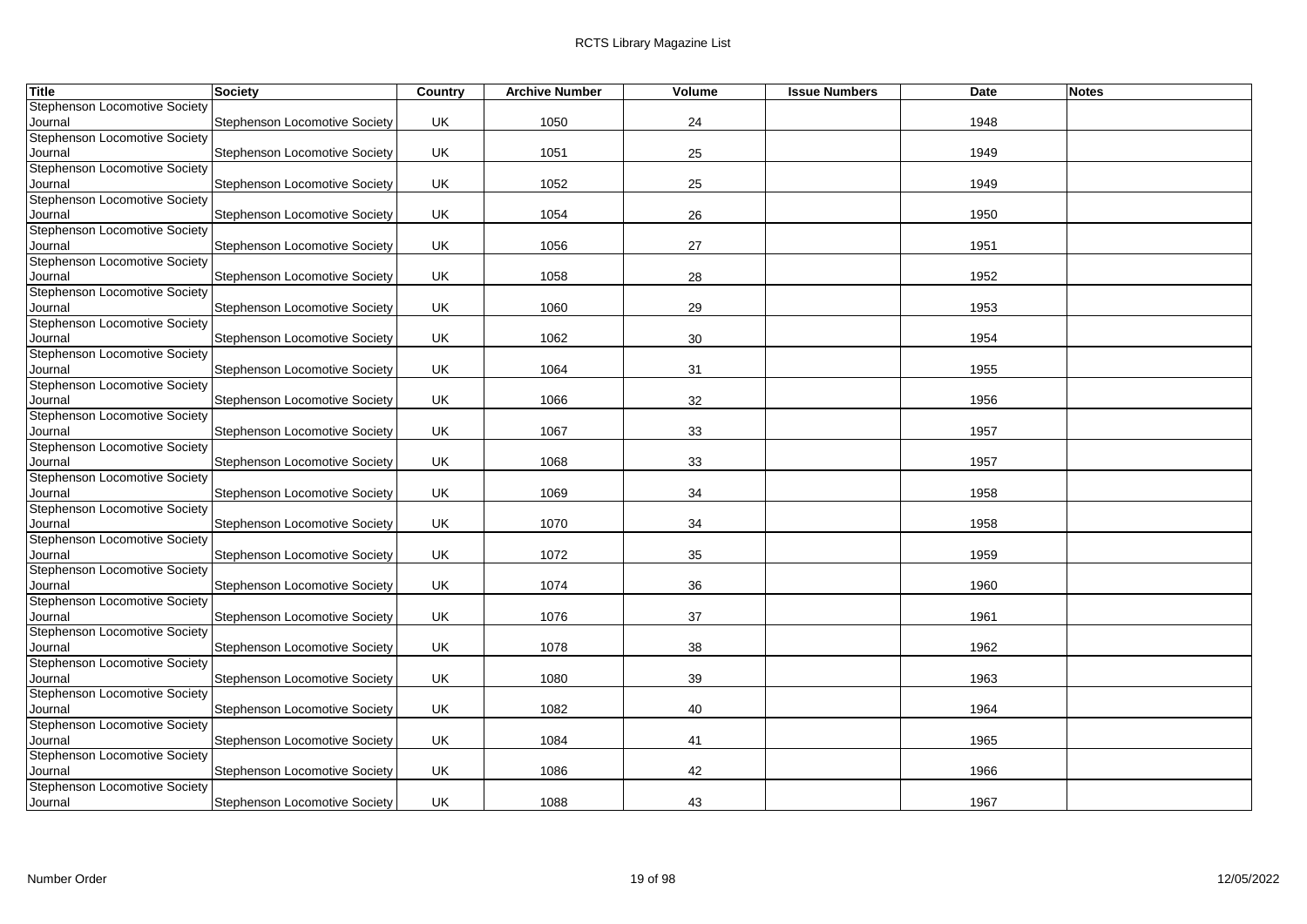| Title                                    | <b>Society</b>                       | Country | <b>Archive Number</b> | Volume | <b>Issue Numbers</b> | Date      | <b>Notes</b> |
|------------------------------------------|--------------------------------------|---------|-----------------------|--------|----------------------|-----------|--------------|
| <b>Stephenson Locomotive Society</b>     |                                      |         |                       |        |                      |           |              |
| Journal                                  | Stephenson Locomotive Society        | UK      | 1090                  | 44     |                      | 1968      |              |
| Stephenson Locomotive Society            |                                      |         |                       |        |                      |           |              |
| Journal                                  | Stephenson Locomotive Society        | UK      | 1092                  | 45     |                      | 1969      |              |
| <b>Stephenson Locomotive Society</b>     |                                      |         |                       |        |                      |           |              |
| Journal                                  | <b>Stephenson Locomotive Society</b> | UK      | 1094                  | 46     |                      | 1970      |              |
| <b>Stephenson Locomotive Society</b>     |                                      |         |                       |        |                      |           |              |
| Journal<br>Stephenson Locomotive Society | Stephenson Locomotive Society        | UK      | 1096                  | 47     |                      | 1971      |              |
| Journal                                  | Stephenson Locomotive Society        | UK      | 1098                  | 48     |                      | 1972      |              |
| <b>Stephenson Locomotive Society</b>     |                                      |         |                       |        |                      |           |              |
| Journal                                  | Stephenson Locomotive Society        | UK      | 1100                  | 49     |                      | 1973      |              |
| <b>Stephenson Locomotive Society</b>     |                                      |         |                       |        |                      |           |              |
| Journal                                  | Stephenson Locomotive Society        | UK      | 1102                  | 50     |                      | 1974      |              |
| <b>Stephenson Locomotive Society</b>     |                                      |         |                       |        |                      |           |              |
| Journal                                  | <b>Stephenson Locomotive Society</b> | UK      | 1106                  | 52     |                      | 1976      |              |
| <b>Stephenson Locomotive Society</b>     |                                      |         |                       |        |                      |           |              |
| Journal                                  | Stephenson Locomotive Society        | UK      | 1108                  | 53     |                      | 1977      |              |
| <b>Stephenson Locomotive Society</b>     |                                      |         |                       |        |                      |           |              |
| Journal                                  | Stephenson Locomotive Society        | UK      | 1110                  | 54     |                      | 1978      |              |
| <b>Stephenson Locomotive Society</b>     |                                      |         |                       |        |                      |           |              |
| Journal                                  | <b>Stephenson Locomotive Society</b> | UK      | 1112                  | 55     |                      | 1979      |              |
| Stephenson Locomotive Society            |                                      |         |                       |        |                      |           |              |
| Journal                                  | Stephenson Locomotive Society        | UK      | 1114                  | 56     |                      | 1980      |              |
| <b>Stephenson Locomotive Society</b>     |                                      |         |                       |        |                      |           |              |
| Journal                                  | Stephenson Locomotive Society        | UK      | 1116                  | 57     |                      | 1981      |              |
| <b>Stephenson Locomotive Society</b>     |                                      |         |                       |        |                      |           |              |
| Journal                                  | Stephenson Locomotive Society        | UK      | 1118                  | 58     |                      | 1982      |              |
| <b>Stephenson Locomotive Society</b>     |                                      |         |                       |        |                      |           |              |
| Journal                                  | Stephenson Locomotive Society        | UK      | 1120                  | 59     |                      | 1983      |              |
| <b>Stephenson Locomotive Society</b>     |                                      |         |                       |        |                      |           |              |
| Journal<br>Stephenson Locomotive Society | Stephenson Locomotive Society        | UK      | 1121                  | 60-61  |                      | 1984-1985 |              |
| Journal                                  | Stephenson Locomotive Society        | UK      | 1122                  | 62-63  |                      | 1986-1987 |              |
| Stephenson Locomotive Society            |                                      |         |                       |        |                      |           |              |
| Journal                                  | <b>Stephenson Locomotive Society</b> | UK      | 1123                  | 64-65  |                      | 1988-1989 |              |
| Stephenson Locomotive Society            |                                      |         |                       |        |                      |           |              |
| Journal                                  | Stephenson Locomotive Society        | UK      | 1124                  | 66-67  |                      | 1990-1991 |              |
| <b>Stephenson Locomotive Society</b>     |                                      |         |                       |        |                      |           |              |
| Journal                                  | Stephenson Locomotive Society        | UK      | 1125A                 | 68-69  |                      | 1992-1993 |              |
| <b>Stephenson Locomotive Society</b>     |                                      |         |                       |        |                      |           |              |
| Journal                                  | Stephenson Locomotive Society        | UK      | 1125B                 | 70-71  |                      | 1994-1995 |              |
| Stephenson Locomotive Society            |                                      |         |                       |        |                      |           |              |
| Journal                                  | <b>Stephenson Locomotive Society</b> | UK      | 1125C                 | 72-73  |                      | 1996-1997 |              |
| Stephenson Locomotive Society            |                                      |         |                       |        |                      |           |              |
| Journal                                  | <b>Stephenson Locomotive Society</b> | UK      | 1125D                 | 74-75  |                      | 1998-1999 |              |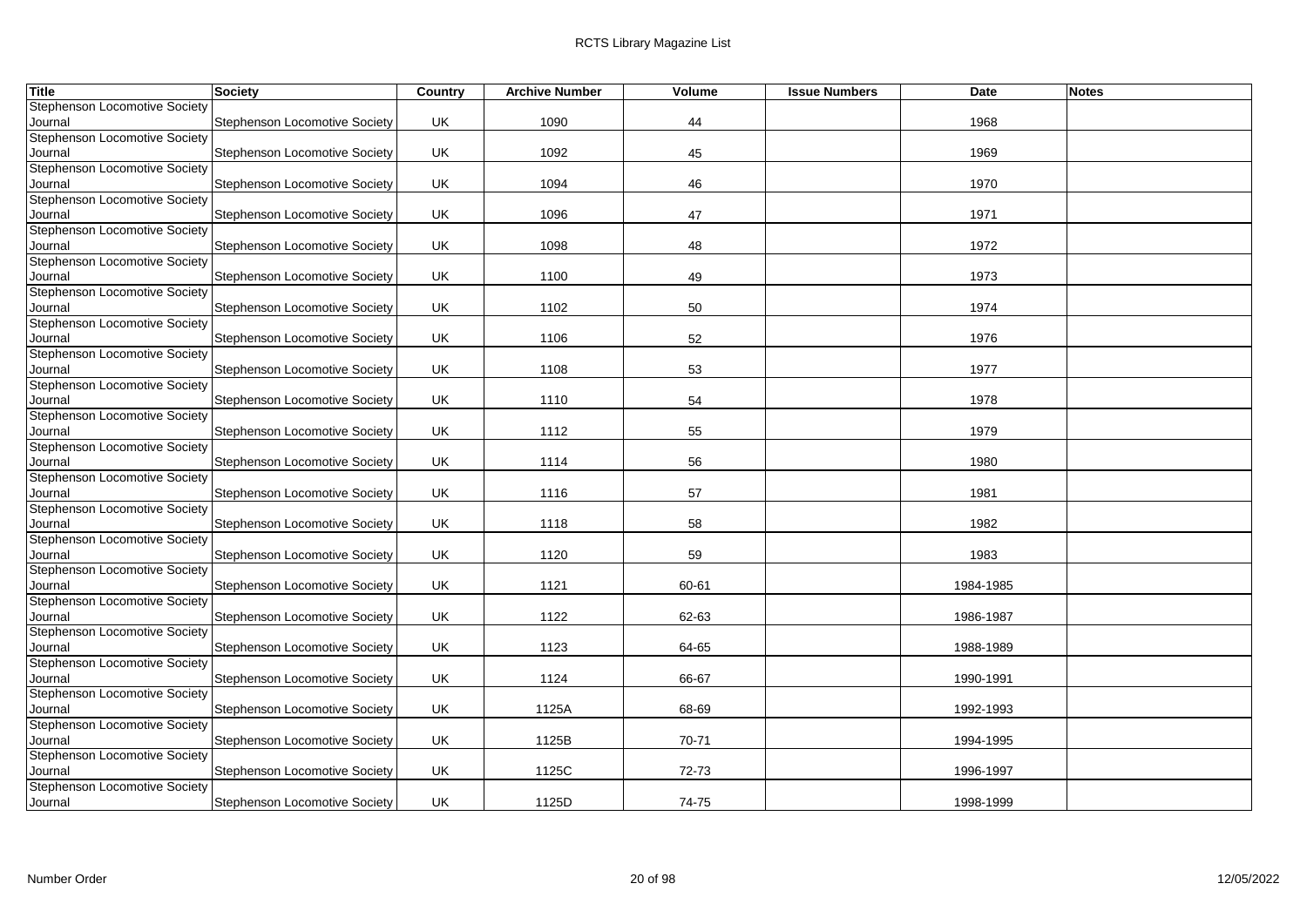| Title                                                | <b>Society</b>                       | Country | <b>Archive Number</b> | Volume         | <b>Issue Numbers</b> | Date                   | <b>Notes</b>                |
|------------------------------------------------------|--------------------------------------|---------|-----------------------|----------------|----------------------|------------------------|-----------------------------|
| Stephenson Locomotive Society                        |                                      |         |                       |                |                      |                        |                             |
| Journal                                              | Stephenson Locomotive Society        | UK      | 1125E                 | 76-77          |                      | 2000-2001              |                             |
| <b>Stephenson Locomotive Society</b>                 |                                      |         |                       |                |                      |                        |                             |
| Journal                                              | Stephenson Locomotive Society        | UK      | 1125F                 | 78-79          |                      | 2002-2003              |                             |
| <b>Stephenson Locomotive Society</b>                 |                                      |         |                       |                |                      |                        |                             |
| Journal                                              | Stephenson Locomotive Society        | UK      | 1125G                 | 80-81          |                      | 2004-2005              |                             |
| <b>Stephenson Locomotive Society</b>                 |                                      |         |                       |                |                      |                        |                             |
| Journal                                              | Stephenson Locomotive Society        | UK      | 1125H                 | 82-83          |                      | 2006-2007              |                             |
| Stephenson Locomotive Society                        |                                      |         |                       |                |                      |                        |                             |
| Journal                                              | <b>Stephenson Locomotive Society</b> | UK.     | 1125J                 | 84-85          |                      | 2008-2009              |                             |
| <b>Stephenson Locomotive Society</b>                 |                                      |         |                       |                |                      |                        |                             |
| Journal                                              | Stephenson Locomotive Society        | UK      | 1125K                 | 86-87          |                      | 2010-2011              |                             |
| Stephenson Locomotive Society                        |                                      |         |                       |                |                      |                        |                             |
| Journal<br><b>Stephenson Locomotive Society</b>      | Stephenson Locomotive Society        | UK      | 1125L                 | 88-89          |                      | 2012-2013              |                             |
|                                                      |                                      |         |                       |                |                      |                        |                             |
| Journal<br><b>Stephenson Locomotive Society</b>      | Stephenson Locomotive Society        | UK      | 1125M                 | 90-91          | 885-896              | 2014-2015              | Unbound.                    |
|                                                      |                                      |         |                       |                |                      |                        |                             |
| Journal                                              | <b>Stephenson Locomotive Society</b> | UK      | 1125N<br>5051E        | 92-93          | 897-908<br>$57 - 68$ | 2016-2017<br>1990-1992 | Unbound. 2017 Index Missing |
| S.N.C.F. Society Journal<br>S.N.C.F. Society Journal | S.N.C.F. Society<br>S.N.C.F. Society |         | 5051F                 |                | 69-80                | 1993-1995              |                             |
| S.N.C.F. Society Journal                             | S.N.C.F. Society                     |         | 5051G                 |                | 81-96                | 1996-1999              |                             |
| S.N.C.F. Society Journal                             | S.N.C.F. Society                     |         | 5051H                 |                | $97 - 112$           | 2000-2003              |                             |
| S.N.C.F. Society Journal                             | S.N.C.F. Society                     |         | 5051J                 |                | 113-124              | 2004-2006              |                             |
| S.N.C.F. Society Journal                             | S.N.C.F. Society                     |         | 5051K                 |                | 125-136              | 2007-2009              |                             |
| S.N.C.F. Society Journal                             | S.N.C.F. Society                     |         | 5051L                 |                | 137-144              | 2011-2012              |                             |
| <b>Swiss Express</b>                                 | <b>Swiss Express</b>                 |         | 5245A                 | $\mathbf{1}$   |                      | 1985-1987              |                             |
| <b>Swiss Express</b>                                 | <b>Swiss Express</b>                 |         | 5245B                 | 2              |                      | 1988-1990              |                             |
| <b>Swiss Express</b>                                 | <b>Swiss Express</b>                 |         | 5245C                 | 3              |                      | 1991-1993              |                             |
| <b>Swiss Express</b>                                 | <b>Swiss Express</b>                 |         | 5245D                 | $\overline{4}$ |                      | 1994-1996              |                             |
| <b>Swiss Express</b>                                 | <b>Swiss Express</b>                 |         | 5245E                 | 5              |                      | 1997-1999              |                             |
| <b>Swiss Express</b>                                 | <b>Swiss Express</b>                 |         | 5245F                 | 6              |                      | 2000-2002              |                             |
| <b>Swiss Express</b>                                 | <b>Swiss Express</b>                 |         | 5245G                 |                |                      | 2003-2005              |                             |
| <b>Swiss Express</b>                                 | <b>Swiss Express</b>                 |         | 5245H                 |                |                      | 2006-2008              |                             |
| <b>Swiss Express</b>                                 | <b>Swiss Express</b>                 |         | 5245J                 |                |                      | 2009-2010              |                             |
| <b>Swiss Express</b>                                 | <b>Swiss Express</b>                 |         | 5245K                 |                |                      | 2011                   |                             |
| <b>German Railway Society</b>                        | <b>German Railway Society</b>        |         | 5331A                 |                | $1 - 17$             | 1981-1985              |                             |
| <b>German Railway Society</b>                        | German Railway Society               |         | 5331B                 |                | $18-33$              | 1986-1989              |                             |
| German Railway Society                               | German Railway Society               |         | 5331C                 |                | 34-46                | 1990-1993              |                             |
| Merkur                                               | German Railway Society               |         | 5331D                 |                | $47 - 57$            | 1993-1995              |                             |
| Merkur                                               | <b>German Railway Society</b>        |         | 5331E                 |                | $58 - 69$            | 1996-1998              |                             |
| Merkur                                               | German Railway Society               |         | 5331F                 |                | $70 - 81$            | 1999-2001              |                             |
| Merkur                                               | <b>German Railway Society</b>        |         | 5331G                 |                | 82-93                | 2002-2004              |                             |
| Merkur                                               | German Railway Society               |         | 5331H                 |                | 94-105               | 2005-2007              |                             |
| Merkur                                               | German Railway Society               |         | 5331J                 |                | 106-110              | 2008-2010              |                             |
| <b>Austrian Railways Group</b>                       |                                      |         |                       |                |                      |                        |                             |
| Journal                                              | Austrian Railways Group              |         | 5361A                 |                | $1 - 12$             | 1992-1994              |                             |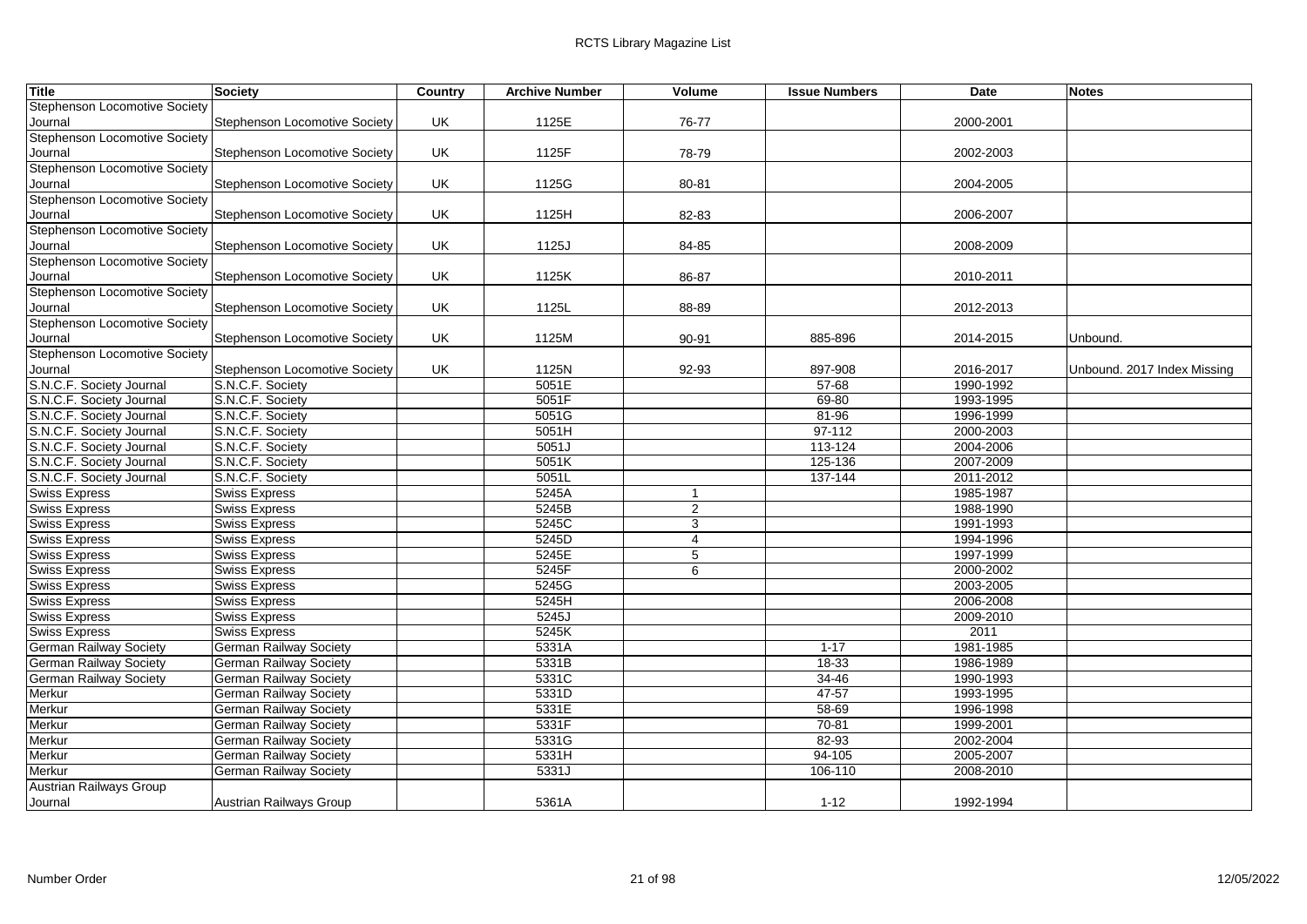| <b>Title</b>                                          | Society                        | Country                  | <b>Archive Number</b> | Volume | <b>Issue Numbers</b> | Date               | <b>Notes</b> |
|-------------------------------------------------------|--------------------------------|--------------------------|-----------------------|--------|----------------------|--------------------|--------------|
| Austrian Railways Group                               |                                |                          |                       |        |                      |                    |              |
| Journal                                               | Austrian Railways Group        | UK                       | 5361B                 |        | 13-24                | 1995-1997          |              |
| Austrian Railways Group                               |                                |                          |                       |        |                      |                    |              |
| Journal                                               | Austrian Railways Group        | UK                       | 5361C                 |        | 25-36                | 1998-2000          |              |
| <b>Austrian Railways Group</b>                        |                                |                          |                       |        |                      |                    |              |
| Journal                                               | Austrian Railways Group        | UK                       | 5361D                 |        | 37-48                | 2001-2003          |              |
| <b>Austrian Railways Group</b>                        |                                |                          |                       |        |                      |                    |              |
| Journal                                               | Austrian Railways Group        | UK                       | 5361E                 |        | 49-60                | 2004-2006          |              |
| <b>Austrian Railways Group</b>                        |                                |                          |                       |        |                      |                    |              |
| Journal                                               | Austrian Railways Group        | UK                       | 5361F                 |        | 61-72                | 2007-2009          |              |
| <b>Austrian Railways Group</b>                        |                                |                          |                       |        |                      |                    |              |
| Journal                                               |                                | UK                       | 5361G                 |        | 73-81                | 2010 - Spring 2013 |              |
| Binari                                                | <b>Italian Railway Society</b> |                          | 5381A                 |        | $1 - 12$             | 1987-1990          |              |
| Binari                                                | <b>Italian Railway Society</b> |                          | 5381B                 |        | $13 - 26$            | 1990-1993          |              |
| Binari                                                | <b>Italian Railway Society</b> |                          | 5381C                 |        | $27 - 38$            | 1994-1996          |              |
| Binari                                                | <b>Italian Railway Society</b> |                          | 5381D                 |        | 39-50                | 1997-1999          |              |
| Binari                                                | <b>Italian Railway Society</b> |                          | 5381E                 |        | $51 - 62$            | 2000-2002          |              |
| Binari                                                | <b>Italian Railway Society</b> |                          | 5381F                 |        | $63 - 73$            | 2003-2005          |              |
| Binari                                                | <b>Italian Railway Society</b> |                          | 5381G                 |        | $74 - 85$            | 2006-2008          |              |
| Llanuwchllyn Express                                  | <b>Bala Lake</b>               |                          | 5492                  |        | 19-34                | 1981 - 1984        |              |
| Llanuwchllyn Express                                  | <b>Bala Lake</b>               |                          | 5493                  |        | $35 - 54$            | 1985 - 1989        |              |
| <b>Llanuwchllyn Express</b>                           | <b>Bala Lake</b>               |                          | 5494A                 |        | $55 - 73$            | 1990 - 1994        |              |
| Llanuwchllyn Express                                  | <b>Bala Lake</b>               |                          | 5494B                 |        | 74-92                | 1995 - 2000        |              |
| <b>Talyllyn News</b>                                  | <b>Talyllyn Railway</b>        | $\overline{\mathsf{CK}}$ | 5501                  |        | $1 - 17$             | 1953 - 1957        |              |
| <b>Talyllyn News</b>                                  | <b>Talyllyn Railway</b>        | UK                       | 5502                  |        | 18-36                | 1958 - 1962        |              |
| <b>Talyllyn News</b>                                  | <b>Talyllyn Railway</b>        | $\overline{\mathsf{U}}$  | 5503                  |        | $37 - 52$            | 1963 - 1966        |              |
| <b>Talyllyn News</b>                                  | <b>Talyllyn Railway</b>        | UK                       | 5504                  |        | 53-68                | 1967 - 1970        |              |
| <b>Talyllyn News</b>                                  | <b>Talyllyn Railway</b>        | UK                       | 5505                  |        | 69-84                | 1971 - 1974        |              |
| <b>Talyllyn News</b>                                  | Talyllyn Railway               | UK                       | 5506                  |        | 85-100               | 1975 - 1978        |              |
| <b>Talyllyn News</b>                                  | <b>Talyllyn Railway</b>        | UK                       | 5507                  |        | 101-116              | 1979 - 1982        |              |
| <b>Talyllyn News</b>                                  | <b>Talyllyn Railway</b>        | UK                       | 5508                  |        | 117-128              | 1983 - 1985        |              |
| <b>Talyllyn News</b>                                  | <b>Talyllyn Railway</b>        | UK                       | 5509B                 |        | 129-140              | 1986 - 1988        |              |
| <b>Talyllyn News</b>                                  | <b>Talyllyn Railway</b>        | UK                       | 5509C                 |        | 140-152              | 1988 - 1991        |              |
| <b>Talyllyn News</b>                                  | <b>Talyllyn Railway</b>        | $\overline{\mathsf{U}}$  | 5509D                 |        | 153-164              | 1992 - 1994        |              |
| <b>Talyllyn News</b>                                  | <b>Talyllyn Railway</b>        | UK                       | 5509E                 |        | 165-176              | 1995 - 1997        |              |
| <b>Talyllyn News</b>                                  | <b>Talyllyn Railway</b>        | UK                       | 5509F                 |        | 177-192              | 1998 - 2001        |              |
| <b>Talyllyn News</b>                                  | <b>Talyllyn Railway</b>        | UK                       | 5509G                 |        | 193-204              | $2002 - 2004$      |              |
| <b>Talyllyn News</b>                                  | <b>Talyllyn Railway</b>        | $\overline{\mathsf{U}}$  | 5509H                 |        | 205-216              | 2005 - 2007        |              |
| <b>Talyllyn News</b>                                  | <b>Talyllyn Railway</b>        | UK                       | 5509J                 |        | 217-228              | 2008 - 2010        |              |
| <b>Talyllyn News</b>                                  | <b>Talyllyn Railway</b>        | UK                       | 5509K                 |        | 229-240              | $2011 - 2013$      |              |
| <b>Talyllyn News</b>                                  | <b>Talyllyn Railway</b>        | UK                       | 5509L                 |        | 241-252              | 2014-2016          | Unbound.     |
| Newsletter of the Vale of                             |                                |                          |                       |        |                      |                    |              |
| <b>Rheidol Railway Supporters</b>                     | Vale of Rheidol Railway        |                          |                       |        |                      |                    |              |
| Association                                           | <b>Supporters Association</b>  | UK                       | 5511F                 |        | 61-76                | 1986-1989          |              |
|                                                       |                                |                          |                       |        |                      |                    |              |
| Welsh Highland Railway Journal Welsh Highland Railway |                                | UK                       | 5515F                 |        | 61-77                | 1981 - 1985        |              |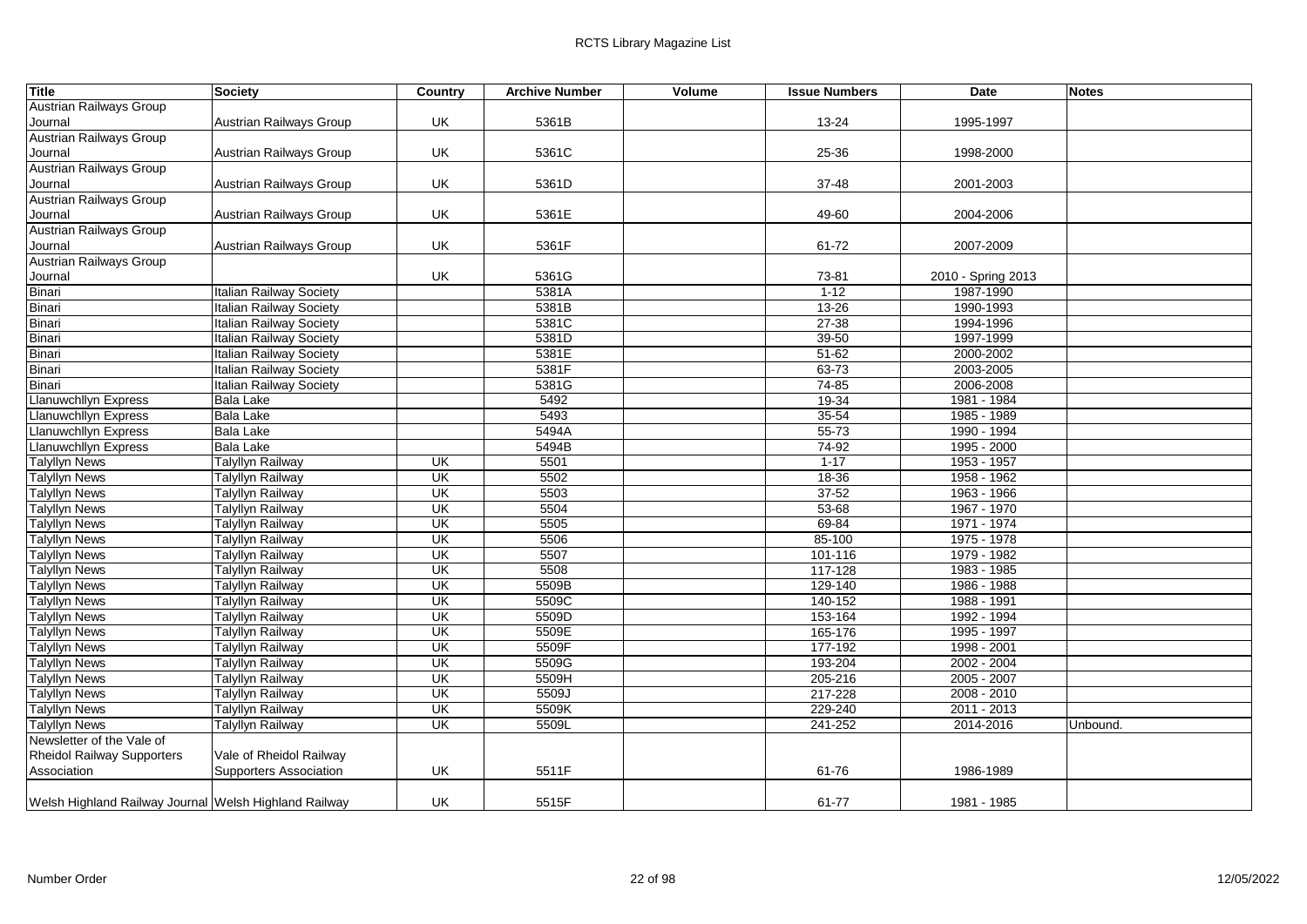| <b>Title</b>                                          | Society                       | Country                 | <b>Archive Number</b> | Volume | <b>Issue Numbers</b> | <b>Date</b> | <b>Notes</b> |
|-------------------------------------------------------|-------------------------------|-------------------------|-----------------------|--------|----------------------|-------------|--------------|
|                                                       |                               |                         |                       |        |                      |             |              |
| Welsh Highland Railway Journal Welsh Highland Railway |                               | UK                      | 5515G                 |        | 78-93                | 1985 - 1989 |              |
|                                                       |                               |                         |                       |        |                      |             |              |
| Welsh Highland Railway Journal Welsh Highland Railway |                               | UK                      | 5515H                 |        | 94-110               | 1989 - 1993 |              |
|                                                       |                               |                         |                       |        |                      |             |              |
| Welsh Highland Railway Journal Welsh Highland Railway |                               | UK                      | 5515J                 |        | 111-127              | 1994-1998   |              |
| Journal of the Corris Railway                         |                               |                         |                       |        |                      |             |              |
| Society                                               | <b>Corris Railway Society</b> | UK                      | 5517A                 |        |                      | 1978-90     |              |
| Corris-pondent, The (Journal of                       |                               |                         |                       |        |                      |             |              |
| the Corris Railway Society)                           | <b>Corris Railway Society</b> | UK                      | 5518G                 |        | 74-96                | 1985 - 1990 |              |
| Corris-pondent, The (Journal of                       |                               |                         |                       |        |                      |             |              |
| the Corris Railway Society)                           | Corris Railway Society        | UK                      | 5518H                 |        | 97-112               | 1991 - 1994 |              |
| Corris-pondent, The (Journal of                       |                               |                         |                       |        |                      |             |              |
| the Corris Railway Society)                           | <b>Corris Railway Society</b> | UK                      | 5518J                 |        | 113-126              | 1995 - 1998 |              |
| Snowdon Ranger, The                                   | Snowdon Ranger, The           | UK                      | 5519A                 |        | $1 - 16$             | 1993-1997   |              |
| Snowdon Ranger, The                                   | Snowdon Ranger, The           | UK                      | 5519B                 |        | 19-31                | 1998-2000   |              |
| Snowdon Ranger, The                                   | Snowdon Ranger, The           | $\overline{\mathsf{U}}$ | 5519C                 |        | $32 - 46$            | 2001-2004   |              |
| Snowdon Ranger, The                                   | Snowdon Ranger, The           | UK                      | 5519D                 |        | 47-59                | 2005-2008   |              |
| Snowdon Ranger, The                                   | Snowdon Ranger, The           | UK                      | 5519E                 |        | $60 - 71$            | 2008-2010   |              |
| Snowdon Ranger, The                                   | Snowdon Ranger, The           | UK                      | 5519F                 |        | $72 - 85$            | 2011-2014   |              |
|                                                       | Welshpool & Llanfair          |                         |                       |        |                      |             |              |
|                                                       | Locomotive Railway            |                         |                       |        |                      |             |              |
| Llanfair Railway Journal                              | <b>Preservation Society</b>   | UK                      | 5523                  |        | 29-50                | 1968-1973   |              |
|                                                       | Welshpool & Llanfair          |                         |                       |        |                      |             |              |
|                                                       | Locomotive Railway            |                         |                       |        |                      |             |              |
| Llanfair Railway Journal                              | <b>Preservation Society</b>   | UK                      | 5524                  |        | 51-70                | 1974-1979   |              |
|                                                       | Welshpool & Llanfair          |                         |                       |        |                      |             |              |
|                                                       | Locomotive Railway            |                         |                       |        |                      |             |              |
| Llanfair Railway Journal                              | <b>Preservation Society</b>   | UK                      | 5525                  |        | 71-90                | 1979-1984   |              |
|                                                       | Welshpool & Llanfair          |                         |                       |        |                      |             |              |
|                                                       | Locomotive Railway            |                         |                       |        |                      |             |              |
| Llanfair Railway Journal                              | <b>Preservation Society</b>   | UK                      | 5526                  |        | 91-109               | 1984-1988   |              |
|                                                       | Welshpool & Llanfair          |                         |                       |        |                      |             |              |
|                                                       | Locomotive Railway            |                         |                       |        |                      |             |              |
| Llanfair Railway Journal                              | <b>Preservation Society</b>   | UK                      | 5527A                 |        | 110-125              | 1989-1992   |              |
|                                                       | Welshpool & Llanfair          |                         |                       |        |                      |             |              |
|                                                       | Locomotive Railway            |                         |                       |        |                      |             |              |
| Llanfair Railway Journal                              | <b>Preservation Society</b>   | UK                      | 5527B                 |        | 126-141              | 1993-1996   |              |
|                                                       | Welshpool & Llanfair          |                         |                       |        |                      |             |              |
|                                                       | Locomotive Railway            |                         |                       |        |                      |             |              |
| Llanfair Railway Journal                              | <b>Preservation Society</b>   | UK                      | 5527C                 |        | 142-157              | 1997-2000   |              |
|                                                       | Welshpool & Llanfair          |                         |                       |        |                      |             |              |
|                                                       | Locomotive Railway            |                         |                       |        |                      |             |              |
| Llanfair Railway Journal                              |                               | UK                      |                       |        |                      |             |              |
|                                                       | <b>Preservation Society</b>   |                         | 5527D                 |        | 158-173              | 2001-2004   |              |
|                                                       | Welshpool & Llanfair          |                         |                       |        |                      |             |              |
|                                                       | Locomotive Railway            |                         |                       |        |                      |             |              |
| Llanfair Railway Journal                              | <b>Preservation Society</b>   | UK                      | 5527E                 |        | 174-189              | 2005-2008   |              |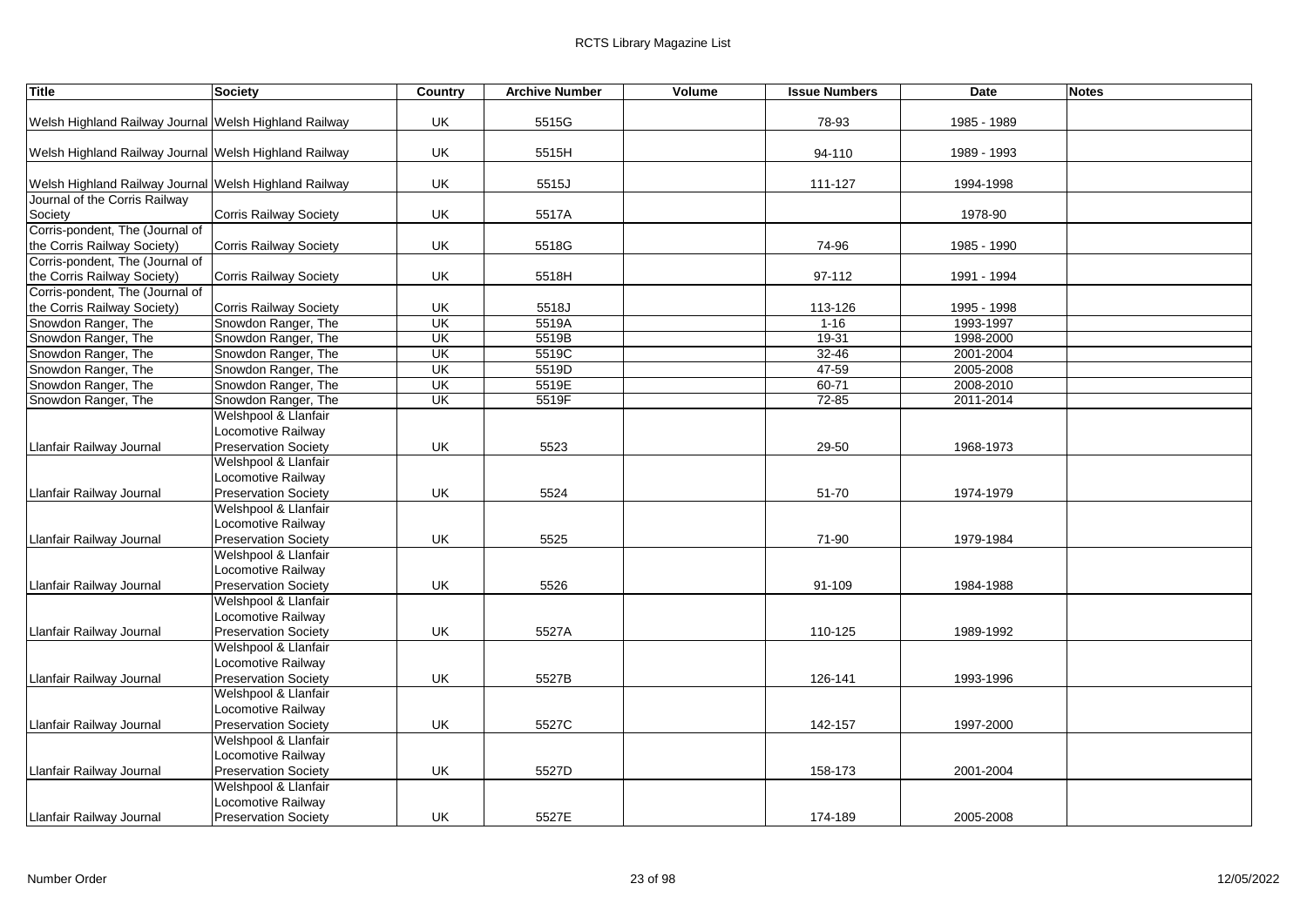| <b>Title</b>                                       | Society                      | <b>Country</b>          | <b>Archive Number</b> | Volume    | <b>Issue Numbers</b> | Date      | <b>Notes</b>                 |
|----------------------------------------------------|------------------------------|-------------------------|-----------------------|-----------|----------------------|-----------|------------------------------|
|                                                    | Welshpool & Llanfair         |                         |                       |           |                      |           |                              |
|                                                    | Locomotive Railway           |                         |                       |           |                      |           |                              |
| Llanfair Railway Journal                           | <b>Preservation Society</b>  | UK                      | 5527F                 |           | 190-201              | 2009-2011 |                              |
|                                                    | Welshpool & Llanfair         |                         |                       |           |                      |           |                              |
|                                                    | Locomotive Railway           |                         |                       |           |                      |           |                              |
| Llanfair Railway Journal                           | <b>Preservation Society</b>  | UK                      | 5527G                 |           | 202-213              | 2012-2014 | Unbound.                     |
| <b>Ffestiniog Railway Magazine</b>                 | <b>Ffestiniog Railway</b>    | UK                      | 5531                  |           | $1 - 12$             | 1958-1961 | 5531 and 5532 bound together |
| <b>Ffestiniog Railway Magazine</b>                 | <b>Ffestiniog Railway</b>    | $\overline{\mathsf{U}}$ | 5532                  |           | $13 - 24$            | 1961-1964 | 5531 and 5532 bound together |
| <b>Ffestiniog Railway Magazine</b>                 | <b>Ffestiniog Railway</b>    | UK                      | 5533                  |           | $25 - 36$            | 1964-1967 |                              |
| <b>Ffestiniog Railway Magazine</b>                 | <b>Ffestiniog Railway</b>    | $\overline{\mathsf{U}}$ | 5534                  |           | $37 - 48$            | 1967-1970 |                              |
| <b>Ffestiniog Railway Magazine</b>                 | <b>Ffestiniog Railway</b>    | UK                      | 5535                  |           | 49-60                | 1970-1973 |                              |
| Ffestiniog Railway Magazine                        | <b>Ffestiniog Railway</b>    | $\overline{\mathsf{U}}$ | 5536                  |           | $61 - 72$            | 1973-1976 |                              |
| <b>Ffestiniog Railway Magazine</b>                 | <b>Ffestiniog Railway</b>    | UK                      | 5537                  |           | 73-84                | 1976-1979 |                              |
| <b>Ffestiniog Railway Magazine</b>                 | <b>Ffestiniog Railway</b>    | UK                      | 5538                  |           | 85-96                | 1979-1982 |                              |
| <b>Ffestiniog Railway Magazine</b>                 | <b>Ffestiniog Railway</b>    | $\overline{\mathsf{U}}$ | 5539                  |           | 97-108               | 1982-1985 |                              |
| <b>Ffestiniog Railway Magazine</b>                 | <b>Ffestiniog Railway</b>    | UK                      | 5540                  |           | 109-120              | 1985-1988 |                              |
| <b>Ffestiniog Railway Magazine</b>                 | <b>Ffestiniog Railway</b>    | $\overline{\mathsf{U}}$ | 5540B                 |           | 121-132              | 1988-1991 |                              |
| <b>Ffestiniog Railway Magazine</b>                 | <b>Ffestiniog Railway</b>    | UK                      | 5540C                 |           | 133-144              | 1991-1994 |                              |
| <b>Ffestiniog Railway Magazine</b>                 | <b>Ffestiniog Railway</b>    | UK                      | 5540D                 |           | 145-156              | 1994-1997 |                              |
| <b>Ffestiniog Railway Magazine</b>                 | <b>Ffestiniog Railway</b>    | UK                      | 5540E                 |           | 157-168              | 1997-2000 |                              |
| <b>Ffestiniog Railway Magazine</b>                 | <b>Ffestiniog Railway</b>    | UK                      | 5540F                 |           | 169-180              | 2000-2003 |                              |
| <b>Ffestiniog Railway Magazine</b>                 | <b>Ffestiniog Railway</b>    | $\overline{\mathsf{U}}$ | 5540G                 |           | 181-192              | 2003-2006 |                              |
| <b>Ffestiniog Railway Magazine</b>                 | <b>Ffestiniog Railway</b>    | UK                      | 5540H                 |           | 193-204              | 2006-2009 |                              |
| Ffestiniog Railway Magazine                        | <b>Ffestiniog Railway</b>    | UK                      | 5540J                 |           | 205-216              | 2009-2011 |                              |
| <b>Ffestiniog Railway Magazine</b>                 | <b>Ffestiniog Railway</b>    | UK                      | 5540K                 |           | 217-228              | 2012-2015 |                              |
| Steam at Llangollen                                | Llangollen Railway           | UK                      | 5541                  |           | $1 - 16$             | 1977-1980 |                              |
| Steam at Llangollen                                | Llangollen Railway           | UK                      | 5542                  |           | $17 - 32$            | 1981-1984 |                              |
| Steam at Llangollen                                | Llangollen Railway           | UK                      | 5543A                 |           | $33 - 44$            | 1985-1987 |                              |
| Steam at Llangollen                                | Llangollen Railway           | UK                      | 5543B                 |           | $45 - 59$            | 1988-1991 |                              |
| Steam at Llangollen                                | Llangollen Railway           | UK                      | 5543C                 |           | $60 - 71$            | 1992-1994 |                              |
| Steam at Llangollen                                | Llangollen Railway           | UK                      | 5543D                 | $19-21$   | $72 - 83$            | 1995-1997 |                              |
| Steam at Llangollen                                | Llangollen Railway           | $\overline{\mathsf{U}}$ | 5543E                 |           | 84-95                | 1998-2000 |                              |
| Steam at Llangollen                                | Llangollen Railway           | UK                      | 5543F                 | $25 - 27$ | 96-109               | 2001-2005 |                              |
| Steam at Llangollen                                | Llangollen Railway           | UK                      | 5543G                 |           | 110-122              | 2006-2009 |                              |
| Steam at Llangollen                                | Llangollen Railway           | UK                      | 5543H                 |           | 123-134              | 2010-2012 |                              |
| Steam at Llangollen                                | Llangollen Railway           | $\overline{\mathsf{U}}$ | 5543J                 |           | 135-144              | 2013-2015 | Unbound.                     |
| Gwili Railway Society NL/G                         |                              |                         |                       |           |                      |           |                              |
| News                                               | <b>Gwili Railway Society</b> | UK                      | 5545A                 |           | $1 - 26$             | 1975-1983 |                              |
| <b>Gwili Railway Society NL/G</b>                  |                              |                         |                       |           |                      |           |                              |
| <b>News</b>                                        | <b>Gwili Railway Society</b> | UK                      | 5545B                 |           | $27 - 52$            | 1984-1990 |                              |
| <b>Gwili Railway Society NL/G</b>                  |                              |                         |                       |           |                      |           |                              |
| <b>News</b>                                        | <b>Gwili Railway Society</b> | UK                      | 5545C                 |           | 53-72                | 1991-1995 |                              |
| <b>Gwili Railway Society NL/G</b>                  |                              |                         |                       |           |                      |           |                              |
| News                                               | <b>Gwili Railway Society</b> | UK                      | 5545D                 |           | 73-88                | 1996-1999 |                              |
|                                                    | East Lancashire Railway      |                         |                       |           |                      |           |                              |
| Bury Transport Museum Journal Preservation Society |                              | UK                      | 5547B                 |           | $1 - 20$             | 1975-1980 |                              |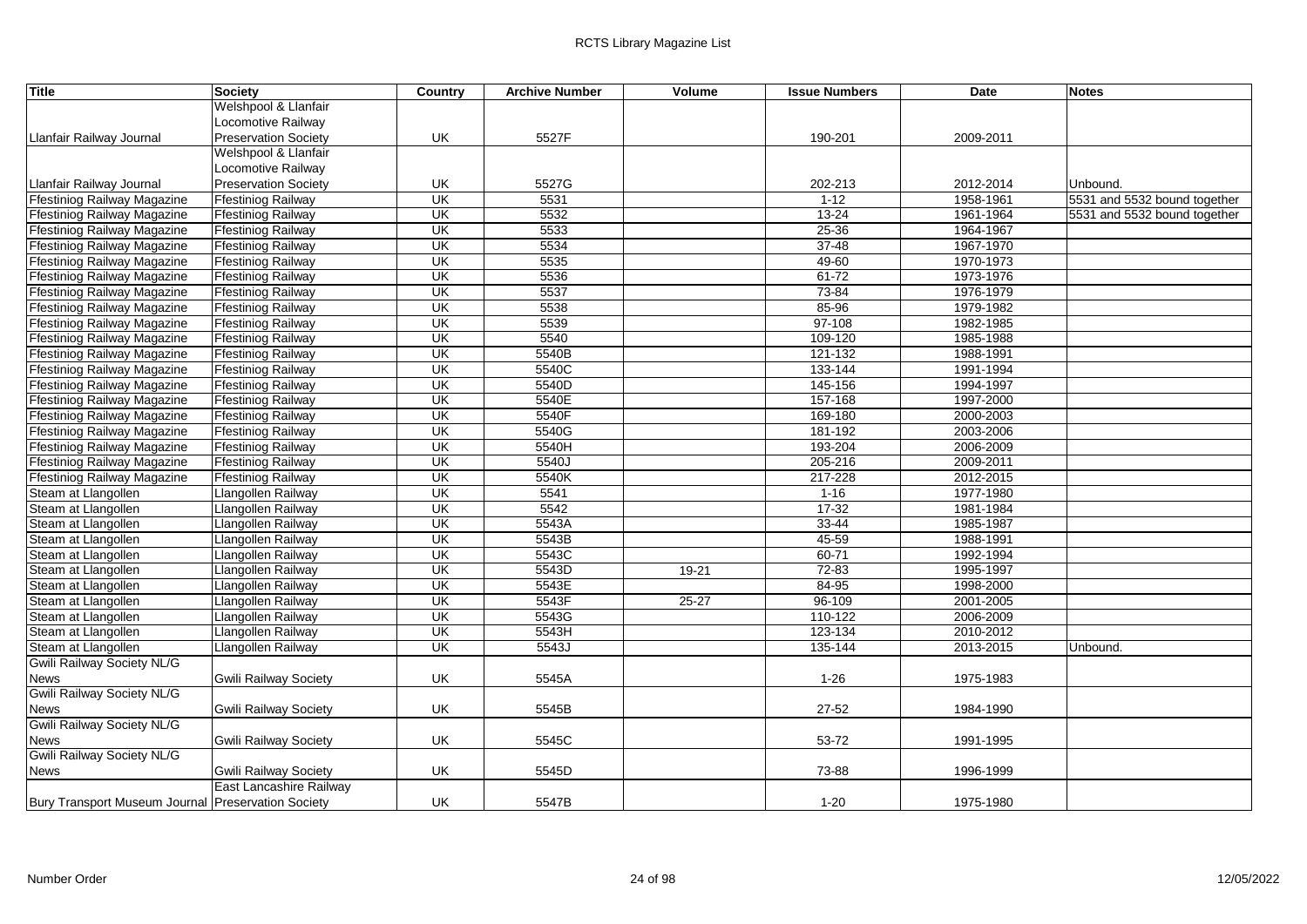| <b>Title</b>                                       | <b>Society</b>                 | Country                  | <b>Archive Number</b> | Volume | <b>Issue Numbers</b> | <b>Date</b> | <b>Notes</b>          |
|----------------------------------------------------|--------------------------------|--------------------------|-----------------------|--------|----------------------|-------------|-----------------------|
|                                                    | East Lancashire Railway        |                          |                       |        |                      |             |                       |
| Bury Transport Museum Journal Preservation Society |                                | UK                       | 5547C                 |        | $21 - 33$            | 1981-1987   |                       |
|                                                    |                                |                          |                       |        |                      |             |                       |
| <b>East Lancashire Expresss</b>                    | East Lancashire Railway        |                          |                       |        |                      |             |                       |
| East Lancashire Railway News                       | <b>Preservation Society</b>    | UK                       | 5547D                 |        | 34-46                | 1987-1994   |                       |
|                                                    | East Lancashire Railway        |                          |                       |        |                      |             |                       |
| East Lancashire Railway News                       | <b>Preservation Society</b>    | UK                       | 5547D                 |        | 47                   | 1994        | Single unbound issue. |
|                                                    | East Lancashire Railway        |                          |                       |        |                      |             |                       |
| East Lancashire Railway News                       | <b>Preservation Society</b>    | UK                       | 5547E                 |        | 48-58                | 1995-2000   |                       |
| <b>Severn Valley News</b>                          | Severn Valley Railway          | UK                       | 5552                  |        | $11 - 25$            | 1969-1972   |                       |
| Severn Valley News                                 | Severn Valley Railway          | UK                       | 5553                  |        | 26-38                | 1972-1975   |                       |
| Severn Valley News                                 | Severn Valley Railway          | $\overline{\mathsf{U}}$  | 5554                  |        | $39 - 50$            | 1976-1978   |                       |
| Severn Valley News                                 | Severn Valley Railway          | UK                       | 5555                  |        | $51 - 62$            | 1979-1981   |                       |
| Severn Valley News                                 | Severn Valley Railway          | UK                       | 5556                  |        | $63 - 78$            | 1982-1985   |                       |
| Severn Valley News                                 | Severn Valley Railway          | $\overline{\mathsf{CK}}$ | 5556B                 |        | 79-90                | 1986-1988   |                       |
| Severn Valley News                                 | Severn Valley Railway          | <b>UK</b>                | 5556C                 |        | $91 - 101$           | 1989-1991   |                       |
| Severn Valley News                                 | Severn Valley Railway          | $\overline{\mathsf{CK}}$ | 5556D                 |        | 102-113              | 1992-1994   |                       |
| Severn Valley News                                 | Severn Valley Railway          | UK                       | 5556E                 |        | 114-125              | 1995-1997   |                       |
| Severn Valley News                                 | Severn Valley Railway          | UK                       | 5556F                 |        | 126-134              | 1998-2000   |                       |
| Severn Valley News                                 | Severn Valley Railway          | UK                       | 5556G                 |        | 134-145              | 2001-2003   |                       |
| <b>Severn Valley News</b>                          | Severn Valley Railway          | $\overline{\mathsf{U}}$  | 5556H                 |        | 146-155              | 2004-2006   |                       |
| Severn Valley News                                 | Severn Valley Railway          | UK                       | 5556J                 |        | 156-164              | 2007-2009   |                       |
| <b>Severn Valley News</b>                          | Severn Valley Railway          | <b>UK</b>                | 5556K                 |        | 165-176              | 2009-2011   |                       |
| Severn Valley News                                 | Severn Valley Railway          | UK                       | 5556L                 |        | 177-184              | 2012-2013   |                       |
| <b>Severn Valley News</b>                          | Severn Valley Railway          | UK                       | 5556M                 |        | 185-192              | 2014-2015   | Unbound.              |
| 28 Lines                                           | 2857 Society                   | <b>UK</b>                | 5558C                 |        | $26 - 38$            | 1985-1991   |                       |
| <b>Keeping Track</b>                               | <b>Keeping Track</b>           |                          | 5561B                 |        | $10 - 24$            | 1991-1994   |                       |
| <b>Keeping Track</b>                               | <b>Keeping Track</b>           |                          | 5561C                 |        | 25-36A               | 1995-1999   |                       |
|                                                    | Cheltenham & Stratford Railway |                          |                       |        |                      |             |                       |
| Cornishman, The                                    | Association                    | UK                       | 5565                  |        | $1 - 18$             | 1982-1986   |                       |
|                                                    | Cheltenham & Stratford Railway |                          |                       |        |                      |             |                       |
| Cornishman, The                                    | Association                    | UK                       | 5565B                 |        | 19-31                | 1987-1989   |                       |
|                                                    | Cheltenham & Stratford Railway |                          |                       |        |                      |             |                       |
| Cornishman, The                                    | Association                    | UK                       | 5565C                 |        | $32 - 43$            | 1990-1992   |                       |
|                                                    | Cheltenham & Stratford Railway |                          |                       |        |                      |             |                       |
| Cornishman, The                                    | Association                    | UK                       | 5565D                 |        | 44-55                | 1993-1995   |                       |
|                                                    | Cheltenham & Stratford Railway |                          |                       |        |                      |             |                       |
| Cornishman, The                                    | Association                    | UK                       | 5565E                 |        | 56-67                | 1996-1998   |                       |
| <b>Great Western Society</b>                       |                                |                          |                       |        |                      |             |                       |
| Newsletter                                         | <b>Great Western Society</b>   | <b>UK</b>                | 5569C                 |        | 40-74                | 1970-1974   |                       |
| <b>Great Western Society</b>                       |                                |                          |                       |        |                      |             |                       |
| Newsletter                                         | <b>Great Western Society</b>   | UK                       | 5569D                 |        | 75-14                | 1975-1979   |                       |
| <b>Great Western Echo</b>                          | <b>Great Western Echo</b>      |                          | 5572                  |        | $18 - 30$            | 1966-1969   |                       |
| <b>Great Western Echo</b>                          | Great Western Echo             |                          | 5573                  |        | $31 - 46$            | 1970-1973   |                       |
| <b>Great Western Echo</b>                          | Great Western Echo             |                          | 5574                  |        | $47 - 61$            | 1974-1977   |                       |
| <b>Great Western Echo</b>                          | Great Western Echo             |                          | 5575                  |        | $62 - 76$            | 1978-1981   |                       |
| Great Western Echo                                 | Great Western Echo             |                          | 5576                  |        | $77-92$              | 1982-1992   |                       |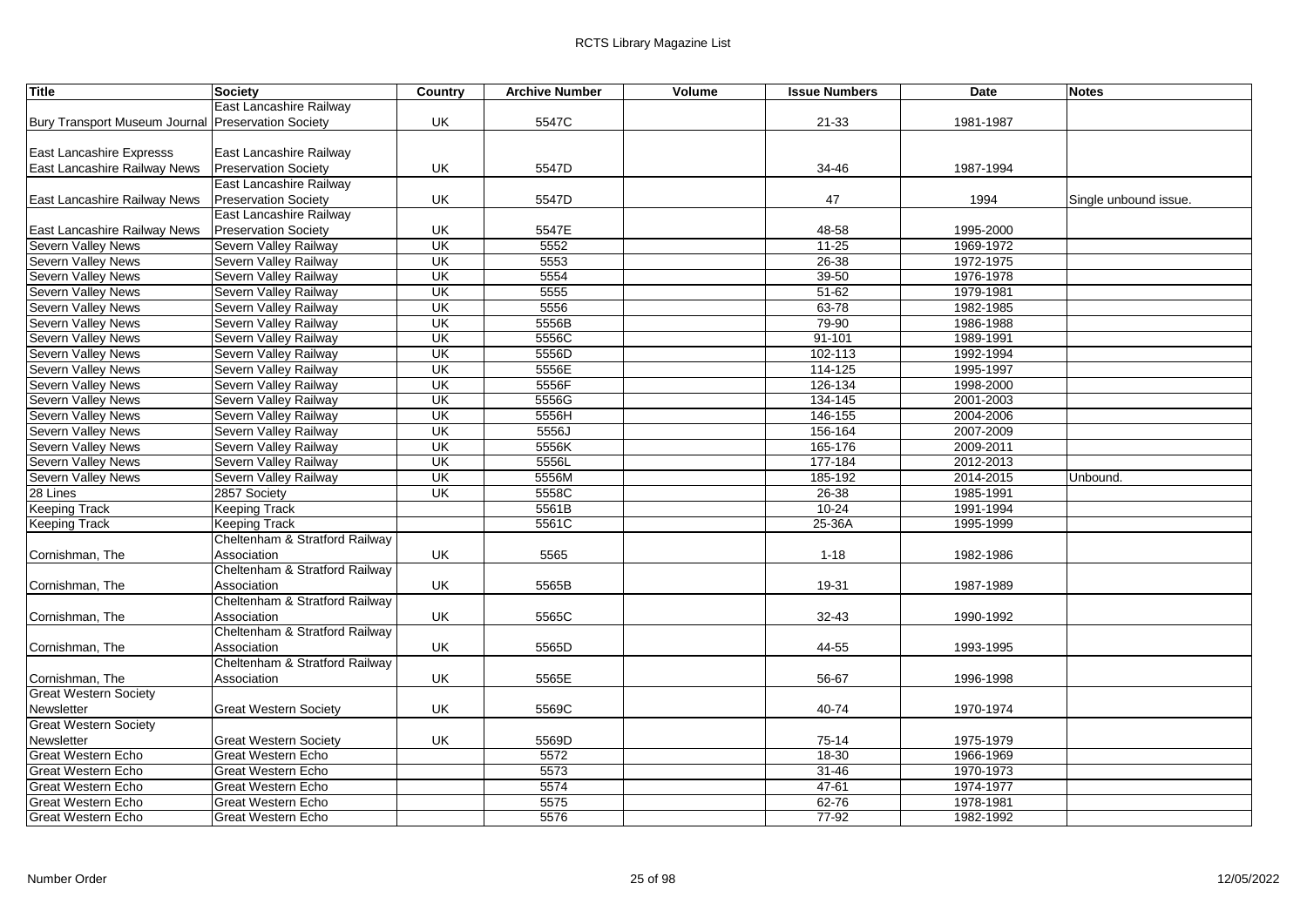| Title                                                        | <b>Society</b>               | Country                  | <b>Archive Number</b> | Volume  | <b>Issue Numbers</b> | Date      | <b>Notes</b>        |
|--------------------------------------------------------------|------------------------------|--------------------------|-----------------------|---------|----------------------|-----------|---------------------|
| <b>Great Western Echo</b>                                    | Great Western Echo           |                          | 5577A                 |         | $93 - 108$           | 1986-1989 |                     |
| Great Western Echo                                           | Great Western Echo           |                          | 5577B                 |         | 109-132              | 1989-1995 |                     |
| <b>Great Western Echo</b>                                    | Great Western Echo           |                          | 5577C                 |         | 133-152              | 1996-2000 |                     |
| Broadsheet, The                                              | Birmingham Loco Club         |                          | 5579A                 |         | $1 - 31$             | 1980-1994 |                     |
|                                                              | Dart Valley Railway          |                          |                       |         |                      |           |                     |
| <b>Bulliver</b>                                              | <b>Preservation Society</b>  | UK                       | 5581                  |         | $1 - 18$             | 1968-1971 |                     |
|                                                              | Dart Valley Railway          |                          |                       |         |                      |           |                     |
| <b>Bulliver</b>                                              | <b>Preservation Society</b>  | UK                       | 5582                  |         | 19-40                | 1972-1974 |                     |
|                                                              | Dart Valley Railway          |                          |                       |         |                      |           |                     |
| <b>Bulliver</b>                                              | <b>Preservation Society</b>  | UK                       | 5583                  |         | 41-58                | 1975-1978 |                     |
|                                                              | Dart Valley Railway          |                          |                       |         |                      |           |                     |
| <b>Bulliver</b>                                              | <b>Preservation Society</b>  | UK                       | 5584                  |         | 59-71                | 1978-1980 |                     |
|                                                              | Dart Valley Railway          |                          |                       |         |                      |           |                     |
| <b>Bulliver</b>                                              | <b>Preservation Society</b>  | UK                       | 5585                  |         | 72-87                | 1981-1984 |                     |
|                                                              | Dart Valley Railway          |                          |                       |         |                      |           |                     |
| <b>Bulliver</b>                                              | <b>Preservation Society</b>  | UK                       | 5586                  |         | 88-99                | 1985-1987 |                     |
|                                                              | Dart Valley Railway          |                          |                       |         |                      |           |                     |
| <b>Bulliver</b>                                              | <b>Preservation Society</b>  | UK                       | 5586B                 |         | 100-115              | 1988-1991 |                     |
|                                                              | Dart Valley Railway          |                          |                       |         |                      |           |                     |
| <b>Bulliver</b>                                              | <b>Preservation Society</b>  | UK                       | 5586C                 |         | 116-130              | 1992-1995 |                     |
|                                                              | Dart Valley Railway          |                          |                       |         |                      |           |                     |
| <b>Bulliver</b>                                              | <b>Preservation Society</b>  | UK                       | 5586D                 |         | 131-143              | 1996-1998 |                     |
|                                                              | Dart Valley Railway          |                          |                       |         |                      |           |                     |
| <b>Bulliver</b>                                              | <b>Preservation Society</b>  | UK                       | 5586E                 |         | 144-158              | 1999-2002 |                     |
|                                                              |                              |                          |                       |         |                      |           |                     |
| Swindon & Cricklade Newsletter   Swindon & Cricklade Railway |                              |                          | 5588C                 |         | 34-49                | 1995-1999 |                     |
| <b>Forest Venturer</b>                                       | Dean Forest Railway Society  | $\overline{\mathsf{CK}}$ | 5591B                 | $3 - 7$ | $13 - 26$            | 1972-1977 |                     |
| <b>Forest Venturer</b>                                       | Dean Forest Railway Society  | UK                       | 5591C                 |         | $27 - 39$            | 1978-1981 |                     |
| <b>Forest Venturer</b>                                       | Dean Forest Railway Society  | UK                       | 5591D                 |         | 40-56                | 1982-1990 |                     |
| Forest Venturer                                              | Dean Forest Railway Society  | <b>UK</b>                | 5591E                 |         | $57 - 68$            | 1991-1999 | Unbound. 59 Missing |
| <b>Forest Venturer</b>                                       | Dean Forest Railway Society  | UK                       | 5591F                 |         | 69-79                | 2000-2008 |                     |
| <b>DFR Magazine</b>                                          | Dean Forest Railway Society  | UK                       | 5591G                 |         | $1 - 15$             | 2008-2010 |                     |
| West Somerset Journal                                        | West Somerset Railway        | UK                       | 5595                  | $1 - 4$ |                      | 1978-1981 |                     |
| West Somerset Journal                                        | <b>West Somerset Railway</b> | UK                       | 5596A                 | $5 - 8$ |                      | 1982-1985 |                     |
| West Somerset Journal                                        | <b>West Somerset Railway</b> | $\overline{\mathsf{U}}$  | 5596B                 | 9-      | 45                   | 1986-1989 |                     |
| West Somerset Journal                                        | <b>West Somerset Railway</b> | UK                       | 5596C                 |         | 46-57                | 1989-1992 |                     |
| West Somerset Journal                                        | <b>West Somerset Railway</b> | UK                       | 5596D                 |         | 58-73                | 1992-1995 |                     |
| <b>West Somerset Journal</b>                                 | West Somerset Railway        | UK                       | 5596E                 |         | 74-89                | 1996-1999 |                     |
| <b>West Somerset Journal</b>                                 | <b>West Somerset Railway</b> | UK                       | 5596F                 |         | 90-100               | 2000-2002 |                     |
| West Somerset Journal                                        | <b>West Somerset Railway</b> | UK                       | 5596G                 |         | 101-112              | 2003-2005 |                     |
| West Somerset Journal                                        | <b>West Somerset Railway</b> | UK                       | 5596H                 |         | 113-122              | 2006-2008 |                     |
| West Somerset Journal                                        | West Somerset Railway        | UK                       | 5596J                 |         | 123-132              | 2008-2010 |                     |
| <b>Stour Valley Steam</b>                                    | <b>Stour Valley Railway</b>  | UK                       | 5601                  |         | $1 - 19$             | 1970-1973 |                     |
|                                                              |                              | <b>UK</b>                | 5602                  |         | $20 - 33$            | 1973-1976 |                     |
| Stour Valley Steam<br><b>Stour Valley Steam</b>              | <b>Stour Valley Railway</b>  | $\overline{\mathsf{U}}$  | 5603                  |         | $34 - 49$            | 1977-1980 |                     |
|                                                              | Stour Valley Railway         | UK                       | 5604                  |         | $50 - 65$            |           |                     |
| <b>Stour Valley Steam</b>                                    | <b>Stour Valley Railway</b>  | UK                       | 5605A                 |         |                      | 1981-1984 |                     |
| <b>Stour Valley Steam</b>                                    | <b>Stour Valley Railway</b>  |                          |                       |         | $66 - 81$            | 1985-1988 |                     |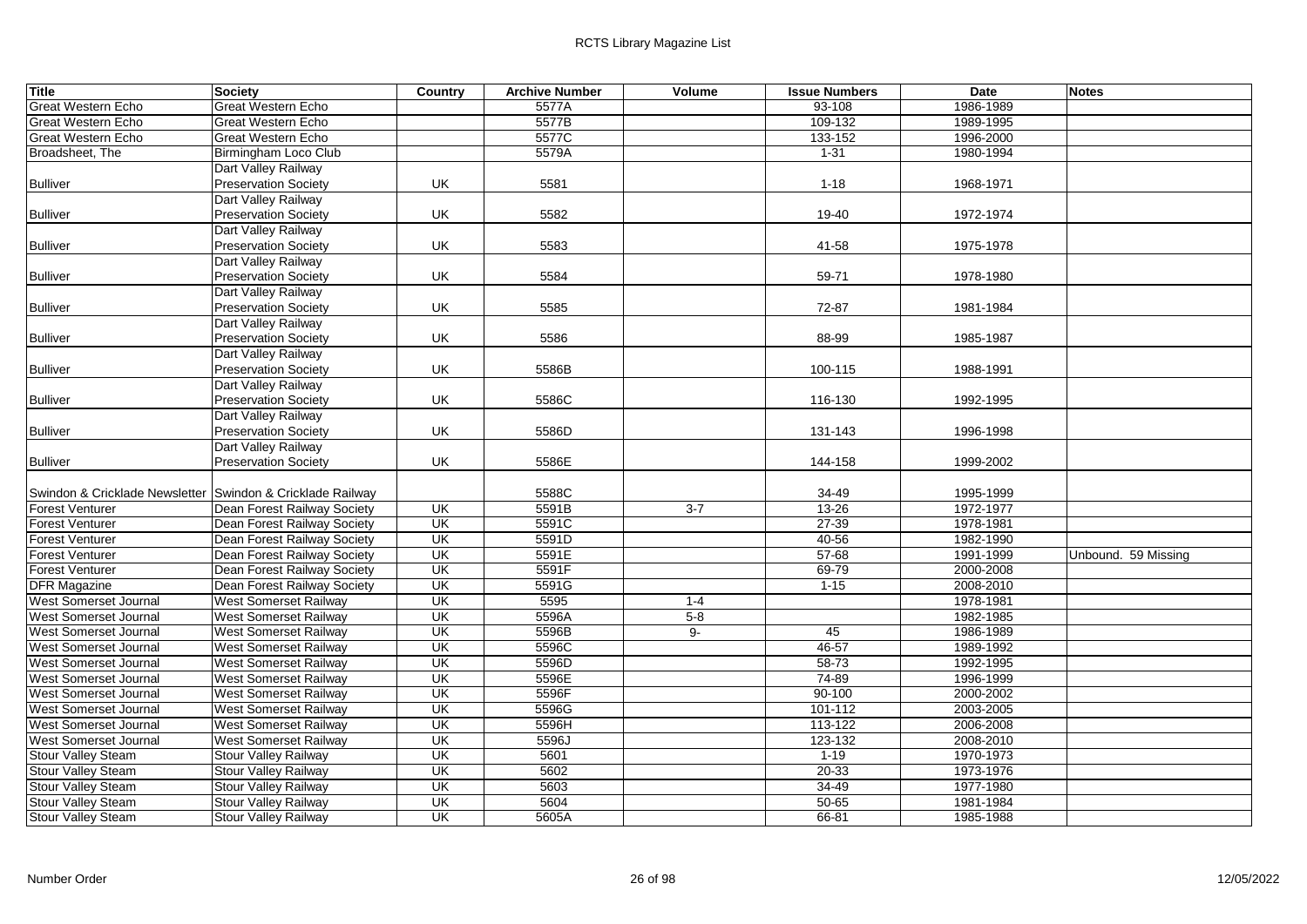| <b>Title</b>                                         | Society                         | Country                  | <b>Archive Number</b> | Volume    | <b>Issue Numbers</b> | Date      | <b>Notes</b>             |
|------------------------------------------------------|---------------------------------|--------------------------|-----------------------|-----------|----------------------|-----------|--------------------------|
| <b>Stour Valley Steam</b>                            | <b>Stour Valley Railway</b>     | UK                       | 5605B                 |           | 82-93                | 1989-1992 |                          |
| Stour Valley Steam                                   | <b>Stour Valley Railway</b>     | $\overline{\mathsf{CK}}$ | 5605C                 |           | $94 - 108$           | 1992-1995 |                          |
|                                                      |                                 |                          |                       |           |                      |           |                          |
| North Yorkshire Moors Railway                        | North Yorkshire Moors Railway   |                          |                       |           |                      |           | Number 17 not published; |
| Preservation Society Newsletter Preservation Society |                                 | UK                       | 5611                  |           | $1 - 16$             | 1967-1971 | replaced by a Stock List |
| North Yorkshire Moors Railway                        | North Yorkshire Moors Railway   |                          |                       |           |                      |           |                          |
| Magazine / Moorsline                                 | <b>Preservation Society</b>     | UK                       | 5612                  |           | 18-35                | 1972-1976 |                          |
|                                                      | North Yorshire Moors Historical |                          |                       |           |                      |           |                          |
| Moorsline                                            | <b>Railway Trust</b>            | UK                       | 5613                  |           | 36-47                | 1976-1979 |                          |
|                                                      | North Yorshire Moors Historical |                          |                       |           |                      |           |                          |
| Moorsline                                            | <b>Railway Trust</b>            | UK                       | 5614                  |           | 48-61                | 1979-1982 |                          |
|                                                      | North Yorshire Moors Historical |                          |                       |           |                      |           |                          |
| Moorsline                                            | Railway Trust                   | UK                       | 5615                  |           | 62-73                | 1983-1985 |                          |
|                                                      | North Yorshire Moors Historical |                          |                       |           |                      |           |                          |
| Moorsline                                            | <b>Railway Trust</b>            | UK                       | 5616                  |           | 74-85                | 1986-1989 |                          |
|                                                      | North Yorshire Moors Historical |                          |                       |           |                      |           |                          |
| Moorsline                                            | <b>Railway Trust</b>            | UK                       | 5617A                 |           | 86-97                | 1990-1992 |                          |
|                                                      | North Yorshire Moors Historical |                          |                       |           |                      |           |                          |
| Moorsline                                            | <b>Railway Trust</b>            | UK                       | 5617B                 |           | 98-110               | 1992-1995 |                          |
|                                                      | North Yorshire Moors Historical |                          |                       |           |                      |           |                          |
| Moorsline                                            | <b>Railway Trust</b>            | UK                       | 5617C                 |           | 11-121               | 1996-1998 |                          |
|                                                      | Midland & Great Northern Joint  |                          |                       |           |                      |           |                          |
| Joint Line                                           | <b>Railway Society</b>          |                          | 5622B                 |           | $12 - 27$            | 1975-1979 |                          |
|                                                      | Midland & Great Northern Joint  |                          |                       |           |                      |           |                          |
| Joint Line                                           | Railway Society                 |                          | 5622C                 |           | 28-42                | 1979-1983 |                          |
|                                                      | Midland & Great Northern Joint  |                          |                       |           |                      |           |                          |
| Joint Line                                           | <b>Railway Society</b>          |                          | 5622D                 |           | 43-59                | 1983-1987 |                          |
|                                                      | Midland & Great Northern Joint  |                          |                       |           |                      |           |                          |
| Joint Line                                           | Railway Society                 |                          | 5622E                 |           | 60-75                | 1988-1991 |                          |
|                                                      | Midland & Great Northern Joint  |                          |                       |           |                      |           |                          |
| Joint Line                                           | <b>Railway Society</b>          |                          | 5622F                 |           | 76-95                | 1992-1996 |                          |
|                                                      | Midland & Great Northern Joint  |                          |                       |           |                      |           |                          |
| Joint Line                                           | <b>Railway Society</b>          |                          | 5622G                 |           | 96-109               | 1997-2000 |                          |
|                                                      | Midland & Great Northern Joint  |                          |                       |           |                      |           |                          |
| Joint Line                                           | Railway Society                 |                          | 5622H                 |           | 110-116              | 2001-2002 |                          |
|                                                      | Midland & Great Northern Joint  |                          |                       |           |                      |           |                          |
| Joint Line                                           | Railway Society                 |                          | 5622J                 |           | 117-124              | 2003-2004 |                          |
|                                                      | Wensleydale Railway             |                          |                       |           |                      |           |                          |
| Relay                                                | Association                     |                          | 5624C                 |           | 32-42                | 2002-2005 |                          |
|                                                      | Wensleydale Railway             |                          |                       |           |                      |           |                          |
| Relay                                                | Association                     |                          | 5624D                 |           | 43-53                | 2006-2009 | Unbound                  |
| <b>Gresley Observer</b>                              | <b>Gresley Society</b>          |                          | 5625REF               |           | 1-100 Index          | 1963-1993 |                          |
| <b>Gresley Observer</b>                              | <b>Gresley Society</b>          |                          | 5625E                 | $13 - 19$ | $55 - 67$            | 1975-1980 | See 5625REF for an Index |
| <b>Gresley Observer</b>                              | <b>Gresley Society</b>          |                          | 5625F                 | $20 - 24$ | 68-81                | 1981-1986 | See 5625REF for an Index |
| <b>Gresley Observer</b>                              | <b>Gresley Society</b>          |                          | 5625G                 | $25 - 29$ | 82-93                | 1987-1990 | See 5625REF for an Index |
| <b>Gresley Observer</b>                              | <b>Gresley Society</b>          |                          | 5625H                 | 30-33     | $94 - 105$           | 1991-1994 | See 5625REF for an Index |
| <b>Gresley Observer</b>                              | <b>Gresley Society</b>          |                          | 5625J                 | $34-37$   | 106-117              | 1995-1998 |                          |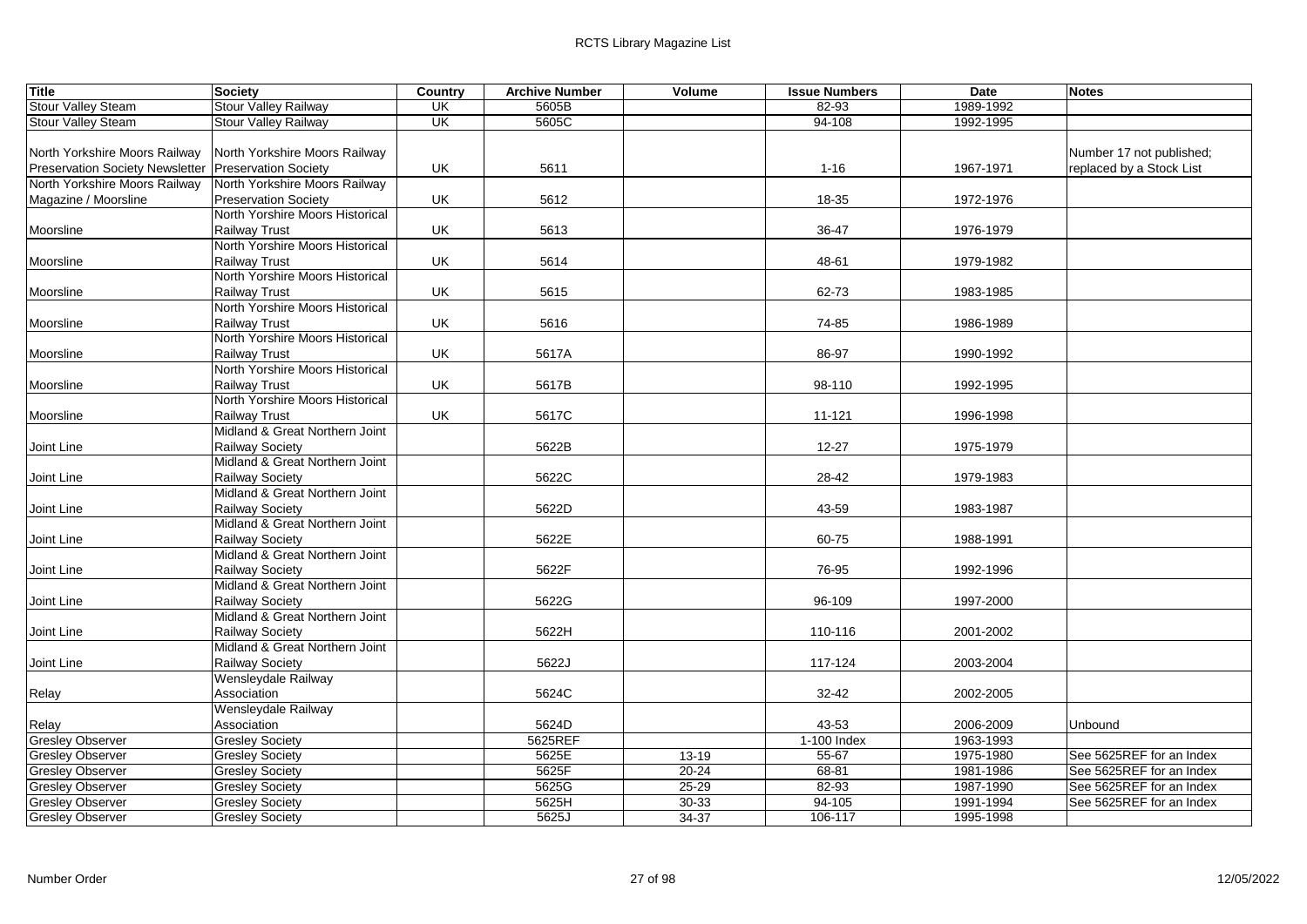| <b>Title</b>            | Society                       | <b>Country</b>           | <b>Archive Number</b> | Volume    | <b>Issue Numbers</b> | Date      | <b>Notes</b>             |
|-------------------------|-------------------------------|--------------------------|-----------------------|-----------|----------------------|-----------|--------------------------|
| <b>Gresley Observer</b> | <b>Gresley Society</b>        |                          | 5625K                 | 38-41     | 118-129              | 1999-2002 |                          |
| <b>Gresley Observer</b> | <b>Gresley Society</b>        |                          | 5625L                 | $42 - 44$ | 130-138              | 2003-2005 | Unbound. 134 Missing     |
| <b>Gresley Observer</b> | <b>Gresley Society</b>        |                          | 5625M                 | 45-47     | 139-147              | 2006-2008 |                          |
| <b>Gresley Observer</b> | <b>Gresley Society</b>        |                          | 5625N                 | 48-50     | 148-156              | 2009-2011 | Unbound. 150 missing     |
| <b>Gresley Observer</b> | <b>Gresley Society</b>        |                          | 5625P                 | 51-53     | 157-164              | 2012-2014 | Unbound.                 |
| <b>Gresley Observer</b> | <b>Gresley Society</b>        |                          | 5625Q                 | 54-56     | 165-173              | 2015-2017 | Unbound.                 |
|                         | <b>Great Central Railway</b>  |                          |                       |           |                      |           |                          |
| Main Line               | <b>Preservation Society</b>   | UK                       | 5631A                 |           | $1 - 24$             | 1969-1977 |                          |
|                         | <b>Great Central Railway</b>  |                          |                       |           |                      |           |                          |
| Main Line               | <b>Preservation Society</b>   | UK                       | 5631B                 |           | 25-39                | 1977-1981 |                          |
|                         | <b>Great Central Railway</b>  |                          |                       |           |                      |           |                          |
| Main Line               | <b>Preservation Society</b>   | UK                       | 5631C                 |           | 40-54                | 1983-1986 |                          |
|                         | <b>Great Central Railway</b>  |                          |                       |           |                      |           |                          |
| Main Line               | <b>Preservation Society</b>   | UK                       | 5631D                 |           | 55-67                | 1987-1989 |                          |
|                         | <b>Great Central Railway</b>  |                          |                       |           |                      |           |                          |
| Main Line               | <b>Preservation Society</b>   | UK                       | 5631E                 |           | 68-79                | 1990-1992 |                          |
|                         | <b>Great Central Railway</b>  |                          |                       |           |                      |           |                          |
| Main Line               | <b>Preservation Society</b>   | UK                       | 5631F                 |           | 80-91                | 1993-1995 |                          |
|                         | <b>Great Central Railway</b>  |                          |                       |           |                      |           |                          |
| Main Line               | <b>Preservation Society</b>   | UK                       | 5631G                 |           | 92-103               | 1996-1998 |                          |
|                         | <b>Great Central Railway</b>  |                          |                       |           |                      |           |                          |
| Main Line               | <b>Preservation Society</b>   | UK                       | 5631H                 |           | 104-118              | 1999-2003 |                          |
|                         | <b>Great Central Railway</b>  |                          |                       |           |                      |           |                          |
| <b>Main Line</b>        | <b>Preservation Society</b>   | UK                       | 5631J                 |           | 119-129              | 2004-2006 | Water damaged.           |
|                         | <b>Great Central Railway</b>  |                          |                       |           |                      |           |                          |
| Main Line               | <b>Preservation Society</b>   | UK                       | 5631K                 |           | 130-137              | 2007-2008 |                          |
|                         | <b>Great Central Railway</b>  |                          |                       |           |                      |           |                          |
| Main Line               | <b>Preservation Society</b>   | UK                       | 5631L                 |           | 138-145              | 2009-2010 |                          |
|                         | <b>Great Central Railway</b>  |                          |                       |           |                      |           |                          |
| Main Line               | <b>Preservation Society</b>   | UK                       | 5631M                 |           | 146-153              | 2011-2012 | Unbound.                 |
| A1 Locomotive Project   |                               |                          |                       |           |                      |           |                          |
| Newsletter              | A1 Steam Locomotive Trust     | UK                       | 5638A                 |           | $1 - 10$             | 1990-1993 |                          |
| Pioneer, The            | A1 Steam Locomotive Trust     | UK                       | 5638B                 |           | $11 - 26$            | 1993-1997 |                          |
| Pioneer, The            | A1 Steam Locomotive Trust     | $\overline{\mathsf{CK}}$ | 5638C                 |           | $27 - 36$            | 1998-2001 |                          |
|                         | Thompson B1 Locomotive        |                          |                       |           |                      |           |                          |
| <b>Thompson Steam</b>   | Society                       | UK                       | 5639A                 |           | $1 - 27$             | 1975-1983 |                          |
|                         | Thompson B1 Locomotive        |                          |                       |           |                      |           |                          |
| Thompson Steam          | Society                       | UK                       | 5639B                 |           | 28-37                | 1984-1991 |                          |
|                         | Nene Valley Railway           |                          |                       |           |                      |           |                          |
| Nene Steam              | International                 | UK                       | 5641                  |           | $1 - 14$             | 1979-1983 |                          |
|                         | Nene Valley Railway           |                          |                       |           |                      |           |                          |
| Nene Steam              | International                 | UK                       | 5642                  |           | 15-26                | 1984-1987 |                          |
|                         | Nene Valley Railway           |                          |                       |           |                      |           |                          |
| Nene Steam              | International                 | UK                       | 5643A                 |           | 27-38                | 1988-1991 |                          |
|                         | <b>Association of Railway</b> |                          |                       |           |                      |           | 5645C and E bound as one |
| Railway Forum           | <b>Preservation Societies</b> | UK                       | 5645C                 |           | $1 - 2$              | 1965-1966 | volume.                  |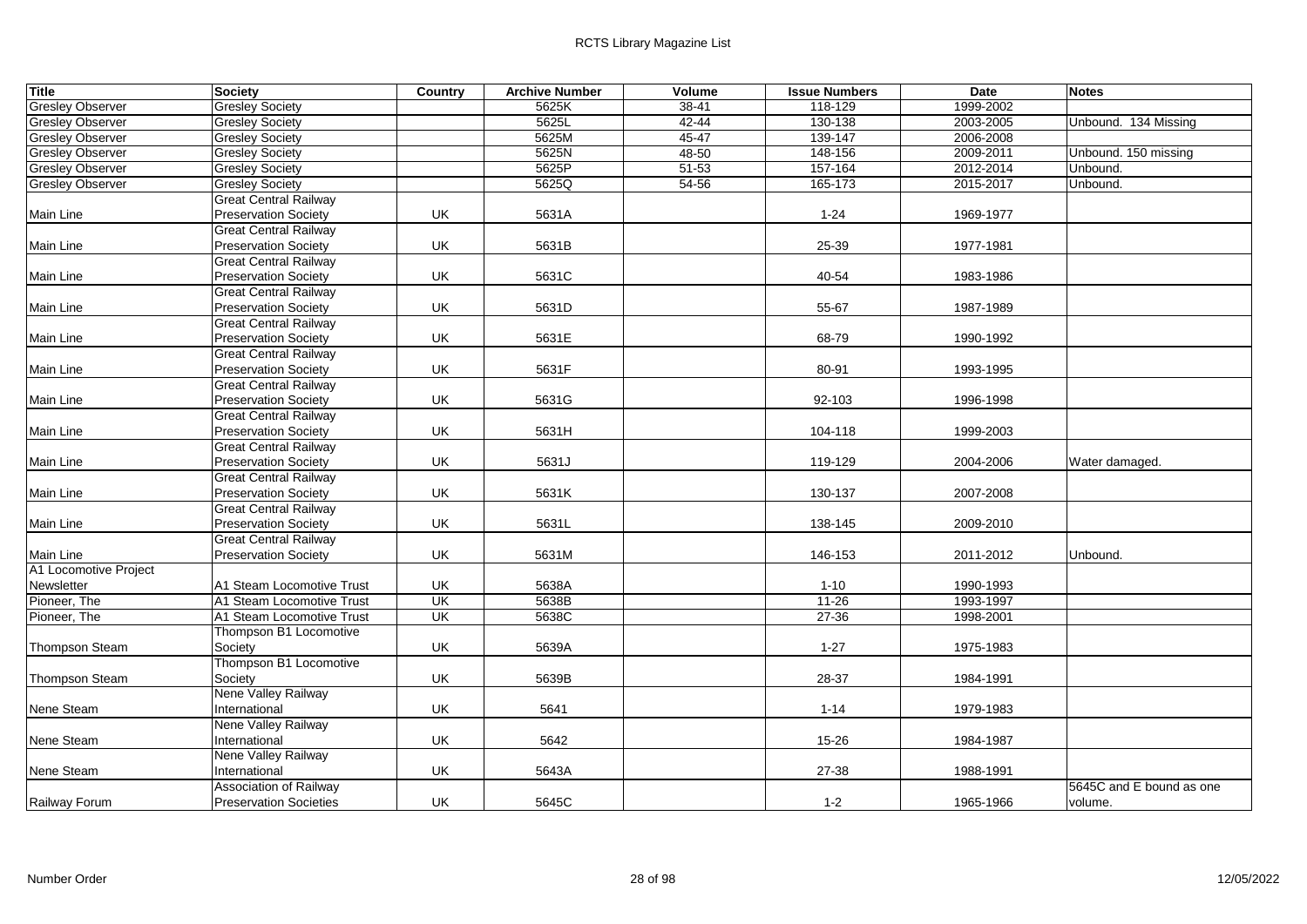| <b>Title</b>                        | <b>Society</b>                  | Country | <b>Archive Number</b> | Volume    | <b>Issue Numbers</b> | <b>Date</b> | <b>Notes</b>                  |
|-------------------------------------|---------------------------------|---------|-----------------------|-----------|----------------------|-------------|-------------------------------|
|                                     | Association of Railway          |         |                       |           |                      |             |                               |
| Railway Forum                       | <b>Preservation Societies</b>   | UK      | 5645D                 |           | $6.1 - 7.18$         | 1967-1973   |                               |
|                                     | Association of Railway          |         |                       |           |                      |             | 5645C and E bound as one      |
| Railway Forum Steam                 | <b>Preservation Societies</b>   | UK      | 5645E                 |           | 19-29                | 1973-1976   | volume                        |
|                                     | <b>Bristol Suburban Railway</b> |         |                       |           |                      |             |                               |
| Semaphore                           | Society                         | UK      | 5648B                 |           | $1 - 23$             | 1972-1978   |                               |
|                                     | <b>Bristol Suburban Railway</b> |         |                       |           |                      |             |                               |
| Semaphore                           | Society                         | UK      | 5648C                 |           | 24-41                | 1978-1982   |                               |
| Semaphore                           | Bitton Railway Company Ltd.     | UK      | 5648D                 |           | $42 - 56$            | 1983-1986   |                               |
| Semaphore                           | Bitton Railway Company Ltd.     | UK      | 5648E                 |           | $57 - 62$            | 1986-1988   |                               |
|                                     |                                 |         |                       |           |                      |             | Also contains yearbooks 1989- |
| Semaphore                           | Bitton Railway Company Ltd.     | UK      | 5648F                 |           | 63-71                | 1988-1990   | 1990                          |
| Semaphore                           | Bitton Railway Company Ltd.     | UK      | 5648G                 |           | $72 - 85$            | 1991-1994   | Also contains 1992 yearbook.  |
| Semaphore                           | Bitton Railway Company Ltd.     | UK      | 5648H                 |           | 86-91                | 1995-1997   |                               |
| <b>Ground Signal (Supplementary</b> |                                 |         |                       |           |                      |             |                               |
| to Semaphore)                       | Bitton Railway Company Ltd.     | UK      | 5648H                 |           | $1 - 11$             | 1995-1997   |                               |
| <b>Quainton News</b>                | Quainton Railway Society Ltd.   | UK      | 5651B                 |           | $11 - 22$            | 1972-1974   |                               |
| <b>Quainton News</b>                | Quainton Railway Society Ltd.   | UK      | 5651C                 |           | $23 - 30$            | 1975-1976   |                               |
| <b>Quainton News</b>                | Quainton Railway Society Ltd.   | UK      | 5651D                 |           | $31 - 39$            | 1977-1979   |                               |
| <b>Quainton News</b>                | Quainton Railway Society Ltd.   | UK      | 5651E                 |           | $40 - 50$            | 1980-1983   |                               |
| <b>Quainton News</b>                | Quainton Railway Society Ltd.   | UK      | 5651F                 |           | $51 - 60$            | 1984-1986   |                               |
| <b>Quainton News</b>                | Quainton Railway Society Ltd.   | UK      | 5651G                 |           | $61 - 73$            | 1986-1994   |                               |
| <b>Quainton News</b>                | Quainton Railway Society Ltd.   | UK      | 5651H                 |           | 74-86                | 1994-2000   |                               |
| <b>Quainton News</b>                | Quainton Railway Society Ltd.   | UK      | 5651J                 |           | 87-100               | 2001-2008   |                               |
|                                     |                                 |         |                       |           |                      |             |                               |
| Journal of Association of           | Association of Railway          |         |                       |           |                      |             |                               |
| Railway Preservation Societies      | <b>Preservation Societies</b>   | UK      | 5655H                 |           | 160-176              | 1981-1983   |                               |
|                                     |                                 |         |                       |           |                      |             |                               |
| Journal of Association of           | Association of Railway          |         |                       |           |                      |             |                               |
| Railway Preservation Societies      | <b>Preservation Societies</b>   | UK      | 5655J                 |           | 177-194              | 1984-1987   |                               |
|                                     |                                 |         |                       |           |                      |             |                               |
| Journal of Association of           | Association of Railway          |         |                       |           |                      |             |                               |
| Railway Preservation Societies      | <b>Preservation Societies</b>   | UK      | 5655K                 |           | 195-210              | 1988-1991   | 210 in two volumes.           |
|                                     |                                 |         |                       |           |                      |             |                               |
| Journal of Association of           | Association of Railway          |         |                       |           |                      |             |                               |
| Railway Preservation Societies      | <b>Preservation Societies</b>   | UK      | 5655L                 |           | 210-225              | 1991-1995   | 211 in two volumes.           |
|                                     | Keighley & Worth Valley         |         |                       |           |                      |             |                               |
| Push and Pull                       | Railway Preservation Society    | UK      | 5662                  | $1 - 4$   |                      | 1964-1968   |                               |
|                                     | Keighley & Worth Valley         |         |                       |           |                      |             |                               |
| Push and Pull                       | Railway Preservation Society    | UK      | 5663                  | $5 - 8$   |                      | 1969-1972   |                               |
|                                     | Keighley & Worth Valley         |         |                       |           |                      |             |                               |
| Push and Pull                       | Railway Preservation Society    | UK      | 5664                  | $9 - 12$  |                      | 1973-1976   |                               |
|                                     | Keighley & Worth Valley         |         |                       |           |                      |             |                               |
| Push and Pull                       | Railway Preservation Society    | UK      | 5665                  | 13-16     |                      | 1977-1981   |                               |
|                                     | Keighley & Worth Valley         |         |                       |           |                      |             |                               |
| Push and Pull                       | Railway Preservation Society    | UK      | 5666                  | $17 - 20$ |                      | 1981-1985   |                               |
|                                     |                                 |         |                       |           |                      |             |                               |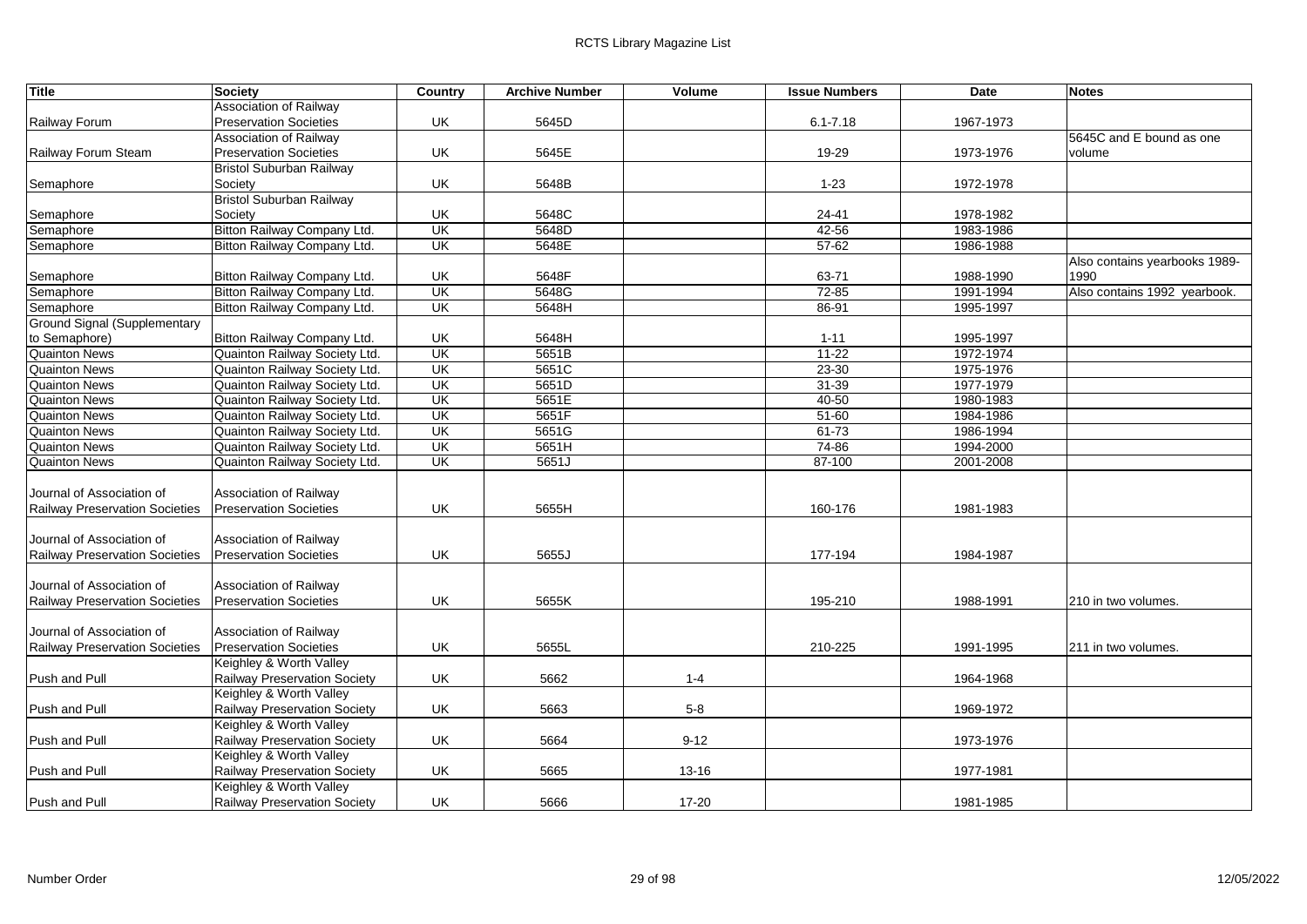| <b>Title</b>                       | Society                                                   | Country                  | <b>Archive Number</b> | Volume    | <b>Issue Numbers</b> | Date      | <b>Notes</b>             |
|------------------------------------|-----------------------------------------------------------|--------------------------|-----------------------|-----------|----------------------|-----------|--------------------------|
|                                    | Keighley & Worth Valley                                   |                          |                       |           |                      |           |                          |
| Push and Pull                      | Railway Preservation Society                              | UK                       | 5667                  | $21 - 24$ |                      | 1985-1989 |                          |
|                                    | Keighley & Worth Valley                                   |                          |                       |           |                      |           |                          |
| Push and Pull                      | Railway Preservation Society                              | UK                       | 5668A                 | 25        | 101-108              | 1989-1991 |                          |
|                                    | Keighley & Worth Valley                                   |                          |                       |           |                      |           |                          |
| Push and Pull                      | Railway Preservation Society                              | UK                       | 5668B                 |           | 109-120              | 1992-1994 |                          |
|                                    | Keighley & Worth Valley                                   |                          |                       |           |                      |           |                          |
| Push and Pull                      | Railway Preservation Society                              | UK                       | 5668C                 |           | 121-135              | 1995-1998 |                          |
|                                    | Keighley & Worth Valley                                   |                          |                       |           |                      |           |                          |
| Push and Pull                      | Railway Preservation Society                              | UK                       | 5668D                 |           | 136-151              | 1999-2002 |                          |
|                                    | Keighley & Worth Valley                                   |                          |                       |           |                      |           |                          |
| Push and Pull                      | Railway Preservation Society                              | UK                       | 5668E                 |           | 152-164              | 2003-2005 |                          |
|                                    | Keighley & Worth Valley                                   | UK                       |                       |           |                      |           |                          |
| Push and Pull                      | Railway Preservation Society<br>Isle of Man Steam Railway |                          | 5668F                 |           | 165-176              | 2006-2008 |                          |
|                                    | Supporters Association                                    | UK                       | 5671B                 |           | 26-44                | 1973-1977 |                          |
| <b>Steam Railway News</b>          | <b>Isle of Man Steam Railway</b>                          |                          |                       |           |                      |           |                          |
| <b>Steam Railway News</b>          | Society                                                   | UK                       | 5671C                 |           | 45-60                | 1977-1981 |                          |
|                                    | <b>Isle of Man Steam Railway</b>                          |                          |                       |           |                      |           |                          |
| <b>Steam Railway News</b>          | Society                                                   | UK                       | 5671D                 |           | 61-78                | 1982-1986 |                          |
|                                    | Isle of Man Steam Railway                                 |                          |                       |           |                      |           |                          |
| Manx Steam Railway News            | Supporters Association                                    | UK                       | 5672A                 |           | 79-95                | 1986-1990 |                          |
|                                    | Isle of Man Steam Railway                                 |                          |                       |           |                      |           |                          |
| Manx Steam Railway News            | Supporters Association                                    | UK                       | 5672B                 |           | 96-113               | 1991-1995 |                          |
|                                    | Isle of Man Steam Railway                                 |                          |                       |           |                      |           |                          |
| Manx Steam Railway News            | <b>Supporters Association</b>                             | UK                       | 5672C                 |           | 114-128              | 1996-2001 |                          |
| <b>Isle of Man Railway Society</b> |                                                           |                          |                       |           |                      |           |                          |
| Journal                            | Isle of Man Railway Society                               | UK                       | 5674A                 | $12 - 16$ |                      | 1985-1990 |                          |
| <b>Isle of Man Railway Society</b> |                                                           |                          |                       |           |                      |           |                          |
| Journal                            | Isle of Man Railway Society                               | UK                       | 5674B                 | $17 - 21$ |                      | 1990-1994 |                          |
| <b>Manx Transport Review</b>       | <b>Manx Electric Railway Society</b>                      | UK                       | 5675E                 |           | $52 - 62$            | 1988-1992 |                          |
| <b>Manx Transport Review</b>       | Manx Electric Railway Society                             | UK                       | 5675F                 |           | $63 - 75$            | 1993-1997 |                          |
| <b>Manx Transport Review</b>       | Manx Electric Railway Society                             | UK                       | 5675G                 |           | 76-82                | 1998-2002 |                          |
| Incline, The                       | <b>Bowes Railway Company Ltd</b>                          | UK                       | 5676A                 |           | $1 - 26$             | 1981-1985 |                          |
| Old Run, The                       | 1758 Middleton Railway Trust                              | UK                       | 5678H                 | $10 - 11$ |                      | 1971-1977 |                          |
| Old Run, The                       | 1758 Middleton Railway Trust                              | UK                       | 56781                 | $12 - 14$ | $92 - 114$           | 1978-1985 |                          |
|                                    |                                                           |                          |                       |           |                      |           | Including Stock Book 4th |
| Old Run, The                       | 1758 Middleton Railway Trust                              | UK                       | 5678J                 |           | 115-133              | 1986-1990 | Edition.                 |
| Old Run, The                       | 1758 Middleton Railway Trust                              | UK                       | 5678K                 |           | 134-153A             | 1991-1995 |                          |
| Old Run, The                       | 1758 Middleton Railway Trust                              | $\overline{\mathsf{CK}}$ | 5678L                 |           | 153B-172             | 1996-2001 |                          |
| Old Run, The                       | 1758 Middleton Railway Trust                              | UK                       | 5678M                 |           | 173-184              | 2002-2004 |                          |
| Old Run, The                       | 1758 Middleton Railway Trust                              | UK                       | 5678N                 |           | 185-201              | 2005-2008 |                          |
| Old Run, The                       | 1758 Middleton Railway Trust                              | UK                       | 5678P                 |           | 202-217              | 2009-2012 |                          |
| Old Run, The                       | 1758 Middleton Railway Trust                              | <b>UK</b>                | 5678Q                 |           | 218-233              | 2013-2016 | Unbound.                 |
|                                    | Tanfield Railway Preservation                             |                          |                       |           |                      |           |                          |
| Waggon Way                         | Society                                                   | UK                       | 5679A                 |           | $1 - 19$             | 1979-1984 |                          |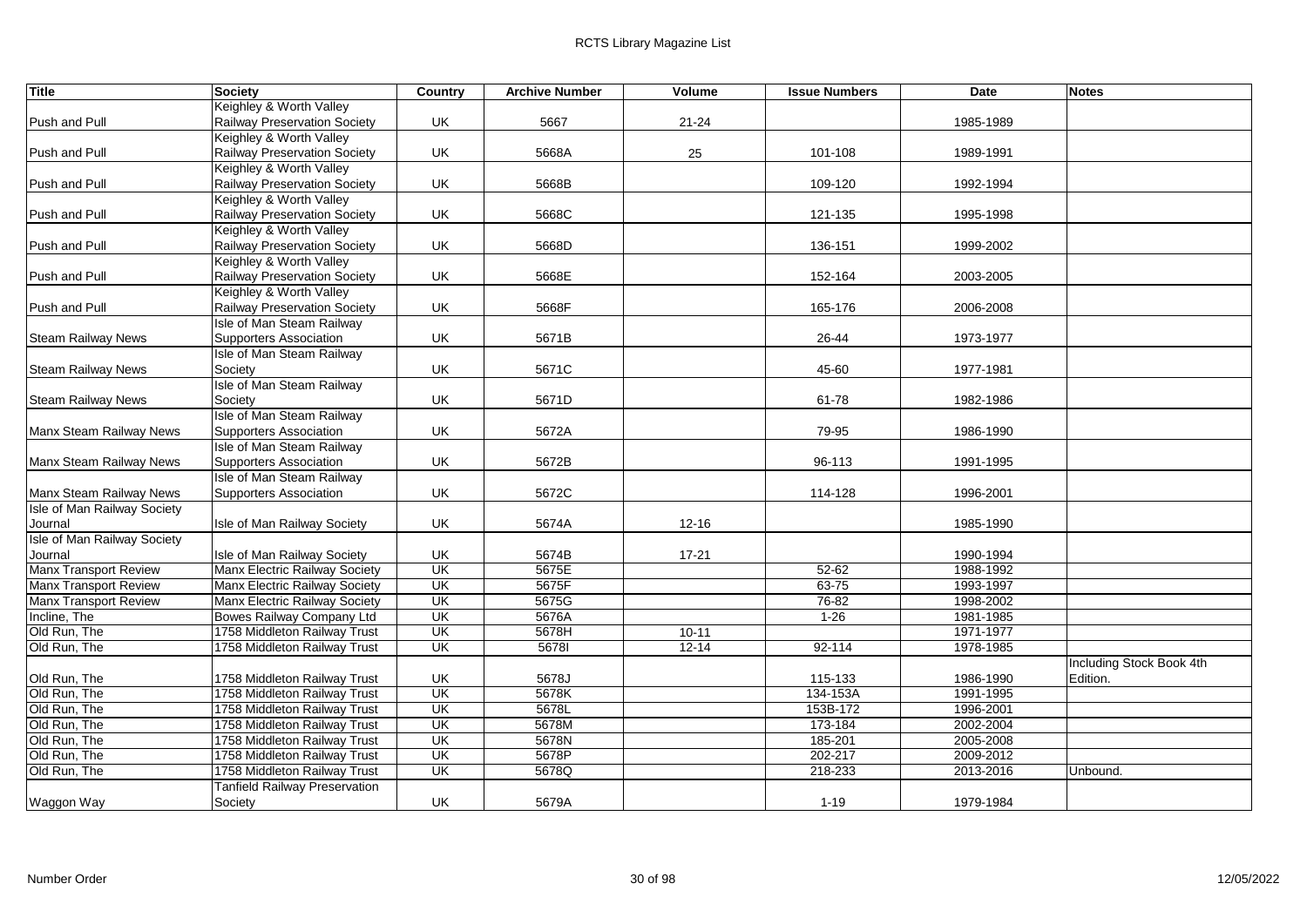| <b>Title</b>                 | Society                             | Country | <b>Archive Number</b> | Volume | <b>Issue Numbers</b> | <b>Date</b> | <b>Notes</b>         |
|------------------------------|-------------------------------------|---------|-----------------------|--------|----------------------|-------------|----------------------|
| The Newsletter of the        |                                     |         |                       |        |                      |             |                      |
| Ravenglass And Eskdale       | Ravenglass And Eskdale              |         |                       |        |                      |             |                      |
| Railway Preservation Society | Railway Preservation Society        | UK      | 5681                  |        | $1 - 27$             | 1960-1967   |                      |
| The Newsletter of the        |                                     |         |                       |        |                      |             |                      |
| Ravenglass And Eskdale       | Ravenglass And Eskdale              |         |                       |        |                      |             |                      |
| Railway Preservation Society | Railway Preservation Society        | UK      | 5682                  |        | 28-44                | 1968-1971   |                      |
| The Newsletter of the        |                                     |         |                       |        |                      |             |                      |
| Ravenglass And Eskdale       | Ravenglass And Eskdale              |         |                       |        |                      |             |                      |
| Railway Preservation Society | Railway Preservation Society        | UK      | 5683                  |        | 45-60                | 1972-1975   |                      |
| The Newsletter of the        |                                     |         |                       |        |                      |             |                      |
| Ravenglass And Eskdale       | Ravenglass And Eskdale              |         |                       |        |                      |             |                      |
| Railway Preservation Society | Railway Preservation Society        | UK      | 5684                  |        | 61-76                | 1976-1979   |                      |
| The Newsletter of the        |                                     |         |                       |        |                      |             |                      |
| Ravenglass And Eskdale       | Ravenglass And Eskdale              |         |                       |        |                      |             |                      |
| Railway Preservation Society | Railway Preservation Society        | UK      | 5685                  |        | 77-91                | 1980-1983   |                      |
| The Newsletter of the        |                                     |         |                       |        |                      |             |                      |
| Ravenglass And Eskdale       | Ravenglass And Eskdale              |         |                       |        |                      |             |                      |
| Railway Preservation Society | Railway Preservation Society        | UK      | 5686                  |        | 92-107               | 1984-1987   |                      |
|                              | Ravenglass And Eskdale              |         |                       |        |                      |             |                      |
| R And E R Magazine           | Railway Preservation Society        | UK      | 5687A                 |        | 108-119              | 1988-1990   | Includes stock book. |
|                              | Ravenglass And Eskdale              |         |                       |        |                      |             |                      |
| R And E R Magazine           | Railway Preservation Society        | UK      | 5687B                 |        | 119-131              | 1990-1993   |                      |
|                              | Ravenglass And Eskdale              |         |                       |        |                      |             |                      |
| R And E R Magazine           | <b>Railway Preservation Society</b> | UK      | 5687C                 |        | 132-147              | 1994-1997   |                      |
|                              | Ravenglass And Eskdale              |         |                       |        |                      |             |                      |
| R And E R Magazine           | Railway Preservation Society        | UK      | 5687D                 |        | 148-163              | 1998-2001   |                      |
|                              | Ravenglass And Eskdale              |         |                       |        |                      |             |                      |
| R And E R Magazine           | Railway Preservation Society        | UK      | 5687E                 |        | 164-179              | 2002-2005   |                      |
|                              | Ravenglass And Eskdale              |         |                       |        |                      |             |                      |
| R And E R Magazine           | <b>Railway Preservation Society</b> | UK      | 5687F                 |        | 180-195              | 2006-1009   |                      |
|                              |                                     |         |                       |        |                      |             |                      |
| <b>Iron Horse News</b>       | Iron Horse Preservation Society     | UK      | 5692A                 |        | $1 - 3$              | 1967-1969   | Bound as one volume  |
|                              | Leighton Buzzard Narrow             |         |                       |        |                      |             |                      |
|                              | Gauge Railway Preservation          |         |                       |        |                      |             |                      |
| Chaloner                     | Society                             | UK      | 5692A                 |        | $1 - 10$             | 1969-1971   | Bound as one volume  |
|                              | Leighton Buzzard Narrow             |         |                       |        |                      |             |                      |
|                              | Gauge Railway Preservation          |         |                       |        |                      |             |                      |
| Chaloner                     | Society                             | UK      | 5692B                 |        | $11 - 31$            | 1972-1977   |                      |
|                              | Leighton Buzzard Narrow             |         |                       |        |                      |             |                      |
|                              | Gauge Railway Preservation          |         |                       |        |                      |             |                      |
| Chaloner                     | Society                             | UK      | 5693                  |        | 32-49                | 1977-1981   |                      |
|                              | <b>Leighton Buzzard Narrow</b>      |         |                       |        |                      |             |                      |
|                              | Gauge Railway Preservation          |         |                       |        |                      |             |                      |
| Chaloner                     | Society                             | UK      | 5694                  |        | 50-64                | 1982-1985   |                      |
|                              | Leighton Buzzard Narrow             |         |                       |        |                      |             |                      |
|                              | Gauge Railway Preservation          |         |                       |        |                      |             |                      |
| Chaloner                     | Society                             | UK      | 5694B                 |        | 65-81                | 1985-1989   |                      |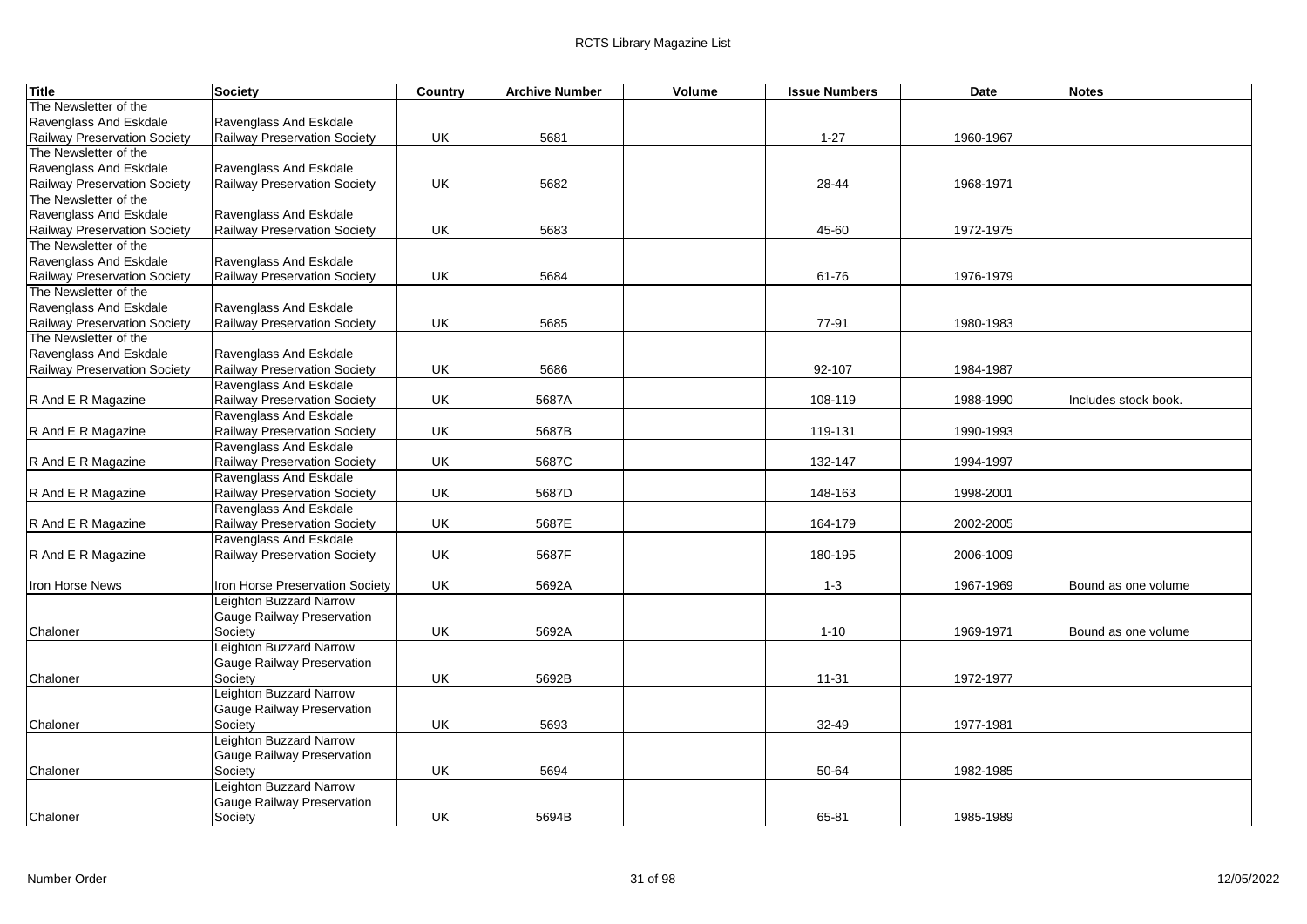| Title                               | <b>Society</b>                      | Country   | <b>Archive Number</b> | Volume         | <b>Issue Numbers</b> | <b>Date</b> | <b>Notes</b>             |
|-------------------------------------|-------------------------------------|-----------|-----------------------|----------------|----------------------|-------------|--------------------------|
|                                     | Leighton Buzzard Narrow             |           |                       |                |                      |             |                          |
|                                     | Gauge Railway Preservation          |           |                       |                |                      |             |                          |
| Chaloner                            | Society                             | UK        | 5694C                 |                | 82-97                | 1990-1993   |                          |
|                                     | Leighton Buzzard Narrow             |           |                       |                |                      |             |                          |
|                                     | Gauge Railway Preservation          |           |                       |                |                      |             |                          |
| Chaloner                            | Society                             | UK        | 5694D                 |                | 98-112               | 1994-1997   |                          |
|                                     | <b>Leighton Buzzard Narrow</b>      |           |                       |                |                      |             |                          |
|                                     | Gauge Railway Preservation          |           |                       |                |                      |             |                          |
| Chaloner                            | Society                             | UK        | 5694E                 |                | 113-130              | 1998-2003   | Unbound. 125-130 Missing |
|                                     | Leighton Buzzard Railway            |           |                       |                |                      |             |                          |
| Chaloner                            | <b>Preservation Society</b>         | UK        | 5694F                 |                | 131-142              | 2004-2008   |                          |
|                                     | Leighton Buzzard Railway            |           |                       |                |                      |             |                          |
| Chaloner                            | <b>Preservation Society</b>         | UK        | 5694G                 |                | 143-154              | 2008-2011   |                          |
|                                     | Leighton Buzzard Railway            |           |                       |                |                      |             |                          |
| Chaloner                            | <b>Preservation Society</b>         | UK        | 5694H                 |                | 155-166              | 2012-2015   | <b>Unbound</b>           |
| Roperunner                          | <b>Rutland Railway Museum</b>       | UK        | 5699B                 |                | $12 - 37$            | 1985-1991   | Bound as one volume      |
| Roperunnerette                      | <b>Rutland Railway Museum</b>       | <b>UK</b> | 5699B                 |                | $1 - 3$              | 1985-1991   | Bound as one volume      |
| Irish Railway Record Society        |                                     |           |                       |                |                      |             |                          |
| Journal                             | Irish Railway Record Society        | Ireland   | 5703                  | $\mathbf{1}$   | $1-5$                | 1947-1949   |                          |
| <b>Irish Railway Record Society</b> |                                     |           |                       |                |                      |             |                          |
| Journal                             | Irish Railway Record Society        | Ireland   | 5704                  | $\overline{2}$ | $6-9$                | 1950-1951   |                          |
| Journal of Irish Railway Record     |                                     |           |                       |                |                      |             |                          |
| Society                             | Irish Railway Record Society        | Ireland   | 5706                  | $5-6$          | 22-33                | 1958-1963   |                          |
| Journal of Irish Railway Record     |                                     |           |                       |                |                      |             |                          |
| Society                             | Irish Railway Record Society        | Ireland   | 5707                  | $\overline{7}$ | 34-41                | 1963-1966   |                          |
| Journal of Irish Railway Record     |                                     |           |                       |                |                      |             |                          |
| Society                             | Irish Railway Record Society        | Ireland   | 5708                  | 8              | 42-46?               | 1967-1968   | Bound as one volume      |
| Journal of Irish Railway Record     |                                     |           |                       |                |                      |             |                          |
| Society                             | Irish Railway Record Society        | Ireland   | 5709                  | 9              | 47?-53               | 1969-1070   | Bound as one volume      |
| Journal of Irish Railway Record     |                                     |           |                       |                |                      |             |                          |
| Society                             | Irish Railway Record Society        | Ireland   | 5710                  | $10$           | 54-58?               | 1971-1973   | Bound as one volume      |
| Journal of Irish Railway Record     |                                     |           |                       |                |                      |             |                          |
| Society                             | Irish Railway Record Society        | Ireland   | 5711                  | 11             | 59?-65               | 1973-1974   | Bound as one volume      |
| Journal of Irish Railway Record     |                                     |           |                       |                |                      |             |                          |
| Society                             | <b>Irish Railway Record Society</b> | Ireland   | 5712                  | 12             | 66-72?               | 1975-1977   | Bound as one volume      |
| Journal of Irish Railway Record     |                                     |           |                       |                |                      |             |                          |
| Society                             | Irish Railway Record Society        | Ireland   | 5713                  | 13             | 73?-80               | 1978-1979   | Bound as one volume      |
| Journal of Irish Railway Record     |                                     |           |                       |                |                      |             |                          |
| Society                             | Irish Railway Record Society        | Ireland   | 5714                  | 14             | 81-89                | 1980-1982   |                          |
| Journal of Irish Railway Record     |                                     |           |                       |                |                      |             |                          |
| Society                             | Irish Railway Record Society        | Ireland   | 5715                  | 15             | 90-98                | 1983-1985   |                          |
| Journal of Irish Railway Record     |                                     |           |                       |                |                      |             |                          |
| Society                             | Irish Railway Record Society        | Ireland   | 5716                  | 16             | 99-107               | 1986-1988   |                          |
| Journal of Irish Railway Record     |                                     |           |                       |                |                      |             |                          |
| Society                             | Irish Railway Record Society        | Ireland   | 5717A                 | 17             | 108-116              | 1989-1991   |                          |
| Journal of Irish Railway Record     |                                     |           |                       |                |                      |             |                          |
| Society                             | Irish Railway Record Society        | Ireland   | 5717B                 | 18             | 117-125              | 1992-1994   |                          |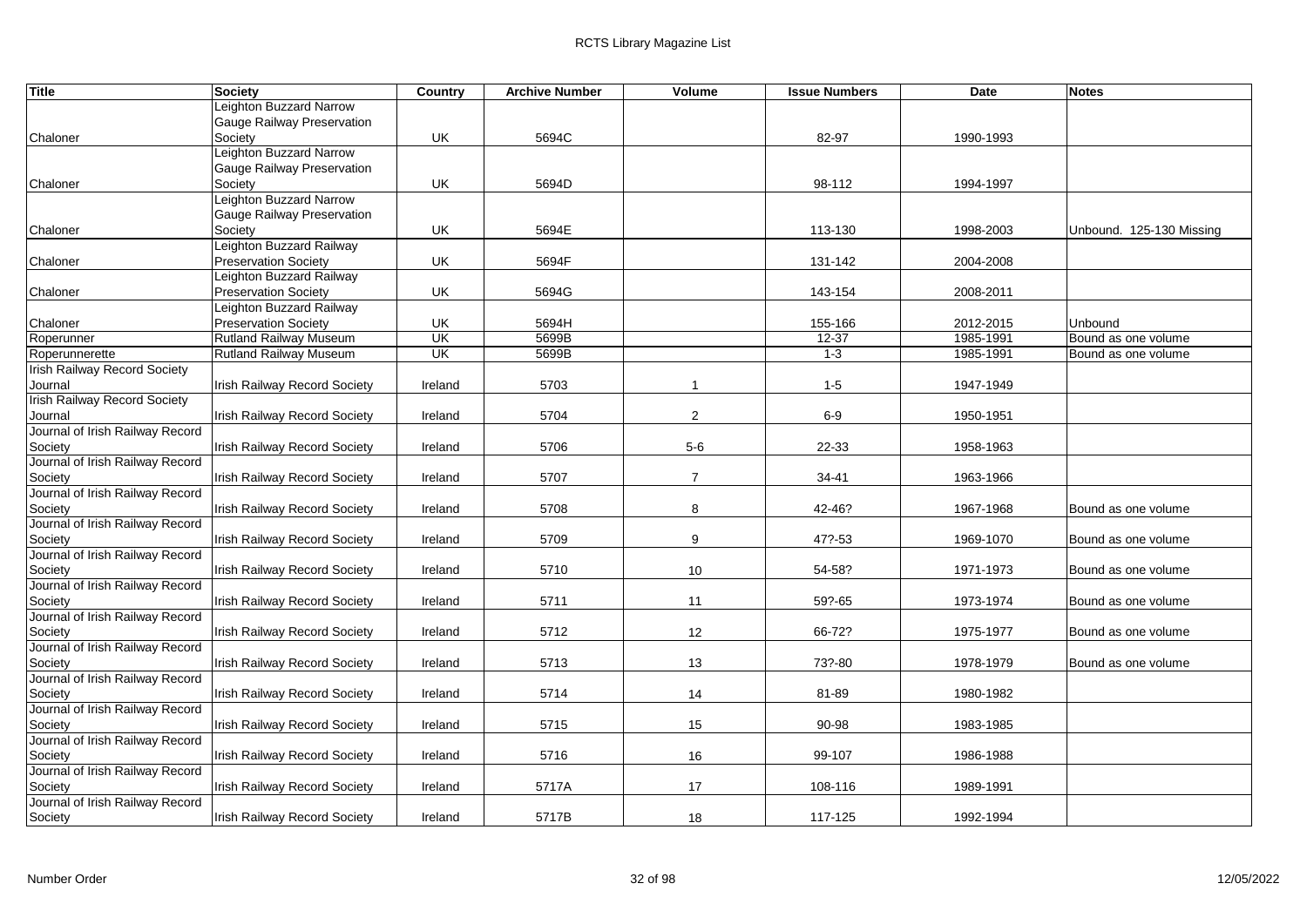| <b>Title</b>                    | Society                             | Country | <b>Archive Number</b> | Volume          | <b>Issue Numbers</b> | <b>Date</b> | <b>Notes</b>                  |
|---------------------------------|-------------------------------------|---------|-----------------------|-----------------|----------------------|-------------|-------------------------------|
| Journal of Irish Railway Record |                                     |         |                       |                 |                      |             |                               |
| Society                         |                                     |         |                       |                 |                      |             |                               |
| Including 50th Anniversary      |                                     |         |                       |                 |                      |             |                               |
| Commemorative booklet.          | <b>Irish Railway Record Society</b> | Ireland | 5717C                 | 19              | 126-134              | 1995-1997   |                               |
| Journal of Irish Railway Record |                                     |         |                       |                 |                      |             |                               |
| Society                         | <b>Irish Railway Record Society</b> | Ireland | 5717D                 | 20              | 135-143              | 1998-2000   |                               |
| Journal of Irish Railway Record |                                     |         |                       |                 |                      |             |                               |
| Society                         | <b>Irish Railway Record Society</b> | Ireland | 5717E                 | 21              | 144-152              | 2001-2003   |                               |
|                                 |                                     |         |                       |                 |                      |             |                               |
| Irish Railway Record Society Jl | <b>Irish Railway Record Society</b> | Ireland | 5717F                 | 22              | 153-161              | 2004-2006   | Incorrect years on the spine. |
|                                 |                                     |         |                       |                 |                      |             |                               |
| Irish Railway Record Society JI | <b>Irish Railway Record Society</b> | Ireland | 5717G                 | 23              | 162-170              | 2007-2009   |                               |
|                                 |                                     |         |                       |                 |                      |             |                               |
| Irish Railway Record Society JI | <b>Irish Railway Record Society</b> | Ireland | 5717H                 | 24              | 171-176              | 2010-2011   | Includes an index.            |
|                                 |                                     |         |                       |                 |                      |             |                               |
| Irish Railway Record Society JI | <b>Irish Railway Record Society</b> | Ireland | 5717J                 | 25              | 177-182              | 2012-2013   | Includes an index.            |
|                                 | Railway Preservation Society of     |         |                       |                 |                      |             |                               |
| Five Foot Three                 | Ireland                             | Ireland | 5731D                 |                 | 38-46                | 1992-1999   |                               |
| <b>Irish Railfan News</b>       | <b>Irish Railfans</b>               | Ireland | 5751                  | $\mathbf{1}$    | $1 - 4$              | 1955        |                               |
| <b>Irish Railfan News</b>       | <b>Irish Railfans</b>               | Ireland | 5752                  | 2               | $1 - 4$              | 1956        |                               |
| <b>Irish Railfan News</b>       | <b>Irish Railfans</b>               | Ireland | 5753                  | 3               | $1 - 4$              | 1957        |                               |
| <b>Irish Railfan News</b>       | <b>Irish Railfans</b>               | Ireland | 5754                  | $\overline{4}$  | $1 - 4$              | 1958        |                               |
| <b>Irish Railfan News</b>       | <b>Irish Railfans</b>               | Ireland | 5755                  | 5               | $1 - 4$              | 1959        |                               |
| <b>Irish Railfan News</b>       | <b>Irish Railfans</b>               | Ireland | 5756                  | 6               | $1 - 4$              | 1960        |                               |
| <b>Irish Railfan News</b>       | <b>Irish Railfans</b>               | Ireland | 5757                  | $\overline{7}$  | $1-4$                | 1961        |                               |
| <b>Irish Railfan News</b>       | Irish Railfans                      | Ireland | 5758                  | 8               | $1 - 4$              | 1962        |                               |
| <b>Irish Railfan News</b>       | <b>Irish Railfans</b>               | Ireland | 5759                  | 9               | $1 - 4$              | 1963        |                               |
| <b>Irish Railfan News</b>       | <b>Irish Railfans</b>               | Ireland | 5760                  | 10              | $1 - 4$              | 1964        |                               |
| <b>Irish Railfan News</b>       | <b>Irish Railfans</b>               | Ireland | 5761                  | 11              | $1 - 4$              | 1965        |                               |
| Irish Railfan News              | <b>Irish Railfans</b>               | Ireland | 5762                  | $\overline{12}$ | $1 - 4$              | 1966        |                               |
| <b>Irish Railfan News</b>       | <b>Irish Railfans</b>               | Ireland | 5763                  | 13              | $1 - 4$              | 1967        |                               |
| <b>Irish Railfan News</b>       | <b>Irish Railfans</b>               | Ireland | 5764                  | 14              | $1 - 4$              | 1968        |                               |
| <b>Irish Railfan News</b>       | Irish Railfans                      | Ireland | 5765                  | 15              | $1 - 4$              | 1969        |                               |
| <b>Irish Railfan News</b>       | Irish Railfans                      | Ireland | 5766                  | 16              | $1 - 4$              | 1970        |                               |
| <b>Irish Railfan News</b>       | <b>Irish Railfans</b>               | Ireland | 5767                  | 17              | $1 - 4$              | 1971        |                               |
| <b>Irish Railfan News</b>       | <b>Irish Railfans</b>               | Ireland | 5768                  | 18              | $1 - 4$              | 1972        |                               |
| <b>Irish Railfan News</b>       | <b>Irish Railfans</b>               | Ireland | 5769                  | 19              | $1 - 4$              | 1973        |                               |
| The Club News                   | Railway Club of Wales               | UK      | 5771                  |                 | $1 - 9$              | 1971-1973   | Bound as one volume           |
|                                 |                                     |         |                       |                 |                      |             |                               |
|                                 |                                     |         |                       |                 |                      |             | Includes Index and supplement |
| Welsh Railways Archive          | Welsh Railways Research Circle      | UK      | 5778A                 | $\mathbf{1}$    | $1 - 10$             | 1990-1994   | on Marshfield Station.        |
|                                 |                                     |         |                       |                 |                      |             |                               |
| <b>Welsh Railways Archive</b>   | Welsh Railways Research Circle      | UK      | 5778B                 | $\overline{2}$  | $1 - 10$             | 1995-1999   | Includes Index.               |
|                                 |                                     |         |                       |                 |                      |             |                               |
| Welsh Railways Archive          | Welsh Railways Research Circle      | UK      | 5778C                 | 3               | $1 - 10$             | 2000-2004   | Includes Index.               |
|                                 |                                     |         |                       |                 |                      |             |                               |
| Welsh Railways Archive          | Welsh Railways Research Circle      | UK      | 5778D                 | 4               | $1 - 10$             | 2005-2009   | Includes Index.               |
|                                 |                                     |         |                       |                 |                      |             |                               |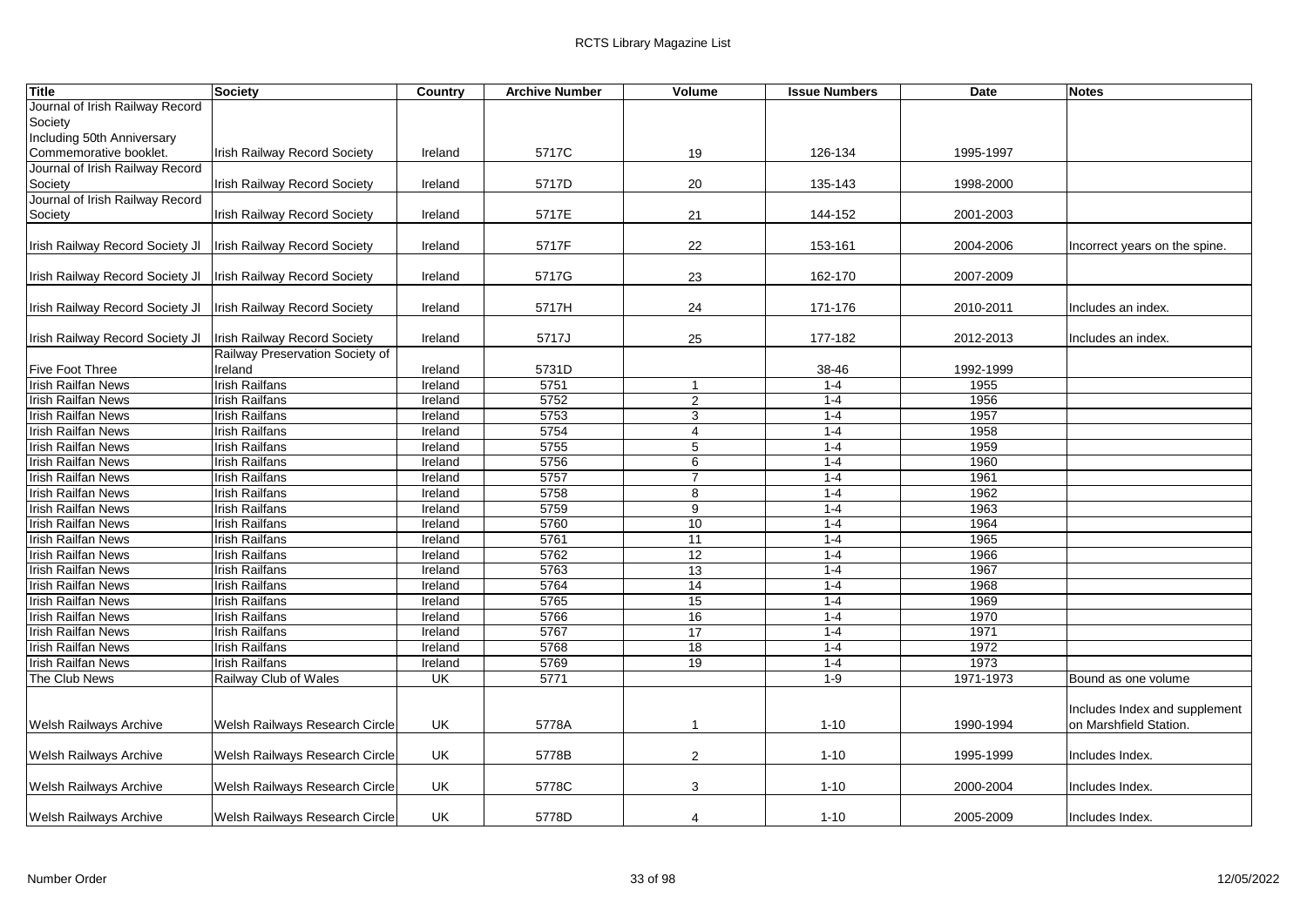| <b>Title</b>                                              | Society                          | Country                  | <b>Archive Number</b> | Volume         | <b>Issue Numbers</b> | <b>Date</b> | <b>Notes</b>                  |
|-----------------------------------------------------------|----------------------------------|--------------------------|-----------------------|----------------|----------------------|-------------|-------------------------------|
|                                                           |                                  |                          |                       |                |                      |             |                               |
|                                                           |                                  |                          |                       |                |                      |             | Includes Index and supplement |
| <b>Welsh Railways Archive</b>                             | Welsh Railways Research Circle   | UK.                      | 5778E                 | 5              | $1 - 10$             | 2010-2014   | on "Trains to Tremains".      |
|                                                           |                                  |                          |                       |                |                      |             |                               |
| <b>Welsh Railways Archive</b>                             | Welsh Railways Research Circle   | UK                       | 5778G                 | $\overline{7}$ | $\mathbf{3}$         | 2021        | Unbound single issue          |
| <b>Signalling Record Society</b>                          |                                  |                          |                       |                |                      |             |                               |
| Newsletter                                                | <b>Signalling Record Society</b> | UK                       | 5781                  |                | $1 - 32$             | 1970-1975   |                               |
| <b>Signalling Record Society</b>                          |                                  |                          |                       |                |                      |             |                               |
| Newsletter                                                | <b>Signalling Record Society</b> | UK                       | 5782                  |                | 33-54                | 1975-1979   |                               |
| <b>Signalling Record Society</b>                          |                                  |                          |                       |                |                      |             |                               |
| Newsletter                                                | <b>Signalling Record Society</b> | UK                       | 5783                  |                | 55-77                | 1979-1982   |                               |
| <b>Signalling Record Society</b>                          |                                  |                          |                       |                |                      |             |                               |
| Newsletter<br><b>Signalling Record Society</b>            | <b>Signalling Record Society</b> | UK                       | 5784                  |                | 78-89                | 1983-1984   | Includes Index for 1-89.      |
| Newsletter                                                |                                  | UK                       | 5785                  |                |                      | 1985-1986   |                               |
|                                                           | <b>Signalling Record Society</b> | UK                       | 5786                  |                | 90-101               |             | Includes Index.               |
| Signalling Record, The                                    | <b>Signalling Record Society</b> |                          |                       |                | $1 - 18$             | 1987-1989   |                               |
|                                                           |                                  |                          |                       |                |                      |             | Includes Index and Guide to   |
| Signalling Record, The                                    | <b>Signalling Record Society</b> | UK                       | 5787A                 |                | 19-30                | 1990-1991   | Signalling Research.          |
| Signalling Record, The                                    | <b>Signalling Record Society</b> | UK                       | 5787B                 |                | $31 - 42$            | 1992-1993   | Includes Index.               |
| Signalling Record, The                                    | <b>Signalling Record Society</b> | UK                       | 5787C                 |                | 43-54                | 1994-1995   | Includes Index.               |
| Signalling Record, The                                    | <b>Signalling Record Society</b> | UK                       | 5787D                 |                | 55-66                | 1996-1997   | Includes Index.               |
| Signalling Record, The                                    | <b>Signalling Record Society</b> | UK                       | 5787E                 |                | $67 - 78$            | 1998-1999   | Includes Index.               |
| Signalling Record, The                                    | <b>Signalling Record Society</b> | UK                       | 5787F                 |                | 79-90                | 2000-2001   | Unbound.                      |
| Signalling Record, The                                    | <b>Signalling Record Society</b> | UK                       | 5787G                 |                | $91 - 102$           | 2001-2003   | Unbound.                      |
| Signalling Record, The                                    | <b>Signalling Record Society</b> | UK                       | 5787H                 |                | 103-114              | 2004-2005   | Unbound.                      |
| Signalling Record, The                                    | Signalling Record Society        | UK                       | 5787J                 |                | 115-126              | 2006-2007   | Unbound.                      |
| Signalling Record, The                                    | <b>Signalling Record Society</b> | UK                       | 5787K                 |                | 127-138              | 2008-2009   | Unbound.                      |
| Signalling Record, The                                    | <b>Signalling Record Society</b> | UK                       | 5787L                 |                | 139-150              | 2010-2011   |                               |
| Signalling Record, The                                    | <b>Signalling Record Society</b> | UK                       | 5787M                 |                | 151-162              | 2012-2013   | Unbound.                      |
| Signalling Record, The                                    | <b>Signalling Record Society</b> | <b>UK</b>                | 5787N                 |                | 163-174              | 2014-2015   | Unbound.                      |
| Electric Railway, The                                     | <b>Electric Railway Society</b>  | $\overline{\mathsf{CK}}$ | 5791                  | $1 - 2$        | $1 - 24$             | 1946-1947   | IncludesIndex                 |
| Electric Railway, The                                     | <b>Electric Railway Society</b>  | UK                       | 5792                  | $3-4$          | $25 - 48$            | 1948-1949   | IncludesIndex                 |
| Electric Railway, The                                     | <b>Electric Railway Society</b>  | UK                       | 5793                  | $5-6$          | $49 - 60$            | 1950-1951   | IncludesIndex                 |
| Electric Railway, The                                     | <b>Electric Railway Society</b>  | UK                       | 5794                  | $7 - 10$       | $61 - 80$            | 1952-1955   | IncludesIndex                 |
|                                                           | Hampsire & Sussex Units          |                          |                       |                |                      |             |                               |
| <b>Diesel Fumes</b>                                       | Preservation Society Ltd.        | UK                       | 5796C                 |                | 19-33                | 1994-2001   |                               |
|                                                           |                                  |                          |                       |                |                      |             |                               |
| Electric Railway Society Journal Electric Railway Society |                                  | UK.                      | 5801                  | $1 - 2$        | $1 - 12$             | 1956-1957   |                               |
|                                                           |                                  |                          |                       |                |                      |             |                               |
| Electric Railway Society Journal Electric Railway Society |                                  | UK                       | 5802                  | $3-4$          | 13-24                | 1958-1959   |                               |
|                                                           |                                  |                          |                       |                |                      |             |                               |
| Electric Railway Society Journal Electric Railway Society |                                  | UK                       | 5803                  | $5-6$          | 25-36                | 1960-1961   |                               |
|                                                           |                                  |                          |                       |                |                      |             |                               |
| Electric Railway Society Journal Electric Railway Society |                                  | UK                       | 5804A                 | $\overline{7}$ | $37 - 42$            | 1962        |                               |
|                                                           |                                  |                          |                       |                |                      |             |                               |
| Electric Railway Society Journal Electric Railway Society |                                  | UK                       | 5804B                 | $8-9$          | 43-54                | 1963-1964   | Includes Index.               |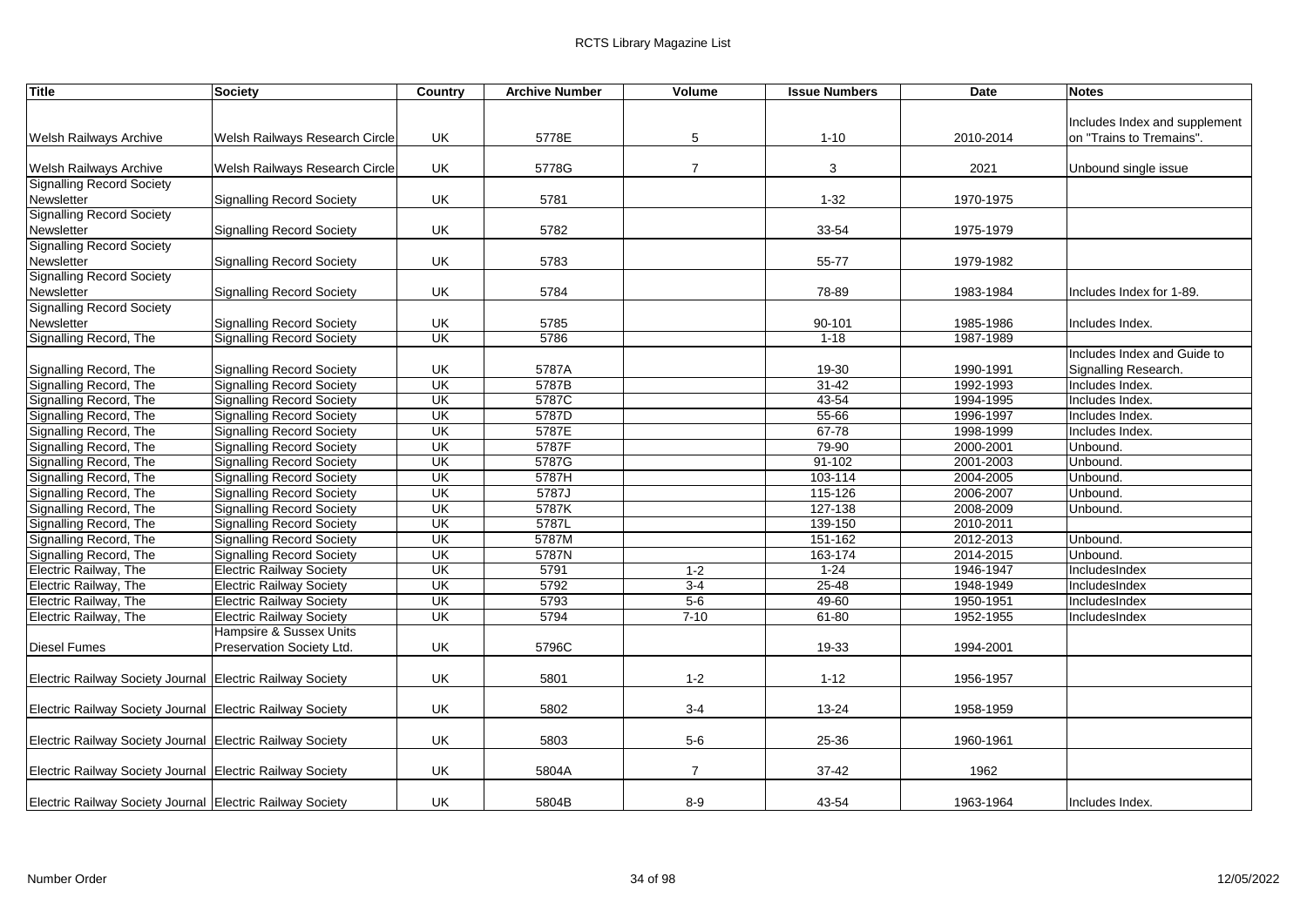| <b>Title</b>                                              | <b>Society</b> | Country | <b>Archive Number</b> | Volume    | <b>Issue Numbers</b> | Date      | <b>Notes</b>      |
|-----------------------------------------------------------|----------------|---------|-----------------------|-----------|----------------------|-----------|-------------------|
| Electric Railway Society Journal Electric Railway Society |                | UK      | 5805                  | 9         | 49-54                | 1964      |                   |
| Electric Railway Society Journal Electric Railway Society |                | UK      | 5806A                 | 10        | 55-60                | 1965      |                   |
| Electric Railway Society Journal Electric Railway Society |                | UK      | 5806B                 | 11        | 61-66                | 1966      |                   |
| Electric Railway Society Journal Electric Railway Society |                | UK      | 5807                  | $12 - 14$ | 67-84                | 1967-1969 | Bound upsidedown! |
| Electric Railway Society Journal Electric Railway Society |                | UK      | 5808                  | $15 - 17$ | 85-102               | 1970-1972 | Includes Index.   |
| Electric Railway Society Journal Electric Railway Society |                | UK      | 5809                  | 18        | 103-108              | 1973      |                   |
| Electric Railway Society Journal Electric Railway Society |                | UK      | 5810                  | 19-20     | 109-120              | 1974-1975 | Includes Index.   |
| Electric Railway Society Journal Electric Railway Society |                | UK      | 5811                  | $21 - 22$ | 121-132              | 1976-1977 | Includes Index.   |
| Electric Railway Society Journal Electric Railway Society |                | UK      | 5812                  | 23-24     | 133-144              | 1978-1979 | Includes Index.   |
| Electric Railway Society Journal Electric Railway Society |                | UK      | 5813                  | 25        | 145-150              | 1980      |                   |
| Electric Railway Society Journal Electric Railway Society |                | UK      | 5814                  | 26-27     | 151-162              | 1981-1982 | Includes Index.   |
| Electric Railway Society Journal Electric Railway Society |                | UK      | 5816                  | 30-31     | 175-186              | 1985-1986 | Includes Index.   |
| Electric Railway Society Journal Electric Railway Society |                | UK      | 5817                  | 32-33     | 187-198              | 1987-1988 | Includes Index.   |
| Electric Railway Society Journal Electric Railway Society |                | UK      | 5818A                 | 34-35     | 199-210              | 1989-1990 | Includes Index.   |
| Electric Railway Society Journal Electric Railway Society |                | UK      | 5818B                 | 36-37     | 211-222              | 1991-1992 | Includes Index.   |
| Electric Railway Society Journal Electric Railway Society |                | UK      | 5818C                 | 38-39     | 223-234              | 1993-1994 | Includes Index.   |
| Electric Railway Society Journal Electric Railway Society |                | UK      | 5818D                 | 40-41     | 235-246              | 1995-1996 | Includes Index.   |
| Electric Railway Society Journal Electric Railway Society |                | UK      | 5818E                 | 42-43     | 247-258              | 1997-1998 | Includes Index.   |
| Electric Railway Society Journal Electric Railway Society |                | UK      | 5818F                 | 44-45     | 259-270              | 1999-2000 | Includes Index.   |
| Electric Railway Society Journal Electric Railway Society |                | UK      | 5818G                 | 46-47     | 271-282              | 2001-2002 | Includes Index.   |
| Electric Railway Society Journal Electric Railway Society |                | UK      | 5818H                 | 48-49     | 283-294              | 2003-2004 | Includes Index.   |
| Electric Railway Society Journal Electric Railway Society |                | UK      | 5818J                 | 50-51     | 295-306              | 2005-2006 | Includes Index.   |
| Electric Railway Society Journal Electric Railway Society |                | UK      | 5818K                 | $52 - 53$ | 307-318              | 2007-2008 | Includes Index.   |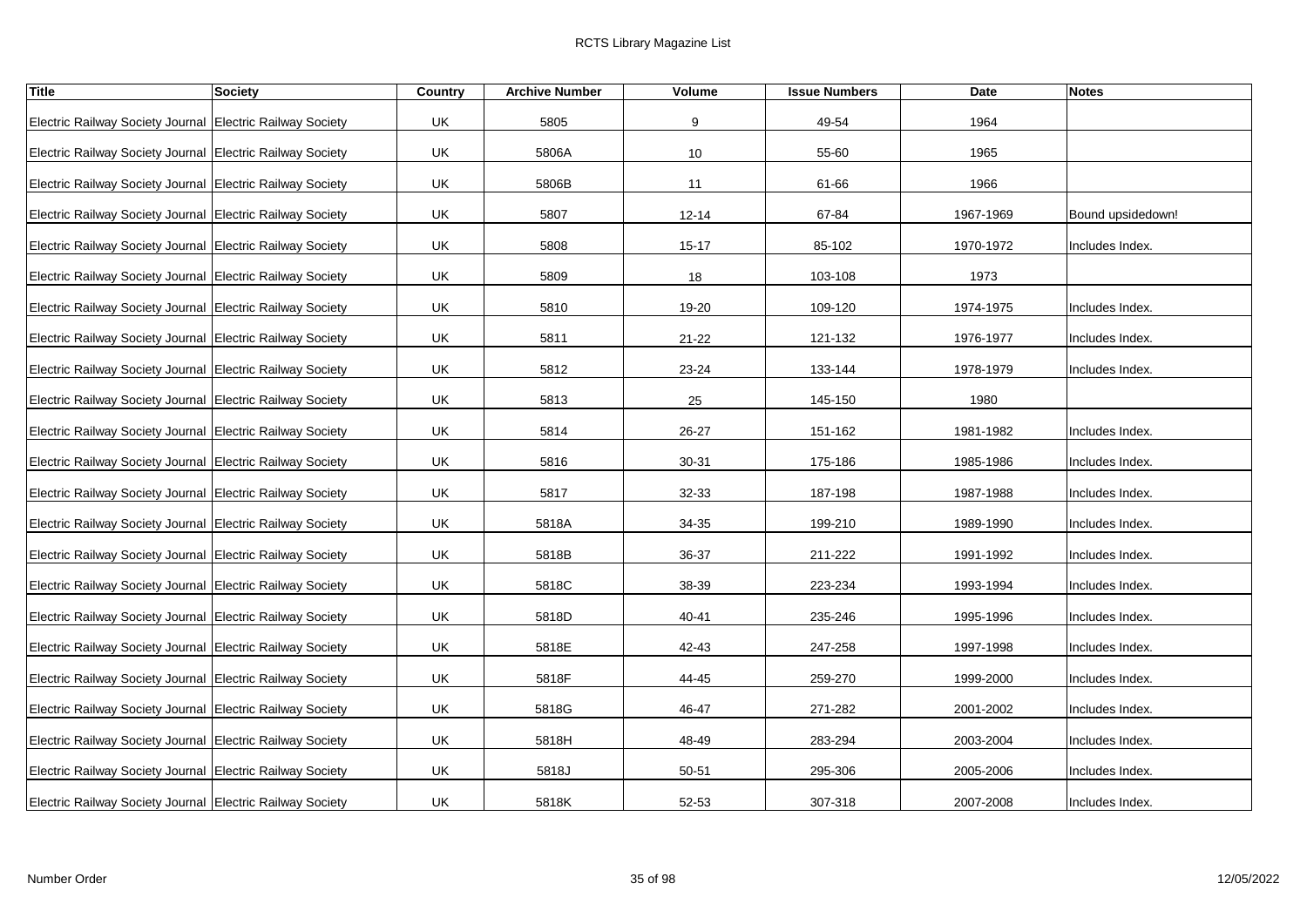| <b>Title</b>                                                   | <b>Society</b>                       | Country   | <b>Archive Number</b> | <b>Volume</b>  | <b>Issue Numbers</b> | Date      | <b>Notes</b>                   |
|----------------------------------------------------------------|--------------------------------------|-----------|-----------------------|----------------|----------------------|-----------|--------------------------------|
|                                                                |                                      |           |                       |                |                      |           |                                |
| Electric Railway Society Journal Electric Railway Society      |                                      | UK        | 5818L                 | 54-55          | 319-330              | 2009-2010 | Includes Index.                |
| Electric Railway Society Journal Electric Railway Society      |                                      | UK        | 5818M                 | 56-57          | 331-342              | 2011-2012 | Includes Index. Water damaged. |
| Link                                                           | <b>Engine Shed Society</b>           | UK        | 5820A                 | $1 - 5$        | $1 - 19$             | 1986-1991 |                                |
| Link                                                           | <b>Engine Shed Society</b>           | UK        | 5820B                 | $6 - 10$       | $20 - 39$            | 1992-1996 | Includes Index                 |
| Link                                                           | <b>Engine Shed Society</b>           | UK        | 5820C                 | $11 - 15$      | 40-59                | 1997-2001 | Includes Index                 |
| Link                                                           | <b>Engine Shed Society</b>           | UK        | 5820D                 | 16-20          | 60-79                | 2002-2006 | Issue 60 is loose              |
| Link                                                           | <b>Engine Shed Society</b>           | <b>UK</b> | 5820E                 | $21 - 25$      | 80-99                | 2007-2011 | Includes Index                 |
| Link                                                           | <b>Engine Shed Society</b>           | UK        | 5820F                 | 26-30          | 100-119              | 2012-2016 | Unbound.                       |
| Industrial Locomotive Society                                  |                                      |           |                       |                |                      |           |                                |
| Journal                                                        | Industrial Locomotive Society        | UK        | 5831                  | $1 - 5$        |                      | 1947-1952 |                                |
| Industrial Locomotive Society                                  |                                      |           |                       |                |                      |           |                                |
| Journal                                                        | <b>Industrial Locomotive Society</b> | UK        | 5832                  | $6 - 10$       |                      | 1952-1957 | Also includes Volume 11 No. 1  |
| <b>Industrial Locomotive Society</b>                           |                                      |           |                       |                |                      |           |                                |
| Journal                                                        | <b>Industrial Locomotive Society</b> | UK        | 5833                  | $11 - 14$      |                      | 1958-1960 |                                |
| <b>Industrial Locomotive Society</b>                           |                                      |           |                       |                |                      |           |                                |
| Journal                                                        | <b>Industrial Locomotive Society</b> | UK        | 5834                  | $15 - 18$      |                      | 1960-1964 |                                |
| <b>Industrial Locomotive Society</b>                           |                                      |           |                       |                |                      |           |                                |
| Journal                                                        | Industrial Locomotive Society        | UK        | 5835                  | 19-22          |                      | 1964-1968 |                                |
| Industrial Locomotive Society                                  |                                      |           |                       |                |                      |           |                                |
| Journal                                                        | <b>Industrial Locomotive Society</b> | UK        | 5836                  | 23-26          |                      | 1969-1972 |                                |
| <b>Industrial Locomotive Society</b>                           |                                      |           |                       |                |                      |           |                                |
| Journal                                                        | Industrial Locomotive Society        | UK        | 5837                  | 27-29          | $X-132$              | 1973-1975 |                                |
| Industrial Locomotive, The                                     | <b>Industrial Locomotive Society</b> | <b>UK</b> | 5839                  | $\overline{1}$ | $1 - 12$             | 1976-1978 |                                |
|                                                                |                                      |           |                       |                |                      |           |                                |
| Industrial Locomotive Index, The Industrial Locomotive Society |                                      | UK        | 5839A                 | -1             | $1 - 12$             | 1976-1978 | Index                          |
| Industrial Locomotive, The                                     | <b>Industrial Locomotive Society</b> | <b>UK</b> | 5840                  | 2              | 13-23                | 1978-1981 |                                |
|                                                                |                                      |           |                       |                |                      |           |                                |
| Industrial Locomotive Index, The Industrial Locomotive Society |                                      | UK        | 5840A                 | 2              | 13-23                | 1978-1981 | Index                          |
| Industrial Locomotive Society                                  |                                      |           |                       |                |                      |           |                                |
| Journal                                                        | <b>Industrial Locomotive Society</b> | UK        | 5841                  | 3              | 24-35                | 1982-1984 |                                |
| Industrial Locomotive Society                                  |                                      |           |                       |                |                      |           |                                |
| Journal                                                        | Industrial Locomotive Society        | UK        | 5842                  | $\overline{4}$ | 36-47                | 1985-1987 |                                |
| <b>Industrial Locomotive Society</b>                           |                                      |           |                       |                |                      |           |                                |
| Journal                                                        | <b>Industrial Locomotive Society</b> | UK        | 5842B                 | 5              | 48-59                | 1988-1990 |                                |
| Industrial Locomotive Society                                  |                                      |           |                       |                |                      |           |                                |
| Journal                                                        | <b>Industrial Locomotive Society</b> | UK.       | 5842C                 | 6              | 60-69                | 1991-1993 |                                |
| Industrial Locomotive Society                                  |                                      |           |                       |                |                      |           |                                |
| Journal                                                        | <b>Industrial Locomotive Society</b> | UK        | 5842D                 | $\overline{7}$ | 70-79                | 1993-1996 |                                |
| Industrial Locomotive Society                                  |                                      |           |                       |                |                      |           |                                |
| Journal                                                        | <b>Industrial Locomotive Society</b> | UK        | 5842E                 | 8              | 80-89                | 1996-1998 |                                |
| <b>Industrial Locomotive Society</b>                           |                                      |           |                       |                |                      |           |                                |
| Journal                                                        | <b>Industrial Locomotive Society</b> | UK        | 5842F                 | 9              | 90-99                | 1998-2001 |                                |
| <b>Industrial Locomotive Society</b>                           |                                      |           |                       |                |                      |           |                                |
| Journal                                                        | <b>Industrial Locomotive Society</b> | UK        | 5842G                 | 10             | 100-109              | 2001-2003 |                                |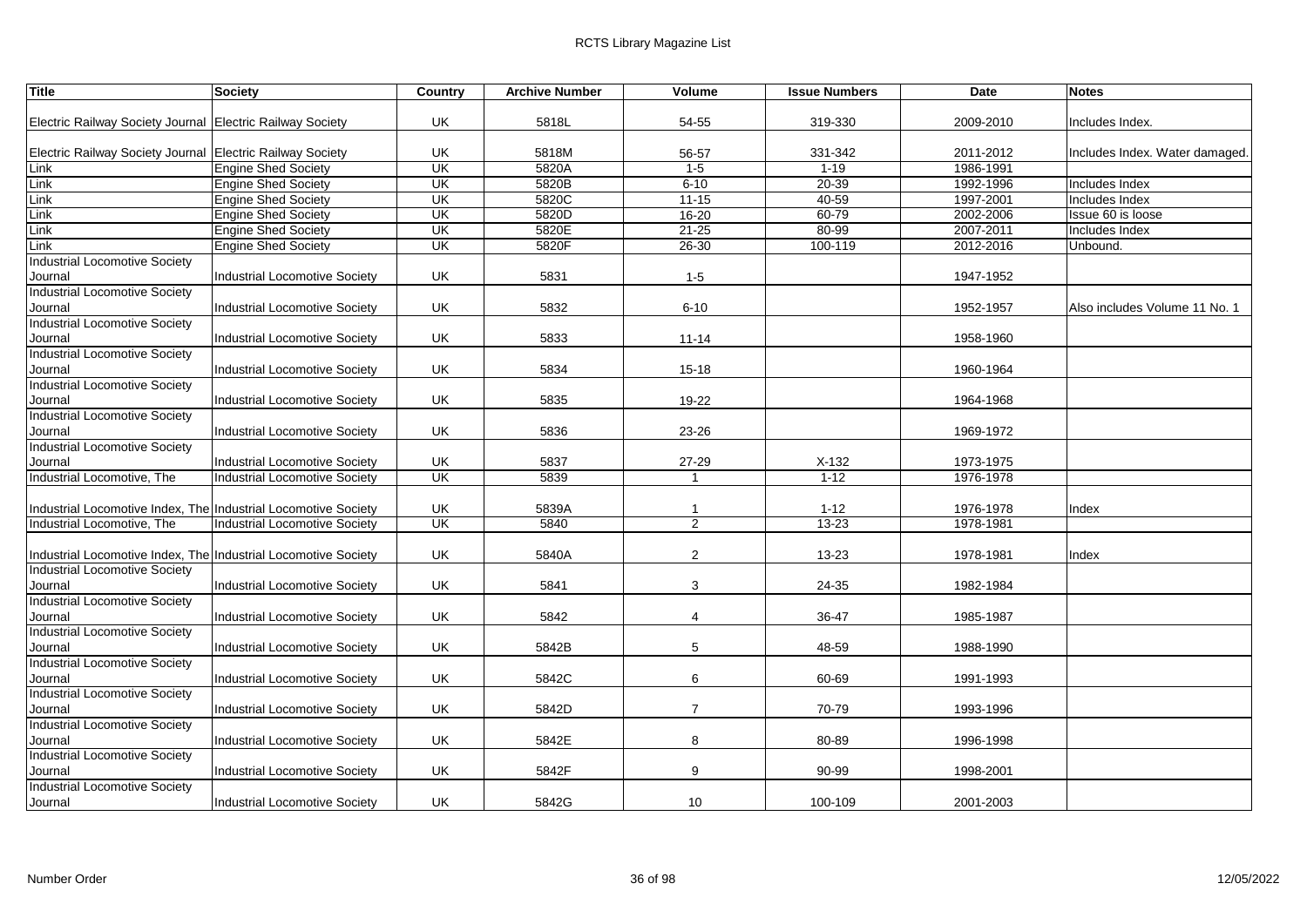| <b>Title</b>                      | Society                              | Country                 | <b>Archive Number</b> | Volume         | <b>Issue Numbers</b> | Date                  | <b>Notes</b>          |
|-----------------------------------|--------------------------------------|-------------------------|-----------------------|----------------|----------------------|-----------------------|-----------------------|
| Industrial Locomotive Society     |                                      |                         |                       |                |                      |                       |                       |
| Journal                           | <b>Industrial Locomotive Society</b> | UK                      | 5842H                 | 11             | 110-119              | 2004-2006             |                       |
| Industrial Locomotive Society     |                                      |                         |                       |                |                      |                       |                       |
| Journal                           | <b>Industrial Locomotive Society</b> | UK                      | 5842J                 | 12             | 120-129              | 2006-2008             |                       |
| <b>Industrial Railway Record</b>  | Birmingham Locomotive Club           | <b>UK</b>               | 5851                  | $\overline{1}$ | $1 - 12$             | 1962-1966             | Includes Index        |
| <b>Industrial Railway Record</b>  | Birmingham Locomotive Club           | UK                      | 5852                  | 2              | 13-22                | 1967-1968             | Includes Index        |
| Industrial Railway Record         | Industrial Railway Society           | UK                      | 5853                  | $\mathbf{3}$   | 23-34                | 1969-1970             | Includes Index        |
| Industrial Railway Record         | Industrial Railway Society           | UK                      | 5854                  | $\overline{4}$ | $35 - 46$            | Feb 1971 - Feb 1973   | Includes Index        |
| Industrial Railway Record         | <b>Industrial Railway Society</b>    | UK                      | 5855                  | 5              | 47-58                | April 1973 - Feb 1975 | Includes Index        |
| Industrial Railway Record         | Industrial Railway Society           | <b>UK</b>               | 5856                  | 6              | $59 - 69$            | April 1975 - Jan 1977 | Includes Index        |
| <b>Industrial Railway Record</b>  | <b>Industrial Railway Society</b>    | $\overline{\mathsf{U}}$ | 5857                  | 7              | 70-81                | April 1977 - Mar 1979 | Includes Index        |
| Industrial Railway Record         | <b>Industrial Railway Record</b>     | <b>UK</b>               | 5858                  | 8              | 82-93                | June 1979 - June 1982 | Includes Index        |
| <b>Industrial Railway Record</b>  | <b>Industrial Railway Record</b>     | $\overline{\mathsf{U}}$ | 5859A                 | $\overline{9}$ | 94-105               | Sept 1982 - June 1986 | Includes Index        |
| <b>Industrial Railway Record</b>  | <b>Industrial Railway Record</b>     | UK                      | 5859B                 | 10             | 106-117              | Sept 1986 - June 1989 | Includes Index        |
| Industrial Railway Record         | Industrial Railway Record            | UK                      | 5859C                 | 11             | 118-129              | Sept 1989 - June 1992 | Includes Index        |
| <b>Industrial Railway Record</b>  | <b>Industrial Railway Record</b>     | <b>UK</b>               | 5859D                 | 12             | 130-141              | Sept 1992 - June 1995 | Includes Index        |
| Industrial Railway Record         | Industrial Railway Record            | <b>UK</b>               | 5859E                 | 13             | 142-153              | Sept 1995 - June 1998 | Includes Index        |
| Industrial Railway Record         | Industrial Railway Record            | UK                      | 5859F                 | 14             | 154-165              | Sept 1998 - June 2001 | Includes Index        |
| <b>Industrial Railway Record</b>  | <b>Industrial Railway Record</b>     | UK                      | 5859G                 | 15             | 166-177              | Sept 2001 - May 2004  | Includes Index        |
| Industrial Railway Record         | Industrial Railway Record            | UK                      | 5859H                 | 16             | 178-189              | Sept 2004 - June 2007 | Includes Index        |
| Industrial Railway Record         | <b>Industrial Railway Record</b>     | UK                      | 5859J                 | 17             | 190-201              | Sept 2007 - June 2010 | Includes Index        |
| Industrial Railway Record         | Industrial Railway Record            | <b>UK</b>               | 5859K                 | 18             | 202-213              | Sept 2010 - June 2013 | Includes Index        |
| Industrial Railway Record         | <b>Industrial Railway Record</b>     | UK                      | 5859K                 | 19             | 214-225              | 2014-2016             | Unbound.              |
| <b>Bulletin</b>                   | Birmingham Locomotive Club           | UK                      | 5872A                 |                | $1 - 16$             | 1949-1952             |                       |
| <b>Bulletin</b>                   | Birmingham Locomotive Club           | $\overline{\mathsf{U}}$ | 5872B                 |                | $17 - 25$            | 1953-1954             |                       |
| <b>Bulletin</b>                   | Birmingham Locomotive Club           | $\overline{\mathsf{U}}$ | 5872C                 |                | $26 - 35$            | 1955-1956             |                       |
| <b>Bulletin</b>                   | Birmingham Locomotive Club           | UK                      | 5873                  |                | 36-49                | 1957-1959             |                       |
| <b>Bulletin</b>                   | Birmingham Locomotive Club           | $\overline{\mathsf{U}}$ | 5874                  |                | $50 - 65$            | 1960-1962             |                       |
| <b>Bulletin</b>                   | Birmingham Locomotive Club           | $\overline{\mathsf{U}}$ | 5875                  |                | 66-85                | 1963-1965             |                       |
| <b>Bulletin</b>                   | Birmingham Locomotive Club           | <b>UK</b>               | 5876                  |                | 86-103               | 1965-1968             |                       |
| Industrial Railway Society        |                                      |                         |                       |                |                      |                       |                       |
| <b>Bulletin</b>                   | <b>Industrial Railway Society</b>    | UK                      | 5877                  |                | 104-120              | 1968-1970             |                       |
| <b>Industrial Railway Society</b> |                                      |                         |                       |                |                      |                       |                       |
| <b>Bulletin</b>                   | <b>Industrial Railway Society</b>    | UK                      | 5878A                 |                | 121-150              | 1971-1972             |                       |
| <b>Industrial Railway Society</b> |                                      |                         |                       |                |                      |                       |                       |
| <b>Bulletin</b>                   | Industrial Railway Society           | UK                      | 5878B                 |                | 151-163              | 1973                  |                       |
| <b>Industrial Railway Society</b> |                                      |                         |                       |                |                      |                       |                       |
| <b>Bulletin</b>                   | Industrial Railway Society           | UK                      | 5878C                 |                | 164-183              | 1974                  | A4 / Foolscape issues |
| <b>Industrial Railway Society</b> |                                      |                         |                       |                |                      |                       |                       |
| <b>Bulletin</b>                   | Industrial Railway Society           | UK                      | 5878D                 |                | 184-198              | 1975                  | A4 / Foolscape issues |
| <b>Industrial Railway Society</b> |                                      |                         |                       |                |                      |                       |                       |
| <b>Bulletin</b>                   | Industrial Railway Society           | UK                      | 5878E                 |                | 199-209              | 1976                  | A4 / Foolscape issues |
| <b>Industrial Railway Society</b> |                                      |                         |                       |                |                      |                       |                       |
| <b>Bulletin</b>                   | <b>Industrial Railway Society</b>    | UK                      | 5878F                 |                | 210-250              | 1977-1978             | A4 / Foolscape issues |
| <b>Industrial Railway Society</b> |                                      |                         |                       |                |                      |                       |                       |
| <b>Bulletin</b>                   | Industrial Railway Society           | UK                      | 5879A                 |                | 178-254              | 1974-1978             | A5 Issues             |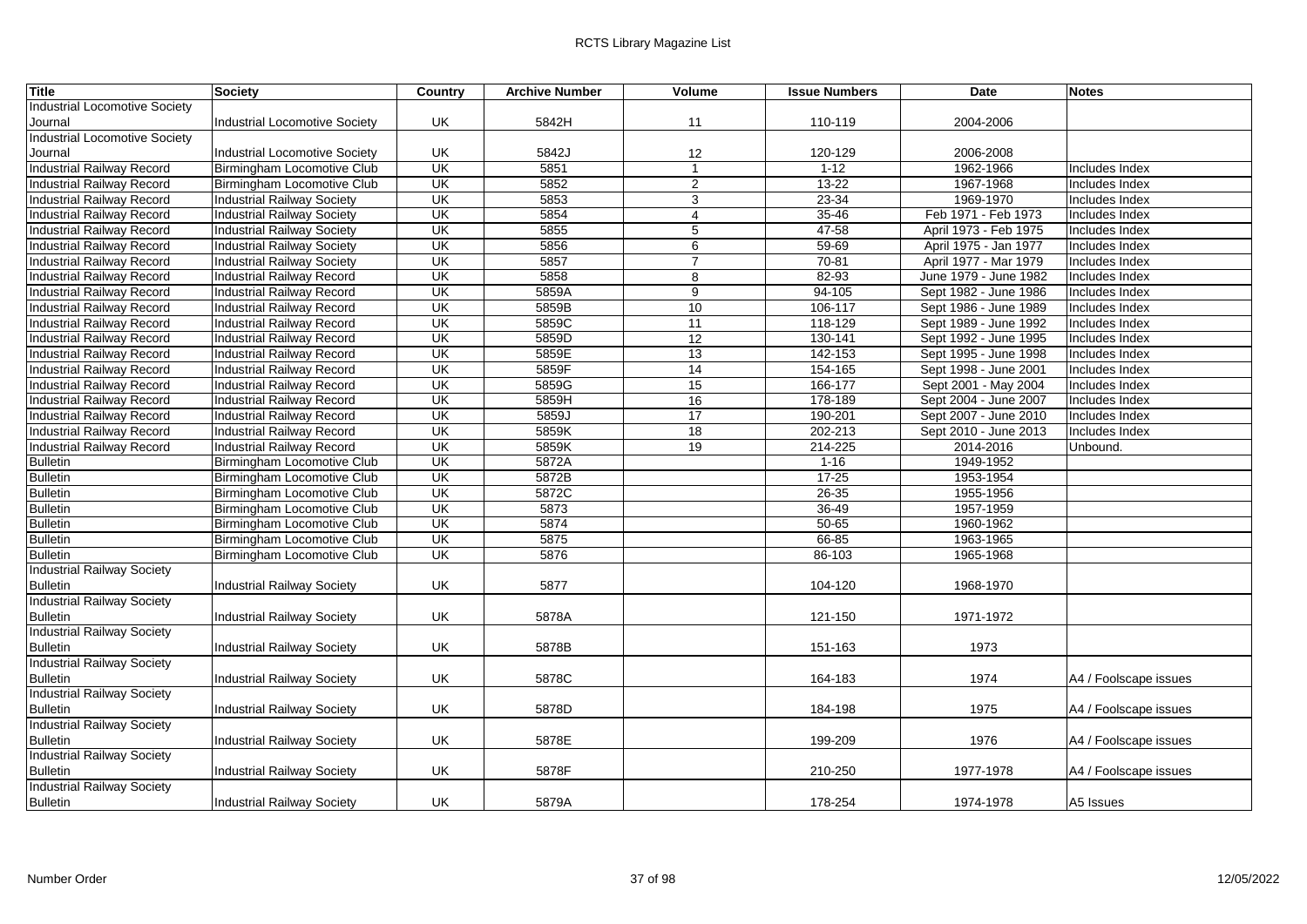| <b>Title</b>                                         | <b>Society</b>                    | Country | <b>Archive Number</b> | Volume | <b>Issue Numbers</b> | Date      | <b>Notes</b> |
|------------------------------------------------------|-----------------------------------|---------|-----------------------|--------|----------------------|-----------|--------------|
| <b>Industrial Railway Society</b>                    |                                   |         |                       |        |                      |           |              |
| <b>Bulletin</b>                                      | <b>Industrial Railway Society</b> | UK      | 5879B                 |        | 255-276              | 1979      |              |
| <b>Industrial Railway Society</b>                    |                                   |         |                       |        |                      |           |              |
| <b>Bulletin</b>                                      | <b>Industrial Railway Society</b> | UK      | 5879C                 |        | 277-297              | 1980      |              |
| <b>Industrial Railway Society</b>                    |                                   |         |                       |        |                      |           |              |
| <b>Bulletin</b>                                      | Industrial Railway Society        | UK      | 5879D                 |        | 298-342              | 1981-1982 |              |
| <b>Industrial Railway Society</b>                    |                                   |         |                       |        |                      |           |              |
| <b>Bulletin</b>                                      | Industrial Railway Society        | UK      | 5879E                 |        | 343-385              | 1983-1984 |              |
| <b>Industrial Railway Society</b>                    |                                   |         |                       |        |                      |           |              |
| <b>Bulletin</b>                                      | <b>Industrial Railway Society</b> | UK      | 5879F                 |        | 386-427              | 1985-1986 |              |
| <b>Industrial Railway Society</b>                    |                                   |         | 5879J                 |        | 428-463              | 1987-1988 |              |
| <b>Bulletin</b><br><b>Industrial Railway Society</b> | <b>Industrial Railway Society</b> | UK.     |                       |        |                      |           |              |
| <b>Bulletin</b>                                      | Industrial Railway Society        | UK      | 5879K                 |        | 464-504              | 1989-1990 |              |
| <b>Industrial Railway Society</b>                    |                                   |         |                       |        |                      |           |              |
| <b>Bulletin</b>                                      | Industrial Railway Society        | UK      | 5879L                 |        | 505-542              | 1991-1992 |              |
| <b>Industrial Railway Society</b>                    |                                   |         |                       |        |                      |           |              |
| <b>Bulletin</b>                                      | <b>Industrial Railway Society</b> | UK      | 5879M                 |        | 543-584              | 1993-1994 |              |
| <b>Industrial Railway Society</b>                    |                                   |         |                       |        |                      |           |              |
| <b>Bulletin</b>                                      | Industrial Railway Society        | UK      | 5879N                 |        | 585-604              | 1995      |              |
| <b>Industrial Railway Society</b>                    |                                   |         |                       |        |                      |           |              |
| <b>Bulletin</b>                                      | <b>Industrial Railway Society</b> | UK.     | 5879P                 |        | 605-622              | 1996      |              |
| <b>Industrial Railway Society</b>                    |                                   |         |                       |        |                      |           |              |
| <b>Bulletin</b>                                      | <b>Industrial Railway Society</b> | UK      | 5879Q                 |        | 623-643              | 1997      |              |
| <b>Industrial Railway Society</b>                    |                                   |         |                       |        |                      |           |              |
| <b>Bulletin</b>                                      | <b>Industrial Railway Society</b> | UK      | 5879R                 |        | 644-664              | 1998      |              |
| <b>Industrial Railway Society</b>                    |                                   |         |                       |        |                      |           |              |
| <b>Bulletin</b>                                      | Industrial Railway Society        | UK      | 5879S                 |        | 665-696              | 1999-2000 |              |
| <b>Industrial Railway Society</b>                    |                                   |         |                       |        |                      |           |              |
| <b>Bulletin</b>                                      | Industrial Railway Society        | UK      | 5879T                 |        | 697-733              | 2001-2002 |              |
| <b>Industrial Railway Society</b>                    |                                   |         |                       |        |                      |           |              |
| <b>Bulletin</b><br><b>Industrial Railway Society</b> | Industrial Railway Society        | UK      | 5879V                 |        | 734-765              | 2003-2004 |              |
| <b>Bulletin</b>                                      | Industrial Railway Society        | UK      | 5879W                 |        | 766-781              | 2005      |              |
| <b>Industrial Railway Society</b>                    |                                   |         |                       |        |                      |           |              |
| <b>Bulletin</b>                                      | Industrial Railway Society        | UK      | 5879X                 |        | 782-800              | 2006      |              |
| <b>Industrial Railway Society</b>                    |                                   |         |                       |        |                      |           |              |
| <b>Bulletin</b>                                      | Industrial Railway Society        | UK      | 5879Y                 |        | 801-821              | 2007      |              |
| <b>Industrial Railway Society</b>                    |                                   |         |                       |        |                      |           |              |
| <b>Bulletin</b>                                      | <b>Industrial Railway Society</b> | UK      | 5879Z                 |        | 822-842              | 2008      |              |
| <b>Industrial Railway Society</b>                    |                                   |         |                       |        |                      |           |              |
| <b>Bulletin</b>                                      | Industrial Railway Society        | UK      | 5880A                 |        | 843-859              | 2009      |              |
| <b>Industrial Railway Society</b>                    |                                   |         |                       |        |                      |           |              |
| <b>Bulletin</b>                                      | Industrial Railway Society        | UK      | 5880B                 |        | 860-880              | 2010      |              |
| <b>Industrial Railway Society</b>                    |                                   |         |                       |        |                      |           |              |
| <b>Bulletin</b>                                      | <b>Industrial Railway Society</b> | UK.     | 5880D                 |        | 879-895              | 2011      |              |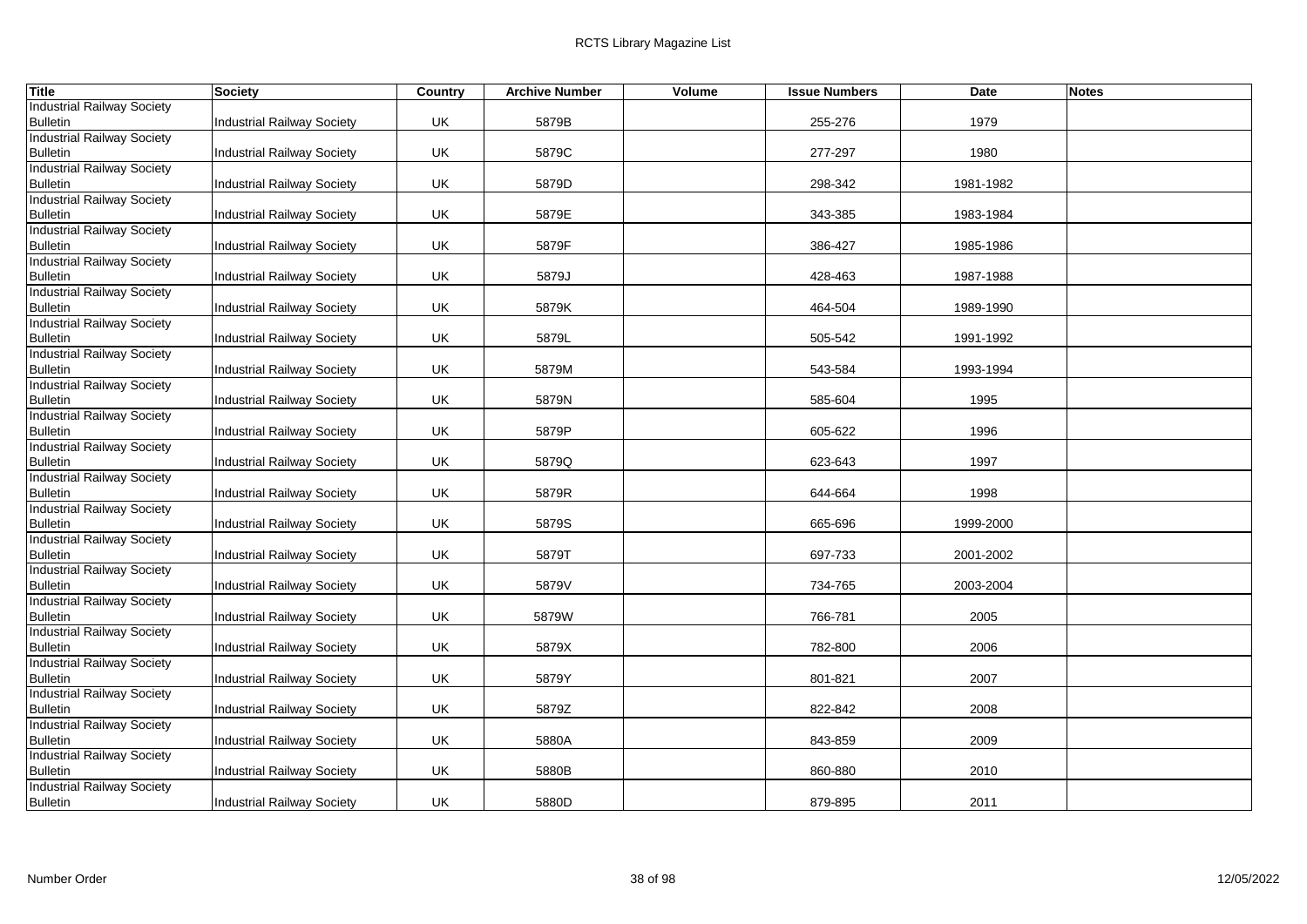| <b>Title</b>                                                | <b>Society</b>                        | Country | <b>Archive Number</b> | Volume    | <b>Issue Numbers</b> | Date      | <b>Notes</b>               |
|-------------------------------------------------------------|---------------------------------------|---------|-----------------------|-----------|----------------------|-----------|----------------------------|
| <b>Industrial Railway Society</b>                           |                                       |         |                       |           |                      |           |                            |
| <b>Bulletin</b>                                             | Industrial Railway Society            | UK      | 5880E                 |           | 896-912              | 2012      |                            |
| <b>Industrial Railway Society</b>                           |                                       |         |                       |           |                      |           |                            |
| <b>Bulletin</b>                                             | Industrial Railway Society            | UK      | 5880F                 |           | 913-937              | 2013-2014 | Later issues as PDF files. |
| Journal of the London                                       | London Underground Railway            |         |                       |           |                      |           |                            |
| <b>Underground Railway Society</b>                          | Society                               | UK      | 5901A                 | 14        | $1 - 3$              | 1975      |                            |
| Journal of the London                                       | London Underground Railway            |         |                       |           |                      |           |                            |
| <b>Underground Railway Society</b>                          | Society                               | UK      | 5901B                 |           | $4 - 5$              | 1978-1979 |                            |
| Journal of the London                                       | London Underground Railway            |         |                       |           |                      |           |                            |
| <b>Underground Railway Society</b>                          | Society                               | UK      | 5901C                 |           | $11 - 15$            | 1983-1986 |                            |
| Journal of the London                                       | London Underground Railway            |         |                       |           |                      |           |                            |
| <b>Underground Railway Society</b>                          | Society                               | UK      | 5908                  | $1 - 3$   | $0 - 36$             | 1961-1964 |                            |
| Journal of the London                                       | London Underground Railway            |         |                       |           |                      |           |                            |
| <b>Underground Railway Society</b><br>Journal of the London | Society<br>London Underground Railway | UK      | 5909                  | $4-5$     | 37-60                | 1965-1966 |                            |
|                                                             |                                       |         |                       |           |                      |           |                            |
| <b>Underground Railway Society</b><br>Journal of the London | Society<br>London Underground Railway | UK      | 5910                  | $6 - 7$   | 61-84                | 1967-1968 |                            |
|                                                             |                                       | UK      | 5911                  | $8-9$     |                      | 1969-1970 |                            |
| <b>Underground Railway Society</b><br>Journal of the London | Society<br>London Underground Railway |         |                       |           | 85-108               |           |                            |
| <b>Underground Railway Society</b>                          | Society                               | UK      | 5912                  | $10 - 11$ | 109-132              | 1971-1972 |                            |
| Journal of the London                                       | London Underground Railway            |         |                       |           |                      |           |                            |
| <b>Underground Railway Society</b>                          | Society                               | UK      | 5913                  | 12        | 133-144              | 1973      |                            |
| Journal of the London                                       | London Underground Railway            |         |                       |           |                      |           |                            |
| <b>Underground Railway Society</b>                          | Society                               | UK      | 5914                  | 13        | 145-156              | 1974      |                            |
|                                                             | London Underground Railway            |         |                       |           |                      |           |                            |
| <b>Underground News</b>                                     | Society                               | UK      | 5915                  |           | 157-168              | 1975      |                            |
|                                                             | London Underground Railway            |         |                       |           |                      |           | 1976-77 are bound as one   |
| <b>Underground News</b>                                     | Society                               | UK      | 5916                  |           | 169-178              | 1976      | volume                     |
|                                                             | London Underground Railway            |         |                       |           |                      |           | 1976-77 are bound as one   |
| <b>Underground News</b>                                     | Society                               | UK      | 5917                  |           | 179-187              | 1977      | volume                     |
|                                                             | London Underground Railway            |         |                       |           |                      |           |                            |
| <b>Underground News</b>                                     | Society                               | UK      | 5918                  |           | 188-204              | 1978      | Includes Index             |
|                                                             | London Underground Railway            |         |                       |           |                      |           |                            |
| <b>Underground News</b>                                     | Society                               | UK      | 5919                  |           | 205-216              | 1979      | Includes Index             |
|                                                             | London Underground Railway            |         |                       |           |                      |           |                            |
| <b>Underground News</b>                                     | Society                               | UK      | 5920                  |           | 217-228              | 1980      | Includes Index             |
|                                                             | London Underground Railway            |         |                       |           |                      |           |                            |
| <b>Underground News</b>                                     | Society                               | UK      | 5921                  |           | 229-240              | 1981      | Includes Index             |
|                                                             | London Underground Railway            |         |                       |           |                      |           |                            |
| <b>Underground News</b>                                     | Society                               | UK      | 5922                  |           | 241-252              | 1982      | Includes Index             |
|                                                             | London Underground Railway            |         |                       |           |                      |           |                            |
| <b>Underground News</b>                                     | Society                               | UK      | 5923                  |           | 253-264              | 1983      | Includes Index             |
|                                                             | London Underground Railway            |         |                       |           |                      |           |                            |
| <b>Underground News</b>                                     | Society                               | UK      | 5924                  |           | 265-276              | 1984      | Includes Index             |
|                                                             | London Underground Railway            |         |                       |           |                      |           |                            |
| <b>Underground News</b>                                     | Society                               | UK      | 5925                  |           | 277-288              | 1985      | Includes Index             |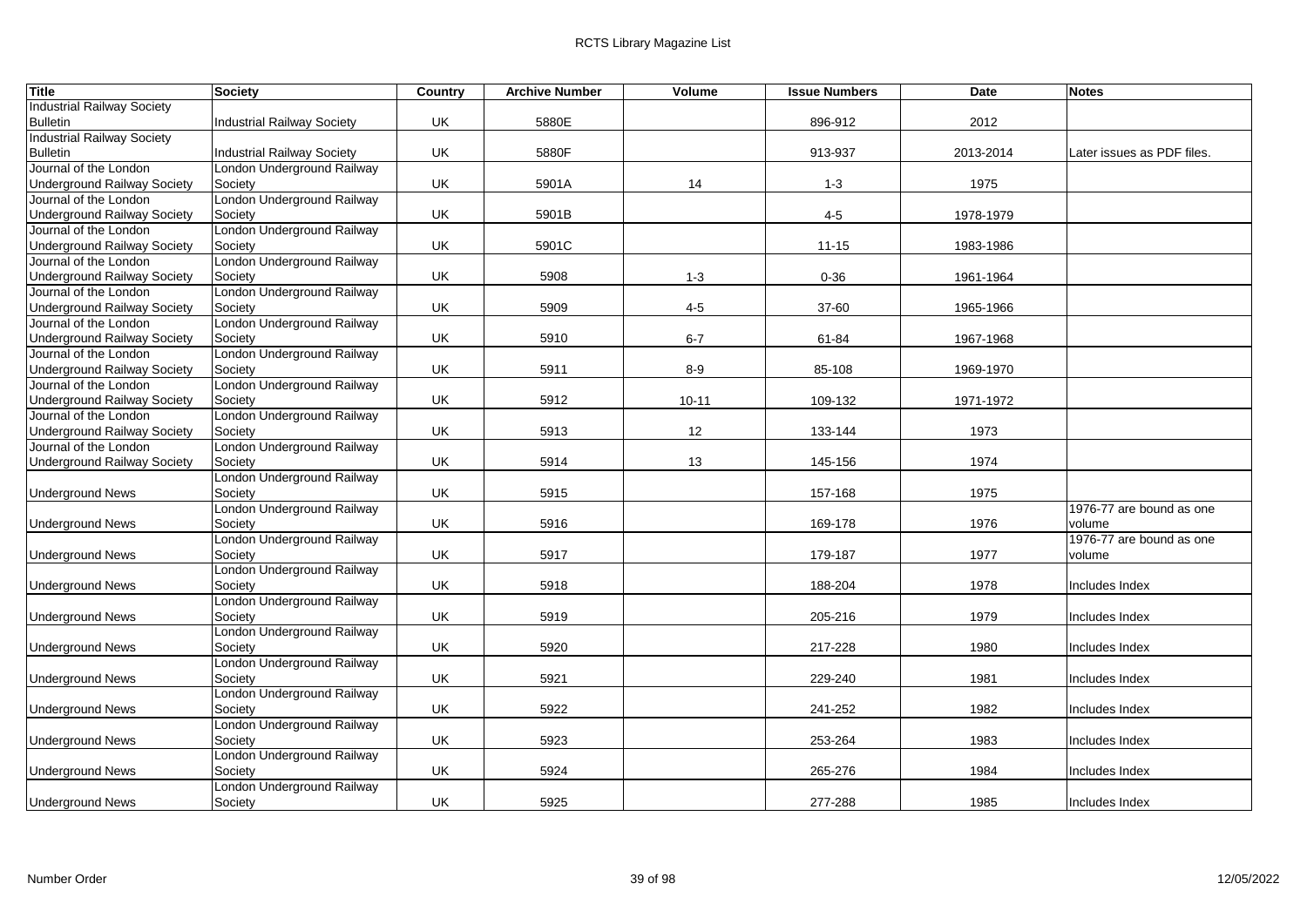| <b>Title</b>            | <b>Society</b>                        | <b>Country</b> | <b>Archive Number</b> | Volume | <b>Issue Numbers</b> | Date | <b>Notes</b>   |
|-------------------------|---------------------------------------|----------------|-----------------------|--------|----------------------|------|----------------|
|                         | London Underground Railway            |                |                       |        |                      |      |                |
| <b>Underground News</b> | Society                               | UK             | 5926                  |        | 289-300              | 1986 | Includes Index |
|                         | London Underground Railway            |                |                       |        |                      |      |                |
| <b>Underground News</b> | Society                               | UK             | 5927                  |        | 301-312              | 1987 | Includes Index |
|                         | London Underground Railway            |                |                       |        |                      |      |                |
| <b>Underground News</b> | Society                               | UK             | 5928                  |        | 313-324              | 1988 | Includes Index |
|                         | London Underground Railway            |                |                       |        |                      |      |                |
| <b>Underground News</b> | Society                               | UK             | 5929                  |        | 325-336              | 1989 | Includes Index |
|                         | London Underground Railway            |                |                       |        |                      |      |                |
| <b>Underground News</b> | Society                               | UK             | 5929B                 |        | 337-348              | 1990 | Includes Index |
|                         | London Underground Railway<br>Society | UK             | 5929C                 |        | 349-360              |      | Includes Index |
| <b>Underground News</b> | London Underground Railway            |                |                       |        |                      | 1991 |                |
| <b>Underground News</b> | Society                               | UK             | 5929D                 |        | 361-372              | 1992 | Includes Index |
|                         | London Underground Railway            |                |                       |        |                      |      |                |
| <b>Underground News</b> | Society                               | UK             | 5929E                 |        | 373-384              | 1993 | Includes Index |
|                         | London Underground Railway            |                |                       |        |                      |      |                |
| <b>Underground News</b> | Society                               | UK             | 5929F                 |        | 385-396              | 1994 | Includes Index |
|                         | London Underground Railway            |                |                       |        |                      |      |                |
| <b>Underground News</b> | Society                               | UK             | 5929G                 |        | 397-408              | 1995 | Includes Index |
|                         | London Underground Railway            |                |                       |        |                      |      |                |
| <b>Underground News</b> | Society                               | UK             | 5929H                 |        | 409-420              | 1996 | Includes Index |
|                         | London Underground Railway            |                |                       |        |                      |      |                |
| <b>Underground News</b> | Society                               | UK             | 5929J                 |        | 421-432              | 1997 | Includes Index |
|                         | London Underground Railway            |                |                       |        |                      |      |                |
| <b>Underground News</b> | Society                               | UK             | 5929K                 |        | 433-444              | 1998 | Includes Index |
|                         | London Underground Railway            |                |                       |        |                      |      |                |
| <b>Underground News</b> | Society                               | UK             | 5929L                 |        | 445-456              | 1999 | Includes Index |
|                         | London Underground Railway            |                |                       |        |                      |      |                |
| <b>Underground News</b> | Society                               | UK             | 5929M                 |        | 457-468              | 2000 | Includes Index |
|                         | London Underground Railway            |                |                       |        |                      |      |                |
| <b>Underground News</b> | Society                               | UK             | 5929N                 |        | 469-480              | 2001 | Includes Index |
|                         | London Underground Railway            |                |                       |        |                      |      |                |
| <b>Underground News</b> | Society<br>London Underground Railway | UK             | 5929P                 |        | 481-492              | 2002 | Includes Index |
|                         | Society                               | UK             | 5929Q                 |        | 493-504              |      |                |
| <b>Underground News</b> | London Underground Railway            |                |                       |        |                      | 2003 | Includes Index |
| <b>Underground News</b> | Society                               | UK             | 5929R                 |        | 505-516              | 2004 | Includes Index |
|                         | London Underground Railway            |                |                       |        |                      |      |                |
| <b>Underground News</b> | Society                               | UK             | 5929S                 |        | 517-528              | 2005 | Includes Index |
|                         | London Underground Railway            |                |                       |        |                      |      |                |
| <b>Underground News</b> | Society                               | UK             | 5929T                 |        | 529-540              | 2006 | Includes Index |
|                         | London Underground Railway            |                |                       |        |                      |      |                |
| <b>Underground News</b> | Society                               | UK             | 5929V                 |        | 541-552              | 2007 | Includes Index |
|                         | London Underground Railway            |                |                       |        |                      |      |                |
| <b>Underground News</b> | Society                               | UK             | 5929W                 |        | 553-564              | 2008 | Includes Index |
|                         |                                       |                |                       |        |                      |      |                |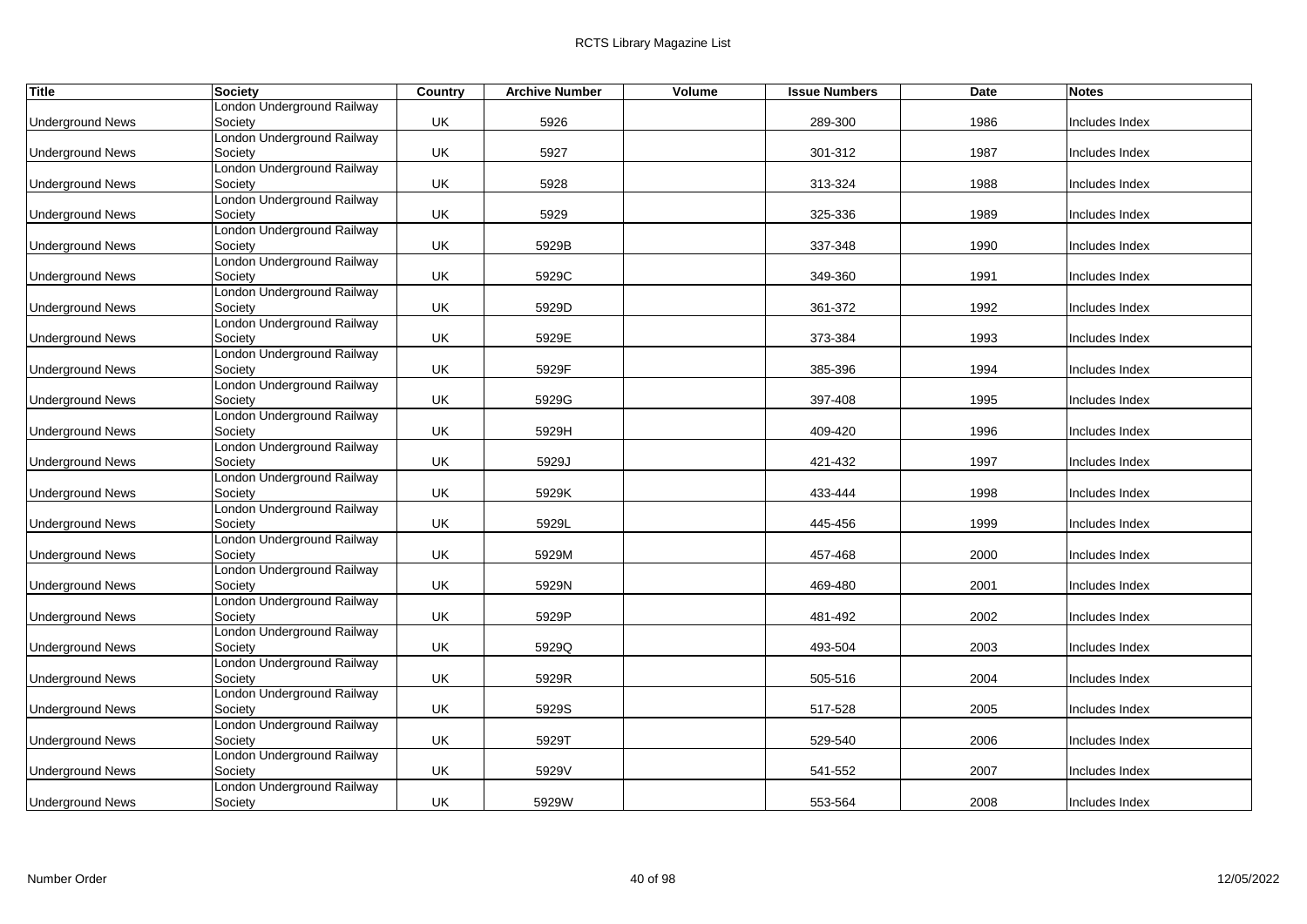| <b>Title</b>            | Society                    | Country                 | <b>Archive Number</b> | Volume         | <b>Issue Numbers</b> | Date      | <b>Notes</b>                 |
|-------------------------|----------------------------|-------------------------|-----------------------|----------------|----------------------|-----------|------------------------------|
|                         | London Underground Railway |                         |                       |                |                      |           |                              |
| <b>Underground News</b> | Society                    | UK                      | 5929X                 |                | 565-576              | 2009      | Unbound.                     |
|                         | London Underground Railway |                         |                       |                |                      |           |                              |
| <b>Underground News</b> | Society                    | UK                      | 5929Y                 |                | 577-588              | 2010      | Includes Index               |
|                         | London Underground Railway |                         |                       |                |                      |           |                              |
| <b>Underground News</b> | Society                    | UK                      | 5930A                 |                | 589-600              | 2011      | Includes Index               |
|                         | London Underground Railway |                         |                       |                |                      |           |                              |
| <b>Underground News</b> | Society                    | UK                      | 5930B                 |                | 601-612              | 2012      | Unbound.                     |
|                         | London Underground Railway |                         |                       |                |                      |           |                              |
| <b>Underground News</b> | Society                    | UK                      | 5930C                 |                | 613-624              | 2013      | Unbound.                     |
|                         | London Underground Railway |                         |                       |                |                      |           |                              |
| <b>Underground News</b> | Society                    | UK                      | 5930D                 |                | 625-636              | 2014      | Unbound.                     |
|                         | London Underground Railway |                         |                       |                |                      |           |                              |
| <b>Underground News</b> | Society                    | UK                      | 5930E                 |                | 637-648              | 2015      | Unbound. Includes Index      |
|                         | London Underground Railway |                         |                       |                |                      |           |                              |
| <b>Underground News</b> | Society                    | UK                      | 5930F                 |                | 649-660              | 2016      | Unbound. Includes Index      |
|                         | London Underground Railway |                         |                       |                |                      |           |                              |
| <b>Underground News</b> | Society                    | UK                      | 5930G                 |                | 661-672              | 2017      | Unbound. Includes Index      |
|                         | London Underground Railway |                         |                       |                |                      |           |                              |
| <b>Underground News</b> | Society                    | UK                      | 5930H                 |                | 673-684              | 2018      | Unbound. Includes Index      |
|                         | London Underground Railway |                         |                       |                |                      |           |                              |
| <b>Underground News</b> | Society                    | UK                      | 5930J                 |                | 685-696              | 2019      | Unbound. Includes Index      |
|                         | London Underground Railway |                         |                       |                |                      |           |                              |
| <b>Underground News</b> | Society                    | UK                      | 5930K                 |                | 697-                 | 2020      | Unbound.                     |
| <b>Live Rail</b>        | Southern Electric Group    | UK                      | 5951                  | $1 - 2$        | $1 - 15$             | 1970-1973 |                              |
| Live Rail               | Southern Electric Group    | $\overline{\mathsf{U}}$ | 5952                  | $3-4$          | $16 - 27$            | 1974-1975 |                              |
| Live Rail               | Southern Electric Group    | UK                      | 5953                  | $5-6$          | 28-39                | 1976-1977 |                              |
| <b>Live Rail</b>        | Southern Electric Group    | $\overline{\mathsf{U}}$ | 5954                  | $\overline{7}$ | $40 - 51$            | 1978-1979 |                              |
| <b>Live Rail</b>        | Southern Electric Group    | UK                      | 5955                  | 8              | $52 - 64$            | 1980-1981 | Includes Index               |
| <b>Live Rail</b>        | Southern Electric Group    | UK                      | 5956                  | 9              | 65-76                | 1982-1983 | Includes Index               |
| Live Rail               | Southern Electric Group    | UK                      | 5957                  | 10             | 77-88                | 1984-1985 |                              |
| <b>Live Rail</b>        | Southern Electric Group    | UK                      | 5958                  | 11             | 89-100               | 1986-1987 |                              |
| <b>Live Rail</b>        | Southern Electric Group    | $\overline{\mathsf{U}}$ | 5959                  | 12             | $101 - 112$          | 1988-1989 |                              |
| Live Rail               | Southern Electric Group    | UK                      | 5959B                 | 13             | 113-124              | 1990-1991 |                              |
| <b>Live Rail</b>        | Southern Electric Group    | UK                      | 5959C                 | 14             | 125-136              | 1992-1993 |                              |
| <b>Live Rail</b>        | Southern Electric Group    | UK                      | 5959D                 | 15             | 137-148              | 1994-1995 |                              |
| Live Rail               | Southern Electric Group    | UK                      | 5959E                 | 16             | 149-160              | 1996-1997 |                              |
| <b>Live Rail</b>        | Southern Electric Group    | UK                      | 5959F                 | 17             | 161-172              | 1998-1999 |                              |
| <b>Live Rail</b>        | Southern Electric Group    | UK                      | 5959G                 | 18             | 173-183              | 2000-2001 |                              |
| Live Rail               | Southern Electric Group    | UK                      | 5959H                 | 19             | 184-195              | 2002-2003 |                              |
| <b>Live Rail</b>        | Southern Electric Group    | UK                      | 5959J                 | 20             | 196-207              | 2004-2005 |                              |
|                         |                            |                         |                       |                |                      |           | Volume 22 has been missed in |
| Live Rail               | Southern Electric Group    | UK                      | 5959K                 | 21             | 208-219              | 2006-2007 | the numbering system.        |
| Live Rail               | Southern Electric Group    | UK                      | 5959L                 | $23 - 24$      | 220-231              | 2008-2009 |                              |
| <b>Live Rail</b>        | Southern Electric Group    | UK                      | 5959M                 | $25 - 26$      | 232-243              | 2010-2011 |                              |
| Live Rail               | Southern Electric Group    | UK                      | 5959N                 | $27 - 28$      | 244-255              | 2012-2013 |                              |
| Live Rail               | Southern Electric Group    | UK                      | 5959P                 | $29 - 30$      | 256-267              | 2014-2015 | Unbound.                     |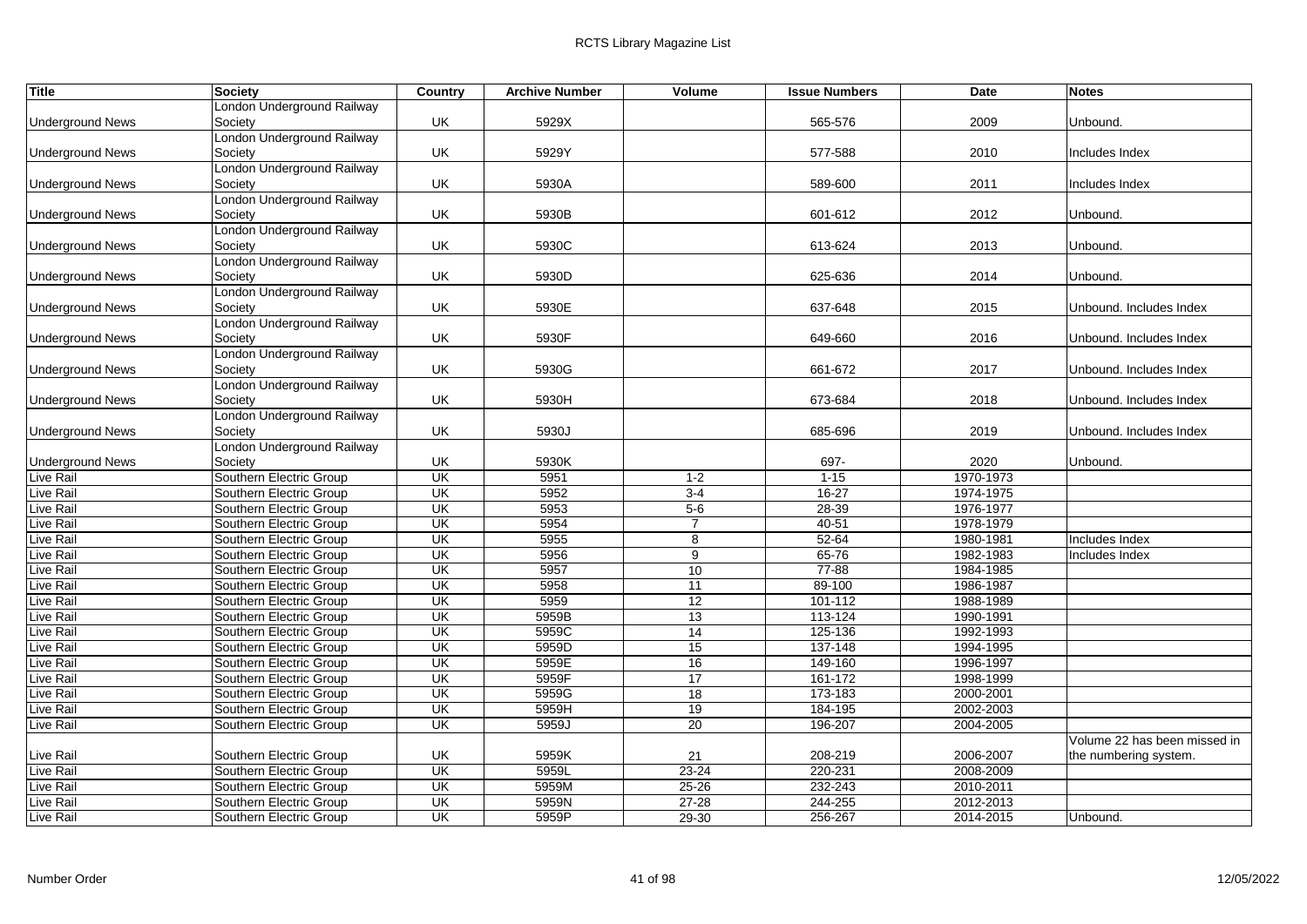| <b>Title</b>                    | Society                         | Country                 | <b>Archive Number</b> | Volume         | <b>Issue Numbers</b>  | <b>Date</b> | <b>Notes</b>             |
|---------------------------------|---------------------------------|-------------------------|-----------------------|----------------|-----------------------|-------------|--------------------------|
| Live Rail                       | Southern Electric Group         | <b>UK</b>               | 5959R                 | $31 - 32$      | 268-279               | 2016-2017   | Unbound.                 |
| London Railway Record           | Connor & Butler                 | UK                      | 5970A                 | $\overline{1}$ | $1 - 13$              | 1995-1997   |                          |
| London Railway Record           | Connor & Butler                 | UK                      | 5970C                 | 3              | $26 - 37$             | 2001-2003   | Includes Index           |
| London Railway Record           | Connor & Butler                 | UK                      | 5970D                 | $\overline{4}$ | $38 - 45$             | 2004-2005   |                          |
| London Railway Record           | Connor & Butler                 | UK                      | 5970E                 | 5              | $46 - 53$             | 2006-2007   |                          |
| London Railway Record           | Connor & Butler                 | $\overline{\mathsf{U}}$ | 5970F                 |                | 54-60, 65, 66, 72, 73 | 2008-2012   | Unbound                  |
| Between the Lines               | <b>Weardale Railway Society</b> | UK                      | 5981C                 |                | $20 - 38$             | 1998-2003   |                          |
| <b>British Railways (London</b> |                                 |                         |                       |                |                       |             |                          |
| Midland Region) Lecture &       | British Railways (London        |                         |                       |                |                       |             |                          |
| <b>Debating Society</b>         | Midland Region)                 | UK                      | 6001                  |                | $1 - 41$              | 1961-1970   | Unbound. No. 14 missing. |
| <b>Great Western Railway</b>    |                                 |                         |                       |                |                       |             |                          |
| (London) Lecture and Debating   |                                 |                         |                       |                |                       |             |                          |
| Society                         | <b>GWR</b>                      | UK                      | 6002                  |                |                       | 1905-1906   |                          |
| <b>Great Western Railway</b>    |                                 |                         |                       |                |                       |             |                          |
| (London) Lecture and Debating   |                                 |                         |                       |                |                       |             |                          |
| Society                         | <b>GWR</b>                      | UK                      | 6003                  |                |                       | 1906-1907   |                          |
| <b>Great Western Railway</b>    |                                 |                         |                       |                |                       |             |                          |
| (London) Lecture and Debating   |                                 |                         |                       |                |                       |             |                          |
| Society                         | <b>GWR</b>                      | UK                      | 6004                  |                |                       | 1907-1908   |                          |
| <b>Great Western Railway</b>    |                                 |                         |                       |                |                       |             |                          |
| (London) Lecture and Debating   |                                 |                         |                       |                |                       |             |                          |
| Society                         | <b>GWR</b>                      | UK                      | 6005                  |                |                       | 1908-1909   |                          |
| <b>Great Western Railway</b>    |                                 |                         |                       |                |                       |             |                          |
| (London) Lecture and Debating   |                                 |                         |                       |                |                       |             |                          |
| Society                         | <b>GWR</b>                      | UK                      | 6006                  |                |                       | 1909-1910   |                          |
| <b>Great Western Railway</b>    |                                 |                         |                       |                |                       |             |                          |
| (London) Lecture and Debating   |                                 |                         |                       |                |                       |             |                          |
| Society                         | <b>GWR</b>                      | UK                      | 6007                  |                |                       | 1910-1911   |                          |
| <b>Great Western Railway</b>    |                                 |                         |                       |                |                       |             |                          |
| (London) Lecture and Debating   |                                 |                         |                       |                |                       |             |                          |
| Society                         | <b>GWR</b>                      | UK                      | 6008                  |                |                       | 1911-1912   |                          |
| Great Western Railway           |                                 |                         |                       |                |                       |             |                          |
| (London) Lecture and Debating   |                                 |                         |                       |                |                       |             |                          |
| Society                         | <b>GWR</b>                      | UK                      | 6009                  |                |                       | 1912-1913   |                          |
| <b>Great Western Railway</b>    |                                 |                         |                       |                |                       |             |                          |
| (London) Lecture and Debating   |                                 |                         |                       |                |                       |             |                          |
| Society                         | <b>GWR</b>                      | UK                      | 6010                  |                |                       | 1913-1914   |                          |
| <b>Great Western Railway</b>    |                                 |                         |                       |                |                       |             |                          |
| (London) Lecture and Debating   |                                 |                         |                       |                |                       |             |                          |
| Society                         | <b>GWR</b>                      | UK                      | 6016                  |                |                       | 1919-1920   |                          |
| <b>Great Western Railway</b>    |                                 |                         |                       |                |                       |             |                          |
| (London) Lecture and Debating   |                                 |                         |                       |                |                       |             |                          |
| Society                         | <b>GWR</b>                      | UK                      | 6017                  |                |                       | 1920-1921   |                          |
| <b>Great Western Railway</b>    |                                 |                         |                       |                |                       |             |                          |
| (London) Lecture and Debating   |                                 |                         |                       |                |                       |             |                          |
| Society                         | <b>GWR</b>                      | UK                      | 6018                  |                |                       | 1921-1922   |                          |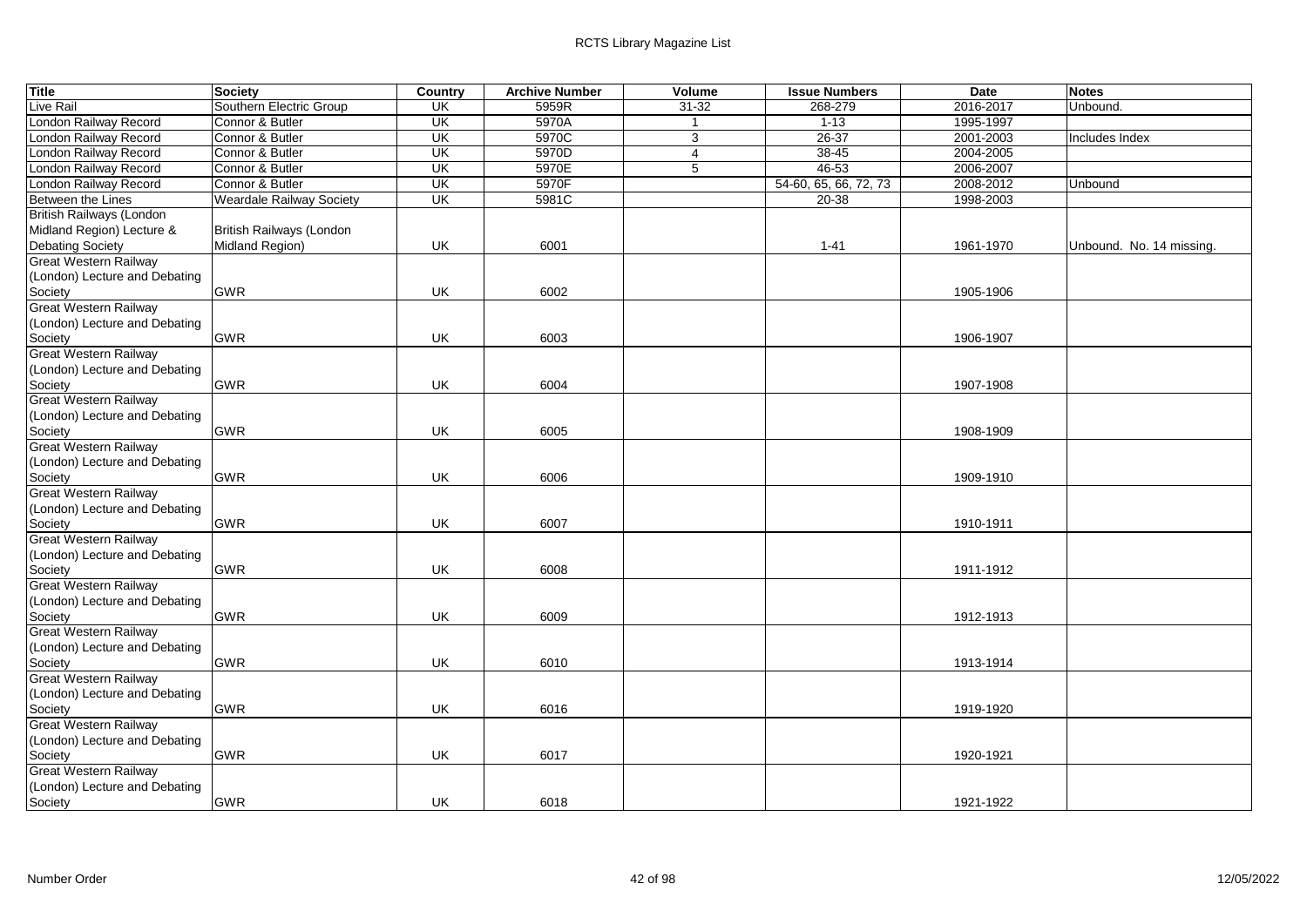| <b>Title</b>                  | Society    | Country   | <b>Archive Number</b> | Volume | <b>Issue Numbers</b> | Date      | <b>Notes</b> |
|-------------------------------|------------|-----------|-----------------------|--------|----------------------|-----------|--------------|
| <b>Great Western Railway</b>  |            |           |                       |        |                      |           |              |
| (London) Lecture and Debating |            |           |                       |        |                      |           |              |
| Society                       | <b>GWR</b> | UK        | 6019                  |        |                      | 1922-1923 |              |
| <b>Great Western Railway</b>  |            |           |                       |        |                      |           |              |
| (London) Lecture and Debating |            |           |                       |        |                      |           |              |
| Society                       | <b>GWR</b> | UK        | 6020                  |        |                      | 1923-1924 |              |
| <b>Great Western Railway</b>  |            |           |                       |        |                      |           |              |
| (London) Lecture and Debating |            |           |                       |        |                      |           |              |
| Society                       | <b>GWR</b> | UK        | 6021                  |        |                      | 1924-1925 |              |
| <b>Great Western Railway</b>  |            |           |                       |        |                      |           |              |
| (London) Lecture and Debating |            |           |                       |        |                      |           |              |
| Society                       | <b>GWR</b> | UK        | 6022                  |        |                      | 1925-1926 |              |
| <b>Great Western Railway</b>  |            |           |                       |        |                      |           |              |
| (London) Lecture and Debating |            |           |                       |        |                      |           |              |
| Society                       | <b>GWR</b> | UK        | 6023                  |        |                      | 1926-1927 |              |
| <b>Great Western Railway</b>  |            |           |                       |        |                      |           |              |
| (London) Lecture and Debating |            |           |                       |        |                      |           |              |
| Society                       | <b>GWR</b> | UK        | 6024                  |        |                      | 1927-1928 |              |
| <b>Great Western Railway</b>  |            |           |                       |        |                      |           |              |
| (London) Lecture and Debating |            |           |                       |        |                      |           |              |
| Society                       | <b>GWR</b> | UK        | 6025                  |        |                      | 1928-1929 |              |
| <b>Great Western Railway</b>  |            |           |                       |        |                      |           |              |
| (London) Lecture and Debating |            |           |                       |        |                      |           |              |
| Society                       | <b>GWR</b> | UK        | 6026                  |        |                      | 1929-1930 |              |
| <b>Great Western Railway</b>  |            |           |                       |        |                      |           |              |
| (London) Lecture and Debating |            |           |                       |        |                      |           |              |
| Society                       | <b>GWR</b> | UK        | 6027                  |        |                      | 1930-1931 |              |
| <b>Great Western Railway</b>  |            |           |                       |        |                      |           |              |
| (London) Lecture and Debating |            |           |                       |        |                      |           |              |
| Society                       | <b>GWR</b> | UK        | 6028                  |        |                      | 1931-1932 |              |
| <b>Great Western Railway</b>  |            |           |                       |        |                      |           |              |
| (London) Lecture and Debating |            |           |                       |        |                      |           |              |
| Society                       | <b>GWR</b> | UK        | 6029                  |        |                      | 1932-1933 |              |
| <b>Great Western Railway</b>  |            |           |                       |        |                      |           |              |
| (London) Lecture and Debating |            |           |                       |        |                      |           |              |
| Society                       | <b>GWR</b> | UK        | 6030                  |        |                      | 1933-1934 |              |
| <b>Great Western Railway</b>  |            |           |                       |        |                      |           |              |
| (London) Lecture and Debating |            |           |                       |        |                      |           |              |
| Society                       | <b>GWR</b> | UK        | 6031                  |        |                      | 1934-1935 |              |
| Great Western Railway         |            |           |                       |        |                      |           |              |
| (London) Lecture and Debating |            |           |                       |        |                      |           |              |
| Society                       | <b>GWR</b> | UK        | 6032                  |        |                      | 1935-1936 |              |
| Great Western Railway         |            |           |                       |        |                      |           |              |
| (London) Lecture and Debating |            |           |                       |        |                      |           |              |
| Society                       | <b>GWR</b> | <b>UK</b> | 6033                  |        |                      | 1936-1937 |              |
|                               |            |           |                       |        |                      |           |              |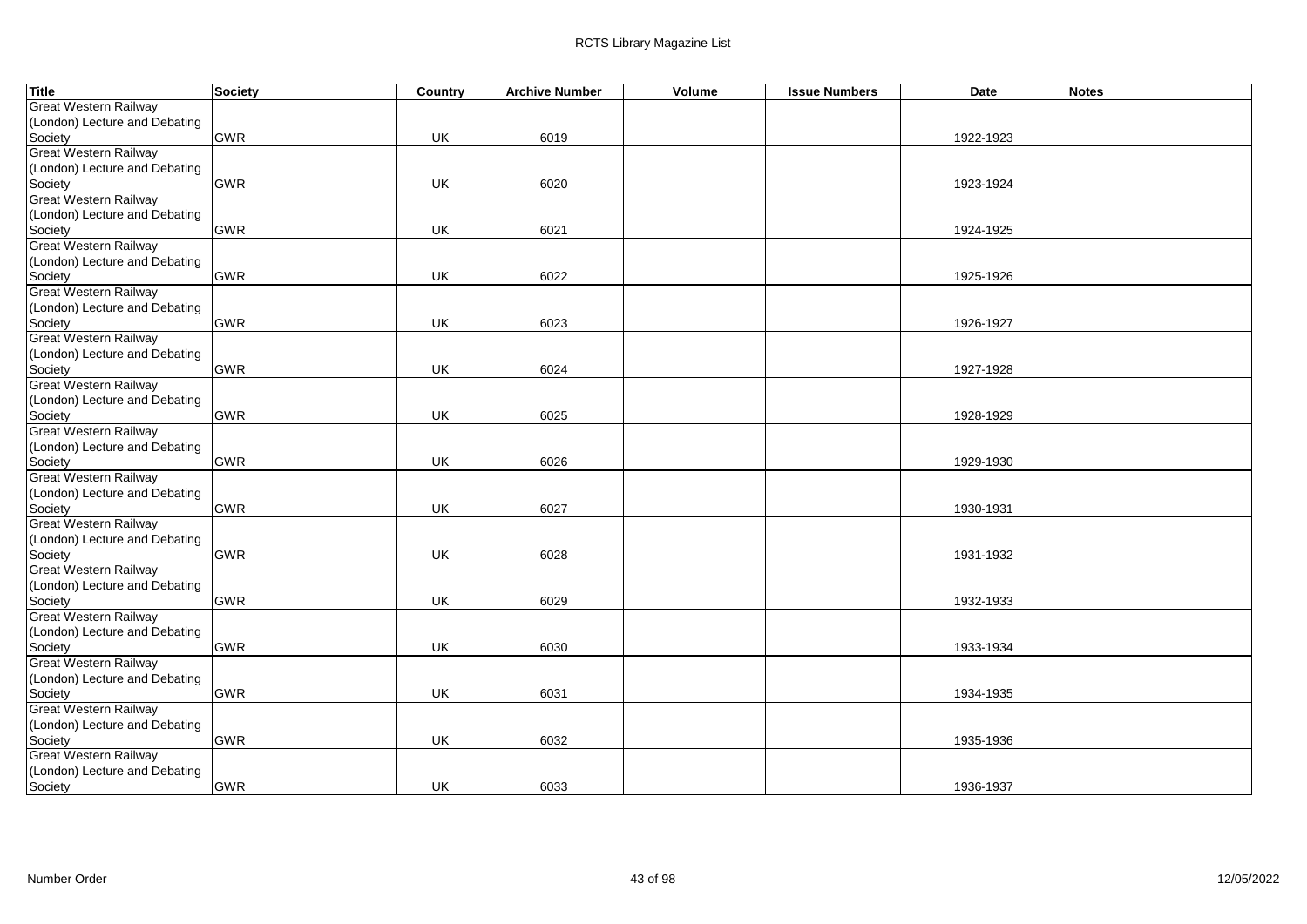| <b>Title</b>                    | Society    | Country | <b>Archive Number</b> | Volume | <b>Issue Numbers</b> | <b>Date</b> | <b>Notes</b>        |
|---------------------------------|------------|---------|-----------------------|--------|----------------------|-------------|---------------------|
| Great Western Railway           |            |         |                       |        |                      |             |                     |
| (London) Lecture and Debating   |            |         |                       |        |                      |             |                     |
| Society                         | GWR        | UK      | 6034                  |        |                      | 1937-1938   |                     |
| <b>Great Western Railway</b>    |            |         |                       |        |                      |             |                     |
| (London) Lecture and Debating   |            |         |                       |        |                      |             |                     |
| Society                         | <b>GWR</b> | UK      | 6035                  |        |                      | 1938-1939   |                     |
| <b>Great Western Railway</b>    |            |         |                       |        |                      |             |                     |
| (London) Lecture and Debating   |            |         |                       |        |                      |             |                     |
| Society                         | GWR        | UK      | 6036                  |        |                      | 1946-1947   |                     |
| <b>Great Western Railway</b>    |            |         |                       |        |                      |             |                     |
| (London) Lecture and Debating   |            |         |                       |        |                      |             |                     |
| Society                         | <b>GWR</b> | UK      | 6037                  |        |                      | 1947-1948   | Incomplete. Unbound |
| <b>British Railways Western</b> |            |         |                       |        |                      |             |                     |
| Region London Lecture and       |            |         |                       |        |                      |             |                     |
| <b>Debating Society</b>         | BR (WR)    | UK      | 6038                  |        |                      | 1948-1949   | Incomplete. Unbound |
| British Railways Western        |            |         |                       |        |                      |             |                     |
| Region London Lecture and       |            |         |                       |        |                      |             |                     |
| <b>Debating Society</b>         | BR (WR)    | UK      | 6039                  |        |                      | 1949-1950   |                     |
| <b>British Railways Western</b> |            |         |                       |        |                      |             |                     |
| Region London Lecture and       |            |         |                       |        |                      |             |                     |
| <b>Debating Society</b>         | BR (WR)    | UK      | 6040                  |        |                      | 1950-1951   |                     |
| <b>British Railways Western</b> |            |         |                       |        |                      |             |                     |
| Region London Lecture and       |            |         |                       |        |                      |             |                     |
| <b>Debating Society</b>         | BR (WR)    | UK      | 6041                  |        |                      | 1951-1952   |                     |
| <b>British Railways Western</b> |            |         |                       |        |                      |             |                     |
| Region London Lecture and       |            |         |                       |        |                      |             |                     |
| <b>Debating Society</b>         | BR (WR)    | UK      | 6042                  |        |                      | 1952-1953   | Incomplete. Unbound |
| <b>British Railways Western</b> |            |         |                       |        |                      |             |                     |
| Region London Lecture and       |            |         |                       |        |                      |             |                     |
| Debating Society                | BR (WR)    | UK      | 6043                  |        |                      | 1953-1954   |                     |
| <b>British Railways Western</b> |            |         |                       |        |                      |             |                     |
| Region London Lecture and       |            |         |                       |        |                      |             |                     |
| <b>Debating Society</b>         | BR (WR)    | UK      | 6044                  |        |                      | 1954-1955   |                     |
| <b>British Railways Western</b> |            |         |                       |        |                      |             |                     |
| Region London Lecture and       |            |         |                       |        |                      |             |                     |
| <b>Debating Society</b>         | BR (WR)    | UK      | 6045                  |        |                      | 1955-1956   |                     |
| <b>British Railways Western</b> |            |         |                       |        |                      |             |                     |
| Region London Lecture and       |            |         |                       |        |                      |             |                     |
| <b>Debating Society</b>         | BR (WR)    | UK      | 6046                  |        |                      | 1956-1957   |                     |
| British Railways Western        |            |         |                       |        |                      |             |                     |
| Region London Lecture and       |            |         |                       |        |                      |             |                     |
| Debating Society                | BR (WR)    | UK      | 6047                  |        |                      | 1957-1958   |                     |
| <b>British Railways Western</b> |            |         |                       |        |                      |             |                     |
| Region London Lecture and       |            |         |                       |        |                      |             |                     |
| <b>Debating Society</b>         | BR (WR)    | UK      | 6048                  |        |                      | 1958-1959   | Incomplete. Unbound |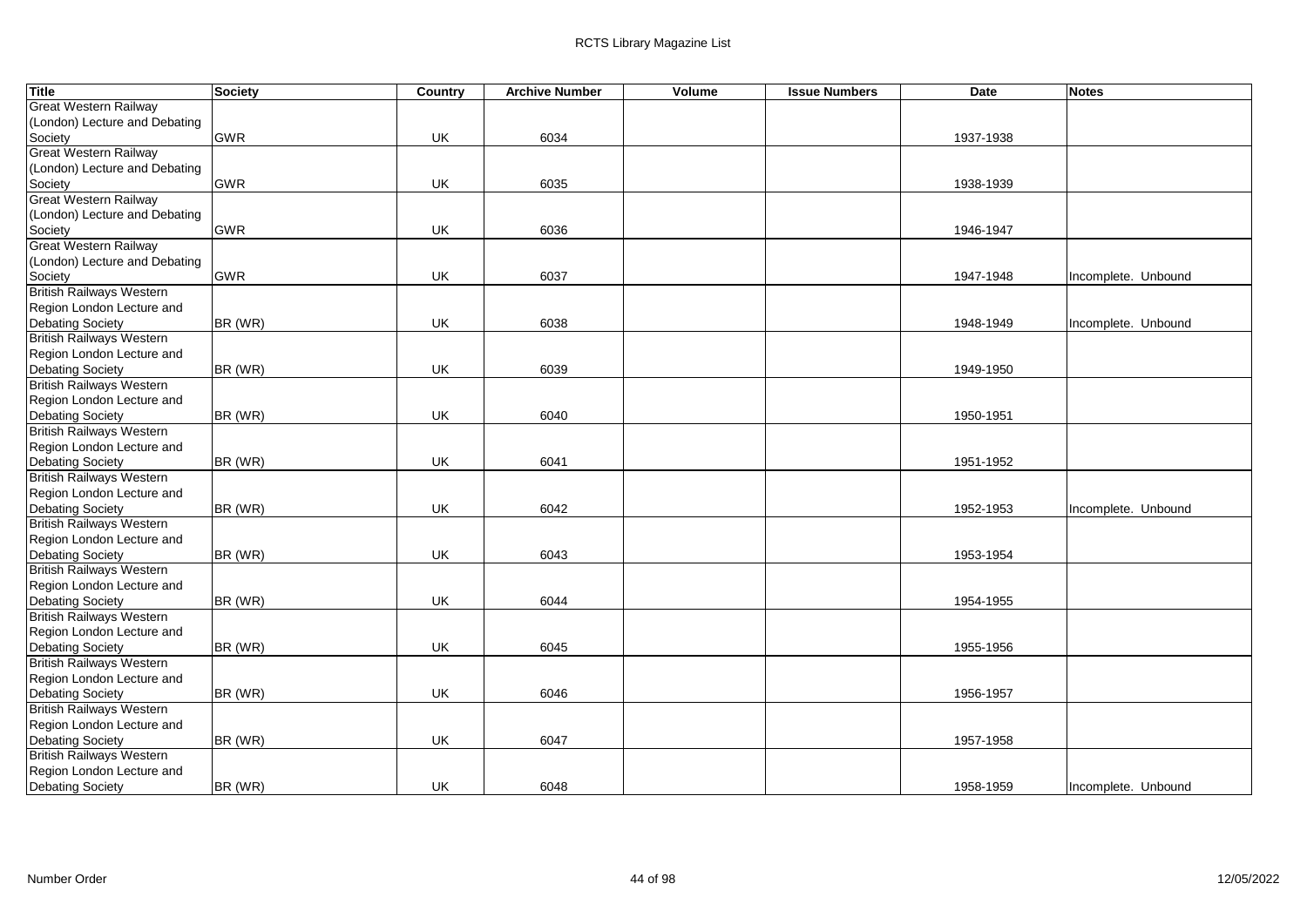| <b>Title</b>                    | Society                 | Country                 | <b>Archive Number</b> | Volume  | <b>Issue Numbers</b> | <b>Date</b> | <b>Notes</b>        |
|---------------------------------|-------------------------|-------------------------|-----------------------|---------|----------------------|-------------|---------------------|
| <b>British Railways Western</b> |                         |                         |                       |         |                      |             |                     |
| Region London Lecture and       |                         |                         |                       |         |                      |             |                     |
| Debating Society                | BR (WR)                 | UK                      | 6049                  |         |                      | 1959-1960   |                     |
| <b>British Railways Western</b> |                         |                         |                       |         |                      |             |                     |
| Region London Lecture and       |                         |                         |                       |         |                      |             |                     |
| <b>Debating Society</b>         | BR (WR)                 | UK                      | 6050                  |         |                      | 1960-1961   | Incomplete. Unbound |
| <b>British Railways Western</b> |                         |                         |                       |         |                      |             |                     |
| Region London Lecture and       |                         |                         |                       |         |                      |             |                     |
| <b>Debating Society</b>         | BR (WR)                 | UK                      | 6051                  |         |                      | 1961-1962   | Incomplete. Unbound |
| <b>British Railways Western</b> |                         |                         |                       |         |                      |             |                     |
| Region London Lecture and       |                         |                         |                       |         |                      |             |                     |
| <b>Debating Society</b>         | BR (WR)                 | <b>UK</b>               | 6055                  |         |                      | 1965-1966   | Incomplete. Unbound |
| <b>British Railways Western</b> |                         |                         |                       |         |                      |             |                     |
| Region London Lecture and       |                         |                         |                       |         |                      |             |                     |
| <b>Debating Society</b>         | BR (WR)                 |                         |                       |         |                      |             |                     |
| <b>British Railways Western</b> |                         | UK                      | 6056                  |         |                      | 1966-1967   | Incomplete. Unbound |
|                                 |                         |                         |                       |         |                      |             |                     |
| Region London Lecture and       |                         |                         |                       |         |                      |             |                     |
| <b>Debating Society</b>         | BR (WR)                 | UK                      | 6057                  |         |                      | 1967-1968   | Incomplete. Unbound |
| <b>British Railways Western</b> |                         |                         |                       |         |                      |             |                     |
| Region London Lecture and       |                         |                         |                       |         |                      |             |                     |
| <b>Debating Society</b>         | BR (WR)                 | UK                      | 6059                  |         |                      | 1969-1970   | Incomplete. Unbound |
| <b>British Railways Western</b> |                         |                         |                       |         |                      |             |                     |
| Region London Lecture and       |                         |                         |                       |         |                      |             |                     |
| <b>Debating Society</b>         | BR (WR)                 | UK                      | 6060                  |         |                      | 1970-1971   | Incomplete. Unbound |
| Papers presented at British     |                         |                         |                       |         |                      |             |                     |
| Railways (Western Region)       |                         |                         |                       |         |                      |             |                     |
| Bristol Lecture & Debating      |                         |                         |                       |         |                      |             |                     |
| Society.                        | BR (WR)                 | UK                      | 6060                  |         |                      | 1961-1962   | Incomplete. Unbound |
| Papers presented at the South   |                         |                         |                       |         |                      |             |                     |
| <b>Wales and Monmouthshire</b>  |                         |                         |                       |         |                      |             |                     |
| Railways and Docks Lecture &    |                         |                         |                       |         |                      |             |                     |
| Debating Society.               |                         | UK                      | 6060                  |         |                      | 1954-1955   | Incomplete. Unbound |
| Friends of N.R.M. Newsletter    | Friends of N.R.M.       | UK                      | 6071                  |         | $1 - 25$             | 1977-1983   |                     |
| Friends of N.R.M. Newsletter    | Friends of N.R.M.       | UK                      | 6071B                 |         | $26 - 45$            | 1984-1988   |                     |
| Friends of N.R.M. Newsletter    | Friends of N.R.M.       | $\overline{\mathsf{U}}$ | 6071C                 |         | $46 - 65$            | 1989-1993   |                     |
| Friends of N.R.M. Newsletter    | Friends of N.R.M.       | UK                      | 6071D                 |         | $66 - 84$            | 1994-1998   |                     |
| National Railway Museum         |                         |                         |                       |         |                      |             |                     |
| <b>Review</b>                   | National Railway Museum | UK                      | 6071E                 |         | 85-102               | 1998-2002   |                     |
| <b>National Railway Museum</b>  |                         |                         |                       |         |                      |             |                     |
| <b>Review</b>                   | National Railway Museum | UK                      | 6071F                 |         | 103-118              | 2003-2006   |                     |
| National Railway Museum         |                         |                         |                       |         |                      |             |                     |
| Review                          | National Railway Museum | <b>UK</b>               | 6071G                 |         | 119-134              | 2007-2010   | Unbound.            |
| <b>National Railway Museum</b>  |                         |                         |                       |         |                      |             |                     |
| Review                          | National Railway Museum | UK                      | 6071H                 |         | 135-150              | 2011-2014   | Unbound.            |
| Locomotives & Railways          | Locomotives & Railways  |                         | 6081                  | $1-2$   |                      | 1900-1901   |                     |
| Locomotives & Railways          | Locomotives & Railways  |                         | 6082                  | $1 - 2$ |                      | 1900-1901   |                     |
| Locomotives & Railways          | Locomotives & Railways  |                         | 6083                  | $3-4$   |                      | 1902-1903   |                     |
|                                 |                         |                         |                       |         |                      |             |                     |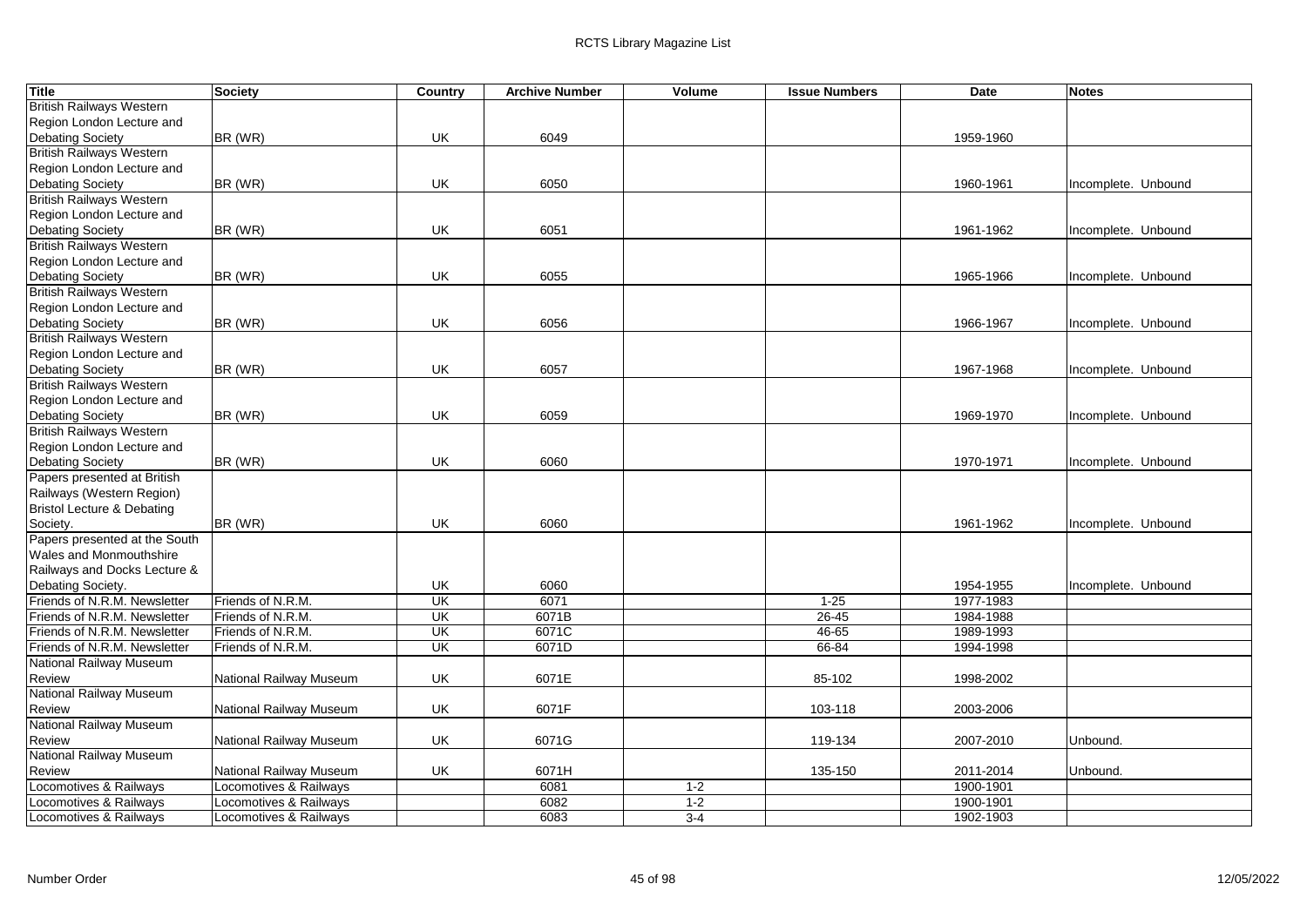| <b>Title</b>                             | Society                                  | Country   | <b>Archive Number</b> | <b>Volume</b>  | <b>Issue Numbers</b> | <b>Date</b>  | <b>Notes</b> |
|------------------------------------------|------------------------------------------|-----------|-----------------------|----------------|----------------------|--------------|--------------|
| <b>Great Western Railway</b>             | <b>Great Western Railway</b>             |           |                       |                |                      |              |              |
| Magazine                                 | Magazine                                 | UK        | 6126                  | 26             |                      | 1914         |              |
| <b>Great Western Railway</b>             | <b>Great Western Railway</b>             |           |                       |                |                      |              |              |
| Magazine                                 | Magazine                                 | UK        | 6128                  | 28             |                      | 1916         |              |
| <b>Great Western Railway</b>             | <b>Great Western Railway</b>             |           |                       |                |                      |              |              |
| Magazine                                 | Magazine                                 | UK        | 6129                  | 29             |                      | 1917         |              |
| <b>Great Western Railway</b>             | <b>Great Western Railway</b>             |           |                       |                |                      |              |              |
| Magazine                                 | Magazine                                 | <b>UK</b> | 6130                  | 30             |                      | 1918         |              |
| <b>Great Western Railway</b>             | <b>Great Western Railway</b>             |           |                       |                |                      |              |              |
| Magazine                                 | Magazine                                 | UK        | 6134                  | 34             |                      | 1922         |              |
| <b>Great Western Railway</b>             | <b>Great Western Railway</b>             |           |                       |                |                      |              |              |
| Magazine                                 | Magazine                                 | <b>UK</b> | 6135                  | 35             |                      | 1923         |              |
| <b>Great Western Railway</b>             | Great Western Railway                    |           |                       |                |                      |              |              |
| Magazine                                 | Magazine                                 | UK        | 6136                  | 36             |                      | 1924         |              |
| <b>Great Western Railway</b>             | <b>Great Western Railway</b>             |           |                       |                |                      |              |              |
| Magazine                                 | Magazine                                 | UK        | 6137                  | 37             |                      | 1925         |              |
| <b>Great Western Railway</b>             | <b>Great Western Railway</b>             |           |                       |                |                      |              |              |
| Magazine                                 | Magazine                                 | <b>UK</b> | 6138                  | 38             |                      | 1926         |              |
| <b>Great Western Railway</b>             | <b>Great Western Railway</b>             |           |                       |                |                      |              |              |
| Magazine                                 | Magazine                                 | UK        | 6139                  | 39             |                      | 1927         |              |
| <b>Great Western Railway</b>             | <b>Great Western Railway</b>             |           |                       |                |                      |              |              |
| Magazine                                 | Magazine                                 | <b>UK</b> | 6140                  | 40             |                      | 1928         |              |
| <b>Great Western Railway</b>             | <b>Great Western Railway</b>             |           |                       |                |                      |              |              |
| Magazine                                 | Magazine                                 | <b>UK</b> | 6141                  | 41             |                      | 1929         |              |
| <b>Great Western Railway</b>             | <b>Great Western Railway</b>             |           |                       |                |                      |              |              |
| Magazine                                 | Magazine                                 | <b>UK</b> | 6142                  | 42             |                      | 1930         |              |
| <b>Great Western Railway</b>             | <b>Great Western Railway</b>             |           |                       |                |                      |              |              |
| Magazine                                 | Magazine                                 | UK        | 6143                  | 43             |                      | 1931         |              |
| <b>Great Western Railway</b>             | <b>Great Western Railway</b>             |           |                       |                |                      |              |              |
| Magazine                                 | Magazine                                 | UK.       | 6144                  | 44             |                      | 1932         |              |
| <b>Great Western Railway</b>             | <b>Great Western Railway</b>             | UK        |                       |                |                      |              |              |
| Magazine<br><b>Great Western Railway</b> | Magazine<br><b>Great Western Railway</b> |           | 6145                  | 45             |                      | 1933         |              |
| Magazine                                 | Magazine                                 | UK        |                       | 46             |                      | 1934         |              |
| <b>Great Western Railway</b>             | <b>Great Western Railway</b>             |           | 6146                  |                |                      |              |              |
| Magazine                                 | Magazine                                 | <b>UK</b> | 6147                  | 47             |                      | 1935         |              |
| <b>Great Western Railway</b>             | <b>Great Western Railway</b>             |           |                       |                |                      |              |              |
| Magazine                                 | Magazine                                 | <b>UK</b> | 6148                  | 48             |                      | 1936         |              |
| <b>Great Western Railway</b>             | <b>Great Western Railway</b>             |           |                       |                |                      |              |              |
| Magazine                                 | Magazine                                 | UK        | 6149                  | 49             |                      | 1937         |              |
| <b>Great Western Railway</b>             | <b>Great Western Railway</b>             |           |                       |                |                      |              |              |
| Magazine                                 | Magazine                                 | UK        | 6150                  | 50             |                      | 1938         |              |
| <b>Great Western Railway</b>             | Great Western Railway                    |           |                       |                |                      |              |              |
| Magazine                                 | Magazine                                 | <b>UK</b> | 6151                  | 51             |                      | 1939         |              |
| <b>Great Western Railway</b>             | <b>Great Western Railway</b>             |           |                       |                |                      |              |              |
| Magazine                                 | Magazine                                 | UK        | 6152                  | 52             |                      | 1940         |              |
| Railway & Travel Monthly                 | Railway & Travel Monthly                 |           | 6201                  | $\overline{1}$ |                      | May-Dec 1910 |              |
|                                          |                                          |           |                       |                |                      |              |              |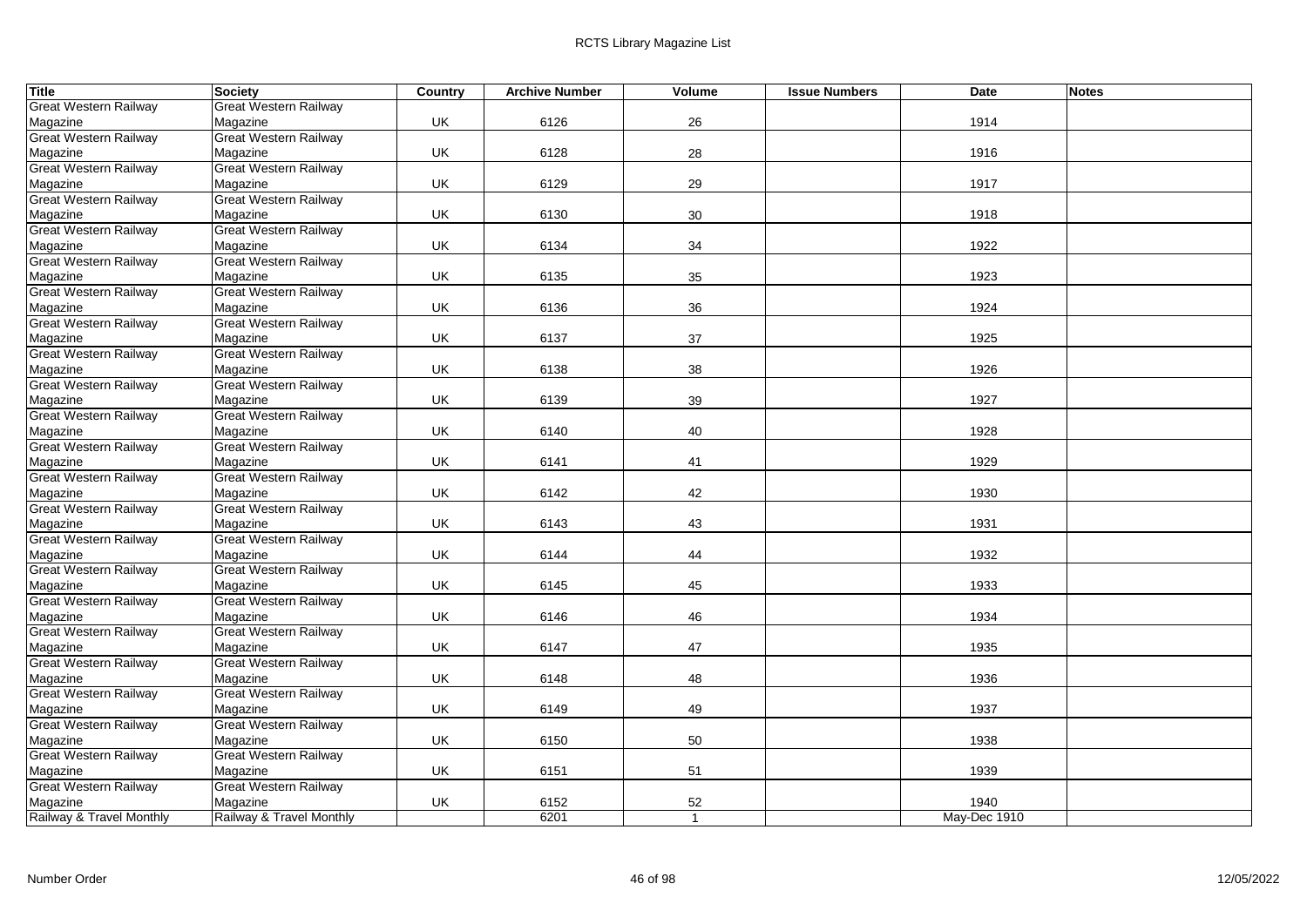| <b>Title</b>                          | Society                               | Country | <b>Archive Number</b> | Volume          | <b>Issue Numbers</b> | Date                   | <b>Notes</b>            |
|---------------------------------------|---------------------------------------|---------|-----------------------|-----------------|----------------------|------------------------|-------------------------|
| Railway & Travel Monthly              | Railway & Travel Monthly              |         | 6202                  | 2               |                      | Jan-June 1911          |                         |
| Railway & Travel Monthly              | Railway & Travel Monthly              |         | 6203                  | 3               |                      | July - Dec 1911        |                         |
| Railway & Travel Monthly              | Railway & Travel Monthly              |         | 6204                  | $\overline{4}$  |                      | Jan-June 1912          |                         |
| Railway & Travel Monthly              | Railway & Travel Monthly              |         | 6205                  | 5               |                      | <b>July - Dec 1912</b> |                         |
| Railway & Travel Monthly              | Railway & Travel Monthly              |         | 6206                  | 6               |                      | Jan-June 1913          |                         |
| Railway & Travel Monthly              | Railway & Travel Monthly              |         | 6207                  | $\overline{7}$  |                      | <b>July - Dec 1913</b> |                         |
| Railway & Travel Monthly              | Railway & Travel Monthly              |         | 6208                  | 8               |                      | 1914                   |                         |
| Railway & Travel Monthly              | Railway & Travel Monthly              |         | 6209                  | 9               |                      | July-Dec 1914          |                         |
| Railway & Travel Monthly              | Railway & Travel Monthly              |         | 6210                  | 10              |                      | Jan - June 1915        | Two copies, same number |
| Railway & Travel Monthly              | Railway & Travel Monthly              |         | 6210                  | 10              |                      | Jan - June 1915        | Two copies, same number |
| Railway & Travel Monthly              | Railway & Travel Monthly              |         | 6211                  | $\overline{11}$ |                      | July-Dec 1915          |                         |
| Railway & Travel Monthly              | Railway & Travel Monthly              |         | 6212                  | 12              |                      | 1916                   |                         |
| Railway & Travel Monthly              | Railway & Travel Monthly              |         | 6213                  | 13              |                      | 1916                   |                         |
| Railway & Travel Monthly              | Railway & Travel Monthly              |         | 6214                  | 14              |                      | 1917                   |                         |
| Railway & Travel Monthly              | Railway & Travel Monthly              |         | 6215                  | 15              |                      | July-Dec 1917          |                         |
| Railway & Travel Monthly              | Railway & Travel Monthly              |         | 6216                  | 16              |                      | 1918                   |                         |
| Railway & Travel Monthly              | Railway & Travel Monthly              |         | 6217                  | 17              |                      | 1918                   |                         |
| Railway & Travel Monthly              | Railway & Travel Monthly              |         | 6218                  | 18              |                      | 1919                   |                         |
| Railway & Travel Monthly              | Railway & Travel Monthly              |         | 6219                  | 19              |                      | 1919                   |                         |
| Transport & Travel Monthly            | Transport & Travel Monthly            |         | 6220                  | 20              |                      | 1920                   |                         |
| Transport & Travel Monthly            | Transport & Travel Monthly            |         | 6221                  | 21              |                      | 1920                   |                         |
| <b>Transport &amp; Travel Monthly</b> | <b>Transport &amp; Travel Monthly</b> |         | 6222                  | 22              |                      | 1921                   |                         |
| Transport & Travel Monthly            | <b>Transport &amp; Travel Monthly</b> |         | 6223                  | 23              |                      | 1921                   |                         |
| Transport & Travel Monthly            | <b>Transport &amp; Travel Monthly</b> |         | 6224                  | 24              |                      | 1922                   |                         |
| <b>Transport &amp; Travel Monthly</b> | <b>Transport &amp; Travel Monthly</b> |         | 6225                  | 25              |                      | 1922                   |                         |
| Journal of the Institution of         | Institution of Locomotive             |         |                       |                 |                      |                        |                         |
| Locomotive Engineers                  | <b>Engineers Engineers</b>            |         | 6310                  | 10              | 42-46                | 1920                   |                         |
| Journal of the Institution of         | Institution of Locomotive             |         |                       |                 |                      |                        |                         |
| <b>Locomotive Engineers</b>           | <b>Engineers Engineers</b>            |         | 6311                  | 11              |                      | 1921                   |                         |
| Journal of the Institution of         | Institution of Locomotive             |         |                       |                 |                      |                        |                         |
| <b>Locomotive Engineers</b>           | <b>Engineers Engineers</b>            |         | 6312                  | 12              |                      | 1922                   |                         |
| Journal of the Institution of         | Institution of Locomotive             |         |                       |                 |                      |                        |                         |
| <b>Locomotive Engineers</b>           | <b>Engineers Engineers</b>            |         | 6313                  | 13              |                      | 1923                   |                         |
| Journal of the Institution of         | Institution of Locomotive             |         |                       |                 |                      |                        |                         |
| <b>Locomotive Engineers</b>           | <b>Engineers Engineers</b>            |         | 6314                  | 14              |                      | 1924                   |                         |
| Journal of the Institution of         | Institution of Locomotive             |         |                       |                 |                      |                        |                         |
| <b>Locomotive Engineers</b>           | <b>Engineers Engineers</b>            |         | 6315                  | 15              |                      | 1925                   |                         |
| Journal of the Institution of         | Institution of Locomotive             |         |                       |                 |                      |                        |                         |
| Locomotive Engineers                  | Engineers Engineers                   |         | 6316                  | 16              |                      | 1926                   |                         |
| Journal of the Institution of         | Institution of Locomotive             |         |                       |                 |                      |                        |                         |
| <b>Locomotive Engineers</b>           | <b>Engineers Engineers</b>            |         | 6317                  | 17              |                      | 1927                   |                         |
| Journal of the Institution of         | Institution of Locomotive             |         |                       |                 |                      |                        |                         |
| <b>Locomotive Engineers</b>           | <b>Engineers Engineers</b>            |         | 6318                  | 18              |                      | 1928                   |                         |
| Journal of the Institution of         | Institution of Locomotive             |         |                       |                 |                      |                        |                         |
| <b>Locomotive Engineers</b>           | <b>Engineers Engineers</b>            |         | 6319                  | 19              |                      | 1929                   |                         |
| Journal of the Institution of         | Institution of Locomotive             |         |                       |                 |                      |                        |                         |
| Locomotive Engineers                  | <b>Engineers Engineers</b>            |         | 6320                  | 20              |                      | 1930                   |                         |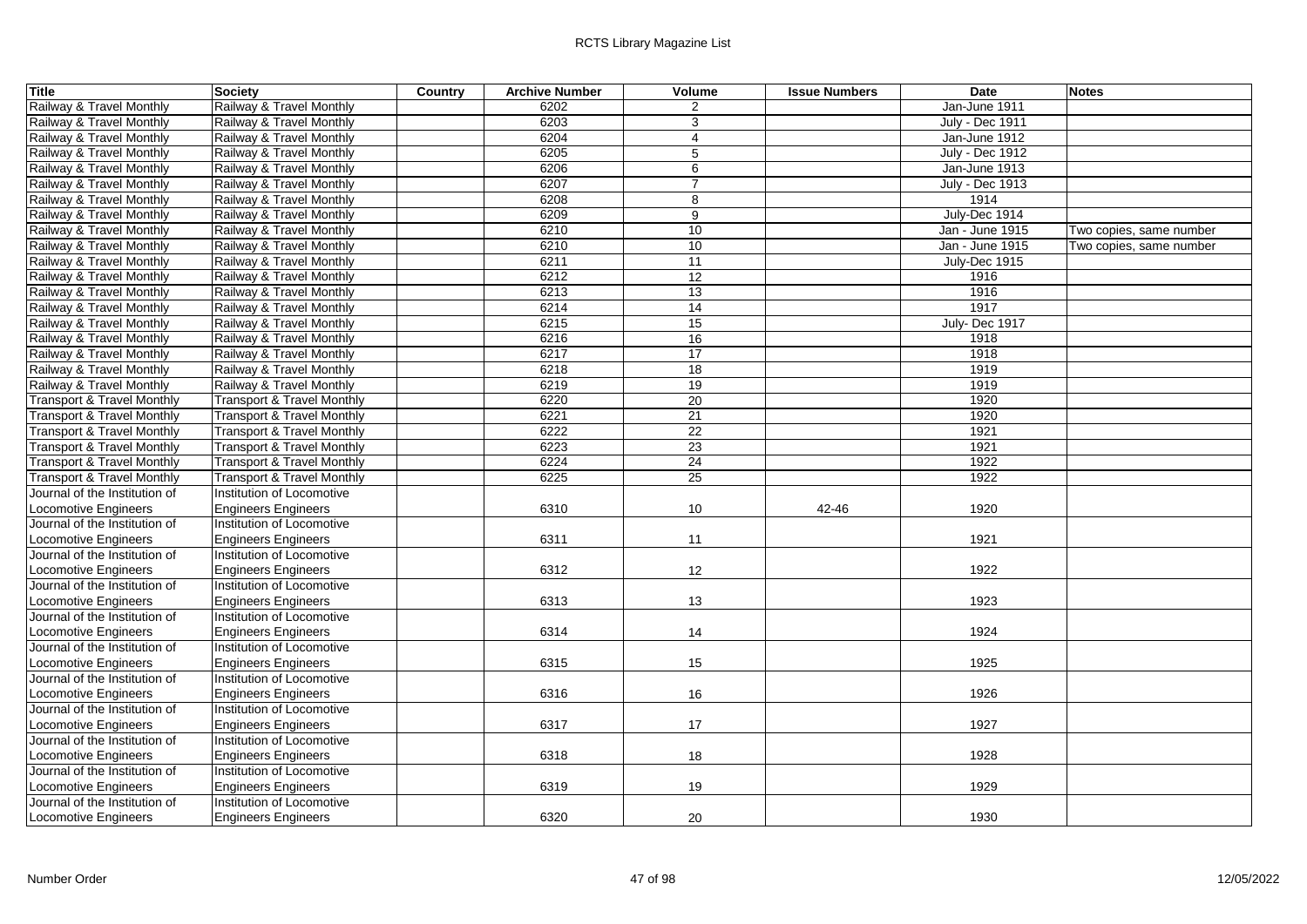| <b>Title</b>                       | <b>Society</b>                     | Country | <b>Archive Number</b> | Volume         | <b>Issue Numbers</b> | Date      | <b>Notes</b>                   |
|------------------------------------|------------------------------------|---------|-----------------------|----------------|----------------------|-----------|--------------------------------|
| Journal of the Institution of      | Institution of Locomotive          |         |                       |                |                      |           |                                |
| <b>Locomotive Engineers</b>        | <b>Engineers Engineers</b>         |         | 6321                  | 21             |                      | 1931      |                                |
| Journal of the Institution of      | Institution of Locomotive          |         |                       |                |                      |           |                                |
| <b>Locomotive Engineers</b>        | <b>Engineers Engineers</b>         |         | 6322                  | 22             |                      | 1932      |                                |
| Journal of the Institution of      | Institution of Locomotive          |         |                       |                |                      |           |                                |
| Locomotive Engineers               | <b>Engineers Engineers</b>         |         | 6323                  | 23             |                      | 1933      |                                |
| Journal of the Institution of      | Institution of Locomotive          |         |                       |                |                      |           |                                |
| Locomotive Engineers               | <b>Engineers Engineers</b>         |         | 6324                  | 24             |                      | 1934      |                                |
| Journal of the Institution of      | Institution of Locomotive          |         |                       |                |                      |           |                                |
| <b>Locomotive Engineers</b>        | <b>Engineers Engineers</b>         |         | 6325                  | 25             |                      | 1935      |                                |
| Journal of the Institution of      | Institution of Locomotive          |         |                       |                |                      |           |                                |
| Locomotive Engineers               | Engineers Engineers                |         | 6326                  | 26             |                      | 1936      |                                |
| Journal of the Institution of      | Institution of Locomotive          |         |                       |                |                      |           |                                |
| Locomotive Engineers               | <b>Engineers Engineers</b>         |         | 6327                  | 27             |                      | 1937      |                                |
| Journal of the Institution of      | Institution of Locomotive          |         |                       |                |                      |           |                                |
| Locomotive Engineers               | <b>Engineers Engineers</b>         |         | 6328                  | 28             |                      | 1938      |                                |
| Journal of the Institution of      | Institution of Locomotive          |         |                       |                |                      |           | Includes index of papers 1911- |
| <b>Locomotive Engineers</b>        | <b>Engineers Engineers</b>         |         | 6329                  | 29             | 147-152              | 1939      | 1939                           |
| Journal of the Institution of      | Institution of Locomotive          |         |                       |                |                      |           |                                |
| Locomotive Engineers               | <b>Engineers Engineers</b>         |         | 6330 - 6361           |                | 153-224              | 1940-1971 | Individual copies Unbound      |
| Railway Engineer to 1935           | Railway Engineer to 1935           |         | 6444                  |                |                      | 1923      |                                |
| Railway Engineer to 1935           | Railway Engineer to 1935           |         | 6446                  |                |                      | 1925      |                                |
| Railway Engineer to 1935           | Railway Engineer to 1935           |         | 6449                  |                |                      | 1928      |                                |
| Railway Engineer to 1935           | Railway Engineer to 1935           |         | 6450                  |                |                      | 1929      |                                |
| Railway Engineer to 1935           | Railway Engineer to 1935           |         | 6451                  |                |                      | 1930      |                                |
| Railway Engineer to 1935           | Railway Engineer to 1935           |         | 6453                  |                |                      | 1932      |                                |
| Railway Engineering Journal        | Railway Engineering Journal        |         | 6363A                 | $1-4$          |                      | 1972-1973 |                                |
| Railway Engineering Journal        | Railway Engineering Journal        |         | 6363B                 | $4-5$          |                      | 1974-1975 |                                |
| Railway Engineer                   | Railway Engineer                   |         | 6364A                 | $1 - 2$        |                      | 1976-1977 |                                |
| Railway Engineer                   | Railway Engineer                   |         | 6364B                 | $3-4$          |                      | 1978-1979 |                                |
| Railway Engineer                   | Railway Engineer                   |         | 6364C                 | 5              |                      | 1980      |                                |
| Railway Engineer (Rly Div          | Railway Engineer (Rly Div          |         |                       |                |                      |           |                                |
| <b>IMechE</b>                      | <b>IMechE</b>                      |         | 6365A                 |                |                      | 1981-1985 |                                |
| Railway Engineer (Rly Div          | Railway Engineer (Rly Div          |         |                       |                |                      |           |                                |
| <b>IMechE</b>                      | <b>IMechE</b>                      |         | 6365B                 |                |                      | 1986-1990 |                                |
| <b>Diesel Railway Traction (RG</b> | <b>Diesel Railway Traction (RG</b> |         |                       |                |                      |           |                                |
| Supp                               | Supp                               | UK      | 6481Q                 |                | 164-175              | 1946      |                                |
| <b>Diesel Railway Traction</b>     | <b>Diesel Railway Traction</b>     |         | 6482A                 | 1              | 176-187              | 1947      |                                |
| <b>Diesel Railway Traction</b>     | <b>Diesel Railway Traction</b>     |         | 6482B                 | $\overline{2}$ | 188-199              | 1948      |                                |
| <b>Diesel Railway Traction</b>     | <b>Diesel Railway Traction</b>     |         | 6482C                 | 3              |                      | 1949      |                                |
| <b>Diesel Railway Traction</b>     | <b>Diesel Railway Traction</b>     |         | 6482D                 | $\overline{4}$ |                      | 1950      |                                |
| <b>Diesel Railway Traction</b>     | <b>Diesel Railway Traction</b>     |         | 6482E                 | 5              |                      | 1951      |                                |
| <b>Diesel Railway Traction</b>     | <b>Diesel Railway Traction</b>     |         | 6482F                 | 6              |                      | 1952      |                                |
| <b>Diesel Railway Traction</b>     | <b>Diesel Railway Traction</b>     |         | 6482G                 | $\overline{7}$ |                      | 1953      |                                |
| <b>Diesel Railway Traction</b>     | <b>Diesel Railway Traction</b>     |         | 6482H                 | 8              |                      | 1954      |                                |
| <b>Diesel Railway Traction</b>     |                                    |         | 6482J                 |                |                      | 1955      |                                |
| <b>Diesel Railway Traction</b>     |                                    |         | 6482K                 |                |                      | 1956      |                                |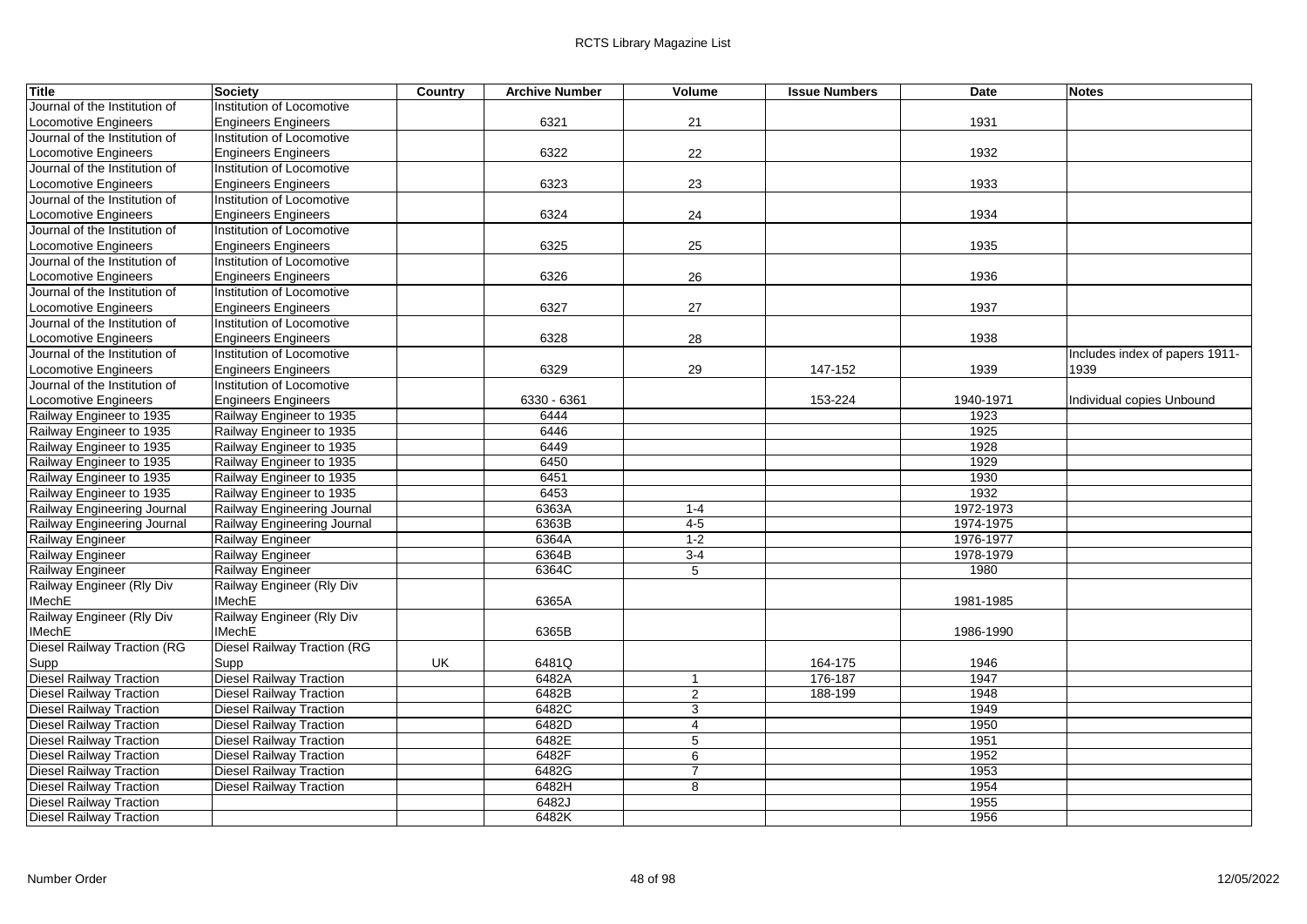| Title                          | Society    | Country                             | <b>Archive Number</b> | Volume          | <b>Issue Numbers</b> | Date          | <b>Notes</b> |
|--------------------------------|------------|-------------------------------------|-----------------------|-----------------|----------------------|---------------|--------------|
| <b>Diesel Railway Traction</b> |            |                                     | 6482L                 |                 |                      | 1957          |              |
| <b>Diesel Railway Traction</b> |            |                                     | 6482M                 |                 |                      | 1958          |              |
| <b>Diesel Railway Traction</b> |            |                                     | 6482N                 |                 |                      | 1959          |              |
| <b>Diesel Railway Traction</b> |            |                                     | 6482P                 |                 |                      | 1960          |              |
| <b>Diesel Railway Traction</b> |            |                                     | 6482Q                 |                 |                      | 1961          |              |
| <b>Diesel Railway Traction</b> |            |                                     | 6482R                 |                 |                      | 1962          |              |
| <b>Diesel Railway Traction</b> |            |                                     | 6482S                 |                 |                      | 1963          |              |
| Railway Gazette                | Commercial | UK                                  | 6504                  |                 |                      | Jan-June 1906 |              |
| Railway Gazette                | Commercial | UK                                  | 6505                  |                 |                      | July-Dec 1906 |              |
| Railway Gazette                | Commercial | UK                                  | 6507                  |                 |                      | July-Dec 1907 |              |
| Railway Gazette                | Commercial | UK                                  | 6533                  |                 |                      | July-Dec 1920 |              |
| Railway Gazette                | Commercial | UK                                  | 6539                  | 39              |                      | July-Dec 1923 |              |
| Railway Gazette                | Commercial | UK                                  | 6540                  | 40              |                      | Jan-June 1924 |              |
| Railway Gazette                | Commercial | UK                                  | 6541                  | 41              |                      | July-Dec 1924 |              |
| Railway Gazette                | Commercial | UK                                  | 6542                  | 42              |                      | Jan-June 1925 |              |
| Railway Gazette                | Commercial | UK                                  | 6543                  | 43              |                      | July-Dec 1925 |              |
| Railway Gazette                | Commercial | UK                                  | 6544                  | 44              |                      | Jan-June 1926 |              |
| Railway Gazette                | Commercial | $\overline{\mathsf{U}}$             | 6545                  | 45              |                      | July-Dec 1926 |              |
| Railway Gazette                | Commercial | UK                                  | 6546                  | 46              |                      | Jan-June 1927 |              |
| Railway Gazette                | Commercial | <b>UK</b>                           | 6547                  | 47              |                      | July-Dec 1927 |              |
| Railway Gazette                | Commercial | UK                                  | 6548                  | 48              |                      | Jan-June 1928 |              |
| Railway Gazette                | Commercial | UK                                  | 6549                  | 49              |                      | July-Dec 1928 |              |
| Railway Gazette                | Commercial | UK                                  | 6550                  | 50              |                      | Jan-June 1929 |              |
| Railway Gazette                | Commercial | UK                                  | 6551                  | 51              |                      | July-Dec 1929 |              |
| Railway Gazette                | Commercial | UK                                  | 6552                  | 52              |                      | Jan-June 1930 |              |
| Railway Gazette                | Commercial | UK                                  | 6553                  | 53              |                      | July-Dec 1930 |              |
| Railway Gazette                | Commercial | UK                                  | 6554                  | 54              |                      | Jan-June 1931 |              |
| Railway Gazette                | Commercial | UK                                  | 6555                  | 55              |                      | July-Dec 1931 |              |
| Railway Gazette                | Commercial | UK                                  | 6556                  | 56              |                      | Jan-June 1932 |              |
| Railway Gazette                | Commercial | $\overline{\overline{\mathsf{CK}}}$ | 6557                  | 57              |                      | July-Dec 1932 |              |
| Railway Gazette                | Commercial | $\overline{\mathsf{U}}$ K           | 6558                  | 58              |                      | Jan-June 1933 |              |
| Railway Gazette                | Commercial | UK                                  | 6559                  | 59              |                      | July-Dec 1933 |              |
| Railway Gazette                | Commercial | UK                                  | 6560                  | 60              |                      | Jan-June 1934 |              |
| Railway Gazette                | Commercial | UK                                  | 6561                  | 61              |                      | July-Dec 1934 |              |
| Railway Gazette                | Commercial | UK                                  | 6562                  | 62              |                      | Jan-June 1935 |              |
| Railway Gazette                | Commercial | <b>UK</b>                           | 6563                  | 63              |                      | July-Dec 1935 |              |
| Railway Gazette                | Commercial | $\overline{\overline{\mathsf{CK}}}$ | 6564                  | 64              |                      | Jan-June 1936 |              |
| Railway Gazette                | Commercial | UK                                  | 6565                  | 65              |                      | July-Dec 1936 |              |
| Railway Gazette                | Commercial | UK                                  | 6566                  | 66              |                      | Jan-June 1937 |              |
| Railway Gazette                | Commercial | UK                                  | 6567                  | 67              |                      | July-Dec 1937 |              |
| Railway Gazette                | Commercial | UK                                  | 6568                  | 68              |                      | Jan-June 1938 |              |
| Railway Gazette                | Commercial | UK                                  | 6569                  | 69              |                      | July-Dec 1938 |              |
| Railway Gazette                | Commercial | $\overline{\mathsf{U}}$ K           | 6570                  | 70              |                      | Jan-June 1939 |              |
| Railway Gazette                | Commercial | UK                                  | 6571                  | 71              |                      | July-Dec 1939 |              |
| Railway Gazette                | Commercial | UK                                  | 6572                  | 72              |                      | Jan-June 1940 |              |
| Railway Gazette                | Commercial | UK                                  | 6573                  | 73              |                      | July-Dec 1940 |              |
| Railway Gazette                | Commercial | $\overline{\mathsf{U}}$ K           | 6574                  | $\overline{74}$ |                      | Jan-June 1941 |              |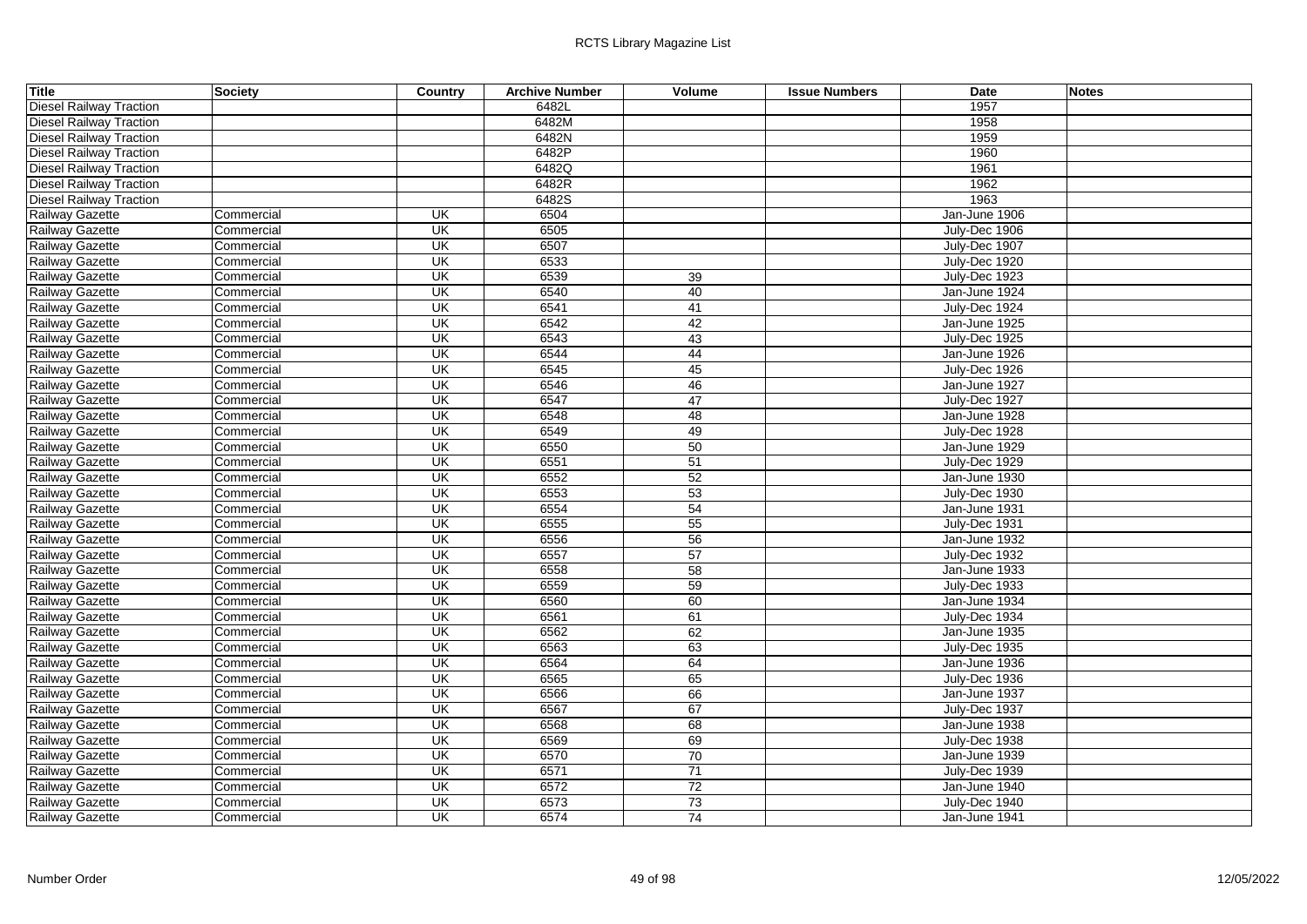| <b>Title</b>    | Society    | Country                             | <b>Archive Number</b> | Volume | <b>Issue Numbers</b> | Date          | <b>Notes</b> |
|-----------------|------------|-------------------------------------|-----------------------|--------|----------------------|---------------|--------------|
| Railway Gazette | Commercial | UK                                  | 6575                  | 75     |                      | July-Dec 1941 |              |
| Railway Gazette | Commercial | UK                                  | 6576                  | 76     |                      | Jan-June 1942 |              |
| Railway Gazette | Commercial | $\overline{\mathsf{U}}$             | 6577                  | 77     |                      | July-Dec 1942 |              |
| Railway Gazette | Commercial | UK                                  | 6578                  | 78     |                      | Jan-June 1943 |              |
| Railway Gazette | Commercial | $\overline{\mathsf{U}}$             | 6579                  | 79     |                      | July-Dec 1943 |              |
| Railway Gazette | Commercial | UK                                  | 6580                  | 80     |                      | Jan-June 1944 |              |
| Railway Gazette | Commercial | $\overline{\overline{\mathsf{CK}}}$ | 6581                  | 81     |                      | July-Dec 1944 |              |
| Railway Gazette | Commercial | $\overline{\mathsf{U}}$             | 6582                  | 82     |                      | Jan-June 1945 |              |
| Railway Gazette | Commercial | UK                                  | 6583                  | 83     |                      | July-Dec 1945 |              |
| Railway Gazette | Commercial | UK                                  | 6584                  | 84     |                      | Jan-June 1946 |              |
| Railway Gazette | Commercial | $\overline{\mathsf{U}}$             | 6585                  | 85     |                      | July-Dec 1946 |              |
| Railway Gazette | Commercial | UK                                  | 6586                  | 86     |                      | Jan-June 1947 |              |
| Railway Gazette | Commercial | $\overline{\mathsf{U}}$             | 6587                  | 87     |                      | July-Dec 1947 |              |
| Railway Gazette | Commercial | $\overline{\mathsf{U}}$             | 6588                  | 88     |                      | Jan-June 1948 |              |
| Railway Gazette | Commercial | UK                                  | 6589                  | 89     |                      | July-Dec 1948 |              |
| Railway Gazette | Commercial | UK                                  | 6590                  | 90     |                      | Jan-June 1949 |              |
| Railway Gazette | Commercial | UK                                  | 6591                  | 91     |                      | July-Dec 1949 |              |
| Railway Gazette | Commercial | UK                                  | 6592                  | 92     |                      | Jan-June 1950 |              |
| Railway Gazette | Commercial | $\overline{\mathsf{U}}$             | 6593                  | 93     |                      | July-Dec 1950 |              |
| Railway Gazette | Commercial | $\overline{\mathsf{U}}$             | 6594                  | 94     |                      | Jan-June 1951 |              |
| Railway Gazette | Commercial | UK                                  | 6595                  | 95     |                      | July-Dec 1951 |              |
| Railway Gazette | Commercial | UK                                  | 6596                  | 96     |                      | Jan-June 1952 |              |
| Railway Gazette | Commercial | UK                                  | 6597                  | 97     |                      | July-Dec 1952 |              |
| Railway Gazette | Commercial | $\overline{\mathsf{U}}$             | 6598                  | 98     |                      | Jan-June 1953 |              |
| Railway Gazette | Commercial | $\overline{\mathsf{U}}$             | 6599                  | 99     |                      | July-Dec 1953 |              |
| Railway Gazette | Commercial | UK                                  | 6600                  | 100    |                      | Jan-June 1954 |              |
| Railway Gazette | Commercial | UK                                  | 6601                  | 101    |                      | July-Dec 1954 |              |
| Railway Gazette | Commercial | UK                                  | 6602                  | 102    |                      | Jan-June 1955 |              |
| Railway Gazette | Commercial | UK                                  | 6603                  | 103    |                      | July-Dec 1955 |              |
| Railway Gazette | Commercial | UK                                  | 6604                  | 104    |                      | Jan-June 1956 |              |
| Railway Gazette | Commercial | UK                                  | 6605                  | 105    |                      | July-Dec 1956 |              |
| Railway Gazette | Commercial | UK                                  | 6606                  | 106    |                      | Jan-June 1957 |              |
| Railway Gazette | Commercial | $\overline{\mathsf{U}}$             | 6607                  | 107    |                      | July-Dec 1957 |              |
| Railway Gazette | Commercial | $\overline{\mathsf{U}}$             | 6608                  | 108    |                      | Jan-June 1958 |              |
| Railway Gazette | Commercial | UK                                  | 6609                  | 109    |                      | July-Dec 1958 |              |
| Railway Gazette | Commercial | $\overline{\mathsf{U}}$             | 6610                  | 110    |                      | Jan-June 1959 |              |
| Railway Gazette | Commercial | UK                                  | 6611                  | 111    |                      | July-Dec 1959 |              |
| Railway Gazette | Commercial | $\overline{\mathsf{U}}$             | 6612                  | 112    |                      | Jan-June 1960 |              |
| Railway Gazette | Commercial | $\overline{\mathsf{U}}$             | 6613                  | 113    |                      | July-Dec 1960 |              |
| Railway Gazette | Commercial | UK                                  | 6614                  | 114    |                      | Jan-June 1961 |              |
| Railway Gazette | Commercial | $\overline{\mathsf{U}}$             | 6615                  | 115    |                      | July-Dec 1961 |              |
| Railway Gazette | Commercial | UK                                  | 6616                  | 116    |                      | Jan-June 1962 |              |
| Railway Gazette | Commercial | UK                                  | 6617                  | 117    |                      | July-Dec 1962 |              |
| Railway Gazette | Commercial | UK                                  | 6618                  | 118    |                      | Jan-June 1963 |              |
| Railway Gazette | Commercial | $\overline{\mathsf{U}}$             | 6619                  | 119    |                      | July-Dec 1963 |              |
| Railway Gazette | Commercial | UK                                  | 6620                  | 120    |                      | 1964          |              |
| Railway Gazette | Commercial | $\overline{\mathsf{U}}$             | 6621                  | 121    |                      | 1965          |              |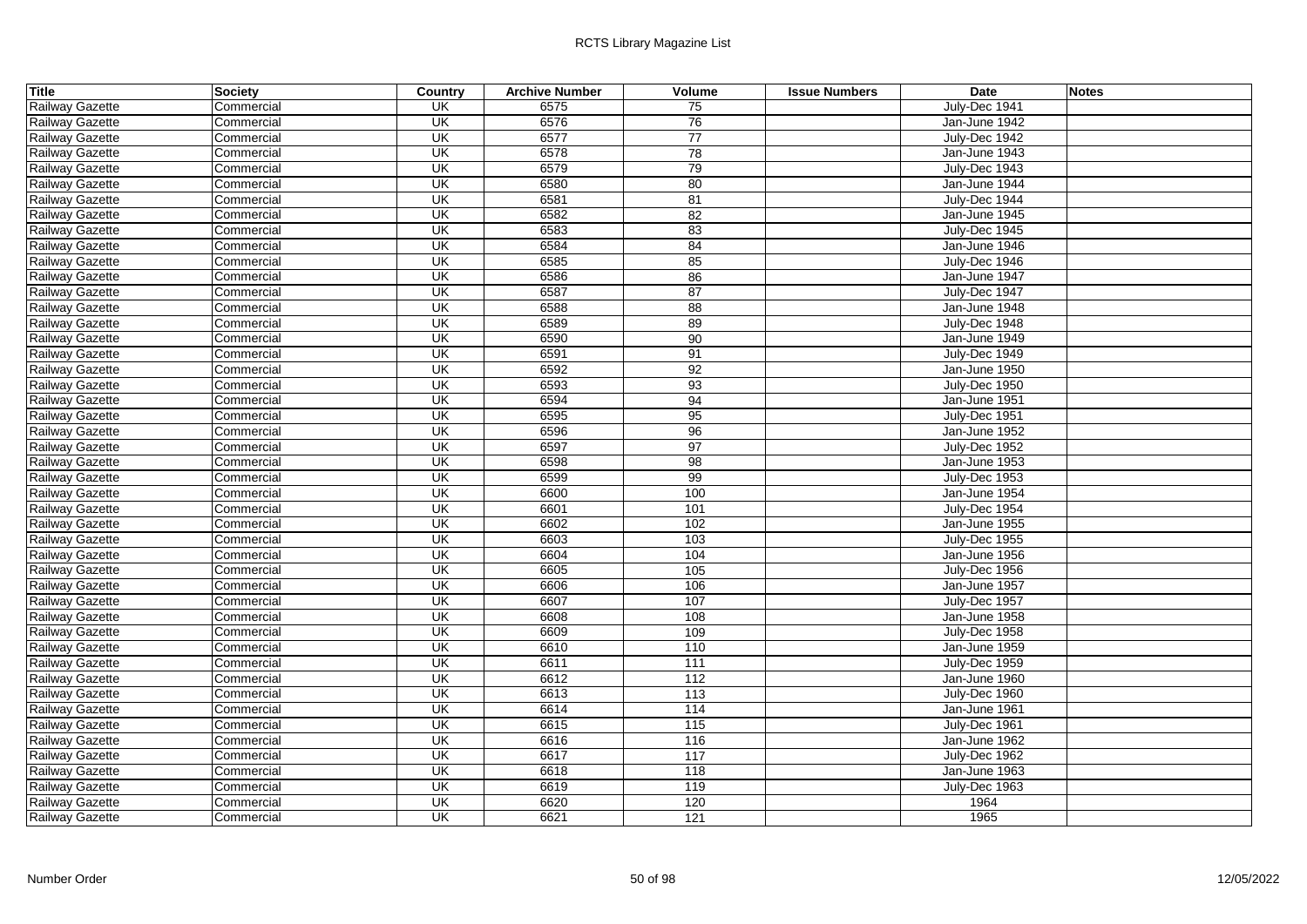| <b>Title</b>                  | <b>Society</b>    | Country                  | <b>Archive Number</b> | Volume          | <b>Issue Numbers</b> | Date | <b>Notes</b> |
|-------------------------------|-------------------|--------------------------|-----------------------|-----------------|----------------------|------|--------------|
| Railway Gazette               | Commercial        | <b>UK</b>                | 6622                  | 122             |                      | 1966 |              |
| Railway Gazette               | Commercial        | $\overline{\mathsf{CK}}$ | 6623                  | 123             |                      | 1967 |              |
| Railway Gazette               | Commercial        | UK                       | 6624                  | 124             |                      | 1968 |              |
| Railway Gazette               | Commercial        | $\overline{\mathsf{U}}$  | 6625                  | 125             |                      | 1969 |              |
| Railway Gazette International | Commercial        | $\overline{\mathsf{U}}$  | 6626                  | 126             |                      | 1970 |              |
| Railway Gazette International | Commercial        | $\overline{\mathsf{U}}$  | 6627                  | 127             |                      | 1971 |              |
| Railway Gazette International | Commercial        | UK                       | 6628                  | 128             |                      | 1972 |              |
| Railway Gazette International | Commercial        | UK                       | 6629                  | 129             |                      | 1973 |              |
| Railway Gazette International | Commercial        | UK                       | 6630                  | 130             |                      | 1974 |              |
| Railway Gazette International | Commercial        | $\overline{\mathsf{U}}$  | 6631                  | 131             |                      | 1975 |              |
| Railway Gazette International | Commercial        | UK                       | 6632                  | 132             |                      | 1976 |              |
| Railway Gazette International | Commercial        | UK                       | 6633                  | 133             |                      | 1977 |              |
| Railway Gazette International | Commercial        | UK                       | 6634                  | 134             |                      | 1978 |              |
| Railway Gazette International | Commercial        | UK                       | 6635                  | 135             |                      | 1979 |              |
| Railway Gazette International | Commercial        | UK                       | 6636                  | 136             |                      | 1980 |              |
| Railway Gazette International | Commercial        | <b>UK</b>                | 6637A                 | 137             |                      | 1981 |              |
| Railway Gazette International | Commercial        | UK                       | 6637B                 | 138             |                      | 1982 |              |
| Railway Gazette International | Commercial        | UK                       | 6637C                 | 139             |                      | 1983 |              |
| Railway Gazette International | Commercial        | UK                       | 6637D                 | 140             |                      | 1984 |              |
| Railway Gazette International | Commercial        | $\overline{\mathsf{U}}$  | 6637E                 | 141             |                      | 1985 |              |
| Railway Gazette International | Commercial        | UK                       | 6637F                 | $\frac{1}{142}$ |                      | 1986 |              |
| Railway Gazette International | Commercial        | UK                       | 6637G                 | 143             |                      | 1987 |              |
| Railway Gazette International | Commercial        | UK                       | 6637H                 | 144             |                      | 1988 |              |
| Railway Gazette International | Commercial        | UK                       | 6637L                 | 148             |                      | 1992 |              |
| Railway Gazette International | Commercial        | UK                       | 6637N                 | 149             |                      | 1993 |              |
| Railway Gazette International | Commercial        | $\overline{\mathsf{U}}$  | 6637P                 | 151             |                      | 1995 |              |
| Railway Gazette International | Commercial        | UK                       | 6637Q                 | 152             |                      | 1996 |              |
| Railway Gazette International | Commercial        | UK                       | 6637R                 | 153             |                      | 1997 |              |
| Railway Gazette: Overseas     |                   |                          |                       |                 |                      |      |              |
| Railways                      | Commercial        | UK                       | 664/34/11/28OV        |                 |                      | 1934 |              |
| Railway Gazette: Overseas     |                   |                          |                       |                 |                      |      |              |
| Railways                      | Commercial        | UK                       | 664/35/11/27OV        |                 | $\overline{2}$       | 1935 |              |
| Railway Gazette: Overseas     |                   |                          |                       |                 |                      |      |              |
| Railways                      | Commercial        | UK                       | 664/36/11/25OV        |                 |                      | 1936 |              |
| Railway Gazette: Overseas     |                   |                          |                       |                 |                      |      |              |
| Railways                      | Commercial        | UK                       | 664/37/11/24OV        |                 |                      | 1937 |              |
| Railway Gazette: Overseas     |                   |                          |                       |                 |                      |      |              |
| Railways                      | Commercial        | UK                       | 664/38/11/30OV        |                 |                      | 1938 |              |
| Railway Gazette: Overseas     |                   |                          |                       |                 |                      |      |              |
| Railways                      | Commercial        | UK                       | 664/48/OV             |                 |                      | 1948 |              |
| Railway Gazette: Overseas     |                   |                          |                       |                 |                      |      |              |
| Railways                      | Commercial        | UK                       | 664/49/OV             |                 |                      | 1949 |              |
| Railway Gazette: Overseas     |                   |                          |                       |                 |                      |      |              |
| Railways                      | Commercial        | UK                       | 664/50/OV             |                 |                      | 1950 |              |
| Railway Gazette: Overseas     |                   |                          |                       |                 |                      |      |              |
| Railways                      | <b>Commercial</b> | <b>UK</b>                | 664/51/OV             |                 |                      | 1951 |              |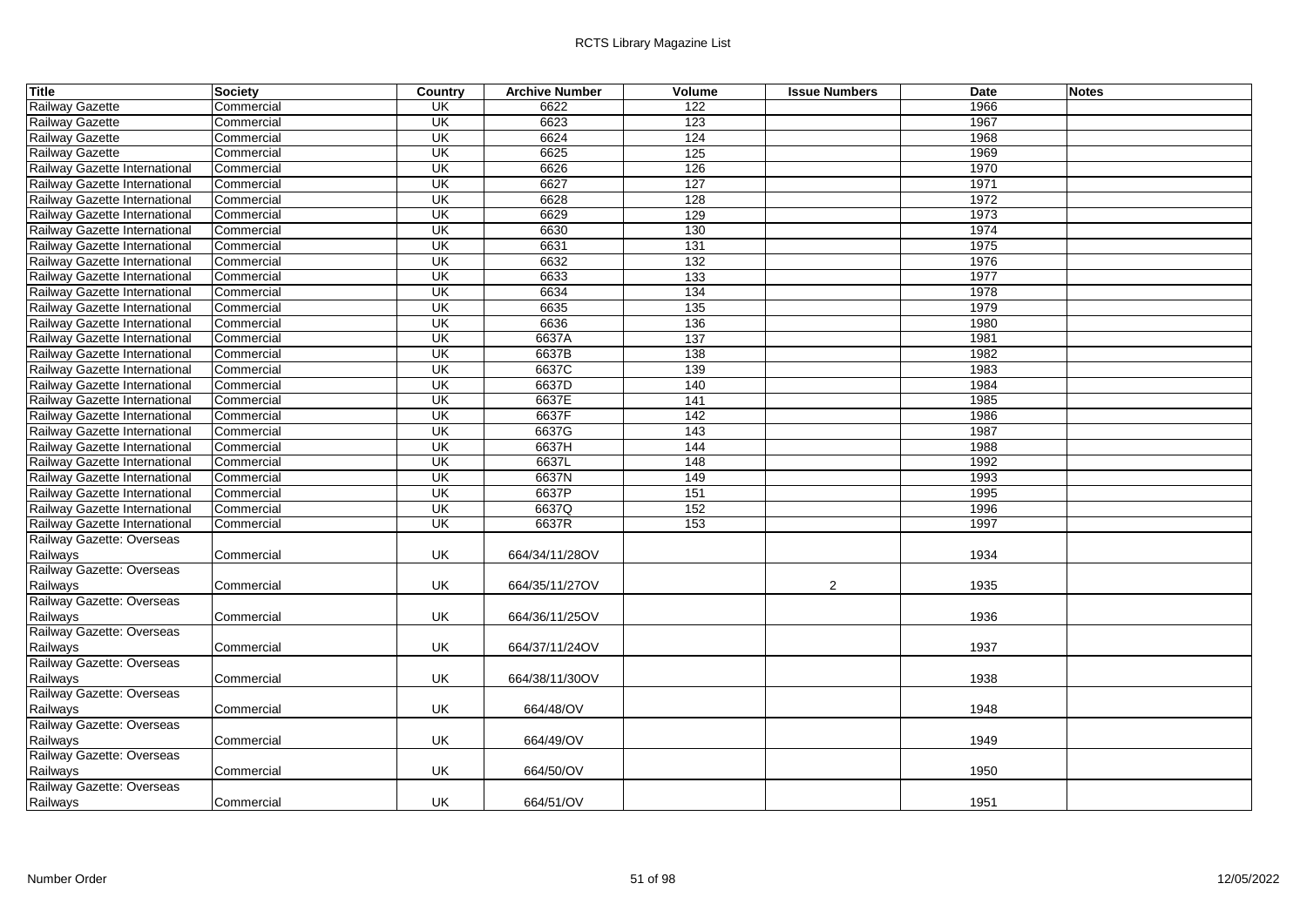| <b>Title</b>                               | Society                    | Country | <b>Archive Number</b> | Volume | <b>Issue Numbers</b> | Date | <b>Notes</b> |
|--------------------------------------------|----------------------------|---------|-----------------------|--------|----------------------|------|--------------|
| Railway Gazette: Overseas                  |                            |         |                       |        |                      |      |              |
| Railways                                   | Commercial                 | UK      | 664/52/OV             |        |                      | 1952 |              |
| Railway Gazette: Overseas                  |                            |         |                       |        |                      |      |              |
| Railways                                   | Commercial                 | UK      | 664/53/OV             |        |                      | 1953 |              |
| Railway Gazette: Overseas                  |                            |         |                       |        |                      |      |              |
| Railways                                   | Commercial                 | UK      | 664/58/OV             |        |                      | 1958 |              |
| Railway Gazette: Overseas                  |                            |         |                       |        |                      |      |              |
| Railways                                   | Commercial                 | UK      | 664/59/OV             |        |                      | 1959 |              |
| Railway Gazette: Overseas                  |                            |         |                       |        |                      |      |              |
| Railways                                   | Commercial                 | UK      | 664/60/OV             |        |                      | 1960 |              |
| Railway Gazette: Overseas                  |                            |         |                       |        |                      |      |              |
| Railways                                   | Commercial                 | UK      | 664/61/OV             |        |                      | 1961 |              |
| Railway Gazette: Overseas                  |                            |         |                       |        |                      |      |              |
| Railways                                   | Commercial                 | UK      | 664/63/OV             |        |                      | 1963 |              |
| Special indian Numbers of the              |                            |         |                       |        |                      |      |              |
| Railway Gazette                            | Railway Gazette            | UK      | 664/COMB1/INDIA       |        |                      | 1925 |              |
|                                            |                            |         |                       |        |                      |      |              |
| Special British Railway Numbers            |                            |         |                       |        |                      |      |              |
| of the Railway Gazette                     | Railway Gazette            | UK      | 664/COMB2/INDIA       |        |                      | 1913 |              |
| Railway Gazette: International             |                            |         |                       |        |                      |      |              |
| Railway Progress                           | Commercial                 | UK      | 664/70/IRP            |        |                      | 1970 |              |
| Railway Gazette: International             |                            |         |                       |        |                      |      |              |
| Railway Progress                           | <b>IPC Transport Press</b> | UK      | 664/72/IRP            |        |                      | 1972 |              |
|                                            |                            |         |                       |        |                      |      |              |
| Railway Gazette South                      |                            |         |                       |        |                      |      |              |
| American Number in connection              |                            |         |                       |        |                      |      |              |
| with the Argentine Centenary               |                            |         |                       |        |                      |      |              |
| Railway and Land Transport                 |                            |         |                       |        |                      |      |              |
| Exhibition at Buenos Ayres 1910 Commercial |                            |         | 664/10/5/25SA         |        |                      | 1910 |              |
| Railway Gazette First Special              |                            |         |                       |        |                      |      |              |
| South American Number                      | Commercial                 |         | 664/26/11/22SA        |        |                      | 1926 |              |
| Railway Gazette: International             |                            |         |                       |        |                      |      |              |
| Railway Congress Suplement                 |                            |         |                       |        |                      |      |              |
| 11th Congress Madrid May 1930 Commercial   |                            |         | 664/30/04/28SPAIN     |        |                      | 1930 |              |
| Railway Gazette: International             |                            |         |                       |        |                      |      |              |
| Railway Congress Suplement                 |                            |         |                       |        |                      |      |              |
| 12th Congress Cairo January                |                            |         |                       |        |                      |      |              |
| 1933                                       | Commercial                 |         | 664/32/12/31EGYPT     |        |                      | 1932 |              |
| Railway Gazette: International             |                            |         |                       |        |                      |      |              |
| Railway Congress Suplement                 |                            |         |                       |        |                      |      |              |
| 13th Session Paris May 1937                | Commercial                 |         | 664/37/05/21FRA       |        |                      | 1937 |              |
| Railway Gazette: International             |                            |         |                       |        |                      |      |              |
| Railway Congress Suplement                 |                            |         |                       |        |                      |      |              |
| 14th Congress Lucerne June                 |                            |         |                       |        |                      |      |              |
| 1947                                       | Commercial                 |         | 664/47/06/00SWI       |        |                      | 1947 |              |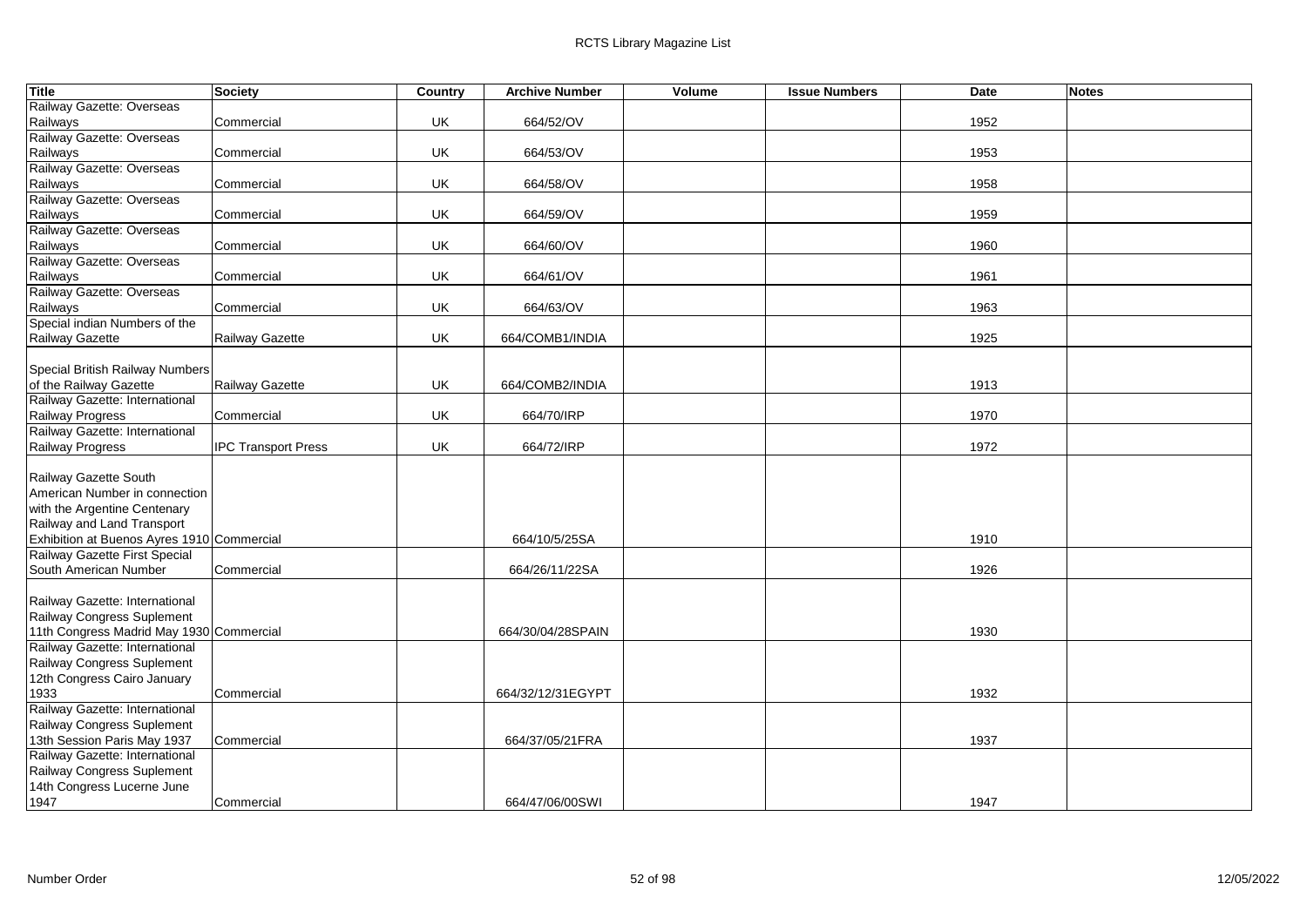| Title                           | Society                             | Country | <b>Archive Number</b> | Volume         | <b>Issue Numbers</b> | <b>Date</b> | <b>Notes</b>                  |
|---------------------------------|-------------------------------------|---------|-----------------------|----------------|----------------------|-------------|-------------------------------|
| Railway Gazette: International  |                                     |         |                       |                |                      |             |                               |
| Railway Congress Suplement      |                                     |         |                       |                |                      |             |                               |
| xxth Congress Lucerne June      |                                     |         |                       |                |                      |             |                               |
| 1962                            | Commercial                          |         | 664/62Germanyl        |                |                      | 1962        |                               |
| Railway Gazette Developing      |                                     |         |                       |                |                      |             |                               |
| Railways                        | <b>IPC Transport Press</b>          |         | 664/74/DEV            |                |                      | 1974        |                               |
| Railway Gazette Developing      |                                     |         |                       |                |                      |             |                               |
| Railways                        | <b>IPC Transport Press</b>          |         | 664/75/DEV            |                |                      | 1975        |                               |
| Railway Gazette Developing      |                                     |         |                       |                |                      |             |                               |
| Railways                        | <b>IPC Transport Press</b>          |         | 664/76/DEV            |                |                      | 1976        |                               |
| Railway Gazette Developing      |                                     |         |                       |                |                      |             |                               |
| Railways                        | <b>IPC Transport Press</b>          |         | 664/77/DEV            |                |                      | 1977        |                               |
| Railway Gazette Developing      |                                     |         |                       |                |                      |             |                               |
| Railways                        | <b>IPC Transport Press</b>          |         | 664/78/DEV            |                |                      | 1978        |                               |
| Railway Gazette Developing      |                                     |         |                       |                |                      |             |                               |
| Railways                        | <b>IPC Transport Press</b>          |         | 664/79/DEV            |                |                      | 1979        |                               |
| Railway Gazette Developing      |                                     |         |                       |                |                      |             |                               |
| Railways                        | <b>IPC Transport Press</b>          |         | 664/80/DEV            |                |                      | 1980        |                               |
| Railway Gazette Developing      |                                     |         |                       |                |                      |             |                               |
| Railways                        | <b>IPC Transport Press</b>          |         | 664/81/DEV            |                |                      | 1981        |                               |
| Railway Gazette Developing      |                                     |         |                       |                |                      |             |                               |
| Railways                        | <b>IPC Transport Press</b>          |         | 664/82/DEV            |                |                      | 1982        |                               |
| Railway Gazette Developing      |                                     |         |                       |                |                      |             |                               |
| Railways                        | <b>IPC Transport Press</b>          |         | 664/83/DEV            |                |                      | 1983        |                               |
| Railway Gazette Developing      |                                     |         |                       |                |                      |             |                               |
| Railways                        | <b>Business Press International</b> |         | 664/84/DEV            |                |                      | 1984        |                               |
| Railway Gazette Developing      |                                     |         |                       |                |                      |             |                               |
| Railways                        | <b>Business Press International</b> |         | 664/86/DEV            |                |                      | 1986        |                               |
| Railway Gazette Developing      |                                     |         |                       |                |                      |             |                               |
| Railways                        | <b>Reed Business Publishing</b>     |         | 664/88/DEV            |                |                      | 1988        |                               |
| Railway Gazette Developing      |                                     |         |                       |                |                      |             |                               |
| Railways                        | <b>Reed Business Publishing</b>     |         | 664/90/DEV            |                |                      | 1990        |                               |
| International Railway Journal 3 | International Railway Journal 3     |         | 6662C                 | 34             |                      | 1994        |                               |
| International Railway Journal 3 | International Railway Journal 3     |         | 6662D                 | 35             |                      | 1995        |                               |
| International Railway Journal 3 | International Railway Journal 3     |         | 6662E                 | 36             |                      | 1996        |                               |
| International Railway Journal 3 | International Railway Journal 3     |         | 6662F                 | 37             |                      | 1997        |                               |
| International Railway Journal 3 | International Railway Journal 3     |         | 6662G                 | 38             |                      | 1998        |                               |
| International Railway Journal 3 | International Railway Journal 3     |         | 6662H                 | 39             |                      | 1999        |                               |
| International Railway Journal 3 | International Railway Journal 3     |         | 6662J                 | 40             |                      | 2000        |                               |
| International Railway Journal 3 | International Railway Journal 3     |         | 6662K                 | 41             |                      | 2001        |                               |
| <b>Beyer Peacock Quarterly</b>  | <b>Beyer Peacock Quarterly</b>      |         |                       |                |                      |             | None but plus 8 miscellaneous |
| Review                          | Review                              | UK      | 6701C                 | 3              |                      | 1929        | issues                        |
| L.M.S. Magazine                 | L.M.S. Magazine                     |         | 6756A                 | $\mathbf{1}$   |                      | 1923-1924   |                               |
| L.M.S. Magazine                 | .M.S. Magazine                      |         | 6756B                 | 2              |                      | 1925        |                               |
| L.M.S. Magazine                 | M.S. Magazine                       |         | 6756C                 | $\overline{3}$ |                      | 1926        |                               |
| L.M.S. Magazine                 | M.S. Magazine                       |         | 6756D                 | $\overline{4}$ |                      | 1927        |                               |
| L.M.S. Magazine                 | L.M.S. Magazine                     |         | 6756E                 | 5              |                      | 1928        |                               |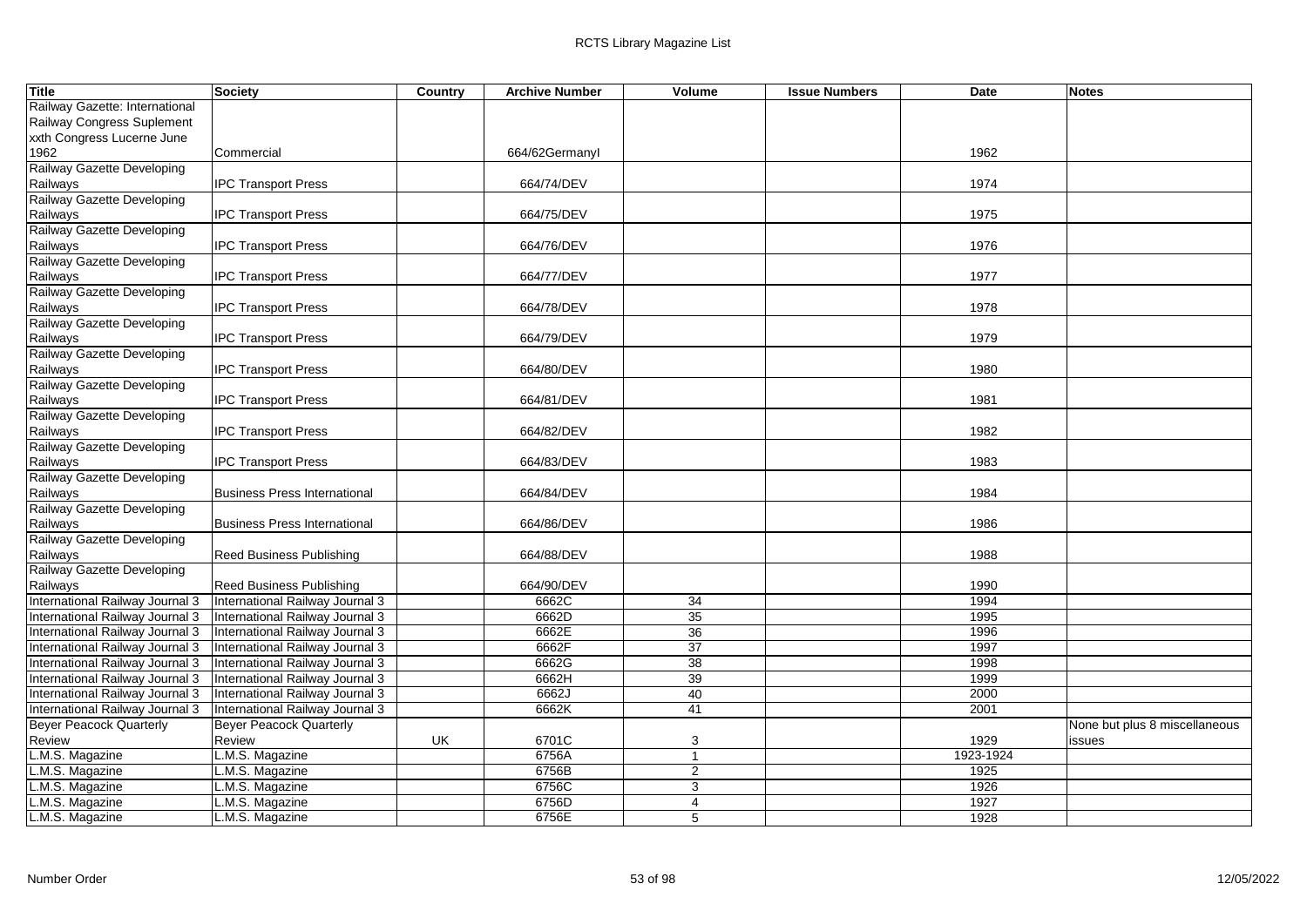| <b>Title</b>                     | Society                      | Country                  | <b>Archive Number</b> | Volume                  | <b>Issue Numbers</b> | Date      | <b>Notes</b>                 |
|----------------------------------|------------------------------|--------------------------|-----------------------|-------------------------|----------------------|-----------|------------------------------|
| L.M.S. Magazine                  | L.M.S. Magazine              |                          | 6756F                 | 6                       |                      | 1929      |                              |
| M.S. Magazine                    | L.M.S. Magazine              |                          | 6756G                 | $\overline{7}$          |                      | 1930      |                              |
| L.M.S. Magazine                  | L.M.S. Magazine              |                          | 6756H                 | 8                       |                      | 1931      |                              |
| M.S. Magazine                    | L.M.S. Magazine              |                          | 6756J                 | $\overline{9}$          |                      | 1932      |                              |
| L.M.S. Magazine                  | L.M.S. Magazine              |                          | 6756K                 | 10                      |                      | 1933      |                              |
| L.M.S. Magazine                  | L.M.S. Magazine              |                          | 6756L                 | 11                      |                      | 1934      |                              |
| L.M.S. Magazine                  | .M.S. Magazine               |                          | 6756M                 | 12                      |                      | 1935      |                              |
| L.M.S. Magazine                  | L.M.S. Magazine              |                          | 6756N                 | 13                      |                      | 1936      |                              |
| M.S. Magazine                    | M.S. Magazine                |                          | 6756P                 | 14                      |                      | 1937      |                              |
| .M.S. Magazine                   | L.M.S. Magazine              |                          | 6756Q                 | 15                      |                      | 1938      |                              |
| M.S. Magazine                    | L.M.S. Magazine              |                          | 6756R                 | 16                      |                      | 1939      |                              |
| Southern Railway Magazine        | Southern Railway             | $\overline{\mathsf{CK}}$ | 6765H                 | 8                       |                      | 1930      |                              |
| Southern Railway Magazine        | Southern Railway             | UK                       | 6765L                 | $\overline{11}$         |                      | 1933      | Unbound Issues 123, 131 only |
|                                  |                              |                          |                       |                         |                      |           | Unbound Issues 135, 136, 143 |
| Southern Railway Magazine        | Southern Railway             | UK                       | 6765M                 | 12                      |                      | 1934      | only                         |
| Southern Railway Magazine        | Southern Railway             | <b>UK</b>                | 6765N                 | 13                      |                      | 1935      |                              |
| Southern Railway Magazine        | Southern Railway             | UK                       | 6765P                 | $\overline{14}$         |                      | 1936      |                              |
| Southern Railway Magazine        | Southern Railway             | UK                       | 6765Q                 | 15                      |                      | 1937      |                              |
| Southern Railway Magazine        | Southern Railway             | UK                       | 6765R                 | 16                      |                      | 1938      |                              |
| Southern Railway Magazine        | Southern Railway             | UK                       | 6765S                 | $\overline{17}$         |                      | 1939      |                              |
| Southern Railway Magazine        | Southern Railway             | $\overline{\mathsf{CK}}$ | 6765T                 | 18                      |                      | 1940-1941 |                              |
| Southern Railway Magazine        | Southern Railway             | UK                       | 6765U                 | 20                      |                      | 1942-1943 |                              |
| Southern Railway Magazine        | Southern Railway             | UK                       | 6765W                 | 22                      |                      | 1944-1945 |                              |
| Southern Region Magazine         | Southern Region Magazine     |                          |                       |                         |                      |           |                              |
| (BR)                             | (BR)                         | UK                       | 6766A                 | $\overline{\mathbf{1}}$ |                      | 1948      |                              |
| <b>British Railways Magazine</b> |                              |                          |                       |                         |                      |           |                              |
| S.Reg                            | <b>British Railways</b>      |                          | 677?G                 | $\overline{7}$          |                      | 1956      |                              |
| Great Eastern Railway            | <b>Great Eastern Railway</b> |                          |                       |                         |                      |           |                              |
| Magazine                         | Magazine                     |                          | 6771A                 | $\overline{1}$          |                      | 1911      |                              |
| <b>Great Eastern Railway</b>     | <b>Great Eastern Railway</b> |                          |                       |                         |                      |           |                              |
| Magazine                         | Magazine                     |                          | 6771B                 | $\overline{2}$          |                      | 1912      |                              |
| <b>Great Eastern Railway</b>     | <b>Great Eastern Railway</b> |                          |                       |                         |                      |           |                              |
| Magazine                         | Magazine                     |                          | 6771C                 | 3                       |                      | 1913      |                              |
| <b>Great Eastern Railway</b>     | <b>Great Eastern Railway</b> |                          |                       |                         |                      |           |                              |
| Magazine                         | Magazine                     |                          | 6771D                 | 4                       |                      | 1914      |                              |
| Great Eastern Railway            | <b>Great Eastern Railway</b> |                          |                       |                         |                      |           |                              |
| Magazine                         | Magazine                     |                          | 6771E                 | 5                       |                      | 1915      |                              |
| L.N.E.R. Magazine                | N.E.R. Magazine              |                          | 6775W                 | 33-34                   |                      | 1943-1944 | Also a few odd 1930s copies  |
| L.N.E.R. Magazine                | L.N.E.R. Magazine            |                          | 6775X                 | 35-36                   |                      | 1945-1946 | Also January 1947 copy.      |
| <b>British Railways Magazine</b> |                              |                          |                       |                         |                      |           |                              |
| Eastern Region                   | <b>British Railways</b>      | UK                       | 6778A                 | $1 - 2$                 |                      | 1950-1951 |                              |
| <b>British Railways Magazine</b> |                              |                          |                       |                         |                      |           |                              |
| Eastern Region                   | <b>British Railways</b>      | UK                       | 6778C                 | 3                       | $1 - 12$             | 1952      | August (8) missing           |
| <b>British Railways Magazine</b> |                              |                          |                       |                         |                      |           | February (2), April (4),     |
| Eastern Region                   | <b>British Railways</b>      | UK                       | 6778D                 | 4                       | $1 - 12$             | 1953      | December (12) are missing    |
| <b>British Railways Magazine</b> |                              |                          |                       |                         |                      |           |                              |
| Eastern Region                   | <b>British Railways</b>      | UK                       | 6778E                 | 5                       | $1 - 12$             | 1954      | Unbound                      |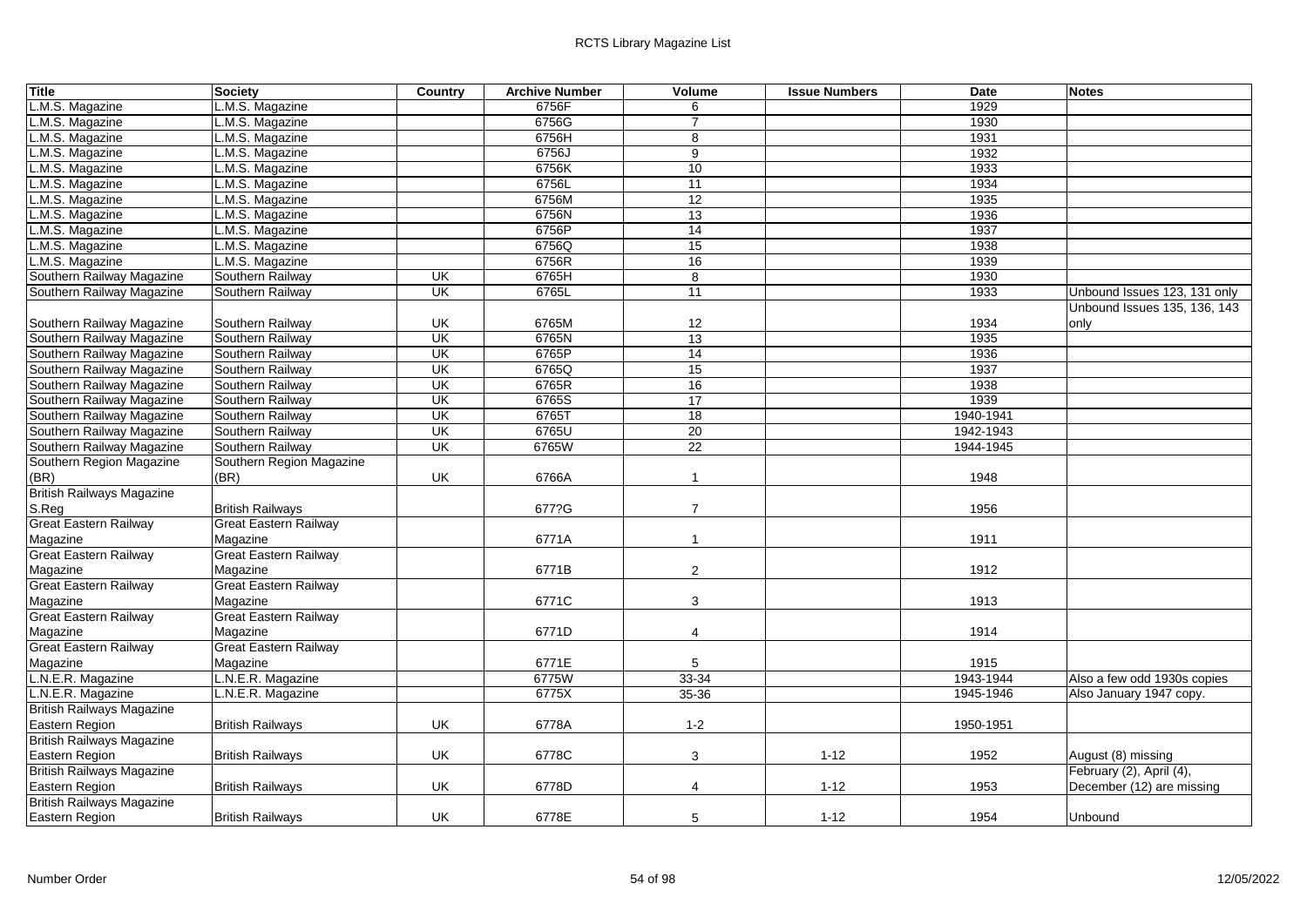| <b>Title</b>                        | Society                                                         | Country | <b>Archive Number</b> | Volume         | <b>Issue Numbers</b> | <b>Date</b>       | <b>Notes</b>                    |
|-------------------------------------|-----------------------------------------------------------------|---------|-----------------------|----------------|----------------------|-------------------|---------------------------------|
| <b>British Railways Magazine</b>    |                                                                 |         |                       |                |                      |                   |                                 |
| Eastern Region                      | <b>British Railways</b>                                         | UK      | 6778F                 | 6              | $1 - 12$             | 1955              | Unbound                         |
| <b>British Railways Magazine</b>    |                                                                 |         |                       |                |                      |                   | Unbound. Issues 1, 5, 10 and 12 |
| Eastern Region                      | <b>British Railways</b>                                         | UK      | 6778G                 | $\overline{7}$ | $1 - 12$             | 1956              | missing.                        |
| <b>British Railways Magazine</b>    |                                                                 |         |                       |                |                      |                   |                                 |
| Eastern Region                      | <b>British Railways</b>                                         | UK      | 6778H                 | 8              | $1 - 12$             | 1957              | Unbound                         |
| <b>British Railways Magazine</b>    |                                                                 |         |                       |                |                      |                   |                                 |
| Eastern Region                      | <b>British Railways</b>                                         | UK      | 6778J                 | 9              | $1 - 12$             | 1958              | Unbound                         |
| <b>British Railways Magazine</b>    |                                                                 |         |                       |                |                      |                   | Unbound. Issue 8 is for Aug /   |
| Eastern Region                      | <b>British Railways</b>                                         | UK      |                       | 10             | $1 - 11$             | 1959              | Sept.                           |
| <b>British Railways Magazine</b>    |                                                                 |         |                       |                |                      |                   |                                 |
| Eastern Region                      | <b>British Railways</b>                                         | UK      |                       | 11             | $1 - 12$             | 1960              | Unbound                         |
| <b>British Railways Magazine</b>    |                                                                 |         |                       |                |                      |                   | Unbound. Issues 10 and 12       |
| Eastern Region                      | <b>British Railways</b>                                         | UK      |                       | 12             | $1 - 12$             | 1961              | missing.                        |
| <b>British Railways Magazine</b>    |                                                                 |         |                       |                |                      |                   | Unbound. Issues 3 and 9         |
| Eastern Region                      | <b>British Railways</b>                                         | UK      |                       | 13             | $1 - 12$             | 1962              | missing.                        |
| <b>British Railways Magazine</b>    |                                                                 |         |                       |                |                      |                   |                                 |
| Eastern Region                      | <b>British Railways</b>                                         | UK      |                       | 14             | 2, 4, 5, 6           | 1963              | Unbound. Issue 6 was the last.  |
| <b>British Railways Magazine NE</b> |                                                                 |         |                       |                |                      |                   |                                 |
| Reg<br><b>Transport Age</b>         | <b>British Railways</b><br><b>Transport Age</b>                 |         | 6779D<br>6781A        | $\overline{4}$ | $1 - 15$             | 1953<br>1957-1960 |                                 |
| <b>Transport Age</b>                | <b>Transport Age</b>                                            |         | 6781B                 |                | $16 - 27$            | 1961-1963         |                                 |
| <b>Transport Age</b>                | <b>Transport Age</b>                                            |         | 6781C                 |                | 28-33                | 1964-1965         |                                 |
| <b>Transport History DC</b>         | <b>Transport History DC</b>                                     |         | 6801                  | $\overline{1}$ |                      | 1968              |                                 |
| <b>Transport History DC</b>         | <b>Transport History DC</b>                                     |         | 6802                  | $\overline{2}$ |                      | 1969              |                                 |
| <b>Transport History DC</b>         | <b>Transport History DC</b>                                     |         | 6803                  | 3              |                      | 1970              |                                 |
| <b>Transport History DC</b>         | <b>Transport History DC</b>                                     |         | 6804                  | $\overline{4}$ |                      | 1971              |                                 |
| <b>Transport History DC</b>         | <b>Transport History DC</b>                                     |         | 6805                  | 5              |                      | 1972              |                                 |
| <b>Transport History DC</b>         | <b>Transport History DC</b>                                     |         | 6806                  | 6              |                      | 1973              |                                 |
|                                     |                                                                 |         |                       |                |                      |                   |                                 |
| Journal of Transport History LU     | Journal of Transport History LU                                 |         | 6811                  | $1 - 2$        |                      | 1953-1956         |                                 |
|                                     |                                                                 |         |                       |                |                      |                   |                                 |
|                                     | Journal of Transport History LU Journal of Transport History LU |         | 6812                  | $3 - 4$        |                      | 1957-1960         |                                 |
|                                     |                                                                 |         |                       |                |                      |                   |                                 |
| Journal of Transport History LU     | Journal of Transport History LU                                 |         | 6813                  | $5-6$          |                      | 1961-1964         |                                 |
| <b>Transport History (Bratton)</b>  | <b>Transport History (Bratton)</b>                              |         | 6807A                 | $\overline{7}$ |                      | 1974              |                                 |
| Transport History (Graphmitre)      | Transport History (Graphmitre)                                  |         | 6808A                 | $7 - 8$        |                      | 1977-1978         |                                 |
| Transport History (Graphmitre)      | Transport History (Graphmitre)                                  |         | 6808B                 | 9              |                      | 1978              |                                 |
| Journal of the Railway & Canal      |                                                                 |         |                       |                |                      |                   |                                 |
| <b>Historical Society Decennial</b> | Railway & Canal Historical                                      |         |                       |                |                      |                   |                                 |
| Index - Number 1                    | Society                                                         |         | 6850A                 | $1 - 10$       |                      | 1955-1964         |                                 |
| Journal of the Railway & Canal      |                                                                 |         |                       |                |                      |                   |                                 |
| <b>Historical Society Decennial</b> | Railway & Canal Historical                                      |         |                       |                |                      |                   |                                 |
| Index - Number 2                    | Society                                                         |         | 6850B                 | $11 - 20$      |                      | 1965-1974         |                                 |
| Journal of the Railway & Canal      | Railway & Canal Historical                                      |         |                       |                |                      |                   |                                 |
| <b>Historical Society</b>           | Society                                                         | UK      | 6861A                 | $1 - 3$        |                      | 1955              |                                 |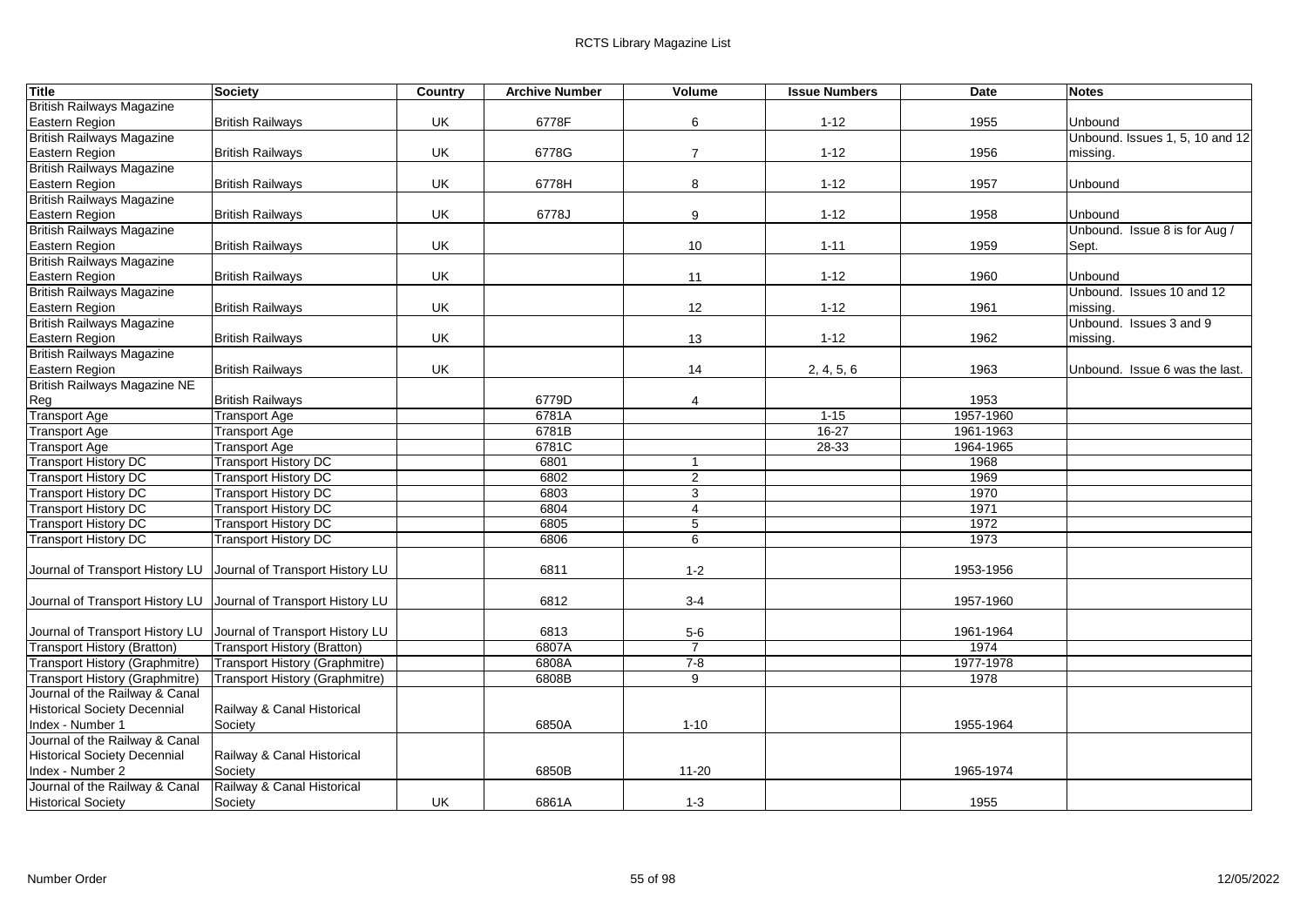| <b>Title</b>                                    | <b>Society</b>                       | Country | <b>Archive Number</b> | Volume   | <b>Issue Numbers</b> | Date       | <b>Notes</b> |
|-------------------------------------------------|--------------------------------------|---------|-----------------------|----------|----------------------|------------|--------------|
| Journal of the Railway & Canal                  | Railway & Canal Historical           |         |                       |          |                      |            |              |
| <b>Historical Society</b>                       | Society                              | UK      | 6861B                 | $4-6$    |                      |            |              |
| Journal of the Railway & Canal                  | Railway & Canal Historical           |         |                       |          |                      |            |              |
| <b>Historical Society</b>                       | Society                              | UK      | 6861C                 | $7 - 10$ |                      |            |              |
| Journal of the Railway & Canal                  | Railway & Canal Historical           |         |                       |          |                      |            |              |
| <b>Historical Society</b>                       | Society                              | UK      | 6862                  |          |                      | 1965-1967  |              |
| Journal of the Railway & Canal                  | Railway & Canal Historical           |         |                       |          |                      |            |              |
| <b>Historical Society</b>                       | Society                              | UK      | 6863                  |          |                      | 1968-1971  |              |
| Journal of the Railway & Canal                  | Railway & Canal Historical           |         |                       |          |                      |            |              |
| <b>Historical Society</b>                       | Society                              | UK      | 6864                  |          |                      | 1972-1974  |              |
| Journal of the Railway & Canal                  | Railway & Canal Historical           |         |                       |          |                      |            |              |
| <b>Historical Society</b>                       | Society                              | UK      | 6865                  |          |                      | 1975-1977  |              |
| Journal of the Railway & Canal                  | Railway & Canal Historical           |         |                       |          |                      |            |              |
| <b>Historical Society</b>                       | Society                              | UK      | 6866                  | 22-26    |                      | 1976-1980  |              |
| Journal of the Railway & Canal                  | Railway & Canal Historical           |         |                       |          |                      |            |              |
| <b>Historical Society</b>                       | Society                              | UK      | 6867                  | 27       |                      | 1981-1983  |              |
| Journal of the Railway & Canal                  | Railway & Canal Historical           |         |                       |          |                      |            |              |
| <b>Historical Society</b>                       | Society                              | UK      | 6868                  | 28       |                      | 1984-1986  |              |
| Journal of the Railway & Canal                  | Railway & Canal Historical           |         |                       |          |                      |            |              |
| <b>Historical Society</b>                       | Society                              | UK      | 6869                  | 29       |                      | 1987-1989  |              |
| Journal of the Railway & Canal                  | Railway & Canal Historical           |         |                       |          |                      |            |              |
| <b>Historical Society</b>                       | Society                              | UK      | 6870A                 | 30       |                      | 1990-1992  |              |
| Journal of the Railway & Canal                  | Railway & Canal Historical           |         |                       |          |                      |            |              |
| <b>Historical Society</b>                       | Society                              | UK      | 6870B                 | 31       |                      | 1993-1995  |              |
| Journal of the Railway & Canal                  | Railway & Canal Historical           |         |                       |          |                      |            |              |
| <b>Historical Society</b>                       | Society                              | UK      | 6870C                 | 32       |                      | 1996-1998  |              |
| Journal of the Railway & Canal                  | Railway & Canal Historical           |         |                       |          |                      |            |              |
| <b>Historical Society</b>                       | Society                              | UK      | 6870D                 | 33       |                      | 1999-2001  |              |
| Journal of the Railway & Canal                  | Railway & Canal Historical           |         |                       |          |                      |            |              |
| <b>Historical Society</b>                       | Society                              | UK      | 6870E                 | 34       |                      | 2001-2003? |              |
| Journal of the Railway & Canal                  | Railway & Canal Historical           |         |                       |          |                      |            |              |
| <b>Historical Society</b>                       | Society                              | UK      | 6870F                 | 35       |                      | 2005-2007  |              |
| Journal of the Railway & Canal                  | Railway & Canal Historical           |         |                       |          |                      |            |              |
| <b>Historical Society</b>                       | Society                              | UK      | 6870G                 | 36       |                      | 2008-2010  |              |
| Journal of the Railway & Canal                  | Railway & Canal Historical           |         |                       |          |                      |            |              |
| <b>Historical Society</b>                       | Society                              | UK      | 6870H                 | 37       |                      | 2011-2013  |              |
| Journal of the Railway & Canal                  | Railway & Canal Historical           |         |                       |          |                      |            |              |
| <b>Historical Society</b>                       | Society                              | UK      | 6870J                 | 38       | 219-227              | 2014-2016  | Unbound.     |
| L.N.E.R. Study Group NL 2                       | L.N.E.R. Study Group NL 2            |         | 6900E                 |          | $55 - 84$            | 1981-1985  |              |
| N.E.R. Study Group NL 2                         | L.N.E.R. Study Group NL 2            |         | 6900F                 |          | 85-107               | 1986-1989  |              |
| L.N.E.R. Study Group NL 2                       | L.N.E.R. Study Group NL 2            |         | 6900G                 |          | 108-131              | 1990-1994  |              |
| L.N.E.R. Society Newsleter                      |                                      |         |                       |          | 203-214              |            |              |
| L.N.E.R Society Journal                         | L.N.E.R. Society                     |         | 6900M                 |          | 53-64                | 2013-2015  | Unbound      |
|                                                 | <b>Great Central Railway Socy NL</b> |         | 6901B                 |          |                      | 1977-1982  |              |
| <b>Great Central Railway Socy NL</b><br>Forward | <b>Great Central Railway Society</b> | UK      | 6902                  |          | $1 - 16$<br>$1 - 15$ | 1974-1977  |              |
|                                                 | <b>Great Central Railway Society</b> | UK      | 6903                  |          | $16 - 31$            | 1978-1981  |              |
| Forward                                         |                                      |         |                       |          |                      |            |              |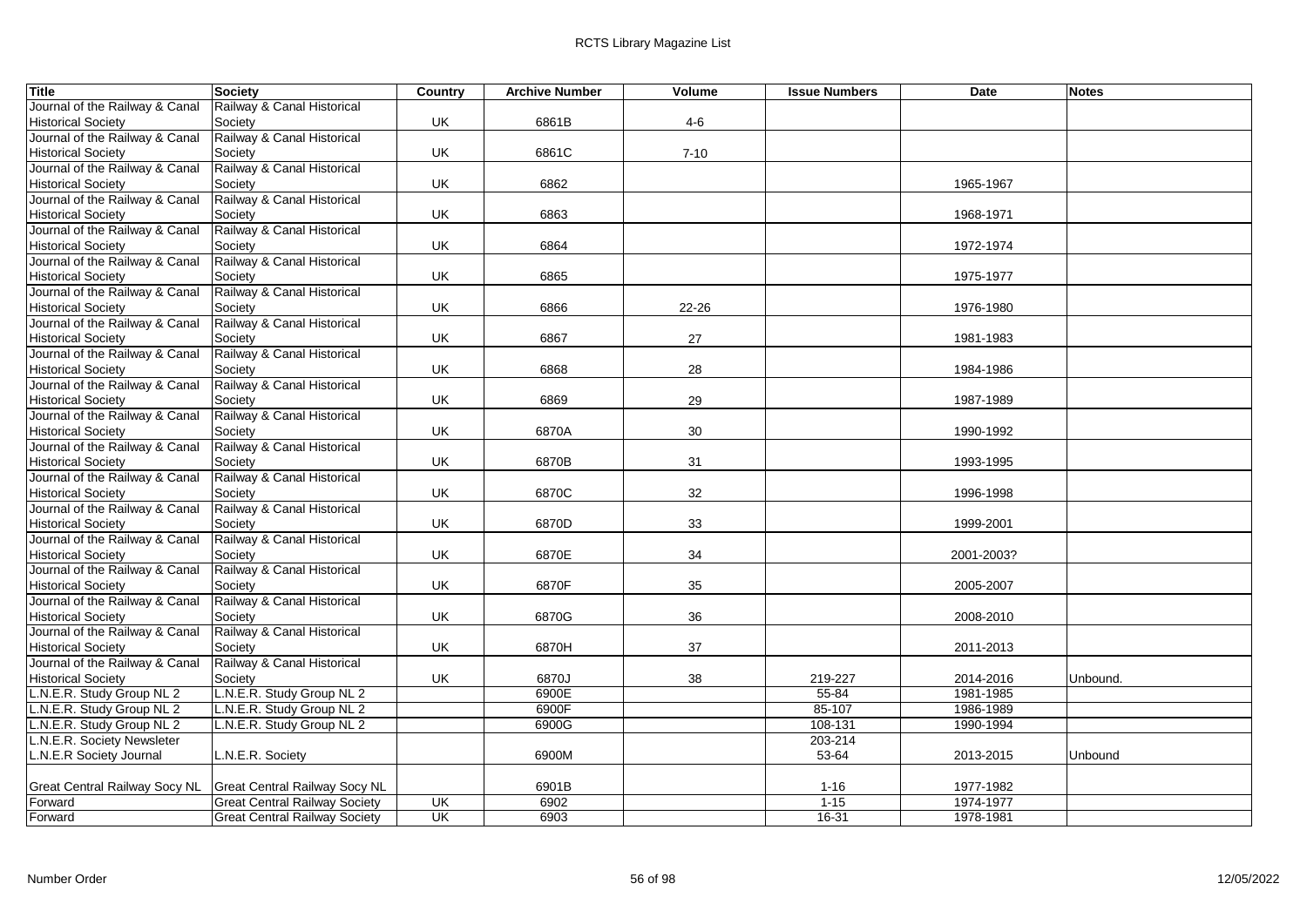| <b>Title</b>                 | Society                              | Country                   | <b>Archive Number</b> | Volume          | <b>Issue Numbers</b> | Date       | <b>Notes</b>             |
|------------------------------|--------------------------------------|---------------------------|-----------------------|-----------------|----------------------|------------|--------------------------|
| Forward                      | <b>Great Central Railway Society</b> | UK                        | 6904                  |                 | 32-48                | 1982-1984  |                          |
| Forward                      | <b>Great Central Railway Society</b> | UK                        | 6905                  |                 | 49-61                | 1985-1987  |                          |
| Forward                      | <b>Great Central Railway Society</b> | UK                        | 6906                  |                 | $62 - 75$            | 1987-1989  |                          |
| Forward                      | <b>Great Central Railway Society</b> | UK                        | 6907A                 |                 | 76-89                | 1990-1992  |                          |
| Forward                      | <b>Great Central Railway Society</b> | UK                        | 6907B                 |                 | $90 - 104$           | 1993-1995  |                          |
| Forward                      | <b>Great Central Railway Society</b> | UK                        | 6907C                 |                 | 105-117              | 1996-1998  |                          |
| Forward                      | <b>Great Central Railway Society</b> | UK                        | 6907D                 |                 | 118-130              | 1999-2001  |                          |
| Forward                      | <b>Great Central Railway Society</b> | UK                        | 6907E                 |                 | 131-142              | 2002-2004  |                          |
| Forward                      | <b>Great Central Railway Society</b> | UK                        | 6907F                 |                 | 143-154              | 2004-2007  |                          |
| Forward                      | <b>Great Central Railway Society</b> | UK                        | 6907G                 |                 | 155-166              | 2008-2010  |                          |
| Forward                      | <b>Great Central Railway Society</b> | UK                        | 6907H                 |                 | 167-178              | 2011-2013  | Unbound.                 |
| Forward                      | <b>Great Central Railway Society</b> | UK                        | 6907J                 |                 | 179-191              | 2014-2017  | Unbound.                 |
| <b>Great Eastern News</b>    | <b>Great Eastern News</b>            | $\overline{\mathsf{U}}$ K | 6910A                 |                 | $1 - 10$             |            |                          |
| <b>Great Eastern News</b>    | <b>Great Eastern News</b>            | $\overline{\mathsf{U}}$ K | 6910B                 |                 | $11 - 20$            |            |                          |
| <b>Great Eastern News</b>    | <b>Great Eastern News</b>            | $\overline{\mathsf{U}}$ K | 6910C                 |                 | $21 - 25$            |            |                          |
| <b>Great Eastern News</b>    | <b>Great Eastern News</b>            | UK                        | 6910D                 |                 | 26-49                | 1981-1986  |                          |
| <b>Great Eastern News</b>    | <b>Great Eastern News</b>            | UK                        | 6910E                 |                 | $50 - 69$            | 1987-1991  |                          |
| <b>Great Eastern News</b>    | <b>Great Eastern News</b>            | UK                        | 6910F                 |                 | $70 - 85$            | 1992-1995  |                          |
| <b>Great Eastern News</b>    | <b>Great Eastern News</b>            | UK                        | 6910G                 |                 | 86-101               | 1996-1999  |                          |
| <b>Great Eastern News</b>    | <b>Great Eastern News</b>            | UK                        | 6910H                 |                 | 102-117              | 2000-2003  |                          |
| <b>Great Eastern News</b>    | <b>Great Eastern News</b>            | UK                        | 6910J                 |                 | 118-133              | 2004-2007  |                          |
| <b>Great Eastern News</b>    | <b>Great Eastern News</b>            | UK                        | 6910K                 |                 | 134-149              | 2008-2011  | Unbound                  |
| <b>Great Eastern News</b>    | <b>Great Eastern News</b>            | UK                        | 6910L                 |                 | 150-165              | 2012-2015  | Unbound                  |
| <b>Great Eastern Journal</b> | Great Eastern Journal                | UK                        | 6912                  |                 | $1 - 10$             |            |                          |
| <b>Great Eastern Journal</b> | <b>Great Eastern Journal</b>         | UK                        | 6913                  |                 | $11 - 20$            |            |                          |
| <b>Great Eastern Journal</b> | Great Eastern Journal                | UK                        | 6914                  |                 | $31 - 40$            |            |                          |
| <b>Great Eastern Journal</b> | Great Eastern Journal                | UK                        | 6915A                 |                 | $41 - 50$            |            |                          |
| <b>Great Eastern Journal</b> | <b>Great Eastern Journal</b>         | UK                        | 6915B                 |                 | $51 - 60$            |            |                          |
| <b>Great Eastern Journal</b> | <b>Great Eastern Journal</b>         | <b>UK</b>                 | 6915C                 |                 | $61 - 70$            |            |                          |
| Great Eastern Journal        | <b>Great Eastern Journal</b>         | UK                        | 6915D                 |                 | $71 - 80$            |            |                          |
| Great Eastern Journal        | Great Eastern Journal                | $\overline{\mathsf{U}}$ K | 6915E                 |                 | $81 - 90$            |            |                          |
| <b>Great Eastern Journal</b> | Great Eastern Journal                | UK                        | 6915F                 |                 | $91 - 100$           |            |                          |
| <b>Great Eastern Journal</b> | <b>Great Eastern Journal</b>         | UK                        | 6915G                 |                 | 101-110              |            |                          |
| <b>Great Eastern Journal</b> | <b>Great Eastern Journal</b>         | UK                        | 6915H                 |                 | 111-120              |            |                          |
| <b>Great Eastern Journal</b> | Great Eastern Journal                | UK                        | 6915J                 |                 | 121-130              |            |                          |
| <b>Great Eastern Journal</b> | <b>Great Eastern Journal</b>         | UK                        | 6915K                 |                 | 131-140              |            |                          |
| <b>Great Eastern Journal</b> | <b>Great Eastern Journal</b>         | UK                        | 6915L                 | 15              | 141-150              | 2010-2012  | Unbound.                 |
| <b>Great Eastern Journal</b> | <b>Great Eastern Journal</b>         | UK                        | 6915M                 | 16              | 151-160              | 2012-2014  | Unbound.                 |
| <b>Great Eastern Journal</b> | Great Eastern Journal                | $\overline{\mathsf{U}}$ K | 6915N                 | $\overline{17}$ | 161-170              | 2012-2014  | Unbound. Includes Index. |
| <b>Great Central Link</b>    | <b>Great Central Link</b>            |                           | 6921A                 | $\mathbf{1}$    | $1 - 15$             | 1994-1997  |                          |
| <b>Great Central Link</b>    | <b>Great Central Link</b>            |                           | 6921B                 | $\overline{2}$  | $16 - 28$            | 1998-2001  |                          |
| Vintage LNER (LNER)          | <b>Xpress Publishing</b>             | UK                        | 6921J                 | $\mathbf{1}$    | $1 - 10$             | 2001-2003? |                          |
| Vintage LNER (LNER)          | <b>Xpress Publishing</b>             | UK                        | 6921K                 | $\overline{2}$  | $11 - 20$            | 2004-2006? |                          |
| Vintage LNER                 | Xpress Publishing                    | UK                        | 6921L                 | 3               | $21 - 30$            | 2006-2008? |                          |
| Vintage LNER                 | <b>Xpress Publishing</b>             | UK                        | 6921M                 | $\overline{4}$  | $31 - 40$            | 2008-2010? |                          |
| Vintage LNER                 | Xpress Publishing                    | UK                        | 6921N                 | 5               | 41-50                | 2010-2014? |                          |
| Vintage LNER                 | <b>Xpress Publishing</b>             | $\overline{\mathsf{U}}$ K | 6921P                 | 6               | $51 - 60$            | 2014-2016? |                          |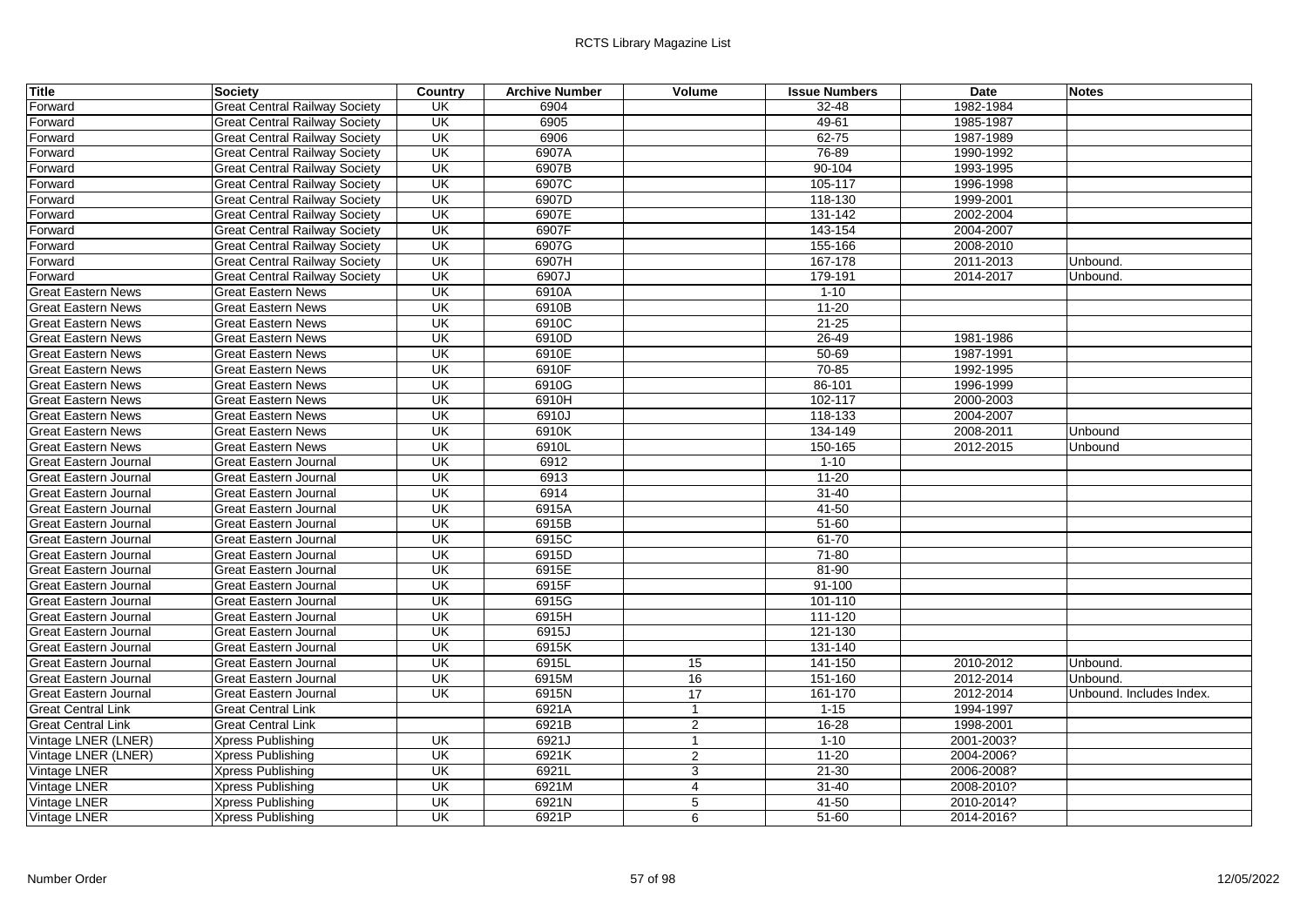| <b>Title</b>                       | <b>Society</b>                                                | Country | <b>Archive Number</b> | Volume    | <b>Issue Numbers</b> | Date       | <b>Notes</b>             |
|------------------------------------|---------------------------------------------------------------|---------|-----------------------|-----------|----------------------|------------|--------------------------|
| Vintage LNER                       | Xpress Publishing                                             | UK      | 6921R                 |           | 61-71                | 2016-2018? |                          |
| <b>Great North Review Combined</b> | Great North of Scotland Railway                               |         |                       |           |                      |            |                          |
| Index                              | Association                                                   | UK      | 6940REF               | $1 - 38$  | 1-138                | 1964-1998  |                          |
|                                    | Great North of Scotland Railway                               |         |                       |           |                      |            |                          |
| <b>Great North Review</b>          | Association                                                   | UK      | 6941                  | $1-5$     | $1 - 20$             | 1964-1968  | See 6940REF for an Index |
|                                    | Great North of Scotland Railway                               |         |                       |           |                      |            |                          |
| <b>Great North Review</b>          | Association                                                   | UK      | 6942                  | $6 - 10$  | 21-40                | 1967-1973  | See 6940REF for an Index |
|                                    | <b>Great North of Scotland Railway</b>                        |         |                       |           |                      |            |                          |
| <b>Great North Review</b>          | Association                                                   | UK      | 6943                  | $11 - 15$ | 41-60                | 1974-1978  | See 6940REF for an Index |
|                                    | Great North of Scotland Railway                               |         |                       |           |                      |            |                          |
| <b>Great North Review</b>          | Association                                                   | UK      | 6944                  | 16-20     | 61-80                | 1979-1983  | See 6940REF for an Index |
|                                    | <b>Great North of Scotland Railway</b>                        |         |                       |           |                      |            |                          |
| <b>Great North Review</b>          | Association<br><b>Great North of Scotland Railway</b>         | UK      | 6945                  | $21 - 25$ | 81-100               | 1984-1989  | See 6940REF for an Index |
|                                    | Association                                                   | UK      | 6946A                 | 26-30     | 101-119              |            | See 6940REF for an Index |
| <b>Great North Review</b>          | Great North of Scotland Railway                               |         |                       |           |                      | 1989-1993  |                          |
| <b>Great North Review</b>          | Association                                                   | UK      | 6946B                 |           | 120-131              | 1994-1996  | See 6940REF for an Index |
|                                    | <b>Great North of Scotland Railway</b>                        |         |                       |           |                      |            |                          |
| <b>Great North Review</b>          | Association                                                   | UK      | 6946C                 |           | 132-147              | 1997-2000  | See 6940REF for an Index |
|                                    | Great North of Scotland Railway                               |         |                       |           |                      |            |                          |
| <b>Great North Review</b>          | Association                                                   | UK      | 6946D                 |           | 148-159              | 2001-2003  |                          |
|                                    | Great North of Scotland Railway                               |         |                       |           |                      |            |                          |
| <b>Great North Review</b>          | Association                                                   | UK      | 6946E                 |           | 160-167              | 2004-2005  |                          |
|                                    | <b>Great North of Scotland Railway</b>                        |         |                       |           |                      |            |                          |
| <b>Great North Review</b>          | Association                                                   | UK      | 6946F                 |           | 168-183              | 2006-2009  |                          |
|                                    | Great North of Scotland Railway                               |         |                       |           |                      |            |                          |
| <b>Great North Review</b>          | Association                                                   | UK      | 6946G                 |           | 184-199              | 2010-2013  |                          |
|                                    |                                                               |         |                       |           |                      |            |                          |
|                                    | Great Northern Railway Socy NL Great Northern Railway Socy NL |         | 6951                  |           | $1 - 15$             | 1981-1983  |                          |
|                                    |                                                               |         |                       |           |                      |            |                          |
|                                    | Great Northern Railway Socy NL Great Northern Railway Socy NL |         | 6952                  |           | 16-33                | 1984-1986  |                          |
|                                    |                                                               |         |                       |           |                      |            |                          |
|                                    | Great Northern Railway Socy NL Great Northern Railway Socy NL |         | 6953                  |           | $34 - 51$            | 1987-1989  |                          |
|                                    |                                                               |         |                       |           |                      |            |                          |
|                                    | Great Northern Railway Socy NL Great Northern Railway Socy NL |         | 6954A                 |           | 52-69                | 1990-1992  |                          |
|                                    |                                                               |         | 6954B                 |           | 70-85                |            |                          |
|                                    | Great Northern Railway Socy NL Great Northern Railway Socy NL |         |                       |           |                      | 1993-1995  |                          |
|                                    | Great Northern Railway Socy NL Great Northern Railway Socy NL |         | 6954C                 |           | 86-102               | 1996-1999  |                          |
|                                    |                                                               |         |                       |           |                      |            |                          |
|                                    | Great Northern Railway Socy NL Great Northern Railway Socy NL |         | 6954D                 |           | 103-120              | 2000-2002  |                          |
|                                    |                                                               |         |                       |           |                      |            |                          |
|                                    | Great Northern Railway Socy NL Great Northern Railway Socy NL |         | 6954E                 |           | 121-138              | 2003-2005  |                          |
|                                    |                                                               |         |                       |           |                      |            |                          |
|                                    | Great Northern Railway Socy NL Great Northern Railway Socy NL |         | 6954F                 |           | 139-156              | 2005-2007  |                          |
| <b>Great Northern News</b>         | <b>Great Northern News</b>                                    |         | 6954G                 |           | 157-174              | 2008-2010  |                          |
| <b>Great Northern News</b>         | <b>Great Northern News</b>                                    |         | 6954H                 |           | 175-192              | 2011-2013  |                          |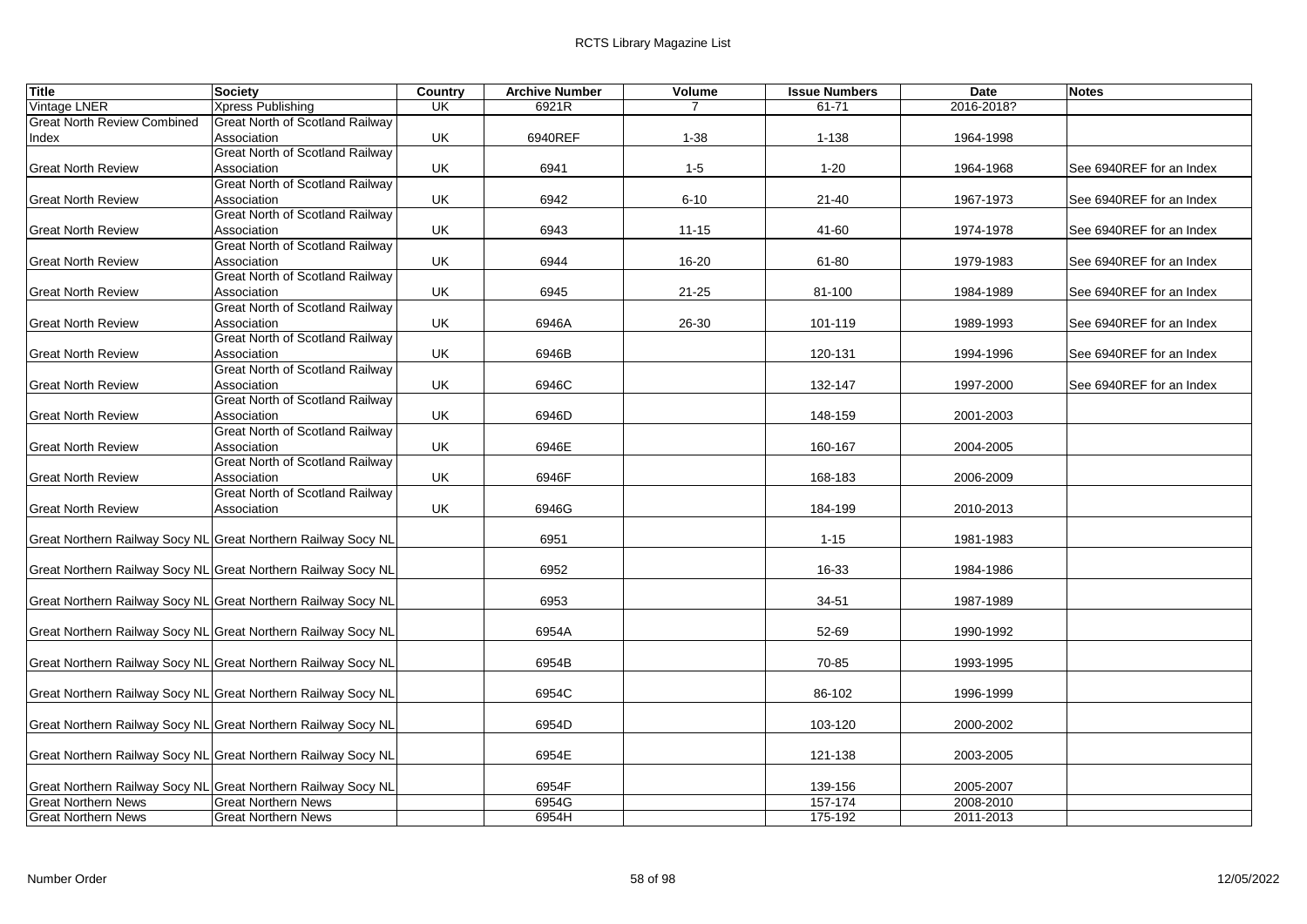| <b>Title</b>                         | <b>Society</b>                       | Country | <b>Archive Number</b> | Volume    | <b>Issue Numbers</b> | <b>Date</b> | <b>Notes</b> |  |
|--------------------------------------|--------------------------------------|---------|-----------------------|-----------|----------------------|-------------|--------------|--|
| <b>Great Northern News</b>           | <b>Great Northern News</b>           |         | 6954J                 |           | 193-210              | 2014-2016   | Unbound.     |  |
|                                      | North Eastern Railway                |         |                       |           |                      |             |              |  |
| North Eastern Express                | Association                          |         | 6961                  | $1 - 4$   | $1 - 16$             |             |              |  |
|                                      | North Eastern Railway                |         |                       |           |                      |             |              |  |
| North Eastern Express                | Association                          |         | 6962                  | $5-8$     | $17 - 33$            |             |              |  |
|                                      | North Eastern Railway                |         |                       |           |                      |             |              |  |
| North Eastern Express                | Association                          |         | 6963                  | $9 - 12$  | 34-49                |             |              |  |
|                                      | North Eastern Railway                |         |                       |           |                      |             |              |  |
| North Eastern Express                | Association                          |         | 6964                  | $13 - 15$ | 50-61                |             |              |  |
|                                      | North Eastern Railway                |         |                       |           |                      |             |              |  |
| North Eastern Express                | Association                          |         | 6965                  | $16 - 17$ | 62-73                |             |              |  |
|                                      | North Eastern Railway                |         |                       |           |                      |             |              |  |
| North Eastern Express                | Association                          |         | 6966                  | 18-20     | 74-85                |             |              |  |
|                                      | North Eastern Railway                |         |                       |           |                      |             |              |  |
| North Eastern Express                | Association<br>North Eastern Railway |         | 6967A                 | 21-224    | 86-101               |             |              |  |
|                                      | Association                          |         | 6967B                 |           |                      |             |              |  |
| North Eastern Express                | North Eastern Railway                |         |                       | $25 - 27$ | 102-113              |             |              |  |
| North Eastern Express                | Association                          |         | 6967C                 | 28-30     | 114-124              |             |              |  |
|                                      | North Eastern Railway                |         |                       |           |                      |             |              |  |
| North Eastern Express                | Association                          |         | 6967D                 | $31 - 33$ | 125-136              |             |              |  |
|                                      | North Eastern Railway                |         |                       |           |                      |             |              |  |
| North Eastern Express                | Association                          |         | 6967E                 | 34-38     | 137-152              |             |              |  |
|                                      | North Eastern Railway                |         |                       |           |                      |             |              |  |
| North Eastern Express                | Association                          |         | 6967F                 | 38-41     | 153-168              |             |              |  |
|                                      | North Eastern Railway                |         |                       |           |                      |             |              |  |
| North Eastern Express                | Association                          |         | 6967G                 | 42-44     | 169-180              | 2003-2005   |              |  |
|                                      | North Eastern Railway                |         |                       |           |                      |             |              |  |
| North Eastern Express                | Association                          |         | 6967H                 | 45-47     | 181-192              | 2006-2008   |              |  |
|                                      | North Eastern Railway                |         |                       |           |                      |             |              |  |
| North Eastern Express                | Association                          |         | 6967J                 | 48-50     | 193-204              | 2009-2011   |              |  |
|                                      | North Eastern Railway                |         |                       |           |                      |             |              |  |
| North Eastern Express                | Association                          |         | 6967K                 | 51-53     | 205-216              | 2012-2014   | Unbound.     |  |
| North British Study Group            |                                      |         |                       |           |                      |             |              |  |
| Journal                              | North British Study Group            |         | 6982                  |           | 13-25                | 1982-1985   |              |  |
| North British Study Group            |                                      |         |                       |           |                      |             |              |  |
| Journal                              | North British Study Group            |         | 6983A                 |           | 26-35                | 1986-1988   |              |  |
| North British Study Group            |                                      |         |                       |           |                      |             |              |  |
| Journal                              | North British Study Group            |         | 6983B                 |           | 36-46                | 1988-1991   |              |  |
| North British Study Group            |                                      |         |                       |           |                      |             |              |  |
| Journal                              | North British Study Group            |         | 6983C                 |           | 47-60                | 1992-1995   |              |  |
| North British Study Group            |                                      |         |                       |           |                      |             |              |  |
| Journal                              | North British Study Group            |         | 6983D                 |           | 62-71                | 1996-1998   |              |  |
| North British Study Group            |                                      |         |                       |           |                      |             |              |  |
| Journal<br>North British Study Group | North British Study Group            |         | 6983E                 |           | 72-82                | 1999-2001   |              |  |
| Journal                              | North British Study Group            |         | 6983F                 |           | 83-94                | 2002-2004   |              |  |
|                                      |                                      |         |                       |           |                      |             |              |  |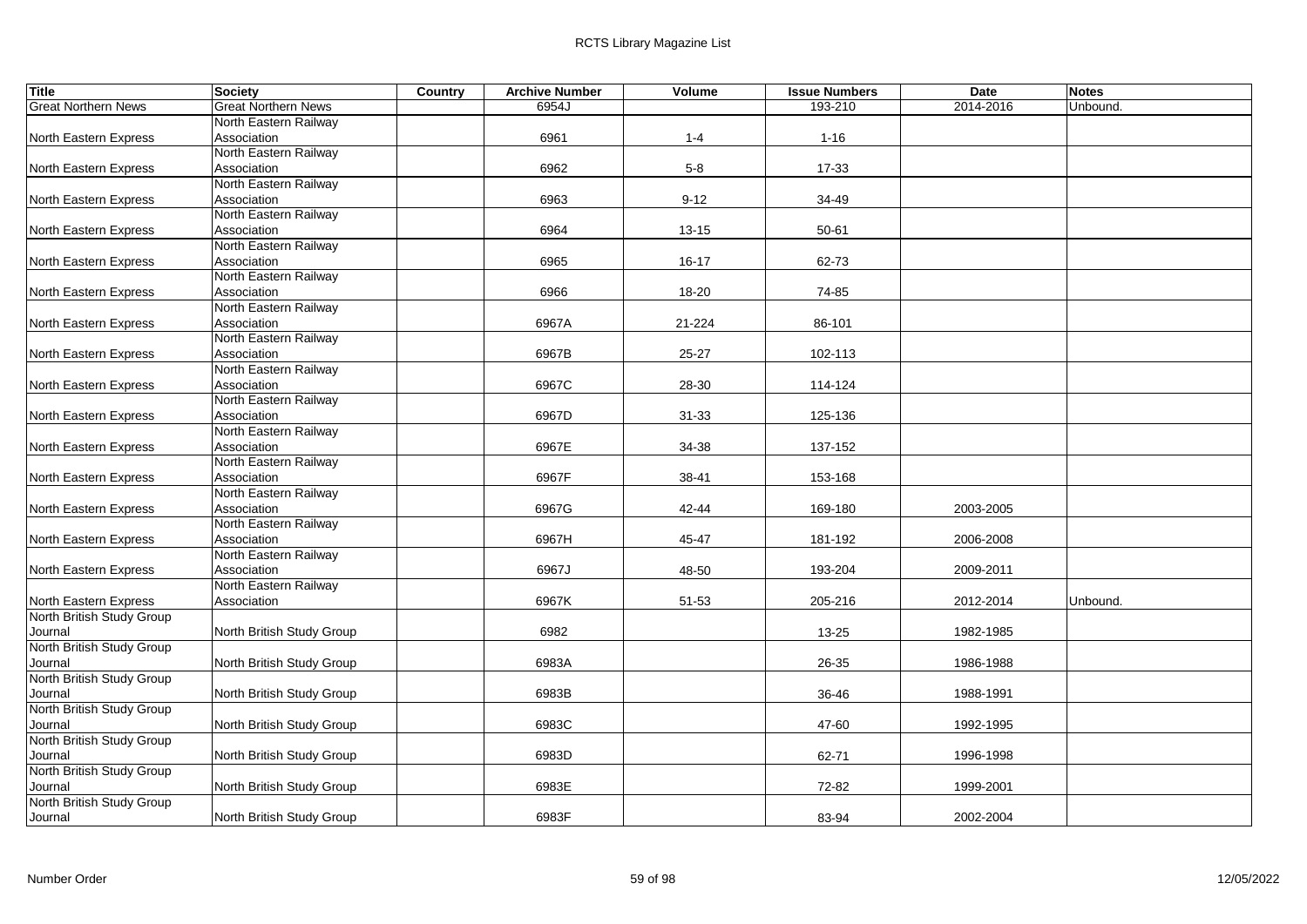| <b>Title</b>                    | <b>Society</b>                                                  | Country | <b>Archive Number</b> | Volume | <b>Issue Numbers</b> | Date      | <b>Notes</b> |  |
|---------------------------------|-----------------------------------------------------------------|---------|-----------------------|--------|----------------------|-----------|--------------|--|
| North British Study Group       |                                                                 |         |                       |        |                      |           |              |  |
| Journal                         | North British Study Group                                       |         | 6983G                 |        | 95-107               | 2005-2009 |              |  |
| North British Study Group       |                                                                 |         |                       |        |                      |           |              |  |
| Journal                         | North British Study Group                                       |         | 6983H                 |        | 108-120              | 2010-2013 |              |  |
| North British Study Group       |                                                                 |         |                       |        |                      |           |              |  |
| Journal                         | North British Study Group                                       |         | 6983J                 |        | 121-129              | 2014-2016 | Unbound.     |  |
| North British Study Group       |                                                                 |         |                       |        |                      |           |              |  |
| Journal                         | North British Study Group                                       |         |                       |        | 140-143              | 2020-2021 | Unbound.     |  |
| <b>Standard Power</b>           | <b>Standard Power</b>                                           |         | 6987C                 |        | $1 - 11$             | 1996-2001 |              |  |
|                                 | Romney Hythe & Dymchurch                                        |         |                       |        |                      |           |              |  |
| Marshlander                     | Railway Association                                             | UK      | 6991                  |        | $1 - 17$             | 1967-1971 |              |  |
|                                 | Romney Hythe & Dymchurch                                        |         |                       |        |                      |           |              |  |
| Marshlander                     | Railway Association                                             | UK      | 6992                  |        | 18-36                | 1972-1976 |              |  |
|                                 | Romney Hythe & Dymchurch                                        |         |                       |        |                      |           |              |  |
| Marshlander                     | Railway Association                                             | UK      | 6993                  |        | 37-53                | 1977-1980 |              |  |
|                                 | Romney Hythe & Dymchurch                                        |         |                       |        |                      |           |              |  |
| Marshlander                     | Railway Association                                             | UK      | 6994                  |        | 54-65                | 1981-1983 |              |  |
|                                 | Romney Hythe & Dymchurch                                        |         |                       |        |                      |           |              |  |
| Marshlander                     | Railway Association                                             | UK      | 6995                  |        | 66-80                | 1984-1987 |              |  |
|                                 | Romney Hythe & Dymchurch                                        |         |                       |        |                      |           |              |  |
| Marshlander                     | Railway Association                                             | UK      | 6995B                 |        | 81-96                | 1988-1991 |              |  |
|                                 | Romney Hythe & Dymchurch                                        |         |                       |        |                      |           |              |  |
| Marshlander                     | Railway Association                                             | UK      | 6995C                 |        | 97-113               | 1991-1995 |              |  |
|                                 | Romney Hythe & Dymchurch                                        |         |                       |        |                      |           |              |  |
| Marshlander                     | Railway Association                                             | UK      | 6995D                 |        | 114-129              | 1996-1999 |              |  |
|                                 | Romney Hythe & Dymchurch                                        |         |                       |        |                      |           |              |  |
| Marshlander                     | Railway Association                                             | UK      | 6995E                 |        | 130-145              | 2000-2003 |              |  |
|                                 | Romney Hythe & Dymchurch                                        |         |                       |        |                      |           |              |  |
| Marshlander                     | Railway Association                                             | UK      | 6995F                 |        | 146-161              | 2004-2006 |              |  |
|                                 | Romney Hythe & Dymchurch                                        |         |                       |        |                      |           |              |  |
| Marshlander                     | Railway Association                                             | UK      | 6995G                 |        | 162-177              | 2008-2011 | Unbound.     |  |
|                                 |                                                                 |         |                       |        |                      |           |              |  |
|                                 | Continental Railway Journal 1st Continental Railway Journal 1st |         | 7001                  |        | $1 - 14$             | 1962-1969 |              |  |
|                                 |                                                                 |         |                       |        |                      |           |              |  |
|                                 | Continental Railway Journal 2nd Continental Railway Journal 2nd |         | 7002                  |        | $1 - 14$             | 1969-1973 |              |  |
|                                 |                                                                 |         |                       |        |                      |           |              |  |
|                                 | Continental Railway Journal 2nd Continental Railway Journal 2nd |         | 7003                  |        | $15 - 26$            | 1973-1976 |              |  |
|                                 |                                                                 |         |                       |        |                      |           |              |  |
|                                 | Continental Railway Journal 2nd Continental Railway Journal 2nd |         | 7004                  |        | 27-38                | 19761979  |              |  |
|                                 |                                                                 |         |                       |        |                      |           |              |  |
|                                 | Continental Railway Journal 2nd Continental Railway Journal 2nd |         | 7005                  |        | 39-50                | 1979-1982 |              |  |
|                                 |                                                                 |         |                       |        |                      |           |              |  |
|                                 | Continental Railway Journal 2nd Continental Railway Journal 2nd |         | 7006                  |        | 51-62                | 1982-1985 |              |  |
|                                 |                                                                 |         |                       |        |                      |           |              |  |
| Continental Railway Journal 2nd |                                                                 |         | 7007A                 |        | 63-74                | 1985-1988 |              |  |
|                                 |                                                                 |         |                       |        |                      |           |              |  |
| Continental Railway Journal 2nd |                                                                 |         | 7007B                 |        | 75-86                | 1988-1991 |              |  |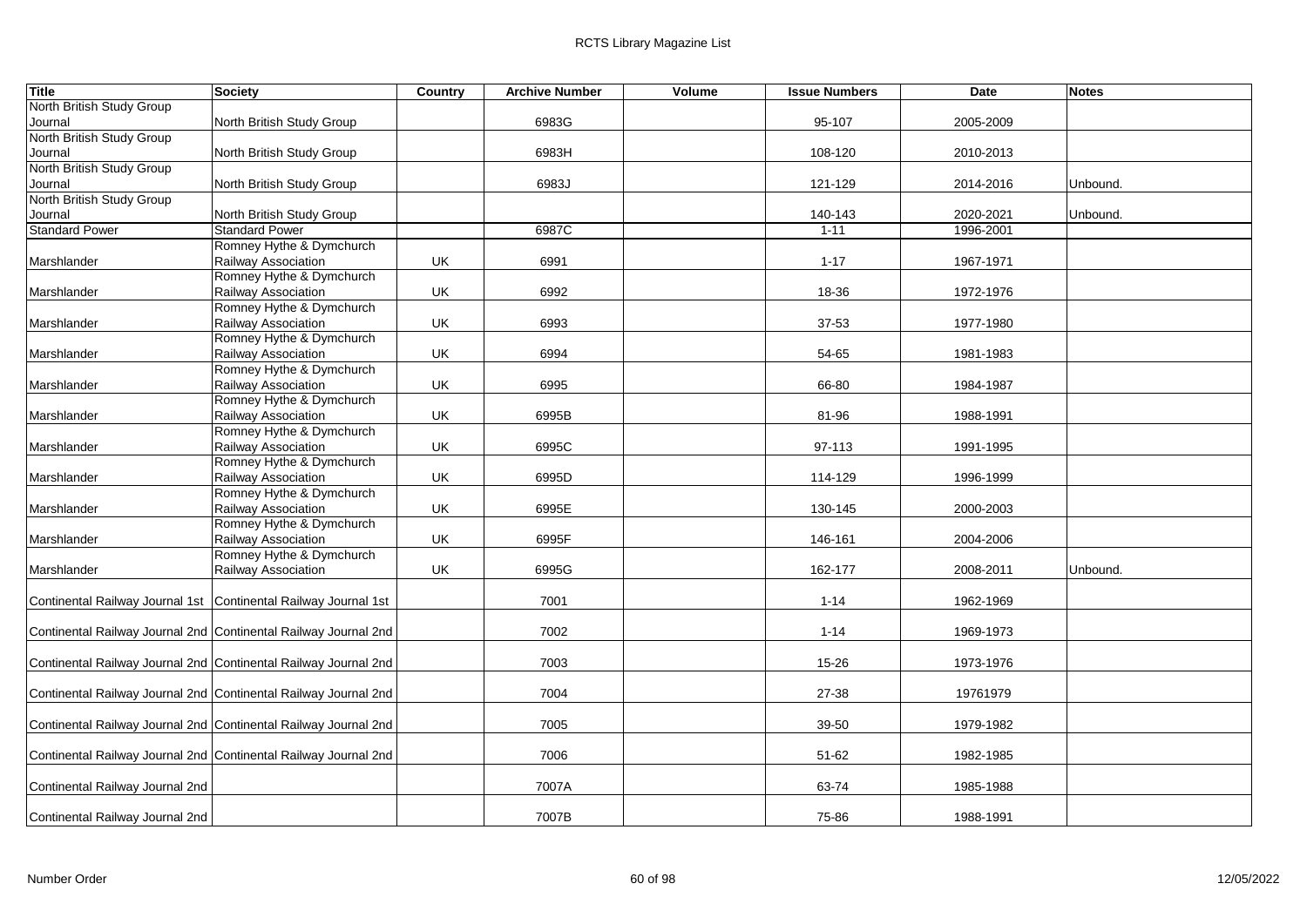| <b>Title</b>                    | <b>Society</b>                   | Country                  | <b>Archive Number</b> | Volume          | <b>Issue Numbers</b> | Date      | <b>Notes</b> |
|---------------------------------|----------------------------------|--------------------------|-----------------------|-----------------|----------------------|-----------|--------------|
|                                 |                                  |                          |                       |                 |                      |           |              |
| Continental Railway Journal 2nd |                                  |                          | 7007C                 |                 | 87-98                | 1991-1994 |              |
|                                 |                                  |                          |                       |                 |                      |           |              |
| Continental Railway Journal 2nd |                                  |                          | 7007D                 |                 | 99-110               | 1994-1997 |              |
|                                 |                                  |                          |                       |                 |                      |           |              |
| Continental Railway Journal 2nd |                                  |                          | 7007E                 |                 | 111-122              | 1997-2000 |              |
| Continental Railway Journal 2nd |                                  |                          | 7007F                 |                 | 123-134              | 2000-2003 |              |
|                                 |                                  |                          |                       |                 |                      |           |              |
| Continental Railway Journal 2nd |                                  |                          | 7007G                 |                 | 135-146              | 2003-2006 |              |
|                                 |                                  |                          |                       |                 |                      |           |              |
| Continental Railway Journal 2nd |                                  |                          | 7007H                 |                 | 147-158              | 2006-2009 |              |
|                                 |                                  |                          |                       |                 |                      |           |              |
| Continental Railway Journal 2nd |                                  |                          | 7007J                 |                 | 159-173              | 2009-2012 |              |
| <b>Today's Railways</b>         | Platform 5                       | UK                       | 7010A                 |                 | $1-10$               | 1994-1995 |              |
| <b>Today's Railways</b>         | Platform 5                       | UK                       | 7010B                 |                 | $11 - 24$            | 1996-1997 |              |
| Today's Railways                | Platform 5                       | $\overline{\mathsf{U}}$  | 7010C                 |                 | $25 - 36$            | 1998      |              |
| <b>Today's Railways</b>         | Platform 5                       | $\overline{\mathsf{CK}}$ | 7010D                 |                 | $37 - 48$            | 1999      |              |
| <b>Today's Railways</b>         | Platform 5                       | UK                       | 7010E                 |                 | $49 - 60$            | 2000      |              |
| Today's Railways                | Platform 5                       | UK                       | 7010F                 |                 | $61 - 72$            | 2001      |              |
| <b>Today's Railways</b>         | Platform 5                       | UK                       | 7010G                 |                 | 73-84                | 2002      |              |
| <b>Today's Railways</b>         | Platform 5                       | UK                       | 7010H                 |                 | 85-96                | 2003      |              |
| <b>Today's Railways</b>         | Platform 5                       | <b>UK</b>                | 7010J                 |                 | $97 - 108$           | 2004      |              |
| Today's Railways                | Platform 5                       | UK                       | 7010K                 |                 | 109-120              | 2005      |              |
| Today's Railways - Europe       | Platform 5                       | UK                       | 7010L                 |                 | 121-132              | 2006      |              |
| Today's Railways - Europe       | Platform 5                       | UK                       | 7010M                 |                 | 133-144              | 2007      |              |
| Today's Railways - Europe       | Platform 5                       | $\overline{\mathsf{CK}}$ | 7010N                 | $\overline{13}$ | 145-156              | 2008      |              |
| Today's Railways - Europe       | Platform 5                       | UK                       | 7010P                 | 14              | $157 - 168$          | 2099      |              |
| Entrain                         | Entrain                          |                          | 7012A                 |                 | $1 - 12$             | 2002      |              |
| Entrain                         | Entrain                          |                          | 7012B                 |                 | $13 - 24$            | 2003      |              |
| Entrain                         | Entrain                          |                          | 7012C                 |                 | 25-36                | 2004      |              |
| Entrain                         | Entrain                          |                          | 7012D                 |                 | $37 - 48$            | 2005      |              |
| Today's Railways - UK           | Platform 5                       | UK                       | 7012E                 |                 | 49-60                | 2006      |              |
| Today's Railways - UK           | Platform 5                       | UK                       | 7012F                 |                 | $61 - 72$            | 2007      |              |
| Today's Railways - UK           | Platform 5                       | $\overline{\mathsf{U}}$  | 7012G                 | $\overline{7}$  | 73-84                | 2008      |              |
| Today's Railways - UK           | Platform 5                       | UK                       | 7012H                 |                 | 85-96                | 2009      |              |
| Today's Railways - UK           | Platform 5                       | $\overline{\mathsf{U}}$  | 7012J                 |                 | $97 - 108$           | 2010      |              |
| Today's Railways - UK           | Platform 5                       | $\overline{\mathsf{U}}$  | 7012K                 |                 | 109-122              | 2011      |              |
| Traction                        | <b>Warner Group Publications</b> | UK                       | 7015A                 | 12              | $1 - 14$             | 1994-1995 |              |
| Traction                        | <b>Warner Group Publications</b> | UK                       | 7015B                 | 13              | $15 - 26$            | 1996      |              |
| Traction                        | <b>Warner Group Publications</b> | UK                       | 7015C                 | 14              | $27 - 38$            | 1997      |              |
| Traction                        | <b>Warner Group Publications</b> | UK                       | 7015D                 |                 | 39-50                | 1998      |              |
| Traction                        | <b>Warner Group Publications</b> | UK                       | 7015E                 |                 | $51 - 62$            | 1999      |              |
| Traction                        | <b>Warner Group Publications</b> | UK                       | 7015F                 |                 | 63-74                | 2000      |              |
| Traction                        | <b>Warner Group Publications</b> | UK                       | 7015G                 |                 | 75-86                | 2001      |              |
| Traction                        | <b>Warner Group Publications</b> | $\overline{\mathsf{CK}}$ | 7015H                 |                 | 87-98                | 2002      |              |
| Traction                        | <b>Warner Group Publications</b> | $\overline{\mathsf{CK}}$ | 7015J                 |                 | 99-110               | 2003      |              |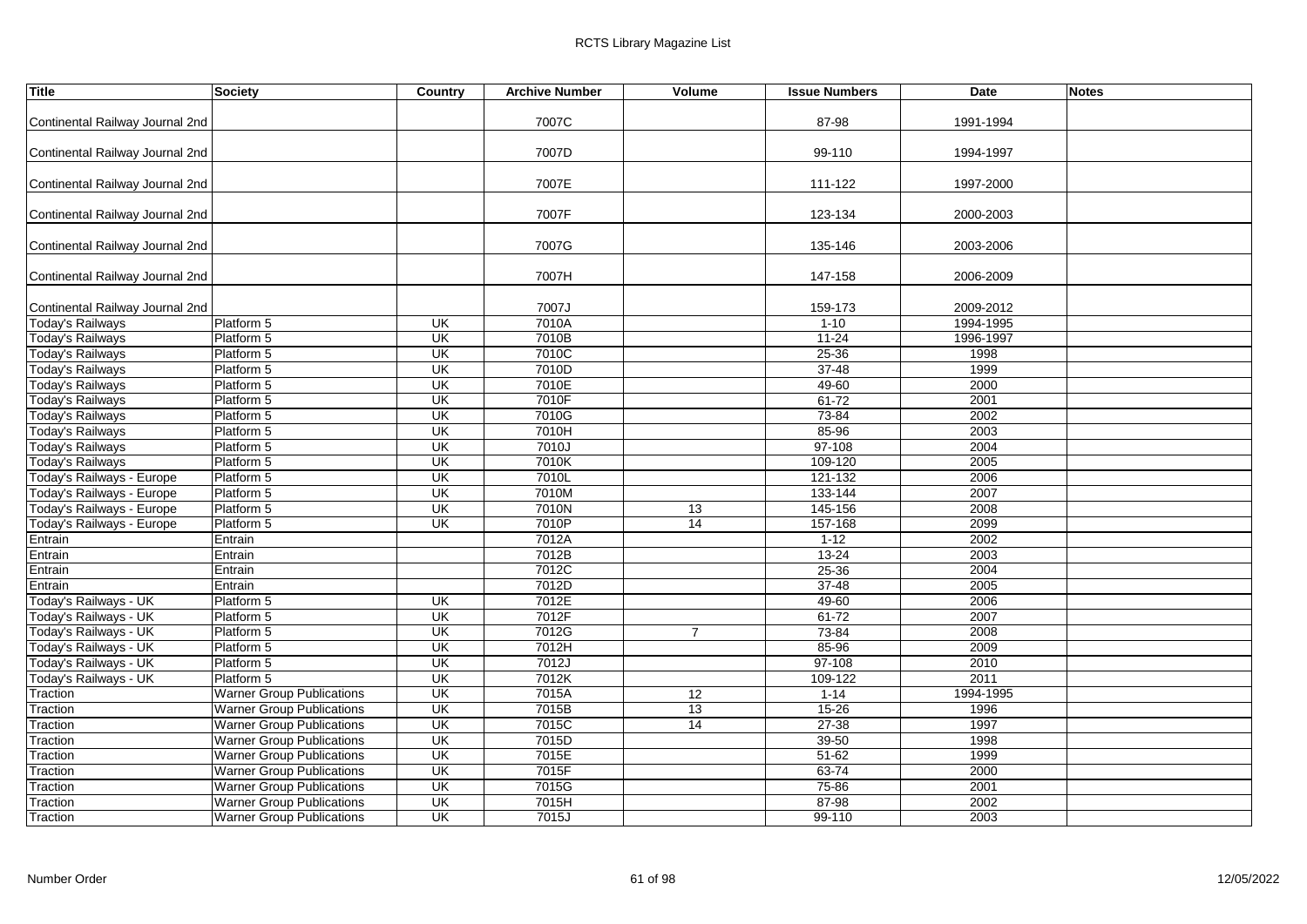| <b>Title</b>             | <b>Society</b>                   | <b>Country</b> | <b>Archive Number</b> | Volume | <b>Issue Numbers</b> | <b>Date</b> | <b>Notes</b>                |
|--------------------------|----------------------------------|----------------|-----------------------|--------|----------------------|-------------|-----------------------------|
| Traction                 | <b>Warner Group Publications</b> | <b>UK</b>      | 7015K                 |        | 11-122               | 2004        |                             |
| Traction                 | <b>Warner Group Publications</b> | UK             | 7015L                 |        | 123-134              | 2005        |                             |
| Traction                 | <b>Warner Group Publications</b> | UK             | 7015M                 |        | 135-146              | 2006        |                             |
| <b>Fraction</b>          | <b>Warner Group Publications</b> | UK             | 7015P                 |        | 147-158              | 2007        |                             |
| Traction                 | <b>Warner Group Publications</b> | UK             | 7015Q                 |        | 159-170              | 2008        |                             |
| Traction                 | <b>Warner Group Publications</b> | UK             | 7015R                 |        | 171-182              | 2009        |                             |
| Traction                 | <b>Warner Group Publications</b> | <b>UK</b>      | 7015S                 |        | 183-194              | 2010        |                             |
| Traction                 | <b>Warner Group Publications</b> | <b>UK</b>      | 7015T                 |        | 195-200              | 2011        |                             |
| ocomotives International | Locomotives International        |                | 7019A                 |        | $1 - 10$             | 1989-1991   |                             |
| ocomotives International | Locomotives International        |                | 7019B                 |        | $11 - 20$            | 1991-1993   |                             |
| ocomotives International | Locomotives International        |                | 7019C                 |        | $21 - 30$            | 1993-1995   |                             |
| ocomotives International | Locomotives International        |                | 7019D                 |        | $31 - 41$            | 1996-1997   |                             |
| ocomotives International | Locomotives International        |                | 7019E                 |        | 42-56                | 1998-2000   |                             |
| ocomotives International | Locomotives International        |                | 7019F                 |        | $57 - 68$            | 2001-2003   |                             |
| ocomotives International | Locomotives International        |                | 7019G                 |        | 69-81                | 2004-2009   |                             |
| ocomotives International | Locomotives International        |                | 7019H                 |        | 82-93                | 2012-2014   | Unbound.                    |
| ocomotives International | Locomotives International        |                | 7019J                 |        | $94 - 107$           | 2015-2017   | Unbound.                    |
| Narrow Gauge News        | Narrow Gauge Railway Society     |                | 7027D                 |        | 70-91                | 1971-1974   |                             |
| Narrow Gauge News        | Narrow Gauge Railway Society     |                | 7027E                 |        | 92-116               | 1975-1978   |                             |
| Narrow Gauge News        | Narrow Gauge Railway Society     |                | 7027F                 |        | 117-136              | 1979-1982   |                             |
| Narrow Gauge News        | Narrow Gauge Railway Society     |                | 7028                  |        | 137-158              | 1982-1986   |                             |
| Narrow Gauge News        | Narrow Gauge Railway Society     |                | 7029A                 |        | 159-182              | 1987-1990   |                             |
| Narrow Gauge News        | Narrow Gauge Railway Society     |                | 7029B                 |        | 183-199              | 1991-1993   |                             |
| Narrow Gauge News        | Narrow Gauge Railway Society     |                | 7029C                 |        | 200-223              | 1994-1997   |                             |
| Narrow Gauge News        | Narrow Gauge Railway Society     |                | 7029D                 |        | 224-247              | 1998-2001   |                             |
| Narrow Gauge News        | Narrow Gauge Railway Society     |                | 7029E                 |        | 248-265              | 2002-2004   |                             |
| Narrow Gauge News        | Narrow Gauge Railway Society     |                | 7029F                 |        | 266-283              | 2005-2007   | Unbound. Includes Index.    |
| Narrow Gauge News        | Narrow Gauge Railway Society     |                | 7029G                 |        | 284-301              | 2008-2010   |                             |
| Narrow Gauge News        | Narrow Gauge Railway Society     |                | 7029H                 |        | 302-319              | 2011-2013   | 317-318 also as PDF files.  |
| Narrow Gauge News        | Narrow Gauge Railway Society     |                | 7029J                 |        | 320-337              | 2014-2016   | Unbound. Also as PDF files. |
| Narrow Gauge News        | Narrow Gauge Railway Society     |                | N/A                   |        | 338-359              | 2017-2020   | As individual PDF files.    |
| Narrow Gauge, The        | Narrow Gauge Railway Society     |                | 7042                  |        | $1 - 26$             | 1952-1960   |                             |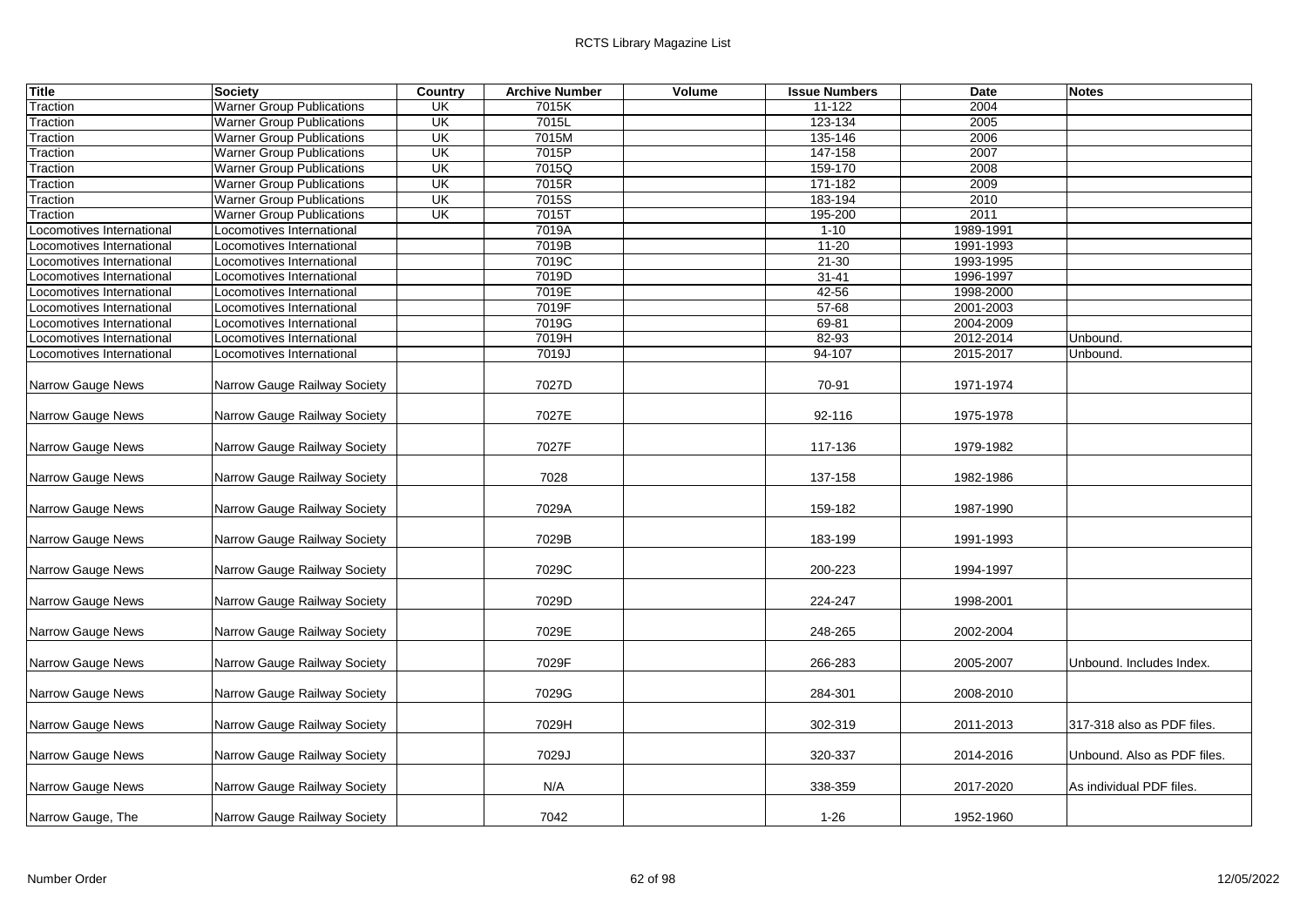| Title                                                                                                                                                                     | <b>Society</b>                                                  | Country | <b>Archive Number</b> | Volume | <b>Issue Numbers</b> | <b>Date</b> | <b>Notes</b> |
|---------------------------------------------------------------------------------------------------------------------------------------------------------------------------|-----------------------------------------------------------------|---------|-----------------------|--------|----------------------|-------------|--------------|
| Narrow Gauge, The                                                                                                                                                         | Narrow Gauge Railway Society                                    |         | 7043                  |        | 27-39                | 1960-1965   |              |
| Narrow Gauge, The                                                                                                                                                         | Narrow Gauge Railway Society                                    |         | 7044                  |        | 40-49                | 1966-1968   |              |
| Narrow Gauge, The                                                                                                                                                         | Narrow Gauge Railway Society                                    |         | 7045                  |        | 50-58                | 1969-1971   |              |
| Narrow Gauge, The                                                                                                                                                         | Narrow Gauge Railway Society                                    |         | 7046                  |        | 59-67                | 1971-1974   |              |
| Narrow Gauge, The                                                                                                                                                         | Narrow Gauge Railway Society                                    |         | 7047                  |        | 69-78                | 1974-1978   |              |
|                                                                                                                                                                           | North London Railway Historical North London Railway Historical |         | 7047C                 |        | 25-43                | 1999-2006   |              |
| Narrow Gauge, The                                                                                                                                                         | Narrow Gauge Railway Society                                    |         | 7048                  |        | 79-86                | 1979-1986   |              |
| Narrow Gauge, The<br>The Lochaber Narrow Gauge<br>Railway                                                                                                                 | Narrow Gauge Railway Society                                    |         | 7049                  |        | 87-88                | 1980        |              |
| Narrow Gauge, The                                                                                                                                                         | Narrow Gauge Railway Society                                    |         | 7050                  |        | 89-94                | 1980-181    |              |
| Narrow Gauge, The<br>The Sand Hutton Light Railway   Narrow Gauge Railway Society                                                                                         |                                                                 |         | 7051                  |        | 95-96                | 1982        |              |
| Narrow Gauge, The                                                                                                                                                         | Narrow Gauge Railway Society                                    |         | 7052                  |        | 97-104               | 1982-1984   |              |
| Narrow Gauge, The<br>Manchester's Narrow Gauge<br>Railways Chatmoss an<br><b>Carrington Estates</b>                                                                       | Narrow Gauge Railway Society                                    |         | 7053                  |        | 105-106              | 1985        |              |
| Narrow Gauge, The                                                                                                                                                         | Narrow Gauge Railway Society                                    |         | 7054A                 |        | 107-120              | 1985-1988   |              |
| Narrow Gauge, The                                                                                                                                                         | Narrow Gauge Railway Society                                    |         | 7054B                 |        | 121-122              | 1988-1989   |              |
| Narrow Gauge, The                                                                                                                                                         | Narrow Gauge Railway Society                                    |         | 7054C                 |        | 123-125              | 1982        |              |
| Narrow Gauge, The                                                                                                                                                         | Narrow Gauge Railway Society                                    |         | 7054D                 |        | 137-146              | 1993-1994   |              |
| Narrow Gauge, The<br>Harrogate Gas Works - Its<br>Railways and other Transport<br>Systems.<br>Standard Steel - Locomotive<br>Builder & Dealer.<br>Bagnall: A Narrow Gauge |                                                                 |         |                       |        |                      |             |              |
| Legacy                                                                                                                                                                    | Narrow Gauge Railway Society                                    |         | 7054E                 |        | 146-158              | 1995-1997   |              |
| Narrow Gauge 1                                                                                                                                                            | Narrow Gauge Railway Society                                    |         | 7054F                 |        | 159-172              | 2000        |              |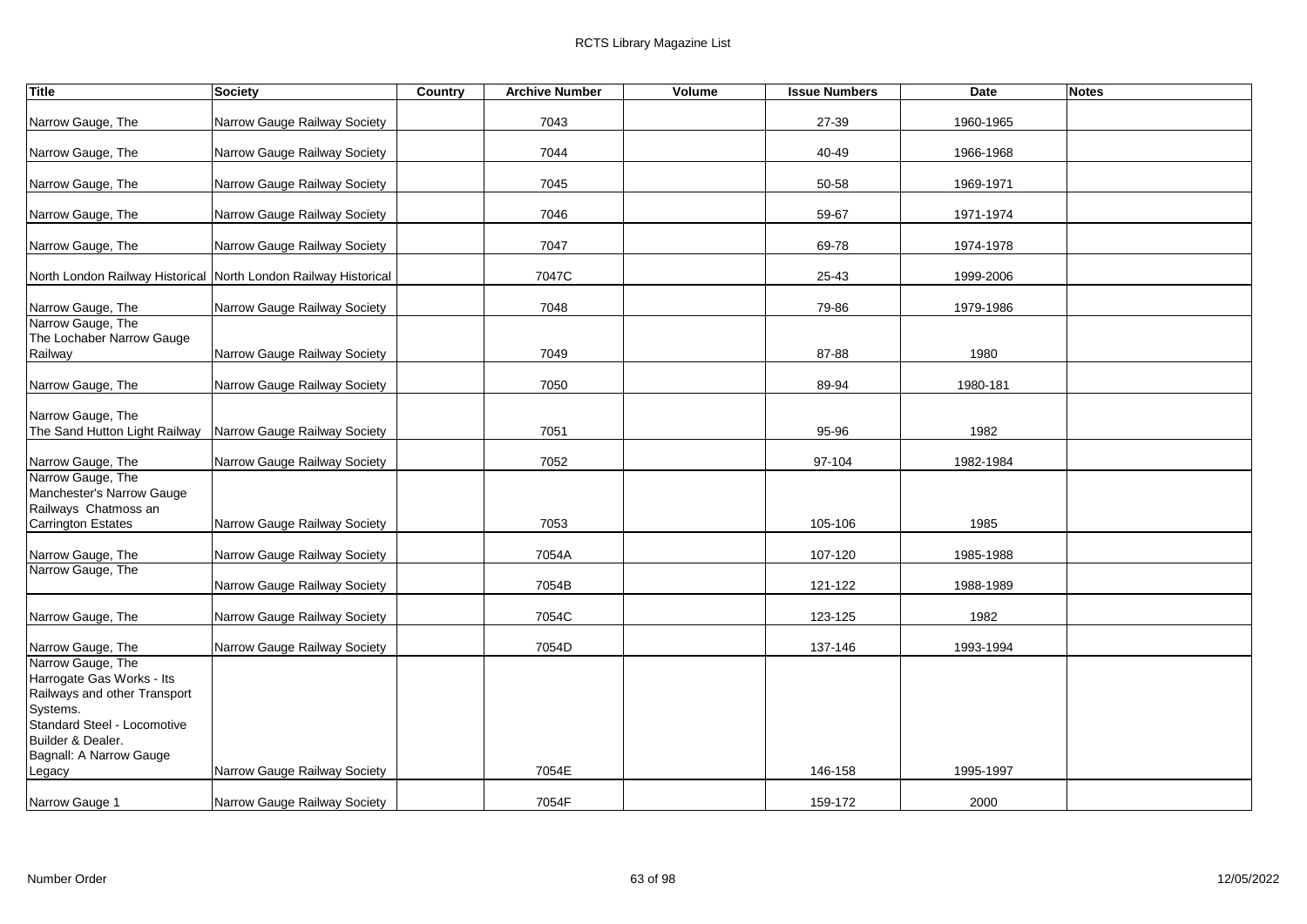| <b>Title</b>                                   | Society                      | Country                 | <b>Archive Number</b> | Volume           | <b>Issue Numbers</b> | Date                | <b>Notes</b>                 |
|------------------------------------------------|------------------------------|-------------------------|-----------------------|------------------|----------------------|---------------------|------------------------------|
|                                                |                              |                         |                       |                  |                      |                     |                              |
| Narrow Gauge 1                                 | Narrow Gauge Railway Society |                         | 7054G                 |                  | 173-184              | 2001-2003           |                              |
|                                                |                              |                         |                       |                  |                      |                     |                              |
| Narrow Gauge 2                                 | Narrow Gauge Railway Society |                         | 7054H                 |                  | 185-196              | 2004-2006           |                              |
|                                                |                              |                         |                       |                  |                      |                     |                              |
| Narrow Gauge 2                                 | Narrow Gauge Railway Society |                         | 7054K                 |                  | 198-211              | 2007-2010           |                              |
| Narrow Gauge 2                                 |                              |                         |                       |                  |                      |                     |                              |
| Tunnel Under the Hudson                        | Narrow Gauge Railway Society |                         | 7054L                 |                  | 213-226              | 2011-2014           |                              |
| Harakevet (Israel Railways)                    | Rabbi Walter Rothschild      | UK                      | 7061A                 |                  | $1 - 8$              | 1989-1990           |                              |
| Harakevet (Israel Railways)                    | Rabbi Walter Rothschild      | UK                      | 7061B                 |                  | $9 - 22$             | 1990-1993           |                              |
| Indian Railway Study Group                     |                              |                         |                       |                  |                      |                     |                              |
| Newsletter                                     | Kelvin White                 | UK                      | 7065A                 |                  | $1 - 10$             | 1991-1994           |                              |
|                                                |                              |                         |                       |                  |                      |                     | Unbound. Missing Nov-Dec     |
| European Railways                              | <b>Robert Spark</b>          | UK                      | 7072                  | $6-8$            |                      | 1955-1957           | 1957                         |
|                                                |                              |                         |                       |                  |                      |                     | Unbound. Missing March-April |
| European Railways                              | Robert Spark                 | UK                      | 7073                  | $9 - 12$         |                      | 1958-1961           | 1958                         |
| European Railways                              | <b>Robert Spark</b>          | UK                      | 7074                  | $13 - 16$        |                      | 1962-1965           |                              |
| European Railways                              | <b>Robert Spark</b>          | UK                      | 7075                  | $17 - 20$        |                      | 1966-1969           |                              |
| European Railways                              | <b>Robert Spark</b>          | UK                      | 7076A                 | $21 - 22$        |                      | 1970-1971           |                              |
| European Railways                              | <b>Robert Spark</b>          | UK                      | 7076B                 | $23 - 25$        |                      | 1972-1974           |                              |
| European Railways                              | <b>Robert Spark</b>          | UK                      | 7076C                 | $26 - 28$        |                      | 1975-1979           |                              |
| European Railways                              | <b>Robert Spark</b>          | $\overline{\mathsf{U}}$ | 7076D                 | $29 - 31$        | 144-149              | 1979-1983           |                              |
|                                                |                              |                         |                       |                  |                      |                     |                              |
| World Steam Series 1 (to 1974) World Steam Ltd |                              |                         | 7080A                 |                  | $1 - 10$             | 1969-1970           |                              |
|                                                |                              |                         | 7080B                 |                  |                      |                     |                              |
| World Steam Series 1 (to 1974) World Steam Ltd |                              |                         |                       |                  | $11 - 20$            | 1970-1971           |                              |
| World Steam Series 1 (to 1974) World Steam Ltd |                              |                         | 7080C                 |                  | $21 - 29$            | 1971-1972           |                              |
|                                                |                              |                         |                       |                  |                      |                     |                              |
| World Steam Series 1 (to 1974) World Steam Ltd |                              |                         | 7080D                 |                  | 30-39                | 1972                |                              |
|                                                |                              |                         |                       |                  |                      |                     |                              |
| World Steam Series 1 (to 1974) World Steam Ltd |                              |                         | 7080E                 |                  | 40-49                | 1973                |                              |
|                                                |                              |                         |                       |                  |                      |                     |                              |
| World Steam Series 1 (to 1974) World Steam Ltd |                              |                         | 7080F                 |                  | 50-63                | 1974-1975           |                              |
| World Steam Series 2 (1975+)                   | World Steam Ltd              |                         | 7081B                 |                  | $1 - 23$             | 1975-1976           |                              |
| World Steam Series 2 (1975+)                   | World Steam Ltd              |                         | 7081C                 |                  | 24-36                | 1977-1978           |                              |
| World Steam Series 2 (1975+)                   | World Steam Ltd              |                         | 7081D                 |                  | $37 - 50$            | 1979-1980           |                              |
| World Steam Series 2 (1975+)                   | World Steam Ltd              |                         | 7081E                 |                  | $51 - 66$            | 1981-1982           |                              |
| World Steam Series 2 (1975+)                   | World Steam Ltd              |                         | 7081F                 |                  | 67-79                | 1983-1984           |                              |
| World Steam Series 2 (1975+)                   | World Steam Ltd              |                         | 7081G                 |                  | 80-95                | 1985-1986           |                              |
| World Steam Series 2 (1975+)                   | World Steam Ltd              |                         | 7081H                 |                  | $96 - 111$           | 1987-1988           |                              |
| World Steam Series 2 (1975+)                   | World Steam Ltd              |                         | 7081J                 |                  | 112-132              | 1989-1991           |                              |
| World Steam Series 2 (1975+)                   | World Steam Ltd              |                         | 7081K                 |                  | 133-148              | 1992-1993           |                              |
| <b>World Steam</b>                             | World Steam Ltd              |                         | 7081L                 |                  | $1 - 5$              | Feb 1994 - Nov 1995 |                              |
| World Steam Series 3                           | World Steam Ltd              |                         | 7081M                 | WS96, WS97, WS98 | $1 - 8$              | 1996-1998           | Water damaged at Uxbridge    |
| World Steam Series 2 (1975+)                   | World Steam Ltd              |                         | 7081N                 |                  |                      | 1999-2002           |                              |
| Railway Scene (Stenval)                        | Railway Scene (Stenval)      |                         | 7091                  |                  | $1 - 3$              | 1968-1970           |                              |
|                                                |                              |                         |                       |                  |                      |                     |                              |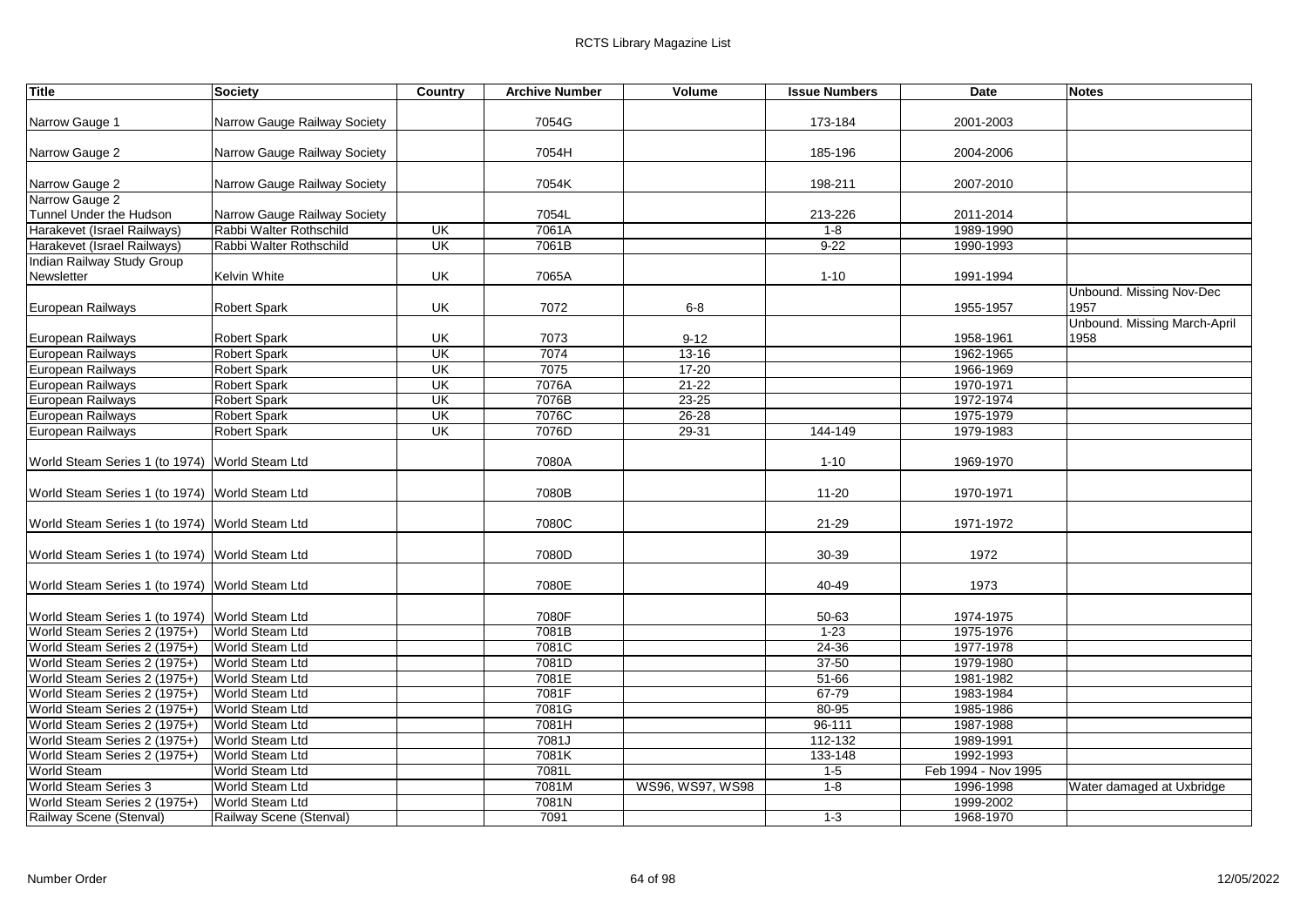| Title                            | <b>Society</b>                          | Country                  | <b>Archive Number</b> | Volume       | <b>Issue Numbers</b> | <b>Date</b> | <b>Notes</b> |
|----------------------------------|-----------------------------------------|--------------------------|-----------------------|--------------|----------------------|-------------|--------------|
| Railway Scene (Stenval)          | Railway Scene (Stenval)                 |                          | 7091B                 |              | 4-6                  | 1971-1973   |              |
| Railway Scene (Stenval)          | Railway Scene (Stenval)                 |                          | 7091C                 |              | $7 - 8$              | 1974-1976   |              |
| Railway Scene (Stenval)          | Railway Scene (Stenval)                 |                          | 7091D                 |              | $9 - 10$             | 1976-1978   |              |
| Railway Scene (Stenval)          | Railway Scene (Stenval)                 |                          | 7091E                 |              | $61 - 65$            | 1979-1984   |              |
| <b>Bullet-in</b>                 | Birmingham Loco Club                    |                          | 7095A                 |              | $1 - 16$             | 1991-1995   |              |
| <b>Bullet-in</b>                 | Birmingham Loco Club                    |                          | 7095B                 |              | $17 - 28$            | 1995-1998   |              |
| <b>Bullet-in</b>                 | Birmingham Loco Club                    |                          | 7095C                 |              | $29 - 40$            | 1999-2001   |              |
| <b>Bullet-in</b>                 | Birmingham Loco Club                    |                          | 7095D                 |              | $41 - 52$            | 2002-2004   |              |
| <b>Bullet-in</b>                 | Birmingham Loco Club                    |                          | 7095E                 |              | $53 - 64$            | 2005-2007   |              |
| <b>Bullet-in</b>                 | Birmingham Loco Club                    |                          | 7095F                 |              | $65 - 73$            | 2008-2011   |              |
| <b>Motive Power Monthly</b>      | Motive Power Monthly                    |                          | 7154                  |              |                      | 1986        |              |
| <b>Motive Power Monthly</b>      | Motive Power Monthly                    |                          | 7155                  |              |                      | 1987        |              |
| Motive Power Monthly             | Motive Power Monthly                    |                          | 7156                  |              |                      | 1988        |              |
| <b>Motive Power Monthly</b>      | Motive Power Monthly                    |                          | 7157A                 |              |                      | 1989        |              |
| <b>Motive Power Monthly</b>      | Motive Power Monthly                    |                          | 7157B                 |              |                      | 1990        |              |
| Motive Power Monthly             | Motive Power Monthly                    |                          | 7157C                 |              |                      | 1991        |              |
| Modern Railways Pictorial        |                                         |                          |                       |              |                      |             |              |
| Profile                          | lan Allan                               | UK                       | 7160                  | $\mathbf{1}$ | $1 - 12$             | 1983-1986   | Complete.    |
| Modern Railways Pictorial        | lan Allan                               | UK                       | 7161A                 |              |                      | 1979-1981   |              |
| Modern Railways Pictorial        | lan Allan                               | UK                       | 7161B                 |              |                      | 1982        |              |
| Modern Railways Pictorial        | lan Allan                               | $\overline{\mathsf{U}}$  | 7161C                 |              |                      | 1983        |              |
| Modern Railways Pictorial        | lan Allan                               | $\overline{\mathsf{U}}$  | 7161D                 |              |                      | 1984        |              |
| Modern Railways Pictorial        | lan Allan                               | UK                       | 7161E                 |              |                      | 1985        |              |
| Trains Illustrated Rly Preservat | <b>Trains Illustrated Rly Preservat</b> |                          | 7162D                 |              | 33-49                |             |              |
|                                  |                                         |                          |                       |              |                      |             |              |
| Trains Illustrated Rlwy Heritage | Trains Illustrated Rlwy Heritage        |                          | 7162E                 |              | 50-57                | 1984-1986   |              |
| Locomotives Illustrated          | lan Allan                               | UK                       | 7163A                 |              | $1 - 12$             | 1976-1977   |              |
| ocomotives Illustrated           | lan Allan                               | UK                       | 7163B                 |              | $13 - 24$            | 1978-1981   |              |
| ocomotives Illustrated           | lan Allan                               | UK                       | 7163C                 |              | $25 - 36$            | 1982-1984   |              |
| Locomotives Illustrated          | lan Allan                               | UK                       | 7163D                 |              | $37 - 48$            | 1984-1986   |              |
| coomotives Illustrated           | lan Allan                               | $\overline{\mathsf{U}}$  | 7163E                 |              | $49 - 60$            | 1986-1988   |              |
| _ocomotives Illustrated          | lan Allan                               | UK                       | 7163F                 |              | $61 - 72$            | 1988-1990   |              |
| ocomotives Illustrated           | lan Allan                               | $\overline{\mathsf{CK}}$ | 7163G                 |              | 73-84                | 1990-1992   |              |
| ocomotives Illustrated           | lan Allan                               | $\overline{\mathsf{U}}$  | 7163H                 |              | 85-96                | 1992-1994   |              |
| _ocomotives Illustrated          | lan Allan                               | UK                       | 7163J                 |              | $97 - 108$           | 1994-1996   |              |
| ocomotives Illustrated           | lan Allan                               | UK                       | 7163K                 |              | 109-120              | 1996-1998   |              |
| ocomotives Illustrated           | lan Allan                               | $\overline{\mathsf{CK}}$ | 7163L                 |              | 121-132              | 1998-2000   |              |
| ocomotives Illustrated           | lan Allan                               | UK                       | 7163M                 |              | 133-144              | 2000-2002   |              |
| ocomotives Illustrated           | lan Allan                               | UK                       | 7163N                 |              | 145-156              | 2002-2004   |              |
| Locomotives Illustrated          | lan Allan                               | $\overline{\mathsf{U}}$  | 7163P                 |              | 157-170              | 2005-2008   |              |
| <b>Steam Days</b>                | Commercial                              | UK                       | 7165A                 |              | $1 - 15$             | 1986-1989   |              |
| Steam Days                       | Commercial                              | UK                       | 7165B                 |              | $16 - 28$            | 1990-1991   |              |
| <b>Steam Days</b>                | Commercial                              | $\overline{\mathsf{U}}$  | 7165C                 |              | $29 - 40$            | 1991-1992   |              |
| <b>Steam Days</b>                | Commercial                              | UK                       | 7165D                 |              | $41 - 52$            | 1993        |              |
| <b>Steam Days</b>                | Commercial                              | UK                       | 7165E                 |              | $53 - 64$            | 1994        |              |
| <b>Steam Days</b>                | Commercial                              | $\overline{\mathsf{CK}}$ | 7165F                 |              | $65 - 76$            | 1995        |              |
| <b>Steam Days</b>                | Commercial                              | $\overline{\mathsf{CK}}$ | 7165G                 |              | 77-88                | 1996        |              |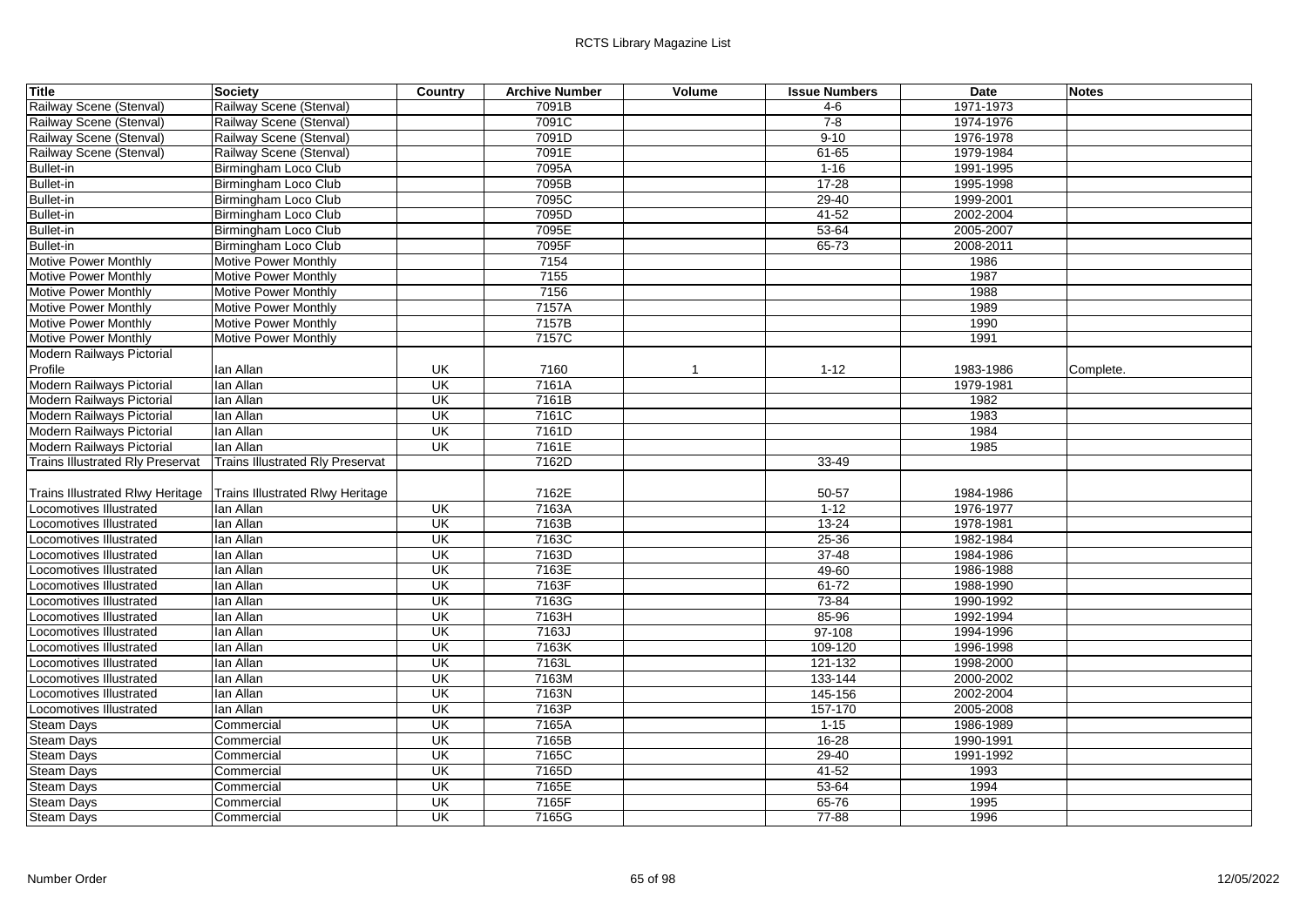| <b>Title</b>                          | <b>Society</b>             | Country                 | <b>Archive Number</b> | Volume                | <b>Issue Numbers</b> | Date                 | <b>Notes</b>             |
|---------------------------------------|----------------------------|-------------------------|-----------------------|-----------------------|----------------------|----------------------|--------------------------|
| <b>Steam Days</b>                     | Commercial                 | UK                      | 7165H                 |                       | 89-100               | 1997                 |                          |
| <b>Steam Days</b>                     | Commercial                 | UK                      | 7165J                 | 10                    | 101-112              | 1998                 |                          |
| <b>Steam Days</b>                     | Commercial                 | UK                      | 7165K                 |                       | 113-124              | 1999                 |                          |
| <b>Steam Days</b>                     | Commercial                 | UK                      | 7165L                 |                       | 125-136              | 2000                 |                          |
| <b>Steam Days</b>                     | Commercial                 | UK                      | 7165M                 | 13                    | 137-148              | 2001                 |                          |
| Steam Days                            | Commercial                 | UK                      | 7165N                 |                       | 149-160              | 2002                 |                          |
| <b>Steam Days</b>                     | Commercial                 | UK                      | 7165P                 |                       | 161-172              | 2003                 |                          |
| <b>Steam Days</b>                     | Commercial                 | UK                      | 7165Q                 | 16                    | 173-184              | 2004                 |                          |
| <b>Steam Days</b>                     | Commercial                 | UK                      | 7165R                 |                       | 185-196              | 2005                 |                          |
| <b>Steam Days</b>                     | Commercial                 | UK                      | 7165S                 |                       | 197-208              | 2006                 |                          |
| <b>Steam Days</b>                     | Commercial                 | $\overline{\mathsf{U}}$ | 7165T                 |                       | 209-220              | 2007                 |                          |
| <b>Steam Days</b>                     | Commercial                 | UK                      | 7165U                 |                       | 221-232              | 2008                 |                          |
| <b>Steam Days</b>                     | Commercial                 | UK                      | 7165W                 |                       | 233-244              | 2009                 |                          |
| <b>Steam Days</b>                     | Commercial                 | UK                      | 7165X                 |                       | 245-256              | 2010                 |                          |
| <b>Steam Days</b>                     | Commercial                 | UK                      | 7165Y                 |                       |                      | 2011                 |                          |
|                                       |                            |                         |                       |                       |                      |                      |                          |
| Modern Locomotives Illustrated        |                            |                         |                       |                       |                      |                      |                          |
| The Class 59s                         | The Railway Centre.com Ltd | UK                      | 7167C                 |                       | 173                  | Oct-Nov 2008         |                          |
|                                       |                            |                         |                       |                       |                      |                      |                          |
| Modern Locomotives Illustrated        |                            |                         |                       |                       |                      |                      |                          |
| Main Line Prototypes The              |                            |                         |                       |                       |                      |                      |                          |
| <b>Private Builders</b>               | The Railway Centre.com Ltd | UK                      | 7167D                 |                       | 174                  | Dec 2008 - Jan 2009  |                          |
|                                       |                            |                         |                       |                       |                      |                      |                          |
| <b>Modern Locomotives Illustrated</b> |                            |                         |                       |                       |                      |                      |                          |
| Desiro EMUs                           | The Railway Centre.com Ltd | UK                      | 7167H                 |                       | 178                  | Aug-Sept 2009        |                          |
|                                       |                            |                         |                       |                       |                      |                      |                          |
| Modern Locomotives Illustrated        |                            |                         |                       |                       |                      |                      |                          |
| Class 47s Part 1                      | The Railway Centre.com Ltd | UK                      | 7167K                 |                       | 180                  | Dec 2009 - Jan 2010  | Includes 2010 Calendar   |
|                                       |                            |                         |                       |                       |                      |                      |                          |
| Modern Locomotives Illustrated        |                            |                         |                       |                       |                      |                      |                          |
| The First Generation Diesel           |                            |                         |                       |                       |                      |                      |                          |
| <b>Multiple Units</b>                 | <b>Key Publishing Ltd</b>  | UK                      | 7167AP                |                       | 207                  | June-July 2014       |                          |
| Rail Enthusiast / Rail                | Milepost                   | $\overline{\mathsf{U}}$ | 7172REF               |                       |                      | 1981-1995            | Index 1981-1995          |
| Rail Enthusiast                       | Commercial                 | UK                      | 7171                  |                       |                      | April 1981 - Dec1982 | See 7172ref for an index |
| <b>Rail Enthusiast</b>                | Commercial                 | UK                      | 7172                  |                       |                      | 1983                 | See 7172ref for an index |
| Rail Enthusiast                       | Commercial                 | $\overline{\mathsf{U}}$ | 7173                  |                       |                      | 1984                 | See 7172ref for an index |
| Rail Enthusiast                       | Commercial                 | UK                      | 7174                  |                       |                      | 1985                 | See 7172ref for an index |
| Rail Enthusiast                       | Commercial                 | UK                      | 7175                  |                       |                      | 1986                 | See 7172ref for an index |
| Rail Enthusiast                       | Commercial                 | UK                      | 7176                  |                       | 64-75                | 1988                 | See 7172ref for an index |
| Rail                                  | Commercial                 | UK                      | 7177                  |                       | 76-87                | 1988                 | See 7172ref for an index |
| Rail                                  | Commercial                 | $\overline{\mathsf{U}}$ | 7178A                 | 1983-8,1989-92B(2V/Y) |                      | Jan-June 1989        | See 7172ref for an index |
| Rail                                  | Commercial                 | UK                      | 7178B                 |                       | 100-111              | 1989                 | See 7172ref for an index |
| Rail                                  | Commercial                 | UK                      | 7178C                 |                       | 112-124              | 1990                 | See 7172ref for an index |
| Rail                                  | Commercial                 | UK                      | 7178D                 |                       | 135-137              | 1990                 | See 7172ref for an index |
| Rail                                  | Commercial                 | UK                      | 7178E                 |                       | 138-151              | Jan-June 1991        | See 7172ref for an index |
| Rail                                  | Commercial                 | UK                      | 7178F                 |                       | 152-164              | July-Dec 1991        | See 7172ref for an index |
| Rail                                  | Commercial                 | $\overline{\mathsf{U}}$ | 7178G                 |                       | 165-177              | 1992                 | See 7172ref for an index |
|                                       |                            |                         |                       |                       |                      |                      |                          |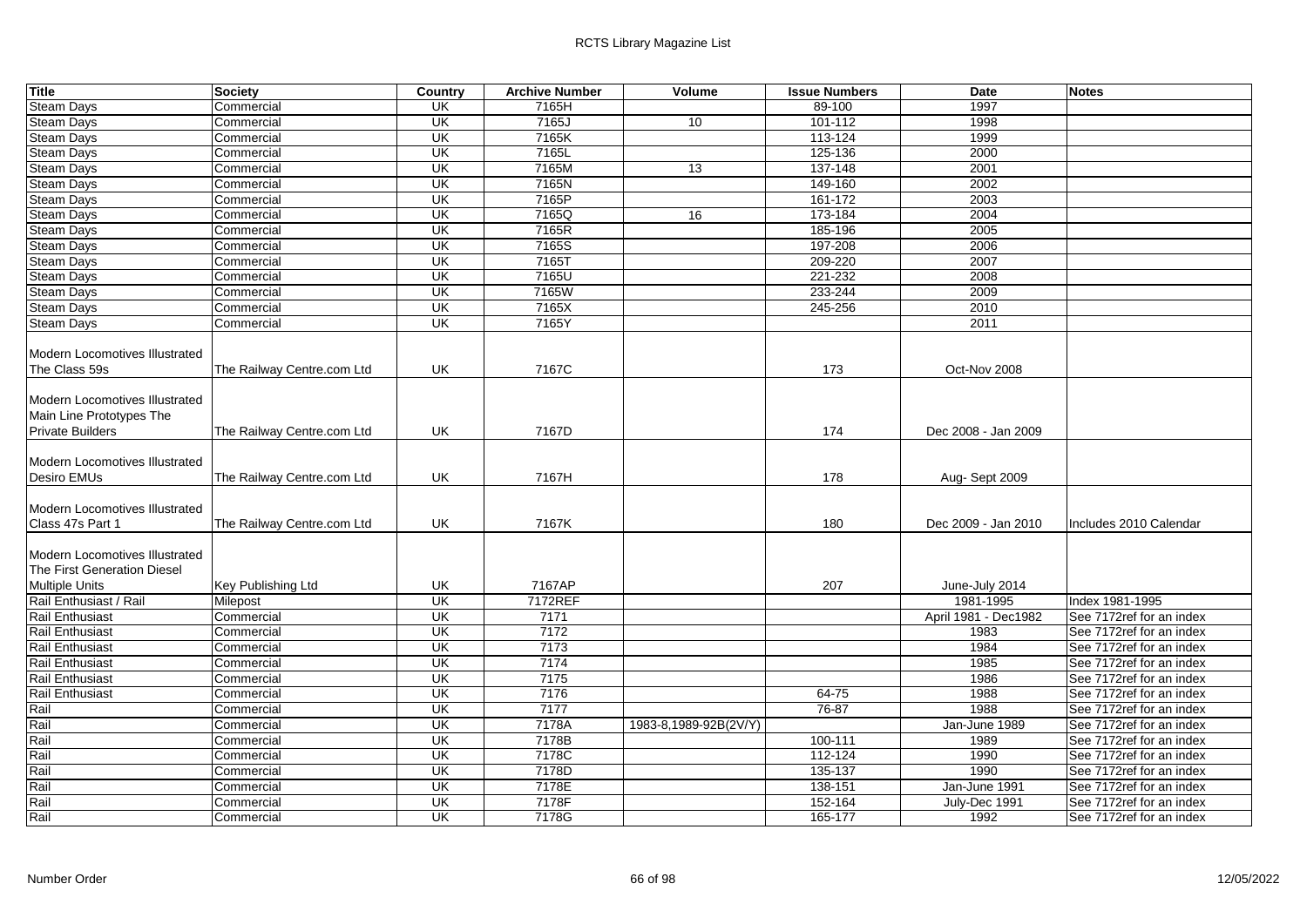| <b>Title</b>         | <b>Society</b>              | Country                  | <b>Archive Number</b> | Volume | <b>Issue Numbers</b> | <b>Date</b> | <b>Notes</b>             |
|----------------------|-----------------------------|--------------------------|-----------------------|--------|----------------------|-------------|--------------------------|
| Rail                 | Commercial                  | UK                       | 7178H                 |        | 178-190              | 1992        | See 7172ref for an index |
| Rail                 | Commercial                  | $\overline{\mathsf{CK}}$ | 7178J                 |        | 191-203              | 1993        | See 7172ref for an index |
| Rail                 | Commercial                  | $\overline{\mathsf{CK}}$ | 7178K                 |        | 204-216              | 1993        | See 7172ref for an index |
| Rail                 | Commercial                  | UK                       | 7178L                 |        | 217-229              | 1994        | See 7172ref for an index |
| Rail                 | Commercial                  | <b>UK</b>                | 7178M                 |        | 230-242              | 1994        | See 7172ref for an index |
| Rail                 | Commercial                  | UK                       | 7178N                 |        | 243-255              | 1995        | See 7172ref for an index |
| Rail                 | Commercial                  | <b>UK</b>                | 7178P                 |        | 256-268              | 1995        |                          |
| Rail                 | Commercial                  | $\overline{\mathsf{CK}}$ | 7178Q                 |        | 269-281              | 1996        |                          |
| Rail                 | Commercial                  | <b>UK</b>                | 7178R                 |        | 282-294              | 1996        |                          |
| Rail                 | Commercial                  | UK                       | 7178S                 |        | 295-307              | 1997        |                          |
| Rail                 | Commercial                  | $\overline{\mathsf{CK}}$ | 7178T                 |        | 308-320              | 1997        |                          |
| Rail                 | Commercial                  | UK                       | 7178U                 |        | 321-333              | 1998        |                          |
| Rail                 | Commercial                  | $\overline{\mathsf{CK}}$ | 7178W                 |        | 334-347              | 1998        |                          |
| Rail                 | Commercial                  | $\overline{\mathsf{CK}}$ | 7178X                 |        | 348-360              | 1999        |                          |
| Rail                 | Commercial                  | UK                       | 7178Y                 |        | 361-373              | 1999        |                          |
| Rail                 | Commercial                  | <b>UK</b>                | 7179A                 |        | 374-386              | 2000        |                          |
| Rail                 | Commercial                  | $\overline{\mathsf{CK}}$ | 7179B                 |        | 387-399              | 2000        |                          |
| Rail                 | Commercial                  | UK                       | 7179C                 |        | 400-412              | 2001        |                          |
| Rail                 | Commercial                  | <b>UK</b>                | 7179D                 |        | 413-425              | 2001        |                          |
| Rail                 | Commercial                  | $\overline{\mathsf{CK}}$ | 7179E                 |        | 426-438              | 2002        |                          |
| Rail                 | Commercial                  | UK                       | 7179F                 |        | 439-451              | 2002        |                          |
| Rail                 | Commercial                  | $\overline{\mathsf{CK}}$ | 7179G                 |        | 452-464              | 2003        |                          |
| Rail                 | Commercial                  | UK                       | 7179J                 |        | 465-477              | 2003        |                          |
| Rail                 | Commercial                  | $\overline{\mathsf{CK}}$ | 7179K                 |        | 478-490              | 2004        |                          |
| Rail                 | Commercial                  | UK                       | 7179L                 |        | 491-503              | 2004        |                          |
| Rail                 | Commercial                  | UK                       | 7179M                 |        | 504-516              | 2005        |                          |
| Rail                 | Commercial                  | UK                       | 7179N                 |        | 517-529              | 2005        |                          |
| Rail                 | Commercial                  | $\overline{\mathsf{CK}}$ | 7179P                 |        | 530-542              | 2006        |                          |
| Rail                 | Commercial                  | UK                       | 7179Q                 |        | 543-555              | 2006        |                          |
| Rail                 | Commercial                  | <b>UK</b>                | 7179R                 |        | 556-568              | 2007        |                          |
| Rail                 | Commercial                  | UK                       | 7179S                 |        | 569-581              | 2007        |                          |
| Rail Express         | Commercial                  | UK                       | 7185A                 |        | $1 - 7$              | 1996        |                          |
| Rail Express         | Commercial                  | $\overline{\mathsf{CK}}$ | 7185B                 |        | $8 - 19$             | 1997        |                          |
| Rail Express         | Commercial                  | $\overline{\mathsf{CK}}$ | 7185C                 |        | $20 - 31$            | 1998        |                          |
| Rail Express         | Commercial                  | <b>UK</b>                | 7185D                 |        | $32 - 43$            | 1999        |                          |
| Rail Express         | Commercial                  | <b>UK</b>                | 7185E                 |        | 44-55                | 2000        |                          |
| <b>Rail Express</b>  | Commercial                  | UK                       | 7185F                 |        | $56 - 67$            | 2001        |                          |
| Rail Express         | Commercial                  | $\overline{\mathsf{CK}}$ | 7185G                 |        | 68-79                | 2002        |                          |
| Rail Express         | Commercial                  | $\overline{\mathsf{CK}}$ | 7185H                 |        | $80 - 91$            | 2003        |                          |
| <b>Rail Express</b>  | Commercial                  | UK                       | 7185J                 |        | $92 - 103$           | 2004        |                          |
| <b>Rail Express</b>  | Commercial                  | $\overline{\mathsf{CK}}$ | 7185K                 |        | 104-115              | 2005        |                          |
| Rail Express         | Commercial                  | $\overline{\mathsf{CK}}$ | 7185L                 |        | 116-127              | 2006        |                          |
| Rail Express         | Commercial                  | UK                       | 7185M                 |        | 128-139              | 2007        |                          |
| Rail Express         | Commercial                  | <b>UK</b>                | 7185N                 |        | 140-151              | 2008        |                          |
| Rail Express         | Commercial                  | $\overline{\mathsf{CK}}$ | 7185P                 |        | 152-163              | 2009        |                          |
| Rail Express         | Commercial                  | UK                       | 7185R                 |        | 164-175              | 2010        |                          |
| Yesteryear Transport | Ian Allan / Transport Trust | $\overline{\mathsf{U}}$  | 7192                  |        | $1 - 14$             | 1979-1982   | Complete.                |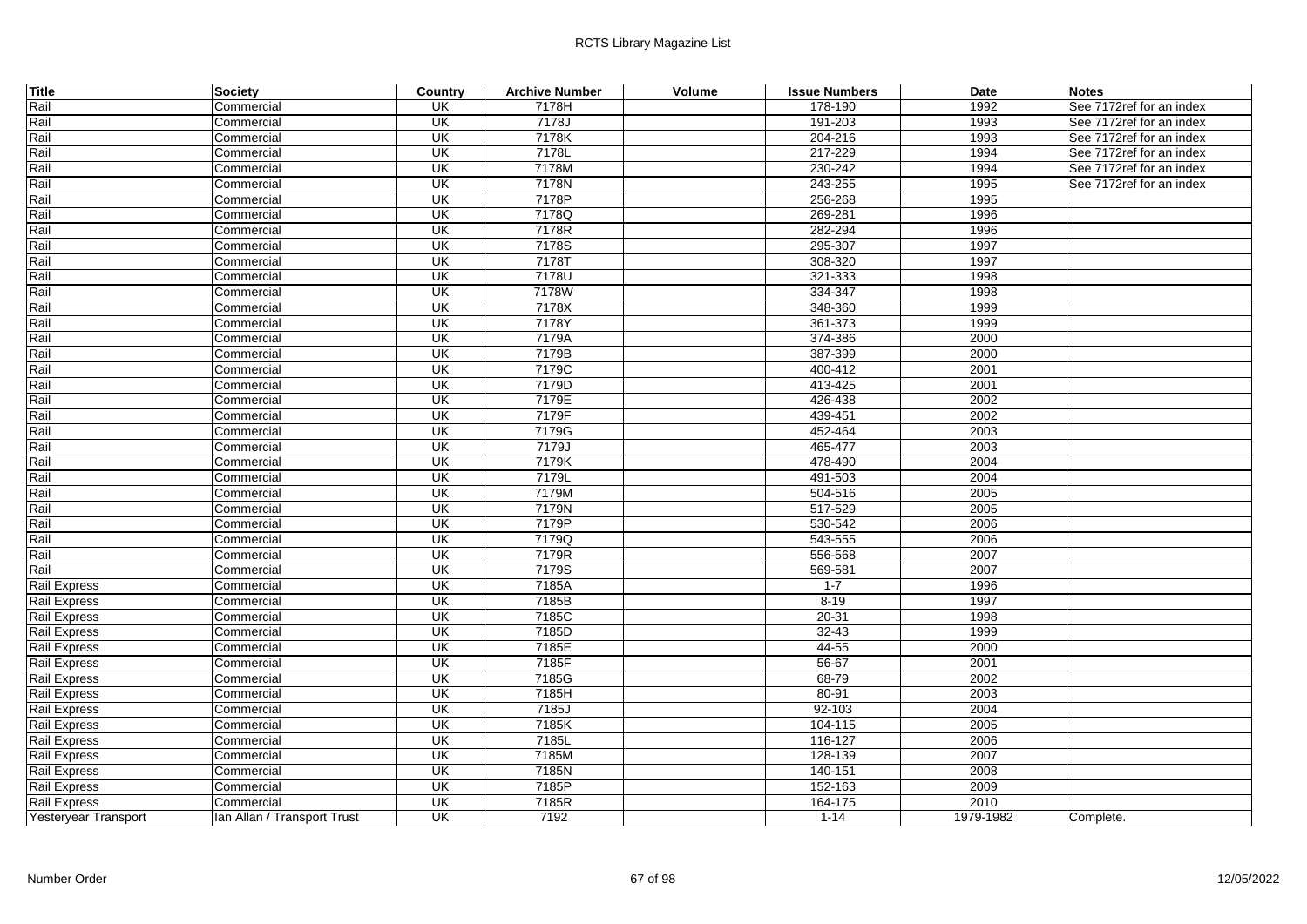| <b>Title</b>                 | <b>Society</b>               | Country                             | <b>Archive Number</b> | Volume         | <b>Issue Numbers</b> | <b>Date</b> | <b>Notes</b> |
|------------------------------|------------------------------|-------------------------------------|-----------------------|----------------|----------------------|-------------|--------------|
| Yesteryear Transport Digest  | Ian Allan / Transport Trust  |                                     | 7193A                 |                | $1 - 16$             | 1983-1986   |              |
| Yesteryear Transport Digest  | Ian Allan / Transport Trust  |                                     | 7193B                 |                | $17 - 31$            | 1987-1990   |              |
| <b>Transport Digest</b>      | Ian Allan / Transport Trust  |                                     | 7193F                 |                | 78-93                | 2005-2009   |              |
| <b>Every Spotters Weekly</b> | <b>Every Spotters Weekly</b> |                                     | 7195                  |                |                      | 1953-1954   |              |
| <b>Every Spotters Weekly</b> | <b>Every Spotters Weekly</b> |                                     | 7196                  | $\overline{2}$ |                      | 1954        |              |
| Southern Way, The            | Noodle Books                 | UK                                  | 7205                  |                | Preview Issue        | 2007        |              |
| Southern Way, The            | Noodle Books                 | UK                                  | 7205A                 |                | $\mathbf 1$          | 2007        |              |
| Southern Way, The            | Noodle Books                 | $\overline{\mathsf{U}}$             | 7205B                 |                | 2                    | 2008        |              |
| Southern Way, The            | Noodle Books                 | UK                                  | 7205C                 |                | 3                    | 2008        |              |
| Southern Way, The            | Noodle Books                 | UK                                  | 7205D                 |                | 4                    | 2008        |              |
| Southern Way, The            | Noodle Books                 | UK                                  | 7205D                 |                | 3                    | 2008        |              |
| Southern Way, The            | Noodle Books                 | UK                                  | 7205E                 |                | 5                    | 2008        |              |
| Southern Way, The            | Noodle Books                 | UK                                  | 7205F                 |                | 6                    | 2009        |              |
| Southern Way, The            | Noodle Books                 | UK                                  | 7205G                 |                | $\overline{7}$       | 2009        |              |
| Southern Way, The            | Noodle Books                 | UK                                  | 7205H                 |                | 8                    | 2009        |              |
| Southern Way, The            | Noodle Books                 | UK                                  | 7205J                 |                | 9                    | 2010        |              |
| Southern Way, The            | Noodle Books                 | $\overline{\mathsf{U}}$             | 7205N                 |                | $\overline{13}$      | 2011        |              |
| Southern Way, The            | Crécy Publishing Ltd         | $\overline{\mathsf{U}}$             | 7205AT                |                | 41                   | 2018        |              |
| <b>Steam Classic</b>         | <b>Steam Classic</b>         | UK                                  | 7240A                 |                | $1 - 9$              | 1990        |              |
| <b>Steam Classic</b>         | <b>Steam Classic</b>         | UK                                  | 7240B                 |                | $10 - 21$            | 1991        |              |
| <b>Steam Classic</b>         | Steam Classic                | UK                                  | 7240C                 |                | $22 - 33$            | 1992        |              |
| <b>Steam Classic</b>         | <b>Steam Classic</b>         | UK                                  | 7240D                 |                | $34 - 45$            | 1993        |              |
| <b>Steam Classic</b>         | <b>Steam Classic</b>         | UK                                  | 7240E                 |                | $46 - 57$            | 1994        |              |
| <b>Steam Classic</b>         | <b>Steam Classic</b>         | UK                                  | 7240F                 |                | $58 - 69$            | 1995        |              |
| <b>Steam Classic</b>         | <b>Steam Classic</b>         | <b>UK</b>                           | 7240G                 |                | $70 - 79$            | 1996        |              |
| Steam Classic + Classic      |                              |                                     |                       |                |                      |             |              |
| Railways No. 1 October 1998  | <b>Steam Classic</b>         | UK                                  | 7240H                 |                | 80-99                | 1997-1998   |              |
| <b>Heritage Railway</b>      | Commercial                   | UK                                  | 7241A                 |                | $1 - 8$              | 1999        |              |
| <b>Heritage Railway</b>      | Commercial                   | UK                                  | 7241B                 |                | $9 - 20$             | 2000        |              |
| Heritage Railway             | Commercial                   | $\overline{\overline{\mathsf{CK}}}$ | 7241C                 |                | $21 - 32$            | 2001        |              |
| Heritage Railway             | Commercial                   | $\overline{\mathsf{U}}$             | 7241D                 |                | $33 - 44$            | 2002        |              |
| Heritage Railway             | Commercial                   | $\overline{\mathsf{U}}$             | 7241E                 |                | 45-56                | 2003        |              |
| Heritage Railway             | Commercial                   | UK                                  | 7241F                 |                | $57 - 68$            | 2004        |              |
| Heritage Railway             | Commercial                   | $\overline{\mathsf{U}}$             | 7241G                 |                | 69-80                | 2005        |              |
| Heritage Railway             | Commercial                   | $\overline{\mathsf{U}}$             | 7241H                 |                | $81 - 92$            | 2006        |              |
| Heritage Railway             | Commercial                   | UK                                  | 7241J                 |                | 93-106               | 2007        | Unbound.     |
| Heritage Railway             | Commercial                   | UK                                  | 7241K                 |                | 107-119              | 2008        |              |
| Steam Railway Record Soc     | Steam Railway Record         |                                     |                       |                |                      |             |              |
| Circular                     | SocCircular                  |                                     | 7250B                 |                | $1 - 29$             | 1983-1992   |              |
| <b>Steam World</b>           | Commercial                   | $\overline{\mathsf{U}}$             | 7251                  |                | $1-9$                | 1981        |              |
| <b>Steam World</b>           | Commercial                   | UK                                  | 7252                  |                | $10 - 21$            | 1982        |              |
| <b>Steam World</b>           | Commercial                   | UK                                  | 7253                  |                | $22 - 32$            | 1983        |              |
| Steam World (series 2)       | Commercial                   | $\overline{\mathsf{U}}$             | 7254A                 |                | $33 - 42$            | 1990        |              |
| Steam World (series 2)       | Commercial                   | UK                                  | 7254B                 |                | 43-54                | 1991        |              |
| Steam World (series 2)       | Commercial                   | UK                                  | 7254C                 |                | 55-66                | 1992        |              |
| Steam World (series 2)       | Commercial                   | $\overline{\mathsf{CK}}$            | 7254D                 |                | 67-78                | 1993        |              |
| Steam World (series 2)       | Commercial                   | $\overline{\mathsf{U}}$             | 7254E                 |                | 79-90                | 1994        |              |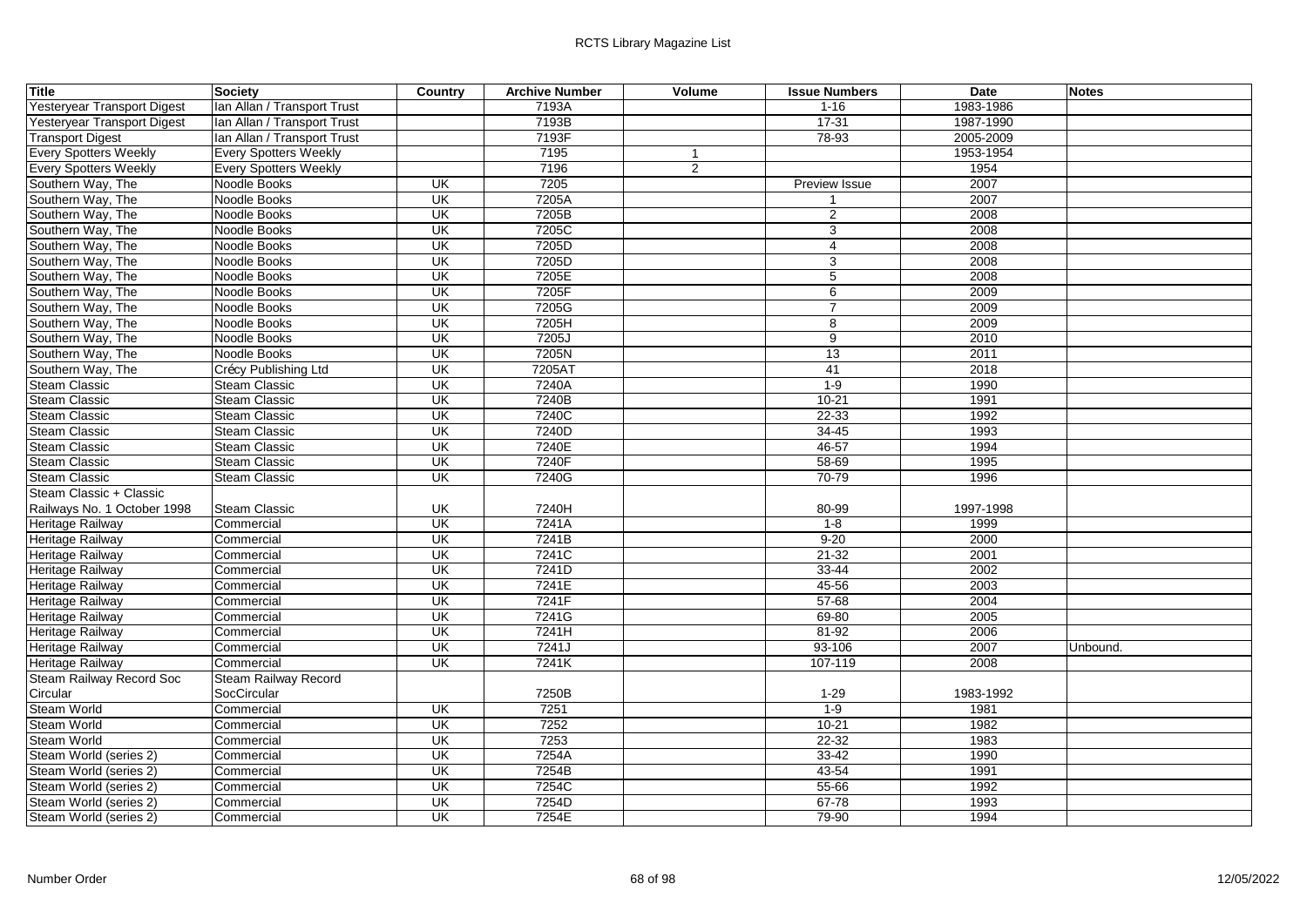| Title                  | <b>Society</b> | Country                 | <b>Archive Number</b> | Volume | <b>Issue Numbers</b> | Date      | <b>Notes</b> |
|------------------------|----------------|-------------------------|-----------------------|--------|----------------------|-----------|--------------|
| Steam World (series 2) | Commercial     | UK                      | 7254F                 |        | 91-102               | 1995      |              |
| Steam World (series 2) | Commercial     | UK                      | 7254G                 |        | 103-114              | 1996      |              |
| Steam World (series 2) | Commercial     | UK                      | 7254H                 |        | 115-126              | 1997      |              |
| Steam World (series 2) | Commercial     | UK                      | 7254J                 |        | 127-138              | 1998      |              |
| Steam World (series 2) | Commercial     | UK                      | 7254K                 |        | 139-150              | 1999      |              |
| Steam World (series 2) | Commercial     | UK                      | 7254L                 | 14     | 151-162              | 2000      |              |
| Steam World (series 2) | Commercial     | UK                      | 7254M                 |        | 163-174              | 2001      |              |
| Steam World (series 2) | Commercial     | UK                      | 7254N                 |        | 175-186              | 2002      |              |
| Steam World (series 2) | Commercial     | UK                      | 7254P                 |        | 187-198              | 2003      |              |
| Steam World (series 2) | Commercial     | UK                      | 7254Q                 |        | 199-210              | 2004      |              |
| Steam World (series 2) | Commercial     | $\overline{\mathsf{U}}$ | 7254R                 |        | 211-222              | 2005      |              |
| Steam World (series 2) | Commercial     | UK                      | 7254S                 |        | 223-234              | 2006      |              |
| Steam World (series 2) | Commercial     | $\overline{\mathsf{U}}$ | 7254T                 |        | 235-246              | 2007      |              |
| Steam World (series 2) | Commercial     | UK                      | 7254W                 |        | 259-270              | 2009      |              |
| Steam World (series 2) | Commercial     | UK                      | 7254Y                 |        | 283-294              | 2011      |              |
| Steam Railway          | Commercial     | UK                      | 7255                  |        | $1 - 9$              | 1979-1980 |              |
| Steam Railway          | Commercial     | UK                      | 7256                  |        | $10 - 20$            | 1981      |              |
| <b>Steam Railwav</b>   | Commercial     | UK                      | 7257                  |        | $21 - 32$            | 1982      |              |
| <b>Steam Railway</b>   | Commercial     | UK                      | 7258                  |        | $33 - 44$            | 1983      |              |
| Steam Railway          | Commercial     | UK                      | 7259                  |        | 45-56                | 1984      |              |
| <b>Steam Railway</b>   | Commercial     | $\overline{\mathsf{U}}$ | 7260                  |        | $57 - 68$            | 1985      |              |
| Steam Railway          | Commercial     | $\overline{\mathsf{U}}$ | 7261                  |        | 69-80                | 1986      |              |
| <b>Steam Railway</b>   | Commercial     | UK                      | 7262A                 |        | $81 - 92$            | 1987      |              |
| Steam Railway          | Commercial     | $\overline{\mathsf{U}}$ | 7262B                 |        | $93 - 104$           | 1988      |              |
| Steam Railway          | Commercial     | $\overline{\mathsf{U}}$ | 7262C                 |        | 105-116              | 1989      |              |
| <b>Steam Railway</b>   | Commercial     | UK                      | 7262D                 |        | 117-128              | 1990      |              |
| <b>Steam Railway</b>   | Commercial     | UK                      | 7262E                 |        | 129-140              | 1991      |              |
| <b>Steam Railway</b>   | Commercial     | $\overline{\mathsf{U}}$ | 7262F                 |        | 141-152              | 1992      |              |
| <b>Steam Railway</b>   | Commercial     | <b>UK</b>               | 7262G                 |        | 153-164              | 1993      |              |
| Steam Railway          | Commercial     | UK                      | 7262H                 |        | 165-176              | 1994      |              |
| Steam Railway          | Commercial     | UK                      | 7262J                 |        | 177-188              | 1995      |              |
| <b>Steam Railway</b>   | Commercial     | $\overline{\mathsf{U}}$ | 7262K                 |        | 189-200              | 1996      |              |
| Steam Railway          | Commercial     | $\overline{\mathsf{U}}$ | 7262L                 |        | 201-212              | 1997      |              |
| Steam Railway          | Commercial     | UK                      | 7262M                 |        | 213-225              | 1998      |              |
| <b>Steam Railway</b>   | Commercial     | $\overline{\mathsf{U}}$ | 7262N                 |        | 226-238              | 1999      |              |
| <b>Steam Railway</b>   | Commercial     | UK                      | 7262P                 |        | 239-252              | 2000      |              |
| <b>Steam Railway</b>   | Commercial     | UK                      | 7262Q                 |        | 253-265              | 2001      |              |
| Steam Railway          | Commercial     | $\overline{\mathsf{U}}$ | 7262R                 |        | 266-278              | 2002      |              |
| Steam Railway          | Commercial     | $\overline{\mathsf{U}}$ | 7262S                 |        | 279-291              | 2003      |              |
| Steam Railway          | Commercial     | UK                      | 7262T                 |        | 292-304              | 2004      |              |
| <b>Steam Railway</b>   | Commercial     | $\overline{\mathsf{U}}$ | 7262U                 |        | 305-317              | 2005      |              |
| Steam Railway          | Commercial     | UK                      | 7262W                 |        | 318-330              | 2006      |              |
| Steam Railway          | Commercial     | UK                      | 7262X                 |        | 331-343              | 2007      |              |
| <b>Steam Railway</b>   | Commercial     | UK                      | 7262Y                 |        | 344-357              | 2008      |              |
| Steam Railway          | Commercial     | UK                      | 7262Z                 |        | 357-370              | 2009      |              |
| <b>Steam Railway</b>   | Commercial     | UK                      | 7263A                 |        | 371-383              | 2010      |              |
| Steam Railway          | Commercial     | $\overline{\mathsf{U}}$ | 7263B                 |        | 384-396              | 2011      |              |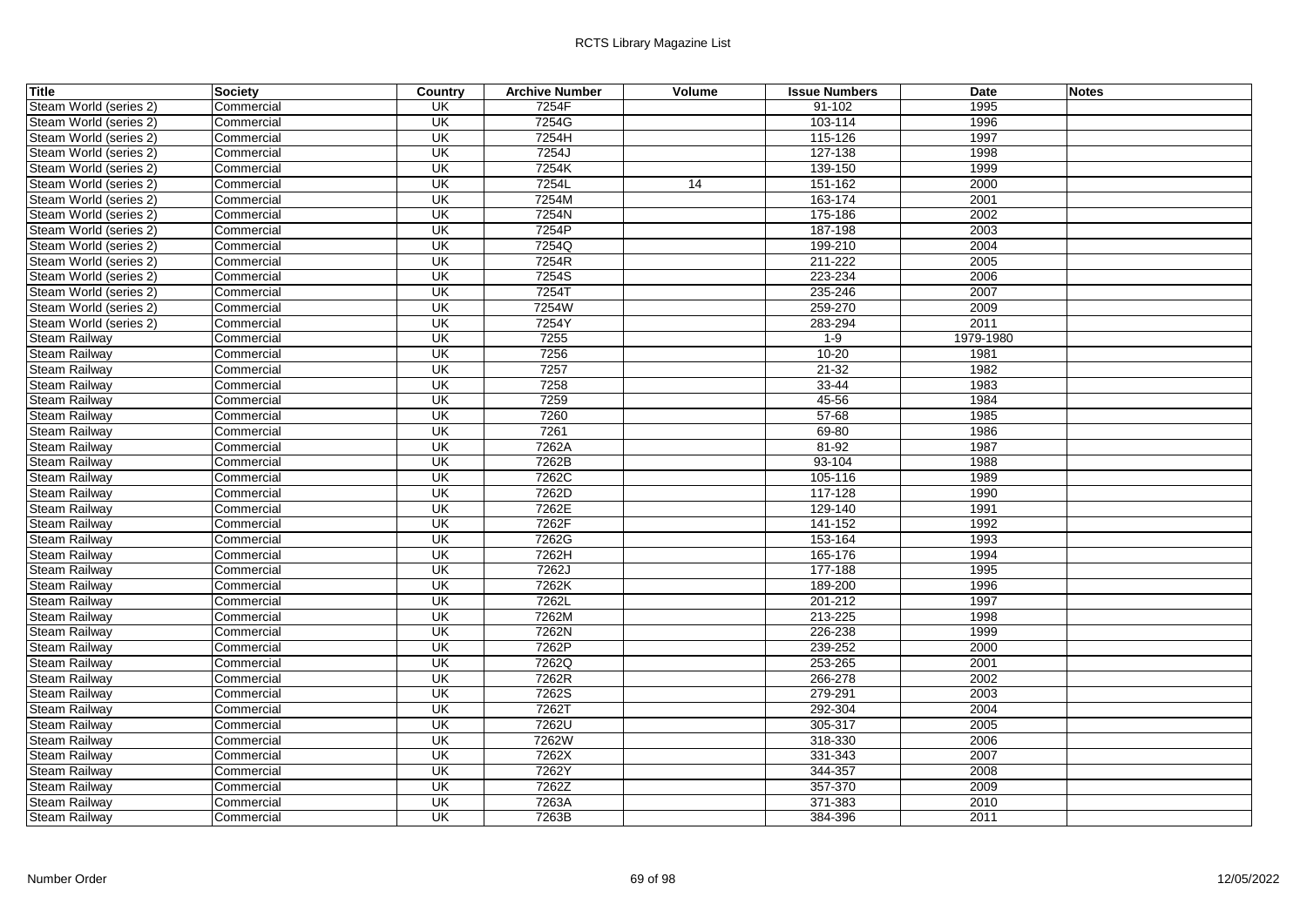| <b>Title</b>                        | <b>Society</b>         | Country                  | <b>Archive Number</b> | Volume          | <b>Issue Numbers</b> | <b>Date</b>        | <b>Notes</b>                    |
|-------------------------------------|------------------------|--------------------------|-----------------------|-----------------|----------------------|--------------------|---------------------------------|
| <b>Steam Railway</b>                | Commercial             | UK                       | 7263C                 |                 | 397-409              | 2012               |                                 |
| <b>Steam Railway</b>                | Commercial             | $\overline{\mathsf{CK}}$ | 7263D                 |                 | 410-422              | 2013               |                                 |
| <b>Steam Railway</b>                | Commercial             | UK                       | 7263E                 |                 | 423-435              | 2014               |                                 |
| <b>Steam Railway</b>                | Commercial             | UK                       | 7263F                 |                 | 436-448              | 2015               | Unbound.                        |
| <b>Steam Railway</b>                | Commercial             | UK                       | 7263G                 |                 | 449-461              | 2016               | Unbound.                        |
| <b>British Railways Illustrated</b> | Commercial             | $\overline{\mathsf{U}}$  | 7271A                 | $1 - 2$         |                      | 1991-1993          |                                 |
| <b>British Railways Illustrated</b> | Commercial             | UK                       | 7271B                 | 3               |                      | 1993-1994          |                                 |
| <b>British Railways Illustrated</b> | Commercial             | $\overline{\mathsf{U}}$  | 7271C                 | 4               |                      | 1994-1995          |                                 |
| <b>British Railways Illustrated</b> | Commercial             | UK                       | 7271D                 | $\overline{5}$  |                      | 1995-1996          |                                 |
| <b>British Railways Illustrated</b> | Commercial             | $\overline{\mathsf{U}}$  | 7271E                 | 6               |                      | 1996-1997          |                                 |
| <b>British Railways Illustrated</b> | Commercial             | $\overline{\mathsf{U}}$  | 7271F                 |                 |                      | 1997-1998          |                                 |
| <b>British Railways Illustrated</b> | Commercial             | UK                       | 7271G                 | 8               |                      | 1998-1999          |                                 |
| <b>British Railways Illustrated</b> | Commercial             | UK                       | 7271H                 | $\overline{9}$  |                      | 1999-2000          |                                 |
| <b>British Railways Illustrated</b> | Commercial             | UK                       | 7271J                 | 10              |                      | 2000-2001          |                                 |
| <b>British Railways Illustrated</b> | Commercial             | UK                       | 7271K                 | 11              |                      | 2001-2002          |                                 |
| <b>British Railways Illustrated</b> | Commercial             | UK                       | 7271L                 | 12              |                      | 2002-2003          |                                 |
| <b>British Railways Illustrated</b> | Commercial             | $\overline{\mathsf{U}}$  | 7271N                 | 14              |                      | 2004-2005          |                                 |
| <b>British Railways Illustrated</b> | Commercial             | UK                       | 7271P                 | 15              |                      | 2005-2006          |                                 |
| <b>British Railways Illustrated</b> | Commercial             | $\overline{\mathsf{U}}$  | 7271Q                 | 16              |                      | 2006-2007          |                                 |
| <b>British Railways Illustrated</b> | Commercial             | UK                       | 7271R                 | 17              |                      | 2007-2008          |                                 |
| <b>British Railways Illustrated</b> | Commercial             | UK                       | 7271S                 | 18              |                      | 2008-2009          |                                 |
|                                     |                        |                          |                       |                 |                      |                    | Duplicate containing parts of   |
| <b>British Railways Illustrated</b> | Commercial             | UK                       | 7271S                 |                 |                      |                    | 7271S and 7271T                 |
| <b>British Railways Illustrated</b> | Commercial             | UK                       | 7271T                 | 19              |                      | 2009-2010          |                                 |
| <b>British Railways Illustrated</b> | Commercial             | $\overline{\mathsf{U}}$  | 7271U                 | 20              |                      | 2010-2011          |                                 |
| <b>Railway Bylines</b>              | <b>Railway Bylines</b> | UK                       | 7275A                 | $1 - 2$         |                      | 1995-1997          |                                 |
|                                     |                        |                          |                       |                 |                      |                    | Grey binding instead of Red. Ex |
| <b>Railway Bylines</b>              | <b>Railway Bylines</b> | UK                       | 7275B                 | 3               | 1-9                  | Dec 1997- Nov 1998 | David Pick.                     |
| <b>Railway Bylines</b>              | <b>Railway Bylines</b> | UK                       | 7275C                 | 4               |                      | 1998-1999          |                                 |
| Railway Bylines                     | Railway Bylines        | UK                       | 7275D                 | 5               |                      | 1999-2000          |                                 |
| <b>Railway Bylines</b>              | <b>Railway Bylines</b> | $\overline{\mathsf{U}}$  | 7275E                 | 6               |                      | 2000-2001          |                                 |
| Railway Bylines                     | <b>Railway Bylines</b> | UK                       | 7275F                 | $\overline{7}$  |                      | 2001-2002          |                                 |
| Railway Bylines                     | <b>Railway Bylines</b> | $\overline{\mathsf{U}}$  | 7275G                 | 8               |                      | 2002-2003          |                                 |
| <b>Railway Bylines</b>              | Railway Bylines        | UK                       | 7275H                 | 9               |                      | 2003-2004          |                                 |
| Railway Bylines                     | <b>Railway Bylines</b> | UK                       | 7275J                 | 10              |                      | 2004-2005          |                                 |
| <b>Railway Bylines</b>              | <b>Railway Bylines</b> | UK                       | 7275K                 | 11              |                      | 2005-2006          |                                 |
| Railway Bylines                     | <b>Railway Bylines</b> | UK                       | 7275L                 | 12              |                      | 2006-2007          |                                 |
| <b>Railway Bylines</b>              | <b>Railway Bylines</b> | UK                       | 7275M                 | 13              |                      | 2007-2008          |                                 |
| Railway Bylines                     | <b>Railway Bylines</b> | UK                       | 7275N                 | 14              |                      | 2008-2009          |                                 |
| <b>Railway Bylines</b>              | <b>Railway Bylines</b> | UK                       | 7275P                 | 15              |                      | 2009-2010          |                                 |
| <b>Railway Bylines</b>              | <b>Railway Bylines</b> | UK                       | 7275Q                 | 16              |                      | 2010-2011          |                                 |
| Railway Bylines                     | Railway Bylines        | UK                       | 7275R                 | $\overline{17}$ |                      | 2011-2012          |                                 |
| Railway Bylines                     | Railway Bylines        | UK                       | 7275S                 | 18              | $1 - 11$             | 2012-2013          | Unbound. Missing Issue 12       |
| Railway Bylines                     | <b>Railway Bylines</b> | UK                       | 7275T                 | 19              | $1 - 12$             | 2013-2014          | Unbound                         |
| <b>Back Track</b>                   | Commercial             | UK                       | 7281A                 | $0 - 2$         |                      | 1986-1988          |                                 |
| <b>Back Track</b>                   | Commercial             | UK                       | 7281B                 | $3 - 4$         |                      | 1989-1990          |                                 |
| <b>Back Track</b>                   | Commercial             | $\overline{\mathsf{U}}$  | 7281C                 | $5-6$           |                      | 1991-1992          |                                 |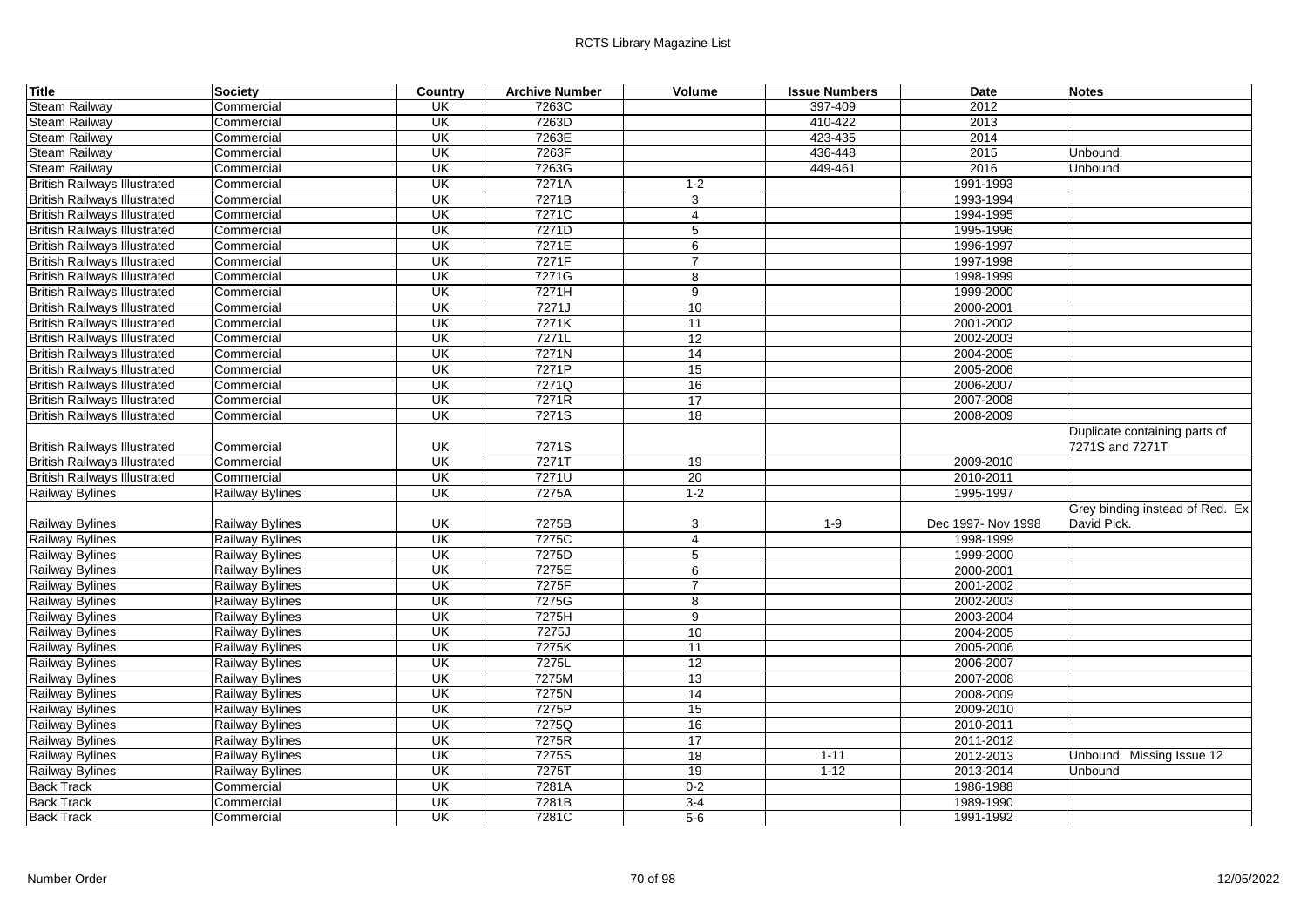| <b>Title</b>                           | <b>Society</b>                       | Country                 | <b>Archive Number</b> | Volume          | <b>Issue Numbers</b> | <b>Date</b>           | <b>Notes</b> |
|----------------------------------------|--------------------------------------|-------------------------|-----------------------|-----------------|----------------------|-----------------------|--------------|
| <b>Back Track</b>                      | Commercial                           | <b>UK</b>               | 7281D                 | $7 - 8$         |                      | 1993-1994             |              |
| <b>Back Track</b>                      | Commercial                           | UK                      | 7281E                 | 9               |                      | 1995                  |              |
| <b>Back Track</b>                      | Commercial                           | UK                      | 7281F                 | 10              |                      | 1996                  |              |
| <b>Back Track</b>                      | Commercial                           | $\overline{\mathsf{U}}$ | 7281G                 | 11              |                      | 1997                  |              |
| <b>Back Track</b>                      | Commercial                           | $\overline{\mathsf{U}}$ | 7281H                 | 12              |                      | 1998                  |              |
| Back Track Special Issue No 1:         |                                      |                         |                       |                 |                      |                       |              |
| The London Midland & Scottish          |                                      |                         |                       |                 |                      |                       |              |
| Railway                                | <b>Atlantic Transport Publishers</b> | UK                      | 7281/S1LMS            |                 | Special 1            | 1998                  |              |
| <b>Back Track</b>                      | Commercial                           | UK                      | 7281J                 | $\overline{13}$ |                      | 1999                  |              |
| <b>Back Track</b>                      | Commercial                           | UK                      | 7281K                 | 14              |                      | 2000                  |              |
| <b>Back Track</b>                      | Commercial                           | UK                      | 7281L                 | 15              |                      | 2001                  |              |
| <b>Back Track</b>                      | Commercial                           | $\overline{\mathsf{U}}$ | 7281M                 | 16              |                      | 2002                  |              |
| <b>Back Track</b>                      | Commercial                           | UK                      | 7281N                 | 17              |                      | 2003                  |              |
| <b>Back Track</b>                      | Commercial                           | UK                      | 7281P                 | $\overline{18}$ |                      | 2004                  |              |
| <b>Back Track</b>                      | Commercial                           | UK                      | 7281Q                 | 19              |                      | 2005                  |              |
| <b>Back Track</b>                      | Commercial                           | UK                      | 7281R                 | 20              | 4                    | 2006                  |              |
| <b>Back Track</b>                      | Commercial                           | $\overline{\mathsf{U}}$ | 7281S                 | $\overline{21}$ |                      | 2007                  |              |
| <b>Back Track</b>                      | Commercial                           | UK                      | 7281T                 | 22              |                      | 2008                  |              |
| <b>Back Track</b>                      | Commercial                           | UK                      | 7281V                 | 23              |                      | 2009                  |              |
| <b>Back Track</b>                      | Commercial                           | <b>UK</b>               | 7281W                 | $\overline{24}$ |                      | 2010                  |              |
| <b>Back Track</b>                      | Commercial                           | $\overline{\mathsf{U}}$ | 7281X                 | 25              |                      | 2011                  |              |
| <b>Back Track</b>                      | Commercial                           | UK                      | 7281Y                 | 26              |                      | 2012                  |              |
| <b>Back Track</b>                      | Commercial                           | UK                      | 7281Z                 | 27              |                      | 2013                  |              |
| <b>Back Track</b>                      | Commercial                           | UK                      | 7281AA                | 28              |                      | 2014                  |              |
| <b>Back Track</b>                      | Commercial                           | UK                      | 7281AB                | 29              |                      | 2015                  |              |
| <b>Back Track</b>                      | Commercial                           | UK                      | 7281AC                | 30              | 297-308              | 2016                  | Unbound      |
| <b>Back Track</b>                      | Commercial                           | <b>UK</b>               | 7281AD                | 31              | 309-320              | 2017                  | Unbound      |
| <b>British Railway Journal Special</b> |                                      |                         |                       |                 |                      |                       |              |
| <b>Great Eastern Railway Edition</b>   | <b>Wild Swan Publications</b>        | UK                      | 7282/GER              |                 | Special              | 1989?                 | Unbound      |
| British Railway Journal Special        |                                      |                         |                       |                 |                      |                       |              |
| London & Birmingham Railway            |                                      |                         |                       |                 |                      |                       |              |
| Edition                                | <b>Wild Swan Publications</b>        | UK                      | 7282/L&B              |                 | Special              | 1987?                 | Unbound      |
| <b>British Railway Journal Special</b> |                                      |                         |                       |                 |                      |                       |              |
| <b>LMS Edition</b>                     | <b>Wild Swan Publications</b>        | UK                      | 7282/LMS              |                 | Special              | 1988                  | Unbound      |
| <b>British Railway Journal Special</b> |                                      |                         |                       |                 |                      |                       |              |
| North Eastern Railway Edition          | <b>Wild Swan Publications</b>        | UK                      | 7282/NER              |                 | Special              | $\boldsymbol{\gamma}$ | Unbound      |
| <b>British Railway Journal</b>         | <b>Wild Swan Publications</b>        | $\overline{\mathsf{U}}$ | 7282A                 | $\overline{1}$  | $1 - 9$              | 1983-1985             |              |
| British Railway Journal - GW           |                                      |                         |                       |                 |                      |                       |              |
| <b>Specials</b>                        | <b>Wild Swan Publications</b>        | UK                      | 7282B                 |                 | $1 - 2$              | 1985                  |              |
| <b>British Railway Journal</b>         | <b>Wild Swan Publications</b>        | UK                      | 7282C                 | 2               | $10-19$              | 1986-1987             |              |
| <b>British Railway Journal</b>         | <b>Wild Swan Publications</b>        | UK                      | 7282D                 | $\overline{3}$  | $20 - 29$            | 1998-1989             |              |
| <b>British Railway Journal</b>         | <b>Wild Swan Publications</b>        | UK                      | 7282E                 | $\overline{4}$  | 30-39                | 1990-1991             |              |
| <b>British Railway Journal</b>         | Wild Swan Publications               | UK                      | 7282F                 | $\sqrt{5}$      | $40 - 49$            | 1992-1993             |              |
| <b>British Railway Journal</b>         | <b>Wild Swan Publications</b>        | UK                      | 7282G                 | 6               | $50 - 57$            | 1994-1995             |              |
| <b>British Railway Journal</b>         | <b>Wild Swan Publications</b>        | UK                      | 7282H                 | $\overline{7}$  | $58 - 65$            |                       |              |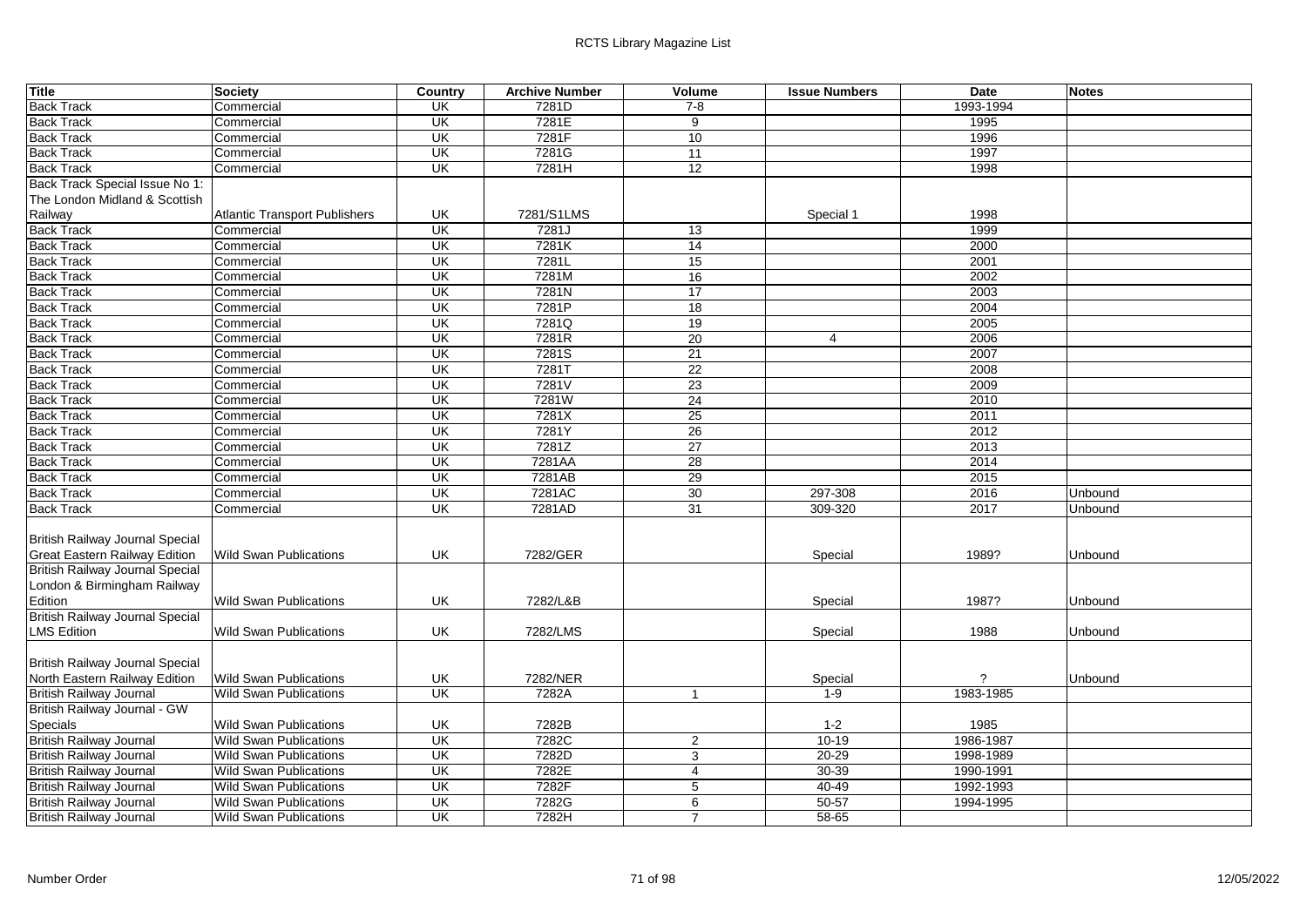| <b>Title</b>                                         | <b>Society</b>                | Country                   | <b>Archive Number</b> | Volume         | <b>Issue Numbers</b> | <b>Date</b>    | <b>Notes</b>          |
|------------------------------------------------------|-------------------------------|---------------------------|-----------------------|----------------|----------------------|----------------|-----------------------|
| <b>British Railway Journal</b>                       | <b>Wild Swan Publications</b> | <b>UK</b>                 | 7282J                 | 8              | $66 - 73$            |                |                       |
| <b>British Railway Journal</b>                       | <b>Wild Swan Publications</b> | UK                        | 7282/74               |                | 74                   | $\overline{?}$ | Unbound               |
| <b>British Railway Journal</b>                       | <b>Wild Swan Publications</b> | UK                        | 7282/75               |                | 75                   | ?              | Unbound               |
|                                                      |                               |                           |                       |                |                      |                |                       |
| Great Western Railway Journal                        |                               |                           |                       |                |                      |                |                       |
| <b>Preview and Cornish Issues</b>                    | <b>Wild Swan Publications</b> | UK                        | 7283A                 |                | $1 - 8$              | 1991-1993      |                       |
|                                                      |                               |                           |                       |                |                      |                |                       |
| Great Western Railway Journal Wild Swan Publications |                               | UK                        | 7283B                 | 2              | $9 - 16$             | 1994-1995      |                       |
|                                                      |                               |                           |                       |                |                      |                |                       |
| Great Western Railway Journal                        | <b>Wild Swan Publications</b> | UK                        | 7283C                 | 3              | 17-24                | 1996-1997      |                       |
|                                                      |                               |                           |                       |                |                      |                |                       |
| Great Western Railway Journal Wild Swan Publications |                               | UK                        | 7283D                 | 4              | 25-32                | 1998-1999      |                       |
|                                                      |                               |                           |                       |                |                      |                |                       |
| Great Western Railway Journal Wild Swan Publications |                               | UK                        | 7283E                 | 5              | 33-40                | 2000-2001      |                       |
|                                                      |                               |                           |                       |                |                      |                |                       |
| Great Western Railway Journal Wild Swan Publications |                               | UK                        | 7283F                 | 6              | 41-48                | 2002-2003      |                       |
| Great Western Railway Journal Wild Swan Publications |                               | UK                        | 7283G                 | $\overline{7}$ | 49-56                | 2004-2005      |                       |
|                                                      |                               |                           |                       |                |                      |                |                       |
| Great Western Railway Journal Wild Swan Publications |                               | UK                        | 7283H                 | 8              | 57-64                | 2006-2007      |                       |
|                                                      |                               |                           |                       |                |                      |                |                       |
| Great Western Railway Journal Wild Swan Publications |                               | UK                        | 7283J                 | 9              | 65-72                | 2008-2009      |                       |
|                                                      |                               |                           |                       |                |                      |                |                       |
| Great Western Railway Journal Wild Swan Publications |                               | UK                        | 7283K                 | 10             | 73-77                | 2009-2011      | Unbound               |
|                                                      |                               |                           |                       |                |                      |                |                       |
| Great Western Railway Journal                        | <b>Wild Swan Publications</b> | UK                        | 7283L                 | 11             | 81                   | 2012           | Unbound               |
| <b>Midland Record</b>                                | <b>Wild Swan Publications</b> | $\overline{\mathsf{U}}$   | 7284A                 |                | $0 - 4$              | 1994-1996      |                       |
| <b>Midland Record</b>                                | <b>Wild Swan Publications</b> | UK                        | 7284B                 |                | $4 - 7$              | 1996-?         | Includes Supplement 1 |
| <b>Midland Record</b>                                | <b>Wild Swan Publications</b> | UK                        | 7284C                 |                | $8 - 11$             | $? - 1999$     | Includes Supplement 2 |
| <b>Midland Record</b>                                | <b>Wild Swan Publications</b> | UK                        | 7284/12               |                | 12                   | 1999           | Unbound               |
| <b>Midland Record</b>                                | <b>Wild Swan Publications</b> | UK                        | 7284/13               |                | 13                   | 2000           | Unbound               |
| <b>Midland Record</b>                                | <b>Wild Swan Publications</b> | UK                        | 7284/14               |                | 14                   | 2000           | Unbound               |
| <b>Midland Record</b>                                | <b>Wild Swan Publications</b> | $\overline{\mathsf{U}}$ K | 7284/15               |                | 15                   | 2001           | Unbound               |
| <b>Midland Record</b>                                | <b>Wild Swan Publications</b> | UK                        | 7284/16               |                | 16                   | 2002           | Unbound               |
| <b>Midland Record</b>                                | <b>Wild Swan Publications</b> | $\overline{\mathsf{U}}$ K | 7284/17               |                | $\overline{17}$      | 2003           | Unbound               |
| <b>Midland Record</b>                                | <b>Wild Swan Publications</b> | $\overline{\mathsf{U}}$   | 7284/18               |                | $\overline{18}$      | 2003           | Unbound               |
| <b>Midland Record</b>                                | <b>Wild Swan Publications</b> | UK                        | 7284/19               |                | 19                   | 2003           | Unbound               |
| <b>Midland Record</b>                                | <b>Wild Swan Publications</b> | <b>UK</b>                 | 7284/20               |                | 20                   | 2004           | Unbound               |
| <b>Midland Record</b>                                | <b>Wild Swan Publications</b> | UK                        | 7284/21               |                | 21                   | 2005           | Unbound               |
| <b>Midland Record</b>                                | <b>Wild Swan Publications</b> | $\overline{\mathsf{U}}$ K | 7284/22               |                | 22                   | 2006           | Unbound               |
| <b>Midland Record</b>                                | <b>Wild Swan Publications</b> | UK                        | 7284/23               |                | 23                   | 2006           | Unbound               |
| <b>Midland Record</b>                                | <b>Wild Swan Publications</b> | UK                        | 7284/24               |                | 24                   | 2007           | Unbound               |
| <b>Midland Record</b>                                | <b>Wild Swan Publications</b> | UK                        | 7284/25               |                | 25                   | 2007           | Unbound               |
| <b>Midland Record</b>                                | <b>Wild Swan Publications</b> | UK                        | 7284/26               |                | 26                   | 2007           | Unbound               |
| <b>Midland Record</b>                                | <b>Wild Swan Publications</b> | UK                        | 7284/27               |                | 27                   | 2008           | Unbound               |
| <b>Midland Record</b>                                | <b>Wild Swan Publications</b> | UK                        | 7284/28               |                | 28                   | 2008           | Unbound               |
| <b>Midland Record</b>                                | <b>Wild Swan Publications</b> | UK                        | 7284/29               |                | 29                   | 2009           | Unbound               |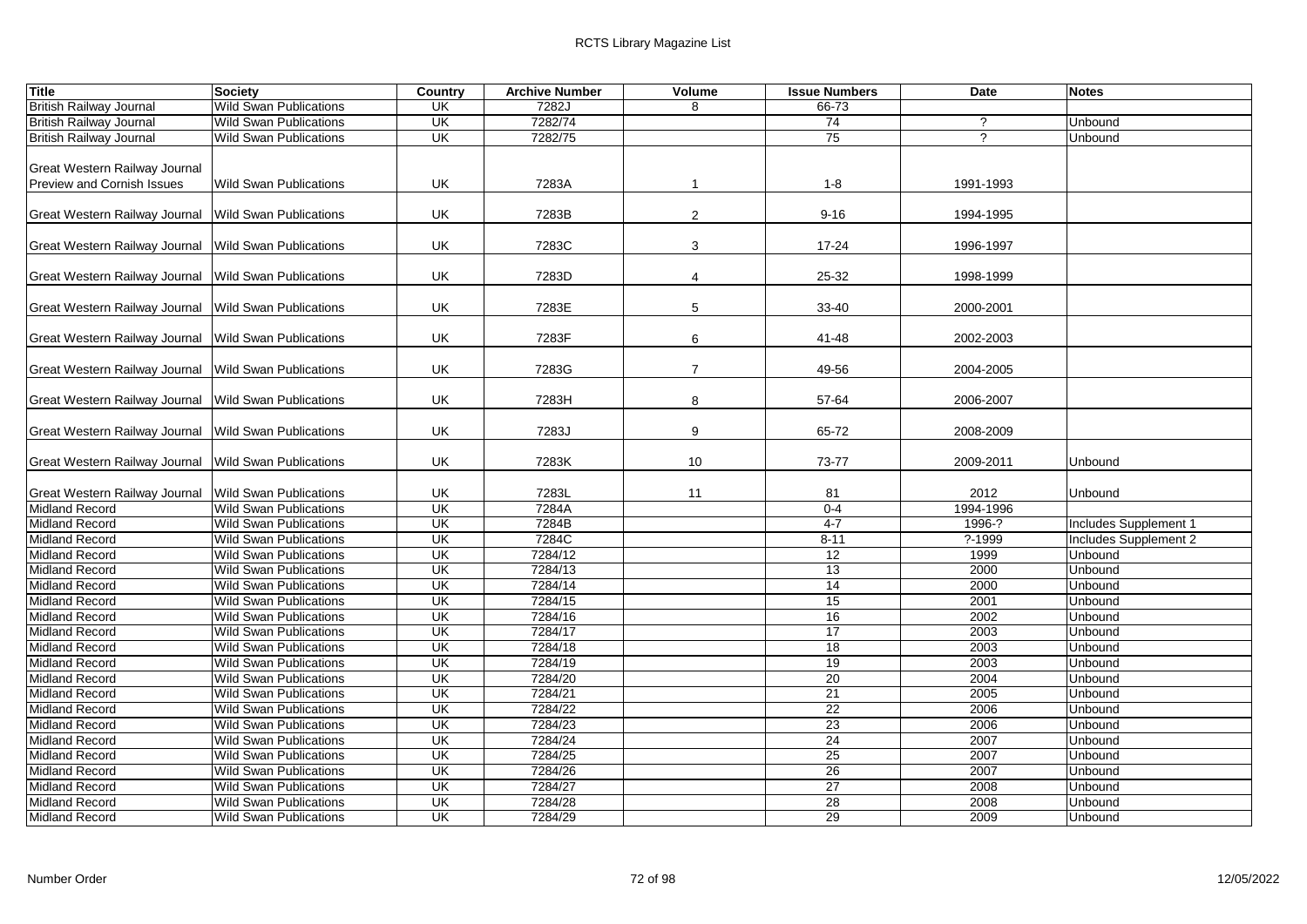| <b>Title</b>                       | <b>Society</b>                | Country                  | <b>Archive Number</b> | Volume      | <b>Issue Numbers</b>   | <b>Date</b>          | <b>Notes</b>       |
|------------------------------------|-------------------------------|--------------------------|-----------------------|-------------|------------------------|----------------------|--------------------|
| <b>Midland Record</b>              | <b>Wild Swan Publications</b> | UK                       | 7284/30               |             | 30                     | 2009                 | Unbound            |
| <b>Midland Record</b>              | <b>Wild Swan Publications</b> | $\overline{\mathsf{CK}}$ | 7284/31               |             | 31                     | 2010                 | Unbound            |
| <b>Midland Record</b>              | <b>Wild Swan Publications</b> | $\overline{\mathsf{U}}$  | 7284/32               |             | 32                     |                      | Unbound            |
| <b>Midland Record</b>              | <b>Wild Swan Publications</b> | $\overline{\mathsf{U}}$  |                       |             | 33                     |                      | Wanted             |
| <b>Midland Record</b>              | <b>Wild Swan Publications</b> | $\overline{\mathsf{U}}$  |                       |             | 34                     |                      | Wanted             |
| <b>Midland Record</b>              | <b>Wild Swan Publications</b> | UK                       |                       |             | 35                     |                      | Last Issue. Wanted |
| Railways South East                | Railways South East           | UK                       | 7285A                 | $1 - 2$     |                        | 1987-1991            |                    |
| Railways South East                | Railways South East           | UK                       | 7285B                 | 3           |                        | 1991-1993            |                    |
| Railways South East - The          |                               |                          |                       |             |                        |                      |                    |
| Album                              | <b>Capital Transport</b>      | UK                       | 7285C                 | <b>Book</b> |                        | 1994                 |                    |
| L.M.S. Journal                     | <b>Wild Swan Publications</b> | UK                       | 7286A                 |             | <b>Special Preview</b> |                      | Unbound            |
| L.M.S. Journal                     | <b>Wild Swan Publications</b> | $\overline{\mathsf{U}}$  | 7286B                 |             |                        | $\gamma$             | Unbound            |
| L.M.S. Journal                     | <b>Wild Swan Publications</b> | UK                       | 7286C                 |             | 2                      | $\overline{\cdot}$   | Unbound            |
| L.M.S. Journal                     | <b>Wild Swan Publications</b> | $\overline{\mathsf{U}}$  | 7286/3                |             | 3                      | 2002                 | Unbound            |
| L.M.S. Journal                     | <b>Wild Swan Publications</b> | UK                       | 7286/4                |             | 4                      | 2003                 | Unbound            |
| L.M.S. Journal                     | <b>Wild Swan Publications</b> | $\overline{\mathsf{CK}}$ | 7286/5                |             | 5                      | 2003                 | Unbound            |
| L.M.S. Journal                     | <b>Wild Swan Publications</b> | UK                       | 7286/6                |             | 6                      | 2004?                | Unbound            |
| L.M.S. Journal                     | <b>Wild Swan Publications</b> | UK                       | 7286/7                |             | $\overline{7}$         | $\overline{?}$       | Unbound            |
| L.M.S. Journal                     | <b>Wild Swan Publications</b> | $\overline{\mathsf{U}}$  | 7286/10               |             | 10                     | $\overline{?}$       | Unbound            |
| L.M.S. Journal                     | <b>Wild Swan Publications</b> | UK                       | 7286/11               |             | 11                     | $\gamma$             | Unbound            |
| L.M.S. Journal                     | <b>Wild Swan Publications</b> | UK                       | 7286/12               |             | 12                     | $\overline{?}$       | Unbound            |
| L.M.S. Journal                     | <b>Wild Swan Publications</b> | UK                       | 7286/13               |             | 13                     | $\overline{?}$       | Unbound            |
| L.M.S. Journal                     | <b>Wild Swan Publications</b> | UK                       | 7286/14               |             | 14                     | $\overline{?}$       | Unbound            |
| L.M.S. Journal                     | <b>Wild Swan Publications</b> | UK                       | 7286/15               |             | 15                     | $\overline{?}$       | Unbound            |
| L.M.S. Journal                     | <b>Wild Swan Publications</b> | UK                       | 7286/16               |             | 16                     | $\gamma$             | Unbound            |
| L.M.S. Journal                     | <b>Wild Swan Publications</b> | UK                       | 7286/17               |             | 17                     | $\overline{?}$       | Unbound            |
| L.M.S. Journal                     | <b>Wild Swan Publications</b> | UK                       | 7286/18               |             | 18                     | $\gamma$             | Unbound            |
| L.M.S. Journal                     | <b>Wild Swan Publications</b> | $\overline{\mathsf{CK}}$ | 7286/19               |             | 19                     | $\ddot{\phantom{0}}$ | Unbound            |
| Archive - The Quarterly Journal    |                               |                          |                       |             |                        |                      |                    |
| for British Industrial & Transport |                               |                          |                       |             |                        |                      |                    |
| History                            |                               | UK                       | 7287/1                |             | $\mathbf{1}$           | 1994                 | Unbound            |
| Archive - The Quarterly Journal    |                               |                          |                       |             |                        |                      |                    |
| for British Industrial & Transport |                               |                          |                       |             |                        |                      |                    |
| <b>History</b>                     |                               | UK                       | 7287/2                |             | 2                      | 1994                 | Unbound            |
| Archive - The Quarterly Journal    |                               |                          |                       |             |                        |                      |                    |
| for British Industrial & Transport |                               |                          |                       |             |                        |                      |                    |
| History                            |                               | UK                       | 7287/3                |             | 3                      | 1994                 | Unbound            |
| Archive - The Quarterly Journal    |                               |                          |                       |             |                        |                      |                    |
| for British Industrial & Transport |                               |                          |                       |             |                        |                      |                    |
| History                            |                               | UK                       | 7287/4                |             | $\overline{4}$         | 1994                 | Unbound            |
| Archive - The Quarterly Journal    |                               |                          |                       |             |                        |                      |                    |
| for British Industrial & Transport |                               |                          |                       |             |                        |                      |                    |
| History                            |                               | UK.                      | 7287/5                |             | 5                      | 1995                 | Unbound            |
| Archive - The Quarterly Journal    |                               |                          |                       |             |                        |                      |                    |
| for British Industrial & Transport |                               |                          |                       |             |                        |                      |                    |
| History                            |                               | <b>UK</b>                | 7287/6                |             | 6                      | 1995                 | <b>Unbound</b>     |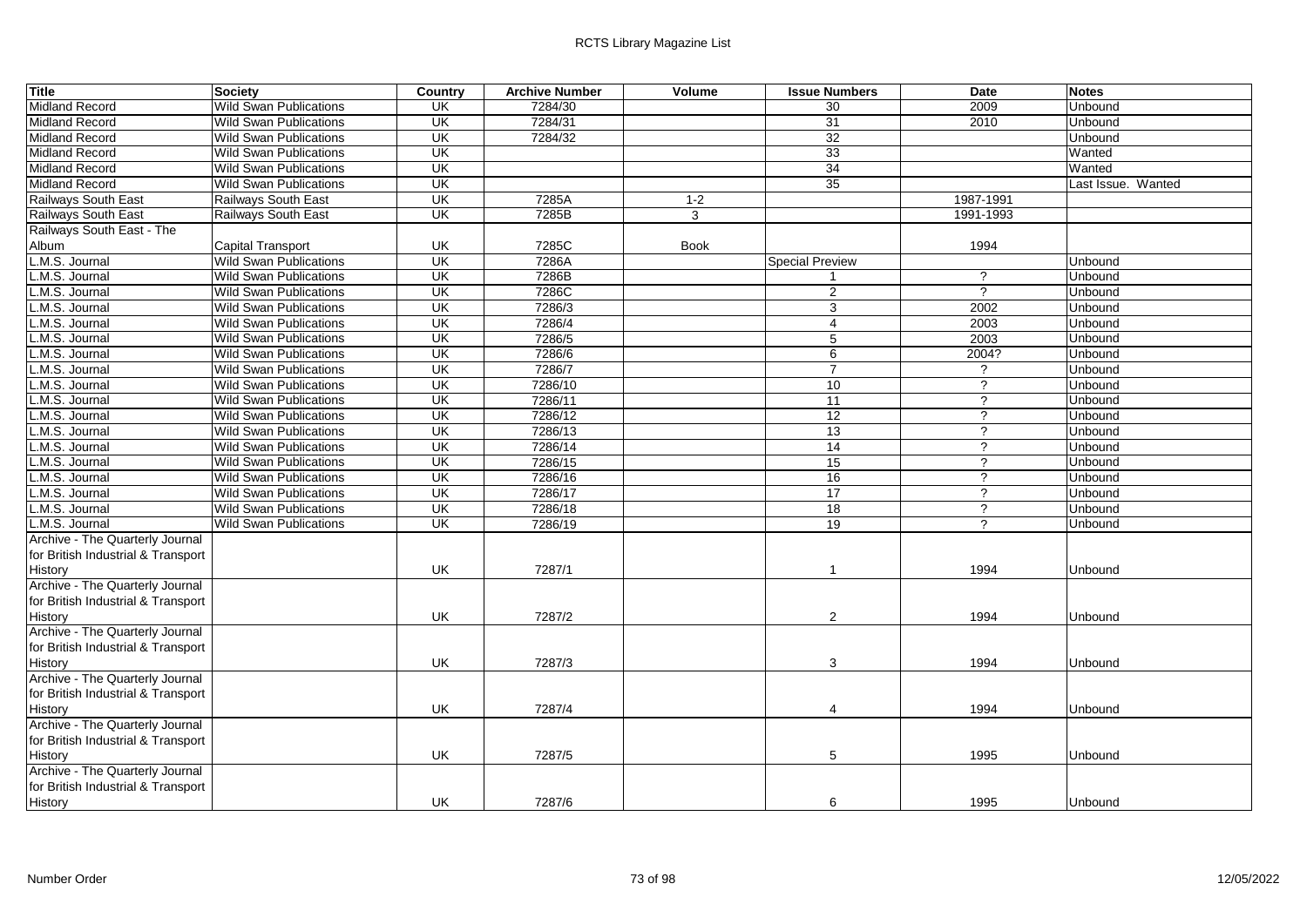| <b>Title</b>                       | Society | Country | <b>Archive Number</b> | Volume | <b>Issue Numbers</b> | <b>Date</b> | <b>Notes</b> |
|------------------------------------|---------|---------|-----------------------|--------|----------------------|-------------|--------------|
| Archive - The Quarterly Journal    |         |         |                       |        |                      |             |              |
| for British Industrial & Transport |         |         |                       |        |                      |             |              |
| History                            |         | UK      | 7287/7                |        | $\overline{7}$       | 1995        | Unbound      |
| Archive - The Quarterly Journal    |         |         |                       |        |                      |             |              |
| for British Industrial & Transport |         |         |                       |        |                      |             |              |
| History                            |         | UK      | 7287/8                |        | 8                    | 1995        | Unbound      |
| Archive - The Quarterly Journal    |         |         |                       |        |                      |             |              |
| for British Industrial & Transport |         |         |                       |        |                      |             |              |
| History                            |         | UK      | 7287/9                |        | 9                    | 1996        | Unbound      |
| Archive - The Quarterly Journal    |         |         |                       |        |                      |             |              |
| for British Industrial & Transport |         |         |                       |        |                      |             |              |
| History                            |         | UK      | 7287/10               |        | 10                   | 1996        | Unbound      |
| Archive - The Quarterly Journal    |         |         |                       |        |                      |             |              |
| for British Industrial & Transport |         |         |                       |        |                      |             |              |
| History                            |         | UK      | 7287/11               |        | 11                   | 1996        | Unbound      |
| Archive - The Quarterly Journal    |         |         |                       |        |                      |             |              |
| for British Industrial & Transport |         |         |                       |        |                      |             |              |
| History                            |         | UK      | 7287/12               |        | 12                   | 1996        | Unbound      |
| Archive - The Quarterly Journal    |         |         |                       |        |                      |             |              |
| for British Industrial & Transport |         |         |                       |        |                      |             |              |
| History                            |         | UK      | 7287/13               |        | 13                   | 1997        | Unbound      |
| Archive - The Quarterly Journal    |         |         |                       |        |                      |             |              |
| for British Industrial & Transport |         |         |                       |        |                      |             |              |
| History                            |         | UK      | 7287/14               |        | 14                   | 1997        | Unbound      |
| Archive - The Quarterly Journal    |         |         |                       |        |                      |             |              |
| for British Industrial & Transport |         |         |                       |        |                      |             |              |
| History                            |         | UK      | 7287/15               |        | 15                   | 1997        | Unbound      |
| Archive - The Quarterly Journal    |         |         |                       |        |                      |             |              |
| for British Industrial & Transport |         |         |                       |        |                      |             |              |
| History                            |         | UK      | 7287/16               |        | 16                   | 1997        | Unbound      |
| Archive - The Quarterly Journal    |         |         |                       |        |                      |             |              |
| for British Industrial & Transport |         |         |                       |        |                      |             |              |
| History                            |         | UK      | 7287/17               |        | 17                   | 1998        | Unbound      |
| Archive - The Quarterly Journal    |         |         |                       |        |                      |             |              |
| for British Industrial & Transport |         |         |                       |        |                      |             |              |
| History                            |         | UK      | 7287/18               |        | 18                   | 1998        | Unbound      |
| Archive - The Quarterly Journal    |         |         |                       |        |                      |             |              |
| for British Industrial & Transport |         |         |                       |        |                      |             |              |
| History                            |         | UK      | 7287/19               |        | 19                   | 1998        | Unbound      |
| Archive - The Quarterly Journal    |         |         |                       |        |                      |             |              |
| for British Industrial & Transport |         |         |                       |        |                      |             |              |
| History                            |         | UK      | 7287/20               |        | 20                   | 1998        | Unbound      |
| Archive - The Quarterly Journal    |         |         |                       |        |                      |             |              |
| for British Industrial & Transport |         |         |                       |        |                      |             |              |
| History                            |         | UK      | 7287/21               |        | 21                   | 1999        | Unbound      |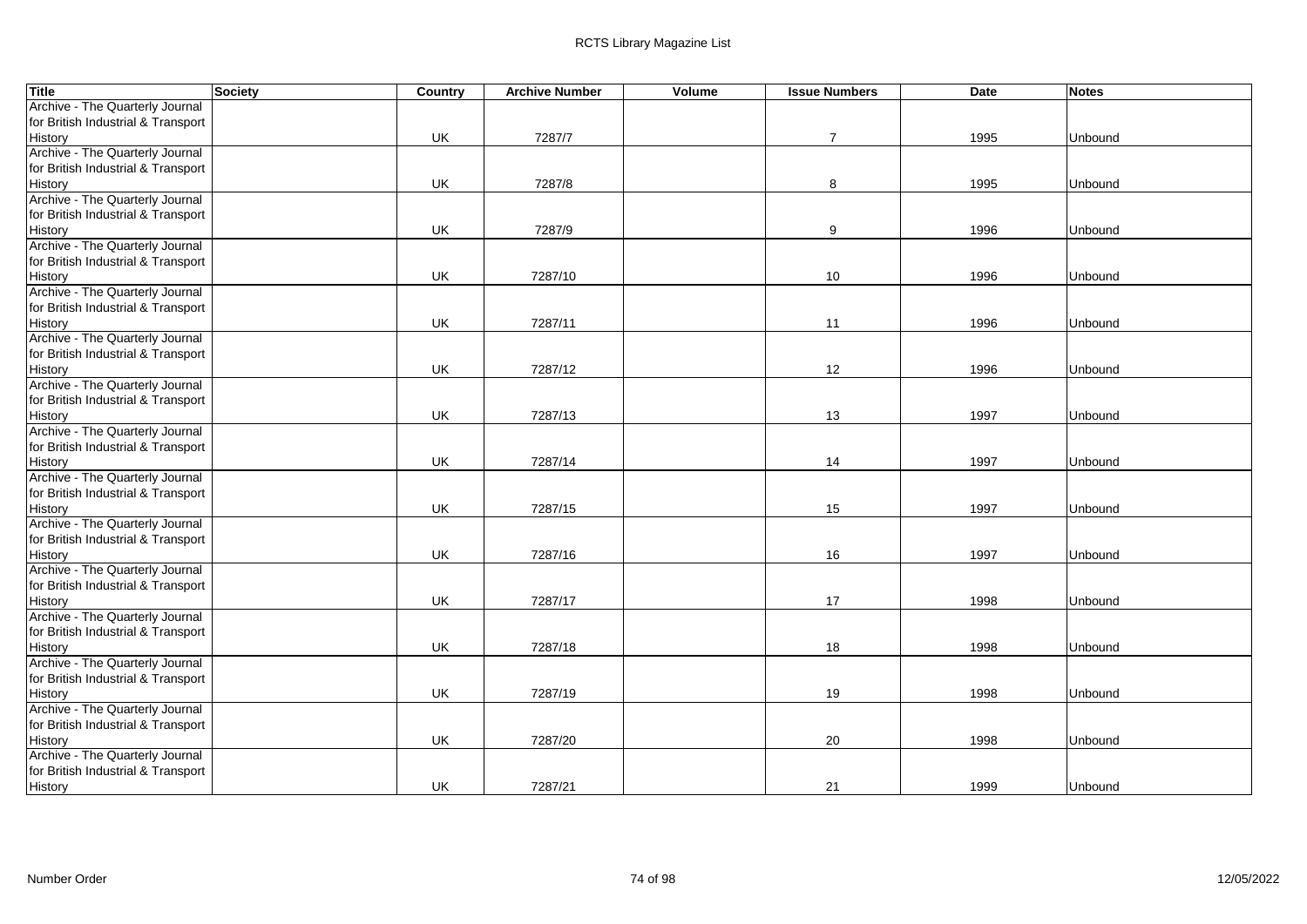| <b>Title</b>                       | Society | Country | <b>Archive Number</b> | Volume | <b>Issue Numbers</b> | <b>Date</b> | <b>Notes</b> |
|------------------------------------|---------|---------|-----------------------|--------|----------------------|-------------|--------------|
| Archive - The Quarterly Journal    |         |         |                       |        |                      |             |              |
| for British Industrial & Transport |         |         |                       |        |                      |             |              |
| History                            |         | UK      | 7287/23               |        | 23                   | 1999        | Unbound      |
| Archive - The Quarterly Journal    |         |         |                       |        |                      |             |              |
| for British Industrial & Transport |         |         |                       |        |                      |             |              |
| History                            |         | UK      | 7287/24               |        | 24                   | 1999        | Unbound      |
| Archive - The Quarterly Journal    |         |         |                       |        |                      |             |              |
| for British Industrial & Transport |         |         |                       |        |                      |             |              |
| History                            |         | UK      | 7287/25               |        | 25                   | 2000        | Unbound      |
| Archive - The Quarterly Journal    |         |         |                       |        |                      |             |              |
| for British Industrial & Transport |         |         |                       |        |                      |             |              |
| History                            |         | UK      | 7287/26               |        | 26                   | 2000        | Unbound      |
| Archive - The Quarterly Journal    |         |         |                       |        |                      |             |              |
| for British Industrial & Transport |         |         |                       |        |                      |             |              |
| History                            |         | UK      | 7287/27               |        | 27                   | 2000        | Unbound      |
| Archive - The Quarterly Journal    |         |         |                       |        |                      |             |              |
| for British Industrial & Transport |         |         |                       |        |                      |             |              |
| History                            |         | UK      | 7287/28               |        | 28                   | 2000        | Unbound      |
| Archive - The Quarterly Journal    |         |         |                       |        |                      |             |              |
| for British Industrial & Transport |         |         |                       |        |                      |             |              |
| History                            |         | UK      | 7287/29               |        | 29                   | 2001        | Unbound      |
| Archive - The Quarterly Journal    |         |         |                       |        |                      |             |              |
| for British Industrial & Transport |         |         |                       |        |                      |             |              |
| History                            |         | UK      | 7287/30               |        | 30                   | 2001        | Unbound      |
| Archive - The Quarterly Journal    |         |         |                       |        |                      |             |              |
| for British Industrial & Transport |         |         |                       |        |                      |             |              |
| History                            |         | UK      | 7287/31               |        | 31                   | 2001        | Unbound      |
| Archive - The Quarterly Journal    |         |         |                       |        |                      |             |              |
| for British Industrial & Transport |         |         |                       |        |                      |             |              |
| History                            |         | UK      | 7287/32               |        | 32                   | 2001        | Unbound      |
| Archive - The Quarterly Journal    |         |         |                       |        |                      |             |              |
| for British Industrial & Transport |         |         |                       |        |                      |             |              |
| History                            |         | UK      | 7287/33               |        | 33                   | 2002        | Unbound      |
| Archive - The Quarterly Journal    |         |         |                       |        |                      |             |              |
| for British Industrial & Transport |         |         |                       |        |                      |             |              |
| History                            |         | UK      | 7287/34               |        | 34                   | 2002        | Unbound      |
| Archive - The Quarterly Journal    |         |         |                       |        |                      |             |              |
| for British Industrial & Transport |         |         |                       |        |                      |             |              |
| History                            |         | UK      | 7287/35               |        | 35                   | 2002        | Unbound      |
| Archive - The Quarterly Journal    |         |         |                       |        |                      |             |              |
| for British Industrial & Transport |         |         |                       |        |                      |             |              |
| History                            |         | UK      | 7287/36               |        | 36                   | 2002        | Unbound      |
| Archive - The Quarterly Journal    |         |         |                       |        |                      |             |              |
| for British Industrial & Transport |         |         |                       |        |                      |             |              |
| History                            |         | UK      | 7287/44               |        | 44                   | 2004        | Unbound      |
|                                    |         |         |                       |        |                      |             |              |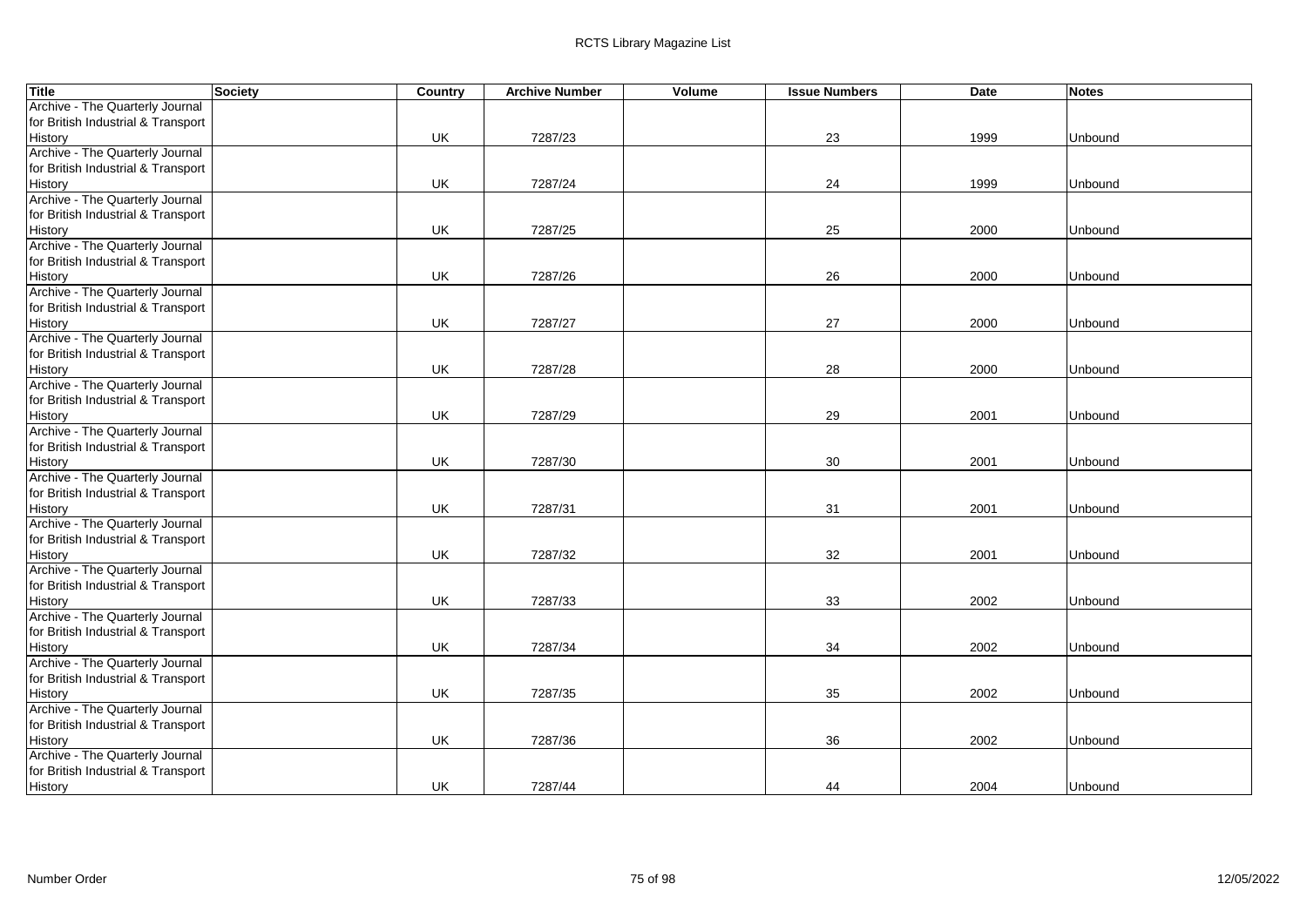| <b>Title</b>                       | Society         | Country                   | <b>Archive Number</b> | Volume          | <b>Issue Numbers</b> | <b>Date</b> | <b>Notes</b> |
|------------------------------------|-----------------|---------------------------|-----------------------|-----------------|----------------------|-------------|--------------|
| Archive - The Quarterly Journal    |                 |                           |                       |                 |                      |             |              |
| for British Industrial & Transport |                 |                           |                       |                 |                      |             |              |
| History                            |                 | UK                        | 7287/47               |                 | 47                   | 2005        | Unbound      |
| Railway Archive                    |                 | UK                        | 7288/1                |                 | $\mathbf{1}$         | 2002        | Unbound      |
| Railway Archive                    |                 | UK                        | 7288/2                |                 | $\overline{2}$       | 2002        | Unbound      |
| Railway Archive                    |                 | UK                        | 7288/3                |                 | $\overline{3}$       | 2003        | Unbound      |
| Railway Archive                    |                 | UK                        | 7288/4                |                 | $\overline{4}$       | 2003        | Unbound      |
| Railway Archive                    |                 | $\overline{\mathsf{U}}$ K | 7288/5                |                 | 5                    | 2003        | Unbound      |
| Railway Archive                    |                 | UK                        | 7288/6                |                 | 6                    | 2004        | Unbound      |
| <b>Railway Archive</b>             |                 | UK                        | 7288/7                |                 | $\overline{7}$       | 2004        | Unbound      |
| Railway Archive                    |                 | UK                        | 7288/8                |                 | 8                    | 2004        | Unbound      |
| Railway Archive                    |                 | UK                        | 7288/9                |                 | $\overline{9}$       | 2005        | Unbound      |
| Railway Archive                    |                 | $\overline{\mathsf{U}}$   | 7288/10               |                 | 10                   | 2005        | Unbound      |
| Railway Archive                    |                 | $\overline{\mathsf{U}}$   | 7288/11               |                 | 11                   | 2005        | Unbound      |
| Railway Archive                    |                 | UK                        | 7288/12               |                 | 12                   | 2006        | Unbound      |
| Railway Archive                    |                 | UK                        | 7288/13               |                 | 13                   | 2006        | Unbound      |
| Railway Archive                    |                 | UK                        | 7288/14               |                 | 14                   | 2006        | Unbound      |
| Railway Archive                    |                 | <b>UK</b>                 | 7288/15               |                 | 15                   | 2007        | Unbound      |
| Railway Archive                    |                 | $\overline{\mathsf{U}}$   | 7288/16               |                 | 16                   | 2007        | Unbound      |
| Railway Archive                    |                 | $\overline{\mathsf{U}}$   | 7288/17               |                 | 17                   | 2007        | Unbound      |
| <b>Railway Archive</b>             |                 | UK                        | 7288/18               |                 | 18                   | 2008        | Unbound      |
| Railway Archive                    |                 | UK                        | 7288/19               |                 | 19                   | 2008        | Unbound      |
| Railway Archive                    |                 | UK                        | 7288/20               |                 | $\overline{20}$      | 2008        | Unbound      |
| Railway Archive                    |                 | $\overline{\mathsf{U}}$   | 7288/21               |                 | 21                   | 2008        | Unbound      |
| Railway Archive                    |                 | $\overline{\mathsf{U}}$   | 7288/22               |                 | 22                   | 2009        | Unbound      |
| Railway Archive                    |                 | UK                        | 7288/23               |                 | $\overline{23}$      | 2009        | Unbound      |
| Railway Archive                    |                 | UK                        | 7288/24               |                 | $\overline{24}$      | 2009        | Unbound      |
| British Railway Journal - Special  |                 |                           |                       |                 |                      |             |              |
| GWR Edition and Edition No 2       |                 | UK                        | 7288B                 |                 |                      | 1985        |              |
| H.M.R.S. Newsletter                | <b>H.M.R.S.</b> | <b>UK</b>                 | 7301B                 |                 | $50 - 103$           | 1970-1978   |              |
| H.M.R.S. Newsletter                | <b>H.M.R.S.</b> | UK                        | 7301C                 |                 | 104-157              | 1979-1987   |              |
| H.M.R.S. Newsletter                | H.M.R.S.        | UK                        | 7301D                 |                 | 158-205              | 1988-1995   |              |
| H.M.R.S. Journal                   | H.M.R.S.        | UK                        | 7308                  | 8               |                      | 1973-1975   |              |
| H.M.R.S. Journal                   | <b>H.M.R.S.</b> | $\overline{\mathsf{U}}$   | 7309                  | 9               |                      | 1976-1978   |              |
| H.M.R.S. Journal                   | <b>H.M.R.S.</b> | $\overline{\mathsf{U}}$   | 7310                  | 10              |                      | 1979-1981   |              |
| H.M.R.S. Journal                   | <b>H.M.R.S.</b> | UK                        | 7311                  | 11              |                      | 1982-1984   |              |
| H.M.R.S. Journal                   | <b>H.M.R.S.</b> | UK                        | 7312                  | 12              |                      | 1985-1987   |              |
| H.M.R.S. Journal                   | H.M.R.S.        | UK                        | 7313A                 | 13              |                      | 1988-1990   |              |
| H.M.R.S. Journal                   | <b>H.M.R.S.</b> | $\overline{\mathsf{U}}$   | 7313B                 | 14              |                      | 1991-1993   |              |
| H.M.R.S. Journal                   | <b>H.M.R.S.</b> | $\overline{\mathsf{U}}$   | 7313C                 | 15              |                      | 1994-1996   |              |
| H.M.R.S. Journal                   | <b>H.M.R.S.</b> | UK                        | 7313D                 | 16              |                      | 1997-1999   |              |
| H.M.R.S. Journal                   | <b>H.M.R.S.</b> | UK                        | 7313E                 | 17              |                      | 2000-2002   |              |
| H.M.R.S. Journal                   | H.M.R.S.        | UK                        | 7313F                 | 18              |                      | 2003-2005   |              |
| H.M.R.S. Journal                   | <b>H.M.R.S.</b> | UK                        | 7313G                 | 19              |                      | 2006-2008   |              |
| H.M.R.S. Journal                   | <b>H.M.R.S.</b> | UK                        | 7313H                 | $\overline{20}$ |                      | 2009-2011   |              |
| H.M.R.S. Journal                   | <b>H.M.R.S.</b> | $\overline{\mathsf{U}}$   | 7313J                 | 21              |                      | 2012-2014   |              |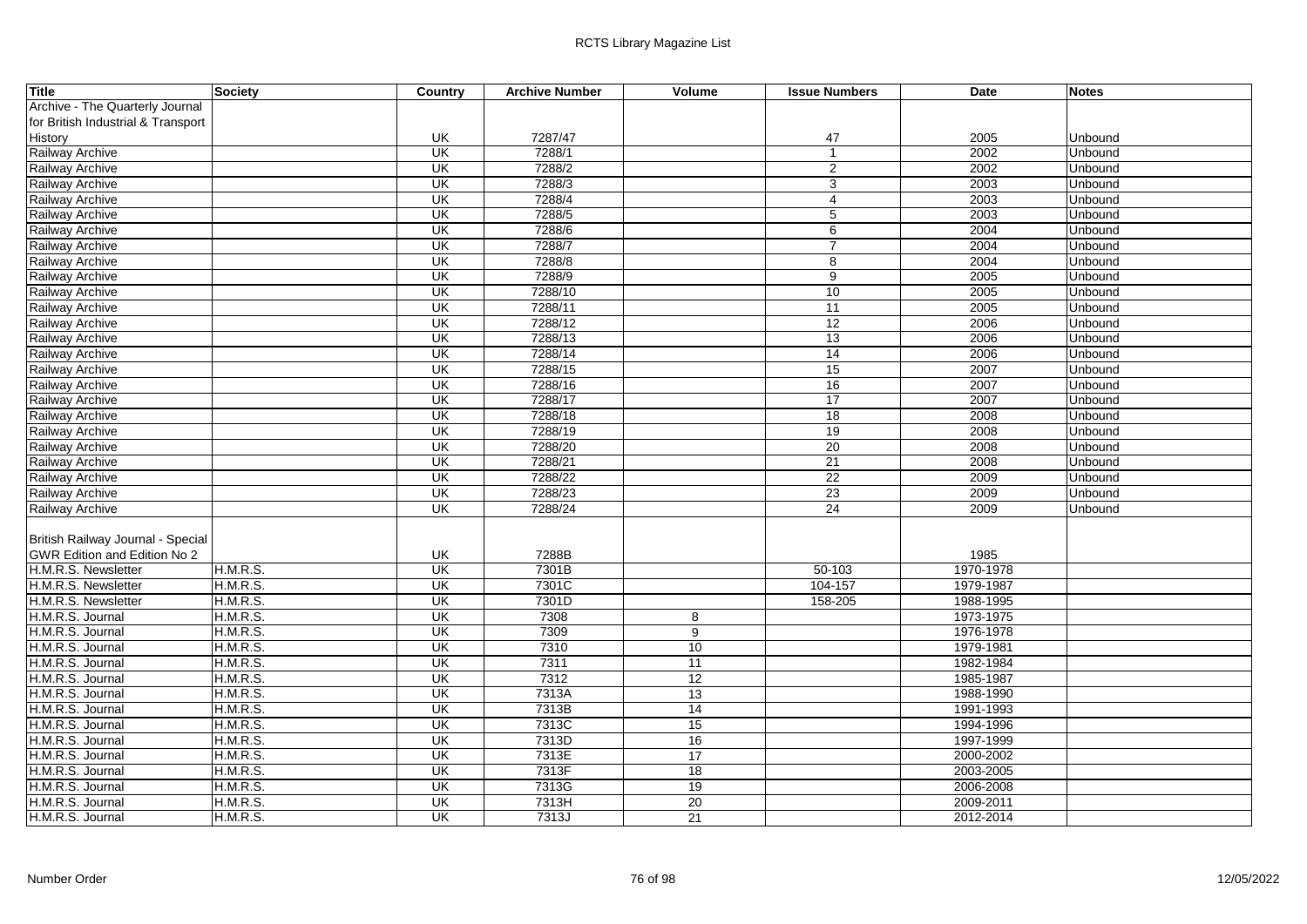| <b>Title</b>                                                    | <b>Society</b>                            | <b>Country</b>           | <b>Archive Number</b> | Volume         | <b>Issue Numbers</b> | <b>Date</b> | <b>Notes</b> |
|-----------------------------------------------------------------|-------------------------------------------|--------------------------|-----------------------|----------------|----------------------|-------------|--------------|
| <b>Premier News</b>                                             | <b>LNWR Society</b>                       | UK                       | 7402                  |                | $1 - 39$             | 1973-1981   |              |
| <b>Premier News</b>                                             | <b>LNWR Society</b>                       | <b>UK</b>                | 7403                  |                | 40-51                | 1981-1984   |              |
| <b>Premier News</b>                                             | <b>LNWR Society</b>                       | UK                       | 7404                  |                | 52-66                | 1984-1987   |              |
| <b>Premier News</b>                                             | <b>LNWR Society</b>                       | $\overline{\mathsf{U}}$  | 7405A                 |                | $67 - 80$            | 1988-1990   |              |
| <b>Premier News</b>                                             | <b>LNWR Society</b>                       | UK                       | 7405B                 |                | 81-91                | 1991-193    |              |
| L.N.W.R. Society Journal                                        | L.N.W.R. Society                          |                          | 7405C                 |                |                      | 1993-1996   |              |
| L.N.W.R. Society Journal                                        | L.N.W.R. Society                          |                          | 7405D                 |                |                      | 1997-2000   |              |
| L.N.W.R. Society Journal and                                    |                                           |                          |                       |                |                      |             |              |
| L.N.W.R. Society Newsletter                                     | L.N.W.R. Society                          |                          | 7405F                 | 4              |                      | 2003-2006   |              |
| L.N.W.R. Society Journal and                                    |                                           |                          |                       |                |                      |             |              |
| L.N.W.R. Society Newsletter                                     | L.N.W.R. Society                          |                          | 7405G                 | 5              |                      | 2006-2009   |              |
| L.N.W.R. Society Journal and                                    |                                           |                          |                       |                |                      |             |              |
| L.N.W.R. Society Newsletter                                     | L.N.W.R. Society                          |                          | 7405H                 | 6              |                      | 2009-2011   |              |
| L.N.W.R. Society Journal                                        | L.N.W.R. Society                          |                          | 7405J                 | $\overline{7}$ |                      | 2012-2015   |              |
|                                                                 |                                           |                          |                       |                |                      |             |              |
| North London Railway Historical North London Railway Historical |                                           |                          | 7407A                 |                | $1 - 5$              | 1990-1991   |              |
|                                                                 |                                           |                          |                       |                |                      |             |              |
| North London Railway Historical North London Railway Historical |                                           |                          | 7407B                 |                | $6 - 24$             | 1992-1998   |              |
|                                                                 |                                           |                          |                       |                |                      |             |              |
| North London Railway Historical North London Railway Historical |                                           |                          | 7407C                 |                | 25-43                | 1999-2006   |              |
| Steam in the Peak                                               | Peak Railway Society                      | $\overline{\mathsf{CK}}$ | 7410B                 |                | $15 - 24$            | 1979-1981   |              |
| Steam in the Peak                                               | Peak Railway Society                      | $\overline{\mathsf{U}}$  | 7410C                 |                | $25 - 36$            | 1982-1984   |              |
| Steam in the Peak                                               | Peak Railway Society                      | UK                       | 7410D                 |                | $37 - 50$            | 1985-1988   |              |
| Steam in the Peak                                               | Peak Railway Society                      | $\overline{\mathsf{U}}$  | 7410E                 |                | $51 - 62$            | 1989-1991   |              |
| Steam in the Peak                                               | Peak Railway Society                      | UK                       | 7410F                 |                | 63-76                | 1992-1995   |              |
| Iron Horse                                                      | Lakeside RPS                              | UK                       | 7415                  |                | $1 - 20$             | 1968-1973   |              |
|                                                                 |                                           |                          |                       |                |                      |             |              |
| Dinting Journal (with Bahamas)                                  |                                           | UK                       | 7416A                 |                | $1 - 19$             | 1981-1985   |              |
|                                                                 |                                           |                          |                       |                |                      |             |              |
| Dinting Journal (with Bahamas)                                  |                                           | UK                       | 7416B                 |                | 20-33                | 1986-1989   |              |
| <b>Bahamas Locomotive Society</b>                               |                                           |                          |                       |                |                      |             |              |
| Jrl                                                             | Bahamas Locomotive Society                | UK                       | 7416F                 |                | 16-29                | 1994-1997   |              |
| <b>Business Lines and Flyer</b>                                 | <b>L&amp;Y Association</b>                | UK                       | 7420                  |                |                      | 1990-1991   |              |
| Lancashire & Yorkshire R.S.NL<br>and Platform                   | Lancashire & Yorkshire Railway            | UK                       | 7421                  |                | $1 - 12$             |             |              |
|                                                                 | Society                                   |                          |                       |                |                      |             |              |
|                                                                 | Lancashire & Yorkshire Railway            |                          |                       |                |                      |             |              |
| Platforms                                                       | Society<br>Lancashire & Yorkshire Railway | UK                       | 7422                  |                | 13-24                | 1984-1987   |              |
| Platforms                                                       | Society                                   | UK                       | 7423A                 |                | 25-36                | 1987-1991   |              |
|                                                                 |                                           |                          |                       |                |                      |             |              |
|                                                                 | Lancashire & Yorkshire Railway            | UK                       | 7423B                 |                |                      |             |              |
| Platforms<br>Lancashire & Yorkshire                             | Society<br>Lancashire & Yorkshire Railway |                          |                       |                | 37-48<br>213-220     | 1992-1999   |              |
|                                                                 |                                           | UK                       | 7423C                 |                | 49-56                |             |              |
| R.S.Mag and Platforms<br>Lancashire & Yorkshire                 | Society                                   |                          |                       |                | 221-230              | 2000-2003   |              |
| R.S.Mag and LYR Focus -                                         | Lancashire & Yorkshire Railway            |                          |                       |                | 60-63                |             |              |
| Journal and Platforms                                           |                                           | UK                       | 7423D                 |                | 57-59                |             |              |
|                                                                 | Society                                   |                          |                       |                |                      | 2004-2006   |              |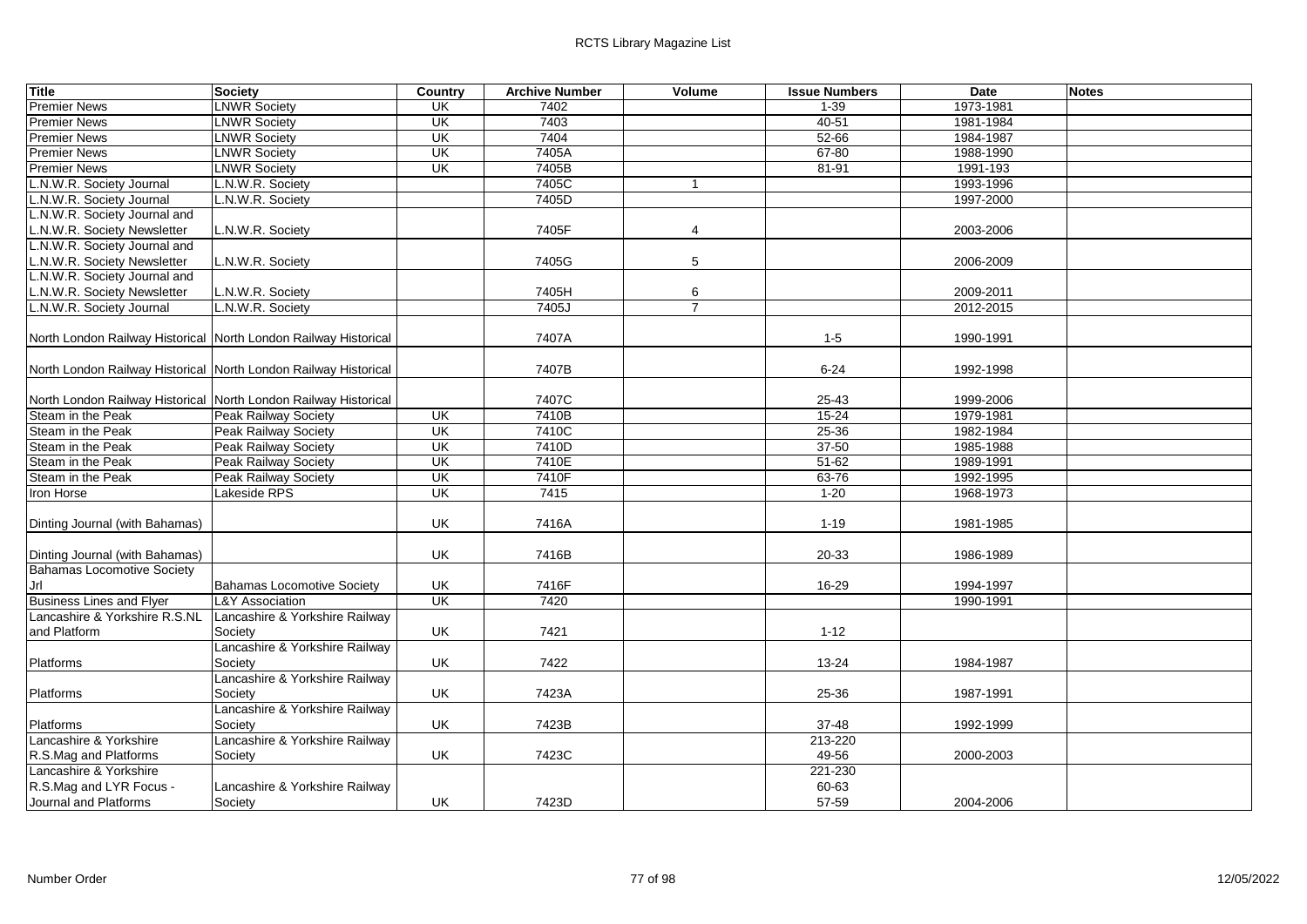| <b>Title</b>                                                 | Society                        | Country | <b>Archive Number</b> | Volume | <b>Issue Numbers</b> | Date      | <b>Notes</b> |
|--------------------------------------------------------------|--------------------------------|---------|-----------------------|--------|----------------------|-----------|--------------|
| Lancashire & Yorkshire                                       |                                |         |                       |        |                      |           |              |
| R.S.Mag and LYR Focus -                                      | Lancashire & Yorkshire Railway |         |                       |        | 231-242              |           |              |
| Journal                                                      | Society                        | UK      | 7423E                 |        | 65-70                | 2007-2009 | 67,69        |
| Lancashire & Yorkshire                                       |                                |         |                       |        |                      |           |              |
| R.S.Mag and LYR Focus -                                      | Lancashire & Yorkshire         |         |                       |        | 243-250              |           |              |
| Journal                                                      | R.S.Mag                        | UK      | 7423F                 |        | $71 - 72$            | 2010-2011 |              |
| Lancashire & Yorkshire                                       | Lancashire & Yorkshire         |         |                       |        | 251-258              |           |              |
| R.S.Mag and Focus                                            | R.S.Mag                        | UK      | 7423G                 |        | 73-75                | 2012-2013 |              |
|                                                              |                                |         |                       |        |                      |           |              |
| Lancashire & Yorkshire R.S.NL                                | Lancashire & Yorkshire R.S.NL  | UK      | 7425B                 |        | 27-92                | 1966-1976 |              |
|                                                              |                                |         |                       |        |                      |           |              |
| Lancashire & Yorkshire R.S.NL                                | Lancashire & Yorkshire R.S.NL  |         | 7425C                 |        | 113-165              | 1981-1991 |              |
|                                                              |                                |         |                       |        |                      |           |              |
| Lancashire & Yorkshire R.S.NL                                | Lancashire & Yorkshire R.S.NL  |         | 7425D                 |        | 166-193              | 1991-1997 |              |
|                                                              |                                |         |                       |        |                      |           |              |
| Lancashire & Yorkshire R.S.NL<br>Somerset & Dorset Rly Trust | Lancashire & Yorkshire R.S.NL  |         | 7425E                 |        | 194-212              | 1997-2001 |              |
| <b>Bulletin</b>                                              | Somerset & Dorset Rly Trust    | UK      | 7430                  |        | 1-30                 | 1966-1968 |              |
| Somerset & Dorset Rly Trust                                  |                                |         |                       |        |                      |           |              |
| <b>Bulletin</b>                                              | Somerset & Dorset Rly Trust    | UK      | 7431                  |        | $31 - 53$            | 1969-1972 |              |
| Somerset & Dorset Rly Trust                                  |                                |         |                       |        |                      |           |              |
| <b>Bulletin</b>                                              | Somerset & Dorset Rly Trust    | UK      | 7432                  |        | 54-65                | 1973-1974 |              |
| Somerset & Dorset Rly Trust                                  |                                |         |                       |        |                      |           |              |
| <b>Bulletin</b>                                              | Somerset & Dorset Rly Trust    | UK      | 7433                  |        | 66-77                | 1975-1976 |              |
| Somerset & Dorset Rly Trust                                  |                                |         |                       |        |                      |           |              |
| <b>Bulletin</b>                                              | Somerset & Dorset Rly Trust    | UK      | 7434                  |        | 78-89                | 1977-1978 |              |
| Somerset & Dorset Rly Trust                                  |                                |         |                       |        |                      |           |              |
| <b>Bulletin</b>                                              | Somerset & Dorset Rly Trust    | UK      | 7435                  |        | 90-103               | 1979-1981 |              |
| Somerset & Dorset Rly Trust                                  |                                |         |                       |        |                      |           |              |
| <b>Bulletin</b>                                              | Somerset & Dorset Rly Trust    | UK      | 7436                  |        | 104-119              | 1981-1983 |              |
| Somerset & Dorset Rly Trust                                  |                                |         |                       |        |                      |           |              |
| <b>Bulletin</b>                                              | Somerset & Dorset Rly Trust    | UK      | 7437                  |        | 120-137              | 1984-1986 |              |
| Somerset & Dorset Rly Trust                                  |                                |         |                       |        |                      |           |              |
| <b>Bulletin</b>                                              | Somerset & Dorset Rly Trust    | UK      | 7438                  |        | 138-155              | 1987-1939 |              |
| Somerset & Dorset Rly Trust                                  |                                |         |                       |        |                      |           |              |
| <b>Bulletin</b>                                              | Somerset & Dorset Rly Trust    | UK      | 7439A                 |        | 156-173              | 1990-1992 |              |
| Pines Express and Somerset &                                 | Somerset & Dorset Railway      |         |                       |        |                      |           |              |
| Dorset Rly Trust Bulletin                                    | Trust                          | UK      | 7439B                 |        | 174-191              | 1993-1995 |              |
|                                                              | Somerset & Dorset Railway      |         |                       |        |                      |           |              |
| Pines Express                                                | Trust                          |         | 7439C                 |        | 192-209              | 1996-1998 |              |
| Pines Express and Swift &                                    | Somerset & Dorset Railway      |         |                       |        | 210-227              |           |              |
| Delightful                                                   | Trust                          |         | 7439D                 |        | $1 - 6$              | 1999-2002 |              |
| Pines Express and Swift &                                    | Somerset & Dorset Railway      |         |                       |        | 228-243              |           |              |
| Delightful                                                   | Trust                          |         | 7439E                 |        | $7 - 13$             | 2003-2006 |              |
| Pines Express and Swift &                                    | Somerset & Dorset Railway      |         |                       |        | 244-264              |           |              |
| Delightful                                                   | Trust                          |         | 7439F                 |        | $14 - 17$            | 2007-2012 |              |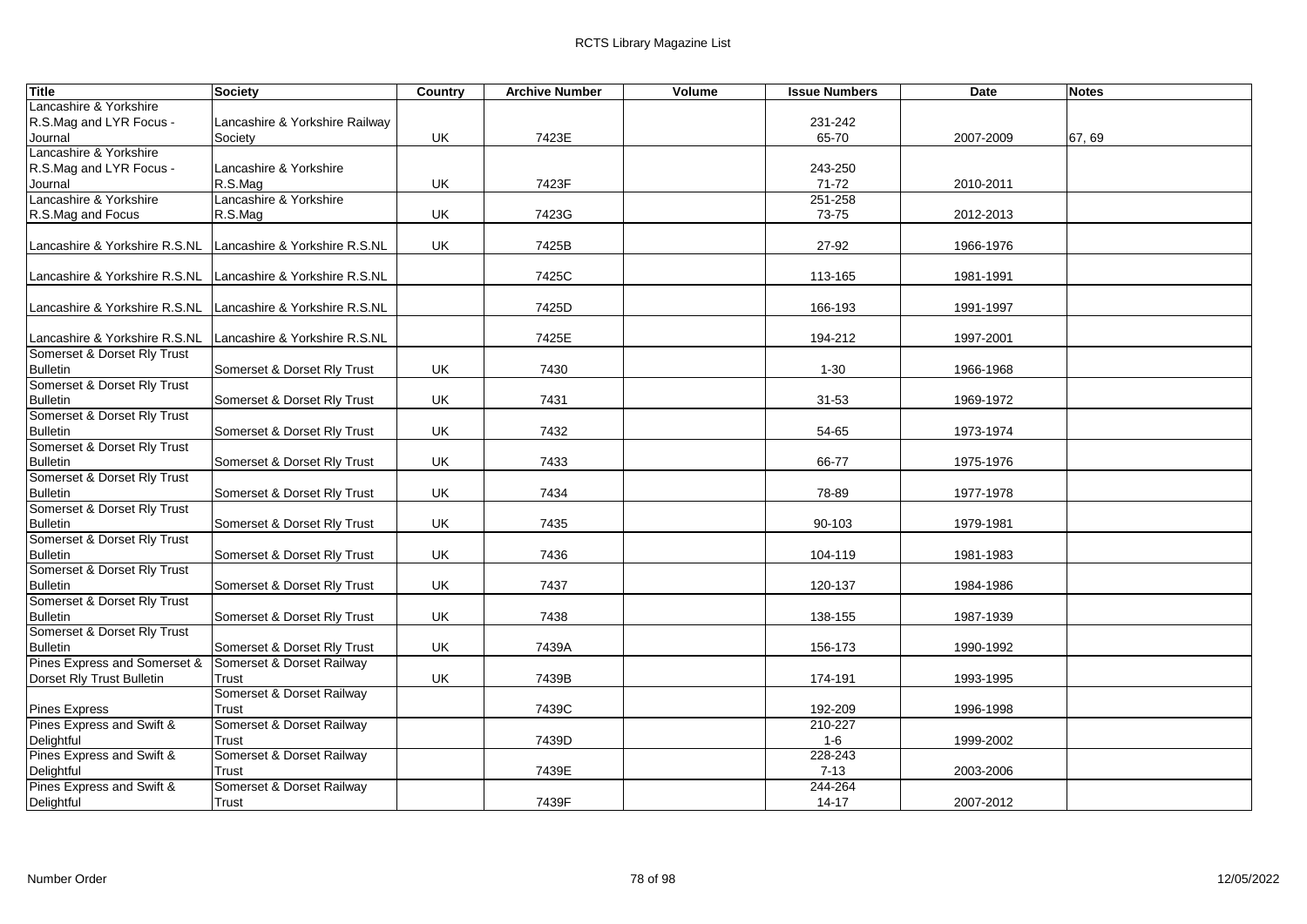| <b>Title</b>                                            | Society                         | Country                  | <b>Archive Number</b> | Volume         | <b>Issue Numbers</b> | <b>Date</b> | <b>Notes</b>                |
|---------------------------------------------------------|---------------------------------|--------------------------|-----------------------|----------------|----------------------|-------------|-----------------------------|
| Midland Railway Society Journal                         |                                 |                          |                       |                | $1 - 12$             |             |                             |
| and Newsletter                                          | Midland Railway Society         |                          | 7445A                 |                | 43-50                | 1996-1999   |                             |
| Midland Railway Society Journal                         |                                 |                          |                       |                | $13 - 27$            |             |                             |
| and Newsletter                                          | <b>Midland Railway Society</b>  |                          | 7445B                 |                | 51                   | 2000-2004   |                             |
|                                                         |                                 |                          |                       |                |                      |             |                             |
| Midland Railway Society Journal Midland Railway Society |                                 |                          | 7445C                 |                | 28-42                | 2005-2009   |                             |
|                                                         |                                 |                          |                       |                |                      |             |                             |
| Midland Railway Society Journal Midland Railway Society |                                 |                          | 7445D                 |                | 43-54                | 2010-2013   |                             |
| <b>Midland Railway Society</b>                          |                                 |                          |                       |                |                      |             |                             |
| Newsletter                                              | Midland Railway Society         |                          | 7446A                 |                | 52-78                | 2000-2006   |                             |
| <b>Midland Railway Society</b>                          |                                 |                          |                       |                |                      |             |                             |
| Newsletter                                              | <b>Midland Railway Society</b>  |                          | 7446B                 |                | 79-98                | 2007-2011   |                             |
| The Wyvern                                              | <b>Midland Railway Trust</b>    | UK                       | 7453                  |                | 19-39                | 1974-1979   |                             |
| The Wyvern                                              | <b>Midland Railway Trust</b>    | $\overline{\mathsf{U}}$  | 7454                  |                | $40 - 52$            | 1979-1982   |                             |
| The Wyvern                                              | <b>Midland Railway Trust</b>    | $\overline{\mathsf{U}}$  | 7455                  |                | $53 - 63$            | 1983-1985   |                             |
| The Wyvern                                              | Midland Railway Trust           | $\overline{\mathsf{CK}}$ | 7456                  |                | 64-75                | 1986-1988   |                             |
| The Wyvern                                              | <b>Midland Railway Trust</b>    | $\overline{\mathsf{U}}$  | 7457A                 |                | 76-87                | 1989-1993   |                             |
| The Wyvern                                              | <b>Midland Railway Trust</b>    | UK                       | 7457B                 |                | 88-99                | 1993-1996   |                             |
| The Wyvern                                              | <b>Midland Railway Trust</b>    | UK                       | 7457C                 |                | 100-115              | 1997-2003   |                             |
|                                                         |                                 |                          |                       |                |                      |             | Unbound. 116, 123, 127, 128 |
| The Wyvern                                              | <b>Midland Railway Trust</b>    | UK                       | 7457D                 |                | 116-128              | 2004-2007   | are missing                 |
| The Wyvern                                              | Midland Railway Trust           | UK                       | 7457E                 |                | 129-132              | 2008-2010   |                             |
| The Wyvern                                              | <b>Midland Railway Trust</b>    | <b>UK</b>                | 7457F                 |                | $133-?$              | $2011-?$    | Unbound. 136, 138 present   |
| <b>Highland Railway Society</b>                         |                                 |                          |                       |                |                      |             |                             |
|                                                         | <b>Highland Railway Society</b> |                          | 7471A                 |                | $1 - 16$             | 1987-1991   |                             |
| Journal<br><b>Highland Railway Society</b>              |                                 |                          |                       |                |                      |             |                             |
|                                                         |                                 |                          | 7471B                 |                |                      |             |                             |
| Journal<br><b>Highland Railway Society</b>              | <b>Highland Railway Society</b> |                          |                       |                | 17-32                | 1991-1995   |                             |
|                                                         |                                 |                          |                       | 3              |                      |             |                             |
| Journal                                                 | <b>Highland Railway Society</b> |                          | 7471C                 |                | 33-48                | 1995-1999   |                             |
| <b>Highland Railway Society</b>                         |                                 |                          |                       |                |                      |             |                             |
| Journal                                                 | <b>Highland Railway Society</b> |                          | 7471D                 | $\overline{4}$ | 49-64                | 1999-2003   |                             |
| <b>Highland Railway Society</b>                         |                                 |                          |                       |                |                      |             |                             |
| Journal                                                 | <b>Highland Railway Society</b> |                          | 7471E                 | 5              | 65-80                | 2003-2006   |                             |
| <b>Highland Railway Society</b>                         |                                 |                          |                       |                |                      |             |                             |
| Journal                                                 | <b>Highland Railway Society</b> |                          | 7471F                 | 6              | 81-96                | 2007-2010   | Unbound.                    |
| <b>Highland Railway Society</b>                         |                                 |                          |                       |                |                      |             |                             |
| Journal                                                 | <b>Highland Railway Society</b> |                          | 7471G                 | $\overline{7}$ | 97-112               | 2011-2015   | Unbound. No Index           |
| G.& S.W.R. Association NL                               | G.& S.W.R. Association          |                          | 7472B                 |                | 43-91                | 1975-1993   |                             |
| G.& S.W.R. Association NL and                           |                                 |                          |                       |                |                      |             |                             |
| Sou' West Journal                                       | G.& S.W.R. Association          |                          | 7472C                 |                | 92-129               | 1993-2003   |                             |
| Sou' West Journal                                       | G.& S.W.R. Association          |                          | 7472D                 |                | 130-152              | 2004-2010   |                             |
| Sou' West Journal                                       | G.& S.W.R. Association          |                          | 7473A                 |                | $1 - 9$              | 1969-1978   |                             |
| Sou' West Journal                                       | G.& S.W.R. Association          |                          | 7473B                 |                | $10 - 18$            | 1979-1987   |                             |
| Sou' West Journal                                       | G.& S.W.R. Association          |                          | 7473C                 |                | $19 - 26$            | 1988-1994   | Unbound                     |
| Sou' West Journal                                       | G.& S.W.R. Association          |                          | 7473D                 |                | $27 - 111$           | 1995-2010   |                             |
| Caledonian Railway Society Jnl                          |                                 |                          |                       |                | $1 - 3$              |             |                             |
| and True Line                                           | Caledonian Railway Society      |                          | 7475                  |                | $1 - 15$             | 1983-1986   |                             |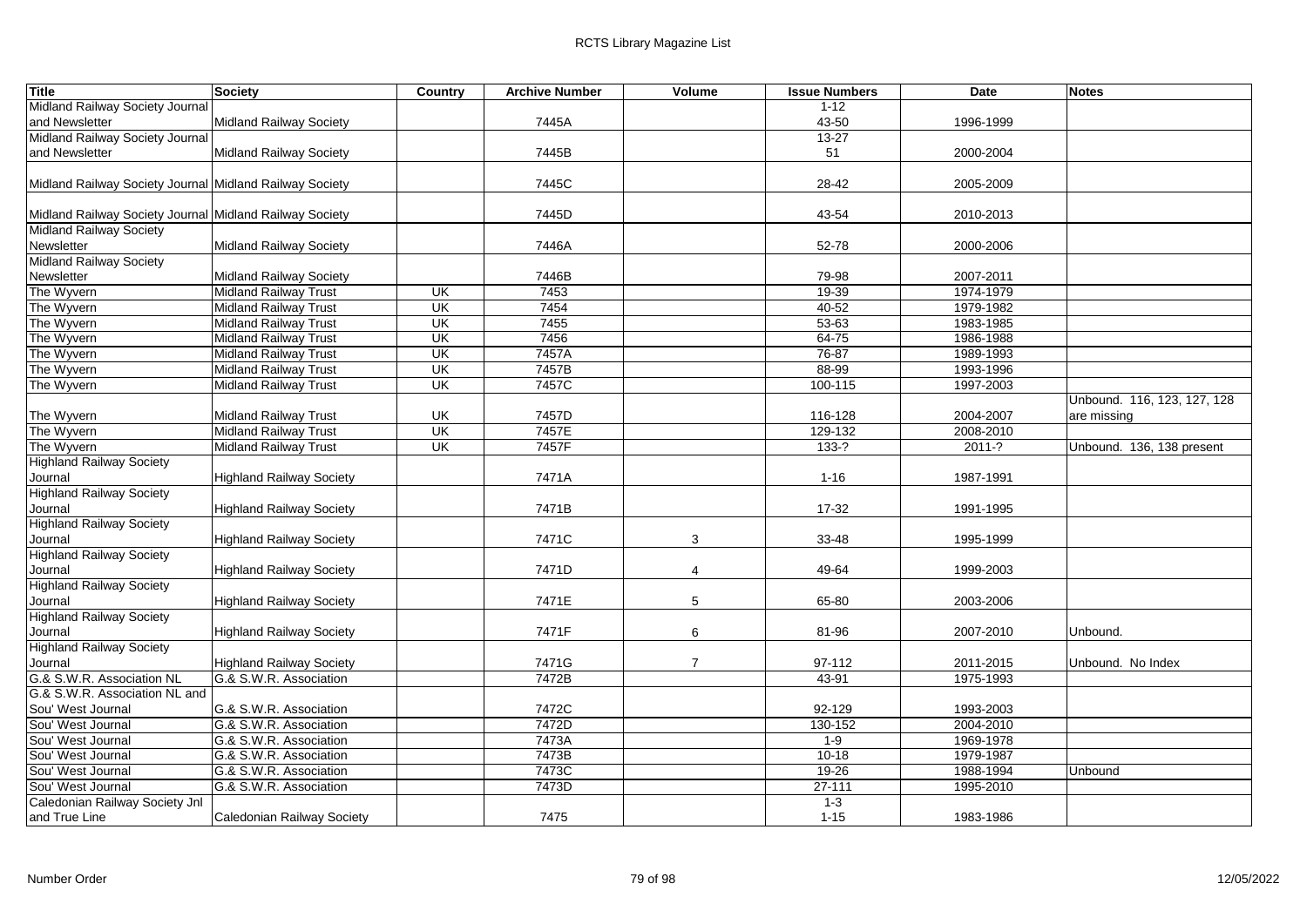| Title                               | <b>Society</b>                       | Country                  | <b>Archive Number</b> | Volume         | <b>Issue Numbers</b> | Date                   | <b>Notes</b>            |
|-------------------------------------|--------------------------------------|--------------------------|-----------------------|----------------|----------------------|------------------------|-------------------------|
| Caledonian Railway Society Jnl      |                                      |                          |                       |                | $4-5$                |                        |                         |
| and True Line                       | Caledonian Railway Society Jnl       |                          | 7476A                 |                | 16-35                | 1987-1991              |                         |
| <b>True Line</b>                    | Caledonian Railway Society           | <b>UK</b>                | 7476B                 |                | $36 - 48$            | 1992-1994              |                         |
| True Line                           | Caledonian Railway Society           | $\overline{\mathsf{CK}}$ | 7476C                 |                | $49 - 63$            | 1995-1998              |                         |
| <b>True Line</b>                    | Caledonian Railway Society           | UK                       | 7476D                 |                | $64 - 76$            | 1999-2002              |                         |
| True Line                           | Caledonian Railway Society           | $\overline{\mathsf{U}}$  | 7476E                 |                | $77 - 89$            | 2002-2005              |                         |
| <b>True Line</b>                    | Caledonian Railway Society           | <b>UK</b>                | 7476F                 |                | 90-100               | 2005-2008              |                         |
| True Line                           | Caledonian Railway Society           | UK                       | 7476G                 |                | 101-112              | 2009-2011              |                         |
| <b>True Line</b>                    | Caledonian Railway Society           | UK                       | 7476H                 |                | 113-124              | 2012-2014              |                         |
| <b>True Line</b>                    | <b>Caledonian Railway Society</b>    | UK                       | 7476J                 | 9              | 125-136              | 2014-2017              | Unbound.                |
| <b>Cumbrian Railway Association</b> |                                      |                          |                       |                |                      |                        |                         |
| Circular                            | Cumbrian Railway Association         | UK                       | 7481                  | $\mathbf{1}$   |                      | 1976-1979              |                         |
| <b>Cumbrian Railway Association</b> |                                      |                          |                       |                |                      |                        |                         |
| Circular                            | Cumbrian Railway Association         | UK                       | 7482                  | $\overline{2}$ |                      | 1980-1983              |                         |
| Cumbrian Railway Association        |                                      |                          |                       |                |                      |                        |                         |
| Circular                            | Cumbrian Railway Association         | UK                       | 7483A                 | 3              |                      | 1984-1988              |                         |
| <b>Cumbrian Railway Association</b> |                                      |                          |                       |                |                      |                        |                         |
| Circular                            | Cumbrian Railway Association         | UK                       | 7483B                 | 4              |                      | 1988-1992              |                         |
| <b>Cumbrian Railway Association</b> |                                      |                          |                       |                |                      |                        |                         |
| Circular                            |                                      |                          |                       |                |                      |                        |                         |
| Lales Express                       | <b>Cumbrian Railway Association</b>  | UK                       | 7483C                 | 5              |                      | 1992-1996              |                         |
| <b>Cumbrian Railway Association</b> |                                      |                          |                       |                |                      |                        |                         |
| Circular                            |                                      |                          |                       |                | 81-96                |                        |                         |
| <b>Lales Express</b>                | Cumbrian Railway Association         | UK                       | 7483D                 | 6              | $11 - 26$            | 1997-2000              |                         |
| Electric Telegraph                  |                                      |                          |                       |                |                      |                        |                         |
| Cumbrian Railway Association        |                                      |                          |                       |                | $5 - 13$             |                        |                         |
| Circular                            |                                      |                          |                       |                | 97-108               |                        |                         |
| Lales Express                       | Cumbrian Railway Association         | UK                       | 7483E                 | $\overline{7}$ | 27-38                | 2001-2003              |                         |
| <b>Cumbrian Railway Association</b> |                                      |                          |                       |                |                      |                        |                         |
| Circular                            |                                      |                          |                       |                | 109-120              |                        |                         |
| <b>Lales Express</b>                | <b>Cumbrian Railway Association</b>  | UK                       | 7483F                 | 8              | 39-50                | 2004-2006              |                         |
| <b>Cumbrian Railway Association</b> |                                      |                          |                       |                |                      |                        |                         |
| Circular                            |                                      |                          |                       |                |                      |                        | Lakes Express 51-62 are |
| Lales Express                       | Cumbrian Railway Association         | UK                       | 7483G                 | 9              | 121-132              | 2007-2009              | missing                 |
| <b>Cumbrian Railway Association</b> |                                      |                          |                       |                |                      |                        |                         |
| Circular                            |                                      |                          |                       |                | 133-144              |                        |                         |
| Lales Express                       | Cumbrian Railway Association         | UK                       | 7483H                 | 10             | 63-74                | 2010-2012              |                         |
| <b>Cumbrian Railway Association</b> |                                      |                          |                       |                |                      |                        |                         |
| Circular                            |                                      |                          |                       |                | 145-156              |                        |                         |
| <b>Lales Express</b>                | Cumbrian Railway Association         | UK                       | 7483J                 | 11             | 75-86                | 2013-2015              |                         |
|                                     | <b>Scottish Railway Preservation</b> |                          |                       |                |                      |                        |                         |
| Blastpipe (2nd series)              | Society                              | UK                       | 7491                  |                | $1 - 19$             | Sept 1971 - Nov 1974   |                         |
|                                     | <b>Scottish Railway Preservation</b> |                          |                       |                |                      |                        |                         |
| Blastpipe (2nd series)              | Society                              | UK                       | 7492                  |                | 20-38                | Jan 1975 - March 1978  |                         |
|                                     | Scottish Railway Preservation        |                          |                       |                |                      |                        |                         |
| Blastpipe (2nd series)              | Society                              | UK                       | 7493                  |                | 39-57                | May 1978 - Autumn 1982 |                         |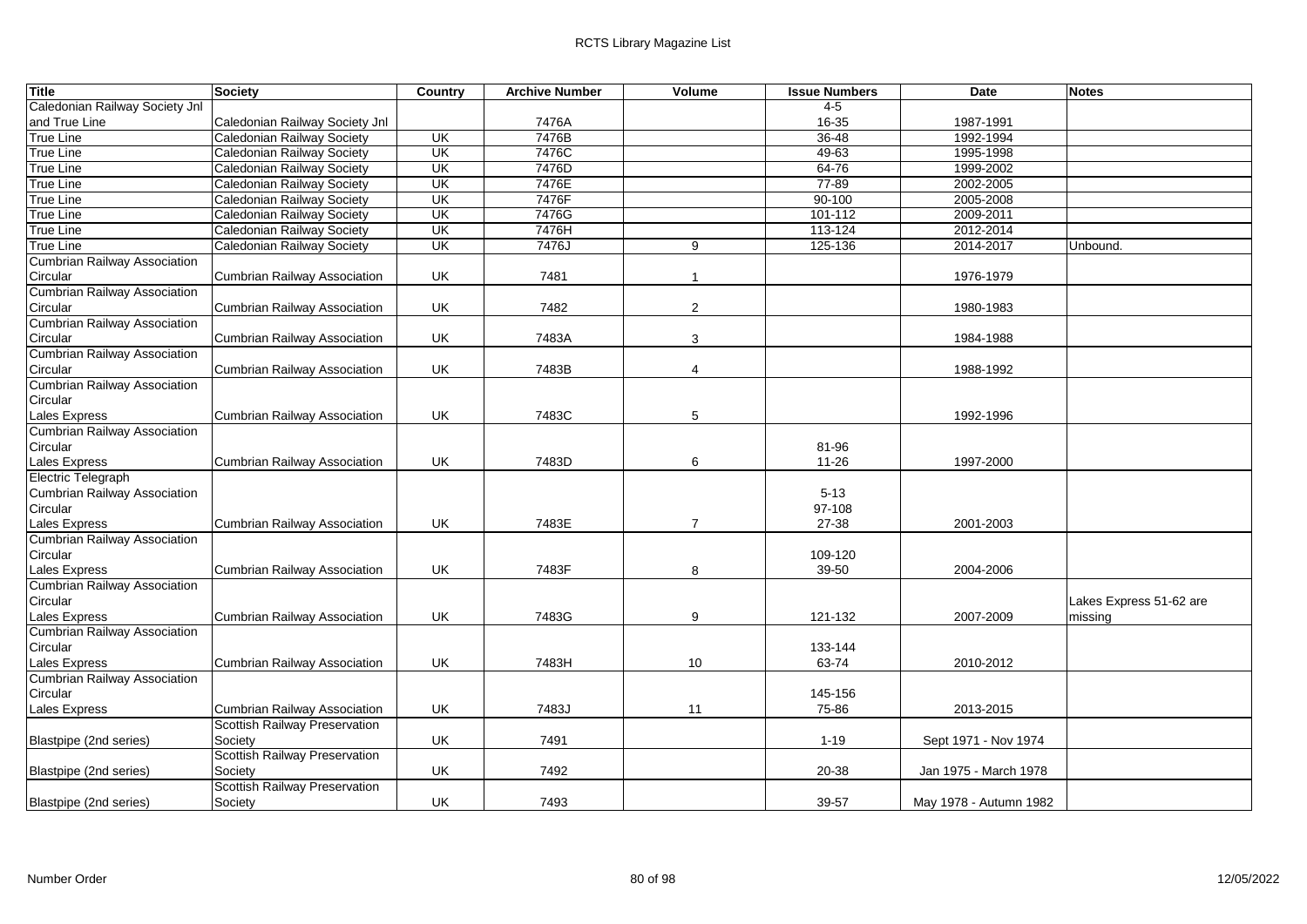| <b>Title</b>                     | Society                                                         | Country                             | <b>Archive Number</b> | Volume          | <b>Issue Numbers</b> | Date                      | <b>Notes</b>              |
|----------------------------------|-----------------------------------------------------------------|-------------------------------------|-----------------------|-----------------|----------------------|---------------------------|---------------------------|
|                                  | Scottish Railway Preservation                                   |                                     |                       |                 |                      |                           |                           |
| Blastpipe (2nd series)           | Society                                                         | UK                                  | 7494                  |                 | 58-73                | Winter 1982 - Autumn 1986 |                           |
|                                  | Scottish Railway Preservation                                   |                                     |                       |                 |                      |                           |                           |
| Blastpipe (2nd series)           | Society                                                         | UK                                  | 7495A                 |                 | 74-89                | Spring 1987 - Winter 1990 |                           |
|                                  | Scottish Railway Preservation                                   |                                     |                       |                 |                      |                           |                           |
| Blastpipe (2nd series)           | Society                                                         | UK                                  | 7495B                 |                 | 90-101               | Spring 1991 - Winter 1993 |                           |
|                                  | Scottish Railway Preservation                                   |                                     |                       |                 |                      |                           |                           |
| Blastpipe (2nd series)           | Society                                                         | UK                                  | 7495C                 |                 | 102-117              | Spring 1994 - Winter 1997 |                           |
|                                  | Scottish Railway Preservation                                   |                                     |                       |                 |                      |                           |                           |
| Blastpipe (2nd series)           | Society                                                         | UK                                  | 7495D                 |                 | 118-133              | Spring 1998 - Winter 2001 |                           |
|                                  | <b>Scottish Railway Preservation</b>                            |                                     |                       |                 |                      |                           |                           |
| Blastpipe (2nd series)           | Society                                                         | UK                                  | 7495E                 |                 | 134-145              | Spring 2002 - Winter 2004 |                           |
|                                  | Scottish Railway Preservation                                   |                                     |                       |                 |                      |                           |                           |
| Blastpipe (2nd series)           | Society                                                         | UK                                  | 7495F                 |                 | 146-156              | Spring 2005 - Winter 2007 | Issue 146 is loose.       |
| <b>British Locomotive Record</b> | <b>British Locomotive Society</b>                               | UK                                  | 7503                  | $1 - 3$         |                      | May 1945 - Dec 1948       |                           |
| Railway Locomotives              | <b>British Locomotive Society</b>                               | UK                                  | 7504                  | $\overline{4}$  |                      | Sep-Dec 1949              | Includes part of Volume 3 |
| Railway Locomotives              | <b>British Locomotive Society</b>                               | $\overline{\mathsf{U}}$ K           | 7505                  | 5               | $1 - 6$              | 1950                      |                           |
| Railway Locomotives              | <b>British Locomotive Society</b>                               | UK                                  | 7506                  | 6               | $1 - 6$              | 1951                      |                           |
| Railway Locomotives              | <b>British Locomotive Society</b>                               | <b>UK</b>                           | 7507                  | $\overline{7}$  | $1 - 12$             | 1952                      |                           |
| Railway Locomotives              | <b>British Locomotive Society</b>                               | $\overline{\mathsf{U}}$ K           | 7508                  | 8               | $1 - 12$             | 1953                      |                           |
| Railway Locomotives              | <b>British Locomotive Society</b>                               | UK                                  | 7509                  | 9               | $1 - 12$             | 1954                      |                           |
| Railway Locomotives              | <b>British Locomotive Society</b>                               | UK                                  | 7510A                 | 10              |                      | 1955                      |                           |
| Railway Locomotives              | <b>British Locomotive Society</b>                               | UK                                  | 7510B                 | 11              |                      | 1956                      |                           |
| Railway Locomotives              | <b>British Locomotive Society</b>                               | $\overline{\mathsf{U}}$ K           | 7511                  | 12              |                      | 1957                      |                           |
| Railway Locomotives              | <b>British Locomotive Society</b>                               | $\overline{\mathsf{U}}$ K           | 7512                  | $\overline{14}$ |                      | 1959                      |                           |
| Railway Locomotives              | <b>British Locomotive Society</b>                               | UK                                  | 7513A                 | 16              |                      | 1961                      |                           |
| Railway Locomotives              | <b>British Locomotive Society</b>                               | <b>UK</b>                           | 7513B                 | 17              |                      | 1962                      |                           |
| Railway Locomotives              | <b>British Locomotive Society</b>                               | UK                                  | 7514A                 | 18              |                      | 1963                      |                           |
| Railway Locomotives              | <b>British Locomotive Society</b>                               | $\overline{\mathsf{U}}$             | 7514B                 | 19              |                      | 1964                      |                           |
| Railway Locomotives              | <b>British Locomotive Society</b>                               | $\overline{\overline{\mathsf{CK}}}$ | 7515                  | $20 - 21$       |                      | 1965-1966                 |                           |
| Railway Locomotives              | <b>British Locomotive Society</b>                               | UK                                  | 7516                  | $22 - 23$       |                      | 1967-1968                 |                           |
| Railway Locomotives              | <b>British Locomotive Society</b>                               | $\overline{\mathsf{U}}$ K           | 7517                  | $24 - 25$       |                      | 1969-1970                 |                           |
| Railway Locomotives              | <b>British Locomotive Society</b>                               | UK                                  | 7518A                 | 26              |                      | 1971                      |                           |
| Railway Locomotives              | <b>British Locomotive Society</b>                               | UK                                  | 7518B                 | 27              |                      | 1972                      |                           |
| Railway Locomotives              | <b>British Locomotive Society</b>                               | $\overline{\mathsf{U}}$             | 7518C                 | 28              |                      | 1973                      |                           |
| Railway Locomotives              | <b>British Locomotive Society</b>                               | UK                                  | 7518D                 | 29              |                      | 1974                      |                           |
| Railway Locomotives              | <b>British Locomotive Society</b>                               | UK                                  | 7518E                 | 30              |                      | 1975                      |                           |
| Railway Locomotives              | <b>British Locomotive Society</b>                               | UK                                  | 7518F                 | 31              |                      | 1976                      |                           |
| Railway Locomotives              | <b>British Locomotive Society</b>                               | UK                                  | 7518G                 | 32              |                      | 1977                      |                           |
| Railway Locomotives              | <b>British Locomotive Society</b>                               | UK                                  | 7518H                 | 33              |                      | 1978                      |                           |
| Railway Locomotives              | <b>British Locomotive Society</b>                               | UK                                  | 7518J                 | 34              |                      | 1979                      |                           |
| Railway Locomotives              | <b>British Locomotive Society</b>                               | $\overline{\mathsf{U}}$ K           | 7518K                 | 35              |                      | 1980                      | Last Issue.               |
|                                  |                                                                 |                                     |                       |                 |                      |                           |                           |
|                                  | Gloucestershire Railway Society Gloucestershire Railway Society | UK                                  | 7528                  |                 |                      | 1954-1958                 |                           |
|                                  |                                                                 |                                     |                       |                 |                      |                           |                           |
|                                  | Gloucestershire Railway Society Gloucestershire Railway Society | UK                                  | 7529                  |                 |                      | 1959-1962                 |                           |
| <b>Inter City Magazine</b>       | Inter City Railway Society                                      | UK                                  | 7532B                 | $4 - 5$         |                      | 1976-1977                 |                           |
|                                  |                                                                 |                                     |                       |                 |                      |                           |                           |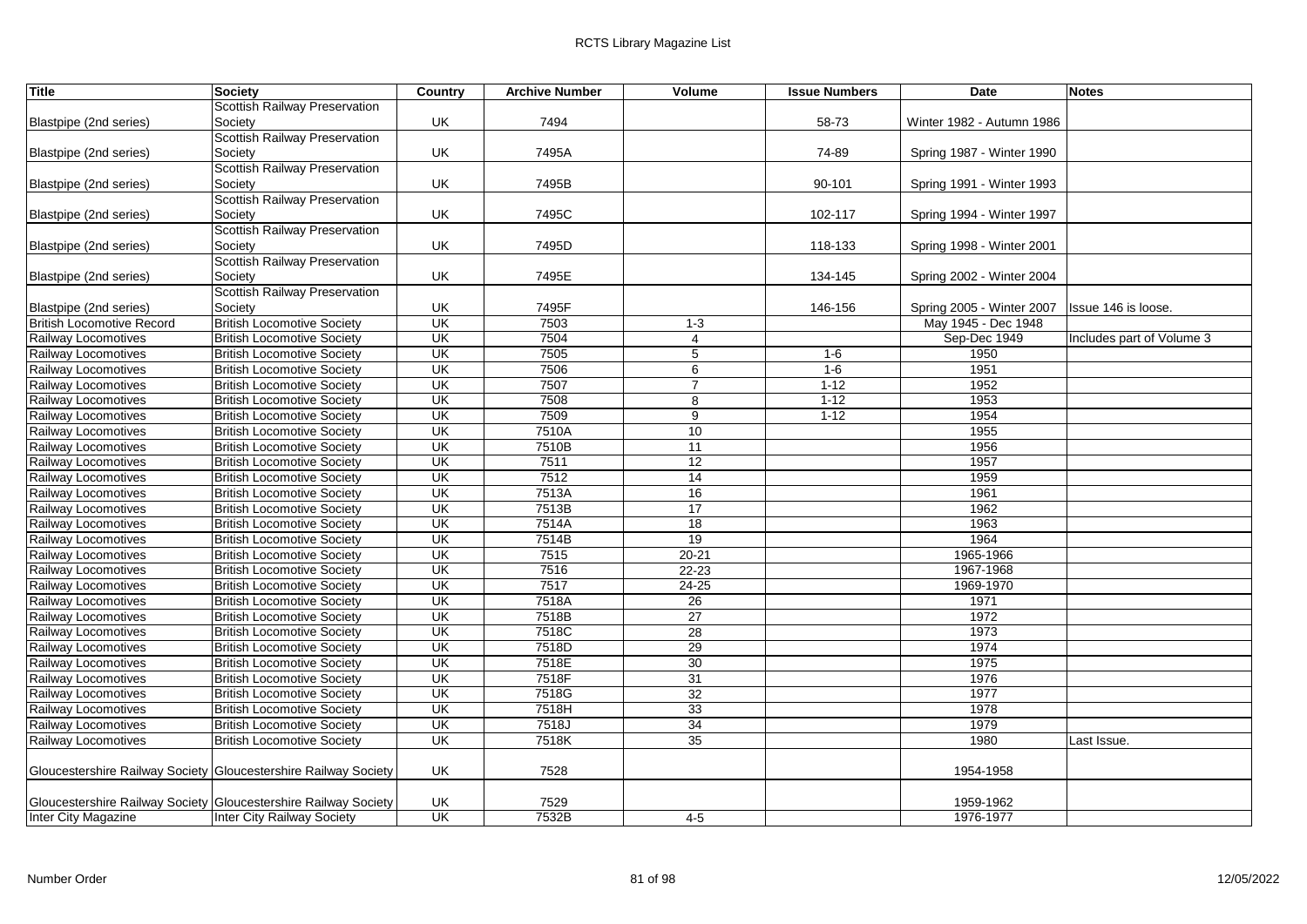| <b>Title</b>                     | Society                           | Country                  | <b>Archive Number</b> | Volume    | <b>Issue Numbers</b> | <b>Date</b>         | <b>Notes</b> |
|----------------------------------|-----------------------------------|--------------------------|-----------------------|-----------|----------------------|---------------------|--------------|
| Inter City Magazine              | <b>Inter City Railway Society</b> | UK                       | 7532C                 | $6 - 7$   |                      | 1978-1979           |              |
| Inter City Magazine              | <b>Inter City Railway Society</b> | UK                       | 7533                  | $8 = 9$   |                      | 1980-1981           |              |
| <b>Inter City Magazine</b>       | Inter City Railway Society        | $\overline{\mathsf{U}}$  | 7534                  | $10 - 11$ |                      | 1982-1983           |              |
| Inter City Magazine              | Inter City Railway Society        | $\overline{\mathsf{U}}$  | 7535                  | $12 - 13$ |                      | 1984-1985           |              |
| <b>Inter City Magazine</b>       | <b>Inter City Railway Society</b> | UK                       | 7535E                 | $22 - 23$ |                      | 1994-1995           |              |
| Inter City Magazine              | <b>Inter City Railway Society</b> | $\overline{\mathsf{U}}$  | 7535F                 | $24 - 25$ |                      | 1996-1997           |              |
| <b>British Rail Data Update</b>  | Metro                             | UK                       | 7537B                 |           |                      | May 1986 - Dec 1988 |              |
| <b>Metro Express</b>             | Metro                             | UK                       | 7537D                 |           | $1 - 27$             | 1988-1990           |              |
| <b>Metro Express</b>             | Metro                             | $\overline{\mathsf{CK}}$ | 7537E                 |           | $28 - 53$            | 1991-1992           |              |
| Ipswich Transport Journal        | Ipswich Transport Society         | UK                       | 7541G                 |           | $78 - 87$            | 1971                |              |
| Ipswich Transport Journal        | <b>Ipswich Transport Society</b>  | UK                       | 7541H                 |           | 88-99                | 1972                |              |
| Ipswich Transport Journal        | Ipswich Transport Society         | $\overline{\mathsf{U}}$  | 7541K                 |           | 112-123              | 1974                |              |
| Ipswich Transport Journal        | <b>Ipswich Transport Society</b>  | $\overline{\mathsf{U}}$  | 7541L                 |           | 124-135              | 1975                |              |
| Ipswich Transport Journal        | Ipswich Transport Society         | UK                       | 7541M                 |           | 136-147              | 1976                |              |
| Ipswich Transport Journal        | Ipswich Transport Society         | UK                       | 7541N                 |           | 148-159              | 1977                |              |
| Ipswich Transport Journal        | Ipswich Transport Society         | UK                       | 7541P                 |           | 160-171              | 1978                |              |
| Ipswich Transport Journal        | Ipswich Transport Society         | <b>UK</b>                | 7541Q                 |           | 172-189              | 1979-1980           |              |
| <b>Ipswich Transport Society</b> |                                   |                          |                       |           |                      |                     |              |
| <b>Bulletin</b>                  | Ipswich Transport Society         | UK                       | 7542A                 |           | $1 - 20$             | 1980-1982           |              |
| <b>Ipswich Transport Society</b> |                                   |                          |                       |           |                      |                     |              |
| <b>Bulletin</b>                  | Ipswich Transport Society         | UK                       | 7542B                 |           | 21-39                | 1982-1983           |              |
| <b>Ipswich Transport Society</b> |                                   |                          |                       |           |                      |                     |              |
| <b>Bulletin</b>                  | Ipswich Transport Society         | UK                       | 7542C                 |           | 40-51                | 1984                |              |
| <b>Ipswich Transport Society</b> |                                   |                          |                       |           |                      |                     |              |
| <b>Bulletin</b>                  | Ipswich Transport Society         | UK                       | 7542D                 |           | 52-63                | 1985                |              |
| <b>Ipswich Transport Society</b> |                                   |                          |                       |           |                      |                     |              |
| <b>Bulletin</b>                  | Ipswich Transport Society         | UK                       | 7542E                 |           | 64-75                | 1986                |              |
| <b>Ipswich Transport Society</b> |                                   |                          |                       |           |                      |                     |              |
| Journal                          | Ipswich Transport Society         | UK                       | 7543                  |           | 265-276              | 1987                |              |
| <b>Ipswich Transport Society</b> |                                   |                          |                       |           |                      |                     |              |
| Journal                          | Ipswich Transport Society         | UK                       | 7543A                 |           | 277-288              | 1988                |              |
| <b>Ipswich Transport Society</b> |                                   |                          |                       |           |                      |                     |              |
| Journal                          | Ipswich Transport Society         | UK                       | 7543B                 |           | 289-300              | 1989                |              |
| <b>Ipswich Transport Society</b> |                                   |                          |                       |           |                      |                     |              |
| Journal                          | Ipswich Transport Society         | UK                       | 7543C                 |           | 301-312              | 1990                |              |
| <b>Ipswich Transport Society</b> |                                   |                          |                       |           |                      |                     |              |
| Journal                          | Ipswich Transport Society         | UK                       | 7543D                 |           | 313-324              | 1991                |              |
| <b>Ipswich Transport Society</b> |                                   |                          |                       |           |                      |                     |              |
| Journal                          | Ipswich Transport Society         | UK                       | 7543E                 |           | 325-336              | 1992                |              |
| <b>Ipswich Transport Society</b> |                                   |                          |                       |           |                      |                     |              |
| Journal                          | Ipswich Transport Society         | UK                       | 7544A                 |           | 552-563              | 2011                |              |
| <b>Ipswich Transport Society</b> |                                   |                          |                       |           |                      |                     |              |
| Journal                          | Ipswich Transport Society         | UK                       | 7544B                 |           | 564-575              | 2012                |              |
| <b>Ipswich Transport Society</b> |                                   |                          |                       |           |                      |                     |              |
| Journal                          | Ipswich Transport Society         | UK                       | 7544C                 |           | 576-587              | 2013                |              |
| <b>Ipswich Transport Society</b> |                                   |                          |                       |           |                      |                     |              |
| Journal                          | Ipswich Transport Society         | UK                       | 7544D                 |           | 588-599              | 2014                | Unbound.     |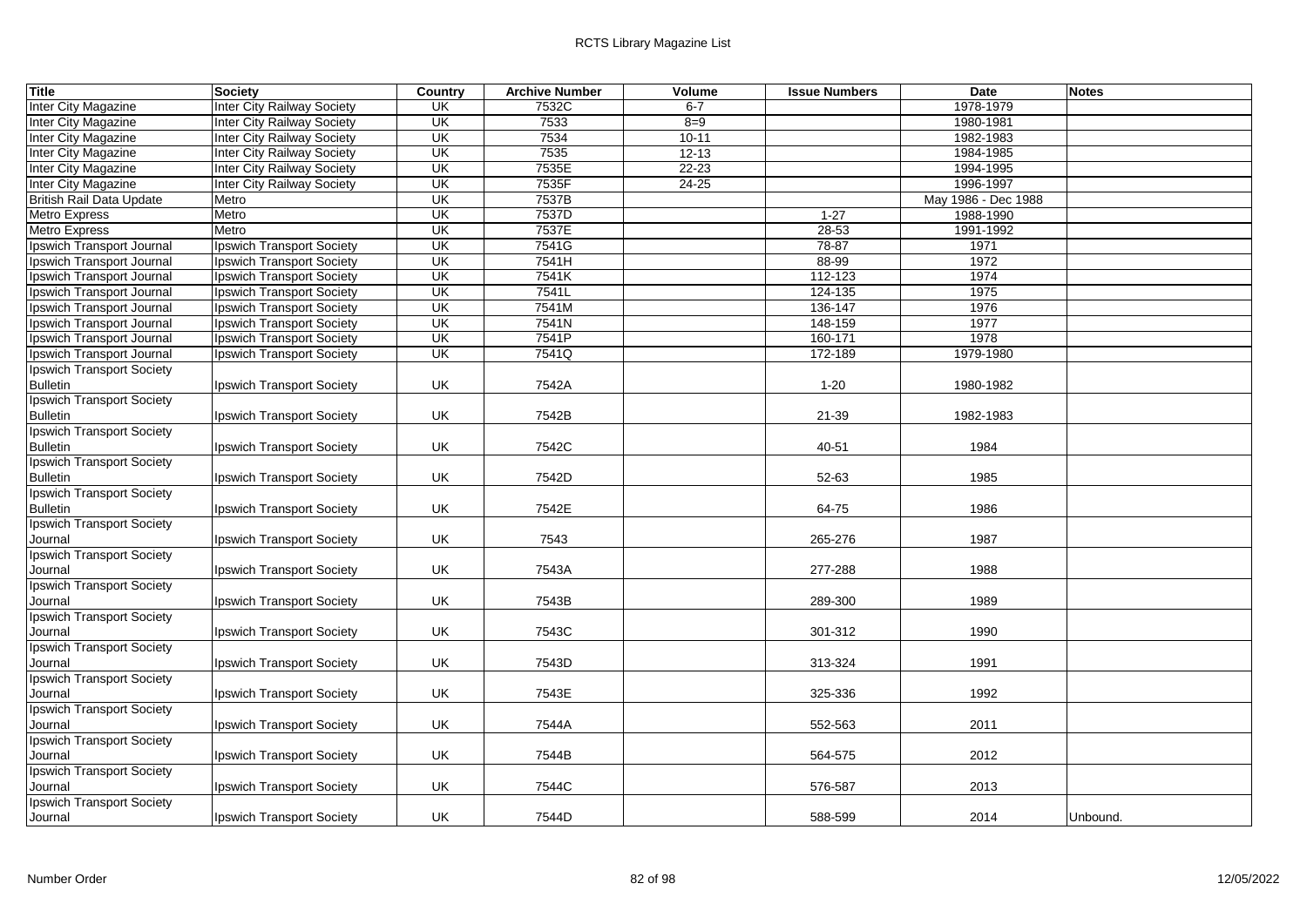| <b>Title</b>                                                  | <b>Society</b>                      | Country                  | <b>Archive Number</b> | Volume          | <b>Issue Numbers</b> | <b>Date</b> | <b>Notes</b>               |
|---------------------------------------------------------------|-------------------------------------|--------------------------|-----------------------|-----------------|----------------------|-------------|----------------------------|
| Ipswich Transport Society                                     |                                     |                          |                       |                 |                      |             |                            |
| Journal                                                       | Ipswich Transport Society           | UK                       | 7544E                 |                 | 600-611              | 2015        | Unbound.                   |
| <b>Ipswich Transport Society</b>                              |                                     |                          |                       |                 |                      |             |                            |
| Journal                                                       | Ipswich Transport Society           | UK                       | 7544F                 |                 | 612-623              | 2016        | Unbound.                   |
| Home Counties Railway Club                                    |                                     |                          |                       |                 |                      |             |                            |
| Newsl                                                         | Home Counties Railway Club          | UK                       | 7545D                 | $7 - 8$         |                      | 1961-1962   |                            |
| Wirral Railway Circle                                         | <b>Wirral Railway Circle</b>        | $\overline{\mathsf{CK}}$ | 7547A                 | $1 - 4$         | $1 - 13$             | 1971-1975   |                            |
| N.R.E.A. Magazine                                             | N.R.E.A.                            | $\overline{\mathsf{U}}$  | 7550B                 |                 | $16 - 40$            | 1979-1985   |                            |
| Big Four, The                                                 | <b>Worcester Locomotive Society</b> | UK                       | 7551C                 |                 | $26 - 42$            | 1967-1971   |                            |
| Big Four, The                                                 | <b>Worcester Locomotive Society</b> | UK                       | 7551D                 |                 | $43 - 56$            | 1971-1976   |                            |
| South Bedfordshire Loco Club                                  |                                     |                          |                       |                 |                      |             |                            |
| Journal                                                       | South Bedfordshire Loco Club        | UK                       | 7551M                 |                 | 228-245              | 1988-1990   |                            |
| South Bedfordshire Loco Club                                  |                                     |                          |                       |                 |                      |             |                            |
| Journal                                                       | South Bedfordshire Loco Club        | UK                       | 7551N                 |                 | 246-263              | 1991-1993   |                            |
| South Bedfordshire Loco Club                                  |                                     |                          |                       |                 |                      |             |                            |
| Journal                                                       | South Bedfordshire Loco Club        | UK                       | 7551P                 |                 | 264-281              | 1994-1996   |                            |
|                                                               |                                     |                          |                       |                 |                      |             |                            |
| North-West Railway Enthusiast   North-West Railway Enthusiast |                                     | UK                       | 7553A                 | $\mathbf{1}$    |                      | 1981-1982   |                            |
|                                                               |                                     |                          |                       |                 |                      |             |                            |
| North-West Railway Enthusiast   North-West Railway Enthusiast |                                     | UK                       | 7553B                 | $\overline{c}$  |                      | 1982-1983   |                            |
| Northern Railways                                             | Northern Railways                   | UK                       | 7553C                 | $\mathbf{3}$    |                      | 1983-1984   |                            |
| Northern Railways                                             | Northern Railways                   | UK                       | 7553D                 | $\overline{4}$  | $1-5$                | 1984-1985   |                            |
| L.C.G.B.                                                      | L.C.G.B.                            | UK                       | 7562                  | $15 - 17$       |                      | 1963-1965   | Statrs at Issue 8.         |
|                                                               |                                     |                          |                       |                 |                      |             | Vol 18 and 19 bound as one |
| .C.G.B.                                                       | .C.G.B.                             | UK                       | 7563                  | 18              |                      | 1966        | volume.                    |
|                                                               |                                     |                          |                       |                 |                      |             | Vol 18 and 19 bound as one |
| .C.G.B.                                                       | .C.G.B.                             | UK                       | 7564                  | 19              |                      | 1967        | volume.                    |
| L.C.G.B.                                                      | L.C.G.B.                            | UK                       | 7565                  | $20 - 21$       |                      | 1968-1969   |                            |
| .C.G.B.                                                       | L.C.G.B.                            | UK                       | 7566                  | $22 - 23$       |                      | 1970-1971   |                            |
| .C.G.B.                                                       | L.C.G.B.                            | <b>UK</b>                | 7567                  | 24-25           |                      | 1972-1973   |                            |
| .C.G.B.                                                       | L.C.G.B.                            | $\overline{\mathsf{U}}$  | 7568                  | $26 - 27$       |                      | 1974-1975   |                            |
| L.C.G.B.                                                      | L.C.G.B.                            | UK                       | 7569                  | 28-29           |                      | 1976-1977   |                            |
| .C.G.B.                                                       | L.C.G.B.                            | $\overline{\mathsf{CK}}$ | 7570                  | 30              |                      | 1978        |                            |
| L.C.G.B.                                                      | L.C.G.B.                            | UK                       | 7571                  | 31              |                      | 1979        |                            |
| L.C.G.B.                                                      | L.C.G.B.                            | UK                       | 7572                  | 32-33           |                      | 1980-1981   |                            |
| .C.G.B.                                                       | L.C.G.B.                            | UK                       | 7573                  | $34 - 35$       |                      | 1982-1983   |                            |
| .C.G.B.                                                       | L.C.G.B.                            | <b>UK</b>                | 7574                  | 36              |                      | 1984        |                            |
| .C.G.B.                                                       | L.C.G.B.                            | $\overline{\mathsf{CK}}$ | 7575                  | $\overline{37}$ |                      | 1985        |                            |
| .C.G.B.                                                       | L.C.G.B.                            | UK                       | 7576                  | 38              |                      | 1986        |                            |
| .C.G.B.                                                       | L.C.G.B.                            | UK                       | 7577                  | 39              |                      | 1987        |                            |
| .C.G.B.                                                       | L.C.G.B.                            | UK                       | 7578                  | 40              |                      | 1988        |                            |
| .C.G.B.                                                       | L.C.G.B.                            | $\overline{\mathsf{CK}}$ | 7579                  | 41              |                      | 1989        |                            |
| L.C.G.B.                                                      | L.C.G.B.                            | UK                       | 7580A                 | 42              |                      | 1990        |                            |
| L.C.G.B.                                                      | L.C.G.B.                            | $\overline{\mathsf{CK}}$ | 7580B                 | 43              |                      | 1991        |                            |
| L.C.G.B.                                                      | L.C.G.B.                            | <b>UK</b>                | 7580C                 | 44              |                      | 1992        |                            |
| .C.G.B.                                                       | L.C.G.B.                            | <b>UK</b>                | 7580D                 | 45              |                      | 1993        |                            |
| L.C.G.B.                                                      | L.C.G.B.                            | $\overline{\mathsf{CK}}$ | 7580E                 | 46              |                      | 1994        |                            |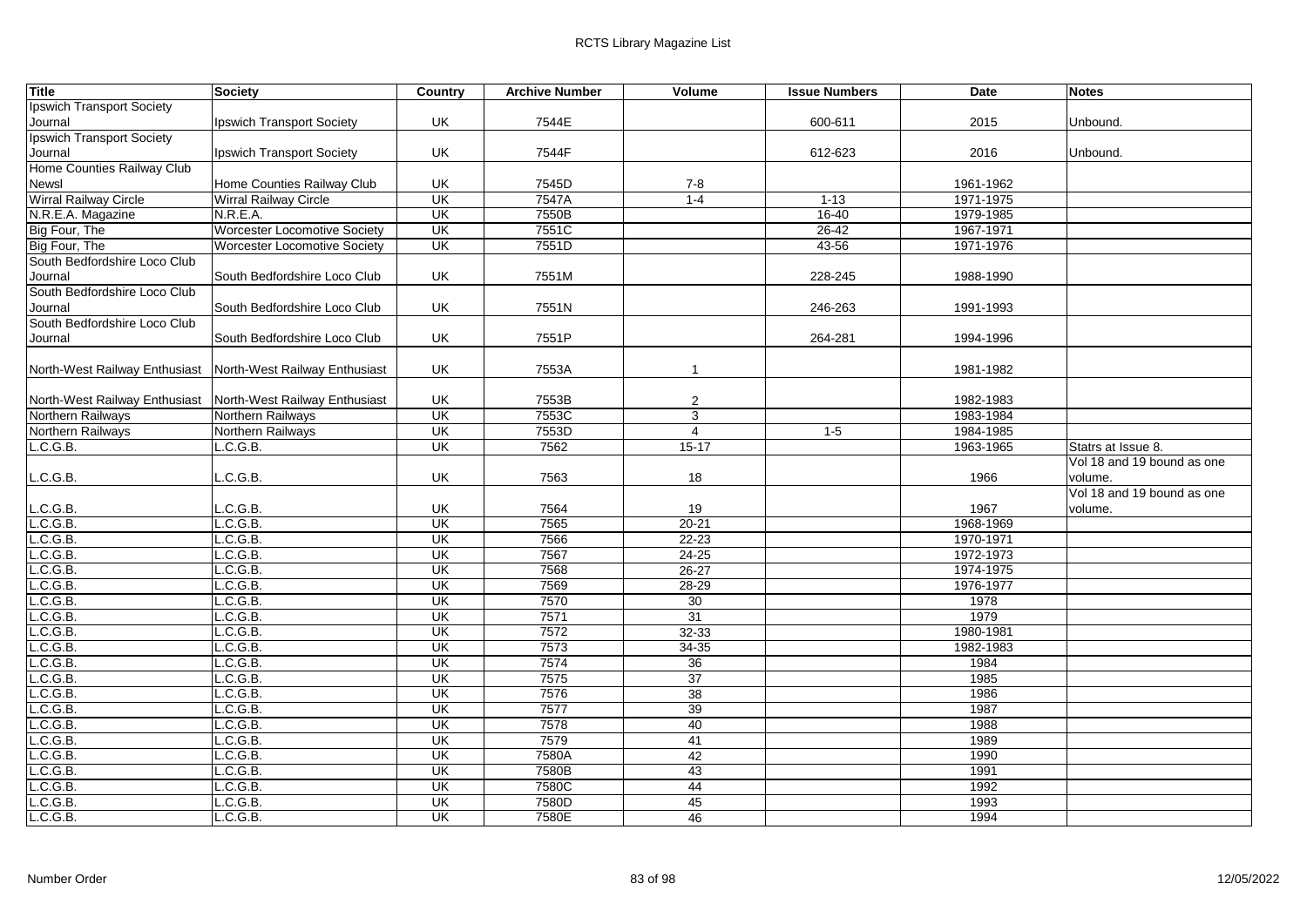| <b>Title</b>                       | Society                                   | Country                  | <b>Archive Number</b> | Volume    | <b>Issue Numbers</b> | <b>Date</b>            | <b>Notes</b> |
|------------------------------------|-------------------------------------------|--------------------------|-----------------------|-----------|----------------------|------------------------|--------------|
| L.C.G.B.                           | L.C.G.B.                                  | UK                       | 7580F                 | 47        |                      | 1995                   |              |
| L.C.G.B.                           | L.C.G.B.                                  | UK                       | 7580G                 | 48        |                      | 1996                   |              |
| .C.G.B.                            | .C.G.B.                                   | UK                       | 7580H                 | 49        |                      | 1997                   |              |
| L.C.G.B.                           | C.G.B.                                    | UK                       | 7580J                 | 50        |                      | 1998                   |              |
| L.C.G.B.                           | L.C.G.B.                                  | $\overline{\mathsf{CK}}$ | 7580K                 | 51        |                      | 1999                   |              |
| L.C.G.B.                           | .C.G.B.                                   | $\overline{\mathsf{U}}$  | 7580L                 | 52        |                      | 2000                   |              |
| L.C.G.B.                           | C.G.B.                                    | UK                       | 7580M                 | 53        |                      | 2001                   |              |
| L.C.G.B.                           | L.C.G.B.                                  | UK                       | 7580N                 | 54        |                      | 2002                   |              |
| L.C.G.B.                           | .C.G.B.                                   | UK                       | 7580P                 | 55        |                      | 2003                   |              |
| L.C.G.B.                           | C.G.B.                                    | UK                       | 7580Q                 | 56        |                      | 2004                   |              |
| L.C.G.B.                           | L.C.G.B.                                  | UK                       | 7580R                 | 57        |                      | 2005                   |              |
| L.C.G.B.                           | L.C.G.B.                                  | $\overline{\mathsf{U}}$  | 7580S                 | 58        |                      | 2006                   |              |
| L.C.G.B.                           | C.G.B.                                    | $\overline{\mathsf{U}}$  | 7580T                 | 59        |                      | 2007                   | Unbound.     |
| L.C.G.B.                           | L.C.G.B.                                  | UK                       | 7580V                 | 60        |                      | 2008                   |              |
| L.C.G.B.                           | C.G.B.                                    | UK                       | 7580W                 | 61        |                      | 2009                   |              |
| L.C.G.B.                           | L.C.G.B.                                  | $\overline{\mathsf{CK}}$ | 7580X                 | 62        |                      | 2010                   |              |
| L.C.G.B.                           | L.C.G.B.                                  | $\overline{\mathsf{U}}$  | 7580Y                 | 63        |                      | 2011                   |              |
| L.C.G.B.                           | L.C.G.B.                                  | $\overline{\mathsf{U}}$  | 7580Z                 | 64        |                      | 2012                   |              |
| L.C.G.B.                           | L.C.G.B.                                  | $\overline{\mathsf{U}}$  | 7581A                 | 65        |                      | 2013                   | Unbound      |
| L.C.G.B.                           | C.G.B.                                    | $\overline{\mathsf{U}}$  | 7581B                 | 66        |                      | 2014                   |              |
| L.C.G.B.                           | L.C.G.B.                                  | UK                       | 7581C                 | 67        |                      | 2015                   | Unbound.     |
| L.C.G.B.                           | L.C.G.B.                                  | UK                       | 7581D                 | 68        |                      | 2016                   | Unbound.     |
| L.C.G.B.                           | C.G.B.                                    | <b>UK</b>                | 7581E                 | 69        |                      | 2017                   | Unbound.     |
| Contact                            | <b>Pullman Society</b>                    |                          | 7587A                 |           | $14 - 29$            | 1989-1993              |              |
| Golden Way                         | <b>Pullman Society</b>                    |                          | 7587B                 |           | $30 - 55$            | 1993-1999              |              |
| <b>National Freight Scene</b>      | <b>National Freight Scene</b>             |                          | 7588C                 |           | $36 - 52$            | 1993-1995              |              |
|                                    | Diesel & Electric Preservation            |                          |                       |           |                      |                        |              |
| Inter City Express                 | Group                                     | UK                       | 7594                  | $8 - 10$  |                      | Jan 1980 - Oct 1982    |              |
|                                    | <b>Diesel &amp; Electric Preservation</b> |                          |                       |           |                      |                        |              |
| Inter City Express                 | Group                                     | UK                       | 7595A                 | $10 - 12$ |                      | Dec 1982 - August 1984 |              |
|                                    | Diesel & Electric Preservation            |                          |                       |           |                      |                        |              |
| <b>Inter City Express</b>          | Group                                     | UK                       | 7595B                 | $12 - 15$ |                      | Sept 1984 - Dec 1987   |              |
|                                    | Diesel & Electric Preservation            |                          |                       |           |                      |                        |              |
| Inter City Express                 | Group                                     | UK                       | 7595D                 | 19        | $1-5$                | 1991                   | Unbound      |
|                                    | <b>Diesel &amp; Electric Preservation</b> |                          |                       |           |                      |                        |              |
| <b>Inter City Express</b>          | Group                                     |                          | 7595E                 |           | D7000-D7012          | Dec 1991 - April 1995  |              |
|                                    | Diesel & Electric Group and               |                          |                       |           |                      |                        |              |
| <b>Williton Traction Focus</b>     | Class 50 Society                          |                          | 7595F                 |           | $1 - 9$              | 1995-1999              |              |
|                                    | Diesel & Electric Preservation            |                          |                       |           |                      |                        |              |
| Inter City Express YEARBOOKS Group |                                           | UK                       | 7596A                 |           |                      | 1984-1990              |              |
| Terminus                           | Terminus                                  |                          | 7599C                 | $5 - 7$   |                      | 1982-1984              |              |
| <b>Terminus</b>                    | Terminus                                  |                          | 7599D                 | $8 - 10$  |                      | 1985-1987              |              |
| M & G.N. Circle Bulletin           | M & G.N. Circle                           |                          | 7601                  |           | $1 - 25$             | 1959-1962              |              |
| M & G.N. Circle Bulletin           | M & G.N. Circle                           |                          | 7606                  |           | 179-190              | 1976                   |              |
| M & G.N. Circle Bulletin           | M & G.N. Circle                           |                          | 7607                  |           | 191-202              | 1977                   |              |
| M & G.N. Circle Bulletin           | M & G.N. Circle                           |                          | 7608                  |           | 201-214              | 1978                   |              |
| M & G.N. Circle Bulletin           | M & G.N. Circle                           |                          | 7609                  |           | 215-226              | 1979                   |              |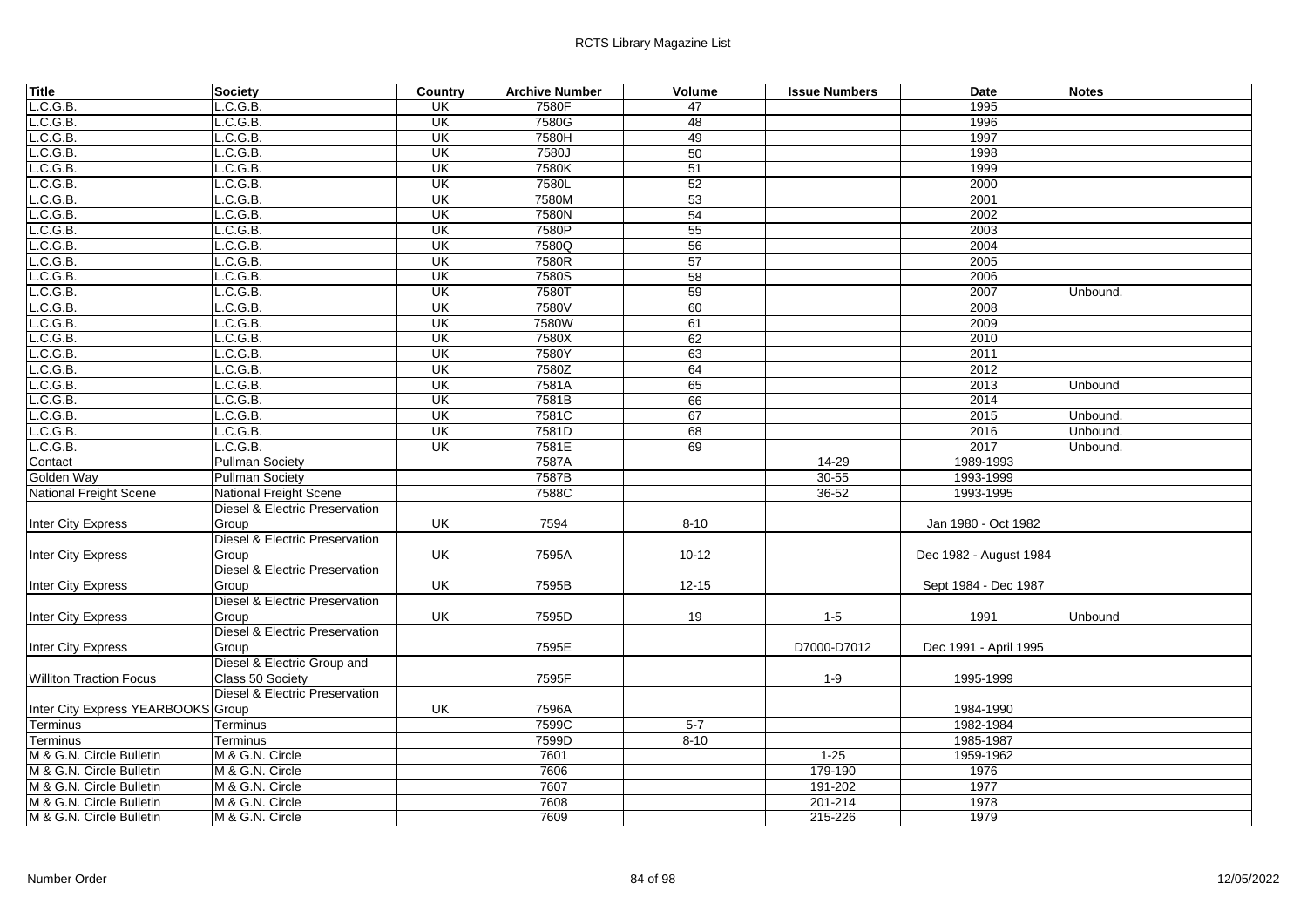| 7610<br>227-238<br>1980<br>227-250 bound in one volume.<br>7611<br>239-250<br>M & G.N. Circle<br>1981<br>227-250 bound in one volume.<br>M & G.N. Circle<br>7612<br>251-262<br>1982<br>7613<br>263-274<br>M & G.N. Circle Bulletin<br>M & G.N. Circle<br>1983<br>7614<br>275-286<br>1984<br>M & G.N. Circle<br>7615<br>M & G.N. Circle<br>287-297<br>1985<br>M & G.N. Circle Bulletin<br>M & G.N. Circle<br>7616<br>298-309<br>1986<br>7617<br>1987-1988<br>M & G.N. Circle<br>310-333<br>7618A<br>334-357<br>1989-1990<br>M & G.N. Circle<br>7618B<br>358-381<br>1991-1992<br>M & G.N. Circle<br>7618C<br>M & G.N. Circle<br>382-405<br>1993-1994<br>7618D<br>406-429<br>M & G.N. Circle Bulletin<br>M & G.N. Circle<br>1995-1996<br>7618E<br>M & G.N. Circle Bulletin<br>M & G.N. Circle<br>430-453<br>1997-1998<br>7618F<br>454-477<br>1999-2000<br>M & G.N. Circle<br>7618G<br>478-501<br>2001-2002<br>M & G.N. Circle<br>M & G.N. Circle Bulletin<br>M & G.N. Circle<br>7618H<br>502-525<br>2003-2004<br>7618J<br>2005-2006<br>M & G.N. Circle<br>526-541<br>7618L<br>574-597<br>2009-2010<br>M & G.N. Circle<br>7618M<br>598-621<br>2011-2012<br>M & G.N. Circle<br>7618N<br>622-645<br>M & G.N. Circle<br>2013-2014<br>7618P<br>M & G.N. Circle<br>646-669<br>2015-2016<br>Unbound.<br>M & G.N. Circle<br>723-727<br>2021<br>Unbound.<br><b>Bulleid Pacific Preservation</b><br>7621A<br>$1 - 12$<br>1968-1970<br>Society<br>Leader<br><b>Bulleid Pacific Preservation</b><br>Society<br>7621B<br>$1 - ?$<br>Leader<br>1981-1993<br>$1 - 17$<br><b>Bulleid P&amp;MNLPS</b><br>UK<br>7622A<br>1971-75<br>UK<br>7626A<br>$1 - 26$<br>1988-1995<br>Urie Locomotive Society<br>UK<br>7631A<br>$1 - 14$<br>Lynton & Barnstaple Railway<br>1979-1984<br>Lynton & Barnstaple Railway<br>Lynton & Barnstaple Railway<br>UK<br>7631B<br>15-29<br>1984-1989<br>Lynton & Barnstaple Railway<br>UK<br>7631C<br>$30 - 42$<br>1989-1993<br>UK<br>7631D<br>43-51<br>1994-1996<br>Magazine<br>Lynton & Barnstaple Railway<br>Lynton & Barnstaple Railway<br>UK<br>7631E<br>1997-2000<br>52-63<br>Lynton & Barnstaple Railway<br>Lynton & Barnstaple Railway<br>UK<br>7631F<br>64-75<br>2001-2004<br>Unbound. 75 Missing<br>Lynton & Barnstaple Railway<br>UK<br>7631G<br>76-84<br>2005-2007<br>Lynton & Barnstaple Railway<br>7631H<br>85-93<br>2008-2010<br>UK<br>7635A<br>Colonel, The<br>$1 - 23$<br>1985-1990<br>Colonel, The<br>7635B<br>$24 - 43$<br>1991-1995 | <b>Title</b>                   | Society         | Country | <b>Archive Number</b> | Volume | <b>Issue Numbers</b> | Date | <b>Notes</b> |
|-------------------------------------------------------------------------------------------------------------------------------------------------------------------------------------------------------------------------------------------------------------------------------------------------------------------------------------------------------------------------------------------------------------------------------------------------------------------------------------------------------------------------------------------------------------------------------------------------------------------------------------------------------------------------------------------------------------------------------------------------------------------------------------------------------------------------------------------------------------------------------------------------------------------------------------------------------------------------------------------------------------------------------------------------------------------------------------------------------------------------------------------------------------------------------------------------------------------------------------------------------------------------------------------------------------------------------------------------------------------------------------------------------------------------------------------------------------------------------------------------------------------------------------------------------------------------------------------------------------------------------------------------------------------------------------------------------------------------------------------------------------------------------------------------------------------------------------------------------------------------------------------------------------------------------------------------------------------------------------------------------------------------------------------------------------------------------------------------------------------------------------------------------------------------------------------------------------------------------------------------------------------------------------------------------------------------------------------------------------------------------------------------------------------------------------------------------------|--------------------------------|-----------------|---------|-----------------------|--------|----------------------|------|--------------|
|                                                                                                                                                                                                                                                                                                                                                                                                                                                                                                                                                                                                                                                                                                                                                                                                                                                                                                                                                                                                                                                                                                                                                                                                                                                                                                                                                                                                                                                                                                                                                                                                                                                                                                                                                                                                                                                                                                                                                                                                                                                                                                                                                                                                                                                                                                                                                                                                                                                             | M & G.N. Circle Bulletin       | M & G.N. Circle |         |                       |        |                      |      |              |
|                                                                                                                                                                                                                                                                                                                                                                                                                                                                                                                                                                                                                                                                                                                                                                                                                                                                                                                                                                                                                                                                                                                                                                                                                                                                                                                                                                                                                                                                                                                                                                                                                                                                                                                                                                                                                                                                                                                                                                                                                                                                                                                                                                                                                                                                                                                                                                                                                                                             | M & G.N. Circle Bulletin       |                 |         |                       |        |                      |      |              |
|                                                                                                                                                                                                                                                                                                                                                                                                                                                                                                                                                                                                                                                                                                                                                                                                                                                                                                                                                                                                                                                                                                                                                                                                                                                                                                                                                                                                                                                                                                                                                                                                                                                                                                                                                                                                                                                                                                                                                                                                                                                                                                                                                                                                                                                                                                                                                                                                                                                             | M & G.N. Circle Bulletin       |                 |         |                       |        |                      |      |              |
|                                                                                                                                                                                                                                                                                                                                                                                                                                                                                                                                                                                                                                                                                                                                                                                                                                                                                                                                                                                                                                                                                                                                                                                                                                                                                                                                                                                                                                                                                                                                                                                                                                                                                                                                                                                                                                                                                                                                                                                                                                                                                                                                                                                                                                                                                                                                                                                                                                                             |                                |                 |         |                       |        |                      |      |              |
|                                                                                                                                                                                                                                                                                                                                                                                                                                                                                                                                                                                                                                                                                                                                                                                                                                                                                                                                                                                                                                                                                                                                                                                                                                                                                                                                                                                                                                                                                                                                                                                                                                                                                                                                                                                                                                                                                                                                                                                                                                                                                                                                                                                                                                                                                                                                                                                                                                                             | M & G.N. Circle Bulletin       |                 |         |                       |        |                      |      |              |
|                                                                                                                                                                                                                                                                                                                                                                                                                                                                                                                                                                                                                                                                                                                                                                                                                                                                                                                                                                                                                                                                                                                                                                                                                                                                                                                                                                                                                                                                                                                                                                                                                                                                                                                                                                                                                                                                                                                                                                                                                                                                                                                                                                                                                                                                                                                                                                                                                                                             | M & G.N. Circle Bulletin       |                 |         |                       |        |                      |      |              |
|                                                                                                                                                                                                                                                                                                                                                                                                                                                                                                                                                                                                                                                                                                                                                                                                                                                                                                                                                                                                                                                                                                                                                                                                                                                                                                                                                                                                                                                                                                                                                                                                                                                                                                                                                                                                                                                                                                                                                                                                                                                                                                                                                                                                                                                                                                                                                                                                                                                             |                                |                 |         |                       |        |                      |      |              |
|                                                                                                                                                                                                                                                                                                                                                                                                                                                                                                                                                                                                                                                                                                                                                                                                                                                                                                                                                                                                                                                                                                                                                                                                                                                                                                                                                                                                                                                                                                                                                                                                                                                                                                                                                                                                                                                                                                                                                                                                                                                                                                                                                                                                                                                                                                                                                                                                                                                             | M & G.N. Circle Bulletin       |                 |         |                       |        |                      |      |              |
|                                                                                                                                                                                                                                                                                                                                                                                                                                                                                                                                                                                                                                                                                                                                                                                                                                                                                                                                                                                                                                                                                                                                                                                                                                                                                                                                                                                                                                                                                                                                                                                                                                                                                                                                                                                                                                                                                                                                                                                                                                                                                                                                                                                                                                                                                                                                                                                                                                                             | M & G.N. Circle Bulletin       |                 |         |                       |        |                      |      |              |
|                                                                                                                                                                                                                                                                                                                                                                                                                                                                                                                                                                                                                                                                                                                                                                                                                                                                                                                                                                                                                                                                                                                                                                                                                                                                                                                                                                                                                                                                                                                                                                                                                                                                                                                                                                                                                                                                                                                                                                                                                                                                                                                                                                                                                                                                                                                                                                                                                                                             | M & G.N. Circle Bulletin       |                 |         |                       |        |                      |      |              |
|                                                                                                                                                                                                                                                                                                                                                                                                                                                                                                                                                                                                                                                                                                                                                                                                                                                                                                                                                                                                                                                                                                                                                                                                                                                                                                                                                                                                                                                                                                                                                                                                                                                                                                                                                                                                                                                                                                                                                                                                                                                                                                                                                                                                                                                                                                                                                                                                                                                             | M & G.N. Circle Bulletin       |                 |         |                       |        |                      |      |              |
|                                                                                                                                                                                                                                                                                                                                                                                                                                                                                                                                                                                                                                                                                                                                                                                                                                                                                                                                                                                                                                                                                                                                                                                                                                                                                                                                                                                                                                                                                                                                                                                                                                                                                                                                                                                                                                                                                                                                                                                                                                                                                                                                                                                                                                                                                                                                                                                                                                                             |                                |                 |         |                       |        |                      |      |              |
|                                                                                                                                                                                                                                                                                                                                                                                                                                                                                                                                                                                                                                                                                                                                                                                                                                                                                                                                                                                                                                                                                                                                                                                                                                                                                                                                                                                                                                                                                                                                                                                                                                                                                                                                                                                                                                                                                                                                                                                                                                                                                                                                                                                                                                                                                                                                                                                                                                                             |                                |                 |         |                       |        |                      |      |              |
|                                                                                                                                                                                                                                                                                                                                                                                                                                                                                                                                                                                                                                                                                                                                                                                                                                                                                                                                                                                                                                                                                                                                                                                                                                                                                                                                                                                                                                                                                                                                                                                                                                                                                                                                                                                                                                                                                                                                                                                                                                                                                                                                                                                                                                                                                                                                                                                                                                                             | M & G.N. Circle Bulletin       |                 |         |                       |        |                      |      |              |
|                                                                                                                                                                                                                                                                                                                                                                                                                                                                                                                                                                                                                                                                                                                                                                                                                                                                                                                                                                                                                                                                                                                                                                                                                                                                                                                                                                                                                                                                                                                                                                                                                                                                                                                                                                                                                                                                                                                                                                                                                                                                                                                                                                                                                                                                                                                                                                                                                                                             | M & G.N. Circle Bulletin       |                 |         |                       |        |                      |      |              |
|                                                                                                                                                                                                                                                                                                                                                                                                                                                                                                                                                                                                                                                                                                                                                                                                                                                                                                                                                                                                                                                                                                                                                                                                                                                                                                                                                                                                                                                                                                                                                                                                                                                                                                                                                                                                                                                                                                                                                                                                                                                                                                                                                                                                                                                                                                                                                                                                                                                             |                                |                 |         |                       |        |                      |      |              |
|                                                                                                                                                                                                                                                                                                                                                                                                                                                                                                                                                                                                                                                                                                                                                                                                                                                                                                                                                                                                                                                                                                                                                                                                                                                                                                                                                                                                                                                                                                                                                                                                                                                                                                                                                                                                                                                                                                                                                                                                                                                                                                                                                                                                                                                                                                                                                                                                                                                             | M & G.N. Circle Bulletin       |                 |         |                       |        |                      |      |              |
|                                                                                                                                                                                                                                                                                                                                                                                                                                                                                                                                                                                                                                                                                                                                                                                                                                                                                                                                                                                                                                                                                                                                                                                                                                                                                                                                                                                                                                                                                                                                                                                                                                                                                                                                                                                                                                                                                                                                                                                                                                                                                                                                                                                                                                                                                                                                                                                                                                                             | M & G.N. Circle Bulletin       |                 |         |                       |        |                      |      |              |
|                                                                                                                                                                                                                                                                                                                                                                                                                                                                                                                                                                                                                                                                                                                                                                                                                                                                                                                                                                                                                                                                                                                                                                                                                                                                                                                                                                                                                                                                                                                                                                                                                                                                                                                                                                                                                                                                                                                                                                                                                                                                                                                                                                                                                                                                                                                                                                                                                                                             | M & G.N. Circle Bulletin       |                 |         |                       |        |                      |      |              |
|                                                                                                                                                                                                                                                                                                                                                                                                                                                                                                                                                                                                                                                                                                                                                                                                                                                                                                                                                                                                                                                                                                                                                                                                                                                                                                                                                                                                                                                                                                                                                                                                                                                                                                                                                                                                                                                                                                                                                                                                                                                                                                                                                                                                                                                                                                                                                                                                                                                             | M & G.N. Circle Bulletin       |                 |         |                       |        |                      |      |              |
|                                                                                                                                                                                                                                                                                                                                                                                                                                                                                                                                                                                                                                                                                                                                                                                                                                                                                                                                                                                                                                                                                                                                                                                                                                                                                                                                                                                                                                                                                                                                                                                                                                                                                                                                                                                                                                                                                                                                                                                                                                                                                                                                                                                                                                                                                                                                                                                                                                                             | M & G.N. Circle Bulletin       |                 |         |                       |        |                      |      |              |
|                                                                                                                                                                                                                                                                                                                                                                                                                                                                                                                                                                                                                                                                                                                                                                                                                                                                                                                                                                                                                                                                                                                                                                                                                                                                                                                                                                                                                                                                                                                                                                                                                                                                                                                                                                                                                                                                                                                                                                                                                                                                                                                                                                                                                                                                                                                                                                                                                                                             | M & G.N. Circle Bulletin       |                 |         |                       |        |                      |      |              |
|                                                                                                                                                                                                                                                                                                                                                                                                                                                                                                                                                                                                                                                                                                                                                                                                                                                                                                                                                                                                                                                                                                                                                                                                                                                                                                                                                                                                                                                                                                                                                                                                                                                                                                                                                                                                                                                                                                                                                                                                                                                                                                                                                                                                                                                                                                                                                                                                                                                             |                                |                 |         |                       |        |                      |      |              |
|                                                                                                                                                                                                                                                                                                                                                                                                                                                                                                                                                                                                                                                                                                                                                                                                                                                                                                                                                                                                                                                                                                                                                                                                                                                                                                                                                                                                                                                                                                                                                                                                                                                                                                                                                                                                                                                                                                                                                                                                                                                                                                                                                                                                                                                                                                                                                                                                                                                             |                                |                 |         |                       |        |                      |      |              |
|                                                                                                                                                                                                                                                                                                                                                                                                                                                                                                                                                                                                                                                                                                                                                                                                                                                                                                                                                                                                                                                                                                                                                                                                                                                                                                                                                                                                                                                                                                                                                                                                                                                                                                                                                                                                                                                                                                                                                                                                                                                                                                                                                                                                                                                                                                                                                                                                                                                             |                                |                 |         |                       |        |                      |      |              |
|                                                                                                                                                                                                                                                                                                                                                                                                                                                                                                                                                                                                                                                                                                                                                                                                                                                                                                                                                                                                                                                                                                                                                                                                                                                                                                                                                                                                                                                                                                                                                                                                                                                                                                                                                                                                                                                                                                                                                                                                                                                                                                                                                                                                                                                                                                                                                                                                                                                             |                                |                 |         |                       |        |                      |      |              |
|                                                                                                                                                                                                                                                                                                                                                                                                                                                                                                                                                                                                                                                                                                                                                                                                                                                                                                                                                                                                                                                                                                                                                                                                                                                                                                                                                                                                                                                                                                                                                                                                                                                                                                                                                                                                                                                                                                                                                                                                                                                                                                                                                                                                                                                                                                                                                                                                                                                             | Southern Express               |                 |         |                       |        |                      |      |              |
|                                                                                                                                                                                                                                                                                                                                                                                                                                                                                                                                                                                                                                                                                                                                                                                                                                                                                                                                                                                                                                                                                                                                                                                                                                                                                                                                                                                                                                                                                                                                                                                                                                                                                                                                                                                                                                                                                                                                                                                                                                                                                                                                                                                                                                                                                                                                                                                                                                                             | <b>Urie Locomotive Society</b> |                 |         |                       |        |                      |      |              |
|                                                                                                                                                                                                                                                                                                                                                                                                                                                                                                                                                                                                                                                                                                                                                                                                                                                                                                                                                                                                                                                                                                                                                                                                                                                                                                                                                                                                                                                                                                                                                                                                                                                                                                                                                                                                                                                                                                                                                                                                                                                                                                                                                                                                                                                                                                                                                                                                                                                             | Newsletter                     |                 |         |                       |        |                      |      |              |
|                                                                                                                                                                                                                                                                                                                                                                                                                                                                                                                                                                                                                                                                                                                                                                                                                                                                                                                                                                                                                                                                                                                                                                                                                                                                                                                                                                                                                                                                                                                                                                                                                                                                                                                                                                                                                                                                                                                                                                                                                                                                                                                                                                                                                                                                                                                                                                                                                                                             | Lynton & Barnstaple Railway    |                 |         |                       |        |                      |      |              |
|                                                                                                                                                                                                                                                                                                                                                                                                                                                                                                                                                                                                                                                                                                                                                                                                                                                                                                                                                                                                                                                                                                                                                                                                                                                                                                                                                                                                                                                                                                                                                                                                                                                                                                                                                                                                                                                                                                                                                                                                                                                                                                                                                                                                                                                                                                                                                                                                                                                             | Newsletter                     |                 |         |                       |        |                      |      |              |
|                                                                                                                                                                                                                                                                                                                                                                                                                                                                                                                                                                                                                                                                                                                                                                                                                                                                                                                                                                                                                                                                                                                                                                                                                                                                                                                                                                                                                                                                                                                                                                                                                                                                                                                                                                                                                                                                                                                                                                                                                                                                                                                                                                                                                                                                                                                                                                                                                                                             |                                |                 |         |                       |        |                      |      |              |
|                                                                                                                                                                                                                                                                                                                                                                                                                                                                                                                                                                                                                                                                                                                                                                                                                                                                                                                                                                                                                                                                                                                                                                                                                                                                                                                                                                                                                                                                                                                                                                                                                                                                                                                                                                                                                                                                                                                                                                                                                                                                                                                                                                                                                                                                                                                                                                                                                                                             | Magazine                       |                 |         |                       |        |                      |      |              |
|                                                                                                                                                                                                                                                                                                                                                                                                                                                                                                                                                                                                                                                                                                                                                                                                                                                                                                                                                                                                                                                                                                                                                                                                                                                                                                                                                                                                                                                                                                                                                                                                                                                                                                                                                                                                                                                                                                                                                                                                                                                                                                                                                                                                                                                                                                                                                                                                                                                             | Lynton & Barnstaple Railway    |                 |         |                       |        |                      |      |              |
|                                                                                                                                                                                                                                                                                                                                                                                                                                                                                                                                                                                                                                                                                                                                                                                                                                                                                                                                                                                                                                                                                                                                                                                                                                                                                                                                                                                                                                                                                                                                                                                                                                                                                                                                                                                                                                                                                                                                                                                                                                                                                                                                                                                                                                                                                                                                                                                                                                                             | Magazine                       |                 |         |                       |        |                      |      |              |
|                                                                                                                                                                                                                                                                                                                                                                                                                                                                                                                                                                                                                                                                                                                                                                                                                                                                                                                                                                                                                                                                                                                                                                                                                                                                                                                                                                                                                                                                                                                                                                                                                                                                                                                                                                                                                                                                                                                                                                                                                                                                                                                                                                                                                                                                                                                                                                                                                                                             | Lynton & Barnstaple Railway    |                 |         |                       |        |                      |      |              |
|                                                                                                                                                                                                                                                                                                                                                                                                                                                                                                                                                                                                                                                                                                                                                                                                                                                                                                                                                                                                                                                                                                                                                                                                                                                                                                                                                                                                                                                                                                                                                                                                                                                                                                                                                                                                                                                                                                                                                                                                                                                                                                                                                                                                                                                                                                                                                                                                                                                             |                                |                 |         |                       |        |                      |      |              |
|                                                                                                                                                                                                                                                                                                                                                                                                                                                                                                                                                                                                                                                                                                                                                                                                                                                                                                                                                                                                                                                                                                                                                                                                                                                                                                                                                                                                                                                                                                                                                                                                                                                                                                                                                                                                                                                                                                                                                                                                                                                                                                                                                                                                                                                                                                                                                                                                                                                             | Lynton & Barnstaple Railway    |                 |         |                       |        |                      |      |              |
|                                                                                                                                                                                                                                                                                                                                                                                                                                                                                                                                                                                                                                                                                                                                                                                                                                                                                                                                                                                                                                                                                                                                                                                                                                                                                                                                                                                                                                                                                                                                                                                                                                                                                                                                                                                                                                                                                                                                                                                                                                                                                                                                                                                                                                                                                                                                                                                                                                                             | Magazine                       |                 |         |                       |        |                      |      |              |
|                                                                                                                                                                                                                                                                                                                                                                                                                                                                                                                                                                                                                                                                                                                                                                                                                                                                                                                                                                                                                                                                                                                                                                                                                                                                                                                                                                                                                                                                                                                                                                                                                                                                                                                                                                                                                                                                                                                                                                                                                                                                                                                                                                                                                                                                                                                                                                                                                                                             |                                |                 |         |                       |        |                      |      |              |
|                                                                                                                                                                                                                                                                                                                                                                                                                                                                                                                                                                                                                                                                                                                                                                                                                                                                                                                                                                                                                                                                                                                                                                                                                                                                                                                                                                                                                                                                                                                                                                                                                                                                                                                                                                                                                                                                                                                                                                                                                                                                                                                                                                                                                                                                                                                                                                                                                                                             | Magazine                       |                 |         |                       |        |                      |      |              |
|                                                                                                                                                                                                                                                                                                                                                                                                                                                                                                                                                                                                                                                                                                                                                                                                                                                                                                                                                                                                                                                                                                                                                                                                                                                                                                                                                                                                                                                                                                                                                                                                                                                                                                                                                                                                                                                                                                                                                                                                                                                                                                                                                                                                                                                                                                                                                                                                                                                             | Lynton & Barnstaple Railway    |                 |         |                       |        |                      |      |              |
|                                                                                                                                                                                                                                                                                                                                                                                                                                                                                                                                                                                                                                                                                                                                                                                                                                                                                                                                                                                                                                                                                                                                                                                                                                                                                                                                                                                                                                                                                                                                                                                                                                                                                                                                                                                                                                                                                                                                                                                                                                                                                                                                                                                                                                                                                                                                                                                                                                                             | Magazine                       |                 |         |                       |        |                      |      |              |
|                                                                                                                                                                                                                                                                                                                                                                                                                                                                                                                                                                                                                                                                                                                                                                                                                                                                                                                                                                                                                                                                                                                                                                                                                                                                                                                                                                                                                                                                                                                                                                                                                                                                                                                                                                                                                                                                                                                                                                                                                                                                                                                                                                                                                                                                                                                                                                                                                                                             | Lynton & Barnstaple Railway    |                 |         |                       |        |                      |      |              |
|                                                                                                                                                                                                                                                                                                                                                                                                                                                                                                                                                                                                                                                                                                                                                                                                                                                                                                                                                                                                                                                                                                                                                                                                                                                                                                                                                                                                                                                                                                                                                                                                                                                                                                                                                                                                                                                                                                                                                                                                                                                                                                                                                                                                                                                                                                                                                                                                                                                             | Magazine                       |                 |         |                       |        |                      |      |              |
|                                                                                                                                                                                                                                                                                                                                                                                                                                                                                                                                                                                                                                                                                                                                                                                                                                                                                                                                                                                                                                                                                                                                                                                                                                                                                                                                                                                                                                                                                                                                                                                                                                                                                                                                                                                                                                                                                                                                                                                                                                                                                                                                                                                                                                                                                                                                                                                                                                                             | Colonel, The                   |                 |         |                       |        |                      |      |              |
|                                                                                                                                                                                                                                                                                                                                                                                                                                                                                                                                                                                                                                                                                                                                                                                                                                                                                                                                                                                                                                                                                                                                                                                                                                                                                                                                                                                                                                                                                                                                                                                                                                                                                                                                                                                                                                                                                                                                                                                                                                                                                                                                                                                                                                                                                                                                                                                                                                                             | Colonel, The                   |                 |         |                       |        |                      |      |              |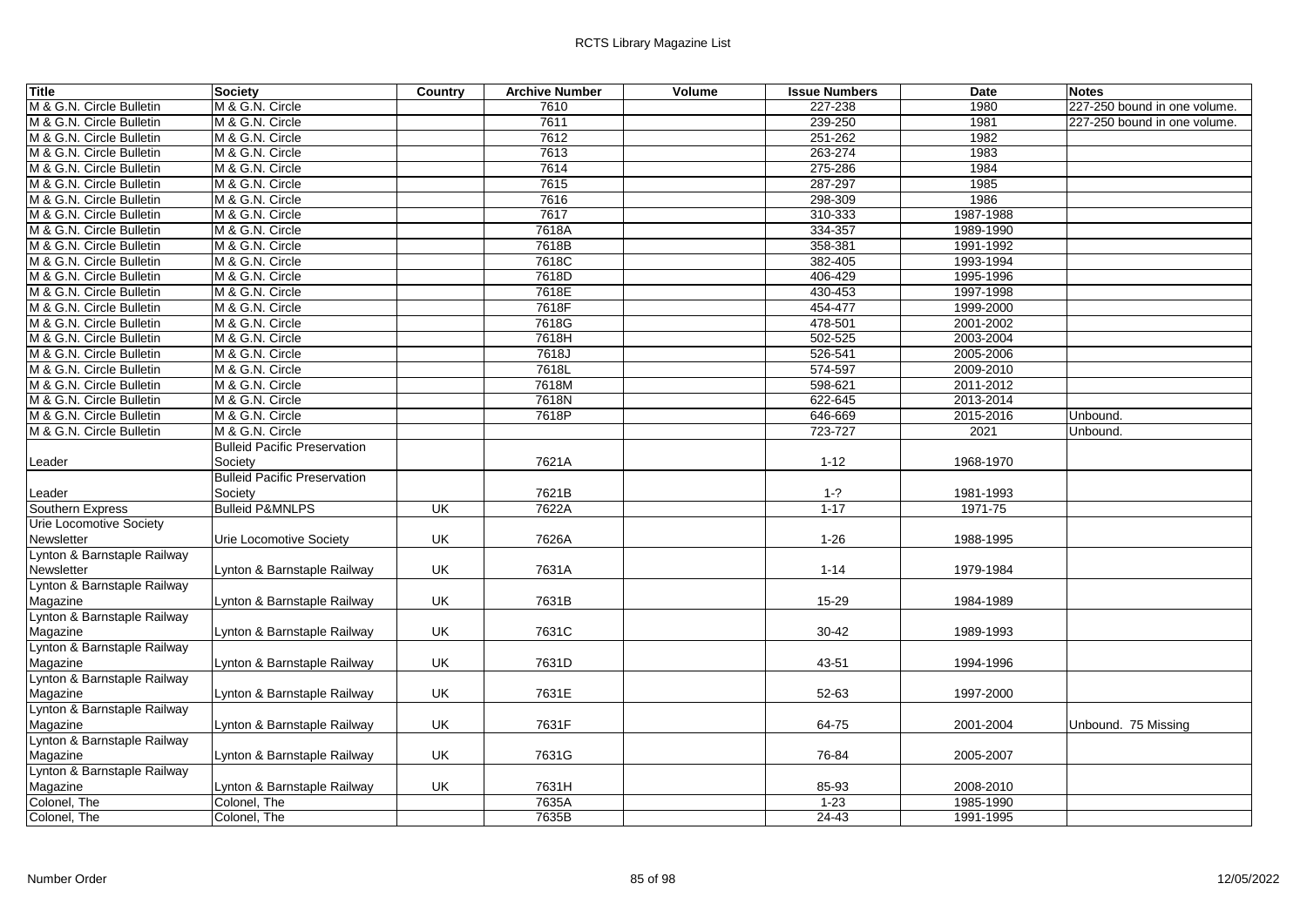| <b>Title</b>        | <b>Society</b>          | Country                  | <b>Archive Number</b> | Volume          | <b>Issue Numbers</b> | <b>Date</b> | <b>Notes</b> |
|---------------------|-------------------------|--------------------------|-----------------------|-----------------|----------------------|-------------|--------------|
| Colonel, The        | Colonel, The            |                          | 7635C                 |                 | 44-63                | 1996-2001   |              |
| Nonsuch Notebook    | Southern Railways Group | UK                       | 7645A                 | $1-3$           | $1 - 36$             | 1946-1949   |              |
| Nonsuch Notebook    | Southern Railways Group | UK                       | 7645B                 | $4 - 6$         | $37 - 72$            | 1949-1952   |              |
| Nonsuch Notebook    | Southern Railways Group | UK                       | 7645C                 | $\overline{7}$  | 73-84                | 1953        |              |
| Nonsuch Notebook    | Southern Railways Group | UK                       | 7645D                 | 8               | 85-96                | 1954        |              |
| Nonsuch Notebook    | Southern Railways Group | UK                       | 7645E                 | $\overline{9}$  | 97-108               | 1955        |              |
| Nonsuch Notebook    | Southern Railways Group | UK                       | 7645F                 | 10              | 109-120              | 1956        |              |
| Nonsuch Notebook    | Southern Railways Group | UK                       | 7645G                 | $\overline{11}$ | 121-132              | 1957        |              |
| Nonsuch Notebook    | Southern Railways Group | UK                       | 7645H                 | 12              | 133-144              | 1958        |              |
| Nonsuch Notebook    | Southern Railways Group | $\overline{\mathsf{CK}}$ | 7645J                 | 13              | 145-156              | 1959        |              |
| Nonsuch Notebook    | Southern Railways Group | UK                       | 7645K                 | 14              | 157-186              | 1960-1961   |              |
| Nonsuch Notebook    | Southern Railways Group | UK                       | 7645L                 | 15              | 169-182              | 1962-1963   |              |
| Nonsuch Notebook    | Southern Railways Group | UK                       | 7645M                 | 16              | 183-194              | 1964-1965   |              |
| Nonsuch Notebook    | Southern Railways Group | $\overline{\mathsf{CK}}$ | 7645N                 | 17              | 195-206              | 1966-1967   |              |
| Nonsuch Notebook    |                         |                          |                       |                 | 207-218              | 1968-1969   |              |
| Southern Notebook   | Southern Railways Group | <b>UK</b>                | 7645P                 | 18              | Preliminary          | Dec 1969    |              |
| Nonsuch Notebook    |                         |                          |                       | 19              | 219-231              |             |              |
| Southern Notebook   | Southern Railways Group | UK                       | 7645Q                 | $\overline{1}$  | $2 - 12$             | 1970-1971   |              |
| Nonsuch Notebook    |                         |                          |                       | 20              | 232-244              |             |              |
| Southern Notebook   | Southern Railways Group | UK                       | 7645R                 | $\overline{2}$  | 13-24                | 1972-1973   |              |
| Nonsuch Notebook    | Southern Railways Group | UK                       | 7646B                 | 21              | 245-257              | 1974-1975   |              |
| Nonsuch Notebook    | Southern Railways Group | $\overline{\mathsf{CK}}$ | 7646C                 | $\overline{22}$ | 258-271              | 1976-1977   |              |
| Nonsuch Notebook    | Southern Railways Group | UK                       | 7646D                 | $23 - 24$       | 272-288              | 1978-1980   |              |
| Southern Newsletter | Southern Railways Group | $\overline{\mathsf{CK}}$ | 7651                  |                 | $1 - 12$             | 1979-1980   |              |
| Southern Newsletter | Southern Railways Group | $\overline{\mathsf{U}}$  | 7652                  | $\overline{2}$  | $13 - 24$            | 1981-1982   |              |
| Southern Newsletter | Southern Railways Group | $\overline{\mathsf{U}}$  | 7653                  | 3               | $25 - 36$            | 1983-1984   |              |
| Southern Newsletter | Southern Railways Group | UK                       | 7654                  | $\overline{4}$  | $37 - 48$            | 1985-1986   |              |
| Southern Newsletter | Southern Railways Group | UK                       | 7655                  | 5               | 49-60                | 1987-1988   |              |
| Southern Newsletter | Southern Railways Group | UK                       | 7656A                 | 6               | $61 - 72$            | 1989-1990   |              |
| Southern Newsletter | Southern Railways Group | UK                       | 7656B                 | $\overline{7}$  | 73-84                | 1991-1992   |              |
| Southern Newsletter | Southern Railways Group | UK                       | 7656C                 | $\overline{8}$  | 85-96                | 1993-1994   |              |
| Southern Newsletter | Southern Railways Group | UK                       | 7656D                 | $9 - 10$        | 97-108               | 1995-1996   |              |
| Southern Newsletter | Southern Railways Group | UK                       | 7656E                 | $10 - 11$       | 109-120              | 1997-1998   |              |
| Southern Newsletter | Southern Railways Group | UK                       | 7656F                 | 12              | 121-132              | 1999-2000   |              |
| Southern Newsletter | Southern Railways Group | $\overline{\mathsf{CK}}$ | 7656G                 | $\overline{13}$ | 133-144              | 2001-2002   |              |
| Southern Newsletter | Southern Railways Group | UK                       | 7656H                 | 14              | 145-156              | 2003-2004   |              |
| Southern Newsletter | Southern Railways Group | $\overline{\mathsf{CK}}$ | 7656J                 | 15              | 157-168              | 2005-2006   |              |
| Southern Newsletter | Southern Railways Group | UK                       | 7656K                 | 16              | 169-180              | 2007-2008   |              |
| Southern Newsletter | Southern Railways Group | UK                       | 7656L                 | $16 - 17$       | 181-192              | 2009-2010   |              |
| Southern Newsletter | Southern Railways Group | UK                       | 7656M                 | $18 - 19$       | 193-216              | 2011-2014   |              |
| Southern Notebook   | Southern Railways Group | UK                       | 7672                  | $1-2$           | $1 - 24$             | 1969-1973   |              |
| Southern Notebook   | Southern Railways Group | $\overline{\mathsf{CK}}$ | 7673                  | 3               | $25 - 36$            | 1974-1975   |              |
| Southern Notebook   | Southern Railways Group | UK                       | 7674                  | $\overline{4}$  | $37 - 50$            | 1976-1977   |              |
| Southern Notebook   | Southern Railways Group | $\overline{\mathsf{CK}}$ | 7675                  | $\overline{5}$  | $51 - 60$            | 1978        |              |
| Southern Notebook   | Southern Railways Group | UK                       | 7676                  | $6 - 7$         | $61 - 76$            | 1979-1983   |              |
| Southern Notebook   | Southern Railways Group | $\overline{\mathsf{CK}}$ | 7677                  | 8               | $77 - 88$            | 1983-1986   |              |
| Southern Notebook   | Southern Railways Group | UK                       | 7678                  | 9               | 89-100               | 1986-1989   |              |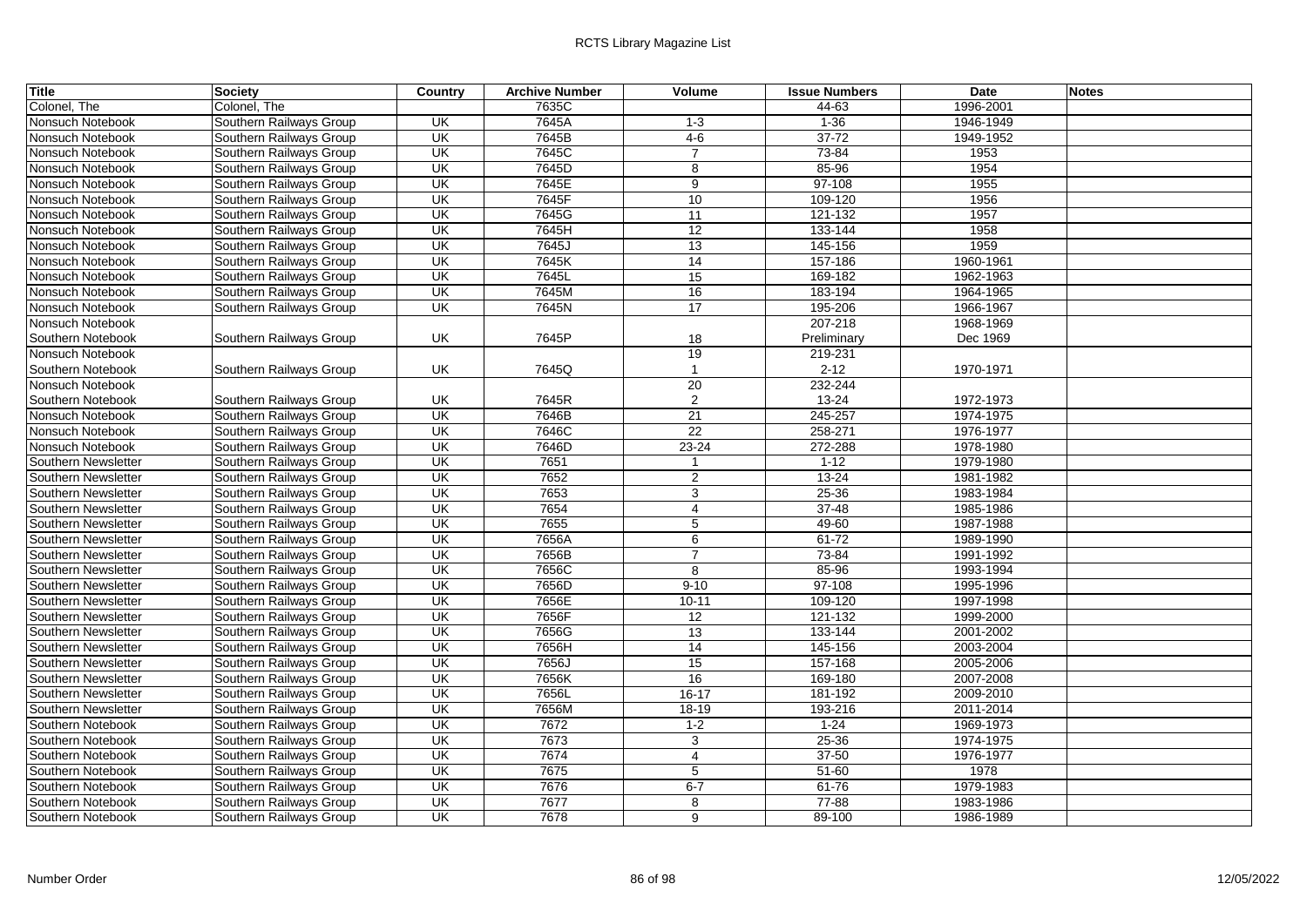| <b>Title</b>                          | <b>Society</b>                     | Country                  | <b>Archive Number</b> | Volume          | <b>Issue Numbers</b> | <b>Date</b> | <b>Notes</b>                  |
|---------------------------------------|------------------------------------|--------------------------|-----------------------|-----------------|----------------------|-------------|-------------------------------|
| Southern Notebook                     | Southern Railways Group            | UK                       | 7678B                 | 10              | 101-112              | 1989-1991   |                               |
| Southern Notebook                     | Southern Railways Group            | $\overline{\mathsf{CK}}$ | 7678C                 | 11              | 113-122              | 1992-1994   |                               |
| Southern Notebook                     | Southern Railways Group            | UK                       | 7678D                 | 12              | 123-134              | 1995-1998   |                               |
| Southern Notebook                     | Southern Railways Group            | UK                       | 7678E                 | 13              | 135-146              | 1998-2000   |                               |
| Southern Notebook                     | Southern Railways Group            | UK                       | 7678F                 | 14              | 147-158              | 2000-2003   |                               |
| Southern Notebook                     | Southern Railways Group            | UK                       | 7678G                 | 15              | 159-170              | 2004-2006   |                               |
| Southern Notebook                     | Southern Railways Group            | UK                       | 7678H                 | 16              | 171-182              | 2007-2009   |                               |
| Southern Notebook                     | Southern Railways Group            | $\overline{\mathsf{U}}$  | 7678J                 | $\overline{17}$ | 183-194              | 2010-2012   |                               |
| Southern Notebook                     | Southern Railways Group            | UK                       | 7678K                 | 18              | 195-206              | 2010-2012   | Unbound.                      |
|                                       | 1708 Locomotive Preservation       |                          |                       |                 |                      |             |                               |
| Half Cab, The                         | Trust                              |                          | 7715                  |                 | $1 - 15$             | 1983-1987   |                               |
| Class 47 Locomotive Society           |                                    |                          |                       |                 |                      |             |                               |
| Mag                                   | <b>Class 47 Locomotive Society</b> |                          | 7806A                 |                 | $1 - 20$             | 1983-1988   |                               |
| Deltic Deadline                       | Deltic Preservation Society        |                          | 7811B                 |                 | $10-30$              | 1979-1982   |                               |
| <b>Deltic Deadline</b>                | <b>Deltic Preservation Society</b> |                          | 7811C                 |                 | $31 - 48$            | 1983-1985   |                               |
| Deltic Deadline                       | Deltic Preservation Society        |                          | 7811D                 |                 | 49-71                | 1986-1989   |                               |
| <b>Deltic Deadline</b>                | Deltic Preservation Society        |                          | 7811E                 |                 | 72-90                | 1990-1992   |                               |
| <b>Deltic Deadline</b>                | <b>Deltic Preservation Society</b> |                          | 7811H                 |                 | $121 - 138$          | 1998-2000   |                               |
|                                       |                                    |                          |                       |                 |                      |             |                               |
| Deltic Deadline                       | <b>Deltic Preservation Society</b> |                          | 7811J                 |                 | 131-150              | 2001-2002   | Unbound. 131-138 are surplus. |
| <b>Deltic Deadline</b>                | Deltic Preservation Society        |                          | 7811K                 |                 | 151-162              | 2003-2004   |                               |
| <b>Deltic Deadline</b>                | <b>Deltic Preservation Society</b> |                          | 7811L                 |                 | 163-174              | 2005-2006   |                               |
| Deltic Deadline                       | <b>Deltic Preservation Society</b> |                          | 7811M                 |                 | 175-186              | 2007-2008   | Unbound                       |
| <b>Deltic Deadline</b>                | Deltic Preservation Society        |                          | 7811N                 |                 | 187-198              | 2009-2010   |                               |
| <b>Deltic Deadline</b>                | Deltic Preservation Society        |                          | 7811P                 |                 | 199-210              | 2011-2012   | Unbound                       |
| <b>Deltic Deadline</b>                | <b>Deltic Preservation Society</b> |                          | 7811Q                 |                 | 211-222              | 2013-2014   | Unbound                       |
| <b>Deltic Deadline</b>                | Deltic Preservation Society        |                          | 7811R                 |                 | 223-234              | 2015-2016   | Unbound                       |
| Syphon! (Syphon Extra odd             |                                    |                          |                       |                 |                      |             |                               |
| nos)                                  | Class 37 Group                     |                          | 7837C                 |                 | $31 - 60$            | 1991-1993   |                               |
| <b>British Railways Multiple Unit</b> | British Railways Multiple Unit     |                          |                       |                 |                      |             |                               |
| SG                                    | <b>SG</b>                          |                          | 7860                  |                 | $1 - 15$             | 1986-1988   |                               |
| Ten-Four                              | 104 DMU Preservation Group         |                          | 7861A                 |                 | $1 - 7$              | 1998-1990   |                               |
| Railway Print Society Newsletter      |                                    |                          |                       |                 |                      |             |                               |
| Index Issues 1-100                    | Railway Print Society              |                          | 7874REF               |                 | $1 - 100$            |             | Index                         |
| Milepost                              | Railway Performance Society        |                          | 7884A                 | $8-9$           |                      | 1987-1988   |                               |
| Milepost                              | Railway Performance Society        |                          | 7884B                 | $10 - 11$       |                      | 1989-1990   |                               |
| Milepost                              | Railway Performance Society        |                          | 7884C                 | $12 - 13$       |                      | 1991-1992   |                               |
| Milepost                              | Railway Performance Society        |                          | 7884D                 | $\overline{14}$ |                      | 1993-1994   |                               |
| Milepost                              | Railway Performance Society        |                          | 7884E                 | 15              |                      | 1994-1995   |                               |
| Milepost                              | Railway Performance Society        |                          | 7884F                 | $16-17$         |                      | 1995-1997   |                               |
| Milepost                              | Railway Performance Society        |                          | 7884G                 | 18-19           |                      | 1997-1999   |                               |
| Milepost                              | Railway Performance Society        |                          | 7884H                 | $20 - 21$       |                      | 1999-2001   |                               |
| Milepost                              | Railway Performance Society        |                          | 7884J                 | 22              |                      | 2001-2002   |                               |
| Railway Philately                     | Railway Philately Group            |                          | 7891                  | $1 - 4$         |                      | 1966-1970   |                               |
| <b>Railway Philately</b>              | Railway Philately Group            |                          | 7892                  | $5 - 8$         |                      | 1970-1974   |                               |
| Railway Philately                     | Railway Philately Group            |                          | 7893                  | $9 - 12$        | $32 - 47$            | 1974-1978   |                               |
| <b>Railway Philately</b>              | Railway Philately Group            |                          | 7894                  | 13-16           | $48 - 63$            | 1978-1982   |                               |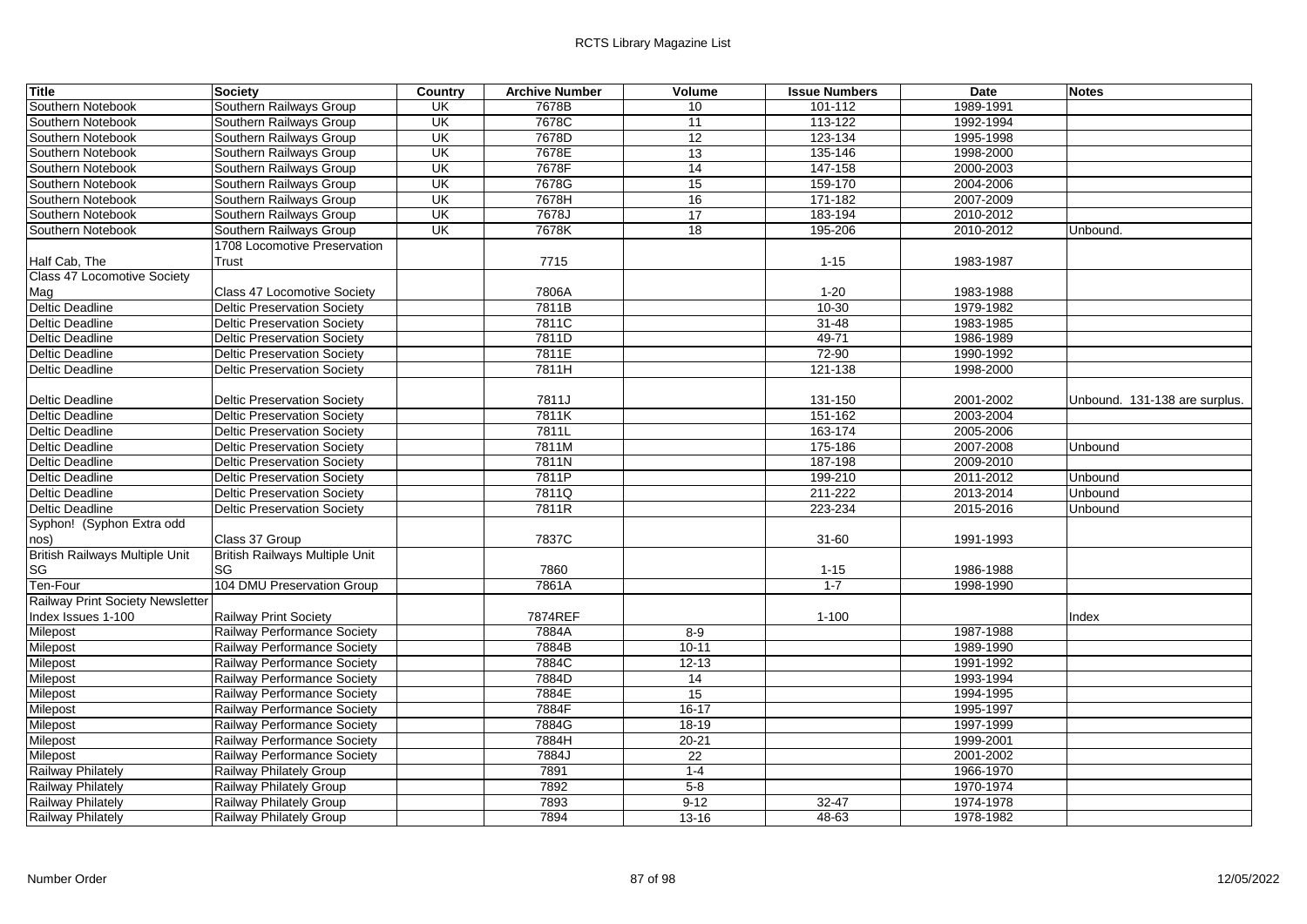| <b>Title</b>                    | Society                        | Country | <b>Archive Number</b> | Volume    | <b>Issue Numbers</b> | <b>Date</b> | <b>Notes</b>              |
|---------------------------------|--------------------------------|---------|-----------------------|-----------|----------------------|-------------|---------------------------|
| <b>Railway Philately</b>        | <b>Railway Philately Group</b> |         | 7895                  | 17-20     | 64-79                | 1982-1986   |                           |
| Railway Philately               | Railway Philately Group        |         | 7896A                 | $21 - 24$ | 80-95                | 1986-1990   |                           |
| Railway Philately               | Railway Philately Group        |         | 7896B                 | $25 - 28$ | $96 - 111$           | 1990-1994   |                           |
| <b>Railway Philately</b>        | Railway Philately Group        |         | 7896C                 | $29 - 31$ |                      | 1994-1997   |                           |
| Railway Philately               | Railway Philately Group        |         | 7896D                 | 32-34     |                      | 1997-2000   |                           |
| <b>Railway Philately</b>        | <b>Railway Philately Group</b> |         | 7896E                 | 35-37     |                      | 2000-2003   |                           |
| Railway Philately               | Railway Philately Group        |         | 7896F                 | 38-40     |                      | 2003-2006   |                           |
| Railway Philately               | Railway Philately Group        |         | 7896G                 | $41 - 43$ |                      | 2007-2009   |                           |
| <b>Branch Line Review</b>       | <b>Branch Line Review</b>      |         | 7900                  | $1 - 2$   | $1 - 5$              | 1964-1965   |                           |
| <b>Branch Line News (Second</b> |                                |         |                       |           |                      |             |                           |
| Series)                         | <b>Branch Line Society</b>     |         | 7903                  |           | $1 - 72$             | 1964-1966   |                           |
| <b>Branch Line News (Second</b> |                                |         |                       |           |                      |             |                           |
| Series)                         | <b>Branch Line Society</b>     |         | 7904                  |           | 73-120               | 1967-1968   | Includes amendment sheets |
| <b>Branch Line News (Second</b> |                                |         |                       |           |                      |             |                           |
| Series)                         | <b>Branch Line Society</b>     |         | 7905                  |           | 91-120               | 1967-1968   |                           |
| Branch Line News (Second        |                                |         |                       |           |                      |             |                           |
| Series)                         | <b>Branch Line Society</b>     |         | 7906                  |           | 121-144              | 1969        |                           |
| <b>Branch Line News (Second</b> |                                |         |                       |           |                      |             |                           |
| Series)                         | <b>Branch Line Society</b>     |         | 7907                  |           | 145-168              | 1970        |                           |
| <b>Branch Line News (Second</b> |                                |         |                       |           |                      |             |                           |
| Series)                         | <b>Branch Line Society</b>     |         | 7908                  |           | 169-192              | 1971        |                           |
| <b>Branch Line News (Second</b> |                                |         |                       |           |                      |             |                           |
| Series)                         | <b>Branch Line Society</b>     |         | 7909                  |           | 193-216              | 1972        |                           |
| <b>Branch Line News (Second</b> |                                |         |                       |           |                      |             |                           |
| Series)                         | <b>Branch Line Society</b>     |         | 7910                  |           | 217-240              | 1973        |                           |
| <b>Branch Line News (Second</b> |                                |         |                       |           |                      |             |                           |
| Series)                         | <b>Branch Line Society</b>     |         | 7911                  |           | 241-264              | 1974        |                           |
| <b>Branch Line News (Second</b> |                                |         |                       |           |                      |             |                           |
| Series)                         | <b>Branch Line Society</b>     |         | 7912                  |           | 265-288              | 1975        |                           |
| <b>Branch Line News (Second</b> |                                |         |                       |           |                      |             |                           |
| Series)                         | <b>Branch Line Society</b>     |         | 7915                  |           | 337-360              | 1978        |                           |
| <b>Branch Line News (Second</b> |                                |         |                       |           |                      |             |                           |
| Series)                         | <b>Branch Line Society</b>     |         | 7916                  |           | 361-389              | 1979        |                           |
| <b>Branch Line News (Second</b> |                                |         |                       |           |                      |             |                           |
| Series)                         | <b>Branch Line Society</b>     |         | 7917                  |           | 390-408              | 1980        |                           |
| <b>Branch Line News (Second</b> |                                |         |                       |           |                      |             |                           |
| Series)                         | <b>Branch Line Society</b>     |         | 7918                  |           | 409-432              | 1981        |                           |
| <b>Branch Line News (Second</b> |                                |         |                       |           |                      |             |                           |
| Series)                         | <b>Branch Line Society</b>     |         | 7919                  |           | 433-456              | 1982        |                           |
| <b>Branch Line News (Second</b> |                                |         |                       |           |                      |             |                           |
| Series)                         | <b>Branch Line Society</b>     |         | 7920                  |           | 457-480              | 1983        |                           |
| <b>Branch Line News (Second</b> |                                |         |                       |           |                      |             |                           |
| Series)                         | <b>Branch Line Society</b>     |         | 7921                  |           | 481-504              | 1984        |                           |
| <b>Branch Line News (Second</b> |                                |         |                       |           |                      |             |                           |
| Series)                         | <b>Branch Line Society</b>     |         | 7922                  |           | 505-528              | 1985        |                           |
| Branch Line News (Second        |                                |         |                       |           |                      |             |                           |
| Series)                         | <b>Branch Line Society</b>     |         | 7923                  |           | 529-552              | 1986        |                           |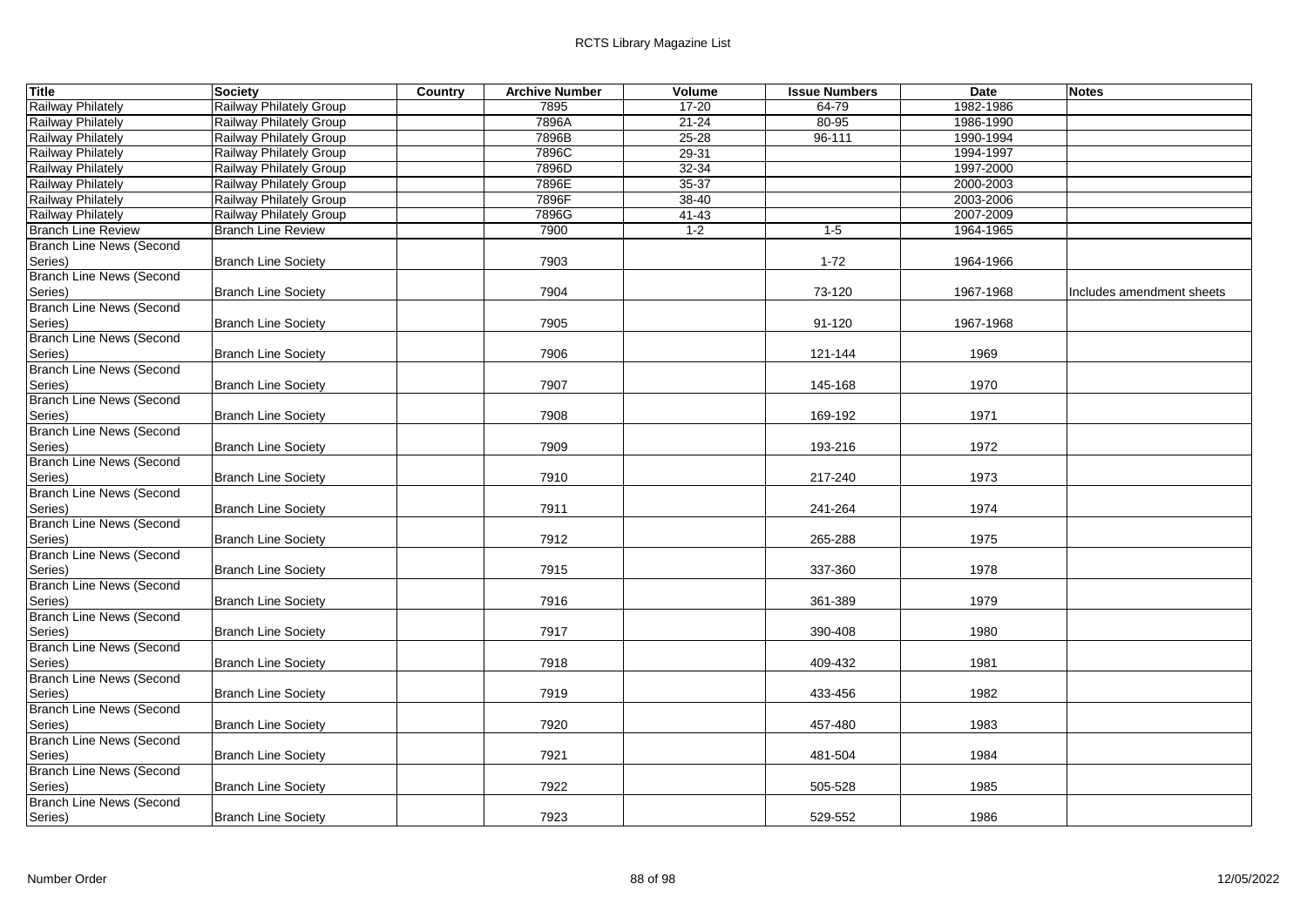| <b>Title</b>                               | <b>Society</b>             | Country                  | <b>Archive Number</b> | Volume | <b>Issue Numbers</b> | <b>Date</b> | <b>Notes</b> |
|--------------------------------------------|----------------------------|--------------------------|-----------------------|--------|----------------------|-------------|--------------|
| <b>Branch Line News (Second</b>            |                            |                          |                       |        |                      |             |              |
| Series)                                    | <b>Branch Line Society</b> |                          | 7924                  |        | 553-576              | 1987        |              |
| <b>Branch Line News (Second</b>            |                            |                          |                       |        |                      |             |              |
| Series)                                    | <b>Branch Line Society</b> |                          | 7925                  |        | 577-600              | 1988        |              |
| <b>Branch Line News (Second</b>            |                            |                          |                       |        |                      |             |              |
| Series)                                    | <b>Branch Line Society</b> |                          | 7926A                 |        | 601-624              | 1989        |              |
| <b>Branch Line News (Second</b>            |                            |                          |                       |        |                      |             |              |
| Series)                                    | <b>Branch Line Society</b> |                          | 7926B                 |        | 625-648              | 1990        |              |
| <b>Branch Line News (Second</b>            |                            |                          |                       |        |                      |             |              |
| Series)<br><b>Branch Line News (Second</b> | <b>Branch Line Society</b> |                          | 7926C                 |        | 649-672              | 1991        |              |
| Series)                                    | <b>Branch Line Society</b> |                          | 7926C                 |        | 673-696              | 1992        |              |
| <b>Branch Line News (Second</b>            |                            |                          |                       |        |                      |             |              |
| Series)                                    | <b>Branch Line Society</b> |                          | 7926E                 |        | 697-720              | 1993        |              |
| <b>Branch Line News (Second</b>            |                            |                          |                       |        |                      |             |              |
| Series)                                    | <b>Branch Line Society</b> |                          | 7926F                 |        | 721-744              | 1994        |              |
| <b>Branch Line News (Second</b>            |                            |                          |                       |        |                      |             |              |
| Series)                                    | <b>Branch Line Society</b> |                          | 7926G                 |        | 745-768              | 1995        |              |
| <b>Branch Line News (Second</b>            |                            |                          |                       |        |                      |             |              |
| Series)                                    | <b>Branch Line Society</b> |                          | 7926H                 |        | 769-792              | 1996        |              |
| <b>Branch Line News (Second</b>            |                            |                          |                       |        |                      |             |              |
| Series)                                    | <b>Branch Line Society</b> |                          | 7926J                 |        | 793-816              | 1997        |              |
| <b>Branch Line News (Second</b>            |                            |                          |                       |        |                      |             |              |
| Series)                                    | <b>Branch Line Society</b> |                          | 7926K                 |        | 817-840              | 1998        |              |
| <b>Branch Line News (Second</b>            |                            |                          |                       |        |                      |             |              |
| Series)                                    | <b>Branch Line Society</b> |                          | 7926L                 |        | 841-864              | 1999        |              |
| <b>Branch Line News (Second</b>            |                            |                          |                       |        |                      |             |              |
| Series)                                    | <b>Branch Line Society</b> |                          | 7926M                 |        | 865-888              | 2000        |              |
| <b>Branch Line News (Second</b>            |                            |                          |                       |        |                      |             |              |
| Series)<br><b>Branch Line News (Second</b> | <b>Branch Line Society</b> |                          | 7926N                 |        | 889-912              | 2001        |              |
| Series)                                    | <b>Branch Line Society</b> |                          | 7926P                 |        | 913-936              | 2002        |              |
| <b>Branch Line News (Second</b>            |                            |                          |                       |        |                      |             |              |
| Series)                                    | <b>Branch Line Society</b> |                          | 7926Q                 |        | 937-960              | 2003        |              |
| <b>Branch Line News (Second</b>            |                            |                          |                       |        |                      |             |              |
| Series)                                    | <b>Branch Line Society</b> |                          | 7926R                 |        | 961-984              | 2004        |              |
| <b>Branch Line News (Second</b>            |                            |                          |                       |        |                      |             |              |
| Series)                                    | <b>Branch Line Society</b> |                          | 7926S                 |        | 985-1008             | 2005        |              |
| <b>Branch Line News (Second</b>            |                            |                          |                       |        |                      |             |              |
| Series)                                    | <b>Branch Line Society</b> |                          | 7926T                 |        | 1009-1032            | 2006        |              |
| <b>Branch Line News (Second</b>            |                            |                          |                       |        |                      |             |              |
| Series)                                    | <b>Branch Line Society</b> |                          | 7926U                 |        | 1033-1056            | 2007        | Unbound      |
| <b>SECSOC News</b>                         | <b>SECSOC News</b>         |                          | 7945A                 |        | $1 - 14$             | 1974-1979   |              |
| Invicta                                    | <b>SECR Group</b>          | <b>UK</b>                | 7945B                 |        | $15 - 25$            | 1979-1984   |              |
| Invicta                                    | <b>SECR Group</b>          | UK                       | 7945C                 |        | $26 - 35$            | 1985-1990   |              |
| Invicta                                    | <b>SECR Group</b>          | $\overline{\mathsf{CK}}$ | 7945D                 |        | $36 - 45$            | 1991-1995   |              |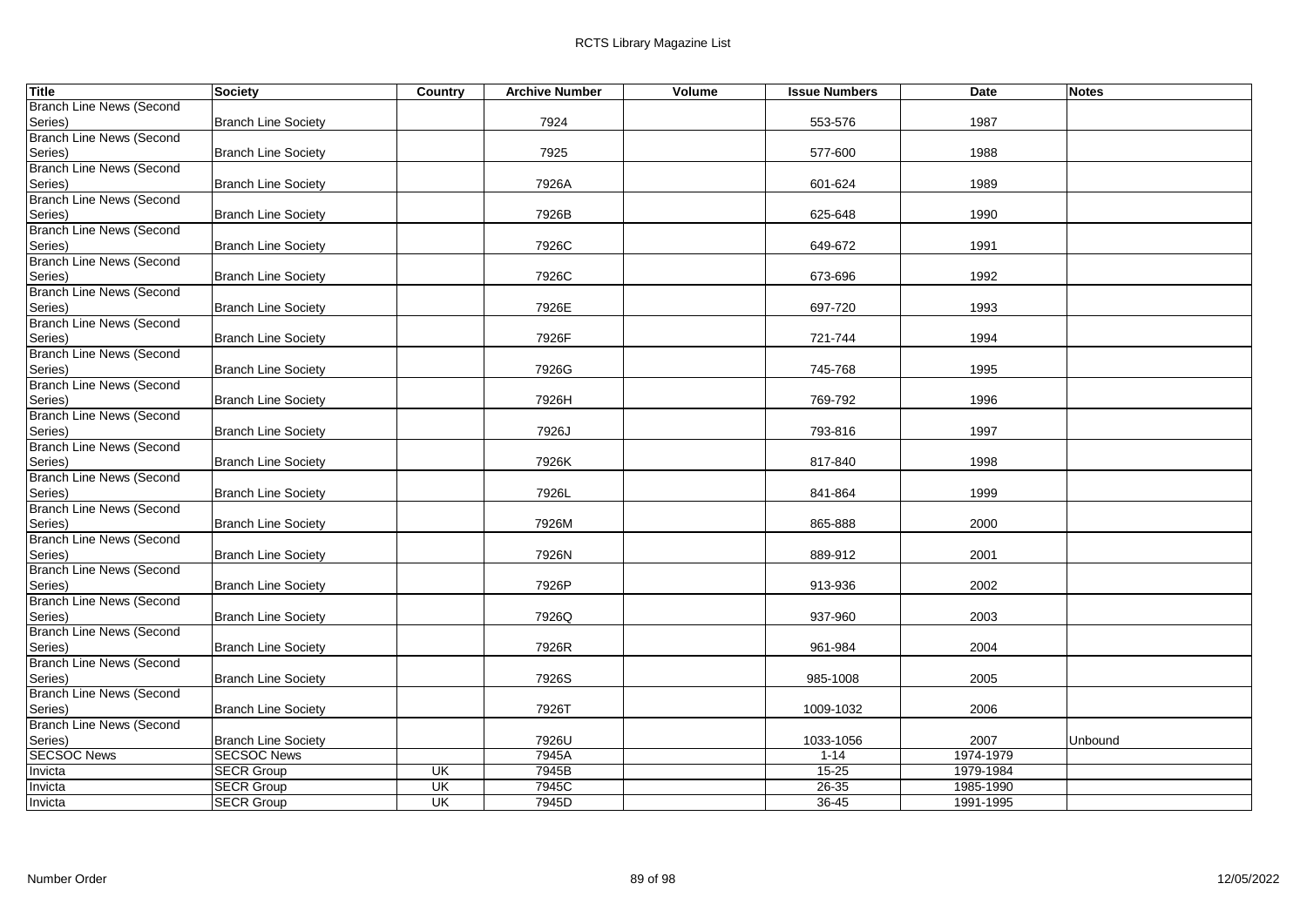| <b>Title</b>             | <b>Society</b>                 | Country                  | <b>Archive Number</b> | Volume          | <b>Issue Numbers</b> | <b>Date</b> | <b>Notes</b>      |
|--------------------------|--------------------------------|--------------------------|-----------------------|-----------------|----------------------|-------------|-------------------|
| Invicta                  |                                |                          |                       |                 | 46-53                |             |                   |
| Onward                   | <b>SECR Group</b>              | UK                       | 7945E                 |                 | 70-88                | 1996-1999   |                   |
| Invicta                  |                                |                          |                       |                 | 54-59                |             |                   |
| Onward                   | <b>SECR Group</b>              | UK                       | 7945F                 |                 | 89-105               | 2000-2002   |                   |
| Invicta                  |                                |                          |                       |                 | 60-66                |             |                   |
| Onward                   | <b>SECR Group</b>              | UK                       | 7945G                 |                 | 106-120              | 2003-2006   |                   |
| Invicta                  |                                |                          |                       |                 | $67 - 74$            |             |                   |
| Onward                   | <b>SECR Group</b>              | UK                       | 7945H                 |                 | 121-138              | 2007-2010   |                   |
| Invicta                  |                                |                          |                       |                 | 75-80                |             |                   |
| Onward                   | <b>SECR Group</b>              | UK                       | 7945J                 |                 | 139-149              | 2011-2013   |                   |
| Invicta                  |                                |                          |                       |                 | $81 - 87$            |             |                   |
| Onward                   | <b>SECR Group</b>              | UK                       | 7945K                 |                 | 152-162              | 2014-2016   | Unbound.          |
| <b>Brighton Circular</b> |                                | UK                       | 7951                  | $1 - 2$         |                      | 1974-1976   |                   |
| <b>Brighton Circular</b> |                                | UK                       | 7952                  | $3-4$           |                      | 1977-1978   |                   |
| <b>Brighton Circular</b> |                                | $\overline{\mathsf{CK}}$ | 7953                  | $5-6$           |                      | 1979-1980   |                   |
| <b>Brighton Circular</b> |                                | $\overline{\mathsf{CK}}$ | 7954                  | $7 - 8$         |                      | 1981-1982   |                   |
| <b>Brighton Circular</b> |                                | <b>UK</b>                | 7955                  | $9 - 10$        |                      | 1983-1984   |                   |
| <b>Brighton Circular</b> |                                | UK                       | 7956                  | $11 - 12$       |                      | 1985-1986   |                   |
| <b>Brighton Circular</b> |                                | <b>UK</b>                | 7957A                 | $13 - 14$       |                      | 1987-1988   |                   |
| <b>Brighton Circular</b> |                                | <b>UK</b>                | 7957B                 | $15 - 16$       |                      | 1989-1990   |                   |
| <b>Brighton Circular</b> |                                | UK                       | 7957C                 | $17 - 18$       |                      | 1991-1992   |                   |
| <b>Brighton Circular</b> |                                | $\overline{\mathsf{CK}}$ | 7957D                 | $19 - 21$       |                      | 1993-1995   |                   |
| <b>Brighton Circular</b> |                                | UK                       | 7957E                 | $22 - 24$       |                      | 1996-1998   |                   |
| <b>Brighton Circular</b> |                                | <b>UK</b>                | 7957F                 | $25 - 27$       |                      | 1999-2001   |                   |
| <b>Brighton Circular</b> |                                | $\overline{\mathsf{CK}}$ | 7957G                 | 28-30           |                      | 2002-2004   |                   |
| <b>Brighton Circular</b> |                                | <b>UK</b>                | 7957H                 | $31 - 33$       |                      | 2005-2007   |                   |
| <b>Brighton Circular</b> |                                | UK                       | 7957J                 | $34 - 36$       |                      | 2008-2010   |                   |
| <b>Brighton Circular</b> |                                | UK                       | 7957K                 | $37 - 39$       |                      | 2011-2013   | Unbound           |
| <b>Brighton Circular</b> |                                | UK                       | 7957L                 | 40-42 & 43/1    |                      | 2014-2017   | Unbound           |
| South Western Circular   | South Western Circular         |                          | 7982                  | -1              |                      | 1964-1971   |                   |
| South Western Circular   | South Western Circular         |                          | 7983                  | $2 - 3$         |                      | 1972-1976   |                   |
| South Western Circular   | South Western Circular         |                          | 7984                  | $\overline{4}$  |                      | 1977-1979   |                   |
| South Western Circular   | South Western Circular         |                          | 7985                  | 5               |                      | 1980-1982   |                   |
| South Western Circular   | South Western Circular         |                          | 7986                  | $6 \overline{}$ |                      | 1983-1985   |                   |
| South Western Circular   | South Western Circular         |                          | 7987                  | $\overline{7}$  |                      | 1986-1988   |                   |
| South Western Circular   | South Western Circular         |                          | 7987B                 | 8               |                      | 1989-1991   |                   |
| South Western Circular   | South Western Circular         |                          | 7987C                 | 9               |                      | 1992-1994   |                   |
| South Western Circular   | South Western Circular         |                          | 7987D                 | 10              |                      | 1995-1997   |                   |
| South Western Circular   | South Western Circular         |                          | 7987D                 | 11              |                      | 1998-2000   | Duplicate number! |
| South Western Circular   | South Western Circular         |                          | 7987E                 | $\overline{12}$ |                      | 2001-2003   |                   |
| South Western Circular   | South Western Circular         |                          | 7987F                 | 13              |                      | 2004-2006   |                   |
| South Western Circular   | South Western Circular         |                          | 7987G                 | 14              |                      | 2007-2009   |                   |
| South Western Circular   | South Western Circular         |                          | 7987H                 | 15              |                      | 2010-2012   |                   |
| South Western Circular   | South Western Circular         |                          | 7987J                 | 16              |                      | 2013-2015   |                   |
| Great Trains (Part work) |                                |                          | 9301                  |                 |                      | 1977-1978   |                   |
|                          |                                |                          |                       |                 |                      |             |                   |
| Modern Tramway           | Light Railway Transport League | UK.                      | 9317                  | $10 - 11$       | 109-132              | 1947-1948   |                   |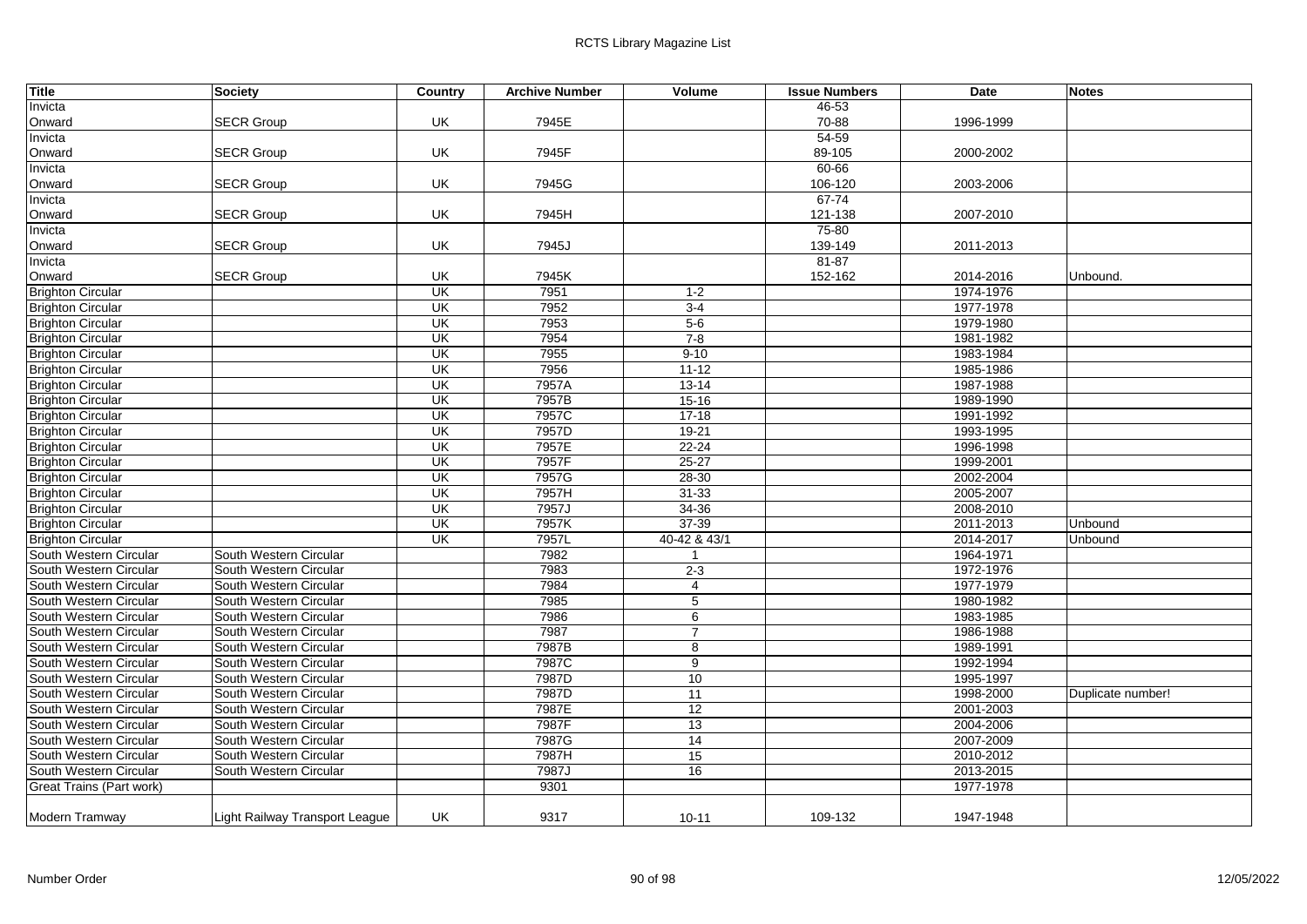| <b>Title</b>                                    | <b>Society</b>                 | Country | <b>Archive Number</b> | Volume    | <b>Issue Numbers</b> | <b>Date</b> | <b>Notes</b> |
|-------------------------------------------------|--------------------------------|---------|-----------------------|-----------|----------------------|-------------|--------------|
| Modern Tramway & Light                          |                                |         |                       |           |                      |             |              |
| <b>Railway Review</b>                           | Light Railway Transport League | UK      | 9318                  | $12 - 13$ | 133-156              | 1949-1950   |              |
| Modern Tramway & Light                          |                                |         |                       |           |                      |             |              |
| Railway Review                                  | Light Railway Transport League | UK      | 9319                  | 14-15     | 157-180              | 1951-1952   |              |
| Modern Tramway & Light                          |                                |         |                       |           |                      |             |              |
| Railway Review                                  | Light Railway Transport League | UK      | 9320                  | $16 - 17$ | 181-204              | 1953-1954   |              |
| Modern Tramway & Light                          |                                |         |                       |           |                      |             |              |
| Railway Review                                  | Light Railway Transport League | UK      | 9321                  | 18-19     | 205-228              | 1955-1956   |              |
| Modern Tramway & Light                          |                                |         |                       |           |                      |             |              |
| <b>Railway Review</b><br>Modern Tramway & Light | Light Railway Transport League | UK      | 9322                  | $20 - 21$ | 229-252              | 1957-1958   |              |
| <b>Railway Review</b>                           | Light Railway Transport League | UK      | 9323                  | $22 - 23$ | 253-276              | 1959-1960   |              |
| Modern Tramway & Light                          |                                |         |                       |           |                      |             |              |
| <b>Railway Review</b>                           | Light Railway Transport League | UK      | 9324                  | 24        | 277-288              | 1961        |              |
| Modern Tramway & Light                          |                                |         |                       |           |                      |             |              |
| Railway Review                                  | Light Railway Transport League | UK      | 9325                  | 25        | 289-300              | 1962        |              |
| Modern Tramway & Light                          |                                |         |                       |           |                      |             |              |
| <b>Railway Review</b>                           | Light Railway Transport League | UK      | 9326                  | 26        | 301-312              | 1963        |              |
| Modern Tramway & Light                          |                                |         |                       |           |                      |             |              |
| Railway Review                                  | Light Railway Transport League | UK      | 9327                  | 27        | 313-324              | 1964        |              |
| Modern Tramway & Light                          |                                |         |                       |           |                      |             |              |
| <b>Railway Review</b>                           | Light Railway Transport League | UK      | 9328                  | 28        | 325-336              | 1965        |              |
| Modern Tramway & Light                          |                                |         |                       |           |                      |             |              |
| <b>Railway Review</b>                           | Light Railway Transport League | UK      | 9329                  | 29        | 337-348              | 1966        |              |
| Modern Tramway & Light                          |                                |         |                       |           |                      |             |              |
| Railway Review                                  | Light Railway Transport League | UK      | 9330                  | 30        | 348-360              | 1967        |              |
| Modern Tramway & Light                          |                                |         |                       |           |                      |             |              |
| Railway Review                                  | Light Railway Transport League | UK      | 9331                  | 31        | 361-372              | 1968        |              |
| Modern Tramway & Light                          |                                |         |                       | 32        |                      |             |              |
| Railway Review<br>Modern Tramway & Light        | Light Railway Transport League | UK      | 9332                  |           | 373-384              | 1969        |              |
| <b>Railway Review</b>                           | Light Railway Transport League | UK      | 9333                  | 33        | 387-396              | 1970        |              |
| Modern Tramway & Light                          |                                |         |                       |           |                      |             |              |
| Railway Review                                  | Light Railway Transport League | UK      | 9334                  | 34        | 397-408              | 1971        |              |
| Modern Tramway & Light                          |                                |         |                       |           |                      |             |              |
| Railway Review                                  | lan Allan                      | UK      | 9335                  | 35        | 409-420              | 1972        |              |
| Modern Tramway & Light                          |                                |         |                       |           |                      |             |              |
| Railway Review                                  | lan Allan                      | UK      | 9336                  | 36        | 421-432              | 1973        |              |
| Modern Tramway & Rapid                          |                                |         |                       |           |                      |             |              |
| <b>Transit Review</b>                           | lan Allan                      | UK      | 9337                  | 37        | 433-444              | 1974        |              |
| Modern Tramway & Rapid                          |                                |         |                       |           |                      |             |              |
| <b>Transit Review</b>                           | lan Allan                      | UK      | 9338A                 | 38        | 445-456              | 1975        |              |
| Modern Tramway & Rapid                          |                                |         |                       |           |                      |             |              |
| <b>Transit Review</b>                           | lan Allan                      | UK      | 9338B                 | 39        | 457-468              | 1976        |              |
| Modern Tramway & Light Rapid                    |                                |         |                       |           |                      |             |              |
| Transit                                         | Ian Allan                      | UK      | 9338C                 | 40        | 469-480              | 1977        |              |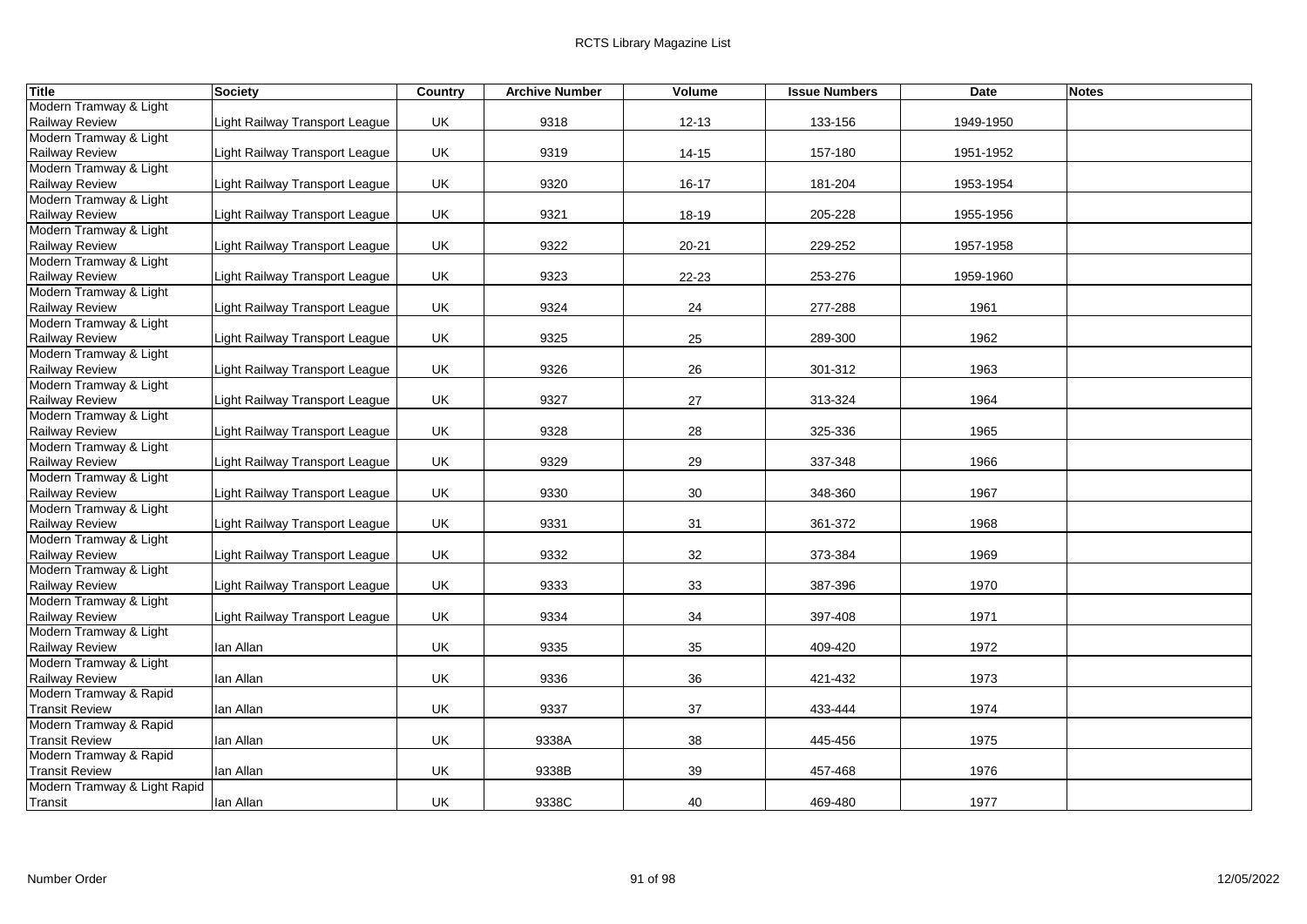| Title                        | <b>Society</b>             | Country                  | <b>Archive Number</b> | Volume         | <b>Issue Numbers</b> | Date      | <b>Notes</b>               |
|------------------------------|----------------------------|--------------------------|-----------------------|----------------|----------------------|-----------|----------------------------|
| Modern Tramway & Light Rapid |                            |                          |                       |                |                      |           |                            |
| Transit                      | lan Allan                  | UK                       | 9338D                 | 41             | 481-492              | 1978      |                            |
| Modern Tramway & Light Rapid |                            |                          |                       |                |                      |           |                            |
| Transit                      | lan Allan                  | UK                       | 9338E                 | 42             | 493-504              | 1979      |                            |
| Modern Tramway & Light Rapid |                            |                          |                       |                |                      |           |                            |
| Transit                      | lan Allan                  | UK                       | 9338F                 | 43             | 505-516              | 1980      |                            |
| Modern Tramway & Light Rail  |                            |                          |                       |                |                      |           |                            |
| Transit                      | lan Allan                  | UK                       | 9338G                 | 44             | 517-528              | 1981      |                            |
| Modern Tramway & Light Rail  |                            |                          |                       |                |                      |           |                            |
| Transit                      | lan Allan                  | UK                       | 9338H                 | 45             | 529-540              | 1982      |                            |
| Modern Tramway & Light Rail  |                            |                          |                       |                |                      |           |                            |
| Transit                      | lan Allan                  | UK                       | 9338J                 | 46             | 541-552              | 1983      |                            |
| Modern Tramway & Light Rail  |                            |                          |                       |                |                      |           |                            |
| Transit                      | lan Allan                  | UK                       | 9338K                 | 47             | 553-564              | 1984      |                            |
| Modern Tramway & Light Rail  |                            |                          |                       |                |                      |           |                            |
| Transit                      | lan Allan                  | UK                       | 9338L                 | 48             | 565-576              | 1985      |                            |
| Modern Tramway & Light Rail  |                            |                          |                       |                |                      |           |                            |
| Transit                      | lan Allan                  | UK                       | 9338N                 | 50             | 589-600              | 1987      |                            |
| Modern Tramway & Light Rail  |                            |                          |                       |                |                      |           |                            |
| Transit                      | lan Allan                  | UK                       | 9338P                 | 51             | 601-612              | 1988      |                            |
| Modern Tramway & Light Rail  |                            |                          |                       |                |                      |           |                            |
| Transit                      | lan Allan                  | UK                       | 9338Q                 | 52             | 613-624              | 1989      |                            |
| <b>Wight Report</b>          |                            |                          | 9401                  |                | $0 - 20$             | 1967-1972 |                            |
| <b>Wight Report</b>          |                            |                          | 9402                  |                | $21 - 49$            | 1973-1980 |                            |
| <b>Wight Report</b>          |                            |                          | 9403                  |                | $50 - 71$            | 1980-1986 |                            |
| <b>Wight Report</b>          |                            |                          | 9404A                 |                | 72-86                | 1986-1989 |                            |
| <b>Wight Report</b>          |                            |                          | 9404B                 |                | 87-102               | 1990-1993 |                            |
| <b>Wight Report</b>          |                            |                          | 9404C                 |                | 103-114              | 1994-1997 |                            |
| <b>Wight Report</b>          |                            |                          |                       |                | $118-?$              | 1998      |                            |
| <b>Island Rail News</b>      |                            |                          | 9404D                 |                | $1 - 16$             | 1999-2002 |                            |
| <b>Island Rail News</b>      |                            |                          | 9404E                 |                | $17-32$              | 2003-2006 |                            |
| <b>Island Rail News</b>      |                            |                          | 9404F                 |                | $33 - 48$            | 2007-2010 |                            |
| <b>Island Rail News</b>      |                            |                          | 9404G                 |                | 49-64                | 2011-2014 |                            |
| <b>Island Rail News</b>      |                            |                          | 9404H                 |                | 65-76                | 2015-2017 | Unbound                    |
| Swanage Railway Magazine     | Swanage Railway            | $\overline{\mathsf{CK}}$ | 9415A                 | $\mathbf{1}$   | $1 - 13$             | 1986-1989 |                            |
| Swanage Railway Magazine     | Swanage Railway            | UK                       | 9415B                 | $\overline{2}$ | $1 - 14$             | 1989-1992 |                            |
| Swanage Railway Magazine     | Swanage Railway            | UK                       | 9415C                 | $\overline{2}$ | $15 - 28$            | 1993-1996 |                            |
| Swanage Railway Magazine     | Swanage Railway            | UK                       | 9415D                 | 3              | $1 - 14$             | 1996-1999 |                            |
| Swanage Railway Magazine     | Swanage Railway            | UK                       | 9415E                 | 4              | $1 - 21$             | 2000-2005 |                            |
| Swanage Railway Magazine     | Swanage Railway            | UK                       | 9415F                 |                | 77-90                | 2005-2009 |                            |
| Swanage Railway Magazine     | Swanage Railway            | UK                       | 9415G                 |                | $91 - 102$           | 2010-2013 |                            |
| <b>Tenterden Terrier</b>     | Kent & East Sussex Railway | UK                       | 9431                  |                | $1-11 +$ Index       | 1973-1976 |                            |
| <b>Tenterden Terrier</b>     | Kent & East Sussex Railway | UK                       | 9432                  |                | $12-23 +$ Index      | 1977-1980 |                            |
| <b>Tenterden Terrier</b>     | Kent & East Sussex Railway | UK                       | 9433                  |                | $24-35 +$ Index      | 1981-1984 |                            |
| <b>Tenterden Terrier</b>     | Kent & East Sussex Railway | UK                       | 9434A                 |                | $36-47 +$ Index      | 1985-1988 |                            |
| <b>Tenterden Terrier</b>     | Kent & East Sussex Railway | UK                       | 9434B                 |                | $48-59 +$ Index      | 1989-1992 |                            |
| <b>Tenterden Terrier</b>     | Kent & East Sussex Railway | UK                       | 9434C                 |                | $60 - 74$            | 1993-1997 | Includes Issue 60-68 Index |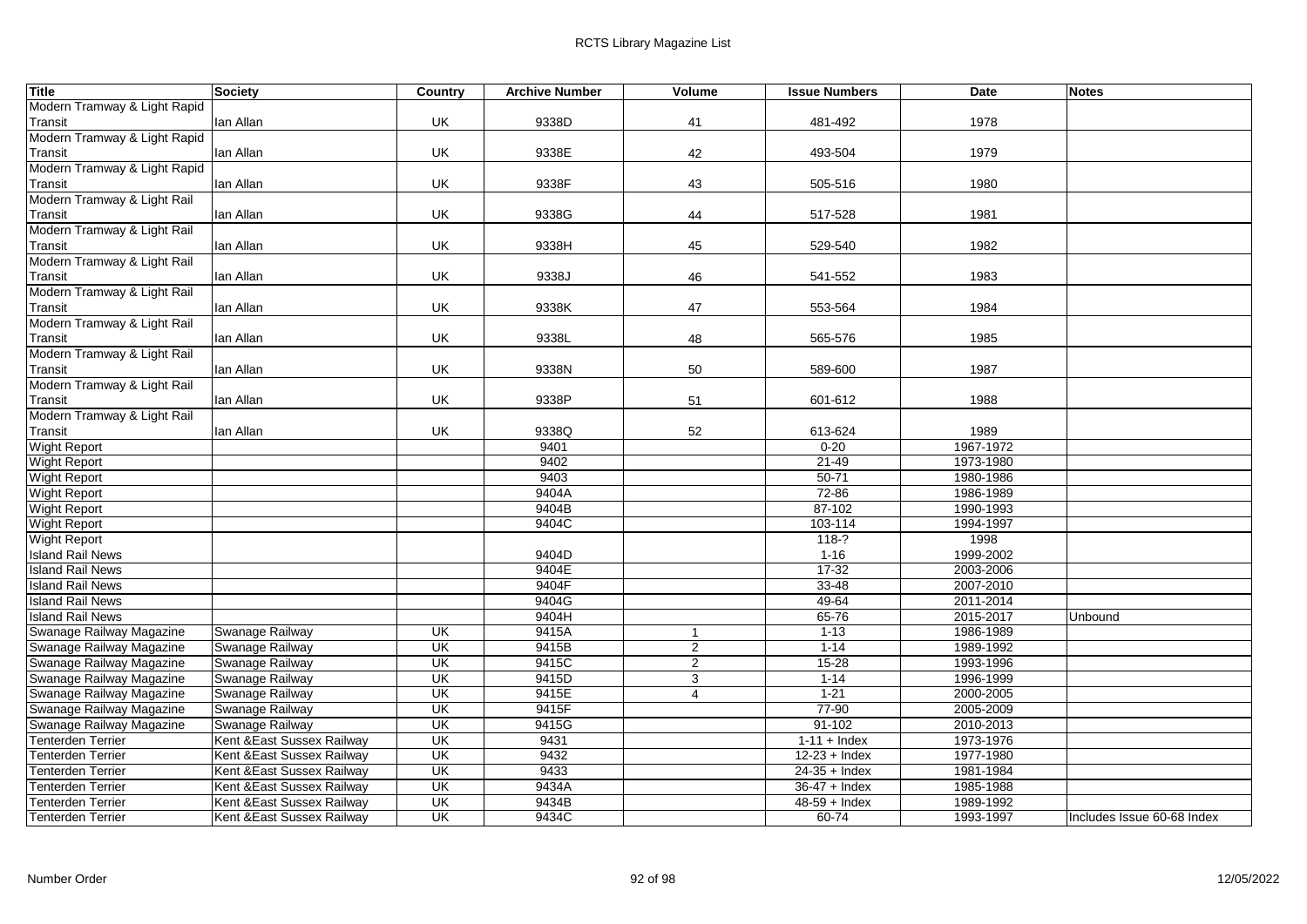| <b>Title</b>                     | <b>Society</b>             | Country                  | <b>Archive Number</b> | Volume    | <b>Issue Numbers</b> | Date      | <b>Notes</b>    |
|----------------------------------|----------------------------|--------------------------|-----------------------|-----------|----------------------|-----------|-----------------|
| <b>Tenterden Terrier</b>         | Kent &East Sussex Railway  | UK                       | 9434D                 |           | 75-86                | 1998-2001 |                 |
| Tenterden Terrier                | Kent & East Sussex Railway | UK                       | 9434E                 |           | 87-98                | 2002-2005 | Unbound.        |
| <b>Tenterden Terrier</b>         | Kent & East Sussex Railway | UK                       | 9434F                 |           | 99-110               | 2006-2009 | Unbound.        |
| <b>Bluebell News 1</b>           | <b>Bluebell Railway</b>    | UK                       | 9441                  | $1 - 3$   |                      | 1959-1961 |                 |
| <b>Bluebell News 1</b>           | <b>Bluebell Railway</b>    | UK                       | 9442                  | $4-6$     |                      | 1962-1964 |                 |
| <b>Bluebell News 1</b>           | <b>Bluebell Railway</b>    | $\overline{\mathsf{U}}$  | 9443                  | $7 - 10$  |                      | 1965-1968 |                 |
| <b>Bluebell News 1</b>           | <b>Bluebell Railway</b>    | $\overline{\mathsf{CK}}$ | 9444                  | $11 - 12$ |                      | 1969-1970 |                 |
| <b>Bluebell News 1</b>           | <b>Bluebell Railway</b>    | $\overline{\mathsf{U}}$  | 9445                  | $13 - 16$ |                      | 1971-1974 |                 |
| <b>Bluebell News 1</b>           | <b>Bluebell Railway</b>    | UK                       | 9446                  | $17 - 20$ |                      | 1975-1978 |                 |
| <b>Bluebell News 2</b>           | <b>Bluebell Railway</b>    | $\overline{\mathsf{U}}$  | 9447                  | $21 - 25$ |                      | 1979-1983 |                 |
| <b>Bluebell News 2</b>           | <b>Bluebell Railway</b>    | $\overline{\mathsf{U}}$  | 9448                  | $26 - 30$ |                      | 1984-1989 |                 |
| <b>Bluebell News 2</b>           | <b>Bluebell Railway</b>    | UK                       | 9449A                 | $31 - 33$ |                      | 1989-1991 |                 |
| <b>Bluebell News 2</b>           | <b>Bluebell Railway</b>    | $\overline{\mathsf{U}}$  | 9449B                 | 34-36     |                      | 1992-1994 |                 |
| <b>Bluebell News 2</b>           | <b>Bluebell Railway</b>    | $\overline{\mathsf{U}}$  | 9449C                 | 37-39     | $? - 195$            | 1995-1997 | Spine says 1998 |
| <b>Bluebell News 2</b>           | <b>Bluebell Railway</b>    | UK                       | 9449D                 | $40 - 42$ | 196-207              | 1998-2000 |                 |
| <b>Bluebell News 2</b>           | <b>Bluebell Railway</b>    | UK                       | 9449E                 | 43-45     |                      | 2001-2003 |                 |
| <b>Bluebell News 2</b>           | <b>Bluebell Railway</b>    | $\overline{\mathsf{U}}$  | 9449F                 | 46-48     |                      | 2004-2006 |                 |
| <b>Bluebell News 2</b>           | <b>Bluebell Railway</b>    | UK                       | 9449G                 | 49-50     |                      | 2007-2008 |                 |
| <b>Bluebell News</b>             | <b>Bluebell Railway</b>    | $\overline{\mathsf{U}}$  | 9449H                 | $51 - 54$ |                      | 2009-2012 | Unbound         |
| Mid-Hants News                   | Mid-Hants Railway          | UK                       | 9462                  |           | 14-30                | 1976-1981 |                 |
| <b>Mid-Hants News</b>            | Mid-Hants Railway          | UK                       | 9463                  |           | $30 - 43$            | 1981-1984 |                 |
| Mid-Hants News                   | Mid-Hants Railway          | UK                       | 9464                  |           | 44-56                | 1984-1987 |                 |
| Mid-Hants News                   | Mid-Hants Railway          | UK                       | 9465A                 |           | $57 - 68$            | 1988-1990 |                 |
| <b>Mid-Hants News</b>            | Mid-Hants Railway          | $\overline{\mathsf{U}}$  | 9465B                 |           | $69 - 79$            | 1991-1993 |                 |
| Mid-Hants News                   | Mid-Hants Railway          | UK                       | 9465C                 |           | 80-91                | 1994-1996 |                 |
| Mid-Hants News                   | Mid-Hants Railway          | UK                       | 9465D                 |           | $92 - 93$            | 1997-1999 |                 |
| <b>Mid-Hants News</b>            | Mid-Hants Railway          | UK                       | 9465E                 |           | 104-115              | 2000-2002 |                 |
| <b>Mid-Hants News</b>            | Mid-Hants Railway          | UK                       | 9465F                 |           | 116-120              | 2003-2004 |                 |
| <b>Mid-Hants News</b>            | Mid-Hants Railway          | UK                       | 9465G                 |           | 121-134              | 2004-2007 | Unbound.        |
| <b>Mid-Hants News</b>            | Mid-Hants Railway          | UK                       | 9465H                 |           | 135-149              | 2008-2011 |                 |
| Mid-Hants News                   | Mid-Hants Railway          | UK                       | 9465J                 |           | 150-161              | 2012-2015 | Unbound.        |
| <b>Eridge Lines</b>              | Tunbridge Wells EPS        |                          | 9471A                 |           | $1 - 19$             | 1985-1991 |                 |
| Eridge Lines                     | Tunbridge Wells EPS        |                          | 9471B                 |           | $20 - 29$            | 1992-1996 |                 |
| Australian Rly Hist Soc Bulletin |                            | Australia                | 9529                  | 29        | 483-494              | 1978      |                 |
| Australian Rly Hist Soc Bulletin |                            | Australia                | 9530                  | 30        | 495-506              | 1979      |                 |
| Australian Rly Hist Soc Bulletin |                            | Australia                | 9531                  | 31        | 507-518              | 1980      |                 |
| Australian Rly Hist Soc Bulletin |                            | Australia                | 9532                  | 32        | 519-530              | 1981      |                 |
| Australian Rly Hist Soc Bulletin |                            | Australia                | 9533                  | 33        | 531-542              | 1982      |                 |
| Australian Rly Hist Soc Bulletin |                            | Australia                | 9534                  | 34        | 543-554              | 1983      |                 |
| Australian Rly Hist Soc Bulletin |                            | Australia                | 9535                  | 35        | 555-566              | 1984      |                 |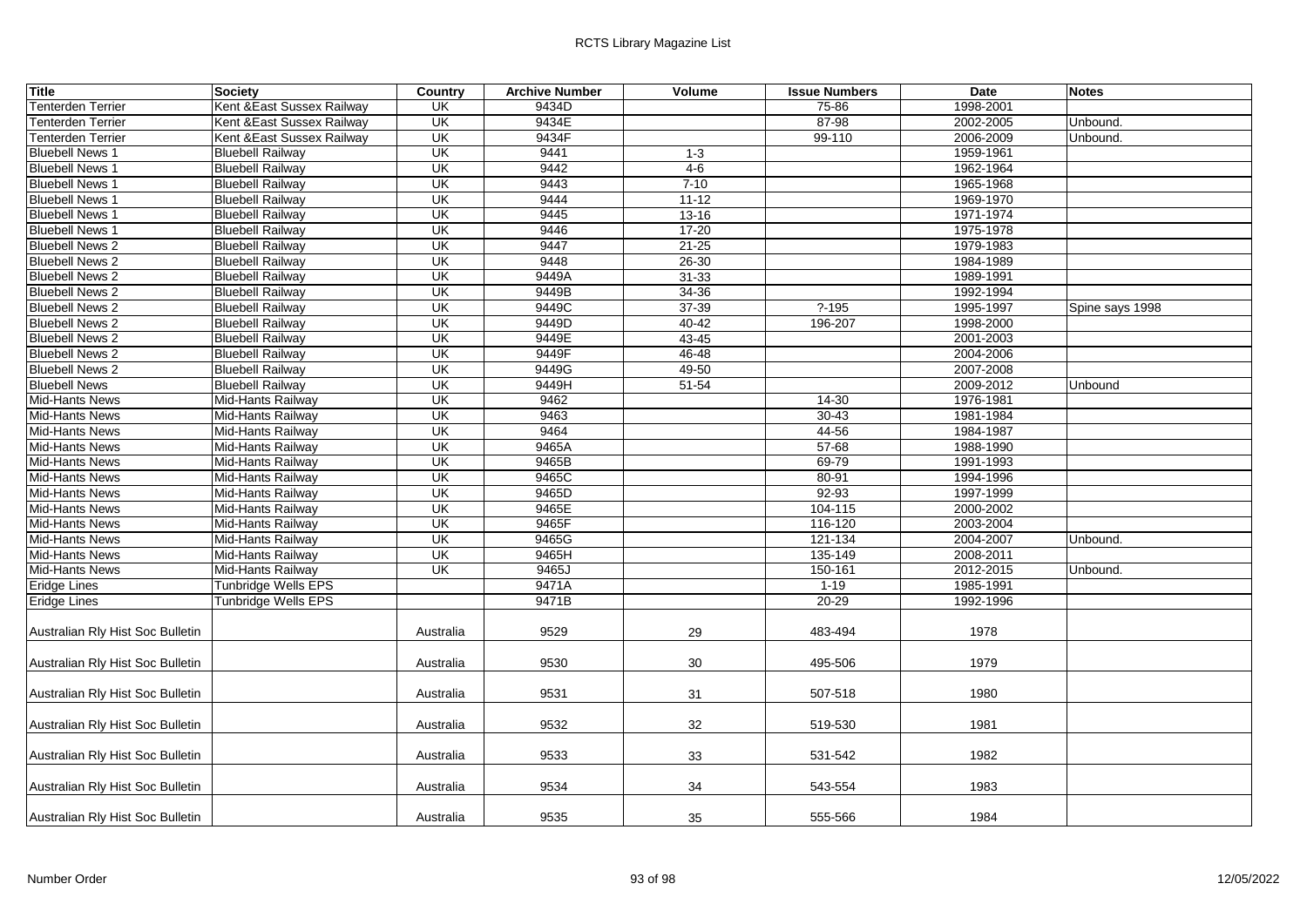| <b>Title</b>                     | <b>Society</b> | Country   | <b>Archive Number</b> | Volume | <b>Issue Numbers</b> | <b>Date</b> | <b>Notes</b> |
|----------------------------------|----------------|-----------|-----------------------|--------|----------------------|-------------|--------------|
| Australian Rly Hist Soc Bulletin |                | Australia | 9536                  | 36     | 567-578              | 1985        |              |
| Australian Rly Hist Soc Bulletin |                | Australia | 9537                  | 37     | 579-590              | 1986        |              |
| Australian Rly Hist Soc Bulletin |                | Australia | 9538                  | 38     | 591-602              | 1987        |              |
| Australian Rly Hist Soc Bulletin |                | Australia | 9539                  | 39     | 603-614              | 1988        |              |
| Australian Rly Hist Soc Bulletin |                | Australia | 9540A                 | 40     | 615-626              | 1989        |              |
| Australian Rly Hist Soc Bulletin |                | Australia | 9540B                 | 41     | 627-638              | 1990        |              |
| Australian Rly Hist Soc Bulletin |                | Australia | 9540C                 | 42     | 639-650              | 1991        |              |
| Australian Rly Hist Soc Bulletin |                | Australia | 9540D                 | 43     | 651-662              | 1992        |              |
| Australian Rly Hist Soc Bulletin |                | Australia | 9540E                 | 44     | 663-674              | 1993        |              |
| Australian Rly Hist Soc Bulletin |                | Australia | 9540F                 | 45     | 675-686              | 1994        |              |
| Australian Rly Hist Soc Bulletin |                | Australia | 9540G                 | 46     | 687-698              | 1995        |              |
| Australian Rly Hist Soc Bulletin |                | Australia | 9540H                 | 47     | 699-710              | 1996        |              |
| Australian Rly Hist Soc Bulletin |                | Australia | 9540J                 | 48     | 711-722              | 1997        |              |
| Australian Rly Hist Soc Bulletin |                | Australia | 9540K                 | 49     | 723-734              | 1998        |              |
| Australian Rly Hist Soc Bulletin |                | Australia | 9540M                 | 51     | 747-758              | 2000        |              |
| Australian Rly Hist Soc Bulletin |                | Australia | 9540N                 | 52     | 759-770              | 2001        |              |
| Australian Rly Hist Soc Bulletin |                | Australia | 9540Q                 | 54     | 783-794              | 2003        |              |
| Australian Rly Hist Soc Bulletin |                | Australia | 9540R                 | 55     | 795-806              | 2004        | Unbound      |
| Australian Rly Hist Soc Bulletin |                | Australia | 9540S                 | 56     | 807-818              | 2005        |              |
| Australian Rly Hist Soc Bulletin |                | Australia | 9540T                 | 57     | 819-830              | 2006        |              |
| Australian Rly Hist Soc Bulletin |                | Australia | 9540U                 | 58     | 831-842              | 2007        |              |
| Australian Rly Hist Soc Bulletin |                | Australia | 9540W                 | 59     | 843-854              | 2008        |              |
| Australian Rly Hist Soc Bulletin |                | Australia | 9540X                 | 60     | 855-866              | 2009        |              |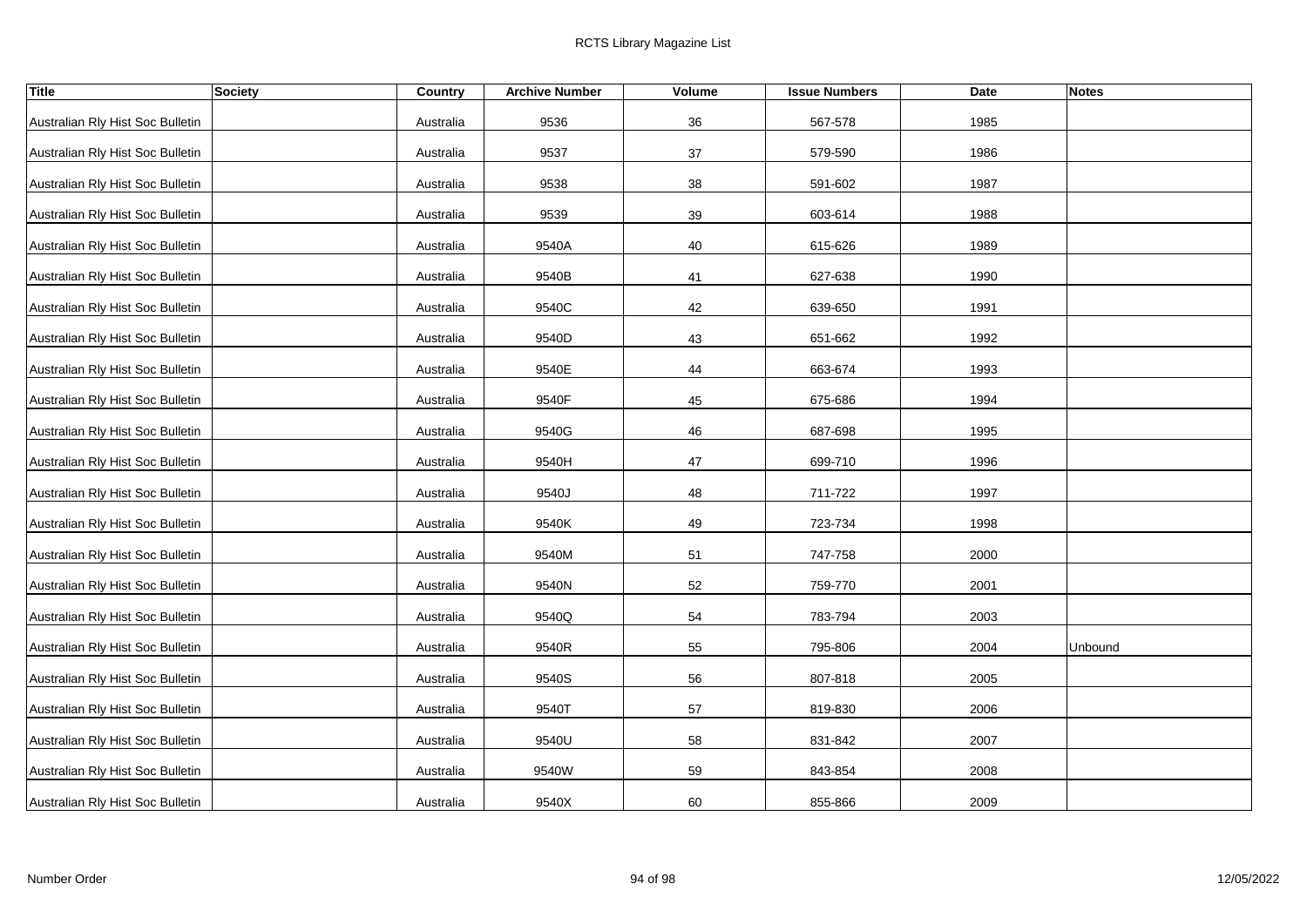| <b>Title</b>                                              | Society                  | Country   | <b>Archive Number</b> | Volume          | <b>Issue Numbers</b> | Date      | <b>Notes</b> |
|-----------------------------------------------------------|--------------------------|-----------|-----------------------|-----------------|----------------------|-----------|--------------|
|                                                           |                          |           |                       |                 |                      |           |              |
| Australian Rly Hist Soc Bulletin                          |                          | Australia | 9540Y                 | 61              | 867-878              | 2010      |              |
|                                                           |                          |           |                       |                 |                      |           |              |
| Australian Rly Hist Soc Bulletin                          |                          | Australia | 9540Z                 | 62              | 879-890              | 2011      | Unbound      |
| Australian Rly Hist Soc Bulletin                          |                          | Australia | 9541A                 | 63              | 891-902              | 2012      |              |
|                                                           |                          |           |                       |                 |                      |           |              |
| Australian Rly Hist Soc Bulletin                          |                          | Australia | 9541B                 | 64              | 903-914              | 2013      |              |
|                                                           |                          |           |                       |                 |                      |           |              |
| Australian Rly Hist Soc Bulletin                          |                          | Australia | 9541C                 | 65              |                      | 2014      | Unbound      |
|                                                           |                          |           |                       |                 |                      |           |              |
| Australian Rly Hist Soc Bulletin                          |                          | Australia | 9541D                 | 66              |                      | 2015      | Unbound      |
| <b>Railway Digest</b>                                     | Australia RHS NSW        | Australia | 9561                  | $\overline{21}$ | $1 - 12$             | 1983      |              |
| <b>Railway Digest</b>                                     | Australia RHS NSW        | Australia | 9562B                 | 23              | $1 - 12$             | 1985      |              |
| <b>Railway Digest</b>                                     | Australia RHS NSW        | Australia | 9562C                 | 24              | $1 - 12$             | 1986      |              |
| Railway Digest                                            | Australia RHS NSW        | Australia | 9562E                 | 26              | $1 - 12$             | 1988      |              |
| <b>Railway Digest</b>                                     | Australia RHS NSW        | Australia | 9562F                 | 27              | $1 - 12$             | 1989      |              |
| <b>Railway Digest</b>                                     | Australia RHS NSW        | Australia | 9562K                 | 32              |                      | 1994      |              |
| Railway Digest                                            | <b>Australia RHS NSW</b> | Australia | 9562M                 | 34              |                      | 1996      |              |
| Railway Digest                                            | Australia RHS NSW        | Australia | 9562N                 | 35              |                      | 1997      |              |
|                                                           |                          |           |                       |                 |                      |           |              |
| Railway Digest (ARHS-NSW) 2   Railway Digest (ARHS-NSW) 2 |                          | Australia | 9562S                 | 39              |                      | 2001      |              |
| Canadian Rail                                             | Canadian Rail            | Canada    | 9613                  |                 | 140-150              | 1963      |              |
| Canadian Rail                                             | Canadian Rail            | Canada    | 9614                  |                 | 151-161              | 1964      |              |
| Canadian Rail                                             | Canadian Rail            | Canada    | 9617                  |                 | 184-194              | 1967      |              |
| <b>Canadian Rail</b>                                      | Canadian Rail            | Canada    | 9618                  |                 | 195-205              | 1968      |              |
| Canadian Rail                                             | Canadian Rail            | Canada    | 9619                  |                 | 206-216              | 1969      |              |
| <b>Canadian Rail</b>                                      | Canadian Rail            | Canada    | 9620                  |                 | 217-227              | 1970      |              |
| Canadian Rail                                             | <b>Canadian Rail</b>     | Canada    | 9621                  |                 | 228-239              | 1971      |              |
| Canadian Rail                                             | Canadian Rail            | Canada    | 9622                  |                 | 240-251              | 1972      |              |
| Canadian Rail                                             | Canadian Rail            | Canada    | 9623                  |                 | 252-263              | 1973      |              |
| Canadian Rail                                             | Canadian Rail            | Canada    | 9624                  |                 | 264-275              | 1974      |              |
| Canadian Rail                                             | Canadian Rail            | Canada    | 9625                  |                 | 276-287              | 1975      |              |
| Canadian Rail                                             | Canadian Rail            | Canada    | 9626                  |                 | 288-299              | 1976      |              |
| Canadian Rail                                             | Canadian Rail            | Canada    | 9627                  |                 | 300-311              | 1977      |              |
| Canadian Rail                                             | Canadian Rail            | Canada    | 9628                  |                 | 312-323              | 1978      |              |
| <b>Canadian Rail</b>                                      | Canadian Rail            | Canada    | 9629                  |                 | 324-335              | 1979      |              |
| Canadian Rail                                             | Canadian Rail            | Canada    | 9630                  |                 | 336-347              | 1980      |              |
| Canadian Rail                                             | Canadian Rail            | Canada    | 9631                  |                 | 348-359              | 1981      |              |
| Canadian Rail                                             | Canadian Rail            | Canada    | 9632                  |                 | 360-371              | 1982      |              |
| Canadian Rail                                             | Canadian Rail            | Canada    | 9633A                 |                 | 372-383              | 1983-1984 |              |
| Canadian Rail                                             | Canadian Rail            | Canada    | 9633B                 |                 | 384-395              | 1985-1986 |              |
| <b>Canadian Rail</b>                                      | Canadian Rail            | Canada    | 9633C                 |                 | 396-407              | 1987-1988 |              |
| Canadian Rail                                             | Canadian Rail            | Canada    | 9633D                 |                 | 408-419              | 1989-1990 |              |
| Canadian Rail                                             | Canadian Rail            | Canada    | 9633E                 |                 | 420-431              | 1991-1992 |              |
| <b>Canadian Rail</b>                                      | Canadian Rail            | Canada    | 9633F                 |                 | 432-443              | 1993-1994 |              |
| <b>Canadian Rail</b>                                      | Canadian Rail            | Canada    | 9633G                 |                 | 444-455              | 1995-1996 |              |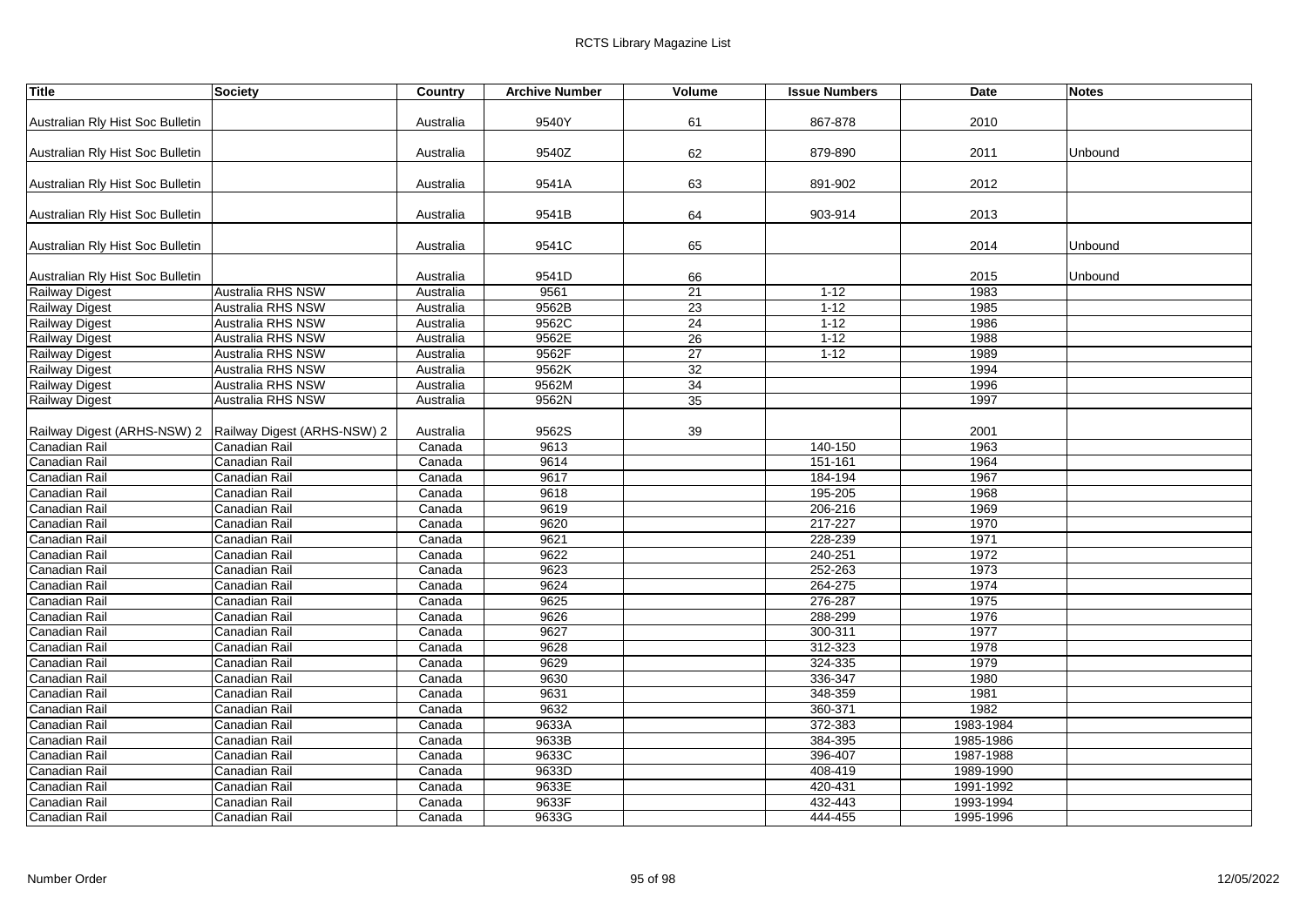| <b>Title</b>                    | Society                             | Country     | <b>Archive Number</b> | Volume    | <b>Issue Numbers</b> | Date      | <b>Notes</b> |
|---------------------------------|-------------------------------------|-------------|-----------------------|-----------|----------------------|-----------|--------------|
| Canadian Rail                   | Canadian Rail                       | Canada      | 9633H                 |           | 456-467              | 1997-1998 | Unbound      |
| Canadian Rail                   | Canadian Rail                       | Canada      | 9633J                 |           | 468-479              | 1999-2000 |              |
| Canadian Rail                   | Canadian Rail                       | Canada      | 9633K                 |           | 480-491              | 2001-2002 |              |
| Branchline (Canada)             | Branchline (Canada)                 | Canada      | 9637F                 | 30        |                      | 1991      |              |
| Branchline (Canada)             | Branchline (Canada)                 | Canada      | 9637G                 | 31        |                      | 1992      |              |
| Branchline (Canada)             | Branchline (Canada)                 | Canada      | 9637H                 | 32        |                      | 1993      |              |
| Branchline (Canada)             | Branchline (Canada)                 | Canada      | 9637J                 | 33        |                      | 1994      |              |
| Branchline (Canada)             | Branchline (Canada)                 | Canada      | 9637K                 | 34        |                      | 1995      |              |
| Branchline (Canada)             | Branchline (Canada)                 | Canada      | 9637L                 | 35        |                      | 1996      |              |
| Branchline (Canada)             | Branchline (Canada)                 | Canada      | 9637M                 | 36        |                      | 1997      |              |
| Branchline (Canada)             | Branchline (Canada)                 | Canada      | 9637N                 | 37        |                      | 1998      |              |
| Branchline (Canada)             | Branchline (Canada)                 | Canada      | 9637P                 | 38        |                      | 1999      |              |
| Branchline (Canada)             | Branchline (Canada)                 | Canada      | 9637Q                 | 39-40     |                      | 2000-2001 |              |
| Branchline (Canada)             | Branchline (Canada)                 | Canada      | 9637R                 | 41        |                      | 2002      |              |
| Upper Canada Railway Society    | <b>Upper Canada Railway Society</b> |             |                       |           |                      |           |              |
| NL                              | <b>NL</b>                           | Canada      | 9642A                 |           | 447-470              | 1987-1988 |              |
| Rail and Transit (Canada)       | Rail and Transit (Canada)           | Canada      | 9652                  | $3-4$     |                      | 1978-1979 |              |
|                                 | National Railway Historical         |             |                       |           |                      |           |              |
| National Railway Bulletin Index | Society                             | <b>USA</b>  | 9670                  |           |                      | 1936-1985 |              |
|                                 | National Railway Historical         |             |                       |           |                      |           |              |
| National Railway Bulletin       | Society                             | <b>USA</b>  | 9672D                 | 53-54     | $1 - 18$             | 1988-1989 |              |
|                                 | National Railway Historical         |             |                       |           |                      |           |              |
| National Railway Bulletin       | Society                             | <b>USA</b>  | 9672F                 | 57-58     | 19-30                | 1992-1993 |              |
|                                 | National Railway Historical         |             |                       |           |                      |           |              |
| National Railway Bulletin       | Society                             | <b>USA</b>  | 9672G                 | 59-60     | $31 - 42$            | 1994-1995 |              |
|                                 | National Railway Historical         |             |                       |           |                      |           |              |
| National Railway Bulletin       | Society                             | <b>USA</b>  | 9672H                 | 61-62     | 43-54                | 1996-1997 |              |
| New Zealand Railway Observer    | New Zealand Railway Observer        |             |                       |           |                      |           |              |
|                                 |                                     | New Zealand | 9701                  | $1 - 3$   |                      | 1944-1946 |              |
| New Zealand Railway Observer    | New Zealand Railway Observer        |             |                       |           |                      |           |              |
|                                 |                                     | New Zealand | 9702                  | $4-5$     |                      | 1947-1948 |              |
| New Zealand Railway Observer    | New Zealand Railway Observer        |             |                       |           |                      |           |              |
|                                 |                                     | New Zealand | 9702                  | $6 - 7$   |                      | 1949-1950 |              |
| New Zealand Railway Observer    | New Zealand Railway Observer        |             |                       |           |                      |           |              |
|                                 |                                     | New Zealand | 9702                  | $8-9$     |                      | 1951-1952 |              |
| New Zealand Railway Observer    | New Zealand Railway Observer        |             |                       |           |                      |           |              |
|                                 |                                     | New Zealand | 9705A                 | $10 - 12$ | 55-66                | 1953-1955 |              |
| New Zealand Railway Observer    | New Zealand Railway Observer        |             |                       |           |                      |           |              |
|                                 |                                     | New Zealand | 9705B                 | 13-14     | 67-74                | 1956-1957 |              |
| New Zealand Railway Observer    | New Zealand Railway Observer        |             |                       |           |                      |           |              |
| New Zealand Railway Observer    | New Zealand Railway Observer        | New Zealand | 9706A                 | $15 - 18$ | 75-91                | 1958-1961 |              |
|                                 |                                     |             |                       |           |                      |           |              |
| New Zealand Railway Observer    | New Zealand Railway Observer        | New Zealand | 9706B                 | 19-22     | 92-107               | 1962-1965 |              |
|                                 |                                     |             |                       |           |                      |           |              |
| New Zealand Railway Observer    | New Zealand Railway Observer        | New Zealand | 9706C                 | 23-26     | 108-122              | 1966-1969 |              |
|                                 |                                     |             |                       |           |                      |           |              |
|                                 |                                     | New Zealand | 9706D                 | 27-30     | 123-136              | 1970-1973 |              |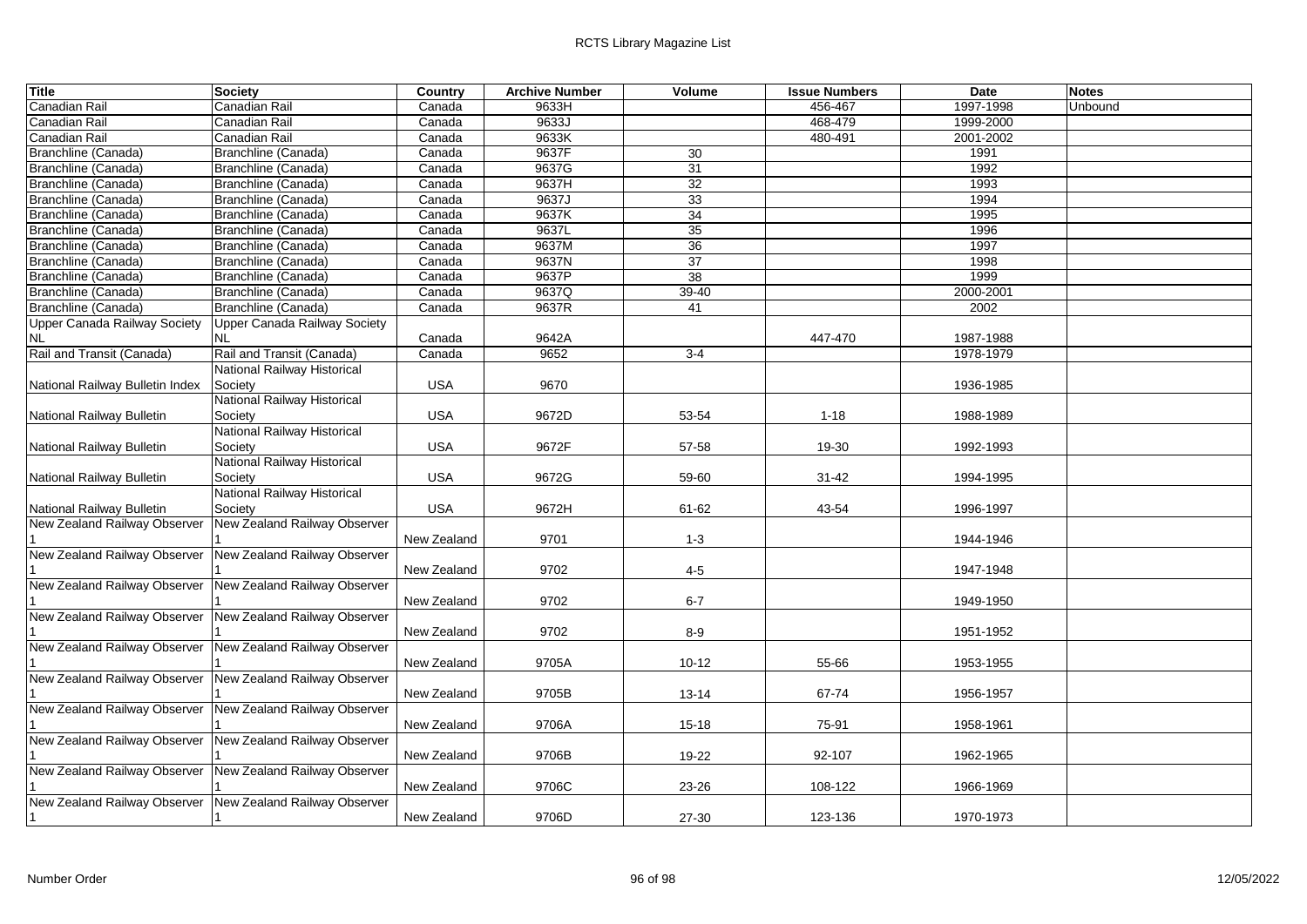| <b>Title</b>                                              | <b>Society</b>               | Country      | <b>Archive Number</b> | Volume    | <b>Issue Numbers</b> | Date      | <b>Notes</b> |
|-----------------------------------------------------------|------------------------------|--------------|-----------------------|-----------|----------------------|-----------|--------------|
| New Zealand Railway Observer                              | New Zealand Railway Observer |              |                       |           |                      |           |              |
|                                                           |                              | New Zealand  | 9706E                 | 31-34     | 137-152              | 1974-1977 |              |
| New Zealand Railway Observer                              | New Zealand Railway Observer |              |                       |           |                      |           |              |
|                                                           |                              | New Zealand  | 9707A                 | 35-38     | 153-168              | 1978-1981 |              |
| New Zealand Railway Observer                              | New Zealand Railway Observer |              |                       |           |                      |           |              |
|                                                           |                              | New Zealand  | 9707B                 | 39-41     | 169-180              | 1982-1984 |              |
| New Zealand Railway Observer                              | New Zealand Railway Observer |              |                       |           |                      |           |              |
|                                                           |                              | New Zealand  | 9708A                 | 42-44     | 181-192              | 1985-1988 |              |
| New Zealand Railway Observer                              | New Zealand Railway Observer |              |                       |           |                      |           |              |
|                                                           |                              | New Zealand  | 9708B                 | 45-47     | 193-204              | 1988-1991 |              |
| New Zealand Railway Observer                              | New Zealand Railway Observer |              |                       |           |                      |           |              |
|                                                           |                              | New Zealand  | 9708C                 | 48-50     | 205-216              | 1991-1993 |              |
| New Zealand Railway Observer                              | New Zealand Railway Observer |              |                       |           |                      |           |              |
|                                                           |                              | New Zealand  | 9708D                 | 51-54     | 217-232              | 1994-1998 |              |
| New Zealand Railway Observer New Zealand Railway Observer |                              |              |                       |           |                      |           |              |
|                                                           |                              | New Zealand  | 9708E                 | 55-57     | 233-245              | 1998-2001 |              |
| New Zealand Railway Observer                              | New Zealand Railway Observer |              |                       |           |                      |           |              |
|                                                           |                              | New Zealand  | 9708F                 | 58-59     | 246-257              | 2001-2003 |              |
| New Zealand Railway Observer                              | New Zealand Railway Observer |              |                       |           |                      |           |              |
|                                                           |                              | New Zealand  | 9708G                 | 60-62     | 258-275              | 2003-2006 |              |
| New Zealand Railway Observer                              | New Zealand Railway Observer |              |                       |           |                      |           |              |
|                                                           |                              | New Zealand  | 9708H                 | 63-64     | 276-287              | 2006-2008 | Unbound.     |
| New Zealand Railway Observer                              | New Zealand Railway Observer |              |                       |           |                      |           |              |
|                                                           |                              | New Zealand  | 9708J                 | 65-66     | 288-299              | 2008-2010 | Unbound.     |
| New Zealand Railway Observer                              | New Zealand Railway Observer |              |                       |           |                      |           |              |
| New Zealand Railway Observer                              |                              | New Zealand  | 9708K                 | 67-68     | 300-311              | 2010-2012 | Unbound.     |
|                                                           | New Zealand Railway Observer | New Zealand  | 9708L                 |           | 312-323              | 2012-2014 | Unbound.     |
| New Zealand Railway Observer                              | New Zealand Railway Observer |              |                       | 69-70     |                      |           |              |
|                                                           |                              | New Zealand  | 9708M                 | $71 - 72$ | 324-335              | 2014-2016 | Unbound.     |
| Railway Transportation                                    | Railway Transportation       |              |                       |           |                      |           |              |
| (Australia)                                               | (Australia)                  | Australia    | 9735A                 | 14        |                      | 1965      |              |
| <b>Railway Transportation</b>                             | Railway Transportation       |              |                       |           |                      |           |              |
| (Australia)                                               | (Australia)                  | Australia    | 9735B                 | 15        |                      | 1966      |              |
| Railway Transportation                                    | Railway Transportation       |              |                       |           |                      |           |              |
| (Australia)                                               | (Australia)                  | Australia    | 9735C                 | 16        |                      | 1967      |              |
| Railway Transportation                                    | Railway Transportation       |              |                       |           |                      |           |              |
| (Australia)                                               | (Australia)                  | Australia    | 9735D                 | 17        |                      | 1968      |              |
| <b>Railway Transportation</b>                             | Railway Transportation       |              |                       |           |                      |           |              |
| (Australia)                                               | (Australia)                  | Australia    | 9735E                 | 18        |                      | 1969      |              |
| <b>Railway Transportation</b>                             | Railway Transportation       |              |                       |           |                      |           |              |
| (Australia)                                               | (Australia)                  | Australia    | 9735F                 | 19        |                      | 1970      |              |
| Railway Transportation                                    | Railway Transportation       |              |                       |           |                      |           |              |
| (Australia)                                               | (Australia)                  | Australia    | 9735G                 | 20        |                      | 1971      |              |
| S.A. Rail                                                 | S.A. Rail                    | South Africa | 9754                  | $18-19$   |                      | 1978-1979 |              |
|                                                           | S.A. Rail                    | South Africa | 9754A                 | 20-22     |                      | 1980-1982 |              |
| S.A. Rail<br>S.A. Rail                                    | S.A. Rail                    | South Africa | 9754B                 | 23-25     |                      | 1983-1985 |              |
|                                                           |                              |              |                       |           |                      |           |              |